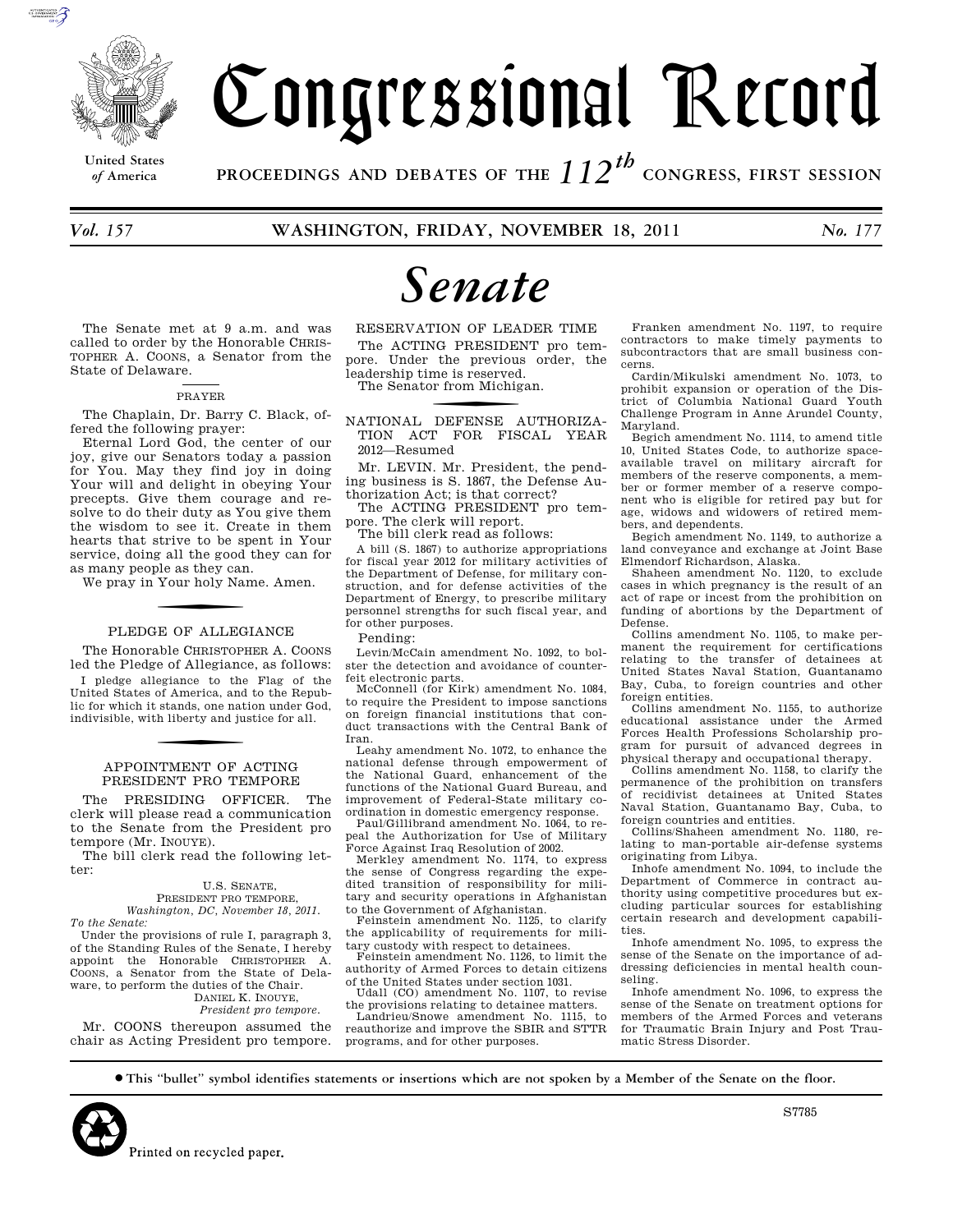Inhofe amendment No. 1097, to eliminate gaps and redundancies between the over 200 programs within the Department of Defense that address psychological health and traumatic brain injury.

Inhofe amendment No. 1098, to require a report on the impact of foreign boycotts on the defense industrial base.

Inhofe amendment No. 1099, to express the sense of Congress that the Secretary of Defense should implement the recommendations of the Comptroller General of the United States regarding prevention, abatement, and data collection to address hearing injuries and hearing loss among members of the Armed Forces.

Inhofe amendment No. 1100, to extend to products and services from Latvia existing temporary authority to procure certain products and services from countries along a major route of supply to Afghanistan.

Inhofe amendment No. 1101, to strike section 156, relating to a transfer of Air Force C–12 aircraft to the Army.

Inhofe amendment No. 1102, to require a report on the feasibility of using unmanned aerial systems to perform airborne inspec-

tion of navigational aids in foreign airspace. Inhofe amendment No. 1093, to require the detention at United States Naval Station, Guantanamo Bay, Cuba, of high-value enemy combatants who will be detained long-term.

Casey amendment No. 1215, to require a certification on efforts by the Government of Pakistan to implement a strategy to counter improvised explosive devices.

Casey amendment No. 1139, to require contractors to notify small business concerns that have been included in offers relating to contracts let by Federal agencies.

Casey amendment No. 1140, to require a report by the Comptroller General on Department of Defense military spouse employment programs.

The ACTING PRESIDENT pro tempore. The Senator from Michigan.

Mr. LEVIN. Mr. President, Senators are encouraged to come to the floor to offer their amendments this morning. We are going to be here doing business. Senators who have remarks, speeches, proponents of the amendments, opponents of amendments are given an opportunity here today which may be one of the relatively few opportunities that are going to be available.

We will be here the Monday after we return as well before the vote at 5:30 on Monday, November 28, on a judicial nomination, but we will also be here before that time to hear from proponents and opponents of amendments and to have people offer amendments. We are not going to have the whole week, we have been told by the leader, when we come back for this bill, so we are going to have to make additional progress today. We made some progress last night. We cleared some amendments last night. We are going to try to clear some additional amendments this morning and adopt some amendments that can be cleared. We have 155 filed amendments, and we have 31 pending amendments. Again, we are going to try to clear some of those today and adopt some of those today, and we are going to try to do the same on Monday when we return.

Again, I urge that Senators who want to speak on pending or filed amendments, proponents of those amendments, opponents of those amendments, let us know immediately, if you would, whether you wish to speak in support of or in opposition to pending or filed amendments. Obviously, if people want to oppose amendments, then we are not going to clear them if we know about that, but we have to know about that. These are on file. The clerk has the amendments. We know which amendments are pending. The list is available.

The staff is going to be here for the first couple days, at least, next week prior to Thanksgiving. Our staffs will be here to work with staffs of Senators to try to revise amendments that may be open to revision. So that work is going to go on, and we have to use these time periods—today and next Monday and Tuesday—for work on amendments and the Monday we get back for work on amendments because we need to get this bill passed.

This is a critically important bill, and with 155 filed amendments, 31 of which are already pending, we have a lot of work to do. We are going to try to do the very best we can, but we have to get a bill passed and we have to debate some of the very significant amendments which have already been filed and are pending.

So I want to thank my friend from Arizona and see whether he might want to comment on my comments or otherwise.

The ACTING PRESIDENT pro tempore. The Senator from Arizona.

Mr. MCCAIN. Mr. President, I thank Senator LEVIN and his staff for their hard work on this very important piece of legislation. I am glad to see the chairman announced that the staff will be in working next week. For a change, the taxpayers will get a return on their investment. I am very glad to know that. But in all seriousness, they did a lot of work late last night and will be working hard all this week.

I think that maybe our colleagues should plan on some late nights when we get back because we do need to get this done. There is a lot of important business before the Senate.

I would also like to point out that we spent the better part of yesterday on the detainee issue, and I appreciate that the detainee issue is one that is of transcendent importance. It certainly goes beyond just national security. It is a very controversial issue with the American people and Members on both sides of the aisle. On one side of the aisle, they would like to see much more restrictive policies, and on the other side of the aisle there is a very serious concern—and a legitimate concern, although I don't share it—about erosion of the constitutional rights and liberties of American citizens.

Hopefully, we can get a vote on that amendment so we can move forward to other very important amendments that Members obviously, by the large number of amendments, are very interested in in this process. I also hope we are able to get a unanimous consent agreement to limit, to cut off the number of

pending amendments so that we can make progress on those that have been filed and those that are pending.

I thank the chairman again and our respective staffs and our colleagues. I thought it was a very beneficial debate we had yesterday that a lot of Members participated in, and I think it served not only to educate our colleagues and the American people who observed it, but I also think it was a healthy discussion that was held on both sides of the aisle and on both sides of this issue, and it very well informed Senators on this issue.

Again, I understand, for example, that the Senator from Illinois, Mr. DURBIN, came to the floor and said we need a very in-depth discussion on this issue. I think we had that. I also think this is a very important issue and one that deserved the attention of the Senate, but now I think it is time to move on.

I also congratulate all Members who took part in sort of a colloquy and discussion we had amongst Members on both sides of this issue yesterday. I have found that those colloquies add a great deal to the debate as we get the input and ideas and sometimes spirited discussion on these issues.

So I thank the chairman, and we look forward to getting this important piece of legislation done.

Mr. President, I yield the floor.

The ACTING PRESIDENT pro tempore. The Senator from Michigan.

Mr. LEVIN. Mr. President, first of all, I thank my friend and colleague from Arizona, the ranking member, for his comments and for all of his work on the committee. All of our colleagues on the committee have put in a lot of time.

I want to emphasize something he said about the opportunity here for debate—that we have a number of pending amendments, including the amendments on detainees. We are here to hear debate on those or any other amendments today and on Monday. We were here yesterday and had a long debate. As the Senator from Arizona said, we had a lengthy debate, and we were prepared to vote. The supporters were not. That is fair enough. If they want additional time to debate it, we should welcome that. But there is time, there is time today and there is time on Monday when we get back to debate that amendment and those amendments not only on the detainees but on many other issues that are important that are in this bill.

I agree with my friend from Arizona that we should ask the majority leader to make Monday night available for votes after the scheduled vote at 5:30. We need to have votes on amendments. I would hope that amendments that can't be agreed to will be voted on on Monday night after the vote on the judge, which is scheduled for 5:30.

I also agree with the Senator from Arizona about trying to get a limit on the number of amendments. We will try again today to see if we can get a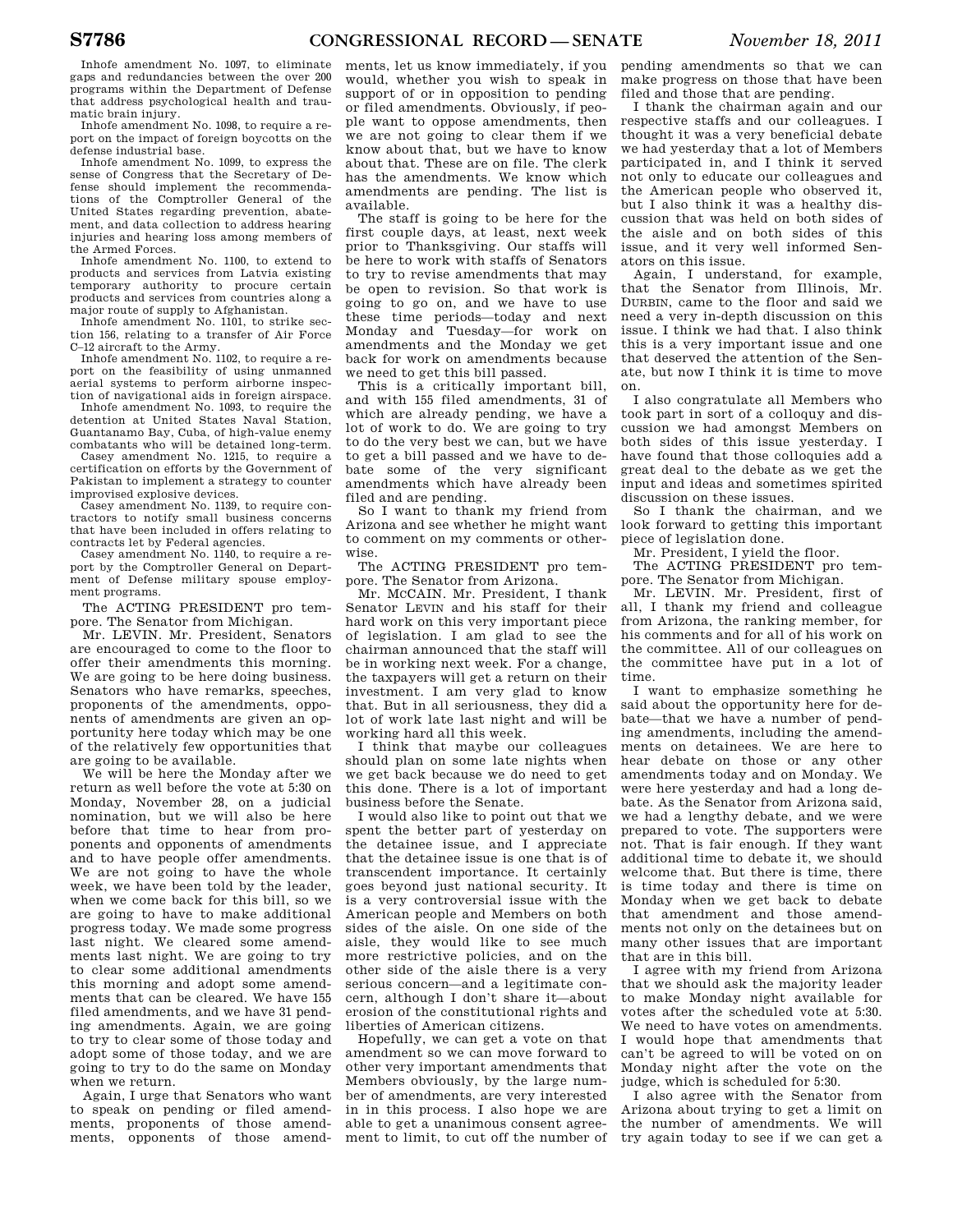unanimous consent agreement. I haven't had a chance to talk this morning with the Senator from Arizona, but we will try—and he just has given me an indication that this is fine with him—to see if we can't set a time later on today, maybe at noon or 1:00, for the filing of amendments and to limit amendments to those that are filed by that time.

We are going to try to get that done with a safety valve, which I suggested last night and I think is acceptable to the Republican manager, my friend from Arizona, which is that, in addition to whatever amendments are filed by whatever time we put in the unanimous consent proposal, there be an additional two amendments on each side that would be available to the managers that would need to be relevant just relevant amendments—to an amendment that is filed or relevant to the bill. I think you would need a safety valve, and people would understand that. Those two amendments would be allocable—two amendments each by the Republican manager and myself, if that is agreeable. It would take unanimous consent, but I think everyone realizes we have to have a universe here that we can work with during the next week.

The ACTING PRESIDENT pro tempore. The Senator from Arizona.

Mr. MCCAIN. Mr. President, I don't want to talk too much longer. I see our dear friend from New Mexico, who has been serious enough to come in this morning and debate and discuss his concerns about the bill and amendments.

But I would ask the chairman, we have, as the Senator mentioned, a large number of pending amendments not just filed but pending—and one of them, of course, is for the detainee issue, there is another Paul amendment, and there are several others that perhaps we could vote on on Monday, as the chairman mentioned.

If any of our colleagues feel they haven't the time to amend it, they are welcome to come now and they are welcome to come on Monday. I understand that may cause them some small inconvenience in their schedule, but if they filed a pending amendment, then there is an amendment pending and they ought to be able to adjust their schedules to come and debate it. If they aren't able to do that, we should still be able to dispose of those amendments, I say with great respect and courtesy to all of my colleagues.

So I hope that Chairman LEVIN and I and others would say: Look, we are going to notify everybody that we are going to have votes on the following amendments on Monday afternoon after we vote on the judge. If you are interested in debating it, we will be here to debate it and discuss it with you.

We have to get this legislation passed for the good of the men and women who are serving this Nation with far greater inconvenience than, frankly,

our colleagues might experience by having to come back on Monday or by coming over here today. I yield.

The ACTING PRESIDENT pro tempore. The Senator from Michigan.

Mr. LEVIN. Mr. President, I will be done in one moment so that our friend from New Mexico can schedule his presentation.

I just wanted to add one additional thing to what the Senator from Arizona said, in addition to agreeing with him. We will be here today and we will be here a week from Monday so that there will be plenty of opportunity to debate these pending amendments or other amendments, and people need to know we are going to be seeking votes on these pending amendments if we can't clear them or work them out. There will be an opportunity for debate before the vote.

One other comment; that is, I will have a detailed statement addressing the detainee issue a little later on this morning. It will address some of the statements that are incorrect and misleading which were in the administration's statement on this subject. Also, some of the statements of our colleagues need to be addressed and, I believe, corrected. Because this is a complex issue it is important to know what is in the bill and what is not in the bill. If it is properly characterized and if it is properly stated, it is still complex, but to misstate it or overstate it or to mischaracterize what is in our bill just confuses an issue which needs to be debated on its merits and not confused. It is complicated enough without obfuscation and confusion about what is in the bill on detention or other matters and what is not in the bill.

I yield the floor.

The ACTING PRESIDENT pro tempore. The Senator from Arizona.

AMENDMENTS NOS. 1200, 1066, 1067 AS MODIFIED,

1068, 1119, 1090, 1089, 1056, AND 1116 EN BLOC Mr. MCCAIN. Mr. President, I appreciate the indulgence of my friend, Senator UDALL. If it is OK with the chairman, I ask unanimous consent that the following amendments be considered pending on behalf of their sponsors? Would that be agreeable?

For Senator CORNYN, amendment No. 1200, related to Taiwan F–16s; for Senator AYOTTE, amendment No. 1066, related to financial audits; for Senator AYOTTE, amendment No. 1067, as revised, related to the notification of Congress for the initial custody of members of al-Qaida; for Senator AYOTTE, amendment No. 1068, related to the authorization of lawful interrogation methods; for Senator BROWN of Massachusetts, amendment No. 1119, related to child custody rights; for Senator BROWN of Massachusetts, amendment No. 1090, related to housing allowance rates; for Senator BROWN of Massachusetts, amendment No. 1089, related to disclosures by schools participating in tuition assistance; for Senator WICKER, amendment No. 1056, related to military chaplains; and for

Senator WICKER, amendment No. 1116, related to truck licenses for transitioning servicemembers.

The ACTING PRESIDENT pro tempore. Is there objection? Without objection, it is so ordered.

The Senator from Michigan.

Mr. LEVIN. Let me notify Senators on our side that we are more than willing to do that same courtesy for them if they would let our staff know at the cloakroom this morning. We can do the same thing for Senators on our side as the Senator from Arizona properly did for Senators on his side.

Mr. MCCAIN. Could I say, I hope Members on both sides, if they have amendments, get them to us this morning so we can bring this part of the process to an end.

Mr. LEVIN. And if I may, doing what the Senator from Arizona just did will also facilitate, hopefully, the acceptance of a unanimous consent request that there then be a cutoff as I described at perhaps noon or 1 o'clock today so we can know what the universe is and begin to whittle it down.

I yield the floor.

The ACTING PRESIDENT pro tempore. The clerk will report by number the amendments called up by the Senator from Arizona.

The bill clerk read as follows:

The Senator from Arizona [Mr. MCCAIN], proposes amendments numbered 1200, 1066, 1067 as modified, 1068, 1119, 1090, 1089, 1056, and 1116 en bloc.

# The amendments are as follows:

AMENDMENT NO. 1200

(Purpose: To provide Taiwan with critically needed United States-built multirole fighter aircraft to strengthen its self-defense capability against the increasing military threat from China)

At the end of subtitle H of title X, add the following:

#### **SEC. 1088. SALE OF F–16 AIRCRAFT TO TAIWAN.**

(a) FINDINGS.—Congress makes the following findings:

(1) The Department of Defense, in its 2011 report to Congress on ''Military and Security Developments Involving the People's Republic of China,'' found that ''China continued modernizing its military in 2010, with a focus on Taiwan contingencies, even as cross-Strait relations improved. The PLA seeks the capability to deter Taiwan independence and influence Taiwan to settle the dispute on Beijing's terms. In pursuit of this objective, Beijing is developing capabilities intended to deter, delay, or deny possible U.S. support for the island in the event of conflict. The balance of cross-Strait military forces and capabilities continues to shift in the mainland's favor.'' In this report, the Department of Defense also concludes that, over the next decade, China's air force will remain primarily focused on ''building the capabilities required to pose a credible military threat to Taiwan and U.S. forces in East Asia, deter Taiwan independence, or influence Taiwan to settle the dispute on Beijing's terms''.

(2) The Defense Intelligence Agency (DIA) conducted a preliminary assessment of the status and capabilities of Taiwan's air force in an unclassified report, dated January 21, 2010. The DIA found that, ''[a]lthough Taiwan has nearly 400 combat aircraft in service, far fewer of these are operationally capable.'' The report concluded, ''Many of Taiwan's fighter aircraft are close to or beyond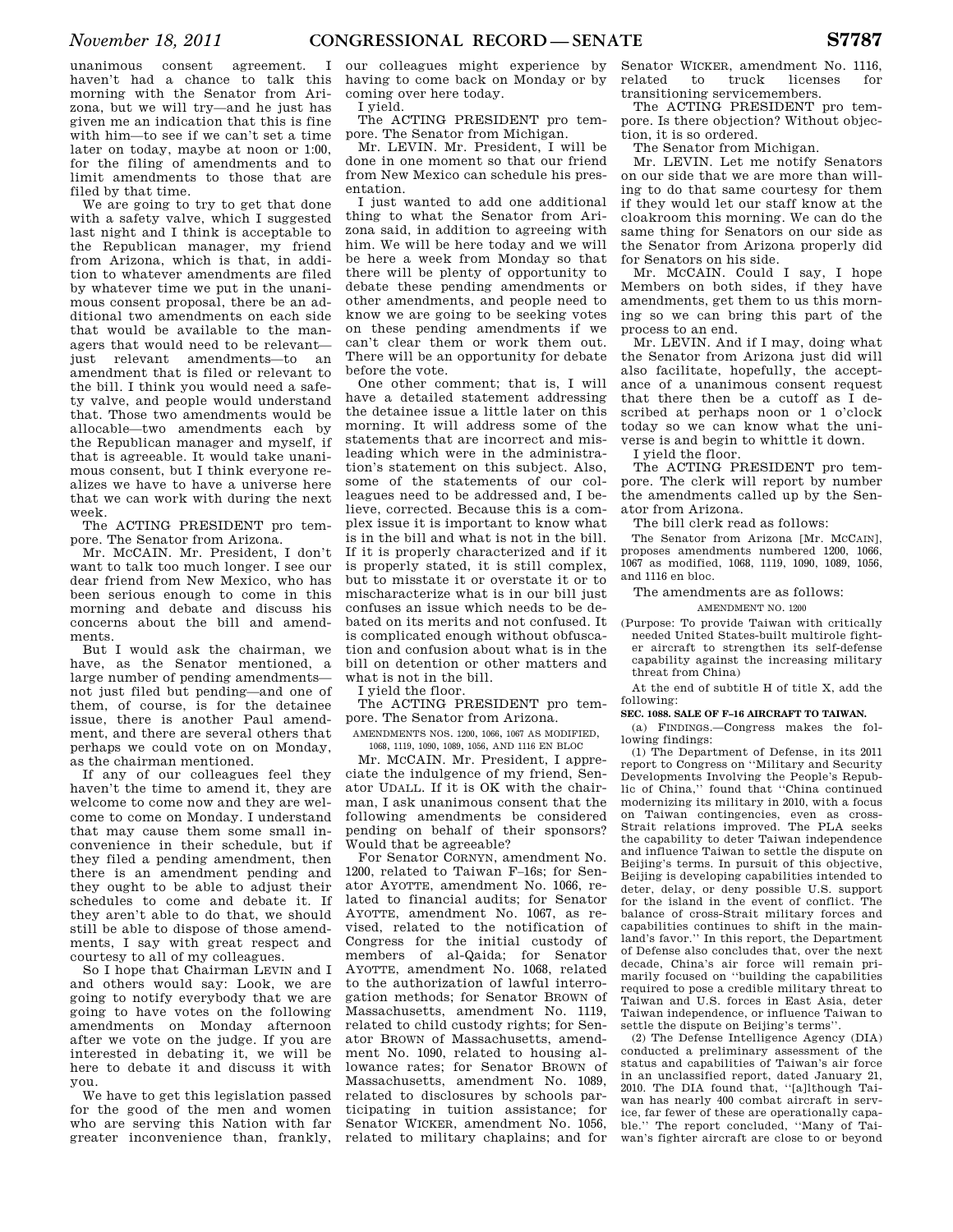service life, and many require extensive maintenance support. The retirement of Mirage and F–5 aircraft will reduce the total size of the Taiwan Air Force.''

(3) Since 2006, authorities from Taiwan have made repeated requests to purchase 66 F–16C/D multirole fighter aircraft from the United States, in an effort to modernize the air force of Taiwan and maintain its self-defense capability.

(4) According to a report by the Perryman Group, a private economic research and analysis firm, the requested sale of F–16C/Ds to Taiwan ''would generate some \$8,700,000,000 in output (gross product) and more than 87,664 person-years of employment in the US,'' including 23,407 direct jobs, while ''economic benefits would likely be realized in 44 states and the District of Columbia''.

(5) The sale of F–16C/Ds to Taiwan would both sustain existing high-skilled jobs in key United States manufacturing sectors and create new ones.

(6) On August 1, 2011, a bipartisan group of 181 members of the House of Representatives sent a letter to the President, expressing support for the sale of F–16C/Ds to Taiwan. On May 26, 2011, a bipartisan group of 45 members of the Senate sent a similar letter to the President, expressing support for the sale. Two other members of the Senate wrote separately to the President or the Secretary of State in 2011 and expressed support for this sale.

(b) SENSE OF CONGRESS.—It is the sense of Congress that—

(1) a critical element to maintaining peace and stability in Asia in the face of China's two-decade-long program of military modernization and expansion of military capabilities is ensuring a militarily strong and confident Taiwan;

(2) a Taiwan that is confident in its ability to deter Chinese aggression will increase its ability to proceed in developing peaceful relations with China in areas of mutual interest;

(3) the cross-Strait military balance between China and our longstanding strategic partner, Taiwan, has clearly shifted in China's favor;

(4) China's military expansion poses a clear and present danger to Taiwan, and this threat has very serious implications for the ability of the United States to fulfill its security obligations to allies in the region and protect our vital United States national interests in East Asia;

(5) Taiwan's air force continues to deteriorate, and it needs additional advanced multirole fighter aircraft in order to modernize its fleet and maintain a sufficient selfdefense capability;

(6) the United States has a statutory obligation under the Taiwan Relations Act (22 U.S.C. 3301 et seq.) to provide Taiwan the defense articles necessary to enable Taiwan to maintain sufficient self-defense capabilities, in furtherance of maintaining peace and stability in the western Pacific region;

(7) in order to comply with the Taiwan Relations Act, the United States must provide Taiwan with additional advanced multirole fighter aircraft, as well as significant upgrades to Taiwan's existing fleet of multirole fighter aircraft; and

(8) the proposed sale of F–16C/D multirole fighter aircraft to Taiwan would have significant economic benefits to the United States economy.

(c) SALE OF AIRCRAFT.—The President shall carry out the sale of no fewer than 66 F–16C/ D multirole fighter aircraft to Taiwan.

# AMENDMENT NO. 1066

(Purpose: To modify the Financial Improvement and Audit Readiness Plan to provide that a complete and validated full statement of budget resources is ready by not later than September 30, 2014)

At the end of subtitle A of title X, add the following:

#### **SEC. 1005. AUDIT READINESS OF FINANCIAL STATEMENTS OF DEPARTMENT OF DEFENSE.**

Section 1003(a)(2)(A)(ii) of the National Defense Authorization Act for Fiscal Year 2010 (Public Law 111–84; 123 Stat. 2440; 10 U.S.C. 2222 note) is amended by inserting '', and that a complete and validated full statement of budget resources is ready by not later than September 30, 2014'' after ''validated as ready for audit by not later than September 30, 2017''.

AMENDMENT NO. 1067, AS MODIFIED

(Purpose: To require notification of Congress with respect to the initial custody and further disposition of members of al-Qaeda and affiliated entities)

At the end of subtitle D of title X, add the following:

#### **SEC. 1038. REQUIRED NOTIFICATION OF CON-GRESS WITH RESPECT TO THE INI-TIAL CUSTODY AND FURTHER DIS-POSITION OF MEMBERS OF QAEDA AND AFFILIATED ENTITIES.**

(a) REQUIRED NOTIFICATION WITH RESPECT TO INITIAL CUSTODY.

(1) IN GENERAL.—When a covered person, as defined in subsection (c), is taken into the custody of the United States Government, the Secretary of Defense and the Director of National Intelligence shall notify the specified congressional committees, as defined in subsection (d), within 10 days.

(2) REPORTING REQUIREMENT.—The notification submitted pursuant to paragraph (1) shall be in classified form and shall include, at a minimum, the suspect's name, nationality, date of capture by or transfer to the United States Government, location of such capture or transfer, places of custody since capture or transfer, suspected terrorist affiliation and activities, and agency responsible for interrogation.

(b) REQUIRED NOTIFICATION WITH RESPECT TO FURTHER DISPOSITION.—

(1) IN GENERAL.—Not later than 10 days before a change of disposition under section 1031(c) is effected, the Secretary of Defense and the Director of National Intelligence shall notify and inform the specified congressional committees of such intended disposition.

(2) REPORTING REQUIREMENT.—The notification required under paragraph (1) shall be in classified form and shall include the relevant facts, justification, and rationale that serves as the basis for the disposition option chosen.

(c) COVERED PERSONS.—For the purposes of this section, a covered person is a person who—

(1) is a member of, or part of, al-Qaeda or an associated force that acts in coordination with or pursuant to the direction of al-Qaeda; and

(2) has participated in the course of planning or carrying out an attack or attempted attack against the United States or its coalition partners.

(d) SPECIFIED CONGRESSIONAL COMMIT-<br>TEES.—In this section, the term "specified" -In this section, the term "specified congressional committees'' means—

(1) the Committee on Armed Services of the Senate;

(2) the Committee on Armed Services of the House of Representatives;

(3) the Select Committee on Intelligence of the Senate; and

(4) the Permanent Select Committee on Intelligence of the House of Representatives.

(e) EFFECTIVE DATE.—This section shall take effect 60 days after the date of the enactment of this Act, and shall apply with respect to persons described in subsection (c) who are taken into the custody or brought under the control of the United States on or after that date.

# AMENDMENT NO. 1068

(Purpose: To authorize lawful interrogation methods in addition to those authorized by the Army Field Manual for the collection of foreign intelligence information through interrogations)

At the end of subtitle D of title X, add the following:

# **SEC. 1038. AUTHORITY FOR LAWFUL INTERROGA-TION METHODS IN ADDITION TO THE INTERROGATION METHODS AU-THORIZED BY THE ARMY FIELD MANUAL.**

(a) AUTHORITY.—Notwithstanding section 1402 of the Detainee Treatment Act of 2005 (10 U.S.C. 801 note), the personnel of the United States Government specified in subsection (c) are hereby authorized to engage in interrogation for the purpose of collecting foreign intelligence information using methods set forth in the classified annex required by subsection (b) provided that such interrogation methods comply with all applicable laws, including the laws specified in subsection (d).

(b) CLASSIFIED ANNEX.—Not later than 90 days after the date of the enactment of this Act, and on such basis thereafter as may be necessary for the effective collection of foreign intelligence information, the Secretary of Defense shall, in consultation with the Director of National Intelligence and the Attorney General, ensure the adoption of a classified annex to Army Field Manual 2-22.3 that sets forth interrogation techniques and approaches, in addition to those specified in Army Field Manual 2-22.3, that may be used for the effective collection of foreign intelligence information.

(c) COVERED PERSONNEL.—The personnel of the United States Government specified in this subsection are the officers and employees of the elements of the intelligence community that are assigned to or support the entity responsible for the interrogation of high value detainees (currently known as the ''High Value Detainee Interrogation Group''), or a successor entity.

(d) SPECIFIED LAWS.—The law specified in this subsection is as follows:

(1) The United Nations Convention Against Torture, signed at New York, February 4, 1985.

(2) Chapter 47A of title 10, United States Code, relating to military commissions (as amended by the Military Commissions Act of 2009 (title XVIII of Public Law 111–84)).

(3) The Detainee Treatment Act of 2005 (title XIV of Public Law 109–163).

(4) Section 2441 of title 18, United States Code.

(e) SUPERSEDURE OF EXECUTIVE ORDER.— The provisions of Executive Order No. 13491, dated January 22, 2009, shall have no further force or effect, to the extent such provisions are inconsistent with the provisions of this section.

(f) DEFINITIONS.—In this section:

(1) ELEMENT OF THE INTELLIGENCE COMMU-NITY.—The term ''element of the intelligence community'' means an element of the intelligence community listed or designated under section 3(4) of the National Security Act of 1947 (50 U.S.C. 401a(4)).

(2) FOREIGN INTELLIGENCE INFORMATION.— The term ''foreign intelligence information'' has the meaning given that term in section 101(e) of the Foreign Intelligence Surveillance Act of 1978 (50 U.S.C. 1801(e)).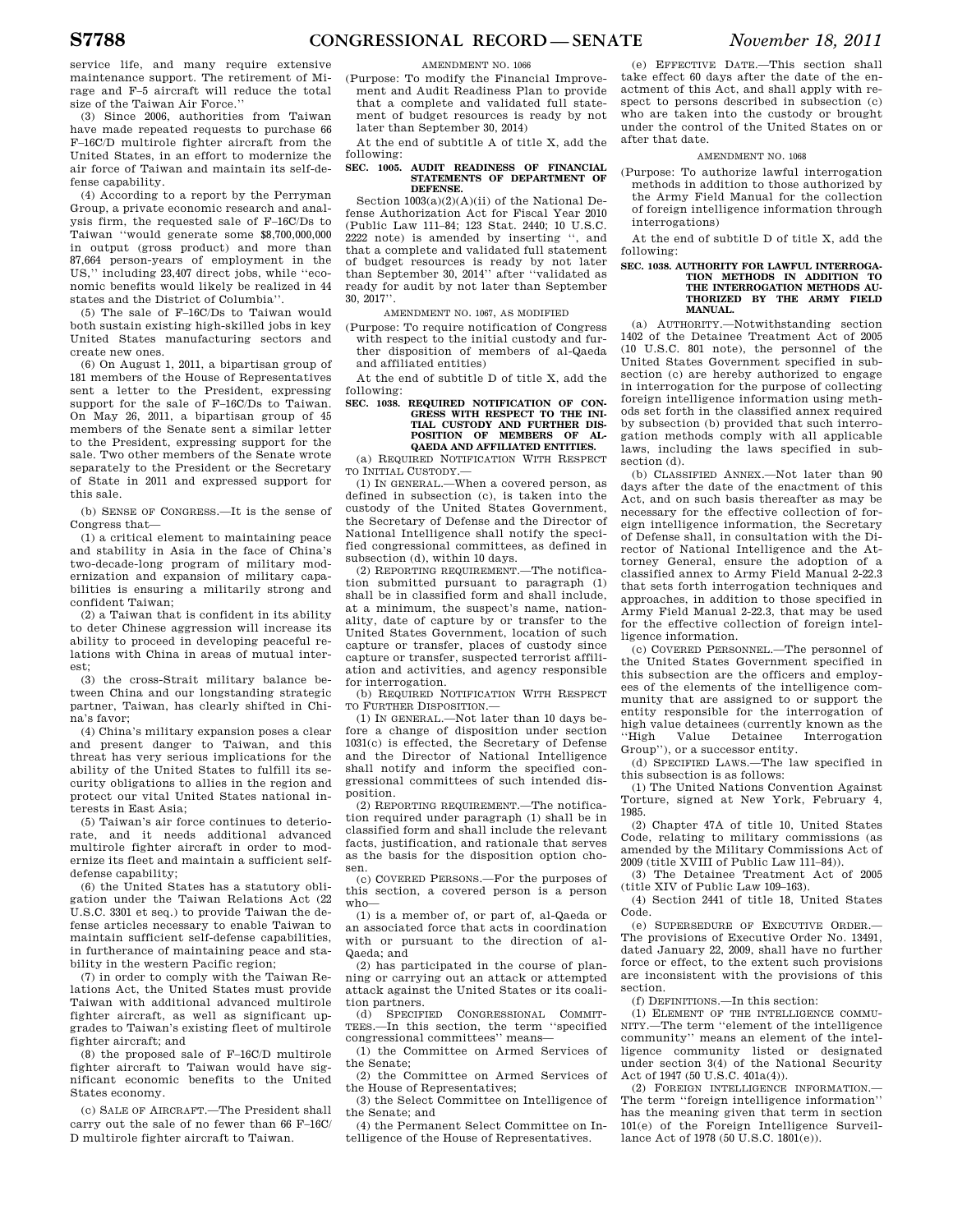(Purpose: To protect the child custody rights of members of the Armed Forces deployed in support of a contingency operation)

At the end of subtitle I of title V, add the following:

# **SEC. \_\_\_\_\_\_. PROTECTION OF CHILD CUSTODY ARRANGEMENTS FOR PARENTS WHO ARE MEMBERS OF THE ARMED FORCES DEPLOYED IN SUPPORT OF A CONTINGENCY OPERATION.**

(a) CHILD CUSTODY PROTECTION.—Title II of the Servicemembers Civil Relief Act (50 U.S.C. App. 521 et seq.) is amended by adding at the end the following new section:

#### **''SEC. 208. CHILD CUSTODY PROTECTION.**

''(a) RESTRICTION ON CHANGE OF CUSTODY.— If a motion for change of custody of a child of a servicemember is filed while the servicemember is deployed in support of a contingency operation, no court may enter an order modifying or amending any previous judgment or order, or issue a new order, that changes the custody arrangement for that child that existed as of the date of the deployment of the servicemember, except that a court may enter a temporary custody order if the court finds that it is in the best interest of the child.

''(b) COMPLETION OF DEPLOYMENT.—In any preceding covered under subsection (a), a court shall require that, upon the return of the servicemember from deployment in support of a contingency operation, the custody order that was in effect immediately preceding the date of the deployment of the servicemember be reinstated, unless the court finds that such a reinstatement is not in the best interest of the child, except that any such finding shall be subject to subsection (c).

''(c) EXCLUSION OF MILITARY SERVICE FROM DETERMINATION OF CHILD'S BEST INTEREST.— If a motion for the change of custody of the child of a servicemember is filed, no court may consider the absence of the servicemember by reason of deployment, or possibility of deployment, in determining the best interest of the child.

''(d) NO FEDERAL RIGHT OF ACTION.—Nothing in this section shall create a Federal right of action.

''(e) PREEMPTION.—In any case where State or Federal law applicable to a child custody proceeding under State or Federal law provides a higher standard of protection to the rights of the parent who is a servicemember than the rights provided under this section, the State or Federal court shall apply the State or Federal standard.

''(f) CONTINGENCY OPERATION DEFINED.—In this section, the term 'contingency operation' has the meaning given that term in section 101(a)(13) of title 10, United States Code, except that the term may include such other deployments as the Secretary concerned may prescribe.''.

(b) CLERICAL AMENDMENT.—The table of contents in section 1(b) of such Act is amended by adding at the end of the items relating to title II the following new item:

# ''208. Child custody protection.''.

# AMENDMENT NO. 1090

(Purpose: To provide that the basic allowance for housing in effect for a member of the National Guard is not reduced when the member transitions between active duty and full-time National Guard duty without a break in active service)

At the end of title VI, add the following:

# **Subtitle D—Pay and Allowances SEC. 641. NO REDUCTION IN BASIC ALLOWANCE FOR HOUSING FOR NATIONAL GUARD MEMBERS WHO TRANSITION BETWEEN ACTIVE DUTY AND FULL-TIME NATIONAL GUARD DUTY WITH-OUT A BREAK IN ACTIVE SERVICE.**

Section  $403(g)$  of title 37. United States Code, is amended by adding at the end the following new paragraph:

(6) The rate of basic allowance for housing to be paid a member of the Army National Guard of the United States or the Air National Guard of the United States shall not be reduced upon the transition of the member from active duty to full-time National Guard duty, or from full-time National Guard duty to active duty, when the transition occurs without a break in active service.''.

# AMENDMENT NO. 1089

(Purpose: To require certain disclosures from post-secondary institutions that participate in tuition assistance programs of the Department of Defense)

At the end of subtitle D of title V, add the following:

# **SEC. 547. DISCLOSURE REQUIREMENTS FOR POST-SECONDARY INSTITUTIONS PARTICIPATING IN DEPARTMENT OF DEFENSE TUITION ASSISTANCE PRO-GRAMS.**

(a) IN GENERAL.—Not later than 180 days after the date of the enactment of this Act, the Secretary of Defense, in consultation with the Secretary of Education, shall prescribe regulations requiring post-secondary education institutions that participate in Department of Defense tuition assistance programs, as a condition of such participation, to disclose with respect to each student receiving such tuition assistance the following information:

(1) Whether the successful completion of the advertised education or training program by a student meets prerequisites for the purpose of applying for and completing an examination or license required as a precondition for employment in the occupation for which the program is represented to prepare the student.

(2) The completion date of degree, certification, or license sought by the student participating in the tuition assistance program.

(b) APPLICABILITY.—For purposes of this section, the term ''Department of Defense tuition assistance program'' applies to financial tuition assistance provided by the Department of Defense to active servicemembers and eligible spouses.

# AMENDMENT NO. 1056

(Purpose: To provide for the freedom of conscience of military chaplains with respect

to the performance of marriages)

At the end of subtitle C of title V, add the following:

#### **SEC. 527. FREEDOM OF CONSCIENCE OF MILI-TARY CHAPLAINS WITH RESPECT TO THE PERFORMANCE OF MARRIAGES.**

A military chaplain who, as a matter of conscience or moral principle, does not wish to perform a marriage may not be required to do so.

# AMENDMENT NO. 1116

(Purpose: To improve the transition of members of the Armed Forces with experience in the operation of certain motor vehicles into careers operating commercial motor vehicles in the private sector)

At the end of subtitle H of title X, add the following:

**SEC. \_\_\_\_\_\_. IMPROVING THE TRANSITION OF MEMBERS OF THE ARMED FORCES WITH EXPERIENCE IN THE OPER-ATION OF CERTAIN MOTOR VEHI-CLES INTO CAREERS OPERATING COMMERCIAL MOTOR VEHICLES IN THE PRIVATE SECTOR.** 

(a) STUDY.—

(1) IN GENERAL.—Not later than 90 days after the date of the enactment of this Act, the Secretary of Defense and the Secretary of Transportation shall jointly conduct a study to identify the legislative and regulatory actions that can be taken for purposes as follows:

(A) To facilitate the obtaining of commercial driver's licenses (within the meaning of section 31302 of title 49, United States Code) by former members of the Armed Forces who operated qualifying motor vehicles as members of the Armed Forces.

(B) To improve the transition of members of the Armed Forces who operate qualifying motor vehicles as members of the Armed Forces into careers operating commercial motor vehicles (as defined in section 31301 of such title) in the private sector after separation from service in the Armed Forces.

(2) ELEMENTS.—The study required by paragraph (1) shall include the following:

(A) Identification of any training, qualifications, or experiences of members of the Armed Forces described in paragraph (1)(B) that satisfy the minimum standards prescribed by the Secretary of Transportation for the operation of commercial motor vehicles under section 31305 of title 49, United States Code.

(B) Identification of the actions the Secretary of Defense can take to document the training, qualifications, and experiences of such members for the purposes described in paragraph (1).

(C) Identification of the actions the Secretary of Defense can take to modify the training and education programs of the Department of Defense for the purposes described in paragraph (1).

(D) An assessment of the feasibility and advisability of each of the legislative and regulatory actions identified under the study.

(E) Development of recommendations for legislative and regulatory actions to further

the purposes described in paragraph (1). (b) IMPLEMENTATION.—Upon completion of the study required by subsection (a), the Secretary of Defense and the Secretary of Transportation shall carry out the actions identified under the study which the Secretaries—

(1) can carry out without legislative action; and

(2) jointly consider both feasible and advisable.

(c) REPORT.—

(1) IN GENERAL.—Upon completion of the study required by subsection (a)(1), the Secretary of Defense and the Secretary of Transportation shall jointly submit to Congress a report on the findings of the Secretaries with respect to the study.

(2) ELEMENTS.—The report required by paragraph (1) shall include the following:

(A) A description of the legislative and regulatory actions identified under the study.

(B) A description of the actions described in subparagraph (A) that can be carried out by the Secretary of Defense and the Secretary of Transportation without any legislative action.

(C) A description of the feasibility and advisability of each of the legislative and regulatory actions identified by the study.

(D) The recommendations developed under subsection  $(a)(2)(E)$ .

(d) DEFINITIONS.—In this section:

(1) MOTOR VEHICLE.—The term ''motor vehicle'' means a vehicle, machine, tractor, trailer, or semitrailer propelled or drawn by mechanical power and used on land, but does not include a vehicle, machine, tractor, trailer, or semitrailer operated only on a rail line or custom harvesting farm machinery.

(2) QUALIFYING MOTOR VEHICLE.—The term ''qualifying motor vehicle'' means a motor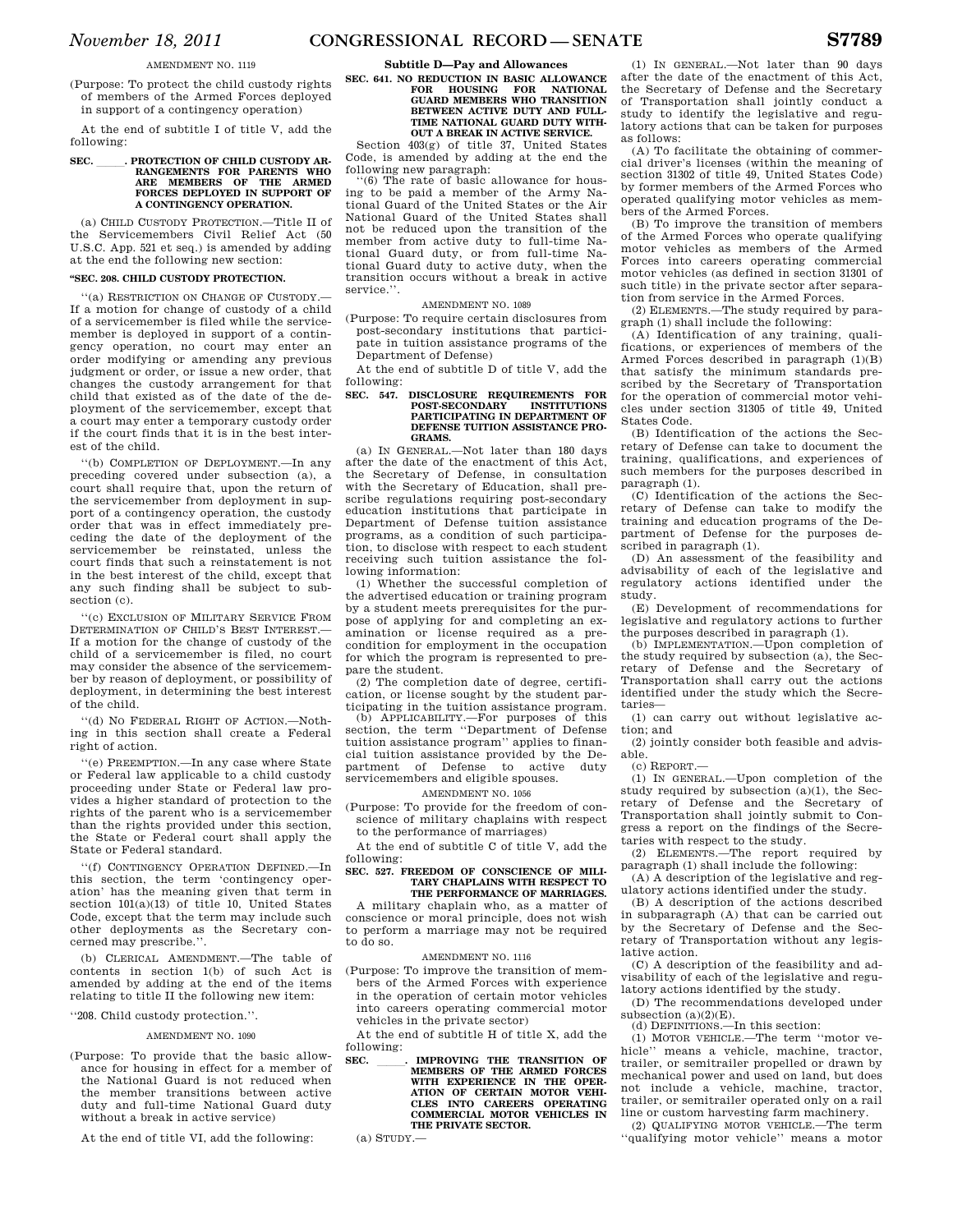vehicle or combination of motor vehicles used to transport passengers or property that—

(A) has a gross combination vehicle weight rating of 26,001 pounds or more, inclusive of a towed unit with a gross vehicle weight rating of more than 10,000 pounds;

(B) has a gross vehicle weight rating of 26,001 pounds or more;

(C) is designed to transport 16 or more passengers, including the driver; or

(D) is of any size and is used in the transportation of materials found to be hazardous under chapter 51 of title 49, United States Code, and which require the motor vehicle to be placarded under subpart F of part 172 of title 49, Code of Federal Regulations, or any corresponding similar regulation or ruling.

The ACTING PRESIDENT pro tempore. The Senator from New Mexico.

Mr. UDALL of New Mexico. Mr. President, let me first say, before I talk about my amendments, I had the opportunity yesterday to listen to Senator LEVIN, Senator MCCAIN, Senator DURBIN, and many other Senators with regard to the debate on this bill. I thought it was excellent debate. I thought it was lively, it was robust, it was to the point, and it was the Senate at its best. I don't know how we get to the point where we have the kind of debate they were having on this Defense authorization bill, but I hope we can do more of it, and I look forward to returning after Thanksgiving and having the opportunity to do that.

I compliment the two top Members of that committee and the other Senators who were here on that debate.

AMENDMENTS NOS. 1153, 1154, AND 1202 EN BLOC

Mr. President, I ask unanimous consent to set aside the pending amendments in order to call up amendments Nos. 1153, 1154, and 1202 by number en bloc, and that once the amendments are reported the Senate return to the regular order.

The ACTING PRESIDENT pro tempore. Without objection, it is so ordered. The clerk will report.

The bill clerk read as follows:

The Senator from New Mexico [Mr. UDALL], for himself and others, proposes amendments numbered 1153, 1154, and 1202 en bloc.

# The amendments are as follows: AMENDMENT NO. 1153

(Purpose: To include ultralight vehicles in the definition of aircraft for purposes of the aviation smuggling provisions of the Tariff Act of 1930)

At the end of subtitle H of title X, add the following:

#### **SEC. 1088. INCLUSION OF ULTRALIGHT VEHICLES IN DEFINITION OF AIRCRAFT FOR CERTAIN SMUGGLING PROVISIONS.**

(a) AMENDMENTS TO THE AVIATION SMUG-GLING PROVISIONS OF THE TARIFF ACT OF 1930.—

(1) IN GENERAL.—Section 590 of the Tariff Act of 1930 (19 U.S.C. 1590) is amended—

(A) by redesignating subsection (g) as subsection (h); and

(B) by inserting after subsection (f) the following:

''(g) DEFINITION OF AIRCRAFT.—As used in this section, the term 'aircraft' includes an ultralight vehicle, as defined by the Administrator of the Federal Aviation Administration.''.

(2) CRIMINAL PENALTIES.—Subsection (d) of section 590 of the Tariff Act of 1930 (19 U.S.C. 1590(d)) is amended in the matter preceding paragraph (1) by inserting '', or attempts or conspires to commit,'' after ''commits''.

(3) EFFECTIVE DATE.—The amendments made by this subsection apply with respect to violations of any provision of section 590 of the Tariff Act of 1930 on or after the 30th day after the date of the enactment of this Act.

(b) INTERAGENCY COLLABORATION.—The Assistant Secretary of Defense for Research and Engineering shall, in consultation with the Under Secretary for Science and Technology of the Department of Homeland Security, identify equipment and technology used by the Department of Defense that could also be used by U.S. Customs and Border Protection to detect and track the illicit use of ultralight aircraft near the international border between the United States and Mexico.

# AMENDMENT NO. 1154

(Purpose: To direct the Secretary of Veterans Affairs to establish an open burn pit registry to ensure that members of the Armed Forces who may have been exposed to toxic chemicals and fumes caused by open burn pits while deployed to Afghanistan or Iraq receive information regarding such exposure)

At the end of subtitle H of title X, add the following:

#### **SEC. .** ESTABLISHMENT OF OPEN BURN PIT **REGISTRY.**

(a) IN GENERAL.—Not later than 180 days after the date of the enactment of this Act, the Secretary of Veterans Affairs shall—

(1) establish and maintain an open burn pit registry for eligible individuals who may have been exposed to toxic chemicals and fumes caused by open burn pits;

(2) include any information in such registry that the Secretary of Veterans Affairs determines necessary to ascertain and monitor the health effects of the exposure of members of the Armed Forces to toxic chemicals and fumes caused by open burn pits;

(3) develop a public information campaign to inform eligible individuals about the open burn pit registry, including how to register and the benefits of registering; and

(4) periodically notify eligible individuals of significant developments in the study and treatment of conditions associated with exposure to toxic chemicals and fumes caused

by open burn pits. (b) REPORT TO CONGRESS.—

(1) REPORT BY INDEPENDENT SCIENTIFIC OR-GANIZATION.—The Secretary of Veterans Affairs shall enter into an agreement with an independent scientific organization to develop a report containing the following:

(A) An assessment of the effectiveness of actions taken by the Secretary to collect and maintain information on the health effects of exposure to toxic chemicals and fumes caused by open burn pits.

(B) Recommendations to improve the collection and maintenance of such information.

(C) Using established and previously published epidemiological studies, recommendations regarding the most effective and prudent means of addressing the medical needs of eligible individuals with respect to conditions that are likely to result from exposure to open burn pits.

(2) SUBMITTAL TO CONGRESS.—Not later than 540 days after the date on which the registry required by subsection (a) is established, the Secretary of Veterans Affairs shall submit to Congress the report developed under paragraph (1).

(c) DEFINITIONS.—In this section:

(1) ELIGIBLE INDIVIDUAL.—The term ''eligible individual'' means any individual who, on or after September 11, 2001—

(A) was deployed in support of a contingency operation while serving in the Armed Forces; and

(B) during such deployment, was based or stationed at a location where an open burn pit was used.

(2) OPEN BURN PIT.—The term ''open burn pit'' means an area of land located in Afghanistan or Iraq that—

(A) is designated by the Secretary of Defense to be used for disposing solid waste by burning in the outdoor air; and

(B) does not contain a commercially manufactured incinerator or other equipment specifically designed and manufactured for the burning of solid waste.

# AMENDMENT NO. 1202

(Purpose: To clarify the application of the provisions of the Buy American Act to the procurement of photovoltaic devices by the Department of Defense)

At the end of subtitle B of title VIII, add the following:

#### **SEC. 827. APPLICABILITY OF BUY AMERICAN ACT TO PROCUREMENT VOLTAIC DEVICES BY DEPARTMENT OF DEFENSE.**

(a) IN GENERAL.—Section 2534 of title 10, United States Code, is amended by adding at the end the following new subsection:

''(k) PROCUREMENT OF PHOTOVOLTAIC DE-VICES.—

''(1) CONTRACT REQUIREMENT.—The Secretary of Defense shall ensure that each contract described in paragraph (2) awarded by the Department of Defense includes a provision requiring any photovoltaic devices installed pursuant to the contract, or pursuant to a subcontract under the contract, to comply with the provisions of chapter 83 of title 41 (commonly known as the 'Buy American Act'), without regard to whether the contract results in ownership of the photovoltaic devices by the Department.

''(2) CONTRACTS DESCRIBED.—The contracts described in this paragraph include energy savings performance contracts, utility service contracts, power purchase agreements, land leases, and private housing contracts pursuant to which any photovoltaic devices are installed on property or in a facility—

''(A) owned by the Department of Defense; ''(B) leased to the Department of Defense; or

''(C) with respect to which the Secretary of the military department concerned has exercised any authority provided under subchapter IV of chapter 169 of this title (relating to alternative authority for the acquisition and improvement of military housing).

''(3) CONSISTENCY WITH INTERNATIONAL OBLI-GATIONS.—Paragraph (1) shall be applied in a manner consistent with the obligations of the United States under international agreements.

''(4) DEFINITION OF PHOTOVOLTAIC DE-VICES.—In this subsection, the term 'photovoltaic devices' means devices that convert light directly into electricity.

''(5) EFFECTIVE DATE.—This subsection applies to photovoltaic devices procured or installed on or after the date that is 30 days after the date of the enactment of the National Defense Authorization Act for Fiscal Year 2012 pursuant to contracts entered into before, on, or after such date of enactment.''.

(b) CONFORMING REPEAL.—Section 846 of the Ike Skelton National Defense Authorization Act for Fiscal Year 2011 (10 U.S.C. 2534 note) is repealed.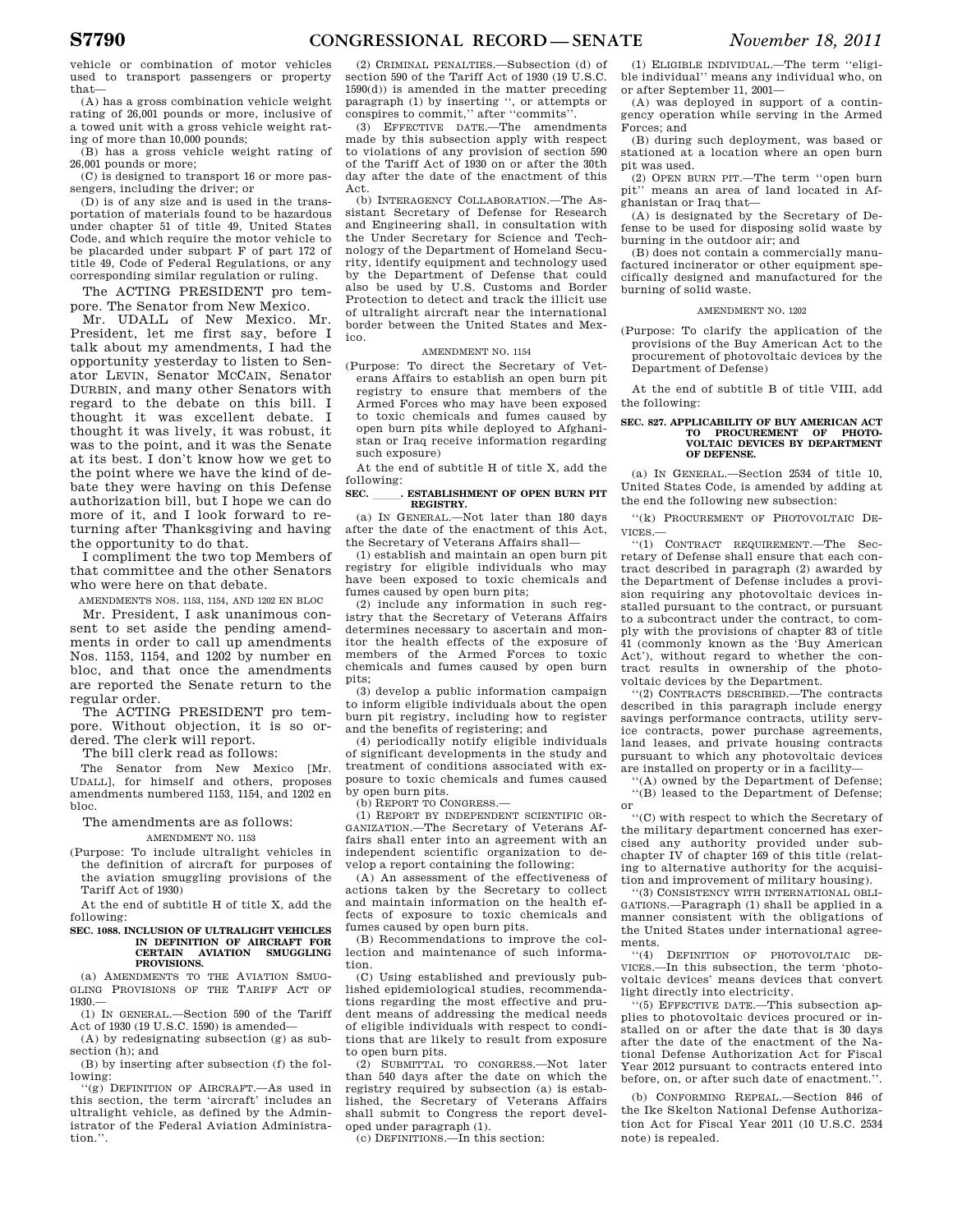# AMENDMENT NO. 1153

Mr. UDALL of New Mexico. Mr. President, I am offering this amendment, along with my cosponsors Senators HELLER, BINGAMAN, FEINSTEIN, and GILLIBRAND, to provide a simple fix to a loophole in the Tariff Act of 1930.

Our amendment will allow our Federal agents and prosecutors to crack down on smugglers who use ultralight aircraft, also known as ULAs, to bring drugs across the U.S.-Mexico border.

In the last Congress, then-Congressman HELLER introduced a very similar bill in the House with Congresswoman GABRIEL GIFFORDS. That bill passed overwhelmingly by a 412–3 vote. I hope we can have a similar bipartisan result here in the Senate.

ULAs are single-pilot aircraft capable of flying low, landing and taking off quickly, and are typically used for sport or for recreation. However, because of increased detection and interdiction of more traditional smuggling conveyances, ULAs have increasingly been employed along the Southwest border by Mexican drug trafficking organizations to smuggle drugs into the United States.

The use of ULAs by drug smugglers presents a unique challenge for law enforcement and prosecutors. Every year hundreds of ULAs are flown across the Southwest border and each one can carry hundreds of pounds of narcotics.

Under existing law, ULAs are not categorized as aircraft by the Federal Aviation Administration, so they do not fall under the aviation smuggling provisions of the Tariff Act of 1930. This means that a drug smuggler piloting a small airplane is subject to much stronger criminal penalties than a smuggler who pilots a ULA.

Our amendment will close this unintended loophole and establish the same penalties if convicted—a maximum sentence of 20 years in prison and a \$250,000 fine—for smuggling drugs on ULAs as currently exist for smuggling on airplanes or in automobiles.

This is a common sense solution that will give our law enforcement agencies and prosecutors additional tools they need to combat drug smuggling.

The amendment would also add an attempt and conspiracy provision to the aviation smuggling law to allow prosecutors to charge people other than the pilot who are involved in aviation smuggling. This would give them a new tool to prosecute the ground crews who aid the pilots as well as those who pick up the drug loads that are dropped from ULAs in the U.S.

Finally, the amendment directs the Department of Defense and Department of Homeland Security to collaborate in identifying equipment and technology used by DOD that could be used by U.S. Customs and Border Protection to detect ULAs.

# AMENDMENT NO. 1154

Mr. President, this next amendment would establish an Open Burn Pit Registry. This amendment, filed by myself and lead cosponsor Senator CORKER, is

important to both our active duty troops and veterans.

In both Afghanistan and Iraq open air burn pits were widely used at forward operating bases. Disposing of trash and other debris was admittedly a major challenge. Commanders had to find a way to dispose of it while concentrating on the important mission at hand.

The solution that was chosen, however, had serious medical and environmental risks. In Afghanistan and Iraq, pits of waste were set on fire, sometimes using jet fuel for ignition. Oftentimes, these burn pits would turn the sky black.

Some burn pits were small, but others covered multiple acres of land. At Joint Base Balad, Iraq, over ten acres of land were used for burning toxic debris.

This was a base, that at the height of its operations, hosted approximately 25,000 military, civilian and coalition personnel. These personnel would be exposed to a toxic soup of chemicals released into the atmosphere. According to air quality measurements taken near the base, the air at Balad had multiple particulates harmful to humans.

These particulates ranged from plastics and Styrofoam, metals, chemicals from paints and solvents, petroleum and lubricants, jet fuel and unexploded ordnance, medical and other dangerous waste . . . all of this was in the air and being inhaled into the lungs of service members.

More specifically, air samples at Joint Base Balad turned up some nasty stuff: Particulate matter—chemicals that form from the incomplete burning of coal, oil and gas, garbage, or other organic substances—Volatile Organic Compounds such as acetone and benzene. Benzene is known to cause leukemia and dioxins associated with Agent Orange.

Our veterans have slowly begun to raise the alarm as they learn why, after returning home, they are short of breath, or experiencing headaches or other symptoms and in some cases developing cancer.

Many other independent organizations have also urged action on this issue, including the American Lung Association which has stated that:

Emissions from burning waste contain fine particulate matter, sulfur oxides, carbon monoxide, volatile organic compounds and various irritant gases such as nitrogen oxides that can scar the lungs.

The registry created by this amendment will help our medical and scientific experts better analyze who was exposed and who is suffering.

In New Mexico, service members and veterans have begun to come forward about their medical conditions. Some, like MSG Jessey Baca, a member of the New Mexico Air National Guard who was stationed in Balad, Iraq, are facing serious ailments such as cancer and chronic bronchiolitis. It is stories like Master Sergeant Baca's which have motivated me to take action on this issue and I urge my colleagues to hear the stories of heroes like him in all 50 States.

During my meetings with veterans and active duty members of the military, I have truly learned how important it is that we act now.

Among active duty members there is uncertainty regarding the link between burn pits and the illnesses that they are suffering from. This uncertainty is discouraging service members from coming forward to have their illness diagnosed because they are fearful about the implications on their career.

A registry will help create the data set needed to bring certainty to the issue because it will improve our understanding of the link between the burn pits and illness. The information will also help DoD better understand the link and aid their efforts to improve treatment of our troops.

The Open Burn Pits Registry Act has bipartisan and bicameral support. In the House, Representative AKIN, a Republican, is sponsoring this important piece of legislation with a strong bipartisan group.

I thank all the supporters and champions for our veterans suffering from these hidden wounds and I urge my colleagues to support this amendment.

# AMENDMENT NO. 1202

Mr. President, solar power increases energy security for American military installations and our troops in the field.

With solar power, our military is less dependent on the surrounding electricity grid or fuel supplies for generators.

As a result, the Department of Defense is a leader on utilizing solar power—not for environmental reasons, but national security reasons.

However, if we are going to use taxpayer funds to support military solar power—which also qualifies for solar energy tax incentives—we must provide a level playing field for U.S. solar manufacturers.

Last year's Defense Authorization bill took an important step, by clarifying that DOD's Buy American Act requirements apply to solar.

Previously, when solar was installed on DOD property, Buy American would not apply because DOD only owned the power, not the panels.

While last year's bill attempted to fix this situation, it left 2 loopholes:

No. 1, first, Buy American requirements still do not apply to many DOD facilities, including much of DOD housing, since these facilities are leased and not technically ''owned'' by DOD. If we do not close this loophole, several hundred megawatts of DOD taxpayer funded solar projects could go to Chinese firms.

No. 2, last year's bill only applied Buy American when solar devices are ''reserved for the exclusive use'' of DOD for the ''full economic life.'' Solar power projects often sell back to the grid, so the combined effect of both of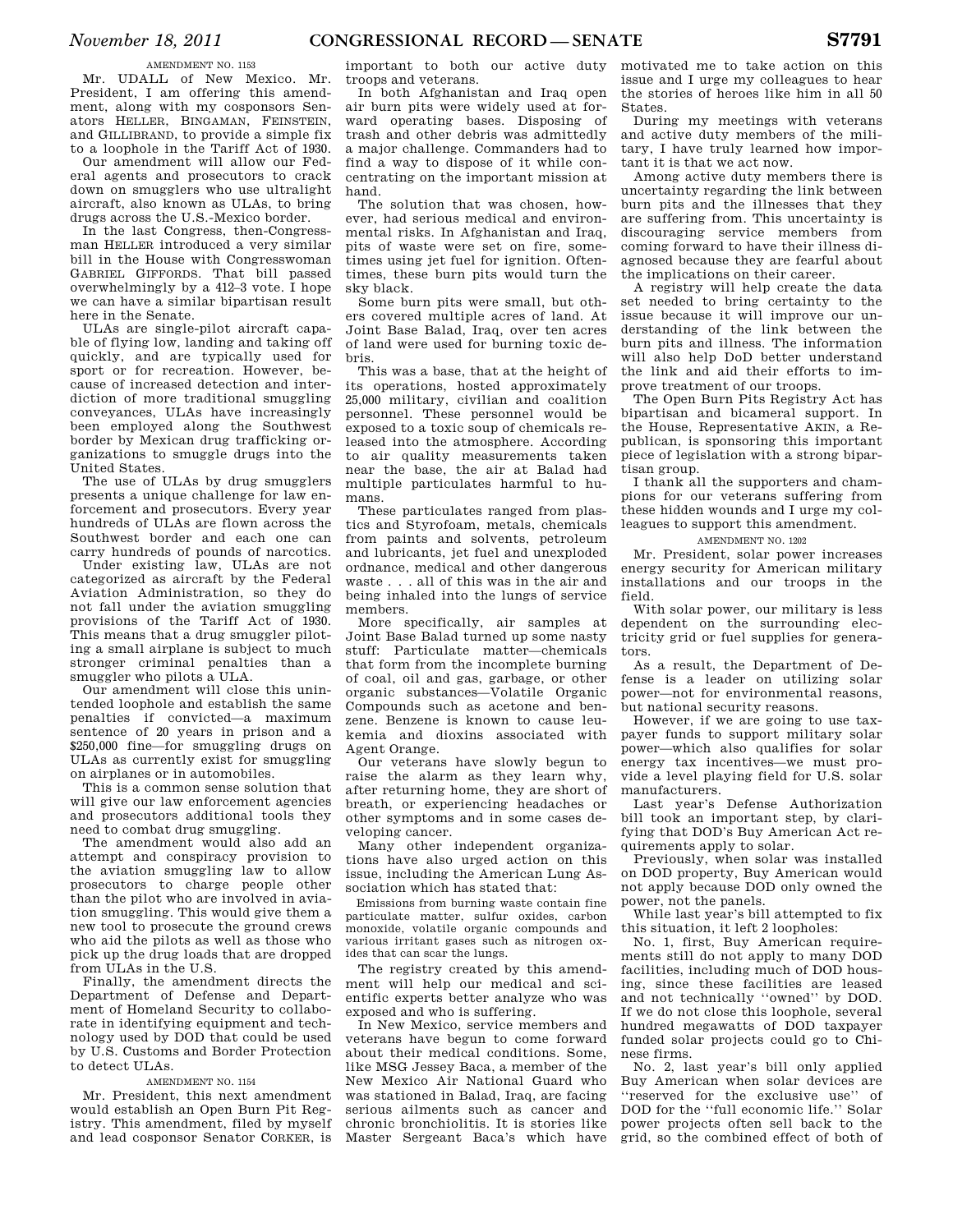these loopholes is that Buy American does not apply to DOD-purchased solar on DOD property.

The amendment I am offering today, on behalf of myself and Senator SCHU-MER, closes these loopholes and applies Buy American requirements to all solar panels that are part of contracts with DOD.

If American taxpayer funds are used to improve our military bases' energy security, American solar firms should have an ability to compete.

We know that other nations like China are spending vast resources to become leaders in the solar power market. They do not play by our trade rules, and they are taking advantage of our taxpayer funds.

This amendment halts that practice, while maintaining all existing provisions of the Buy American Act: nations who are in the WTO are not discriminated against and existing exemptions such as availability and cost still apply.

Our amendment is supported by a strong coalition of U.S. solar manufacturers, many of which are based overseas, and U.S. workers and labor unions.

I thank Sen. SCHUMER and his staff for their work on this and I urge the Senate's support.

Mr. President, I yield the floor.

The ACTING PRESIDENT pro tempore. The Senator from Michigan.

Mr. LEVIN. I thank the Senator from New Mexico for his remarks. I agree with him; it was a lively debate. I also agree with him it is to be desired that kind of debate occurs more often in the Senate. The Senator from New Mexico has been very active in the effort to have these kinds of debates by rules changes, which would make these kinds of debates a lot more likely, and by other mechanisms.

To make an inquiry, did the Senator from New Mexico restore the regular order to the Levin-McCain amendment? I missed that.

Mr. UDALL of New Mexico. I did. Let me say to Chairman LEVIN, not only lively, robust, but very informative. I learned a lot in the process of listening to him and to Senator MCCAIN and Senator DURBIN and the other Senators who came down about the issue. I think that is the way the Senate works best: to have the amendments and various provisions of the Defense authorization bill be a part of a lively and informative debate.

I thank the Senator for that, and I yield the floor.

Mr. MCCAIN. Mr. President, I assume, then, having watched the debate and been informed, that the Senator from New Mexico now takes the position that Senator LEVIN and I do on this issue, and his next mission is to convince his colleague from Colorado of the correctness of our position?

Mr. UDALL of New Mexico. At this point I am still listening and trying to ascertain as much as I can about the actual provisions of the Defense au-

thorization bill. But the Senator is correct. There could be trouble in Udall Valley. There might be a split. We do not see that yet, but there is a possibility of it.

Mr. MCCAIN. One thing I have learned about the Senator from New Mexico is that he does give all issues a fair and objective hearing. He listens and he pays attention and he is informed in his decisions. I thank him for taking part in this one.

Mr. UDALL of New Mexico. I also know that when the two of my colleagues—when the chairman and Senator MCCAIN, the ranking member come together on a prevision and are able to persuade their committee to go with it, that says something to the Senate itself, to have that before the Senate. I want to study it very carefully. I know Senator GRAHAM was down here, who has been very active on this issue and has a tremendous amount of experience. I look forward to the continuing debate, and I yield the floor.

Mr. LEVIN. Mr. President, I thank the Senator from New Mexico again for the comments, but also tell him how very much impressed I have been right from the first day I heard him with his openmindedness on subjects. It is very important that we keep open minds, and he has shown just how to do that. We appreciate that on an issue this complex, particularly on the Defense bill.

I suggest the absence of a quorum.

The ACTING PRESIDENT pro tem-

pore. The clerk will call the roll.

The bill clerk proceeded to call the roll.

Mr. MCCAIN. Mr. President, I ask unanimous consent the order for the quorum call be rescinded.

The ACTING PRESIDENT pro tempore. Without objection, it is so ordered.

Mr. MCCAIN. Mr. President, our staff is working on various amendments that we could get approved by both sides. We think there are a number of those on which we can get agreement to make progress today. While we are going through that process, I would like to point out the front page of this morning's Wall Street Journal, I am sorry to note, may be a harbinger of events that will happen in the future, that will take place in the future, which will be unfortunate for the United States of America and indeed tragic for Iraq.

The front page of the Wall Street Journal today says ''Standoff Over U.S. Airbase in Iraq.''

A tense standoff between local police and the Iraqi Army played out on Thursday at the gate of the U.S. airbase in the northern city of Kirkuk, where a dispute over land and oil threatens national stability and unity as U.S. forces withdraw.

The territorial conflict, between the central government in Baghdad and the semiautonomous Kurdistan region, is just one flash point that some American and Iraqi officials say could boil over after the full pullout of U.S. troops at the end of December.

Fears of a clash between Iraqi troops and Kurdish forces were heightened on Thursday when the Kurdish-dominated police in Kirkuk blocked senior Iraqi Army commanders from entering the airbase, where they said they were planning to take over the facility from the U.S. military.

The Army officials brought reporters from Iraqi State-owned television to document the handover, in what appeared to be an effort to show the nation that Baghdad was in charge. The central government, headed by Prime Minister Nouri al Maliki, is increasingly eager to project its power ahead of the U.S. pullout.

This is about a volatile region, particularly in the area around Kirkuk, which is also symptomatic of the entire northern Iraq border between Kurdistan, the semiautonomous region of Iraq, and the rest of Iraq. The area is inhabited by different ethnic groups that range from Turkmen to Arab to other nationalities who all inhabit the area. One of the reasons some of us wanted to have a residual force remain in Iraq—one of actually three major reasons—was because of the tensions in this area which have already bubbled up on several occasions. In fact, there was a point some months ago where two forces were—the Pershmaga, the Kurdish military, and the Iraqi military—close to a shooting situation. The U.S. forces intervened. Obviously, they are not going to be there. Obviously, already before they have even left there has been a tense standoff at one of the major airbases in Iraq.

I greatly fear—I pray not, but I greatly fear that we will see more and more of these kinds of tensions between the Kurdish area and the rest of Iraq. A lot of it has to do with oil. A lot of it has to do with who is going to control the oil revenues in the area. Other parts go back to the era of Saddam Hussein, where he moved out Kurdish individuals and others and moved in people who were loyal to him. There are still enormous land disputes in the area as well. Suffice to say, it is a place of great tension. I continue to be deeply worried about this kind of tension which could lead to armed conflict, but also over time, in the view of some, could lead to an actual breakup of Iraq into Kurdish areas, Sunni areas, and even two different Shia areas of Iraq.

I am sorry to see this. I am sorry this is happening and that there are more people who are predicting greater tensions in the area, but I have to say, I am surprised. I am not surprised. The sad thing about all this—I had a rather, shall I say, spirited exchange with the Secretary of Defense the other day in the hearing that was held in the Armed Services Committee. This isn't a policy matter, this is a not an issue of whether we should have French fries served in school lunches. This is an issue we have shed the blood of well over 4,400 young Americans. I greatly fear that the opportunity that was purchased with their expenditure of American blood and treasure may go all for naught because of our failure to maintain a residual force in Iraq which, I repeat, was always envisioned when the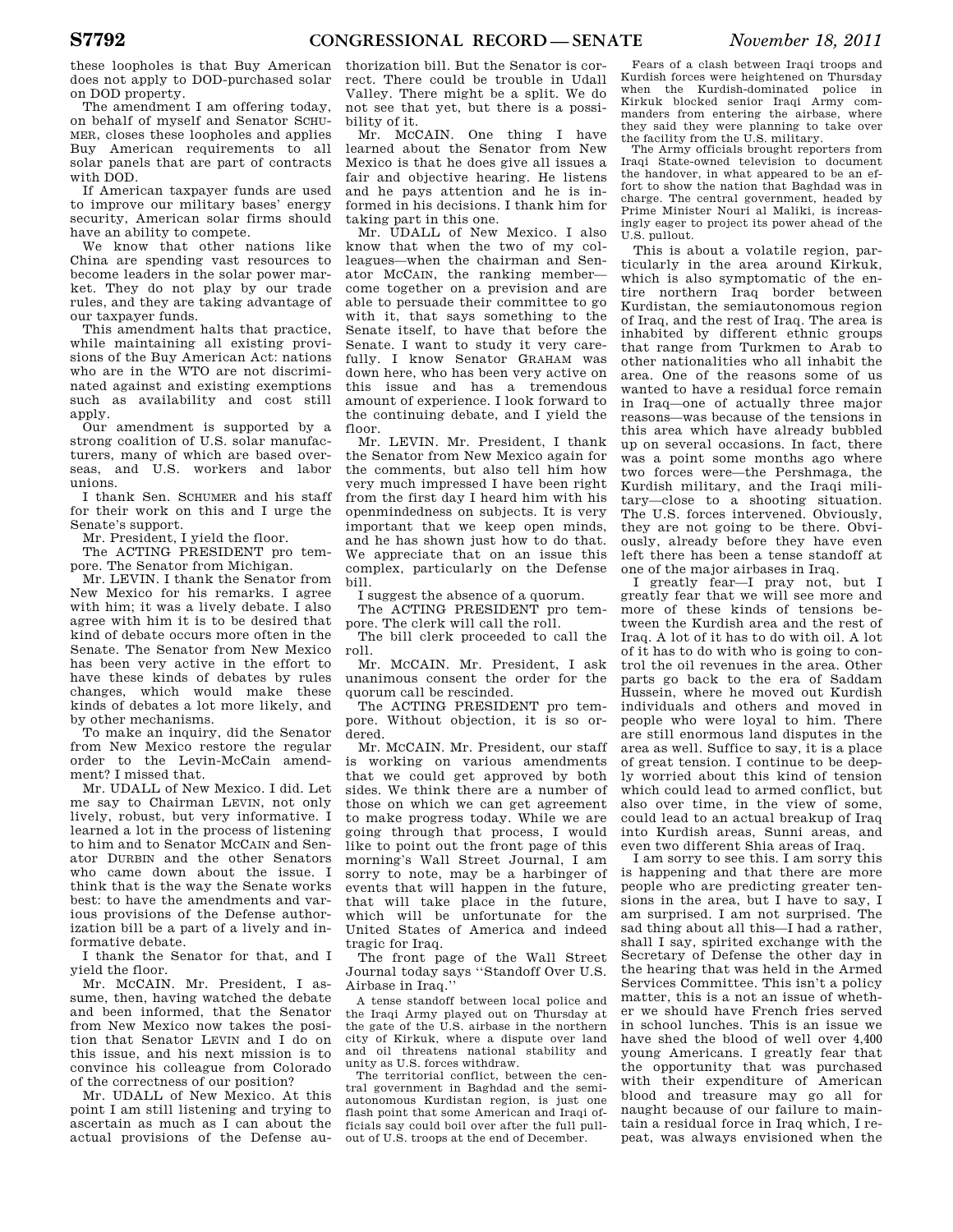agreement for U.S. withdrawal was made by the previous administration by the way, an agreement I disagreed with at that time.

So I hope that when Prime Minister Maliki comes to Washington next month some of these issues can be ironed out, that we can have greater cooperation. But I don't think there is any doubt that right now up in the area of Kirkuk, they are paying much attention to the statements that may be made by the U.S. Embassy in Baghdad.

I suggest the absence of a quorum.

The ACTING PRESIDENT pro tem-

pore. The clerk will call the roll. The bill clerk proceeded to call the roll.

Mr. REED. Mr. President, I ask unanimous consent that the order for the quorum call be rescinded.

The ACTING PRESIDENT pro tempore. Without objection, it is so ordered.

Mr. REED. Mr. President, I rise in support of the National Defense Authorization Act for Fiscal Year 2012. I wish to commend Senator LEVIN and Senator MCCAIN for their leadership in bringing this piece of legislation to the floor. All my colleagues in the Armed Services Committee have done a remarkable job and have done it with great discipline and dedication and concern for the men and women of our Armed Forces and the defense of the Nation.

This is the 50th consecutive Defense authorization bill that the Senate has considered, and I hope we will soon be able to send it to the President for his signature. We owe this to our service men and women who are devoting themselves, and indeed their families also, to the protection of the United States.

We made difficult decisions in putting together this bill, especially in these challenging economic times. We were able to find \$26 billion in savings from the original budget request the President submitted earlier this year. But I am confident this bill provides a budget that allows the Department of Defense to combat current threats, plan for future threats and provide for the welfare and protection of those men and women and their families who serve this Nation.

I am pleased that at the start of the debate on this important measure, that we were able to take up and pass Senator AYOTTE's amendment on strategic airlift, which I was pleased to cosponsor. I was, indeed, very impressed with Senator AYOTTE's thorough understanding of this issue, her ability to seize on a point and make sure it is fully understood. We were able to also bring together leaders of our services, the Department of Defense, TRANSCOM, and the Air Force, so that this decision was based on a very thorough analysis. We owe a great deal of thanks to Senator AYOTTE for her extraordinary performance in this regard.

I am also working on several other amendments that would provide addi-

tional assistance, not just to the overall structure of the Defense Department but also to our military personnel. These deal with protecting the individual service men and women from exploitation by businesses and by other financial entities. We have taken some steps going forward with the creation of the new Consumer Financial Protection Bureau's Office of Service Members Affairs, headed by Holly Petraeus, but we have to do more. I hope we can in this bill.

I am also proposing amendments that would address some of the inconsistencies in the policies of National Guard dual-status technicians. A further area of concern is better coordination between the mental health care provided by the Department of Defense and the community providers, particularly for members of the National Guard and Reserve and their families. They often don't have the opportunity to be close to a major military installation and so coordination with local community providers is so critical to helping these members and their families. I hope, again, we can work together to get these provisions included in the legislation.

Let me highlight a few of the measures in the overall legislation that are very important. It authorizes a 1.6-percent across-the-board pay raise and reauthorizes over 30 types of bonuses and special pays for our men and women in uniform. This is critical in meeting the needs of our military personnel.

The legislation also authorizes the full funding of the DOD's Mine Resistant Ambush Protected Vehicle, the MRAP program, which provides for the sustainment of MRAPs and M–ATVs to protect our troops on the ground. Again, having recently returned about 3 weeks ago from Afghanistan, these are critical weapon systems. My colleagues on the committee who also frequently travel into these war zones will attest to that fact. I am pleased we included this provision in the legislation.

The proposed legislation also authorizes \$11.2 billion for the Afghan Security Forces Fund to train and equip the Afghan Army and police. This is a \$1.6 billion reduction from the President's request. The CENTCOM commander, General Mattis, and Lieutenant General Caldwell, who was the commander on the ground, determined that this reduction could be made because of the efficiencies being achieved by the NATO training mission in Afghanistan.

We have to be much more efficient going forward in terms of resources, and we also have to prepare for the long term support, not alone but with our international partners, of the creation and sustainment of the Afghan National Security Forces. It represents probably the most significant component, long term, of stabilizing Afghanistan. We cannot do it alone. There has to be political will and capacity. As we develop this military force, we also have to think ahead about how we are,

not alone but together with our allies, going to ensure it is properly resourced in order to be a contributing factor in the stability of Afghanistan.

This year, once again, I also had the privilege of serving as the chairman of the Seapower Subcommittee alongside Senator WICKER, whom I wish to thank for his thoughtful and significant contribution to the legislation. The Seapower Subcommittee is focused on the needs of the Navy, Marine Corps, and the strategic mobility forces. The subcommittee put particular emphasis on supporting Marine and naval forces engaged in combat operations, improving efficiencies, and applying the savings to higher priority programs.

The subcommittee specifically included requested funding for two Virginia-class submarines, the DDG–1000 Program, the Aircraft Carrier Replacement Program, the DDG–51 Aegis Destroyer Program, the Littoral Combat Ship (LCS) Program, the LHA® Amphibious Assault Ship, the Joint High Speed Vessel, the Mobile Landing Platform, and the P–8 maritime patrol aircraft. All these weapons systems are important aspects of Navy and Marine projection power throughout the world.

I am particularly pleased, obviously, about the continued support for the Virginia-class submarine program and the DDG–1000, which are integral parts not only of our national security but of the economy of New England.

The subcommittee also included language that would require the Department of Navy to restructure plans to replace the canceled Expeditionary Fighting Vehicle system for the Marine Corps and to complete an analysis of the Amphibious Combat Vehicle alternatives before launching into a Marine Personnel Carrier acquisition program. Essentially, the Marine Corps is restudying their ability to move marines from ship to shore and then from shore inland to exploit the beachhead, and that careful study is necessary before they make a commitment for future programs for equipment.

We also included language that would permit the Navy to use multiyear procurement authority to buy common cockpits and avionic systems for the Navy's H–60 helicopters in the most efficient manner.

Let me conclude by once again thanking Senator WICKER, particularly for his help with respect to the Seapower Subcommittee, and thanking all my colleagues. I think we have a good piece of legislation before us. I hope in the process of amending it, we can improve the bill, and I look forward to sending such a bill to the President for his signature.

I yield the floor.

The ACTING PRESIDENT pro tempore. The Senator from Michigan.

Mr. LEVIN. Mr. President, first, let me thank the Senator from Rhode Island, my dear friend, for all the work he does on our committee and the other work he does for the Senate. He is an invaluable member of our Armed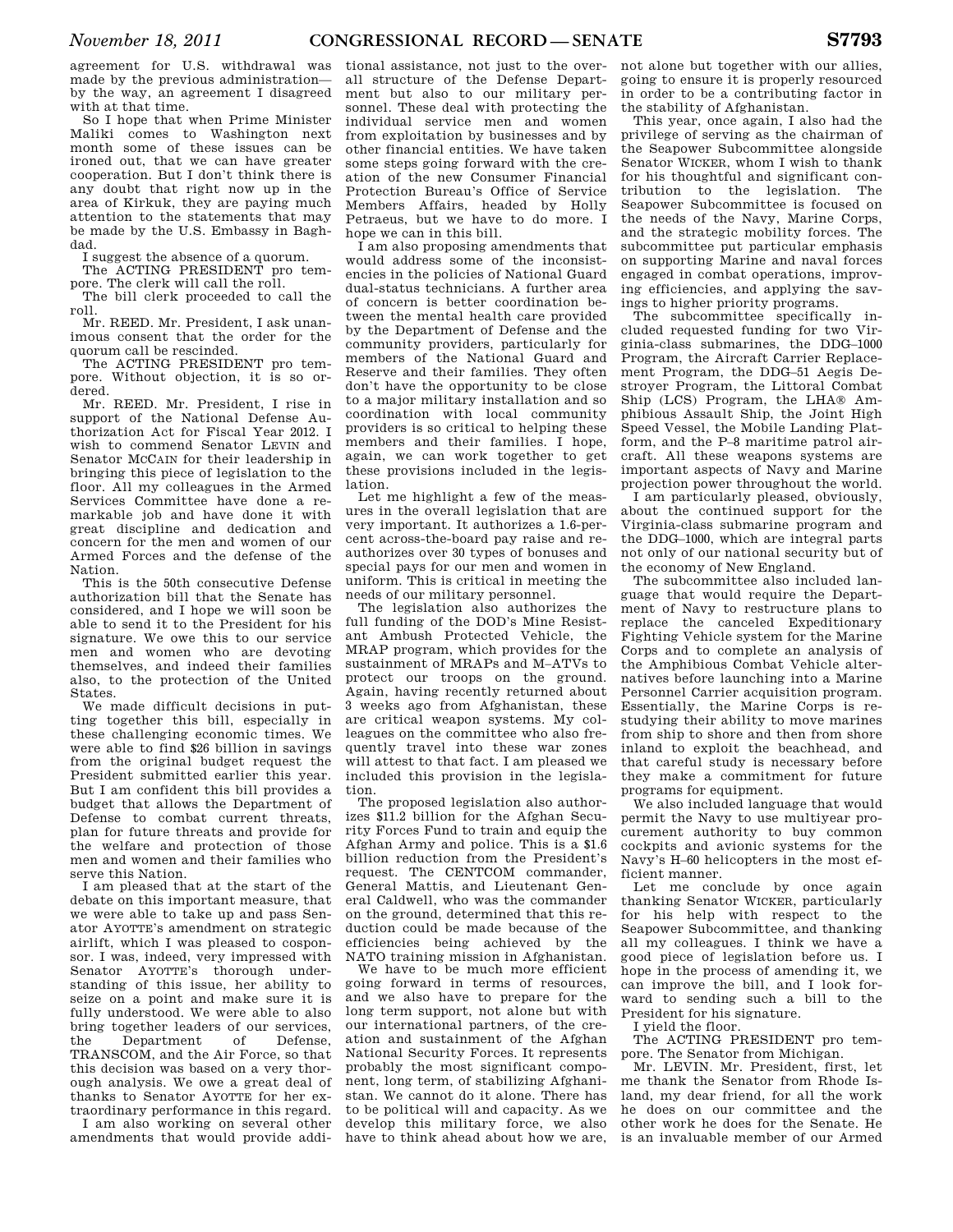Services Committee, and I just want to not let this moment pass without acknowledging that.

I yield the floor.

Mr. MCCAIN. I suggest the absence of a quorum.

The ACTING PRESIDENT pro tempore. The clerk will call the roll.

The bill clerk proceeded to call the roll.

Mr. MCCAIN. Mr. President, I ask unanimous consent that the order for the quorum call be rescinded.

The ACTING PRESIDENT pro tempore. Without objection, it is so ordered.

AMENDMENTS NOS. 1171, 1172, AND 1173

Mr. MCCAIN. Mr. President, on behalf of Senator CORKER, I ask unanimous consent to temporarily set aside the pending amendment and call up the following amendments en bloc: amendment No. 1171, terrorist activities in Pakistan; amendment No. 1172, coalition support in Pakistan; and amendment No. 1173, Sense of the Senate regarding NATO.

The ACTING PRESIDENT pro tempore. Without objection, it is so ordered.

The clerk will report.

The bill clerk read as follows:

The Senator from Arizona [Mr. MCCAIN], for Mr. CORKER, proposes amendments en bloc numbered 1171, 1172, and 1173.

The amendments are as follows:

AMENDMENT NO. 1171

(Purpose: To prohibit funding for any unit of a security force of Pakistan if there is credible evidence that the unit maintains connections with an organization known to conduct terrorist activities against the United States or United States allies)

At the end of subtitle B of title XII, add the following:

#### **SEC. 1230. PROHIBITION ON ASSISTANCE FOR PAKISTAN SECURITY FORCES WITH CONNECTIONS TO TERRORIST OR-GANIZATIONS.**

None of the amounts authorized to be appropriated by this or any other Act may be made available to any unit of the security forces of Pakistan if the Secretary of Defense determines that the United States Government has credible evidence that the unit maintains connections with an organization known to conduct terrorist activities against the United States or United States allies.

#### AMENDMENT NO. 1172

(Purpose: To require a report outlining a plan to end reimbursements from the Coalition Support Fund to the Government of Pakistan for operations conducted in support of Operation Enduring Freedom)

At the end of subtitle B of title XII, add the following:

#### **SEC. 1230. REPORT ON ENDING COALITION SUP-PORT FUND REIMBURSEMENTS TO THE GOVERNMENT OF PAKISTAN**  FOR OPERATIONS CONDUCTED IN **SUPPORT OF OPERATION ENDURING FREEDOM.**

(a) IN GENERAL.—Not later than 120 days after the date of the enactment of this Act, the Secretary of Defense, in consultation with the Secretary of State and the Special Representative for Afghanistan and Pakistan, shall submit a report to the congressional defense committees and the Committee on Foreign Relations of the Senate and the Committee on Foreign Affairs of the House of Representatives a report outlining

a plan to end reimbursements from the Coalition Support Fund to the Government of Pakistan for operations conducted in support of Operation Enduring Freedom.

(b) ELEMENTS.—The report required under subsection (a) shall include the following elements:

(1) A characterization of the types of reimbursements requested by the Government of Pakistan.

(2) An assessment of the total amount reimbursed to the Government of Pakistan, by fiscal year, since the beginning of Operation Enduring Freedom.

(3) The percentage and types of reimbursement requests made by the Government of Pakistan for which the United States Government has denied payment.

(4) An assessment of whether the operations conducted by the Government of Pakistan in support of Operation Enduring Freedom and reimbursed from the Coalition Support Fund have materially impacted the ability of terrorist organizations to threaten the stability of Afghanistan and Pakistan and to impede the operations of the United States in Afghanistan.

(5) Recommendations for, and a timeline to implement, a plan to end reimbursements from the Coalition Support Fund to the Government of Pakistan.

(c) FORM.—The report required under subsection (a) shall be submitted in unclassified form, but may contain a classified annex.

AMENDMENT NO. 1173 (Purpose: To express the sense of the Senate

on the North Atlantic Treaty Organization) At the end of subtitle C of title XII, add

the following: **SEC. 1243. SENSE OF SENATE ON THE NORTH AT-**

**LANTIC TREATY ORGANIZATION.** 

(a) FINDINGS.—The Senate makes the following findings:

(1) The North Atlantic Treaty Organization (NATO) historically set a target commitment for member states to spend two percent of their gross domestic product on their defense expenditures.

(2) In 2010, the North Atlantic Treaty Organization identified only 5 member states meeting this target for defense expenditures, including the United States, Albania, France, Greece, and the United Kingdom, leaving 23 member states short of meeting the target.

(3) Secretary of Defense Robert Gates made the following statement on the North Atlantic Treaty Organization on October 14, 2010,<br>in a conversation with reporters: "[m]y in a conversation with reporters: worry is that the more our allies cut their capabilities, the more people will look to the United States to cover whatever gaps are created. . . And at a time when we're facing stringencies of our own, that's a concern for me''.

(4) Secretary of State Hillary Clinton, in an interview with the BBC on October 15, 2010, stated that ''NATO has been the most successful alliance for defensive purposes in the history of the world, I guess, but it has to be maintained. Now each country has to be able to make its appropriate contributions''.

(5) On March 30, 2011, Admiral James G. Stavridis stated in a hearing before the Committee on Armed Services of the House of Representatives that ''[w]e need to be emphatic with our European allies that they should spend at least the minimum NATO 2 percent''.

(6) In a speech delivered in Brussels on June 10, 2011, Secretary of Defense Gates further stated that ''[i]n the past, I've worried openly about NATO turning into a twotiered alliance: Between members who specialize in 'soft' humanitarian, development, peacekeeping, and talking tasks, and those

conducting the 'hard' combat missions. Between those willing and able to pay the price and bear the burdens of alliance commitments, and those who enjoy the benefits of NATO membership – be they security guarantees or headquarters billets – but don't want to share the risks and the costs. This is no longer a hypothetical worry. We are there today. And it is unacceptable''.

(7) In that same speech on June 10, 2011, Secretary of Defense Gates added that ''I am the latest in a string of U.S. defense secretaries who have urged allies privately and publicly, often with exasperation, to meet agreed-upon NATO benchmarks for defense spending. However, fiscal, political and demographic realities make this unlikely to happen anytime soon, as even military stalwarts like the U.K have been forced to ratchet back with major cuts to force structure. Today, just five of 28 allies – the U.S., U.K., France, Greece, along with Albania – exceed the agreed 2% of GDP spending on defense''.

(8) Secretary of Defense Gates also stated that ''[t]he blunt reality is that there will be dwindling appetite and patience in the U.S. Congress – and in the American body politic writ large – to expend increasingly precious funds on behalf of nations that are apparently unwilling to devote the necessary resources or make the necessary changes to be serious and capable partners in their own defense. Nations apparently willing and eager for American taxpayers to assume the growing security burden left by reductions in European defense budgets''.

(b) SENSE OF SENATE.—It is the sense of the Senate—

(1) to commend the North Atlantic Treaty Organization for historically providing an extension to the United States security capabilities; and

(2) to call upon the President—

(A) to engage each of the member states of the North Atlantic Treaty Organization in a dialogue about the long-term health of the North Atlantic Alliance and strongly encourage each of the member states to make a serious effort to protect defense budgets from further reductions, better allocate and coordinate the resources presently available, and recommit to spending at least two percent of gross domestic product on defense; and

(B) to examine and report to Congress on recommendations that will lead to a stronger North Atlantic Alliance in terms of military capability and readiness across the 28 member states, with particular focus on the smaller member states.

Mr. MCCAIN. Mr. President, I yield the floor.

The ACTING PRESIDENT pro tempore. The Senator from Michigan.

AMENDMENTS NOS. 1117, 1187, AND 1211

Mr. LEVIN. Mr. President, I ask unanimous consent that the pending amendments be temporarily set aside to call up, on behalf of Senator BINGA-MAN, amendment No. 1117; and on behalf of Senator GILLIBRAND, amendments Nos. 1187 and 1211.

Before the clerk reports, I also ask unanimous consent that Senator GILLI-BRAND be added as a cosponsor of amendment No. 1092, the Levin-McCain counterfeit parts amendment.

The ACTING PRESIDENT pro tempore. Without objection, it is so ordered.

The clerk will report.

The bill clerk read as follows: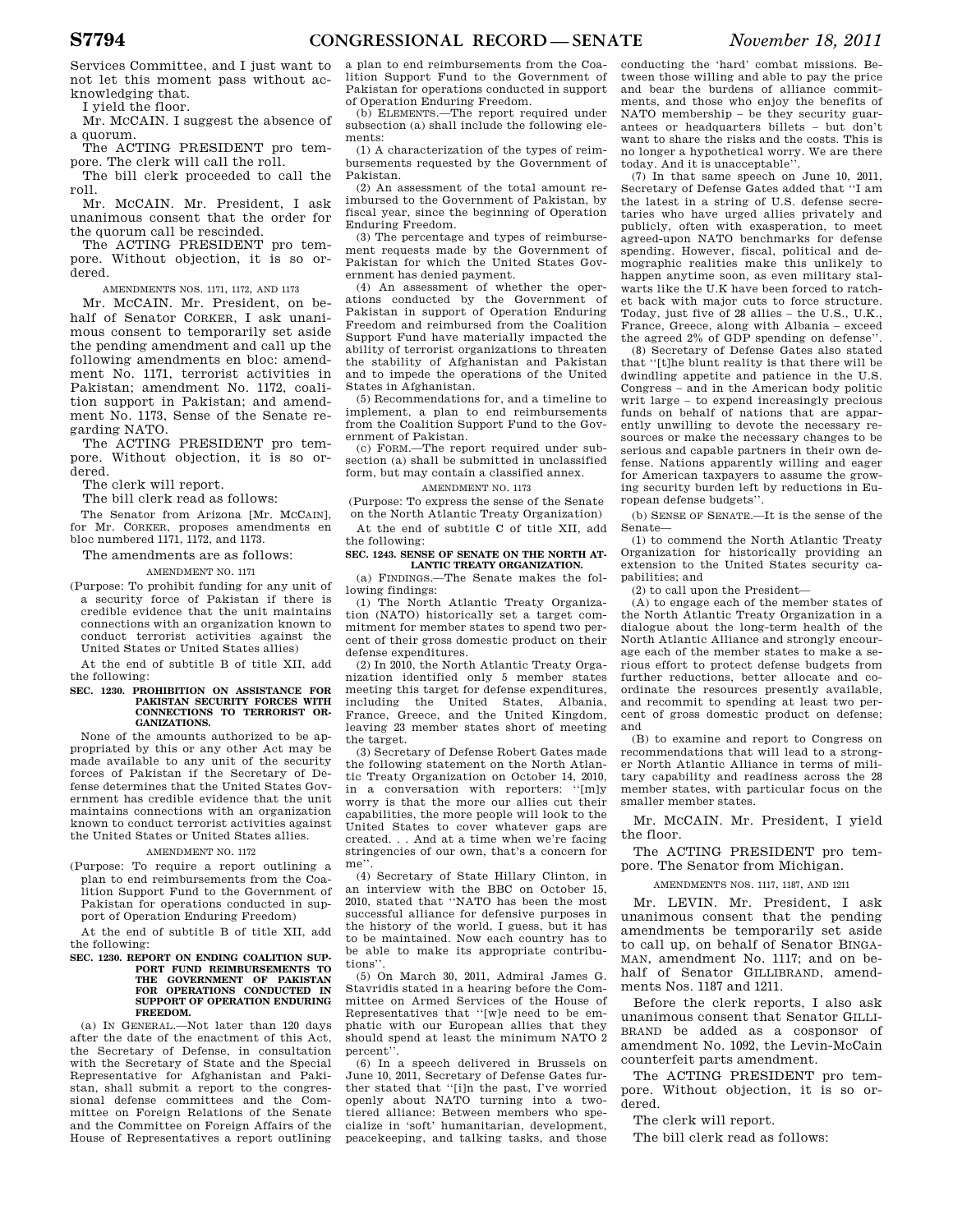The amendments are as follows:

AMENDMENT NO. 1117

(Purpose: To provide for national security benefits for White Sands Missile Range and Fort Bliss)

At the end of subtitle H of title X, add the following:<br>**SEC.** 

#### **SEC.** ll**. WHITE SANDS MISSILE RANGE AND FORT BLISS.**  (a) WITHDRAWAL.—

(1) IN GENERAL.—Subject to valid existing

rights and paragraph (3), the Federal land described in paragraph (2) is withdrawn from— (A) entry, appropriation, and disposal under the public land laws;

(B) location, entry, and patent under the mining laws; and

(C) operation of the mineral leasing, mineral materials, and geothermal leasing laws.

(2) DESCRIPTION OF FEDERAL LAND.—The Federal land referred to in paragraph (1) consists of—

(A) the approximately 5,100 acres of land depicted as ''Withdrawal Area'' on the map entitled ''White Sands Military Reservation Withdrawal'' and dated May 3, 2011;

(B) the approximately 37,600 acres of land depicted as ''Parcel 1'', ''Parcel 2'', and ''Parcel 3" on the map entitled "Doña Ana County Land Transfer and Withdrawal'' and dated April 20, 2011; and

(C) any land or interest in land that is acquired by the United States within the boundaries of the parcels described in subparagraph (B).

(3) LIMITATION.—Notwithstanding paragraph (1), the land depicted as ''Parcel 3'' on the map described in paragraph  $(2)(B)$  is not withdrawn for purposes of the issuance of oil and gas pipeline rights-of-way. (b) RESERVATION.—The Federal land de-

scribed in subsection  $(a)(2)(A)$  is reserved for use by the Secretary of the Army for military purposes in accordance with Public Land Order 833, dated May 21, 1952 (17 Fed. Reg. 4822).

(c) TRANSFER OF ADMINISTRATIVE JURISDIC-TION.—Effective on the date of enactment of this Act, administrative jurisdiction over the approximately 2,050 acres of land gen-erally depicted as ''Parcel 1'' on the map described in subsection (a)(2)(B)—

(1) is transferred from the Secretary of the Army to the Secretary of the Interior (acting through the Director of the Bureau of Land Management); and

(2) shall be managed in accordance with—

(A) the Federal Land Policy and Manage-ment Act of 1976 (43 U.S.C. 1701 et seq.); and

(B) any other applicable laws. (d) LEGAL DESCRIPTION.—

(1) IN GENERAL.—As soon as practicable after the date of enactment of this Act, the Secretary of the Interior shall publish in the Federal Register a legal description of the Federal land withdrawn by subsection (a).

(2) FORCE OF LAW.—The legal description published under paragraph (1) shall have the same force and effect as if included in this Act, except that the Secretary of the Interior may correct errors in the legal description.

(3) REIMBURSEMENT OF COSTS.—The Secretary of the Army shall reimburse the Secretary of the Interior for any costs incurred by the Secretary of the Interior in implementing this subsection with regard to the<br>Federal land described in subsection described in subsection  $(a)(2)(A)$ .

# AMENDMENT NO. 1187

(Purpose: To expedite the hiring authority for the defense information technology/ cyber workforce)

At the end of title XI, add the following:

# **SEC. 1108. EXPEDITED HIRING AUTHORITY FOR DEFENSE INFORMATION TECH-DEFENSE INFORMATION TECH-NOLOGY/CYBER WORKFORCE.**

(a) EXPEDITED HIRING AUTHORITY.—Chapter 81 of title 10, United States Code, is amended by adding at the end the following new section:

# **''§ 1599e. Information technology/cyber workforce: expedited hiring authority**

''(a) AUTHORITY.—For purposes of sections 3304, 5333, and 5753 of title 5, the Secretary of Defense—

''(1) may designate any category of Information Technology/Cyber workforce positions in the Department of Defense as positions for which there exists a shortage of candidates or for which there is a critical hiring need; and

''(2) may use the authorities provided in those sections to recruit and appoint qualified persons directly to positions so designated, and should appoint veterans to those positions to the maximum extent possible.

''(b) ANNUAL REPORT.—The Secretary of Defense shall submit an annual report to the congressional defense committees detailing the number of people hired under the authority of this section, the number of people so hired who transfer to a field outside the category of Information Technology/Cyber workforce, and the number of veterans who apply for, and are hired, for positions under this authority. ''(c) SUNSET.—The Secretary may not ap-

point a person to a position of employment under this section after September 30, 2017."

(b) CLERICAL AMENDMENT.—The table of sections at the beginning of such chapter is amended by adding at the end the following new item:

# ''1599e. Information technology/cyber workforce: expedited hiring authority.''.

#### AMENDMENT NO. 1211

(Purpose: To authorize the Secretary of Defense to provide assistance to State National Guards to provide counseling and reintegration services for members of reserve components of the Armed Forces ordered to active duty in support of a contingency operation, members returning from such active duty, veterans of the Armed Forces, and their families)

At the end of subtitle H of title V, add the following:

#### **SEC. 577. SUPPORT FOR NATIONAL GUARD COUN-SELING AND REINTEGRATION SERV-ICES.**

(a) ASSISTANCE AUTHORIZED.—The Secretary of Defense may provide assistance to a State National Guard to support programs to provide pre-deployment and post-deployment outreach, reintegration, and readjustment services to the following persons:

(1) Members of reserve components of the Armed Forces who reside in the State or are members of the State National Guard regardless of place of residence and who are ordered to active duty in support of a contingency operation.

(2) Members described in paragraph (1) upon their return from such active duty.

(3) Veterans (as defined in section 101(2) of title 38, United States Code).

(4) Dependents of persons described in

paragraph (1), (2), or (3).<br>
(b) ELEMENTS OF PROGRAMS.—Programs supported under subsection (a) shall use direct person-to-person outreach and other relevant activities to ensure that eligible persons receive all the services and support available to them during pre-deployment, deployment, and reintegration periods.

(c) MERIT-BASED OR COMPETITIVE DECI-SIONS.—A decision to commit, obligate, or expend funds with or to a specific State National Guard under subsection (a) shall—

(1) be based on merit-based selection procedures in accordance with the requirements of sections 2304(k) and 2374 of title 10, United States Code, or on competitive procedures; and

(2) comply with other applicable provisions of law.

(d) STATE DEFINED.—In this section, the term ''State'' means each of the several States, the Commonwealth of Puerto Rico, the District of Columbia, Guam, and the Virgin Islands.

(e) FUNDING.—

(1) FUNDS AVAILABLE.—The amount authorized to be appropriated by section 301 and available for operation and maintenance for the Army National Guard as specified in the funding table in section 4301 is hereby increased by \$70,000,000, with the amount of the increase to be available for assistance authorized by this section.

(2) OFFSETS.—(A) The amount authorized to be appropriated by section 301 and available for operation and maintenance for the Army as specified in the funding table in section 4301 is hereby reduced by \$33,400,000, with the amount of the reduction to be allocated to amounts otherwise available for the Army for recruiting and advertising.

(B) The amount authorized to be appropriated by section 301 and available for operation and maintenance for the Navy as specified in the funding table in section 4301 is hereby reduced by \$16,200,000, with the amount of the reduction to be allocated to amounts otherwise available for the Navy for recruiting and advertising.

(C) The amount authorized to be appropriated by section 301 and available for operation and maintenance for the Marine Corps as specified in the funding table in section 4301 is hereby reduced by \$11,700,000, with the amount of the reduction to be allocated to amounts otherwise available for the Marine Corps for recruiting and advertising.

(D) The amount authorized to be appropriated by section 301 and available for operation and maintenance for the Air Force as specified in the funding table in section 4301 is hereby reduced by \$8,700,000, with the amount of the reduction to be allocated to amounts otherwise available for the Air Force for recruiting and advertising.

Mr. LEVIN. Mr. President, I ask for the regular order on the Levin-McCain amendment.

The ACTING PRESIDENT pro tempore. The amendment is now the pending question.

Mr. LEVIN. Mr. President, I note the absence of a quorum.

The ACTING PRESIDENT pro tempore. The clerk will call the roll.

The bill clerk proceeded to call the roll.

Mr. MERKLEY. Mr. President, I ask unanimous consent that the order for the quorum call be rescinded.

The ACTING PRESIDENT pro tempore. Without objection, it is so ordered.

#### AMENDMENTS NOS. 1239, 1256, 1257, AND 1258 EN BLOC

Mr. MERKLEY. Mr. President, I ask unanimous consent that the pending amendment be set aside. I call up en bloc 1239, 1256, 1257, and 1258.

The PRESIDING OFFICER. Without objection, it is so ordered.

The clerk will report.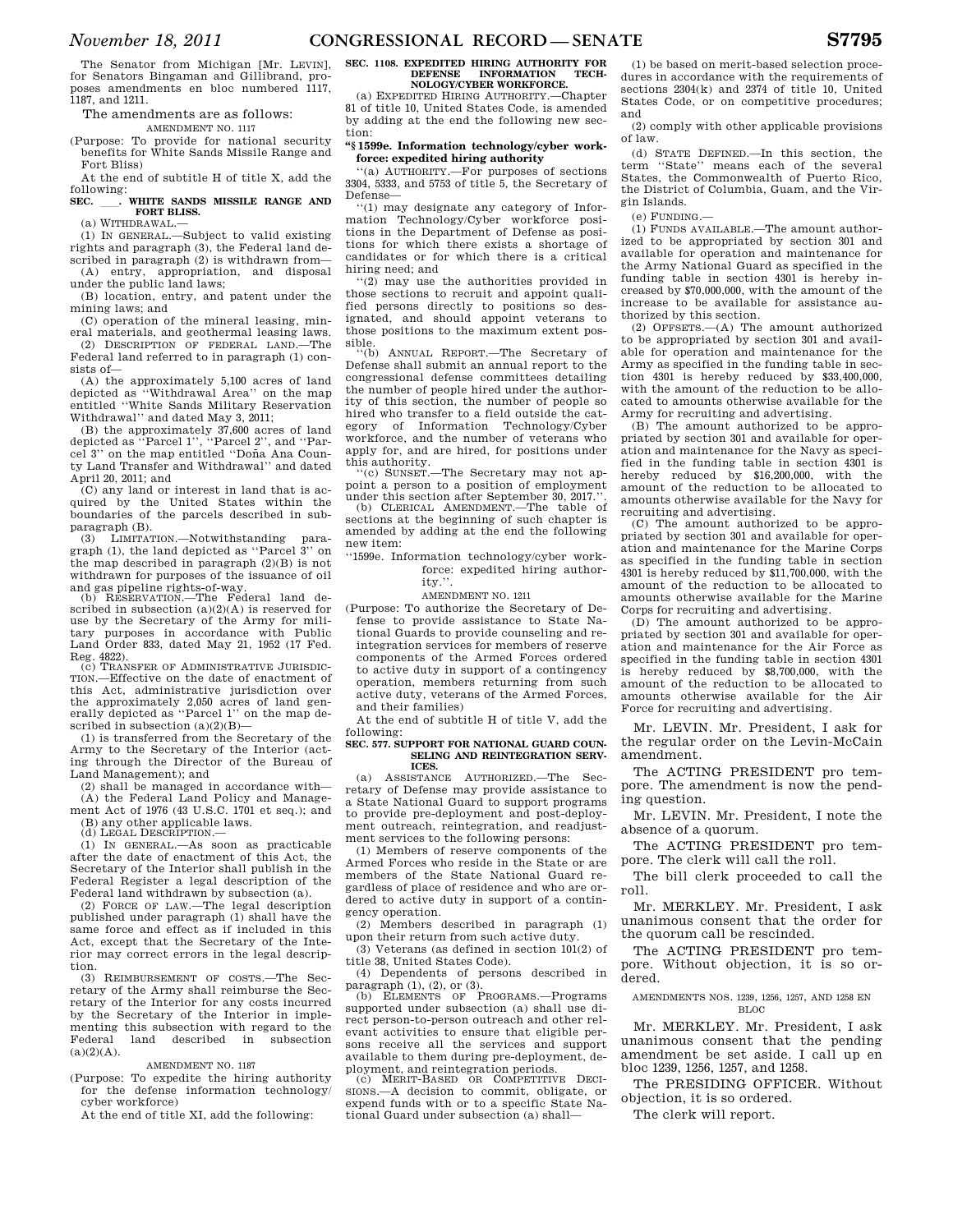The legislative clerk read as follows: The Senator from Oregon [Mr. MERKLEY] proposes amendments numbered 1239, 1256, 1257, and 1258 en bloc.

Mr. MERKLEY. Mr. President, I ask that reading of the amendments be dispensed with.

The ACTING PRESIDENT pro tempore. Without objection, it is so ordered.

#### The amendments are as follows: AMENDMENT NO. 1239

(Purpose: To expand the Marine Gunnery Sergeant John David Fry scholarship to include spouses of members of the Armed Forces who die in the line of duty)

At the end of subtitle H of title X, add the following:

#### **SEC. 1088. EXPANSION OF MARINE GUNNERY SER-GEANT JOHN DAVID FRY SCHOLAR-SHIP.**

 $(a)$  EXPANSION OF ENTITLEMENT  $-Suh$ section (b)(9) of section 3311 of title 38, United States Code, is amended by inserting ''or spouse'' after ''child''.

(b) LIMITATION AND ELECTION ON CERTAIN BENEFITS.—Subsection (f) of such section is amended—

(1) by redesignating paragraph (2) as paragraph (4); and

(2) by inserting after paragraph (1) the following new paragraphs:

''(2) LIMITATION.—The entitlement of an individual to assistance under subsection (a) pursuant to paragraph (9) of subsection (b) because the individual was a spouse of a person described in such paragraph shall expire on the earlier of—

''(A) the date that is 15 years after the date on which the person died; and

''(B) the date on which the individual remarries.

''(3) ELECTION ON RECEIPT OF CERTAIN BENE-FITS.—A surviving spouse entitled to assistance under subsection (a) pursuant to paragraph (9) of subsection (b) who is also entitled to educational assistance under chapter 35 of this title may not receive assistance under both this section and such chapter, but shall make an irrevocable election (in such form and manner as the Secretary may prescribe) under which section or chapter to receive educational assistance.''.

(c) EFFECTIVE DATE.—The amendments made by this section shall take effect on the date that is 90 days after the date of the enactment of this Act.

#### AMENDMENT NO. 1256

(Purpose: To require a plan for the expedited transition of responsibility for military and security operations in Afghanistan to the Government of Afghanistan)

On page 484, strike lines 8 through 24 and insert the following:

(8) During the course of Operation Enduring Freedom, members of the Armed forces, intelligence personnel, and the diplomatic corps have skillfully achieved the core goal of the United States strategy in Afghanistan, and Secretary of Defense Leon E. Panetta has noted that al Qaeda's presence in Afghanistan has been greatly diminished.

(9) On May 1, 2011, in support of the goal to disrupt, dismantle, and defeat al Qaeda, President Obama authorized a United States operation that killed Osama bin Laden, leader of al Qaeda. While the impact of his death on al Qaeda remains to be seen, Secretary of Defense Robert Gates called the death of bin Laden a ''game changer'' in a speech on May 6, 2011.

(10) Over the past ten years, the mission of the United States has evolved to include a prolonged nation-building effort in Afghanistan, including the creation of a strong central government, a national police force and army, and effective civic institutions.

(11) Such nation-building efforts in Afghanistan are undermined by corruption, high illiteracy, and a historic aversion to a strong central government in that country.

(12) The continued concentration of United States and NATO military forces in one region, when terrorist forces are located in many parts of the world, is not an efficient use of resources.

(13) The battle against terrorism is best served by using United States troops and resources in a counterterrorism strategy against terrorist forces wherever they may locate and train.

(14) The United States Government will continue to support the development of Afghanistan with a strong diplomatic and counterterrorism presence in the region.

(b) BENCHMARKS REQUIRED.—The President shall establish, and may update from time to time, a comprehensive set of benchmarks to evaluate progress being made toward the objective of transitioning and transferring lead security responsibilities in Afghanistan to the Government of Afghanistan by December 31, 2014.

(c) TRANSITION PLAN.—The President shall devise a plan based on inputs from military commanders, the diplomatic missions in the region, and appropriate members of the Cabinet, along with the consultation of Congress, for expediting the drawdown of United States combat troops in Afghanistan and accelerating the transfer of security authority to Afghan authorities.<br>(d) SUBMITTAL TO

(d) SUBMITTAL TO CONGRESS.—The President shall include the most current set of benchmarks established pursuant to subsection (b) and the plan pursuant to subsection (c) with each report on progress.

AMENDMENT NO. 1257

(Purpose: To require a plan for the expedited transition of responsibility for military and security operations in Afghanistan to the Government of Afghanistan)

On page 484, strike line 22 through line 24

and insert the following: (c) TRANSITION PLAN.—The President shall devise a plan based on inputs from military commanders, the diplomatic missions in the region, and appropriate members of the Cabinet, along with the consultation of Congress, for expediting the drawdown of United States combat troops in Afghanistan and accelerating the transfer of security authority to Afghan authorities.

(d) SUBMITTAL TO CONGRESS.—The President shall include the most current set of benchmarks established pursuant to subsection (b) and the plan pursuant to subsection (c) with each report on progress.

# AMENDMENT NO. 1258

(Purpose: To require the timely identification of qualified census tracts for purposes of the HUBZone program, and for other purposes)

At the appropriate place, insert the following:

#### **SEC.** ll**. DESIGNATION OF QUALIFIED CENSUS TRACTS.**

# $(a)$  DESIGNATION  $-$

(1) IDENTIFICATION OF HUBZONE QUALIFIED CENSUS TRACTS.—Not later than 2 months after the date on which the Secretary of Housing and Urban Development receives from the Census Bureau the data obtained from each decennial census relating to census tracts necessary for such identification, the Secretary of Housing and Urban Development shall identify and publish the list of census tracts that meet the requirements of section  $42(d)(5)(B)(ii)$  of the Internal Revenue Code of 1986.

(2) SPECIFICATION OF EFFECTIVE DATES OF DESIGNATION.—

(A) HUBZONE EFFECTIVE DATE.—The Secretary of Housing and Urban Development, after consultation with the Administrator of the Small Business Administration, shall designate a date that is not later than 3 months after the publication of the list of qualified census tracts under paragraph (1) upon which the list published under paragraph (1) becomes effective for areas that qualify as HUBZones under section  $3(p)(1)(A)$ <br>of the Small Business Act (15 U.S.C. of the Small Business Act (15  $632(p)(1)(A)).$ 

(B) SECTION 42 EFFECTIVE DATE.—The Secretary of Housing and Urban Development shall designate a date, which may differ from the HUBZone effective date under subparagraph (A), upon which the list of qualified census tracts published under paragraph (1) shall become effective for purposes of section 42(d)(5)(B)(ii) of the Internal Revenue Code of 1986.

(3) RULE OF CONSTRUCTION.—Nothing in this subsection may be construed to affect the method used by the Secretary of Housing and Urban Development to designate census tracts as qualified census tracts in a year in which the Secretary of Housing and Urban Development receives no data from the Census Bureau relating to census tract boundaries.

(b) REPORT.—Not later than 1 year after the date of enactment of this Act, the Administrator of the Small Business Administration shall submit to the Committee on Small Business and Entrepreneurship of the Senate and the Committee on Small Business of the House of Representatives a report that—

(1) describes the benefits and drawbacks of using qualified census tract data to designate HUBZones under section 3(p) of the Small Business Act (15 U.S.C. 632(p));

(2) describes any problems encountered by the Administrator in using qualified census tract data to designate HUBZones; and

(3) includes recommendations, if any, for ways to improve the process of designating HUBZones.

Mr. MERKLEY. Mr. President, I call for the regular order.

The ACTING PRESIDENT pro tempore. The amendment is now pending.

Mr. MERKLEY. Mr. President, I suggest the absence of a quorum.

The ACTING PRESIDENT pro tempore. The clerk will call the roll.

The legislative clerk proceeded to call the roll.

Mr. LEVIN. Mr. President, I ask unanimous consent that the order for the quorum call be rescinded.

The ACTING PRESIDENT pro tempore. Without objection, it is so ordered.

Mr. LEVIN. Mr. President, in a short while I hope we will have, and expect that we will have, some amendments that have been cleared on both sides that we are going to be able to offer and hopefully adopt.

What I thought I would do now is make a fairly lengthy statement about statements which have been made relative to the detainee provisions in S. 1867. First, I want to comment on the statements that were made in the Statement of Administration Policy this is a so-called SAP. So when I refer to SAP during these comments, and I use that term, it is the acronym which means Statement of Administration Policy.

I am going to first quote exactly from the SAP, and then I am going to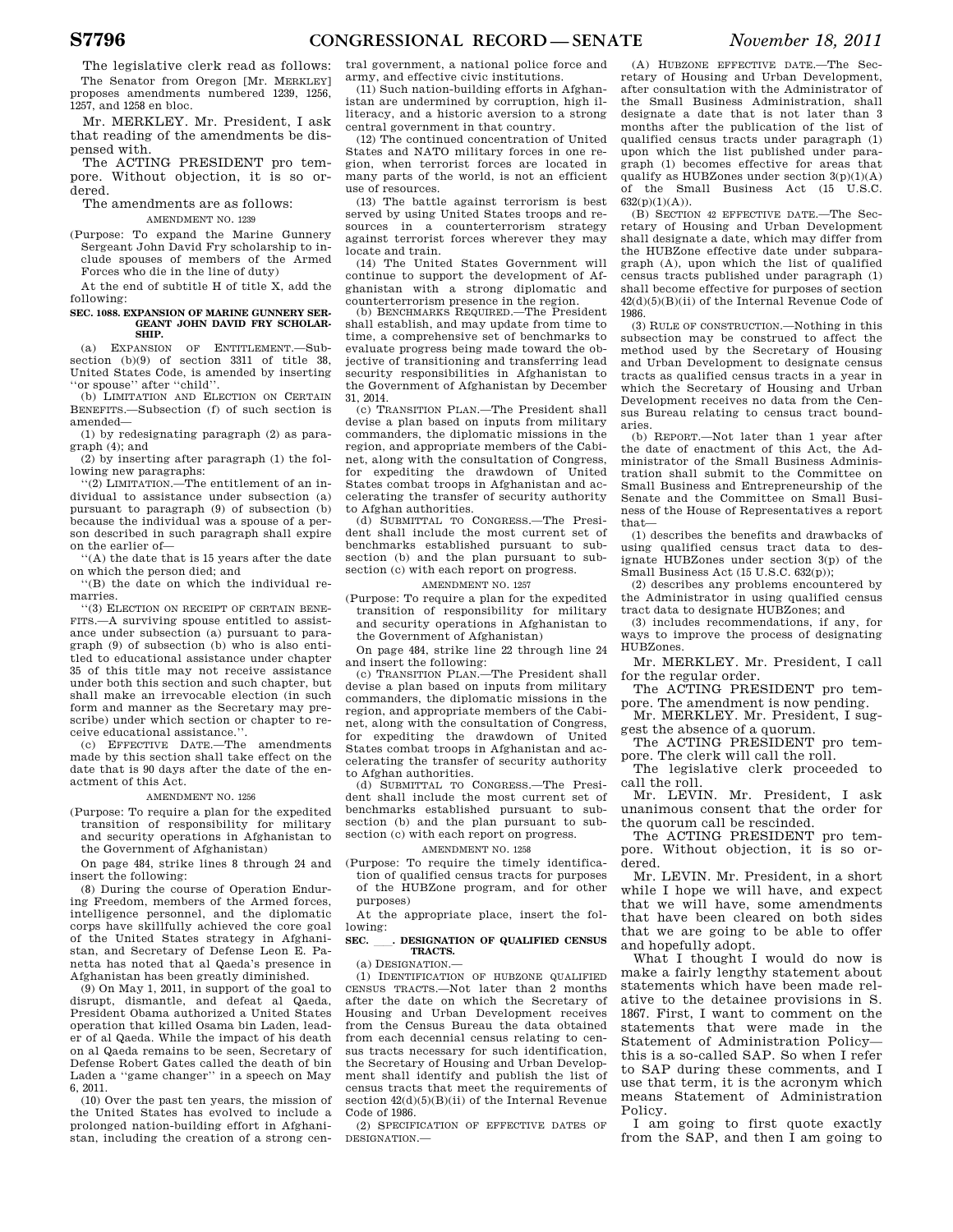comment and show why these statements I am referring to are inaccurate. From the SAP:

Section 1031 attempts to expressly codify the detention authority that exists under the authorization for Use of Military Force.

The authorization for use of military force is referred to as the AUMF. The quote continues:

The authorities granted by the AUMF, including the detention authority, are essential to our ability to protect the American people from the threat posed by al-Qaida and its associated forces, and have enabled us to confront the full range of threats this country faces from those organizations and individuals.

Well, Mr. President, given how important the administration says these authorities are, it should be helpful to have them codified so they can stand on the strongest possible footing.

The next quote:

Because the authorities codified in this section [1031] already exist, the administration does not believe codification is necessary and poses some risk.

The quote continues:

After a decade of settled jurisprudence on detention authority, Congress must be careful not to open a whole new series of legal questions that will distract from our efforts to protect the country.

The quote continues:

While the current language minimizes many of those risks, future legislative action must ensure that the codification in statute of express military detention authority does not carry unintended consequences that could compromise our ability to protect the American people.

Well, Mr. President, section 1031 was written by administration officials for the purpose of codifying existing authority. The description of persons covered is identical to the position taken by the administration and upheld in the courts. The provision specifically provides that nothing in the provision either limits or expands the authority of the President or the scope of the AUMF.

It is also worth noting that the SAP does not support the argument made by some Senators that section 1031 creates a new or unprecedented authority. On the contrary, the Statement of Administration Policy, the SAP, acknowledges the provision codifies existing law.

Now, this is hardly surprising since the committee accepted all of the administration's proposed changes to section 1031.

I am continuing to quote from the Statement of Administration Policy:

The administration strongly objects to the military custody provision of section 1032, which would appear to mandate military custody for a certain class of terrorism suspects. This unnecessary, untested and legally controversial restriction of the President's authority to defend the Nation from terrorist threats would tie the hands of our intelligence and law enforcement professionals.

Well, Mr. President, it is interesting that the SAP states the amendment would ''appear to'' mandate military

custody. In fact, it does not mandate military custody and does not tie the administration's hands because it includes a national security waiver which allows suspects to be held in civilian custody.

Next quote:

Moreover, applying this military custody requirement to individuals inside the United States, as some Members of Congress have suggested is their intention, would raise serious and unsettled legal questions and would be inconsistent with the fundamental American principle that our military does not patrol our streets.

Well, the administration itself asked that we delete limitations in section 1031 on the applicability of detention authority inside the United States that would have excluded U.S. citizens and lawful residents based on conduct taking place inside the United States to the extent authorized by the Constitution. The exact words were ''except to the extent authorized by the Constitution.''

If it is appropriate to authorize military detention inside the United States under section 1031, it is not at all clear what "serious and unsettled legal questions'' in this narrow category of cases could be raised by requiring such detention subject to a national security waiver. Further, nothing in section 1032 would require or even permit our military to ''patrol our streets.''

Section 1032 applies, by its very term, only to a person ''who has been captured in the course of hostilities'' authorized by the AUMF. The provision has no applicability to a person who has not already been so captured and does not speak to the question of when or where such a capture might be authorized.

The provision does not give the military authority to make arrests or conduct any law enforcement functions inside the United States.

Next quote:

We have spent ten years since September 11, 2001, breaking down the walls between intelligence, military, and law enforcement professionals; Congress should not now rebuild those walls and unnecessarily make the job of preventing terrorist attacks more difficult.

In answer to that, it is not clear what walls the administration thinks the provision builds. Nothing in this provision limits the participation of law enforcement or intelligence professionals in the interrogation of detainees in military custody or vice versa or the sharing of information.

Next quote:

Specifically, the provision would limit the flexibility of our national security professionals to choose, based on the evidence and the facts and the circumstances of each case, which tool for incapacitating dangerous terrorists best serves our national security interests.

The provision does not limit the flexibility of the executive branch to choose the appropriate tool for taking on terrorists. On the contrary, the provision expressly directs the President to establish procedures for making de-

terminations of coverage, authorizes the executive branch waiver of military detention requirements where they do apply, and expressly authorizes the transfer of any detainee to civilian custody for trial.

# The next quote from the SAP:

The waiver provision fails to address these concerns, particularly in time-sensitive operations in which law enforcement personnel have traditionally played the leading role.

It is not clear why the administration thinks the use of a waiver would be problematic in time-sensitive operations. The need for a waiver is not triggered until the executive branch determines an individual is covered. The President has control over who makes these determinations, how they are made, and when they are made, so the executive branch should not be faced by a determination of coverage for which it is not ready. And even if, for some reason, executive branch officials were not ready to deal with their own determination, the provision specifically provides that a determination of coverage may not be used to interrupt ongoing surveillance, intelligence gathering, or interrogation sessions.

The next quote from the SAP:

These problems are all the more acute because the section defines the category of individuals who would be subject to mandatory military custody by substituting new and untested legislative criteria for the criteria that the Executive and Judicial Branches are currently using for detention under AUMF in both habeas litigation and military operations. Such confusion threatens our ability to act swiftly and decisively to capture, detain, and interrogate terrorism suspects, and could disrupt the collection of vital intelligence about threats to the American people.

The SAP is wrong. Detention under section 1032 is expressly limited to persons for whom detention is authorized under criteria currently used by the executive branch and the courts. The new and untested legislative criteria about which the SAP expresses concern is language narrowing the application of the provision to a small category of those for whom detention is already authorized.

Also, because the provision addresses only the question of whether an individual should be transferred to military custody after capture, it is not clear how it could possibly threaten the ability of executive branch officials to act swiftly and decisively to capture anybody.

Because the provision expressly states it may not be applied to interfere with an ongoing surveillance, intelligence gathering, and interrogations, it is not clear how it could possibly threaten the ability of executive branch officials to interrogate terrorism suspects or disrupt the collection of vital intelligence about threats to the American people.

The next quote from the SAP:

Rather than fix the fundamental defects of section 1032 or remove it entirely, as the administration and the chairs of several congressional committees with jurisdiction over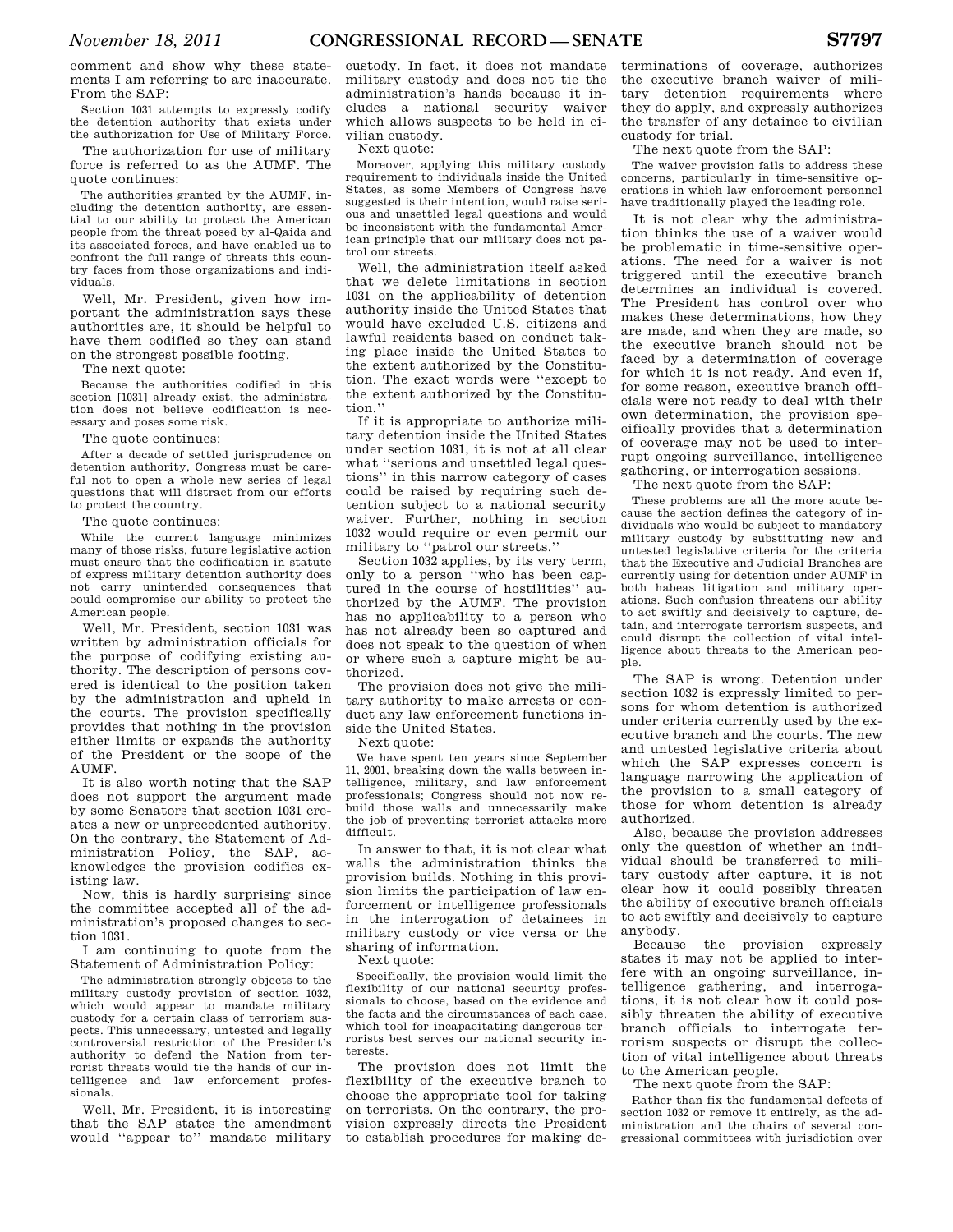these matters have advocated, the revised text merely directs the President to develop procedures to ensure the myriad problems that would result from such a requirement do not come to fruition.

The administration reviewed the language directing the President to develop procedures and they made several suggestions for improvements to that language. The committee adopted all of the administration's suggestions. The remaining change suggested by the administration, which the committee did not adopt, was a proposal to limit the application of the provision to persons captured abroad. This difference does not constitute a myriad of problems which are complex or hard to understand.

This is the last comment they make on that section:

Requiring the President to devise such procedures concedes the substantial risks created by mandating military custody, without providing an adequate solution. As a result, it is likely that implementing such procedures would inject significant confusion into counterterrorism operations.

The language referred to was included to address concerns expressed by the administration. That does not in any way constitute an acknowledgment that the concerns were valid. Whether these concerns were valid or not, they have now been resolved by specific language in the revised provision.

# Continuing:

The certification and waiver, required by section 1033 before a detainee may be transferred from Guantanamo Bay to a foreign country, continue to hinder the Executive Branch's ability to exercise its military, national security, and foreign relations activities. While these provisions may be intended to be somewhat less restrictive than the analogous provisions in current law, they continue to pose unnecessary obstacles, effectively blocking transfers that would advance our national security interests, and would, in certain circumstances, violate constitutional separation of powers principles. The Executive Branch must have the flexibility to act swiftly in conducting negotiations with foreign countries regarding the circumstances of detainee transfers.

The provision is not only ''intended to be somewhat less restrictive'' than provisions that are included in previous authorization and appropriations acts signed by the President, it is less restrictive. Unlike last year's bill, this provision includes a waiver, which allows the administration to proceed with a transfer even if the certification requirements cannot be met.

Congress has expressed strong concerns about recidivism among Gitmo detainees who have been released in the past. It cannot be in our national security interests to "act swiftly" if we fail to provide adequate safeguards against terrorists rejoining the fight against us.

In discussions on this issue, administration officials have made a single priority request—that the provision be made a 1-year limitation instead of a permanent limitation. And the committee agreed to that change.

Section 1034's ban—

And I am now continuing the quote from SAP—

on the use of funds to construct or modify a detention facility in the United States is an unwise intrusion on the military's ability to transfer its detainees as operational needs dictate.

This provision is the same as the provisions included in last year's authorization and appropriations acts which were signed by the President. In discussions on this issue, administration officials made a single priority request that the provision be made a 1-year limitation instead of a permanent limitation. The committee agreed to that change.

The next quote from the SAP:

Section 1035 conflicts with the consensusbased interagency approach to detainee reviews required under Executive Order No. 13567, which establishes procedures to ensure that periodic review decisions are informed by the most comprehensive information and considered views of all relevant agencies.

Section 1035 does not conflict with the Executive order of the interagency review process established in the Executive order; rather, it requires the issuance of procedures to implement the review process required by the Executive order.

The Executive order states that a Gitmo detainee will not be released if the interagency process results in a unanimous recommendation against release. The Executive order states that a Gitmo detainee will be released if the interagency process results in a unanimous recommendation for release. But it is silent as to what happens if the process does not result in a unanimous recommendation.

The provision in the bill addresses that issue by providing that no Gitmo detainee will be released without the consent of the Secretary of Defense. This does not contradict the Executive order; it is a truism, since nobody can be released without agreement of all of the agencies.

In discussions with the committee, administration officials did not even raise this provision as a priority issue.

Finally, on the Statement of Administration Policy, the SAP:

Section 1036, in addition to imposing onerous requirements, conflicts with procedures for detainee reviews in the field that have been developed based on many years of experience by military officers and the Department of Defense.

The only new requirement imposed by section 1036 is the requirement for a military judge and legal representation for any detainee who will be held in long-term custody. In discussions with the committee, the administration did not object to this new requirement. On the contrary, the only change requested by the administration in this provision was to strike the words ''long-term.'' The committee did not agree to this proposed change because it would have been onerous to impose this requirement in the case of all detainees, including those who are captured and released or held on a shortterm basis.

Mr. President, I now would like to move to my comments on some of the statements of the senior Senator from California. The first comment of Senator FEINSTEIN that I wish to address is the one where she said: ''Section 1031 needs to be reviewed to consider whether it is consistent with the September 18, 2001, authorization for use of military force.''

On this one, the committee accepted all of the administration's language changes which were written to ensure that the provision is consistent with the AUMF. The provision specifically states it does not ''limit or expand the authority of the President on the scope of the AUMF.'' The SAP on the provision states that ''the authorities codified in this section already exist'' under the AUMF.

The next quote from the Senator from California is the following. Section 1031:

. . . would authorize the indefinite detention of American citizens without charge or trial. Do we want to go home and tell the people of America that we're going to hold them if such a situation comes up without any review, without any habeas?

The committee accepted all of the administration's proposed changes to section 1031, and as the administration has acknowledged, the provision does nothing more than codify existing law. Indeed, as revised pursuant to administration recommendations, the provision expressly ''affirms'' an authority that already exists. The Supreme Court held in the Hamdi case that existing law authorizes the detention of American citizens under the law of war in the limited circumstances spelled out here, so this is nothing new.

The initial bill reported by the committee included language expressly precluding ''the detention of citizens or lawful resident aliens of the United States on the basis of conduct taking place within the United States, except to the extent permitted by the Constitution of the United States.''

The administration asked that this language be removed from the bill. Mr. President, 1031 does not refer to habeas and in no way limits habeas, nor could it. No American can be held in military detention without habeas review and no non-American can be held in military detention inside the United States without habeas. For non-Americans outside the United States, the bill requires the administration to establish review procedures, including, for the first time, a military judge and access to a military lawyer for the status determination.

The next quote of the Senator from California is the following. Under Section 1032:

. . . any noncitizen al-Qaida operative captured in the United States would be automatically turned over to military custody. Military custody for captured terrorists may make sense in some cases, but certainly not all.

Mr. President, Section 1032 does not mandate military custody. It does not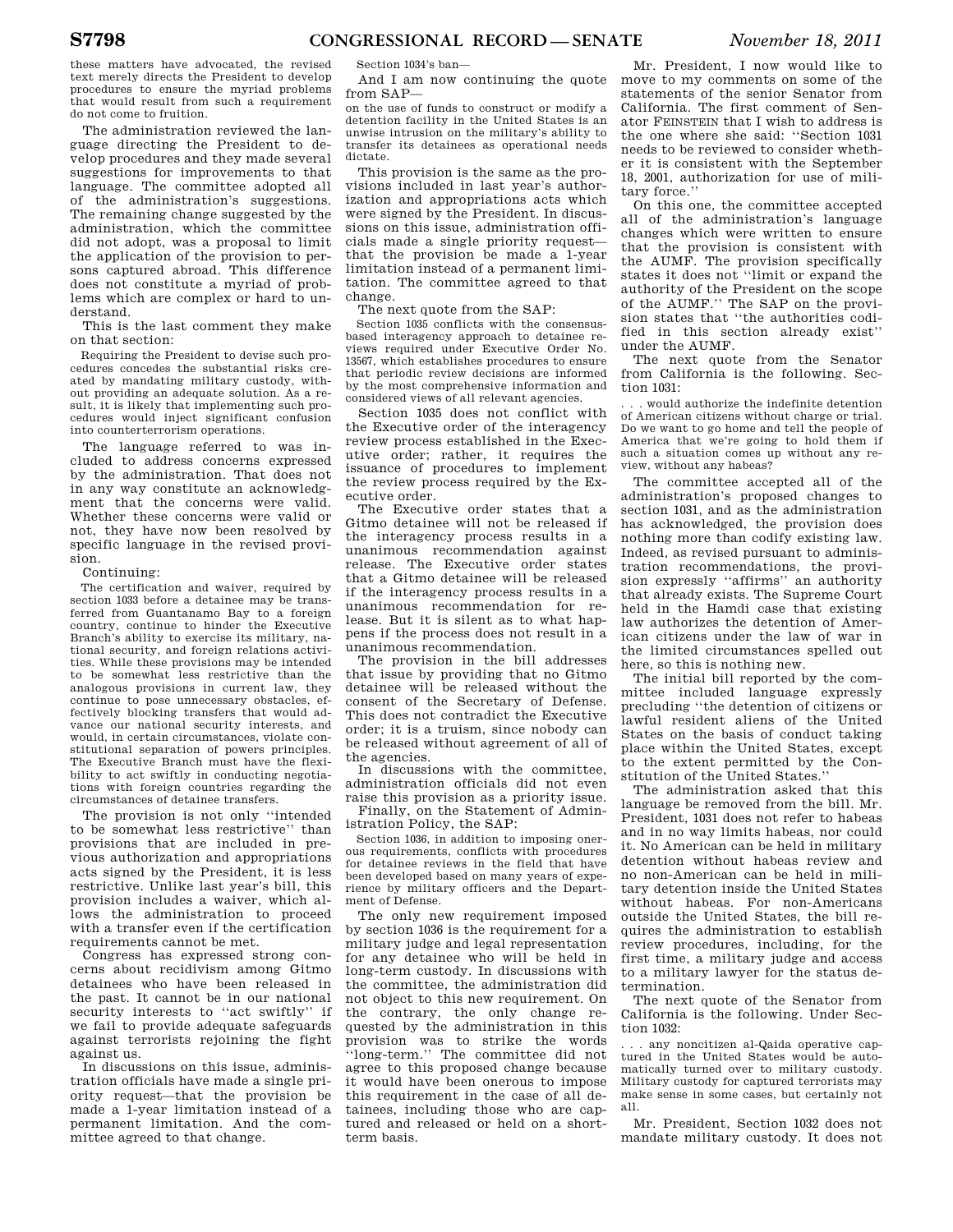tie the administration's hands because—and this is critically important—it includes a national security waiver which explicitly allows any suspect to be held in civilian custody. Nothing is automatic. The administration would have the discretion to waive military detention and hold a detainee in civilian custody if it decided to do so.

The next quote in the case of Najibullah Zazi:

If the mandatory military custody in the armed service bill was law—

The committee bill was law—

all of the surveillance activities, all of what the FBI did would have to be transferred immediately to the military. . . . Then the government would have been forced to split up co-defendants, even in cases where they otherwise could be prosecuted as part of the same conspiracy.

Zazi was a permanent legal resident. His co-conspirators were both U.S. citizens. They would be prosecuted on terrorist charges in Federal criminal court, but Zazi himself would be transferred to military custody. Two different detention and prosecution systems would play out and could well complicate a unified prosecution.

It is not accurate to say everything the FBI did in the Zazi case would have had to be ''transferred immediately to the military.'' First, it is not at all clear Zazi was covered by the provision because we don't know that he was al-Qaida, and in any event there is an exclusion because he is a lawful resident alien of the United States.

Second, until a coverage determination was made, no transfer would be required and the President would decide how and when that determination would be made.

Finally, even if Zazi were somehow determined to be covered, the requirement could have been waived and Zazi could have been kept in civilian custody in the discretion of the executive branch.

Also, as to this statement that the executive branch would be forced to split up codefendants in the Zazi case, even if he was covered by the provision or in any other case, that is because the provision includes a waiver that would have allowed him to be held in civilian custody from the outset if the executive branch officials decided to do so and also because the provision expressly authorizes the transfer of any military detainee to civilian custody for trial in the Federal courts even without a waiver. So executive branch officials are always able to consolidate cases should they decide to do so in the Federal courts.

The next statement which the Senator made was the following:

The Department of Justice has said that approximately one-third of terrorists charged in Federal court in 2010 would be subject to mandatory military detention, absent a waiver from the Secretary of Defense.

Taking the Justice Department at its word, there have been approximately 300 terrorist cases in Federal court over the last 10 years or about 30 a year. One-third of that number would be just 10 cases a year in which the executive branch officials would have to make determinations of coverage and, if necessary, exercise their waiver authority.

Even that number appears to be exaggerated. Cases of attempted al-Qaida attacks on American soil have been highly publicized and receive extensive scrutiny, understandably, in Congress. We are not aware of more than half a dozen cases, total, over the last decade. The reason the debate on this issue always seems to come back to the same handful of cases appears to be there only are a handful of cases that are covered by this provision potentially.

In her next quote:

The administration contends that the mandatory military custody is unwise because our allies will not extradite terror suspects to the United States for interrogation and prosecution or even provide evidence about suspected terrorists if they will be sent to a military brig or Guantanamo.

This provision expressly states that the waiver authority may be used to address these concerns and to assure an ally that a suspect will not be held in military custody if transferred to the United States and if that assurance is necessary to obtain that transfer. Administration officials suggested a wording change to preclude misinterpretation of this provision and the committee adopted the very wording proposed by the administration.

The next quote of the Senator from California is that Section 1033:

. . . essentially establishes a de facto ban on transfers of detainees out of Guantanamo, even for the purpose of prosecution in United States courts or in other countries.

There is no limitation at all in the bill on the transfer of Gitmo detainees to the United States for trial or for any other purpose. With regard to the transfer to other countries, Section 1033 is less restrictive than current law, which was signed by the President.

The next quote I would address is the following. Section 1033:

. . . requires the Secretary of Defense to make a series of certifications that are unreasonable and candidly unknowable before any detainee is transferred out of Guantanamo. Again, an example, the administration proposed eliminating the requirement that the Secretary of Defense certified that the foreign country from whence the detainee will be sent to is not quote 'facing a threat that is likely to substantially affect its ability to exercise its control over the individual.

The same language was included in last year's authorization and appropriations bills that were signed by the President. We added a waiver provision this year to make it easier to transfer detainees. In discussion with the committee, the administration made a single priority request on this issue; that the provision be made a 1-year limitation instead of a permanent limitation, and the committee agreed to that change.

Finally, the last quote of the Senator from California from yesterday that I am going to address is the following:

In March, the President issued an executive order that laid out the process for reviewing each detainee's case to make sure that indefinite detention continues to be an appropriate and preferred course. Section 1035 essentially reverses the interagency process created by the President's order.

This was the same allegation made by the statement of administration policy. It is erroneous, and I addressed the answer to that allegation in my remarks a little earlier today, relative to the statement of administration policy, the SAP, so I am not going to comment further. But I would direct everyone back to those comments on the statement of administration policy similar to that statement of the Senator from California, which I addressed at that time.

I appreciate the patience of our Presiding Officer. This was a long statement, but I think it is essential we understand there are issues that need to be debated and should be debated, but there is nothing but confusion created on an issue that is already complex when misstatements are made about what is in a bill of the committee and what is not in the bill of a committee.

The words in the committee bill are words that are clear. They need to be debated, but they should not be exaggerated or misinterpreted. This is an important debate. We had a good debate yesterday, and I expect we will complete this debate on Monday so we can vote on these detention provisions and amendments relative thereto of Senator UDALL hopefully on Monday night.

I yield the floor.

AMENDMENT NO. 1087

Mr. LEAHY. Mr. President, I ask unanimous consent that the pending amendment be set aside, and amendment No. 1087, the Leahy FOIA amendment, be called up and then be set aside.

The ACTING PRESIDENT pro tempore. Without objection, it is so ordered.

The clerk will report.

The legislative clerk read as follows: The Senator from Vermont [Mr. LEAHY] proposes an amendment numbered 1087.

The amendment is as follows:

(Purpose: To improve the provisions relating to the treatment of certain sensitive national security information under the Freedom of Information Act)

Strike section 1044 and insert the following:

#### **SEC. 1044. TREATMENT UNDER FREEDOM OF IN-FORMATION ACT OF CERTAIN SEN-SITIVE NATIONAL SECURITY INFOR-MATION.**

(a) CRITICAL INFRASTRUCTURE SECURITY IN-FORMATION.—

(1) IN GENERAL.—The Secretary of Defense may exempt Department of Defense critical infrastructure security information from disclosure under section 552 of title 5, United States Code, upon a written determination that—

(A) the disclosure of such information would reveal vulnerabilities in such infrastructure that, if exploited, could result in the disruption, degradation, or destruction of Department of Defense operations, property, or facilities; and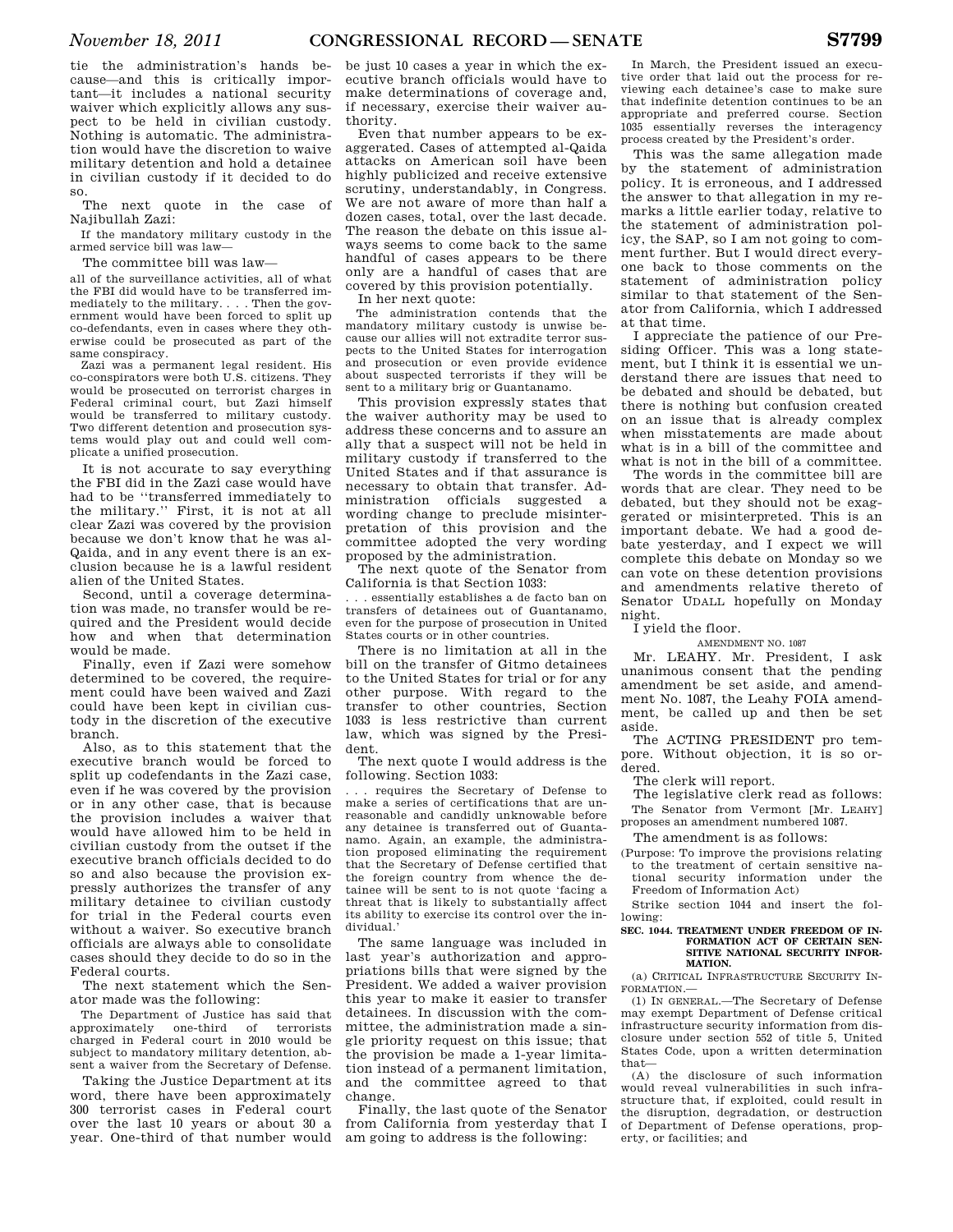(B) the public interest in the disclosure of such information does not outweigh the Government's interest in withholding such information from the public.

(2) INFORMATION PROVIDED TO STATE OR LOCAL FIRST RESPONDERS.—Critical infrastructure security information covered by a written determination under this subsection that is provided to a State or local government to assist first responders in the event that emergency assistance should be required shall be deemed to remain under the control of the Department of Defense.

(b) MILITARY FLIGHT OPERATIONS QUALITY ASSURANCE SYSTEM.—The Secretary of Defense may exempt information contained in any data file of the Military Flight Operations Quality Assurance system of a military department from disclosure under section 552 of title 5, United States Code, upon a written determination that the disclosure of such information in the aggregate (and when combined with other information already in the public domain) would reveal sensitive information regarding the tactics, techniques, procedures, processes, or operational and maintenance capabilities of military combat aircraft, units, or aircrews. Information covered by a written determination under this subsection shall be exempt from disclosure under such section 552 even when such information is contained in a data file that is not exempt in its entirety from such disclosure.

(c) DELEGATION.—The Secretary of Defense may delegate the authority to make a determination under subsection (a) or (b) to any civilian official in the Department of Defense or a military department who is appointed by the President, by and with the advice and consent of the Senate.

(d) TRANSPARENCY.—Each determination of the Secretary, or the Secretary's designee, under subsection (a) or (b) shall be made in writing and accompanied by a statement of the basis for the determination. All such determinations and statements of basis shall be available to the public, upon request, through the office of the Assistant Secretary of Defense for Public Affairs.

(e) DEFINITIONS.—In this section:

(1) The term ''Department of Defense critical infrastructure security information'' means sensitive but unclassified information that could substantially facilitate the effectiveness of an attack designed to destroy equipment, create maximum casualties, or steal particularly sensitive military weapons including information regarding the securing and safeguarding of explosives, hazardous chemicals, or pipelines, related to critical infrastructure or protected systems owned or operated by or on behalf of the Department of Defense, including vulnerability assessments prepared by or on behalf of the Department, explosives safety information (including storage and handling), and other site-specific information on or relating to installation security.

(2) The term ''data file'' means a file of the Military Flight Operations Quality Assurance system that contains information acquired or generated by the Military Flight Operations Quality Assurance system, including the following:

(A) Any data base containing raw Military Flight Operations Quality Assurance data.

(B) Any analysis or report generated by the Military Flight Operations Quality Assurance system or which is derived from Military Flight Operations Quality Assurance data.

Mr. LEAHY. Mr. President, today I offer an amendment to the National Defense Authorization Act, NDAA, that would address an overbroad exemption to the Freedom of Information

Act, FOIA, contained in the bill. This amendment is supported by a broad coalition of open government groups from across the political spectrum. I hope that the Senate will adopt it.

For 45 years, the Freedom of Information Act has been a cornerstone of open government and a hallmark of our democracy, ensuring that the American people have access to their government's records. My amendment will help ensure that FOIA remains a viable tool for access to information that impacts the health and safety of the American public.

I am concerned that the exemption included in the NDAA would allow the Department of Defense to keep secret important information that Americans need to know to protect their own health and safety. For example, there have been alarming reports about the Department of Defense keeping citizens in the dark about health hazards, such as groundwater contamination on military facilities, by claiming that this information was a matter of national security. While I certainly understand the need for the government to keep certain sensitive information confidential, I believe this exemption goes too far.

This amendment adds a public interest balancing test to the Secretary of Defense's determination about whether to withhold critical infrastructure information from the public. This change will help ensure that truly sensitive information is protected, while allowing the public to obtain important information about potential health and safety concerns. An essentially identical provision is contained in the House-passed version of this bill.

The amendment I offer today will also revise the language in section 1044 related to Military Flight Operations Quality Assurance Systems to ensure that truly sensitive flight information is protected, while maintaining the public's interest in obtaining information about the safety of military aircraft.

This amendment strikes an appropriate balance between safeguarding the ability of the Department of Defense to perform its vital missions and the public's right to know. I hope that all Senators will support this commonsense amendment and that the Senate will adopt it without delay.

I ask unanimous consent that the text of a letter in support of this amendment be printed in the RECORD.

There being no objection, the material was ordered to be printed in the RECORD, as follows:

#### NOVEMBER 17, 2011.

DEAR SENATORS: On behalf of the undersigned organizations, we are writing to urge you to support an amendment offered by Senator Patrick Leahy (D-VT) to fix an overbroad and ill-defined provision relating to 'critical infrastructure information," in Section 1044 of the National Defense Authorization Act that could prevent the public from having access to critical health and security information.

Section 1044, as written in the bill passed by the Senate Armed Services Committee,

grants the Secretary of Defense, or his delegate, the authority to expand protections from public disclosure for any information that could result in the ''disruption, deg-radation, or destruction'' of Department of Defense (DoD) operations, property, or facili-ties. The language defining ''critical infrastructure information'' is exceedingly broad, encapsulating information that is crucial for the public to understand public health and safety risks and information already protected under one of the Freedom of Information Act's (FOIA) other exemptions.

We believe that the provision is intended to address agency concerns about protecting information since the Supreme Court threw out the broad use of FOIA Exemption Two in Milner v. Department of Navy. Granting DoD carte-blanche to withhold information under an exceedingly broad and ill-defined rubric of ''critical infrastructure information'' is not the right step, especially given that DoD has misused such authority to hide information in the past.

Between 1957 and 1987, the United States Marine Corps knowingly allowed as many as one million Marines and their family members at Camp Lejeune to be exposed to a host of toxic chemicals, including known human carcinogens benzene and vinyl chloride. Civilian employees who worked on the base and people who live in the communities around the base near Jacksonville, NC, are now reporting a high incidence of cancers. For years, the Marine Corps kept this secret, blocking many attempts to uncover the truth—even after the first news of water contamination broke in 1987. Many FOIA requests for information about the contamination were denied, sometimes using Exemption Two in a way that is no longer allowable after this year's Milner decision. The entire truth about the incident only came to light in part from information accidentally (and temporarily) posted on the internet by the Marine Corps.

We support language in Senator Leahy's proposed amendment that helps protect against such cover-ups by requiring DoD to weigh whether there is an over-riding public interest in disclosing the information and further protects public health and safety by tightening the definition of ''critical infrastructure security information'' to make it clear that the Secretary may withhold only information that could substantially increase effectiveness of a terrorist attack. The Leahy Amendment also would slightly modify another exemption to FOIA in Section 1044 for information in the data files of the Military Flight Operations Quality Assurance System, which we support, though we would prefer it to be further narrowed or stricken altogether.

We urge you to pass the Leahy Amendment to narrow the overly-broad Section 1044, and welcome an opportunity to discuss this issue with you further. To reach our groups, you or your staff may contact Patrice McDermott, Director of OpenTheGovernment.org, at 202–332–6736 or pmcdermottriOpenthegovernmentorg or Angela Canterbury, Director of Public Policy at the Project On Government Oversight, at 202–347–1122 or acanterburygpogo.org.

Sincerely, 3P Human Security; American Association of Law Libraries; American Booksellers Foundation for Free Expression; American Library Association; American Society of News Editors; Association of Research Libraries; Agency for Toxic Substances and Disease Registry's Camp Lejeune Community Assistance Panel; Center for International Policy; Californians Aware; Citizens for Responsibility and Ethics in Washington—CREW; Defending Dissent Foundation; Environmental Working Group; Essential Information; Federation of American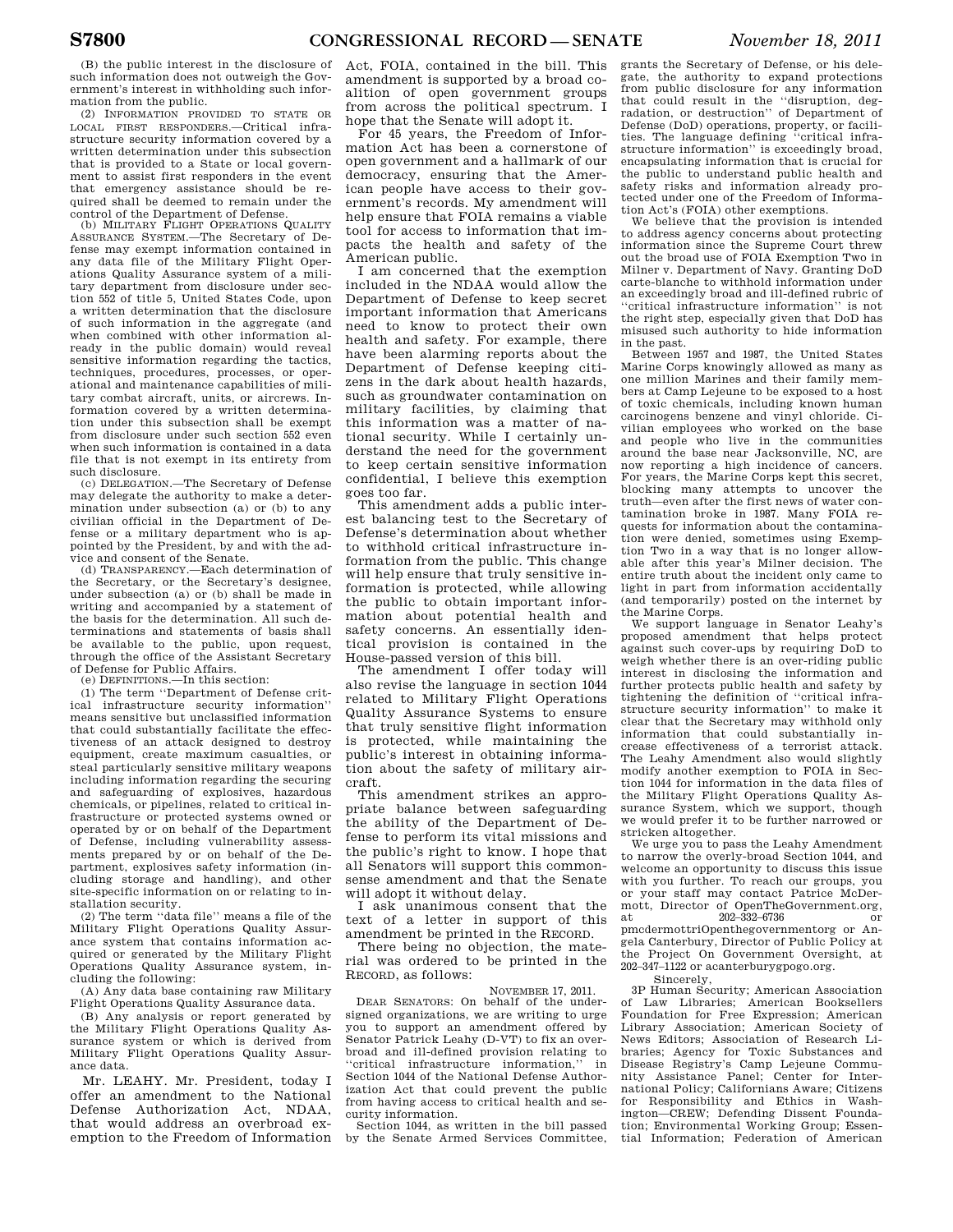Scientists; Feminists for Free Expression; Freedom of Information Center at the Missouri School of Journalism; Friends of the Earth; Fund for Constitutional Government; Government Accountability Project—GAP.

Heart of America Northwest; Just Foreign Policy; Liberty Coalition; National Association of Social Workers, North Carolina Chapter; National Coalition Against Censorship; National Freedom of Information Coalition; Northern California Association of Law Libraries;  $OMB$  Watch; OpenTheGovernment.org; Project On Government Oversight—POGO; Public Employees for Environmental Responsibility— PEER; Reporters Committee for Freedom of the Press; Society of Professional Journalists; Southwest Research and Information Center; Special Libraries Association; Sunlight Foundation; Tri-Valley CAREs (Communities Against a Radioactive Environment); Washington Coalition for Open Government

# AMENDMENT NO. 1186

Mr. LEAHY. Mr. President, I ask unanimous consent to call up the Leahy-Grassley amendment No. 1186, Fighting Fraud to Protect Taxpayers Act, and it then be set aside.

The ACTING PRESIDENT pro tempore. Without objection, it is so ordered.

The clerk will report.

The legislative clerk read as follows: The Senator from Vermont [Mr. LEAHY], for himself and Mr. GRASSLEY, proposes an amendment numbered 1186.

(The text of the amendment is printed in today's RECORD under ''Text of Amendments.'')

Mr. LEAHY. Mr. President, I am proud to have joined once again with Senator GRASSLEY to offer the bipartisan Fighting Fraud to Protect Taxpayers Act as an amendment to the National Defense Authorization Act. Combating fraud is a vital issue on which we have a long track record of working together, with great success. In these trying economic times, cracking down on fraud, which has harmed so many hardworking Americans, is more important than ever.

Fraud in military contracting and procurement is a persistent problem which costs taxpayers millions and hurts our military men and women. This amendment will help the critically important effort to crack down on fraud in the military and elsewhere, and so including this amendment with the Department of Defense authorization bill makes good sense. I urge Senators from both parties to support this amendment.

One of the first major bills the last Congress passed was the Leahy-Grassley Fraud Enforcement and Recovery Act. That bill gave fraud investigators and prosecutors additional tools and resources to better hold those who commit fraud accountable and has led to significant successes. Our work is not done though. Our amendment reflects the ongoing need to invest in enforcement to better protect hardworking taxpayers from fraud.

In the last fiscal year alone, the Department of Justice recovered well over \$6 billion through fines, penalties,

and recoveries from fraud cases—far more than it costs to investigate and prosecute these matters. The recovery of these vast sums of money demonstrates that investment in fraud enforcement pays for itself many times over.

The centerpiece provision of the Fighting Fraud to Protect Taxpayers Act capitalizes on this rate of return by ensuring that a percentage of money recovered by the government through fines and penalties is reinvested in the investigation and prosecution of fraud cases. That means that we can ensure more fraud enforcement, more returns to the government and more savings to taxpayers, all without spending new taxpayer money.

The bill also makes other modest changes to promote accountability and to ensure that prosecutors and investigators, including the Secret Service, have the tools they need to combat fraud. For example, it extends the international money laundering statute to tax evasion crimes and increases key fines. The bill also promotes accountability through increased reporting and transparency.

The renewed focus on fraud enforcement we have seen from Congress and this administration has yielded significant results, but we must continue to strengthen the tools that law enforcement has to root out fraud. Hardworking, taxpaying Americans deserve to know that their government is doing all it can to prevent fraud and hold those who commit fraud accountable for their crimes. Fighting fraud and protecting taxpayer dollars are issues Democrats and Republicans have long worked together to address. I thank Senator GRASSLEY for his commitment to these issues, and ask all Senators to support this amendment.

AMENDMENT NO. 1160 AND AMENDMENT NO. 1253 EN BLOC

Mr. WYDEN. Mr. President, I ask unanimous consent for the pending amendment to be set aside, and to call up amendment No. 1160 and amendment No. 1253 en bloc.

The ACTING PRESIDENT pro tempore. Without objection, it is so ordered.

The clerk will report.

The bill clerk read as follows:

The Senator from Oregon [Mr. WYDEN] proposes amendments en bloc numbered 1160 and 1253.

The amendments are as follows:

AMENDMENT NO. 1160

(Purpose: To provide for the closure of Umatilla Army Chemical Depot, Oregon)

At the end of title XXVII, add the following:

# **SEC. 2705. CLOSURE OF UMATILLA CHEMICAL DEPOT, OREGON.**

(a) IN GENERAL.—Notwithstanding any other provision of law, the Secretary of the Army shall close Umatilla Chemical Depot, Oregon, not later than one year after the completion of the chemical demilitarization mission in accordance with the Chemical Weapons Convention Treaty.

(b) BRAC PROCEDURES AND AUTHORITIES.— The closure of the Umatilla Chemical Depot,

Oregon, and subsequent management and property disposal shall be carried out in accordance with procedures and authorities contained in the Defense Base Closure and Realignment Act of 1990 (part A of title XXIX of Public Law 101–510; 10 U.S.C. 2687 note).

(c) COMPLIANCE WITH ENVIRONMENTAL LAWS.—Nothing in this section shall be construed to affect or limit the application of, or any obligation to comply with, any environmental law, including the Comprehensive Environmental Response, Compensation, and Liability Act of 1980 (42 U.S.C. 9601 et seq.) and the Solid Waste Disposal Act (42 U.S.C. 6901 et seq.).

(d) RETENTION OF PROPERTY AND FACILI-TIES.—The Secretary of the Army may retain minimum essential ranges, facilities, and training areas at Umatilla Chemical Depot totaling approximately 7,500 acres as a training enclave for the reserve components of the Armed Forces to permit the conduct of individual and annual training.

#### AMENDMENT NO. 1253

(Purpose: To provide for the retention of members of the reserve components on active duty for a period of 45 days following an extended deployment in contingency operations or homeland defense missions to support their reintegration into civilian life)

At the end of subtitle B of title V, add the following:

**SEC. 515. TEMPORARY RETENTION ON ACTIVE DUTY AFTER DEMOBILIZATION OF RESERVES FOLLOWING EXTENDED DEPLOYMENTS IN CONTINGENCY OPERATIONS OR HOMELAND DE-FENSE MISSIONS.** 

(a) IN GENERAL.—Chapter 1209 of title 10, United States Code, is amended by adding at the end the following new section:

# **''§ 12323. Reserves: temporary retention on active duty after demobilization following extended deployments in contingency operations or homeland defense missions**

''(a) IN GENERAL.—Subject to subsection (d), a member of a reserve component of the armed forces described in subsection (b) shall be retained on active duty in the armed forces for a period of 45 days following the conclusion of the member's demobilization from a deployment as described in that subsection, and shall be authorized the use of any accrued leave.

''(b) COVERED MEMBERS.—A member of a reserve component of the armed forces described in this subsection is any member of a reserve component of the armed forces who was deployed for more than 269 days under the following:

''(1) A contingency operation.

''(2) A homeland defense mission (as specified by the Secretary of Defense for purposes of this section).

''(c) PAY AND ALLOWANCES.—Notwithstanding any other provision of law, while a member is retained on active duty under subsection (a), the member shall receive—

''(1) the basic pay payable to a member of the armed forces under section 204 of title 37 in the same pay grade as the member;

''(2) the basic allowance for subsistence payable under section 402 of title 37; and

''(3) the basic allowance for housing payable under section 403 of title 37 for a member in the same pay grade, geographic location, and number of dependents as the member.

''(d) EARLY RELEASE FROM ACTIVE DUTY.— (1) Subject to paragraph (2), at the written request of a member retained on active duty under subsection (a), the member shall be released from active duty not later than the end of the 14-day period commencing on the date the request was received. If such 14-day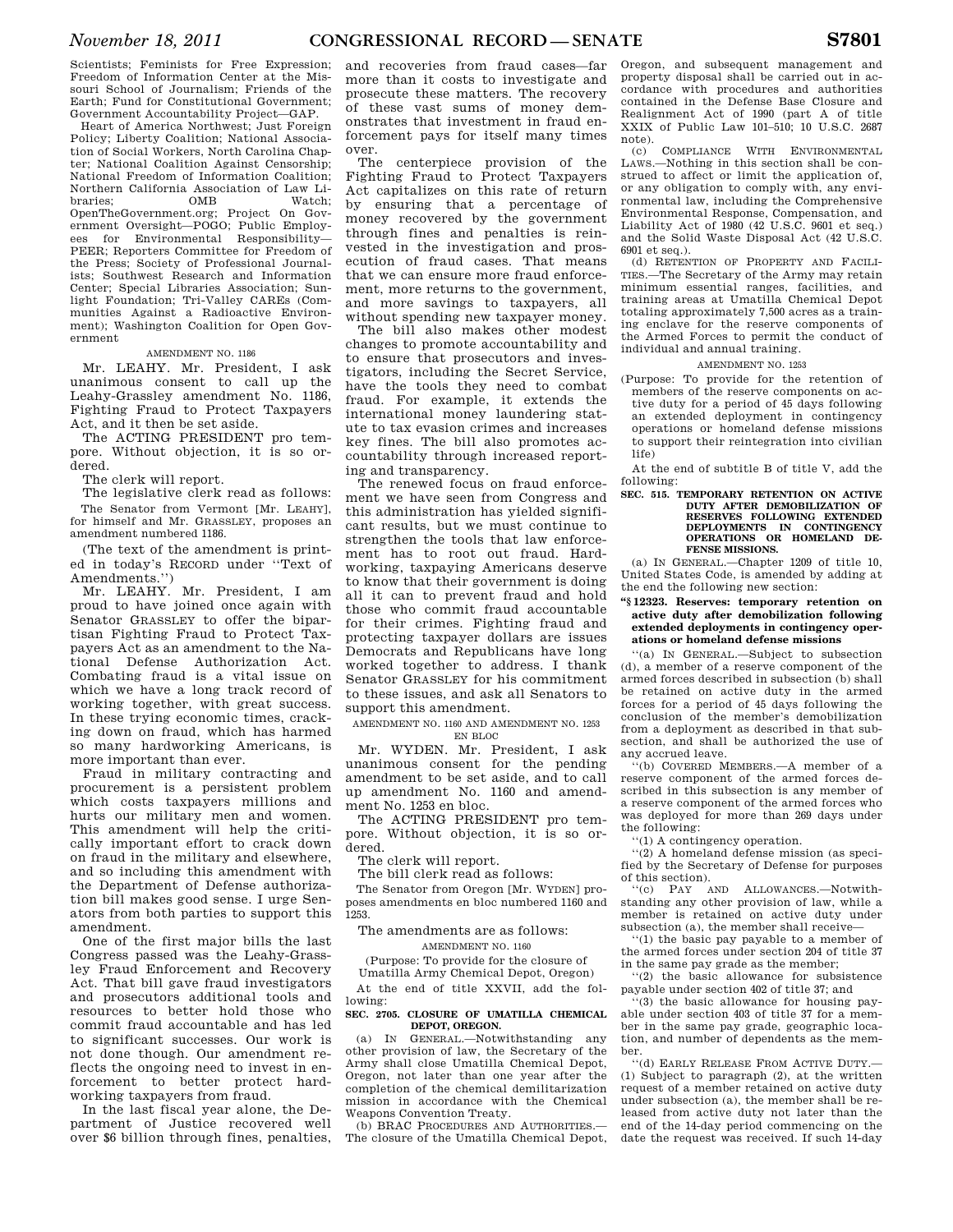period would end after the end of the 45-day period specified in subsection (a), the member shall be released from active duty not

later than the end of such 45-day period.<br>"(2) The request of a member for early release from active duty under paragraph (1) may be denied only for medical or personal safety reasons. The denial of the request shall require the affirmative action of an officer in a grade above O–5 who is in the chain of command of the member. If the request is not denied before the end of the 14-day period applicable under paragraph (1), the request shall be deemed to be approved, and the member shall be released from active duty as requested.

'(e) TREATMENT OF ACTIVE DUTY HNDER POLICY ON LIMITATION OF PERIOD OF MOBILI-ZATION.—The active duty of a member under this section shall not be included in the period of mobilization of units or individuals under section 12302 of this title under any policy of the Department of Defense limiting the period of mobilization of units or individuals to a specified period, including the policy to limit such period of mobilization to 12 months as described in the memorandum of the Under Secretary of Defense for Personnel and Readiness entitled 'Revised Mobilization/Demobilization Personnel and Pay Policy for Reserve Component Members Ordered to Active Duty in Response to the World Trade Center and Pentagon Attacks– Section 1,' effective January 19, 2007.

''(f) REINTEGRATION COUNSELING AND SERV-ICES.—(1) The Secretary of the military department concerned may provide each member retained on active duty under subsection (a), while the member is so retained on active duty, counseling and services to assist the member in reintegrating into civilian life.

''(2) The counseling and services provided members under this subsection may include the following:

''(A) Physical and mental health evaluations.

''(B) Employment counseling and assistance.

''(C) Marriage and family counseling and assistance.

''(D) Financial management counseling.

''(E) Education counseling.

''(F) Counseling and assistance on benefits available to the member through the Department of Defense and the Department of Veterans Affairs.

'(3) The Secretary of the military department concerned shall provide, to the extent practicable, for the participation of appropriate family members of members retained on active duty under subsection (a) in the counseling and services provided such members under this subsection.

(4) The counseling and services provided to members under this subsection shall, to the extent practicable, be provided at National Guard armories and similar facilities close the residences of such members.

''(5) Counseling and services provided a member under this subsection shall, to the extent practicable, be provided in coordination with the Yellow Ribbon Reintegration Program of the State concerned under section 582 of the National Defense Authorization Act for Fiscal Year 2008 (10 U.S.C. 10101 note).'

(b) CLERICAL AMENDMENT.—The table of sections at the beginning of chapter 1209 of such title is amended by adding at the end the following new item:

''12323. Reserves: temporary retention on active duty after demobilization following extended deployments in contingency operations or homeland defense missions.''. AMENDMENT NO. 1160

Mr. WYDEN. Mr. President, this first amendment has previously passed the Senate, and it would solve a problem created by the lawyers at the Pentagon who, in effect, at the last minute on a critical issue for eastern Oregon pulled the rug out from under our communities.

When we have a problem or conflict in our State, we solve it the Oregon way, by finding consensus and building common ground. That is why, when it became apparent 20 years ago that the U.S. Army's chemical depot in Umatilla, OR would be closing once all the chemical weapons were destroyed, the community leaders gathered all of the critical organizations together and began the process of planning what to do with the land once the facility closed.

The depot straddles two counties, several cities, and historic tribal lands. So suffice it to say, there are a lot of folks at home in my State who are interested in what happens to the land.

As progress was made in destroying the weapons at Umatilla, we were able to find consensus. The Federal Government helped. More than \$1 million in grants was made available to move the project along. When the facility was listed in the 2005 BRAC recommendations for closure, the Pentagon eventually recognized the organizations that were involved in building this consensus in an official local reuse authority. Everything appeared on track, until last summer. That was, in effect, the time when at the last moment the Pentagon changed the rules.

After decades of planning and \$1 million was spent pulling together an extraordinary communitywide consensus, a lawyer at the Pentagon decided to reinterpret the law and declared that the 2005 BRAC report, which became law when Congress didn't pass a resolution of disapproval, didn't matter. He decided that the Umatilla depot would be closed outside of the BRAC authority because the last of the chemical weapons wouldn't be destroyed until after the 6-year limit for completion of BRAC actions.

What this lawyer either didn't know, or chose to ignore, is this was precisely the intention of the BRAC Commission when they put the depot on the closure list. The BRAC report discusses the fact that the mission of destroying the chemical weapons wouldn't be completed until after deadline.

On page 239 of the report, the Commission found Secretary Rumsfeld's assertion that the chemical demilitarization would be complete by the second quarter of 2001 was optimistic. The Commission wrote:

An examination of status information for the depot's mission completion and subsequent closure revealed that dates may slip beyond the six-year statutory period for completing BRAC actions.

Therefore, the Commission took the Secretary of Defense's recommendation: ''Close Umatilla Chemical Depot, OR'' and changed it to: ''On completion of the chemical demilitarization mission, in accordance with treaty oper-

ations, close Umatilla Chemical Depot, OR.''

These facts make it clear that the Commission did not, as this Pentagon lawyer claimed, make a conditional recommendation that the facility only be closed if the chemical demilitarization mission is completed by September of 2011. Rather, the Commission acknowledged that the closure will have to happen when the demilitarization mission is complete, even if that is after September 2011. That decision by the Commission became law.

It is also important to note that the Commission was aware that the demilitarization mission had a deadline of its own. Under the terms of the Chemical Weapons Convention treaty, Umatilla had to complete the mission by April 29, 2012. The fact is, they actually beat the deadline.

The depot should be closed under BRAC so that the will of the community in the form of this local reuse authority and the will of Congress and the BRAC law will be taken into account. The Pentagon has to implement the law as it is, not as it wants it to be. But since the lawyers at the Pentagon seem to think there is some ambiguity, I seek to clarify it for them with my amendment. The amendment would require the Pentagon to follow the BRAC commission's report and close the Umatilla depot under BRAC.

Once again, I would like to note that this has already passed the Senate once. I am very appreciative of Chairman LEVIN, Senator MCCAIN, and all our colleagues who are involved, and I thank them.

# AMENDMENT NO. 1253

Briefly—and I appreciate the courtesy of Chairman LEVIN on this matter—I want to discuss my second amendment, which I call the Soft Landing Act. I think we all recognize the extraordinary contributions that are made by our Guard and Reserve. They do tour after tour after tour, and we all understand that never in our Nation's history has the American military relied more on the Guard and Reserve than it has in the last 10 years. More than 800,000 members of the Guard and Reserve have been called to Active Duty since 9/11. As I indicated, they are serving repeated tours in Iraq and Afghanistan.

I strongly believe that, for the period from when a Guard member is holding a rifle to the time when they are holding a child back at home in beautiful Oregon, there is not sufficient time being given in order to have what I call a soft landing—an opportunity to reintegrate and get your life back in order and get back into the community. What we have is a very abrupt period where a soldier faces the trauma of combat and comes right back to the community and really does not get an adequate time to readjust. Literally in a matter of days, these guardsmen go from holding guns in the chaos of a combat zone to holding their children in the serenity of their own homes. It is a difficult transition.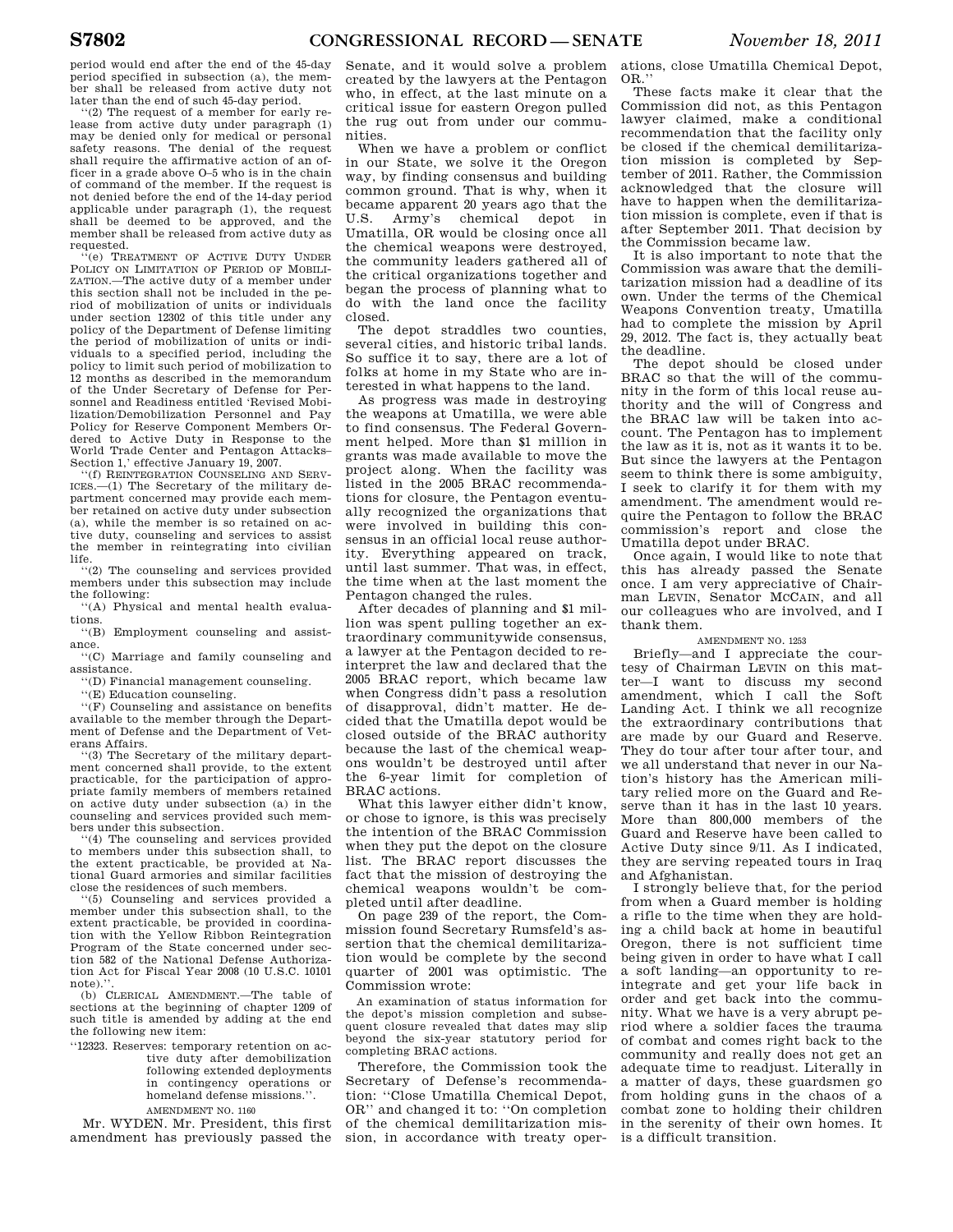I want to make the point that it is a very different transition than most of our Active-Duty troops have. Many of our Active-Duty troops come back to communities that are close to facilities, close to bases. There is a variety of support services. Many of the guardsmen come back to communities that do not have the support of a large base.

It seems to me that the amount of personal and professional requirements that are placed on these patriotic, courageous Americans who serve in the Guard and Reserve warrants our making it possible for them to have what I call a softer landing getting back into their home communities.

I am very appreciative that Chairman LEVIN has given me the opportunity to discuss this briefly. He and I and his staff have talked about this before.

I will close by saying that to have all these men and women who have served with great valor in the Guard and Reserve coming home—we all understand they already face an unacceptably high unemployment rate. We know that in many instances they feel strongly about taking the time to get mental health services, to get back together again with their families, and very often the time period simply is insufficient for Guard members who come home. And right now, the reality can be pretty harsh. They go and serve their country. Their families are concerned about them being in harm's way for months on end, and then they come back with no job and no source of income to be able to support their families.

What this legislation does is provide a soft landing for Guard and Reserve members by allowing returning guardsmen and reservists to take up to 45 days—it is not a long period of time to come back, get home, get their lives in order, and still get paid. My view is that this is part of the promise we have made in this country to take care of our troops. They did their best for us. We ought to do our best for them.

I am hopeful that the soft landing amendment, amendment No. 1253, will be included when this legislation passes here in the Senate.

I again express my appreciation to Chairman LEVIN. I know he is speaking on an important matter. I thank him for working on both of these amendments, and I look forward to working with him on these matters. He is our authority on these issues. I appreciate his courtesy.

I yield the floor.

The ACTING PRESIDENT pro tempore. The Senator from Michigan.

Mr. LEVIN. Mr. President, let me thank the Senator from Oregon. We are happy to work with him. He is very deeply into these and so many other issues. His contribution is well known to all of us in the Senate. We are happy to work with him on these matters.

The PRESIDING OFFICER (Mr. BLUMENTHAL). The Senator from New Hampshire.

Ms. AYOTTE. Mr. President, I would like to thank the chairman of the Armed Services Committee for such a thorough analysis of the detainee provisions represented in section 1031 through 1034 of the Defense authorization bill. This is a very important part of the Defense authorization bill, and I certainly appreciate the thoughtful analysis that the chairman did.

I would say that his thoughtful and detailed analysis addressed all the red herrings that have been raised about these particular provisions. Because if you read carefully the language in the provisions that were addressed by the Armed Services Committee, they do provide the flexibility that the administration says they have sought in making the best decisions on how to treat detainees, particularly those who become members of al-Qaida and come to our country to commit an attack against our country. We have to make sure we have the right provisions in place to protect Americans and the flexibility so the executive branch officials are able to decide what is the best track to handle a particular case or member of al-Qaida who comes to our country to, unfortunately, attack us.

I also wish to remind this body that these provisions of the Defense Authorization Act were passed out of the Senate Armed Services Committee on an overwhelming bipartisan basis. In fact, the entire Defense Authorization Act was voted out twice unanimously by the Armed Services Committee, including on Monday of this week, when we again voted out the entire provisions of this act unanimously.

So the particular provisions the chairman just discussed were the result of extensive discussions not only within the committee but also based upon testimony we heard over months from military officials regarding concerns they had about the lack of clarity in our detention policy, and that is where we came to the provisions in 1031 through 1034.

I wish to also remind this body there were many of us who would have gone much further in terms of how we would handle members of al-Qaida who come to our country to commit attacks against our citizens or those who would commit attacks against our citizens or soldiers overseas and our coalition partners. I brought forth an amendment on the CJS appropriations minibus that would have prohibited funding altogether for civilian trials of this same category for terrorists in the United States. So I would have liked to have gone much further. But I respect the amendment the committee voted out, which, in this instance, addressed the administration's concerns of allowing the administration a national security waiver to decide how to handle these cases whether they wanted to take a military track or a civilian track based on the national security interests of our country, which is, of course, what has to be foremost in these cases.

I wish to again remind everyone of the problem we have, which is that the priority, when we are dealing with a member of al-Qaida who is seeking to attack our country, has to be intelligence gathering. We have to make sure we give our executive branch agencies the tools they need to be able to gather information to know about future attacks and to protect our country.

What happens now in our civilian system is, if someone is arrested here, if they are in the civilian system, they are given rights that are part of our constitutional system, which is Miranda rights, for example. If they are in custody and there is interrogation, they have to be told they have the right to remain silent, that they have a right to a lawyer, and that they have a right to speedy presentment. These types of rights are incredibly important to our civilian system.

When we have a terrorist who is a member of al-Qaida, who is a foreigner, and who comes to this country to attack our country, the first thing they hear should not be ''you have the right to remain silent.'' We have to allow our executive branch officials the ability to make intelligence gathering the first priority. This amendment allows that and gives the executive branch the ability to decide in which system they want to treat them and to be able to prioritize intelligence gathering so we can protect Americans and make sure if someone who is a member of al-Qaida comes to our country to attack us, we can gather information without immediately having to tell them ''you have the right to remain silent.''

That is what is so important with this amendment. It was a bipartisan compromise. As I said, there are Members of the Senate, including myself, who would have liked to have gone much further. But we addressed so many of the concerns of the administration they came up with to make sure they had, with these provisions, the ability to not have to interrupt an interrogation, to conduct the interrogation as they saw fit, to make sure they could conduct ongoing surveillance, and to decide whether a military or civilian track was best based on our national security interests.

I will say just one thing with respect to the transfer provisions and the concerns that have been raised about the provisions set forth for transferring detainees from Guantanamo. This is an area that cried out for some clarification, and it is important that the standard the committee came up with is in statute. Actually, as the chairman mentioned, the reason the committee addressed this is because our defense officials raised some concerns about what the waiver provisions should be from Guantanamo. This has been an area of interest of mine because of where we are right now with the Guantanamo detainees.

Unfortunately, the reality is that 27 percent of those who have been released from Guantanamo have gotten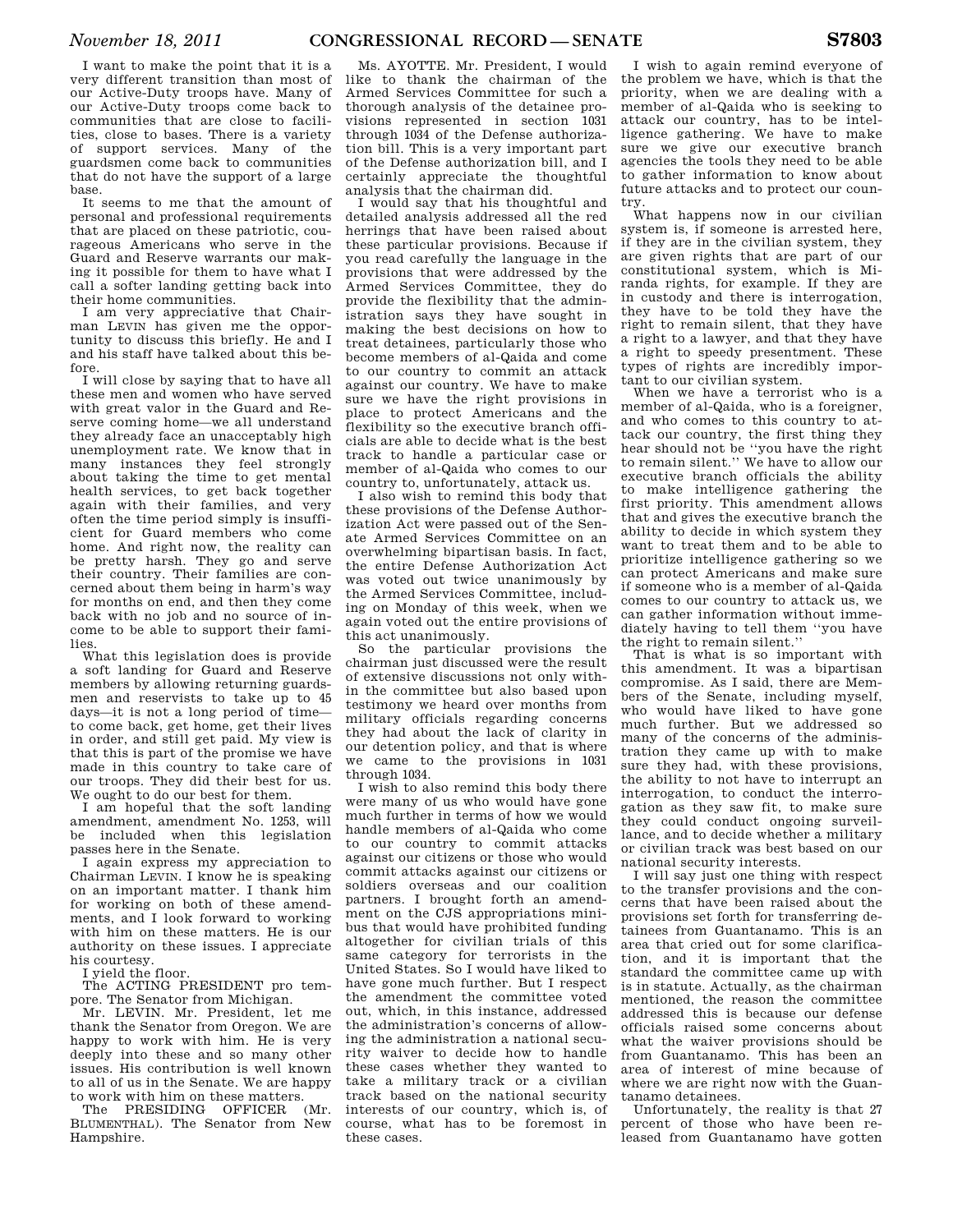back into the fight and are back trying to kill us, our troops, and our coalition partners. This is an area where it was very important to have clear standards: where transfer would only be appropriate in the instances where we could ensure there wouldn't be recidivism so that we could protect our troops and our partners from having to see the very same individuals we had already had in custody at Guantanamo. So the provisions set forth here are very important to have that statutory standard for when transfers can be made and how they should be handled.

In fact, I would add, when we think about some of the detainees who have gotten back into theater whom we had in our custody at Guantanamo, they are conducting suicide bombings, recruiting radicals, and training them to kill Americans and our allies. Some of the former Gitmo detainees—and I think unfortunately it is a little bit of a badge of honor now to get back into theater and to be engaged in fighting again. Said al-Shihri and Abdul Zakir represent two examples of former Guantanamo detainees who returned to the fight and assumed leadership positions in terrorist organizations that are dedicated to killing Americans and our allies. Said al-Shihri has worked his way up to be No. 2 in al-Qaida in the Arabian Peninsula. We had him in our custody and, unfortunately, he was released. Abdul Zakir now serves as a top Taliban military commander and a senior leader in the Taliban Quetta Shura again fighting us and our allies.

Again, I am concerned that in the world of terrorists it has become a badge of honor to be released from Guantanamo and then to get back into the fight against us. So I just wanted to put in perspective what we heard from our senior defense officials over a period of months in the Armed Services Committee as to why it is important to have a standard that allows the Department of Defense, under limited circumstances and based on protecting our country, to transfer the detainees, but only when we have addressed the issue of recidivism and they are assured that these individuals aren't going to get back in theater and try to kill American soldiers or our allies. That is why this provision is in here, and I am very pleased it is in here to make sure we address this important issue to keep Americans protected and our allies protected.

I will repeat again that this was a bipartisan compromise. This morning the chairman very thoroughly went through each of the issues raised in the Statement of Administration Policy. Also, in my view, he thoroughly knocked down many of the red herrings that were raised about this provision on the Senate floor yesterday by Senators who are seeking to strike this provision from the Defense Authorization Act.

It is important that this body pass this Defense authorization. It is important for not only these provisions, but 1118 to modify the availability of sur-

also so many of the provisions of this Defense authorization that give our troops the tools they need, as we tell them we are here to support them, to make sure we move forward with the Defense authorization, including these important provisions that address how we handle detainees.

Again, I wish to thank the chairman of the Armed Services Committee for his leadership on this issue. I know he has worked very hard in meeting with the administration, meeting with those of us on the other side of the aisle who actually wanted to go much further in coming up with a very strong, important piece of legislation that will protect Americans and move us forward and provide some clarity in an area where we need clarity to make sure our executive branch officials have the tools they need to gather intelligence to protect Americans from the terrorist attacks because, unfortunately, those who are members of al-Qaida still seek to kill us for what we believe, not for anything we have done, and we can't forget that.

So I thank the chairman.

AMENDMENTS NOS. 1179, 1230, 1137, 1138, 1247, 1246, 1229, 1230 AS MODIFIED, 1249, 1071, 1220, 1132, 1248, 1250, AND 1118 EN BLOC

Ms. AYOTTE. Mr. President, I ask unanimous consent on behalf of other Republican Senators to temporarily set aside the pending amendment and call up the following amendments en bloc: amendment No. 1179 on behalf of Senator GRAHAM; amendment No. 1230 on behalf of Senator MCCAIN; amendment No. 1137 on behalf of Senator HELLER related to the U.S. Embassy in Israel; also for Senator HELLER, amendment No. 1138 related to the repatriation of U.S. military remains from Libya; for Senator MCCAIN, amendment No. 1247 related to further restrictions on the use of defense funds on Guam; for Senator MCCAIN, amendment No. 1246 related to a commission for U.S. military force structure in the Pacific; for Senator MCCAIN, amendment No. 1229 related to a cybersecurity agreement between the Department of Defense and the Department of Homeland Security; for Senator MCCAIN, amendment No. 1230, as modified, related to the annual adjustment in enrollment fees for TRICARE Prime; for Senator MCCAIN, amendment No. 1249 related to costplus contracting—and this is also an amendment that I am cosponsoring; for Senator MCCAIN, amendment No. 1071 related to the oversight of the evolved Expendable Launch Vehicle; for Senator MCCAIN, amendment No. 1220 related to a GAO report of Alaskan Native Corporation contracting; for Senator MCCAIN, amendment No. 1132 related to a Statement of Budgetary Resource Auditability; for Senator MCCAIN, amendment No. 1248 related to authorizing ship repairs in the Northern Marianas; for Senator MCCAIN, amendment No. 1250 related to a report on the probation of the F–35B program; for Senator MCCAIN, amendment No.

charges collected by commissary stores.

I have to make a clarification on an amendment I previously offered on behalf of Senator MCCAIN: amendment No. 1230, as modified, Senator MCCAIN's amendment on TRICARE.

I ask unanimous consent from the chairman of the Armed Services Committee to allow the Senator from Alabama to speak.

The PRESIDING OFFICER. The Senator from Michigan.

Mr. LEVIN. Mr. President, before the Chair recognizes our friend from Alabama, let me thank the Senator from New Hampshire not just for her kind and warm remarks, but also for the great contribution she has made to our committee. It has been an extraordinary launch for her, if I may put it that way. I think—and I know our Presiding Officer would agree with me on this because he has been a witness as well—it has been a major contribution.

I thank the Senator. She has the kind of experience and is so committed to the security of this country that the Senator is already venerable as a member of our committee.

I yield the floor.

Ms. AYOTTE. I thank the chairman. He is very kind, and it has been wonderful to serve under his leadership on the Armed Services Committee, of which I would say, one of the great experiences in the Senate is that the Armed Services Committee—in a time when people see so much partisan works on a very strong, bipartisan basis to ensure our country is protected.

With that, I would yield to my colleague who also serves on the Armed Services Committee, whom I have great respect for, Senator SESSIONS from Alabama.

Mr. SESSIONS addressed the Chair.

The PRESIDING OFFICER. Without objection, the amendments the Senator from New Hampshire has offered will be considered to have been read and will be considered in the order they have been offered.

The amendments en bloc are as follows:

AMENDMENT NO. 1179

(Purpose: To specify the number of judge advocates of the Air Force in the regular grade of brigadier general)

At the end of subtitle A of title V, add the following:

**SEC. 505. NUMBER OF JUDGE ADVOCATES OF THE AIR FORCE IN THE REGULAR GRADE OF BRIGADIER GENERAL.** 

Section 8037 of title 10, United States Code, is amended—

(1) by redesignating subsection (f) as sub-

section (g); and (2) by inserting after subsection (e) the following new subsection (f):

''(f) Four officers of the Air Force designated as judge advocates shall hold the regular grade of brigadier general.''.

# AMENDMENT NO. 1137

(Purpose: To provide for the recognition of Jerusalem as the capital of Israel and the relocation to Jerusalem of the United States Embassy in Israel)

At the end of subtitle H of title X, add the following: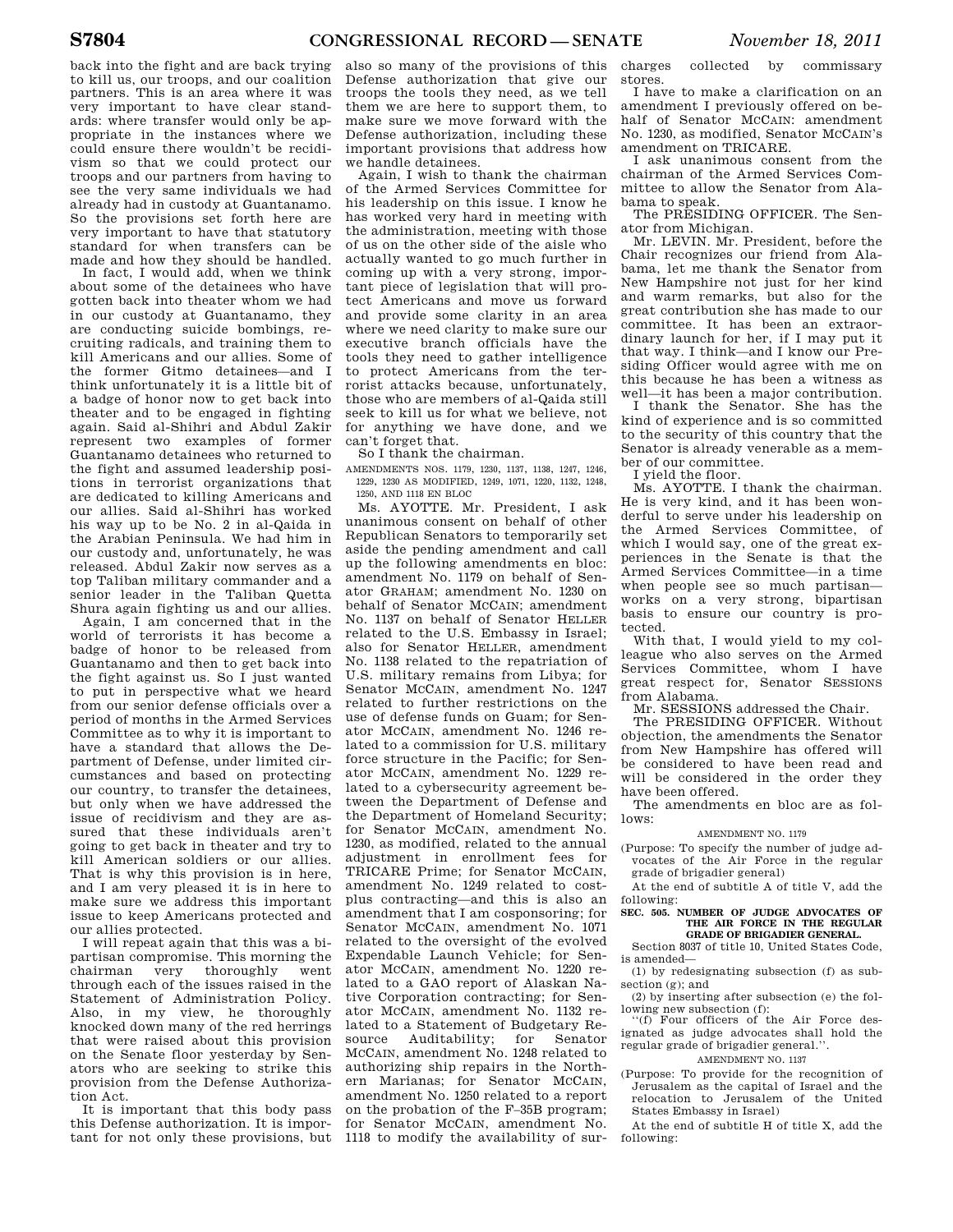# **SEC. 1088. RECOGNITION OF JERUSALEM AS THE CAPITAL OF ISRAEL AND RELOCA-TION OF THE UNITED STATES EM-BASSY TO JERUSALEM.**

(a) STATEMENT OF POLICY.—It is the policy of the United States to recognize Jerusalem as the undivided capital of the state of Israel, both de jure and de facto.

(b) SENSE OF CONGRESS.—It is the sense of Congress that—

(1) Jerusalem must remain an undivided city in which the rights of every ethnic and religious group are protected as they have been by Israel since 1967;

(2) every citizen of Israel should have the right to reside anywhere in the undivided city of Jerusalem;

(3) the President and the Secretary of State should publicly affirm as a matter of United States policy that Jerusalem must remain the undivided capital of the State of Israel;

(4) the President should immediately implement the provisions of the Jerusalem Embassy Act of 1995 (Public Law 104–45) and begin the process of relocating the United States Embassy in Israel to Jerusalem; and

(5) United States officials should refrain from any actions that contradict United States law on this subject.

(c) AMENDMENT OF WAIVER AUTHORITY.— The Jerusalem Embassy Act of 1995 (Public Law 104–45) is amended—

(1) by striking section 7; and

(2) by redesignating section 8 as section 7. (d) IDENTIFICATION OF JERUSALEM ON GOV-ERNMENT DOCUMENTS.—Notwithstanding any other provision of law, any official document of the United States Government which lists countries and their capital cities shall iden-

# tify Jerusalem as the capital of Israel. AMENDMENT NO. 1138

(Purpose: To provide for the exhumation and transfer of remains of deceased members of the Armed Forces buried in Tripoli, Libya)

At the end of subtitle H of title X, add the following:

#### SEC. 1088. EXHIMATION AND TRANSFER OF RE-**MAINS OF DECEASED MEMBERS OF THE ARMED FORCES BURIED IN TRIPOLI, LIBYA.**

(a) IN GENERAL.—The Secretary of Defense shall take whatever actions may be necessary to—

(1) exhume the remains of any deceased members of the Armed Forces of the United States buried at a burial site described in subsection (b);

(2) transfer such remains to an appropriate forensics laboratory to be identified;

(3) in the case of any remains that are identified, transport the remains to a veterans cemetery located in proximity, as determined by the Secretary, to the closest living family member of the deceased individual or at another cemetery as determined by the Secretary;

(4) for any member of the Armed Forces whose remains are identified, provide a military funeral and burial; and

(5) in the case of any remains that cannot be identified, transport the remains to Arlington National Cemetery for interment at a an appropriate grave marker identifying the United States Navy Sailors of the USS Intrepid who gave their lives on September 4, 1804, in Tripoli, Libya.

(b) BURIAL SITES DESCRIBED.—The burial sites described in this subsection are the following:

(1) The mass burial site containing the remains of five United States sailors located in Protestant Cemetery in Tripoli, Libya.

(2) The mass burial site containing the remains of eight United States sailors located near the walls of the Tripoli Castle in Tripoli, Libya.

(c) REPORT.—Not later than 180 days after the effective date of this section, the Secretary shall submit to Congress a report describing the status of the actions under this section. The report shall include an estimate of the date of the completion of the actions undertaken, and to be undertaken, under this section.

(d) EFFECTIVE DATE.—This section takes effect on the date on which Operation Unified Protector of the North Atlantic Treaty Organization (NATO), or any successor operation, terminates.

(e) AVAILABLE FUNDS.—The Secretary shall carry out this section using amounts authorized to be appropriated for the Department of Defense by Acts enacted before the date of the enactment of this Act.

# AMENDMENT NO. 1247

(Purpose: To restrict the authority of the Secretary of Defense to develop public infrastructure on Guam until certain conditions related to Guam realignment have been met)

Beginning on page 534, strike line 8 and all that follows through page 535, line 17, and insert the following:

(a) RESTRICTION ON USE OF FUNDS.—None of the funds authorized to be appropriated under this title, or amounts provided by the Government of Japan for military construction activities on land under the jurisdiction of the Department of Defense, may be obligated or expended to implement the realignment of United States Marine Corps forces from Okinawa to Guam as envisioned in the United States–Japan Roadmap for Realignment Implementation issued May 1, 2006, until—

(1) the Commandant of the Marine Corps provides the congressional defense committees the Commandant's preferred force laydown for the United States Pacific Command Area of Responsibility;

(2) the Secretary of Defense submits to the congressional defense committees a master plan for the construction of facilities and infrastructure to execute the Commandant's preferred force lay-down on Guam, including a detailed description of costs and a schedule for such construction;

(3) the Secretary of Defense certifies to the congressional defense committees that tangible progress has been made regarding the relocation of Marine Corps Air Station Futenma; and

(4) a plan coordinated by all pertinent Federal agencies is provided to the congressional defense committees detailing descriptions of work, costs, and a schedule for completion of construction, improvements, and repairs to the non-military utilities, facilities, and infrastructure on Guam affected by the realignment of forces.

(b) RESTRICTION ON DEVELOPMENT OF PUB-LIC INFRASTRUCTURE.—

(1) IN GENERAL.—Notwithstanding any other provision of law, the Secretary of Defense is prohibited from using the authority provided by section 2391 of title 10, United States Code, to carry out any grant, cooperative agreement, or supplement of funds available under Federal programs administered by agencies other than the Department of Defense provided under this section that will result in the development (including repair, replacement, renovation, conversion, improvement, expansion, acquisition, or construction) of public infrastructure on Guam until the requirements under subsection (a) are satisfied.

(2) PUBLIC INFRASTRUCTURE DEFINED.—In this section, the term ''public infrastructure'' means any utility, method of transportation, item of equipment, or facility under the control of a public entity or State or local government that is used by, or con-

structed for the benefit of, the general public.

AMENDMENT NO. 1246

(Purpose: To establish a commission to study the United States Force Posture in East Asia and the Pacific region)

Strike section 1079 and insert the following:

# **SEC. 1079. COMMISSION TO STUDY UNITED STATES FORCE POSTURE IN EAST ASIA AND THE PACIFIC REGION.**

(a) INDEPENDENT ASSESSMENT.—

(1) IN GENERAL.—The Secretary of Defense shall establish a commission to conduct an independent assessment of America's security interests in East Asia and the Pacific region. The commission shall be supported by an independent, non-governmental institute which is described in section 501(c)(3) of the Internal Revenue Code of 1986 and exempt from tax under section 501(a) of such Code, and has recognized credentials and expertise in national security and military affairs with ready access to policy experts throughout the country and from the region.

(2) ELEMENTS.—The commission established pursuant to paragraph (1) shall assess the following elements:

(A) A review of current and emerging United States national security interests in the East Asia and Pacific region.

(B) A review of current United States military force posture and deployment plans, with an emphasis on the current plans for United States force realignments in Okinawa and Guam.

(C) Options for the realignment of United States forces in the region to respond to new opportunities presented by allies and partners.

(D) The views of noted policy leaders and regional experts, including military commanders in the region.

(b) MEMBERS OF THE COMMISSION.

(1) COMPOSITION.—For purposes of conducting the assessment required by paragraph (a), the commission established shall include eight members as follows:

(A) Two appointed by the chairman of the Committee on Armed Services of the House of Representatives.

(B) Two appointed by the chairman of the Committee on Armed Services of the Senate.

(C) Two appointed by the ranking member of the Committee on Armed Services of the House of Representatives.

(D) Two appointed by the ranking member of the Committee on Armed Services of the Senate.

(2) QUALIFICATIONS.—Individuals appointed to the commission shall have significant experience in the national security or foreign policy of the United States.

(3) DEADLINE FOR APPOINTMENT.—Appointments of the members of the commission shall be made not later than 60 days after the date of the enactment of this Act.

(4) CHAIRMAN AND VICE CHAIRMAN.—The commission shall select a Chairman and Vice Chairman from among it members.

(5) TENURE; VACANCIES.—Members shall be appointed for the life of the commission. Any vacancy in the commission shall not affect its powers, but shall be filled in the same manner as the original appointment. (6) MEETINGS.—

(A) INITIAL MEETING.—Not later than 14 days after the date on which all members of the commission have been appointed, the commission shall hold its first meeting.

(B) CALLING OF THE CHAIRMAN.—The commission shall meet at the call of the Chairman.

(C) QUORUM.—A majority of the members of the commission shall constitute a quorum, but a lesser number of members may hold hearings.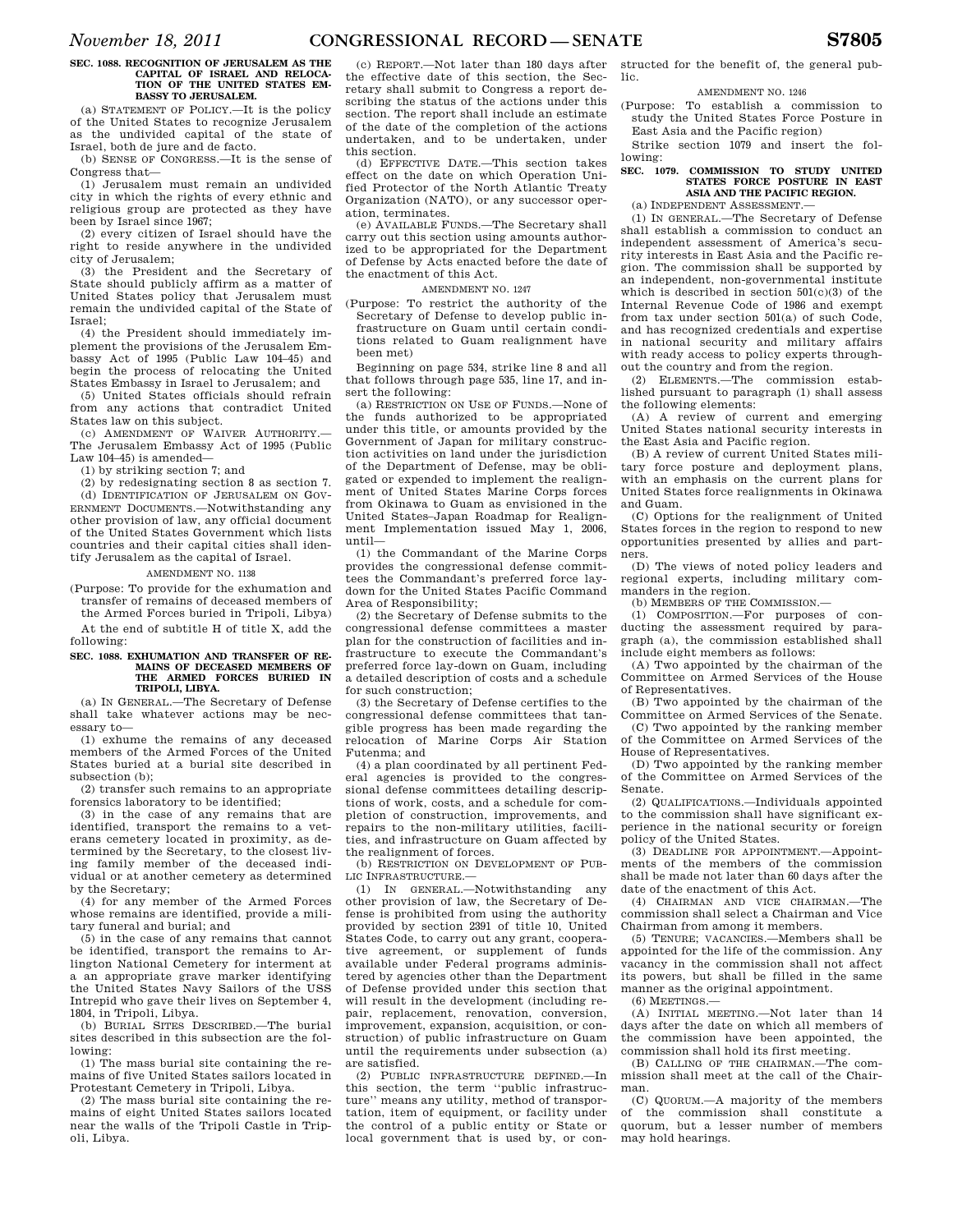(c) REPORT.—Not later than 270 days after the date of the enactment of this Act, the commission shall provide to the Secretary of Defense an unclassified report, with a classified annex, containing its findings. Not later than 90 days after the date of receipt of the report, the Secretary of Defense, after consultation with the Chairman of the Joint Chiefs of Staff, shall transmit the report to the congressional defense committees, together with such comments on the report as the Secretary considers appropriate.

(d) POWERS.—

(1) HEARINGS.—The commission may hold such hearings, sit and act at such times and places, take such testimony, and receive such evidence as the commission considers advisable to carry out this section.

(2) INFORMATION SHARING.—The commission may secure directly from any Federal department or agency such information as the commission considers necessary to carry out this section. Upon request of the Chairman of the commission, the head of such department or agency shall furnish such information to the commission.

(3) ADMINISTRATIVE SUPPORT.—Upon request of the commission, the Administrator of General Services shall provide to the commission, on a reimbursable basis, the administrative support necessary for the commission to carry out its duties under this section.

(4) MAILS.—The commission may use the United States mails in the same manner and under the same conditions as other departments and agencies of the Federal Government.

(5) GIFTS.—The commission may accept, use, and dispose of gifts or donations of services or property.

(e) PERSONNEL MATTERS.—

(1) COMPENSATION OF MEMBERS.—Each member of the commission who is not an officer or employee of the Federal Government shall be compensated at a rate equal to the daily equivalent of the annual rate of basic pay prescribed for level IV of the Executive Schedule under section 5315 of title 5, United States Code, for each day (including travel time) during which such member is engaged in the performance of the duties of the commission under this section. All members of the commission who are officers or employees of the United States shall serve without compensation in addition to that received for their services as officers or employees of the United States.

(2) TRAVEL.—Members of the commission shall be allowed travel expenses, including per diem in lieu of subsistence, at rates authorized for employees of agencies under subchapter I of chapter 57 of title 5, United States Code, while away from their homes or regular places of business in the performance of services for the commission under this section.

 $(3)$  STAFFING  $-$ 

(A) EXECUTIVE DIRECTOR.—The Chairman of the commission may, without regard to the civil service laws and regulations, appoint and terminate an executive director and such other additional personnel as may be necessary to enable the commission to perform its duties under this section. The employment of an executive director shall be subject to confirmation by the commission.

(B) STAFF.—The commission may employ a staff to assist the commission in carrying out its duties.

(C) COMPENSATION.—The Chairman of the commission may fix the compensation of the executive director and other personnel without regard to chapter 51 and subchapter III of chapter 53 of title 5, United States Code, relating to classification of positions and General Schedule pay rates, except that the rate of pay for the executive director and other

personnel may not exceed the rate payable for level V of the Executive Schedule under section 5316 of such title.

(4) DETAILS.—Any employee of the Department of Defense or the Department of State may be detailed to the commission without reimbursement, and such detail shall be without interruption or loss of civil service status or privilege.

(5) TEMPORARY AND INTERMITTENT SERV-ICES.—The Chairman of the commission may procure temporary and intermittent services under section 3109(b) of title 5, United States Code, at rates for individuals which do not exceed the daily equivalent of the annual rate of basic pay prescribed for level V of the Executive Schedule under section 5316 of such title.

(f) SECURITY.—

(1) SECURITY CLEARANCES.—Members and staff of the commission, and any experts and consultants to the commission, shall possess security clearances appropriate for their duties with the commission under this section.

(2) INFORMATION SECURITY.—The Secretary of Defense shall assume responsibility for the handling and disposition of any information relating to the national security of the United States that is received, considered, or used by the commission under this section.

(g) TERMINATION OF PANEL.—The Panel shall terminate 45 days after the date on which the Panel submits its final report under subsection (c).

#### AMENDMENT NO. 1229

(Purpose: To provide for greater cybersecurity collaboration between the Department of Defense and the Department of Homeland Security)

At the end of subtitle H of title X, add the following:

# **SEC. 1088. CYBERSECURITY COLLABORATION BE-TWEEN THE DEPARTMENT OF DE-FENSE AND THE DEPARTMENT OF HOMELAND SECURITY.**

(a) INTERDEPARTMENTAL COLLABORATION.—

(1) IN GENERAL.—The Secretary of Defense and the Secretary of Homeland Security shall provide personnel, equipment, and facilities in order to increase interdepartmental collaboration with respect to—

(A) strategic planning for the cybersecurity of the United States;

(B) mutual support for cybersecurity capabilities development; and

(C) synchronization of current operational cybersecurity mission activities.

(2) EFFICIENCIES.—The collaboration provided for under paragraph (1) shall be designed—

(A) to improve the efficiency and effectiveness of requirements formulation and requests for products, services, and technical assistance for, and coordination and performance assessment of, cybersecurity missions executed across a variety of Department of Defense and Department of Homeland Security elements; and

(B) to leverage the expertise of each individual Department and to avoid duplicating, replicating, or aggregating unnecessarily the diverse line organizations across technology developments, operations, and customer support that collectively execute the cybersecurity mission of each Department.

(b) RESPONSIBILITIES.—

(1) DEPARTMENT OF HOMELAND SECURITY.— The Secretary of Homeland Security shall identify and assign, in coordination with the Department of Defense, a Director of Cybersecurity Coordination within the Department of Homeland Security to undertake collaborative activities with the Department of Defense.

(2) DEPARTMENT OF DEFENSE.—The Secretary of Defense shall identify and assign, in coordination with the Department of Homeland Security, one or more officials within the Department of Defense to coordinate, oversee, and execute collaborative activities and the provision of cybersecurity support to the Department of Homeland Security.

AMENDMENT NO. 1230, AS MODIFIED

(Purpose: To modify the annual adjustment in enrollment fees for TRICARE Prime)

On page 220, strike line 13 and all that follows through page 221, line 6, and insert the following:

(c) COST-OF-LIVING ADJUSTMENT IN EN-ROLLMENT FEE. $-(1)(A)$  Whenever after September 30, 2011, and before October 1, 2012, the Secretary of Defense increases the retired pay of members and former members of the armed forces pursuant to section 1401a of this title, the Secretary shall increase the amount of the fee payable for enrollment in TRICARE Prime by an amount equal to the percentage of such fee payable on the day before the date of the increase of such fee that is equal to the percentage increase in such retired pay. In determining the amount of the increase in such retired pay for purposes of this subparagraph, the Secretary shall use the amount computed pursuant to section  $1401a(b)(2)$  of this title.

''(B) Effective as of October 1, 2013, the Secretary shall increase the amount of the fee payable for enrollment in TRICARE Prime on an annual basis by a percentage equal to the percentage of the most recent annual increase in the National Health Expenditures per capita, as published by the Secretary of Health and Human Services.

''(C) Any increase under this paragraph in the fee payable for enrollment shall be effective as of October 1 following the date on which such increase is made.

''(2) The Secretary shall publish in the Federal Register the amount of the fee payable for enrollment in TRICARE Prime whenever increased pursuant to this subsection."

(b) CLARIFICATION OF APPLICATION FOR 2013.—For purposes of determining the enrollment fees for TRICARE Prime for 2013 under the first sentence of section 1097a(c) of title 10, United States Code (as added by subsection (a)), the amount of the enrollment fee in effect during 2012 shall be deemed to be the following:

(1) \$260 for individual enrollment.

(2) \$520 for family enrollment.

AMENDMENT NO. 1249

(Purpose: To limit the use of cost-type contracts by the Department of Defense for major defense acquisition programs)

At the end of subtitle A of title VIII, add the following:

#### **SEC. 808. LIMITATION ON USE OF COST-TYPE CONTRACTS.**

(a) PROHIBITION WITH RESPECT TO PRODUC-TION OF MAJOR DEFENSE ACQUISITION PRO-GRAMS.—

(1) IN GENERAL.—Not later than 120 days after the date of the enactment of this Act, the Secretary of Defense shall modify the acquisition regulations of the Department of Defense to prohibit the Department from entering into cost-type contracts for the production of major defense acquisition programs (MDAPs).

(2) EXCEPTION FOR JOINT URGENT OPER-ATIONAL NEEDS.—The prohibition under subsection (a) shall not apply in the case of a particular cost-plus contract if the Under Secretary for Acquisition, Technology, and Logistics—

(A) certifies, in writing, with reasons, and on the basis of a validation of a joint urgent operational need by the Joint Requirements Oversight Council, that a cost-type contract is needed to provide capability required to satisfy a joint urgent operational need; and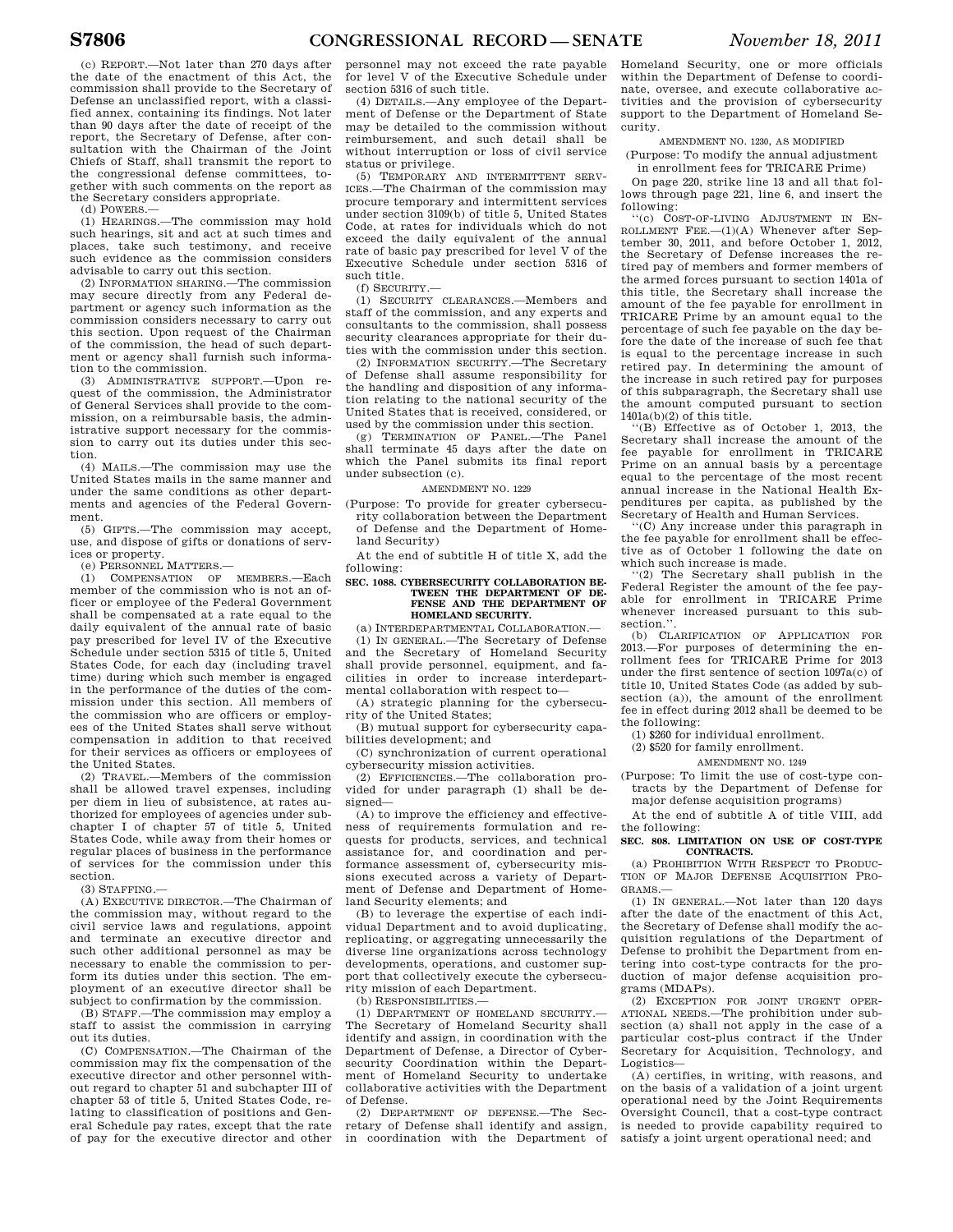(B) provides the certification to the congressional defense committees not later than 30 business before issuing a solicitation for the production of a major defense acquisition program.

(b) CONDITIONS WITH RESPECT TO DEVELOP-MENT OF MAJOR DEFENSE ACQUISITION PRO-GRAMS.—Section 818(d) of the John Warner National Defense Authorization Act for Fiscal Year 2007 (Public Law 109–364; 120 Stat. 2329; 10 U.S.C. 2306 note) is amended—

(1) in paragraph (1), by striking ''; and'' and inserting a semicolon;

(2) in paragraph (2), by striking the period at the end and inserting ''; and''; and

(3) by adding at the end the following new paragraphs:

''(3) all reasonable efforts have been made to define the requirements sufficiently to allow for the use of a fixed-price contract for the development of the major defense acquisition program; and

''(4) despite these efforts, the Department of Defense cannot define requirements sufficiently to allow for the use of a fixed-price contract for the development of the major defense acquisition program.'

(c) REPORTING OF COST-TYPE DEVELOPMENT CONTRACTS.—Not later than 30 business days before issuing a solicitation for the development of a major defense acquisition program, the Secretary of Defense shall submit to the congressional defense committees notice of the proposed award and the written determinations required under paragraphs (1) and (4) of section 818(d) of the John Warner National Defense Authorization Act for Fiscal Year 2007, as amended by subsection (b), and the reasons supporting the determinations.

(d) DEFINITIONS.—In this section:

(1) MAJOR DEFENSE ACQUISITION PROGRAM.— The term ''major defense acquisition program'' has the meaning given the term in section 2430(a) of title 10, United States Code.

(2) PRODUCTION OF A MAJOR DEFENSE ACQUI-SITION PROGRAM.—The term ''production of a major defense acquisition program'' means the production, either on a low-rate initial production or full-rate production basis, and deployment of a major system that is intended to achieve operational capability that satisfies mission needs, or any activity otherwise defined as Milestone C, or Key Decision Point C in the case of a space program, under Department of Defense Instruction 5000.02 or related authorities.

(3) DEVELOPMENT OF A MAJOR DEFENSE AC-QUISITION PROGRAM.—The term ''development of a major defense acquisition program'' means the development of a major defense acquisition program or related increment of capability, the completion of full system integration, the development of an affordable and executable manufacturing process, the demonstration of system integration, interoperability, safety, and utility, or any activity otherwise defined as Milestone B, or Key Decision Point B in the case of a space program, under Department of Defense Instruction 5000.02 or related authorities.

#### AMENDMENT NO. 1071

(Purpose: To require the Secretary of Defense to report on all information with respect to the Evolved Expendable Launch Vehicle program that would be required if the program were designated as a major defense acquisition program not in the sustainment phase)

At the end of subtitle E of title VIII, add the following:

**SEC. 889. OVERSIGHT OF AND REPORTING RE-QUIREMENTS WITH RESPECT TO EVOLVED EXPENDABLE LAUNCH VE-HICLE PROGRAM.** 

The Secretary of Defense shall—

(1) redesignate the Evolved Expendable Launch Vehicle program as a major defense acquisition program not in the sustainment phase under section 2430 of title 10, United States Code; or

(2) require the Evolved Expendable Launch Vehicle program—

(A) to provide to the congressional defense committees all information with respect to the cost, schedule, and performance of the program that would be required to be provided under sections 2431 (relating to weapons development and procurement schedules), 2432 (relating to Select Acquisition Reports, including updated program life-cycle cost estimates), and 2433 (relating to unit cost reports) of title 10, United States Code, with respect to the program if the program were designated as a major defense acquisition program not in the sustainment phase; and

(B) to provide to the Under Secretary of Defense for Acquisition, Technology, and Logistics—

(i) a quarterly cost and status report, commonly known as a Defense Acquisition Executive Summary, which serves as an earlywarning of actual and potential problems with a program and provides for possible mitigation plans; and

(ii) earned value management data that contains measurements of contractor technical, schedule, and cost performance.

# AMENDMENT NO. 1220

(Purpose: To require Comptroller General of the United States reports on the Department of Defense implementation of justification and approval requirements for certain sole-source contracts)

At the end of subtitle C of title VIII, add the following:

#### **SEC. 848. COMPTROLLER GENERAL OF THE UNITED STATES REPORTS ON DE-PARTMENT OF DEFENSE IMPLEMEN-TATION OF JUSTIFICATION AND AP-PROVAL REQUIREMENTS FOR CER-TAIN SOLE-SOURCE CONTRACTS.**

Not later than 90 days after March 1, 2012, and March 1, 2013, the dates on which the Department of Defense submits to Congress a report on its implementation of section 811 of the Fiscal Year 2010 National Defense Authorization Act, the Comptroller General of the United States shall submit to the congressional defense committees a report setting forth an assessment of the extent to which the implementation of such section 811 by the Department ensures that solesource contracts are awarded in applicable procurements only when those awards have been determined to be in the best interest of the Department.

AMENDMENT NO. 1132

(Purpose: To require a plan to ensure audit readiness of statements of budgetary resources)

At the end of subtitle A of title X, add the following:

#### **SEC. 1005. PLAN TO ENSURE AUDIT READINESS OF STATEMENTS OF BUDGETARY RE-SOURCES.**

(a) PLANNING REQUIREMENT.—The report to be issued pursuant to section 1003(b) of the National Defense Authorization Act for 2010 (Public Law 111–84; 123 Stat. 2440; 10 U.S.C. 2222 note) and provided by not later than May 15, 2012, shall include a plan, including interim objectives and a schedule of milestones for each military department and for the defense agencies, to ensure that the statement of budgetary resources of the Department of Defense meets the goal established by the Secretary of Defense of being validated for audit by not later than September 30, 2014. Consistent with the requirements of such section, the plan shall ensure that the actions to be taken are systemically

tied to process and control improvements and business systems modernization efforts necessary for the Department to prepare timely, reliable, and complete financial management information on a repeatable basis.

(b) SEMIANNUAL UPDATES.—The reports to be issued pursuant to such section after the report described in subsection (a) shall update the plan required by such subsection and explain how the Department has progressed toward meeting the milestones established in the plan.

# AMENDMENT NO. 1248

(Purpose: To expand the authority for the overhaul and repair of vessels to the United States, Guam, and the Common-

wealth of the Northern Mariana Islands)

At the end of subtitle C of title X, add the following:

# **SEC. 1024. AUTHORITY FOR OVERHAUL AND RE-PAIR OF VESSELS IN COMMON-WEALTH OF THE NORTHERN MAR-IANA ISLANDS.**

Section 7310(a) of title 10, United States Code, is amended-

(1) in the subsection heading, by striking ''UNITED STATES OR GUAM'' and inserting ''UNITED STATES, GUAM, OR THE COMMON-WEALTH OF THE NORTHERN MARIANA IS-LANDS''; and

(2) by striking ''United States or Guam'' both places it appears and inserting ''United States, Guam, or the Commonwealth of the Northern Mariana Islands''.

# AMENDMENT NO. 1250

(Purpose: To require the Secretary of Defense to submit a report on the probationary period in the development of the short take-off, vertical landing variant of the Joint Strike Fighter)

At the end of subtitle D of title I, add the following:

# **SEC. 158. REPORT ON PROBATIONARY PERIOD IN DEVELOPMENT OF SHORT TAKE-OFF, VERTICAL LANDING VARIANT OF THE JOINT STRIKE FIGHTER.**

Not later than 45 days after the date of the enactment of this Act, the Secretary of Defense shall submit to the congressional defense committees a report on the development of the short take-off, vertical landing variant of the Joint Strike Fighter (otherwise known as the F–35B Joint Strike Fighter) that includes the following:

(1) An identification of the criteria that the Secretary determines must be satisfied before the F–35B Joint Strike Fighter can be removed from the two-year probationary status imposed by the Secretary on or about January 6, 2011.

(2) A mid-probationary period assessment  $of$ 

(A) the performance of the F–35B Joint Strike Fighter based on the criteria described in paragraph (1); and

(B) the technical issues that remain in the development program for the F–35B Joint Strike Fighter.

(3) A plan for how the Secretary intends to resolve the issues described in paragraph  $(2)(B)$  before January 6, 2013.

# AMENDMENT NO. 1118

(Purpose: To modify the availability of

surcharges collected by commissary stores) At the end of subtitle E of title III, add the

# following: **SEC. 346. MODIFICATION OF AVAILABILITY OF**

# **SURCHARGES COLLECTED BY COM-MISSARY STORES.**

(a) IN GENERAL.—Paragraph (1)(A) of section 2484(h) of title 10, United States Code, is amended by striking clauses (i) and (ii) and inserting the following new clauses:

''(i) to replace, renovate, expand, improve, repair, and maintain commissary stores and central product processing facilities of the defense commissary system;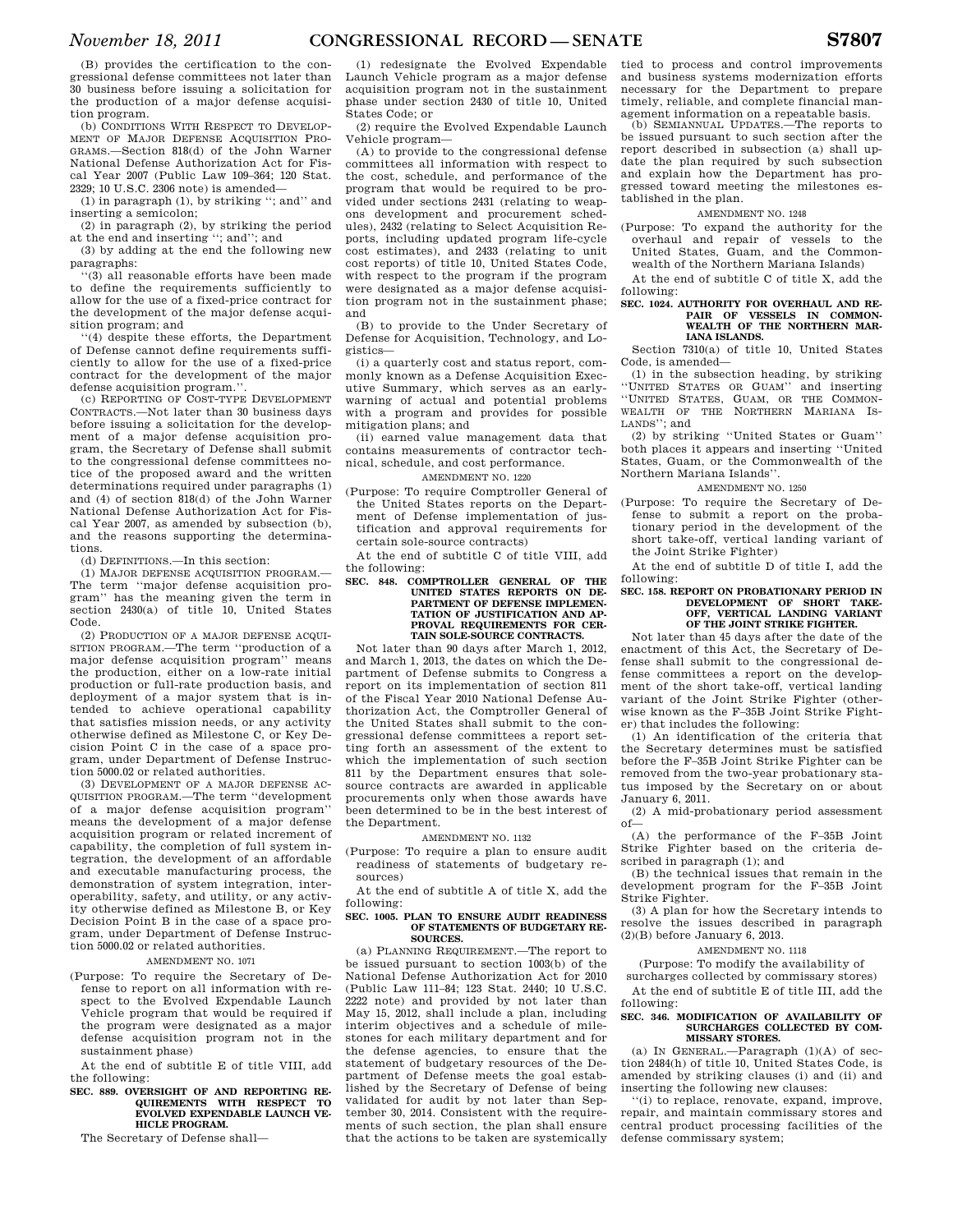''(ii) to acquire (including acquisition by lease), convert, or construct such commissary stores and central product processing facilities as are authorized by law;

''(iii) to equip the physical infrastructure of such commissary stores and central product processing facilities; and

''(iv) to cover environmental evaluation and construction costs related to activities described in clauses (i) and (ii), including costs for surveys, administration, overhead, planning, and design.''.

(b) SOURCE AND AVAILABILITY OF CERTAIN FUNDS.—Such section is further amended by adding at the end the following new paragraph:

 $\overline{f(6)}$ (A) There shall be credited to the 'Surcharge Collections, Sales of Commissary Stores, Defense Commissary' account on the books of the Treasury receipts from sources or activities identified in the following:

 $'(i)$  Paragraph  $(5)$ .

"(ii) Subsections (c),  $(d)$ , and  $(g)$ .

 $''(iii)$  Subsections  $(e)$ ,  $(g)$ , and  $(h)$  of section 2485 of this title.

''(B)(i) Funds may not be appropriated for the account referred to in subparagraph (A), or appropriated for transfer into the account, unless such appropriation or transfer is specifically authorized in an Act authorizing appropriations for military activities of the Department of Defense.

''(ii) Funds appropriated for or transferred into the account in accordance with clause (i) may not be merged with amounts within the account.

''(iii) Funds appropriated for or transferred into the account in accordance with clause (i) shall not be available to acquire, convert, construct, or improve a commissary store or central product processing facility of the defense commissary system unless specifically authorized in an Act authorizing military construction for the Department of Defense.''.

Mr. LEVIN. If the Senator from Alabama, our friend, would yield for one second.

The PRESIDING OFFICER. The Senator from Michigan.

Mr. LEVIN. We are then on the regular order; is that correct?

The PRESIDING OFFICER. The Senator is correct. The regular order will be restored.

Mr. LEVIN. So the regular order is the Levin-McCain amendment; is that correct?

The PRESIDING OFFICER. That is correct.

The Senator from Alabama.

Mr. SESSIONS. Mr. President, I do believe the Defense authorization bill has been moved in the way more legislation needs to be handled in the Congress. I am confident that is in large part due to the leadership of Senator LEVIN, who is a professional, skilled lawyer, who knows the big picture and the small details of the legislation. It has been a pleasure to work with him over the years. I have learned a great deal about our defense from him and how legislation is enacted. So I want to express my appreciation for that.

And I thank Senator MCCAIN, who brings a vast knowledge of defense and military issues, and who is courageous in defending what he believes the legitimate interests of the United States are. That has been a real pleasure.

I will join Senator LEVIN in thanking Senator AYOTTE for her leadership. Her

contributions to our committee have been immediate, and that is reflected in the fact that Senator MCCAIN has asked her to manage the floor today for him. I also appreciate the Senator's work on the budget and the effort we have made there.

AMENDMENTS NOS. 1182, 1183, 1184, 1185, AND 1274

EN BLOC

Mr. President, I ask unanimous consent to temporarily set aside the pending amendment and call up the following amendments en bloc: amendment No. 1182, dealing with Army brigade combat teams; amendment No. 1183, dealing with the nuclear triad; amendment No. 1184, dealing with naval surface vessels; amendment No. 1185, dealing with missile defense; and amendment No. 1274, dealing with the detention of enemy combatants.

The PRESIDING OFFICER. Without objection, those amendments are considered pending in that order.

The amendments en bloc are as follows:

AMENDMENT NO. 1182

(Purpose: To prohibit the permanent stationing of more than two Army Brigade Combat Teams within the geographic boundaries of the United States European Command)

At the end of subtitle E of title X, add the following:

#### **SEC. 1049. PROHIBITION ON PERMANENT STA-TIONING OF MORE THAN TWO ARMY BRIGADE COMBAT TEAMS WITHIN UNITED STATES EUROPEAN COM-MAND.**

(a) IN GENERAL.—Effective as of January 1, 2016, the number of Army Brigade Combat Teams that may be permanently stationed within the geographic boundaries of the United States European Command (EUCOM) may not exceed two brigade combat teams.

(b) MILITARY CONSTRUCTION.—No military construction project may be commenced or undertaken for or in connection with or support of the permanent stationing of more than two Army Brigade Combat Teams within the geographic boundaries of the United States European Command.

AMENDMENT NO. 1183

(Purpose: To require the maintenance of a triad of strategic nuclear delivery systems)

At the end of subtitle E of title X, add the following:

# **SEC. 1049. MAINTENANCE OF A TRIAD OF STRA-TEGIC NUCLEAR DELIVERY SYS-TEMS.**

The Secretary of Defense shall take appropriate actions to maintain for the United States a range of strategic nuclear delivery systems appropriate for the current and anticipated threats faced by the United States, including a triad of sea-based, land-based, and air-based strategic nuclear delivery systems.

#### AMENDMENT NO. 1184

(Purpose: To limit any reduction in the number of surface combatants of the Navy below 313 vessels)

At the end of subtitle C of title X, add the following:

#### **SEC. 1024. LIMITATION ON REDUCTION IN NUM-BER OF SURFACE COMBATANTS OF THE NAVY BELOW 313 VESSELS.**

(a) FINDINGS.—Congress makes the following findings:

(1) The 2011 Shipbuilding Plan of the Navy contemplates a baseline of 313 surface combatants in the Navy.

(2) The national security of the United States requires that the shipbuilding activities of the Navy ensure a Navy composed of at least 313 surface combatants.

(3) It is in the national interest that the future-years defense programs of the Department of Defense provide for a Navy composed of at least 313 surface combatants.

(b) LIMITATION.—The Secretary of the Navy may not carry out any reduction in the number of surface combatants of the Navy below 313 surface combatants unless the Secretary, after consultation with the commanders of the combatant commands, certifies to Congress that the Navy will continue to possess the capacity to support the requirements of the combatant commands after such reduction.

# AMENDMENT NO. 1185

(Purpose: To require a report on a missile defense site on the East Coast of the United States)

At the end of subtitle C of title II, add the following:

#### **SEC. 234. REPORT ON MISSILE DEFENSE SITE ON THE EAST COAST OF THE UNITED STATES.**

(a) FINDING.—Congress finds that the Obama Administration plans to limit or cancel the deployment of the European Phased Adaptive Approach (EPAA) to missile defense.

(b) REPORT.—In light of the finding in subsection (a), the Secretary of Defense shall submit to the congressional defense committees a report setting forth an assessment of the feasibility and advisability of establishing a missile defense site on the East Coast of the United States.

# AMENDMENT NO. 1274

(Purpose: To clarify the disposition under the law of war of persons detained by the Armed Forces of the United States pursuant to the Authorization for Use of Military Force)

On page 360, between lines 17 and 18, insert the following:

(5) Notwithstanding disposition under paragraph (2) or (3), further detention under the law of war until the end of hostilities authorized by the Authorization for Use of Military Force.

Mr. SESSIONS. Mr. President, I wish to share a few general comments about where we are. All of us have been confronting, whether we want to or not—I think some of us more realistically than others—the debt situation this Nation faces. We are, indeed, borrowing 40 cents of every \$1 we spend. That is an unsustainable path. We have already had 3 consecutive years of deficits exceeding \$1 trillion, and we are projected to have another trillion-dollar deficit next year.

The debt under President Obama has now increased by 42 percent in the first 3 years of his term in office. It is an unsustainable course. We have to do better.

The National Defense Authorization Act represents our committee's vision for defense in the future. We have done something about the spending problem America has. As we calculate the numbers, we are down from \$548 billion—in actual money spent on the Defense Department last year—to \$527 billion this year, an actual reduction, in noninflation-adjusted dollars, of over \$20 billion, which represents about a 5-percent reduction, a 4-percent reduction in defense spending.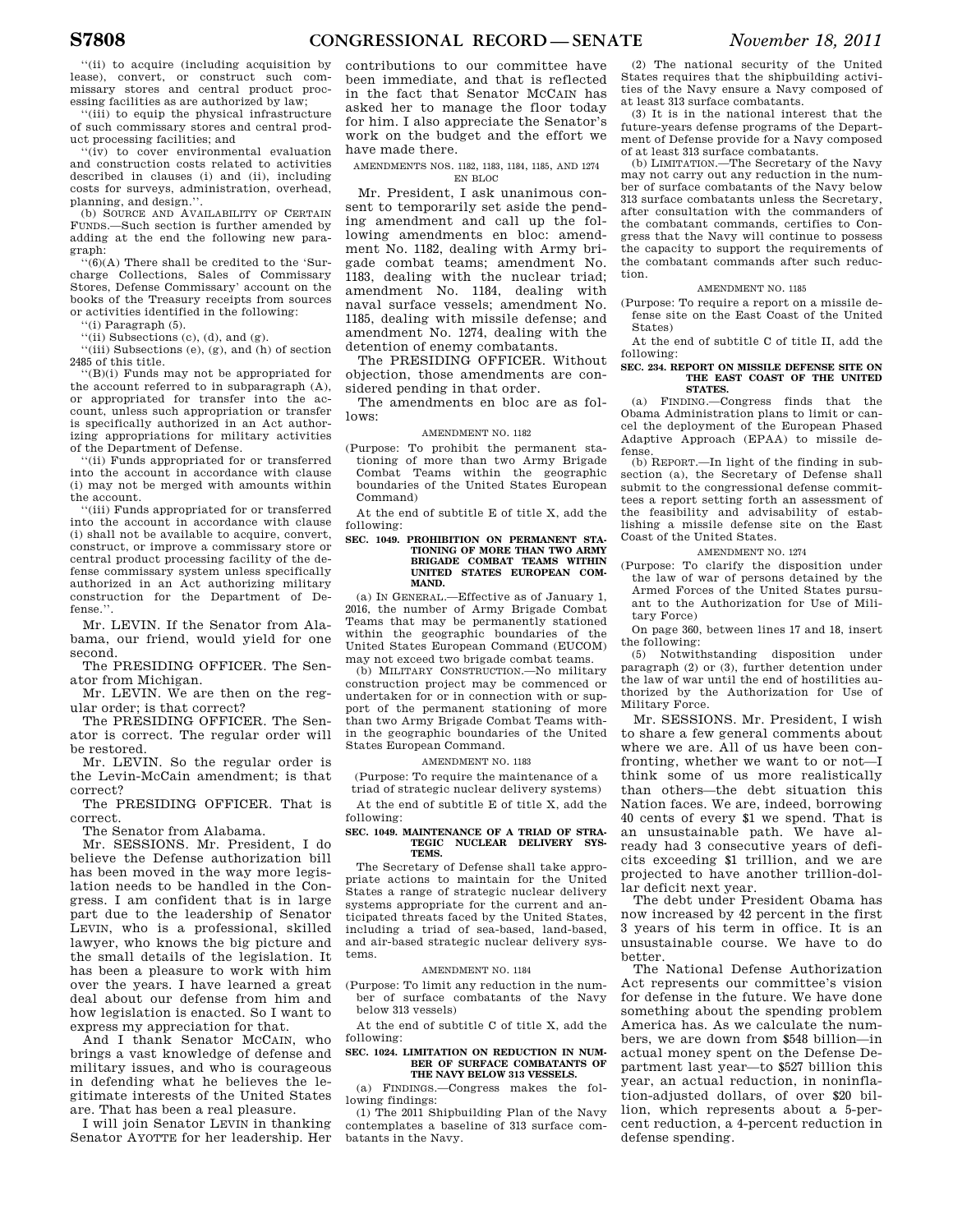That is what all of our accounts should be doing. But, indeed, that is not happening. In the other aspects of discretionary spending—defense being the largest portion of discretionary spending in the Congress—the other agencies and departments are not showing a reduction at all. Indeed, they are showing an increase, even after nondefense discretionary spending increased 24 percent in the first 2 years under President Obama.

Some think the base defense budget has been surging—and it has been increasing over the last decade—but it has increased 84 percent over the past decade. I will note that Medicaid, for example, has increased over 100 percent. Food stamps are now up to \$80 billion this year. It is four times what it was in 2001, from \$20 billion to about \$80 billion.

So defense has not been surging out of proportion, I would suggest, to the other spending programs in our government. In fact, it has been increasing, even in this decade long of war against terrorism, at a rate that is not excessive, in my view. It has been a pretty significant increase under realistic controls and not out of proportion to what we are concerned about. However, it is looking to be hammered a great deal more in the future, disproportionate, again, to what is happening in other spending accounts.

The Defense Department now is working on a total reduction in spending of \$489 billion more, which is about 10 percent of what we would expect to spend in the next 10 years. That is because of the Budget Control Act we passed in August that required reductions in spending in discretionary accounts. The choices so far have been to reduce defense spending far more than the other accounts.

In addition, if the deficit committee—the 12 supercommittee members—if they do not reach an accord, we all need to understand there will be an automatic sequester. Many people thought—and I think Senators probably thought—if that were to be done, it would be done across the board in an equal way. Not so. If that happens, \$600 billion additional would be taken out of defense, and items such as food stamps, Medicaid, the earned income tax credit, Social Security—all of those would have no reductions. So it would amount to almost a 20-percent reduction in the Defense Department in real dollars over 10 years.

It should not have been that way. The agreement should not have targeted the Defense Department in such a Draconian way. We cannot allow that to happen.

All accounts need to be tightened. Every agency and department has to tighten its belt, including the Defense Department, but not disproportionately so.

Admiral Mullen said, if this were to occur, it would ''hollow us out,'' it could break the Defense Department and our military; so did Leon Panetta,

President Obama's Secretary of Defense. He said it was basically an unacceptable situation, and he agreed with Admiral Mullen, who was sitting beside him at the time of that testimony, and in response to questions I asked of him.

When I asked him about it—the hearing was on another subject—he responded with passion, Secretary Panetta did, and expressed deep concern about the course of our Defense Department if these cuts were to take place.

I will quote former Secretary Robert Gates, who served President Bush and President Obama. Recently, he said this:

I think, frankly, the creation of this supercommittee was a complete abdication of responsibility on the part of the Congress. It basically says, ''this is too hard for us. Give us a BRAC. Give us a package where all I have to do is vote it up or vote it down and I don't have to take any personal responsibility for any of the tough decisions.'' So now we're left with this sword of Damocles hanging over the government, hanging over defense, and if these cuts are automatically made, I think that the results for our national security will be catastrophic.

That is what the former Secretary of Defense, a most respected Secretary, said not long ago. So I think that is fundamentally correct, that we are proceeding on a path that disproportionately impacts the Defense Department and would be damaging in a way that is not necessary and should not hannen

A lot of these other programs have been surging out of control with problems after problems—whether it is Solyndra loans that were made, apparently knowing the company is going under—those kinds of things we need to focus on. To suggest they cannot have any cuts, and all the cuts have to fall on defense, or a disproportionate number of them, is a mistake.

I am a firm believer that the Defense Department, and every department of our government, has to tighten its belt, and we cannot continue with business as usual, and we should be having reductions in spending in every single bill that is coming before us. But I am afraid the only bill that will actually show an actual reduction in spending is the Defense bill, when we have men and women in harm's way right now on guard to defend our country.

I feel we need to get our act together. I am hopeful this committee of 12 can reach an accord that would not hammer the Defense Department additionally from the huge cuts they are already being asked to make over the next 10 years. Maybe they can help us begin to get on a path to fiscal responsibility. But I am doubtful they are going to make a big change. Hopefully, they will make some agreement, but it does not look hopeful we will have the kind of financial alteration of spending in America that is necessary to get our country on the right path.

After all, Admiral Mullen, the Chairman of the Joint Chiefs of Staff, said last year that the greatest threat to

our national security is our debt. We are already seeing how it impacts us when you see these cuts being discussed and being threatened.

I want to thank Senator AYOTTE—a former prosecutor, attorney general of New Hampshire—for jumping in right away into the very critical issue of detainees and how they should be treated in the United States. In the short time she has been here, she is making a big difference on that.

I was involved in it on the Judiciary Committee. I have been involved in it on the Armed Services Committee. I am basically exhausted with it. I remain flabbergasted. I think you are right, Senator AYOTTE. This is progress I believe you have made in these negotiations, but I think we have gone too far in many of these ideas already. It does not make common sense.

Let me say a couple of things about it. When a person is at war against the United States and they are captured in combat activities against the United States, they are able to be detained. They do not have to be tried. They do not have to be given Miranda rights. They have to comply with the Geneva Conventions about food and the right to communicate, and, within limits, they can be interrogated. All of those things are part of the Geneva Conventions. And they are to be detained until the war is over. That is so fundamentally logical. Why in the world would a person who is fighting an enemy and could have killed the enemy at one moment and captures them the next moment then be required, while the war is still ongoing, to release them so they can shoot you again and attack you again?

This is perfectly logical. It is part of the history of war, and it has long been established that when you capture enemy combatants, you can detain them until the conflict is over. But we have had this obsessive desire and attack by some that the people who have been captured need to be released, and they insisted that they be released. So they started with the least dangerous members, and they have released, I guess now, a majority of the people who have been detained. And among the least dangerous members who have been released, as Senator AYOTTE says, we now have 27 percent who have been identified as in the war, attacking us now, and one of them is one of the top leaders in al-Qaida. This was never necessary.

Guantanamo is a perfectly logical place to hold these individuals, and how it became such a political issue and President Obama campaigned on it, and Attorney General Eric Holder was out there complaining about it. Then he gets in as the Attorney General of the United States, and they commence to make some serious errors, in my opinion.

One of the biggest errors was to create a presumption that somebody who has been apprehended attacking the United States should be treated in civilian courts. I know Senator AYOTTE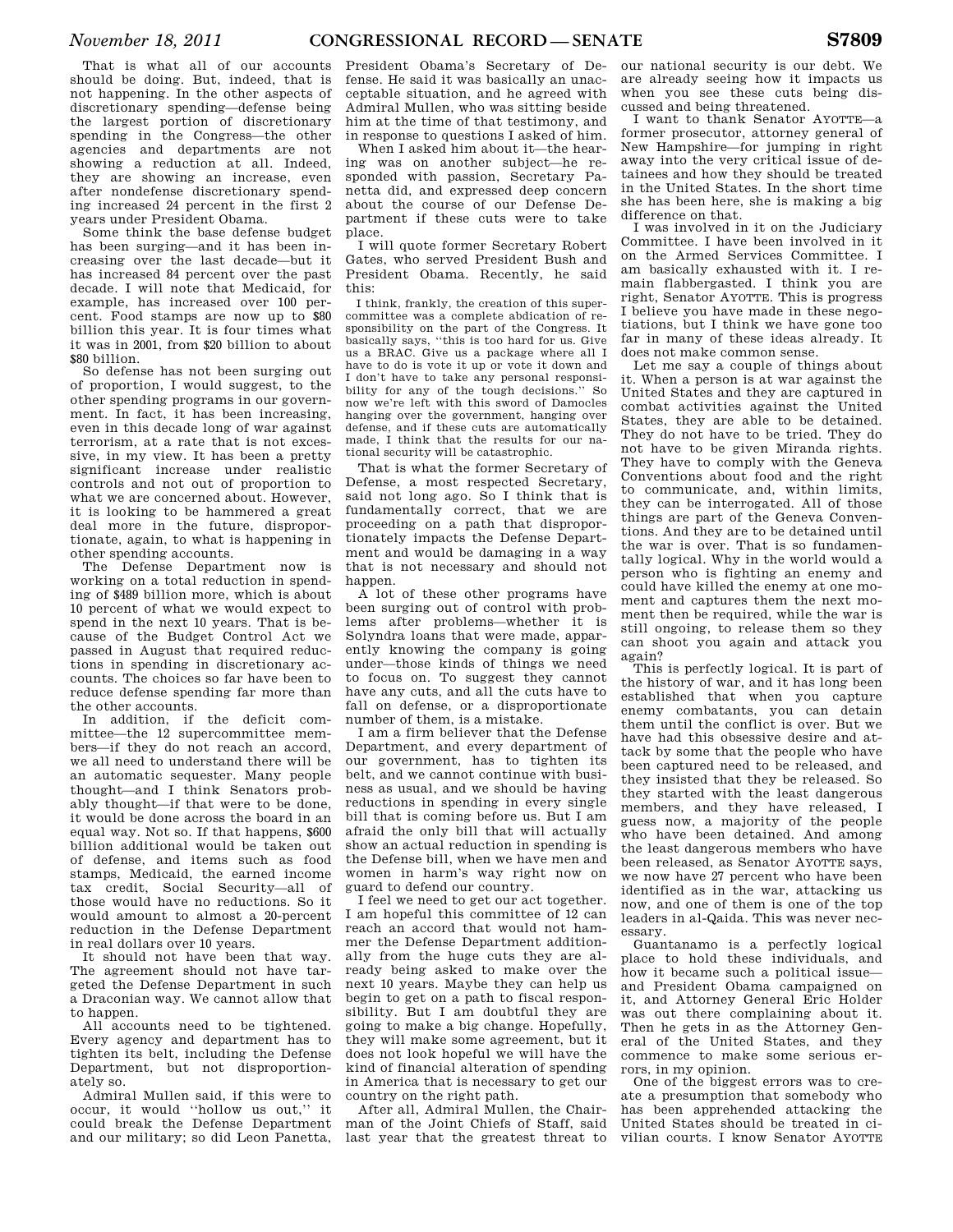just said this earlier, but people need to know. If you are going to try someone in civilian court, you have to give them the Miranda immediately because when they come before the judge, if they made an admission without Miranda, it cannot be used against them. And you have to tell them immediately that they are entitled to a lawyer. When you capture people in a war, you don't give them lawyers. That has never been a part of the rules of war. And they are guaranteed presentment, the right to speedy trial in Federal court within 70 days. They are entitled to a preliminary hearing. So all of the other bad guys and terrorists now have an opportunity to know that you have captured their co-conspirator, perhaps, and are aware of the circumstances and may scatter in a way that you would not want to occur.

So these are realistic things. So if there is a presumption—first of all, I would say all of the cases should be tried in military commissions, if they are tried, and not in civilian court. But certainly the presumption should be that they would be in military commissions because if the presumption, as Attorney General Holder has declared, is that it is civilian, then you have to do the warning.

I remember in one of my hearings, Senator LINDSEY GRAHAM, a JAG officer in the Air Force—still trains as a reservist—grilled I believe it was Attorney General Holder and asked him: Well, what would happen if bin Laden were captured? Would you give him Miranda rights? And he could not answer the question. He would not answer the question because under his presumption, if Osama bin Laden were apprehended, he should be given Miranda rights.

So that is the nub of the problem we have been wrestling with, and we have had a lot of political rhetoric, in my opinion, attacked President Bush time and time again. They did not conduct everything perfectly, but many of the attacks on President Bush, his Department of Justice, and his military were unfair.

Do you know that not a single person in Guantanamo was ever waterboarded, that the U.S. military never participated in that? These were intel interrogations done under limited circumstances to a very few people. Whether they should have been done or not, we can all argue and disagree, but the idea that the U.S. military, the Defense Department, was systematically torturing and abusing prisoners is absolutely untrue. No military under such difficult circumstances has performed so well.

Another subject. One of my amendments deals with a subject I have had an opportunity to be engaged in for some years. Around 2002, 2003, or 2004, I led a congressional delegation to Europe dealing with the extent of our forces in Europe, how many we have deployed there, and the opportunity we had and maybe the need we have to bring home some of those forces.

We were going through a BRAC process in the United States, closing bases and consolidating bases. That process did not apply officially to Europe and bases around the world. And a number of us were engaged in that. I recall that Senator SAXBY CHAMBLISS and MIKE ENZI traveled with us to Europe, and we examined—went to Germany and Italy and Spain, and we saw the bases that were important to the United States, bases that we really needed and we had good support from our allies on and that would be enduring bases. And there was a plan in place to reduce the deployment in areas where it was less important.

So as a matter of background, I would share these thoughts. Since 2004, the Defense Department has had a plan to transfer two of its four combat brigades in Europe back to the United States as part of a larger post-Cold War realignment. However, in April of this year—-April of this year—the Department of Defense announced it would maintain three combat brigades and the fourth would not leave Europe until 2015.

Earlier this year, Admiral Stavridis told the Senate Armed Services Committee that roughly 80,000 troops remain in Europe. Moving a brigade combat team back to the United States would have cut U.S. forces by 5,000 personnel.

A 2010 plan developed by a congressionally appointed committee found that cutting one-third of the U.S. military presence in Europe and the Pacific would save billions of dollars over 10 years. I do believe significant cost savings can be realized. In addition to these savings, stationing these troops in the United States would have a stimulative effect on State and local economies, with these soldiers and families living in their local economies and being able to stay with their families more easily and reducing the number of extensive movements of personnel and families to deploy in different places around the world. So I believe we need stay on track with this plan.

A February 2011 GAO report found that DOD posture planing guidance does not require the EUCOM—the European Command—to include comprehensive cost data in its theater posture plan. As a result, DOD does not have critical information that can be used by decision-makers as they deliberate posture requirements.

The GAO analysis showed that of the approximately \$17 billion obligated to the services to support installations in Europe between 2006 and 2009, approximately \$13 billion—78 percent—was for operation and maintenance costs. Now, those countries want our people there. It brings American money to their economy—just like we would like to have a brigade combat in Alabama, New Hampshire, or some other places. It is good for the economy.

NATO and European allies, however, are not meeting their defense spending obligations. Many of our allies do not meet the EU standard. The United States should not be continuing to subsidize NATO and European allies' defense spending. They need to participate some more.

I believe there are significant savings that could be found by bringing both of these brigade combat teams to the United States, as has been planned.

I would ask, is Europe more threatened today than it was 2, 3, 4, 6 years ago? I do not think so. They do not think so. Europeans committed to 2 percent of their GDP to be committed to defense, but many of those nations are down to 1 percent. They are not even fulfilling their 2 percent goal. The United States is at 4 percent of GDP on defense, almost.

I think the Europeans need to be prepared to understand that they cannot live off the United States. There is a great book by Kagan called ''Paradise and Power.'' It is very insightful, a very insightful book. It says, in a sense: Europeans are comfortable. Why? Because they are under the umbrella of American power. They have been comfortable with that. They do not feel threatened. They are not paying their fair share of the defense burden. And they do not like it when we want to bring home troops. Give me a break. It is time to do something about that.

I believe all of our allies around the world, whether in the Pacific or in Europe or in other areas of the globe, ought to work with us in partnership so that we can be most effective in providing some stability around the world. But the idea that the United States can unilaterally fund a security force for the whole world is unrealistic. It can't be sustained.

I just cannot possibly see how we need this many troops in Europe at this point in history. I believe it would be good for our economy to have those troops back home in the United States. You can have the bases there that we could surge and meet any challenge in short order. I believe that is the right approach.

I see my friend, Senator ENZI. We traveled together on that trip to Europe a number of years ago to examine the bases that we felt should be permanent and the ones that should be closed.

I yield the floor.

The PRESIDING OFFICER. The Senator from New Hampshire.

Ms. AYOTTE. Mr. President, I would like to give my thanks to the Senator from Alabama for his comments about the concerns he has about our detainee policy and about how important it is that we have the right policies in place to protect Americans so that we can prioritize gathering intelligence.

I also wanted to share in his concerns about what is happening with the supercommittee in terms of the impact on our national security. There is no question that there are areas where we can do much better and be more effective with taxpayer dollars on defense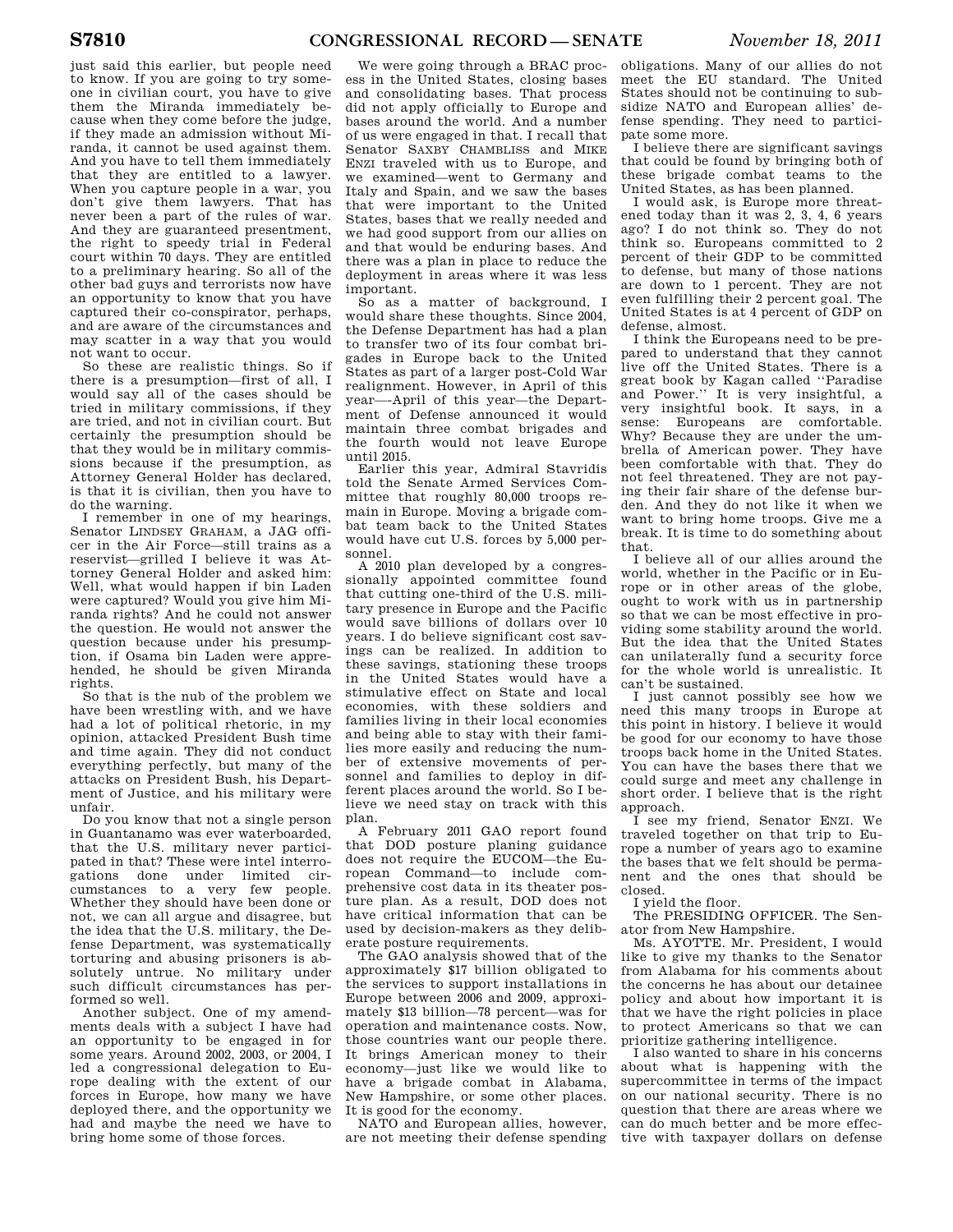spending. But we cannot subjugate our national security for our failure around here to do our job and to have courage to take on the entire budget and bring ourselves on a path of fiscal responsibility.

So I know the Senator from Alabama has been a great leader in this area, and I appreciate his comments in that regard.

# AMENDMENT NO. 1249

Mr. President, I also wanted to speak briefly on an amendment that has already been made pending that Senator MCCAIN and I are cosponsoring together.

Over the last year, as a new Member of the Senate and the Senate Armed Services Committee, one of the concerns I have had is the way we do contracting at the Department of Defense. My overall impression has been that a third year law student could negotiate much better terms for the United States than we have been negotiating for the country. In some of the negotiations with our defense contracts we end up on the hook when contractors don't perform or it takes longer than they indicate, and we seem to always bear the financial burden of that.

When we look at the fiscal state of the country and where we are, we need to reform that process. That is what drew my interest to this issue. Senator MCCAIN has long worked on this issue of reforming our acquisition process, and I have great respect for the work he has done there. So we have offered on this National Defense Authorization Act amendment No. 1249, which would prevent millions of dollars in wasteful contract cost overruns from the Department of Defense on major defense acquisition programs and help to ensure that our warfighters have the weapons and systems they need to protect our Nation but doing so within budget and on time frames that contractors commit to for our needs to make sure we have what we need to protect our country.

According to the Government Accountability Office, in a March 2011 report entitled ''Defense Acquisitions: Assessments of Selected Weapons Programs,'' from fiscal year 2010 collectively, we ran more than \$400 billion over budget and were an average of almost 2 years behind schedule for major defense acquisitions programs.

Today, half of the Department of Defense major defense acquisition programs do not meet cost performance goals. Eighty percent of our major defense acquisition programs have an increase in unit costs from initial estimates that were given. While there can be many factors that explain the cost overruns, the cost-type contracts have been a significant contributing factor in why we have these overruns both for production and development of our major defense acquisition programs. We have to address these cost overruns, particularly at a time when we are asking our Department of Defense to reduce spending. We need to get the maximum bang for our buck and hold contractors accountable when they do not perform what we have contracted them for. We need to make sure the terms of our contracts are good for the United States and are fiscally responsible, and that is what this amendment would do.

It would prohibit the use of cost-type contracts for the production of major defense acquisition contracts and limit the use of cost-type contracts for major defense acquisition development contracts. This represents the core investment in our Nation's military, and as these costs increase, and as the Department of Defense faces the looming prospect of major budget cuts over the next decade, we have to address this now for our troops and for our national security. We have to get this right.

I am hoping for and I ask my colleagues to support this amendment we are bringing forward. Again, I would say on behalf of Senator MCCAIN, who has done so much work in this area, reforming our acquisition process and getting this right is so important to what we are asking our military to do right now, which is to do more with less.

I thank the Chair, and I yield the floor.

The PRESIDING OFFICER. The Senator from Michigan.

#### AMENDMENTS NOS. 1146, 1147, 1148, 1204, 1294, 1293, 1206, AND 1292

Mr. LEVIN. Mr. President, I ask unanimous consent to call up the following amendments, the first four on behalf of Senator JACK REED, Nos. 1146, 1147, 1148, and 1204; a fifth for Senator REED, amendment No. 1294; No. 1293, a Levin amendment; No. 1206, a Boxer amendment; and No. 1292, a Menendez amendment; and I then ask unanimous consent that we return to the regular order.

The PRESIDING OFFICER. Without objection, it is so ordered.

The amendments are as follows:

#### AMENDMENT NO. 1146

(Purpose: To provide for the participation of military technicians (dual status) in the study on the termination of military technician as a distinct personnel management category)

On page 114, strike line 2 and insert the following:

#### the study; and

(8) ensure the involvement and input of military technicians (dual status), including through their exclusive representatives in the case of military technicians (dual status) who are members of a collective bargaining unit.

#### AMENDMENT NO. 1147

(Purpose: To prohibit the repayment of enlistment or related bonuses by certain individuals who become employed as military technicians (dual status) while already a member of a reserve component)

At the end of subtitle B of title V, add the following:

# **SEC. 515. PROHIBITION ON REPAYMENT OF EN-LISTMENT OR RELATED BONUSES BY CERTAIN INDIVIDUALS EM-PLOYED AS MILITARY TECHNICIANS (DUAL STATUS) WHILE ALREADY A MEMBER OF A RESERVE COMPO-NENT.**

(a) PROHIBITION.—Section 10216 of title 10, United States Code, is amended by adding at the end the following new subsection:

''(h) PROHIBITION ON REPAYMENT OF CER-TAIN ENLISTMENT AND RELATED BONUSES -The Secretary concerned may not require an individual who becomes employed as a military technician (dual status) while the individual is already a member of a reserve component to repay an enlistment, reenlistment, or affiliation bonus provided to the individual in connection with the individual's enlistment or reenlistment before such employment if the individual becomes so employed in the same occupational specialty for which such bonus was provided.''.

(b) APPLICABILITY.—The amendment made by subsection (a) shall take effect on the date of the enactment of this Act, and shall apply with respect to individuals first becoming employed as a military technician (dual status) on or after that date.

#### AMENDMENT NO. 1148

(Purpose: To provide rights of grievance, arbitration, appeal, and review beyond the adjutant general for military technicians)

At the end of subtitle B of title V, add the following:

#### **SEC. 515. RIGHTS OF GRIEVANCE, ARBITRATION, APPEAL, AND REVIEW BEYOND THE ADJUTANT GENERAL FOR MILITARY TECHNICIANS.**

(a) RIGHTS IN ADVERSE ACTIONS NOT RE-LATED TO MILITARY SERVICE.—Section 709 of title 32, United States Code, is amended—

(1) in subsection (f)—

 $(A)$  in the matter preceding paragraph  $(1)$ , by striking ''Notwithstanding any other provision of law and under'' and inserting ''Under''; and

(B) in paragraph (4), by striking ''a right of appeal'' and inserting ''subject to subsection (j), a right of appeal''; and

(2) by adding at the end the following new subsection:

 $''(j)(1)$  Notwithstanding subsection (f)(4) or any other provision of law, a technician and a labor organization that is the exclusive representative of a bargaining unit including the technician shall have the rights of grievance, arbitration, appeal, and review extending beyond the adjutant general of the jurisdiction concerned and to the Merit Systems Protection Board and thereafter to the United States Court of Appeals for the Federal Circuit, in the same manner as provided in sections 4303, 7121, and 7701–7703 of title 5, with respect to a performance-based or adverse action imposing removal, suspension for more than 14 days, furlough for 30 days or less, or reduction in pay or pay band (or comparable reduction).

''(2) The rights in paragraph (1) shall not apply to actions relating to military service.

''(3) This subsection does not apply to a technician who is serving under a temporary appointment or in a trial or probationary period.''.

(b) ADVERSE ACTIONS COVERED-Subsection (g) of such section is amended by striking '', 3502, 7511, and 7512'' and inserting ''and 3502''.

(c) CONFORMING AMENDMENT.—Section 7511(b) of title 5, United States Code, is amended—

(1) by striking paragraph (5); and

(2) by redesignating paragraphs (6) through (10) as paragraphs (5) through (9), respectively.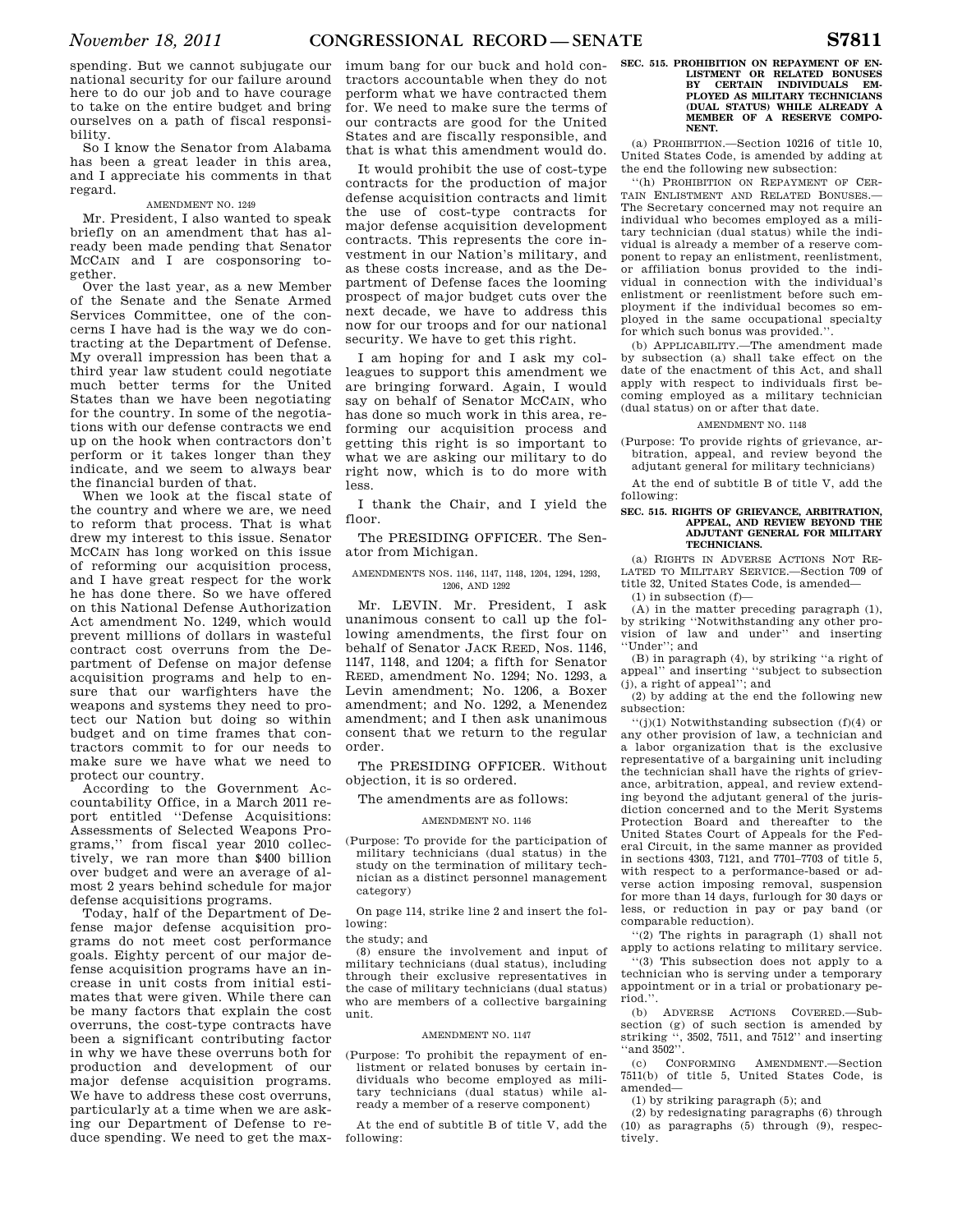AMENDMENT NO. 1204

(Purpose: To authorize a pilot program on enhancements of Department of Defense efforts on mental health in the National Guard and Reserves through community partnerships)

At the end of subtitle C of title VII, add the following:

# **SEC. 723. PILOT PROGRAM ON ENHANCEMENTS OF DEPARTMENT OF DEFENSE EF-FORTS ON MENTAL HEALTH IN NATIONAL GUARD AND RESERVES THROUGH COMMUNITY PARTNER-SHIPS.**

(a) PILOT PROGRAM AUTHORIZED.—

(1) IN GENERAL.—The Secretary of Defense may carry out a pilot program to assess the feasibility and advisability of enhancing the efforts of the Department of Defense in research, treatment, education, and outreach on mental health and substance use disorders and Traumatic Brain Injury (TBI) in members of the National Guard and Reserves, their family members, and their caregivers through community partners described in subsection (c).

(2) DURATION.—The duration of the pilot program may not exceed three years.

(b) GRANTS.—In carrying out the pilot program, the Secretary may award not more than five grants to community partners described in subsection (c). Any grant so awarded shall be awarded using a competitive and merit-based award process.

(c) COMMUNITY PARTNERS.—A community partner described in this subsection is a private non-profit organization or institution (or multiple organizations and institutions) that—

(1) engages in each of the research, treatment, education, and outreach activities described in subsection (d); and

(2) meets such qualifications for treatment as a community partner as the Secretary shall establish for purposes of the pilot program.

(d) ACTIVITIES.—Amounts awarded under a grant under the pilot program shall be utilized by the community partner awarded the grant for one or more of the following:

(1) To engage in research on the causes, development, and innovative treatment of mental health and substance use disorders and Traumatic Brain Injury in members of the National Guard and Reserves, their family members, and their caregivers.

(2) To provide treatment to such members and their families for such mental health and substance use disorders and Traumatic Brain Injury.

(3) To identify and disseminate evidencebased treatments of mental health and substance use disorders and Traumatic Brain Injury described in paragraph (1).

(4) To provide outreach and education to such members, their families and caregivers, and the public about mental health and substance use disorders and Traumatic Brain Injury described in paragraph (1).

(e) REQUIREMENT FOR MATCHING FUNDS.—

(1) REQUIREMENT.—The Secretary may award a grant under this section to an organization or institution (or organizations and institutions) only if the awardee agrees to make contributions toward the costs of activities carried out with the grant, from non-Federal sources (whether public or private), an amount equal to not less than \$3 for each \$1 of funds provided under the grant.

(2) NATURE OF NON-FEDERAL CONTRIBU-TIONS.—Contributions from non-Federal sources for purposes of paragraph (1) may be in cash or in-kind, fairly evaluated. Amounts provided by the Federal Government, or services assisted or subsidized to any significant extent by the Federal Government, may not be included in determining the amount of contributions from non-Federal sources for such purposes.

(f) APPLICATION.—An organization or institution (or organizations and institutions) seeking a grant under this section shall submit to the Secretary an application therefore in such a form and containing such information as the Secretary considers appropriate, including the following:

(1) A description how the activities proposed to be carried out with the grant will help improve collaboration and coordination on research initiatives, treatment, and education and outreach on mental health and substance use disorders and Traumatic Brain Injury among the Armed Forces.

(2) A description of existing efforts by the applicant to put the research described in (c)(1) into practice.

(3) If the application comes from multiple organizations and institutions, how the activities proposed to be carried out with the grant would improve coordination and collaboration among such organizations and institutions.

(4) If the applicant proposes to provide services or treatment to members of the Armed Forces or family members using grant amounts, reasonable assurances that such services or treatment will be provided by a qualified provider.

(5) Plans to comply with subsection  $(e)$ .

(g) EXCHANGE OF MEDICAL AND CLINICAL IN-FORMATION.—A community partner awarded a grant under the pilot program shall agree to any requirements for the sharing of medical or clinical information obtained pursuant to the grant that the Secretary shall establish for purposes of the pilot program. The exchange of medical or clinical information pursuant to this subsection shall comply with applicable privacy and confidentiality laws.

(h) DISSEMINATION OF INFORMATION.—The Secretary of Defense shall share with the Secretary of Veterans Affairs information on best practices in research, treatment, education, and outreach on mental health and substance use disorders and Traumatic Brain Injury identified by the Secretary of Defense as a result of the pilot program.

(i) REPORT.—Not later than 180 days before the completion of the pilot program, the Secretary of Defense shall submit to the Secretary of Veterans Affairs, and to Congress, a report on the pilot program. The report shall include the following:

(1) A description of the pilot program, including the community partners awarded grants under the pilot program, the amount of grants so awarded, and the activities carried out using such grant amounts.

(2) A description of any research efforts advanced using such grant amounts.

(3) The number of members of the National Guard and Reserves provided treatment or services by community partners using such grant amounts, and a summary of the types of treatment and services so provided.

(4) A description of the education and outreach activities undertaken using such grant amounts.

(5) A description of efforts to exchange clinical information under subsection (g).

(6) A description and assessment of the effectiveness and achievements of the pilot program with respect to research, treatment, education, and outreach on mental health and substance use disorders and Traumatic Brain Injury.

(7) Such recommendations as the Secretary of Defense considers appropriate in light of the pilot program on the utilization of organizations and institutions such as community partners under the pilot program in efforts of the Department described in subsection (a).

(8) A description of the metrics used by the Secretary in making recommendations under paragraph (7).

(j) AVAILABLE FUNDS.—Funds for the pilot program shall be derived from amounts authorized to be appropriated for the Department of Defense for Defense Health Program and otherwise available for obligation and expenditure.

(k) DEFINITIONS.—In this section, the terms ''family member'' and ''caregiver'', in the case of a member of the National Guard or Reserves, have the meaning given such terms in section 1720G(d) of title 38, United States Code, with respect to a veteran.

# AMENDMENT NO. 1294

(Purpose: To enhance consumer credit protections for members of the Armed Forces and their dependents)

At the end of subtitle H of title V, add the following:

#### **SEC. 577. ENHANCEMENT OF CONSUMER CREDIT PROTECTIONS FOR MEMBERS OF THE ARMED FORCES AND THEIR DE-PENDENTS.**

(a) PROHIBITED ACTIONS.—Subsection (e) of section 987 of title 10, United States Code, is amended—

(1) in paragraph (6), by striking ''or'' at the end;

(2) by redesignating paragraph (7) as paragraph (9); and

(3) by inserting after paragraph (6) the following new paragraphs:

''(7) the creditor charges the borrower a fee for overdraft service (as that term is defined by the Electronic Fund Transfer Act (15 U.S.C. 1693 et seq.) and implementing regulations) in connection with a withdrawal from an automated teller machine or a one-time debit card transaction;

''(8) the creditor charges the borrower a fee for overdraft service (as so defined) where such fee is triggered as the result of the institution having posted the borrower's transactions in order from largest to smallest; or''.

(b) REGULATIONS.—Subsection (h)(3) of such section is amended—

(1) by inserting ''at least every two years'' after ''consult''; and

(2) by adding at the end the following new subparagraph:

''(H) The Bureau of Consumer Financial Protection."

(c) CONSUMER CREDIT.—Subsection (i)(6) of such section is amended by adding at the end the following new sentence: ''Such term shall also include credit under an open end consumer credit plan (as defined by section 103 of the Truth in Lending Act (15 U.S.C. 1602) and implementing regulations), except that the Secretary of Defense may exclude credit under such a plan that provides for amortizing payments over a period of at least 92 days.''.

# AMENDMENT NO. 1293

(Purpose: To authorize the transfer of

certain high-speed ferries to the Navy)

At the end of subtitle C of title X, add the following:

#### **SEC. 1024. TRANSFER OF CERTAIN HIGH-SPEED FERRIES TO THE NAVY.**

(a) TRANSFER FROM MARAD AUTHORIZED.— The Secretary of the Navy may, from funds available for the Department of Defense for fiscal year 2012, provide to the Maritime Administration of the Department of Transportation an amount not to exceed \$35,000,000 for the transfer by the Maritime Administration to the Department of the Navy of jurisdiction and control over the vessels as follows:

(1) M/V HUAKAI. (2) M/V ALAKAI.

(b) USE AS DEPARTMENT OF DEFENSE SEA-<br>LIFT VESSELS.—Each vessel transferred to VESSELS.—Each vessel transferred to the Department of the Navy under subsection (a) shall be administered as a Department of Defense sealift vessel (as such term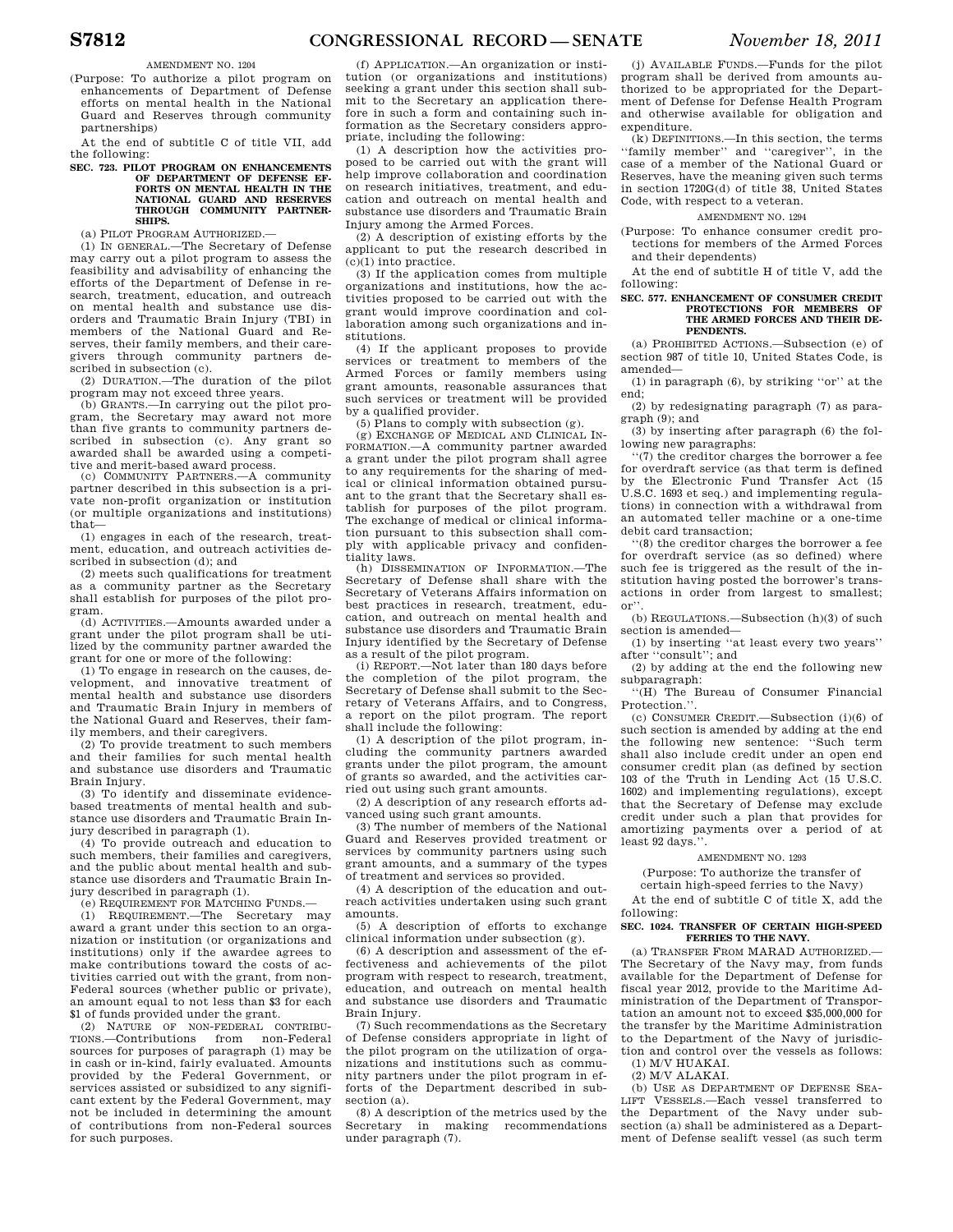is defined in section  $2218(k)(2)$  of title 10, United States Code).

AMENDMENT NO. 1206

(Purpose: To implement common sense controls on the taxpayer-funded salaries of defense contractors)

Strike section 842 of division A and insert the following:

#### **SEC. 842. LIMITATION ON DEFENSE CONTRACTOR COMPENSATION.**

Section 2324(e)(1)(P) of title 10, United States Code, is amended to read as follows:

''(P) Costs of compensation of contractor and subcontractor employees for a fiscal year, regardless of the contract funding source, to the extent that such compensation exceeds the annual amount paid to the President of the United States in accordance with section 102 of title 3.''.

# AMENDMENT NO. 1292

(Purpose: To require the President to impose sanctions with respect to the Central Bank of Iran if the President determines that the Central Bank of Iran has engaged in conduct that threatens the national security of the United States or allies of the United States)

At the end of subtitle C of title XII, add the following:

#### **SEC. 1243. IMPOSITION OF SANCTIONS WITH RE-SPECT TO THE CENTRAL BANK OF IRAN.**

Section 104 of the Comprehensive Iran Sanctions, Accountability, and Divestment Act of 2010 (22 U.S.C. 8513) is amended—

(1) by redesignating subsections (h) and (i) as subsections (i) and (j), respectively; and

(2) by inserting after subsection (g) the following new subsection:

''(h) IMPOSITION OF SANCTIONS WITH RE-SPECT TO THE CENTRAL BANK OF IRAN.

''(1) DETERMINATION REQUIRED.— ''(A) IN GENERAL.—Not later than 30 days after the date of the enactment of the National Defense Authorization Act for Fiscal Year 2012, the President shall determine whether the Central Bank of Iran has engaged in conduct that threatens the national security of the United States or allies of the

United States, taking into consideration whether the Bank has— ''(i) facilitated activities of the Govern-

ment of Iran that threaten global or regional peace and security;

'(ii) sought to evade multilateral sanctions directed against the Government of Iran on behalf of that Government;

''(iii) engaged in deceptive financial practices or mechanisms to facilitate illicit transactions with non-Iranian financial institutions;

''(iv) conducted transactions prohibited by binding resolutions of the United Nations Security Council or allowed itself to be used to permit conduct prohibited by such resolutions;

''(v) conducted transactions on behalf of persons designated by the United States for the imposition of sanctions pursuant to the International Emergency Economic Powers Act (50 U.S.C. 1701 et seq.);

''(vi) provided financial services in support of, or otherwise facilitated, the ability of Iran to—

''(I) acquire or develop chemical, biological, or nuclear weapons, or related technologies;

''(II) construct, equip, operate, or maintain nuclear enrichment facilities; or

''(III) acquire or develop ballistic missiles, cruise missiles, or destabilizing types and amounts of conventional weapons; or

''(vii) facilitated a transaction or provided financial services for—

''(I) Iran's Revolutionary Guard Corps; or

''(II) a financial institution whose property or interests in property are blocked pursuant to the International Emergency Economic Powers Act (50 U.S.C. 1701 et seq.) in connection with—

''(aa) Iran's proliferation of weapons of mass destruction or delivery systems for weapons of mass destruction; or

''(bb) Iran's support for acts of international terrorism.

''(B) SUBMISSION TO CONGRESS.—The President shall submit in writing to the appropriate congressional committees the determination made under subparagraph (A) and the reasons for the determination.

''(2) IMPOSITION OF SANCTIONS.—Subject to paragraphs (4), (5), and (6), if the President determines under paragraph (1)(A) that the Central Bank of Iran has engaged in conduct described in that paragraph, the President shall—

''(A) prohibit, or impose strict conditions on, the opening or maintaining in the United States of a correspondent account or a payable-through account by a foreign financial institution that the President determines has knowingly conducted any significant financial transaction with the Central Bank of Iran; and

''(B) impose sanctions pursuant to the International Emergency Economic Powers Act (50 U.S.C. 1701 et seq.) with respect to the Central Bank of Iran.

''(3) ADDITIONAL SANCTIONS.—In addition to the sanctions required to be imposed under paragraph (2), and subject to paragraph (4), the President may impose such other targeted sanctions with respect to the Central Bank of Iran as the President determines appropriate to terminate the engagement of the Central Bank of Iran in conduct described in paragraph (1)(A) and activities described in subsection  $(c)(2)$ .

''(4) EXCEPTION FOR SALES OF FOOD, MEDI-CINE, AND MEDICAL DEVICES.—The President may not impose sanctions under this subsection on a person for engaging in a transaction with the Central Bank of Iran for the sale of food, medicine, or medical devices to Iran.

''(5) APPLICABILITY OF PROHIBITIONS AND CONDITIONS ON ACCOUNTS -

''(A) IN GENERAL.—Except as provided in subparagraph (B), paragraph (2)(A) applies with respect to financial transactions commenced on or after the date that is 60 days after the date on which the President makes the determination required by paragraph  $(1)(A)$ .

''(B) PETROLEUM TRANSACTIONS.—Paragraph (2)(A) applies with respect to financial transactions for the purchase of petroleum or petroleum products through the Central Bank of Iran commenced on or after the date that is 180 days after the date on which the President makes the determination required by paragraph  $(1)(A)$ .

''(6) WAIVER.—The President may waive the application of paragraph (2) for a period of 180 days, and renew such a waiver for additional periods of 180 days, if the President—

''(A) determines that such a waiver is necessary to the national security interest of the United States; and

''(B) submits to the appropriate congressional committees a report—

''(i) providing the justification for the waiver; and

''(ii) describing—

''(I) any concrete cooperation the President has received or expects to receive as a result of the waiver; and

''(II) any assurances the President has received or expects to receive as a result of the waiver from foreign financial institutions that such institutions have ceased engaging in financial transactions with the Central Bank of Iran related to terrorism or the facilitation, acquisition, or financing of weapons of mass destruction.''.

The PRESIDING OFFICER. The majority leader.

#### RENO WILDFIRE

Mr. REID. Mr. President, Reno, NV, is a beautiful place. It is right below the great Lake Tahoe, the beautiful Sierra Nevada Mountains. It is a beautiful picturesque place.

I was troubled this morning to wake up and find that Reno, NV, is in trouble because of a devastating fire. We have more than 500 acres that have been burned, and we have a number of homes that have been destroyed. The problem we have is, because of these beautiful Sierra Nevada mountains that are towering over Reno, we get devastating winds, and those winds are blowing now. The winds are at 60 miles an hour while they are trying to control this fire. It is ravaging everything in its path.

So my thoughts are certainly with the families who have lost their homes and the thousands of residents who have been evacuated. The Pinehaven and Caughlin Ranch neighborhoods at this time have been particularly affected. But this terrible fire is raging across these acres in Reno and Washoe County. We have fire crews from all over the region that are trying to stop this disaster, trying to get this rampaging fire under control, but the winds are so strong that helicopters can't take off. So there is a lot of help that should be available that isn't because the winds are so difficult and because, as I said, the helicopters can't get off the ground.

Of course, I called my son Leif as soon as I heard about this. The phone was answered by my little granddaughter Nina, who was trying to explain to me what was going on. Her dad—my son—had been called to his best friend's home to try to help him. He had been ordered to evacuate. They have no water. Alfredo Alonso's home has no water because there is a well and the electricity is out so he can't pump water. But my son couldn't make it there because the police stopped him. They wanted no one coming into the neighborhood because they are evacuating everyone. But my son and his children—my four grandchildren seem to be well, and they are quite a ways away from the fire.

Of course, I express my appreciation to the brave firefighters who have been working around the clock to contain the blaze and to the dedicated first responders who acted so quickly to protect lives and assist in the evacuation.

Mr. President, it is times such as this we understand what happens to local governments when they have to lay off people—firefighters, police officers. It has happened all over Nevada and all over this country. We were here, as you remember, a week or two ago trying to get assistance for places such as Reno and other communities in America for their fire and police, but the bill was defeated. But these people who are working are shorthanded, so they are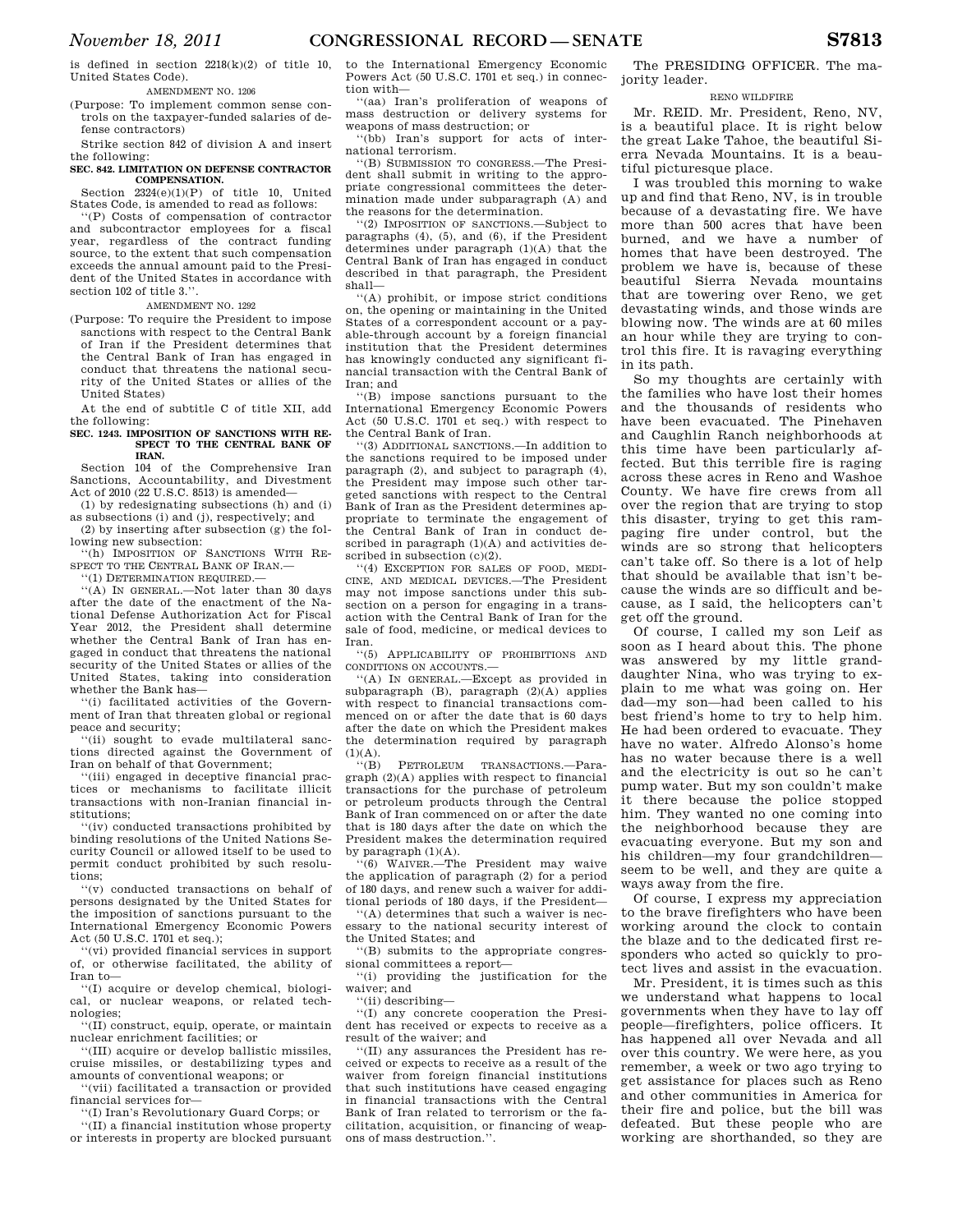working long hours there. It is impossible to say how many lives they have already saved, but they have.

So my heart, and all our hearts, go out to the firefighters as they carry on with this difficult work to control the flames and protect the communities. I will continue to follow the progress of this fire, and, of course, I will assist Mayor Bob Cashell and members of the Reno City Council and the Washoe County Commission with anything they think I can do to help. I support Governor Sandoval's decision to request a Federal emergency declaration, as firefighters and first responders are doing their utmost to contain things.

So Reno and all of Washoe County can depend on my support in any way they think I can help, and I will continue, as I have indicated, and I indicate for the second time, to monitor this situation very closely.

The PRESIDING OFFICER. The Senator from Georgia.

Mr. CHAMBLISS. Mr. President, first of all, let me say to the majority leader that our thoughts and prayers go out to folks in Nevada, and we certainly hope this emergency situation is rectified in the near term.

In Georgia, we had about 400,000 acres destroyed by a forest fire back earlier this summer, and it is always a tragedy. Loss of property is one thing, but injury and potential loss of life, obviously, is very much a part of that, and our hearts go out to all the residents. Our thanks go out to these brave men and women who are fighting those fires out there, as they did in my State, to get them under control.

# AMENDMENT NO. 1304

Mr. President, I ask unanimous consent that the pending amendment be set aside and that my amendment, which is at the desk, be made pending. The PRESIDING OFFICER. Without

objection, it is so ordered.

The clerk will report.

The legislative clerk read as follows: The Senator from Georgia [Mr. CHAMBLISS] for himself and Mr. ISAKSON, Mr. INHOFE, Mr. HATCH, Mr. LEE, and Mr. COBURN, proposes an amendment numbered 1304.

The amendment is as follows:

(Purpose: To require a report on the reorganization of the Air Force Materiel Command)

#### Strike section 324 and insert the following: **SEC. 324. REPORTS ON DEPOT-RELATED ACTIVI-TIES.**

(a) REPORT ON DEPOT-LEVEL MAINTENANCE AND RECAPITALIZATION OF CERTAIN PARTS AND EQUIPMENT —

(1) IN GENERAL.—Not later than 90 days after the date of the enactment of this Act, the Director of the Defense Logistics Agency (DLA), in consultation with the military departments, shall submit to the congressional defense committees a report on the status of the DLA Joint Logistics Operations Center's Drawdown, Retrograde and Reset Program for the equipment from Iraq and Afghanistan and the status of the overall supply chain management for depot-level activities.

(2) ELEMENTS.—The report required under paragraph (1) shall include the following elements:

(A) An assessment of the number of backlogged parts for critical warfighter needs, an explanation of why those parts became backlogged, and an estimate of when the backlog is likely to be fully addressed.

(B) A review of critical warfighter requirements that are being impacted by a lack of supplies and parts and an explanation of steps that the Director plans to take to meet the demand requirements of the military departments.

(C) An assessment of the feasibility and advisability of working with outside commercial partners to utilize flexible and efficient turn-key rapid production systems to meet rapidly emerging warfighter requirements.

(D) A review of plans to further consolidate the ordering and stocking of parts and supplies from the military departments at depots under the control of the Defense Logistics Agency.

(3) FLEXIBLE AND EFFICIENT TURN-KEY RAPID PRODUCTION SYSTEMS DEFINED.—For the purposes of this subsection, flexible and efficient turn-key rapid production systems are systems that have demonstrated the capability to reduce the costs of parts, improve manufacturing efficiency, and have the following unique features:

(A) VIRTUAL AND FLEXIBLE.—Systems that provide for flexibility to rapidly respond to requests for low-volume or high-volume machined parts and surge demand by accessing the full capacity of small- and medium-sized manufacturing communities in the United States.

(B) SPEED TO MARKET.—Systems that provide for flexibility that allows rapid introduction of subassemblies for new parts and weapons systems to the warfighter.

(C) RISK MANAGEMENT.—Systems that provide for the electronic archiving and updating of turn-key rapid production packages to provide insurance to the Department of Defense that parts will be available if there is a supply chain disruption.

(b) REPORT ON AIR FORCE MATERIEL COM-MAND REORGANIZATION.

(1) RESTRICTION ON REORGANIZATION ACTIVI-TIES.—With respect to the planned reorganization of the Air Force Materiel Command announced on November 2, 2011, the Secretary of the Air Force shall make no changes related to organizational alignment, reporting officials, or any other change related to oversight or the duties of system program managers, sustainment program managers, or product support managers who reside at installations where Air Logistics Centers or depots are located until 60 days after the report required under paragraph (2) is submitted to the congressional defense committees.

 $(2)$  REPORT  $-$ 

(A) IN GENERAL.—The Secretary of the Air Force shall submit to the congressional defense committees a report containing an analysis of alternatives for alignment and reporting of Air Force System Program Managers and Product Support Managers.

(B) ELEMENTS.—The report required under subparagraph (A) shall—

(i) focus on the impacts to Air Force life cycle management, sustainment, readiness, and overall support to the warfighter that would likely be realized through the various alternatives;

(ii) address legal, financial, and other relevant issues;

(iii) identify criteria for evaluating alternatives;

(iv) include a list of alternatives, including analysis and recommendations relating to the alternatives;

(v) describe cost and savings factors; and

(vi) focus on how the Air Force should be best organized to conduct life cycle management and sustainment, with overall readiness being the highest priority.

Mr. CHAMBLISS. Mr. President, I rise to voice my support for the 2012 National Defense Authorization Act, S. 1867. This is one of the most important bills the Senate considers each year, and this is the ninth Defense authorization bill I have been involved in drafting since being elected to the Senate. It sets funding levels and implements policies for the Department of Defense and provides pay raises for our men and women in uniform.

After extended debate, this bill, which authorizes \$662 billion for the Department of Defense and national security-related aspects of the Department of Energy, was passed unanimously out of the Senate Armed Services Committee. The committee was in a difficult situation this year, considering our Nation's fiscal crisis. As I have firmly believed all along, everything, including defense spending, must be on the table to address our fiscal circumstances.

In the midst of intense budget negotiations, I am pleased we can offer and debate a bill that addresses the real need to reduce government spending in a responsible and calculated manner. As several of my colleagues have already stated on the Senate floor, the National Defense Authorization Act cuts a considerable amount from the defense budget, as requested by the President. It is \$27 billion less than the administration requested and \$43 billion less than the amount appropriated for 2011. These were very difficult decisions to make, but it was the fiscally responsible thing to do given our Nation's fiscal situation.

I am pleased the committee was able to make these cuts without jeopardizing our national security. Given the unstable state of affairs around the world, now is not the time to slash important programs that help our military carry out their responsibilities. We still have widespread enemies and interests around the world. With this in mind, the bill authorizes \$3.2 billion for DOD's Mine Resistant Ambush Protected Vehicle fund; authorizes \$10.3 billion for U.S. Special Operations Command, an increase of 6 percent above fiscal year 2011 levels; and authorizes more than \$2.4 billion for DOD's counter-improvised explosive device activities.

In recent months, we have seen what a remarkable impact a small, elite force of U.S. soldiers can have, and I am pleased this bill authorizes a deserved funding increase for U.S. Special Operations Command in order to expand their resources, training, technology, and equipment to accomplish their missions. Along with funding, this bill will extend the authority of Special Operations Forces to provide support to operations fighting against terrorism around the world.

Regarding our ongoing operations in Afghanistan and elsewhere overseas, the bill allocates \$11.2 billion for training and equipping the Afghan security forces commensurate with recommendations from the Commander of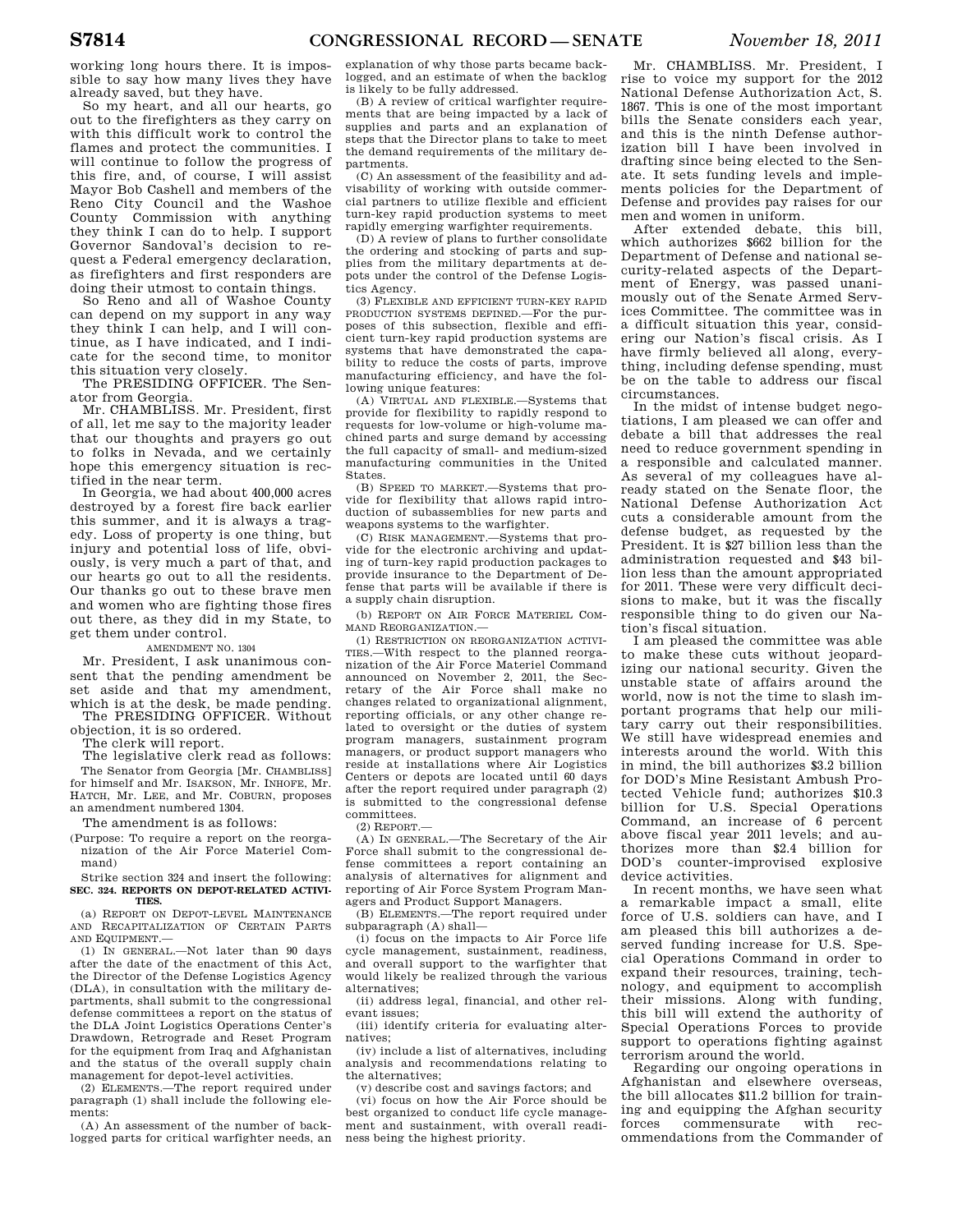U.S. Central Command, and fully supports the budget request of \$1.75 billion in Coalition Support Funds to reimburse key partner nations supporting U.S. military operations in Operation Enduring Freedom.

I am also pleased that I will be leaving later on today, along with Senator BURR, and heading to Afghanistan to visit our troops and to visit with our commanders on the ground, both from an intelligence standpoint as well as an operational standpoint. This is the fourth Thanksgiving I have had the opportunity to be on the ground with our troops and to look them in the eye, with their boots on the ground, and tell them how much we, as policymakers, but more importantly we, as Americans, appreciate the great sacrifice each and every one of them is making and how much we appreciate the great job they are doing of protecting America and protecting Americans.

This bill also authorizes \$500 million for counterterrorism, capacity-building activities, including targeted efforts in east Africa and Yemen, and fully supports the budget request of \$524 million to support the activities of the Office of Security Cooperation in Iraq in overseeing and implementing foreign military sales to the Iraqi security forces.

Keeping in mind the strategic value of our nuclear deterrent and our ongoing need to modernize and maintain our nuclear triad, the bill authorizes \$1.1 billion to continue to develop the Ohio-class replacement program, the SSBN(X), to modernize the sea-based leg of the nuclear deterrent system.

The U.S. military requires the capability to counter a growing amount of nontraditional threats. In this bill, we strengthen our forces on the threat of cyber warfare and the proliferation of weapons of mass destruction and their means of delivery. It is no secret that American computer networks are the victim of attempted hacking from state and non-state actors around the world on a regular basis. With funds authorized in this bill, the Department of Defense will be able to better guard against the threat of cyber attacks.

I am also pleased that in this bill we were able to focus on the well-being of our brave men and women fighting on the front lines for our freedom overseas, as well as their devoted family members back at home who make sacrifices every single day. The bill authorizes \$100.6 billion for military personnel, including costs of pay, allowances, bonuses, death benefits, and permanent change of station moves. The bill also authorizes a 1.6-percent across-the-board pay raise for our service men and women as well as authorizes over 30 types of bonuses and special pays aimed at encouraging enlistment, re-enlistment, and continued service by Active-Duty and Reserve component military personnel. Our attention remains on improving the quality of life of the men and women of the Armed Forces and their families, as well as Department of Defense civilian

personnel, through fair pay, policies, and benefits, including first-rate health care, while addressing the needs of wounded, ill, and injured servicemembers and their families.

Let me also briefly address the amendment I have just filed. I have been working for the last several weeks with my colleagues, Senators ISAKSON, HATCH, LEE, INHOFE, and COBURN, on an issue related to the reorganization of the Air Force Materiel Command.

Let me first say that I support this reorganization. It is the first major reorganization of the Materiel Command by the Air Force in some 60 years. I support the Air Force's need and desire to make themselves more efficient and more effective, and for the most part, I believe the proposed reorganization will do that.

In these tight budget times, when we are all going to have to accept streamlined budgets and resources, some loss of jobs and positions is, unfortunately, inevitable, and I realize that. However, there is one issue with respect to this proposed reorganization that I think we are all having a hard time understanding and that relates to how the reorganization may affect the way the Air Force organizes for sustainment of weapon systems.

The proposed reorganization would take some of the key personnel who are helping to orchestrate these sustainment efforts and put them in a separate chain of command from their partners in carrying out those sustainment efforts. This is hard to understand. And, in a time when our Air Force is working harder than ever and keeping their aircraft in the fleet longer than ever, it is hard to imagine how a change such as the Air Force is proposing here will help sustainment of weapon systems.

We are working with the Air Force on this issue, and we are still in negotiations, but this is an issue for which we have yet to receive a satisfactory explanation, and we have not reached a conclusion of this issue. I think the Air Force needs to clearly understand that there is a risk here. There is a risk that this reorganization may have some unintended consequences specifically related to the readiness of our Air Force. This is serious. We have not seen any explanation for how the Air Force arrived at their proposed course of action on this specific issue or why they think it will improve readiness. I would also note that the way the Air Force is seeking to reorganize in this respect goes against some of the basic principles and recommendations of a recent, very thorough report on this specific issue.

It is with these issues in mind that we are filing this amendment. I very much look forward to the Air Force's explanations on this issue and to having this reorganization be executed in a way that allows the Air Force to conserve personnel and resources, organize more efficiently, and sustain weapon systems to support the warfighter in the most effective way possible.

In conclusion, I am extremely proud of the hard work the Armed Services Committee Members and staff have done to put together this Defense authorization bill. I would particularly like to compliment our leadership, Chairman LEVIN and Ranking Member MCCAIN, on the job they have done and their willingness to work with Members of the Committee on our specific issues—issues such as the one Senator AYOTTE and I discussed on the floor yesterday, along with Senator GRAHAM, Senator MCCAIN, and Senator LEVIN, regarding detainee policy, of which we have none at the present time and to which folks such as Senator AYOTTE have given a great deal of thought and have come up with some very logical ways in which we can address this issue of detainees so that we can get actionable intelligence from those detainees and, at the same time, ensure they are treated in ways that are respectful to our system of jurisprudence on the military side as well as on the civilian side.

I want to also say that we have had a couple of hiccups along the way, but staff on both sides, the majority and minority, have addressed those hiccups, and we have been working very closely to try to ensure that the issues we raised with staff after the bill was filed have been addressed and are in the process of being taken care of.

As a reflection of the extremely tight budget environment, we have taken responsible reductions in spending; however, we maintain our commitment to the Armed Forces by providing funds and authorizations to protect our national security and support our men and women on the front lines, as well as their dedicated families here in America.

I look forward to the remainder of the debate on this bill when we return after our Thanksgiving break.

To all of our men and women who wear the uniform of the United States of America, Happy Thanksgiving.

The PRESIDING OFFICER. The Senator from New Hampshire.

Ms. AYOTTE. Mr. President, I thank the Senator from Georgia for his leadership on the Armed Services Committee and also for the important work he has been doing as the vice chair of the Intelligence Committee to make sure our country is protected. He is particularly knowledgeable on these issues of how we treat detainees, and we did have a detailed colloquy on the floor. His insight has been so important in making sure we have the right policies in place to protect America.

I yield the floor.

The PRESIDING OFFICER. The Senator from Wyoming.

Mr. ENZI. Mr. President, I ask unanimous consent to speak as if in morning business.

The PRESIDING OFFICER. Without objection, it is so ordered.

(The remarks of Mr. ENZI pertaining to the introduction of S. 1909 are located in today's RECORD under Statements on Introduced Bills and Joint Resolutions.)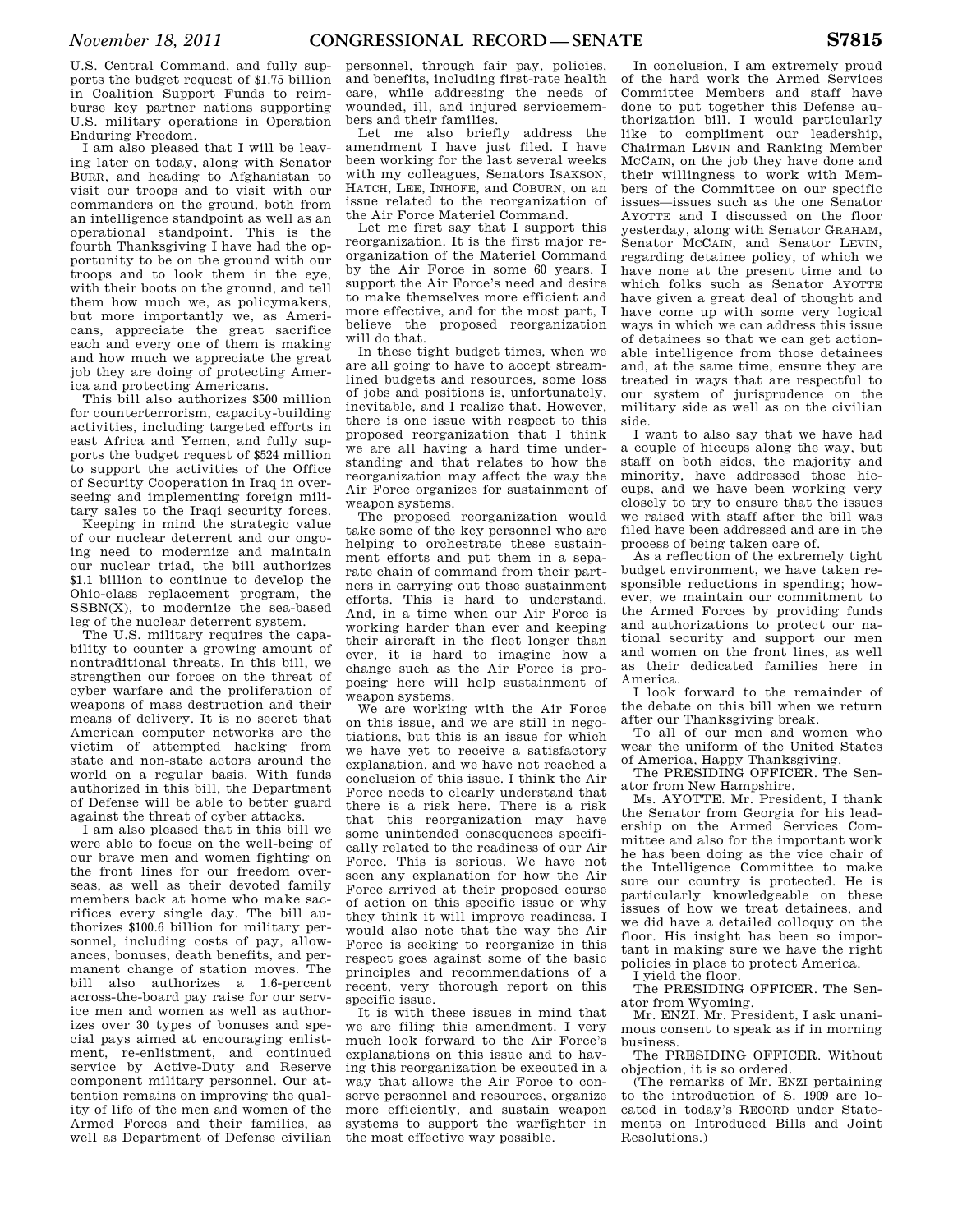Mr. ENZI. Mr. President, I suggest the absence of a quorum.

The PRESIDING OFFICER. The clerk will call the roll.

The bill clerk proceeded to call the roll.

Mr. ENZI. Mr. President, I ask unanimous consent the order for the quorum call be rescinded.

The PRESIDING OFFICER. Without objection, it is so ordered.

Mr. ENZI. Mr. President, I ask unanimous consent to speak as in morning business.

The PRESIDING OFFICER. Without objection, it is so ordered.

THE NATIONAL DEBT

Mr. ENZI. Mr. President, I was sorry to hear the supercommittee is in trouble, that they might not be able to agree. Then this morning's Washington Post front page headline was ''Debt Panel Failure Won't Cause Catastrophe.''

Every day we do not find a solution, every day we spend is a catastrophe. We have maxed out our credit cards. Here is one way that came to my attention. I was traveling in Wyoming and I checked into the hotel for the night. The person checking me in, very embarrassed, said: I am sorry, but it will not take your credit card. It was a Federal credit card.

I said: Goodness, we are in more trouble than I thought. I gave them my personal credit card and that went right through so I am not sure where we are. But I know we have maxed out our credit cards and not just that but also the symbolic credit cards that we have. We have as much debt as we probably can sustain and as debt comes due across the world for other countries, it is going to be tougher and tougher to be able to sell more debt.

We are kind of in the same situation as Greece and Italy, except for two things. No. 1 is we are a big, flexible country that has pulled itself out of terrible situations time and time again, and we will do it this time too. We also own our own money supply. That helps.

When constituents ask what can they expect, I always start the conversation by saying you should expect to get no more than what the 2008 level was. We increased things considerably after that with the stimulus bill and that increased some bases. We have to get back down to 2008, just as a beginning.

I have to say the President has had a chance to change direction. I have to congratulate the President for naming a deficit commission. I even like the people he named to it, with Senator Simpson from Wyoming and Erskine Bowles heading up that committee. I think they did some tremendous work. I think we should pay more attention to what they had to say.

I had a little disappointment when the President did his State of the Union speech following their report. He had an opportunity to repaint the same bleak picture that committee painted and America would have understood

better. Although from traveling across our country, and particularly in Wyoming, I know the people there understand it better than Congress does. But he could have changed it by repainting that picture and then he could have followed it up with a solution which would have been his budget. Instead, his budget was another stimulus plan. It has been voted on by Congress. It was not voted for by Congress, it was voted on by Congress, and it was voted 97 to nothing—it was defeated. I think the deficit commission report would have done much better.

Congress has also had the chance to change direction—and in some cases we have. We have kind of eliminated earmarks. There are still some of them that are slipped in, but we kind of eliminated them. We have a couple new problems. Now we add demonstration projects. We have always had demonstration projects, but now we do it as a substitute for earmarks and that is where we allow maybe five States to have an opportunity to do a particular program to see if it works. So we fund it in a minimal amount—that still is millions. The difficulty is that at the end of the period of time for that demonstration project, they all work. They are all spectacular. They all would save America if we just put it in every single State and funded it from the Federal Government.

It can't happen. We are out of money. There are lots of good ideas out there, lots of good ideas that would help. When those ideas are proved—the idea with the demonstration is that it would demonstrate well enough how good it is that somewhere at the local level that project would be picked up and done or forgotten. But, no, we do make them a national program and we do fund them forever in chunks of time.

Another thing we are doing is that we propose a project and, because we like the word ''pay-for,'' because we should pay for whatever we are doing, we put up a project, we put a 2-year limit on the project, and then we pick a pay-for by showing some program that, if it were eliminated for 10 years, might bring in that amount of revenue. We cannot pay for a 2-year program with 10 years' worth of revenue because somebody is going to spend the rest of that anyway and it may never be collected. A Congress can change its mind all the time. We have to quit using gimmicks and we have to quit adding new programs. What part of maxed out credit cards don't we understand? We have to quit buying votes with dollars we do not have.

We do have to address mandatory spending. Social Security and Medicare have been a problem for a long time. I remember when I first came to Congress, President Clinton was the President and he called for a special conference on Social Security. We had 1 day where we got to be initiated into what all the problems were—fantastic speakers. We had a second day where

Members of the House and Congress met in smaller committees to work on pieces of the Social Security problem. We came up with a plan and President Clinton looked at the plan and met with us as a group and said: If all of you are willing to put your fingerprint on this, we will do it. We can only do it if everybody puts their fingerprint on it so both parties are responsible for it, and everybody in the room agreed to do that.

Unfortunately, we were distracted a little bit by something called Monica Lewinsky, and that bill never came up anywhere.

The situation we are in right now is passing bills to fail. Each side has a tendency to put up a bill that has something good in it, packaged with something they like but the other side doesn't like. It is going to get defeated on the basis of what each side doesn't like and the good part is left out. That is not going to get anything done for us.

We have tried the stimulus bill. We got negligible effects on jobs. It did escalate the basis for budgets and it was the use of one-time money. That has created some problems for it. We hear that 30,000 teachers and firefighters are going to be laid off. That comes from safety money and education money that went to the States. It was onetime money. They cannot use one-time money for a continuing contract. If a State did, yes, they are having to lay off people because the stimulus is not being repeated each and every year.

Are there solutions? Yes, there are solutions. I am optimistic about the solutions. I do recognize everything has to be on the table and we should all reread the deficit commission report. We have to ask constituents to suggest their own programs to reduce.

In the spring, we will be inundated by a whole lot of people who will be ready to have us support the program that makes a difference in their life and the life of the community. I always ask them how we are going to pay for it? They always suggest somebody else's program to cancel. There are never any suggestions of how to consolidate within their own program and do it. They have to do it and each of us in Congress needs to evaluate our own programs. Not all of them can be sacred cows. I wish to congratulate Senator RUBIO and Senator COONS for a jobs creation bill they have put together. They have taken the diverse bills from both sides of the aisle and several others and looked to see if there was any common thread. All they did was pick out the common thread from each of those and put them into a bill. If both sides and others in Congress like it, why would that not pass and pass quickly?

I congratulate our Congresswoman LUMMIS, from Wyoming. She is on the Appropriations Committee. I think that is the first time we have ever had anybody on the Appropriations Committee. She gets into the details of the budget. In fact, she has gotten into details of the budget down to very small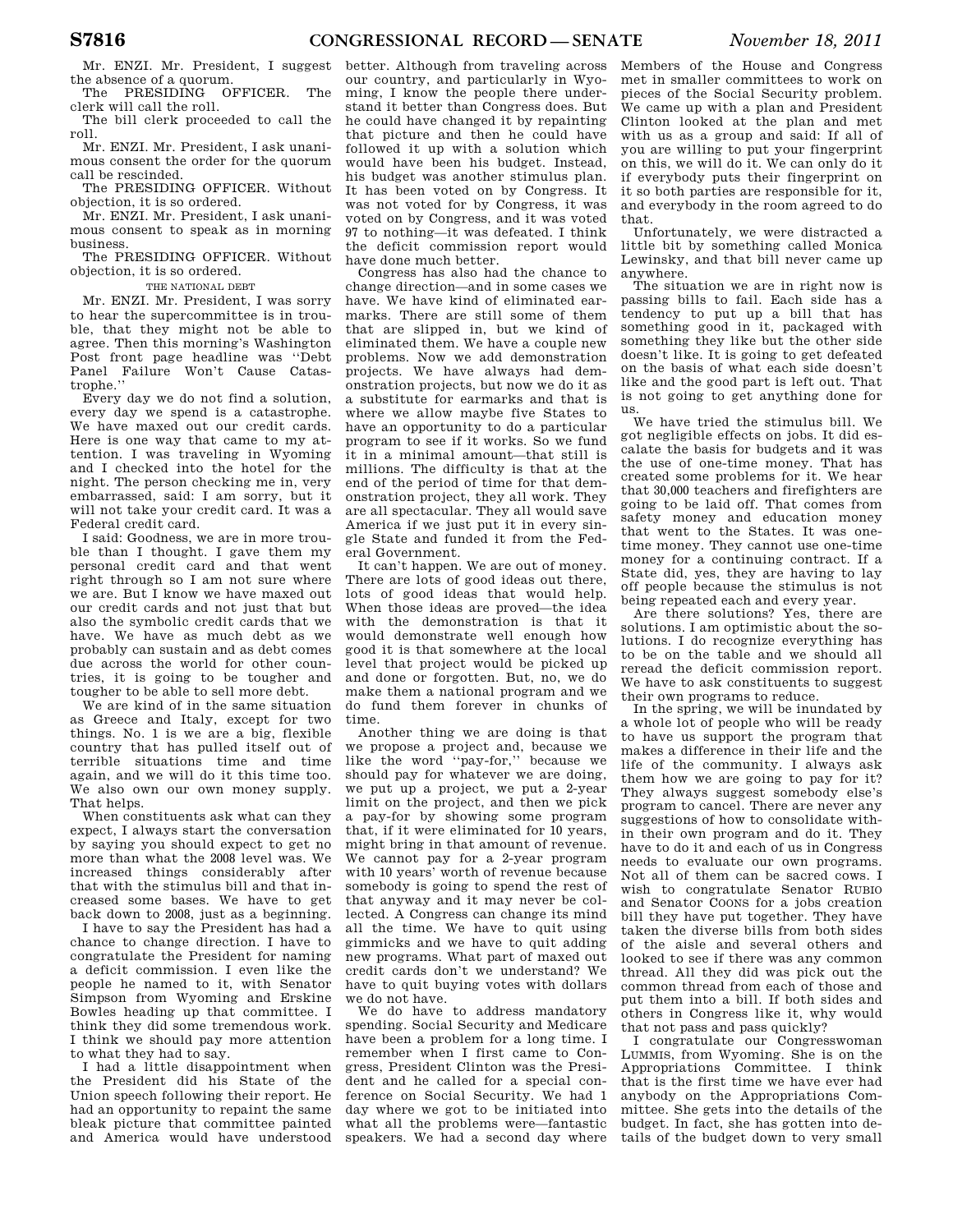amounts, so much that she has been told she is not going to be invited on any trips with any of the rest of them. That is probably what we need right now, and I congratulate her on her attention to detail.

Another thing we have to do is make sure the bills go to committee. I have been a committee chairman. I have been a ranking member. I know when a bill goes to committee, that is where we can get into the details of the bill, and we can do nuances. When a bill comes to the floor of the Senate, and it came from the President to the leader and then to us, the amendments we put in are not very workable as far as reaching agreement from both sides. They are kind of an up-or-down vote. They are very political, and that kind of stymies what we are trying to do.

We have to quit doing comprehensive bills. We can do them in stages. We can do parts of them. They can be very major parts, but they can be done in parts.

I remember reading a book about the compromise of 1850. Henry Clay put himself in the hospital trying to pass this huge compromise. When he did, some of his friends took the bill, broke it into parts, four parts, and got all the parts passed. Now, there were only four people in all of the Senate at that time who voted for all the parts, but all the parts passed. There should be a lesson in there for us. I do follow an 80-percent rule; I found we can agree on 80 percent of the issues. If we stick to that 80 percent, we can pick any one issue and we can solve 80 percent of that problem. We can solve 100 percent if we can get everybody to think of an alternative way to do that, one sticky part that we have polarized for years.

Another thing we need to do is eliminate duplication. Senator COBURN and I took a look at the primary department that comes under the jurisdiction of the Health, Education, Labor, and Pensions Committee. We found \$9 billion in duplication. Because it is duplication, we cannot eliminate \$9 billion because there are some who would stay and do the same thing the other group was doing. It stimulated Dr. COBURN enough that he looked at all the programs. In all of the programs he found \$900 billion worth of duplication.

Duplication is not like fraud, waste, and abuse. Fraud, waste, and abuse, we don't know how much is out there. We catch a piece at a time, and we speculate on how much there is. But duplication is specific because it is already in the budget.

We can look at what they are paid right now, and if we eliminate that, it is a specific amount. When he talks about \$900 billion worth of duplication, it is \$900 billion worth of duplication. We ought to be able to get rid of at least \$450 billion of that. Half of it could be duplication. It is twice as much of what we effectively need.

Why did we find \$9 billion in one agency and \$900 billion by looking at all of them? When we go outside the ju-

risdiction, we find—this one always kind of interests me—financial literacy programs in virtually every department and agency in this Federal Government. If we really have financial literacy, would we be in the position we are in now? I don't think so. So that is a whole lot of duplication. It is duplicating each and every agency. If we have only one jurisdiction over one agency, that is the only place we can eliminate it.

When I got here there were 119 preschool programs. I took a look at them, and there were quite a few of them that were failing according to their own evaluation—not my evaluation, their own evaluation. We were able to get that down to 69 programs. There are 69 preschool programs at the present time. Here is the interesting part of that: Only eight of those are under the Department of Education. Sixty-one of them are in other departments. It seems like we could have consolidation and maybe some elimination of duplication.

Also, we have the States and the local governments coming to us and saying: We are out of money. We need money, and we don't have any money. We cannot afford to help them that way.

I have put in a bill to help them collect the sales tax already due them, and this is the marketplace fairness bill that would take care of their infrastructure and their jobs. So I hope everyone will take a look at that.

Finally, another solution would be the Buy Back America Bonds that I spoke about just a little while ago. If everybody bought some bonds, that could reduce the amount of debt held by foreign countries; that would help us and then that would reduce the amount of spending by an equal amount. There are solutions out there. It is time we got busy on them.

I thank the supercommittee for their work and ask everybody to pay attention to whatever they come up with.

I yield the floor.

The PRESIDING OFFICER. The Senator from Michigan.

AMENDMENTS NOS. 1259, 1260, 1261, 1262, 1263, 1080,

1296, 1151, 1152, 1209, 1210, 1236, AND 1255 Mr. LEVIN. Mr. President, I ask unanimous consent that the pending amendment be set aside and that the following amendments be called up en bloc.

The PRESIDING OFFICER. Without objection, it is so ordered.

Mr. LEVIN. They are, Senator SHERROD BROWN, 1259, 1260, 1261, 1262, 1263; Senator LEAHY, 1080; Senator WYDEN, 1296; Senator PRYOR, 1151, 1152; and Senator BILL NELSON, 1209, 1210, 1236, and 1255.

The PRESIDING OFFICER. Without objection, it is so ordered.

The amendments en bloc are as follows:

AMENDMENT NO. 1259

(Purpose: To link domestic manufacturers to defense supply chain opportunities)

At the end of subtitle C of title III, add the following:

#### **SEC. 325. LINKING DOMESTIC MANUFACTURERS TO DEFENSE SUPPLY CHAIN OPPOR-TUNITIES.**

The Secretary of Defense is authorized to work with the Hollings Manufacturing Partnership Program and other manufacturingrelated local intermediaries designated by the Secretary to develop a multi-agency comprehensive plan to expand domestic defense and industrial base supply chains with involvement from other applicable Federal agencies or industry consortiums—

(1) to identify United States manufacturers currently producing, or capable of producing, defense and industrial base equipment, component parts, or similarly performing products; and

(2) to work with partners to identify and address gaps in domestic supply chains.

# AMENDMENT NO. 1260

(Purpose: To strike section 846, relating to a waiver of ''Buy American'' requirements for procurement of components otherwise producible overseas with specialty metal not produced in the United States) Strike section 846.

# AMENDMENT NO. 1261

(Purpose: To extend treatment of base closure areas as HUBZones for purposes of the Small Business Act)

At the end of title XXVII, add the following:

# **SEC. 2705. SMALL BUSINESS HUBZONES.**

Section 152(a)(2) of the Small Business Reauthorization and Manufacturing Assistance Act of 2004 (15 U.S.C. 632 note) is amended by inserting before the period at the end '', beginning on the date of enactment of the National Defense Authorization Act for Fiscal Year 2012''.

# AMENDMENT NO. 1262

(Purpose: To clarify the meaning of ''produced'' for purposes of limitations on the procurement by the Department of Defense of specialty metals within the United States)

At the end of subtitle E of title VIII, add the following:

#### **SEC. 889. ADDITIONAL DEFINITION RELATING TO PRODUCTION OF SPECIALTY MET-ALS WITHIN THE UNITED STATES.**

Section 2533b(m) of title 10, United States Code, is amended by adding at the end the following new paragraph:

''(11) The term 'produced', as used in subsections (a) and (b), means melted, or processed in a manner that results in physical or chemical property changes that are the equivalent of melting. The term does not include finishing processes such as rolling, heat treatment, quenching, tempering, grinding, or shaving.''.

#### AMENDMENT NO. 1263

(Purpose: To authorize the conveyance of the John Kunkel Army Reserve Center, Warren, Ohio)

At the end of subtitle C of title XXVIII, add the following:

#### **SEC. 2823. LAND CONVEYANCE, JOHN KUNKEL ARMY RESERVE CENTER, WARREN, OHIO.**

(a) CONVEYANCE AUTHORIZED.—The Secretary of the Army may convey to the Western Reserve Port Authority of Vienna, Ohio (in this section referred to as the ''Port Authority''), all right, title, and interest of the United States in and to a parcel of real property, including any improvements thereon, consisting of approximately 6.95 acres and containing the John Kunkel Army Reserve Center located at 4967 Tod Avenue in Warren, Ohio, for the purpose of permitting the Port Authority to use the parcel for development of a port facility and for other public purposes.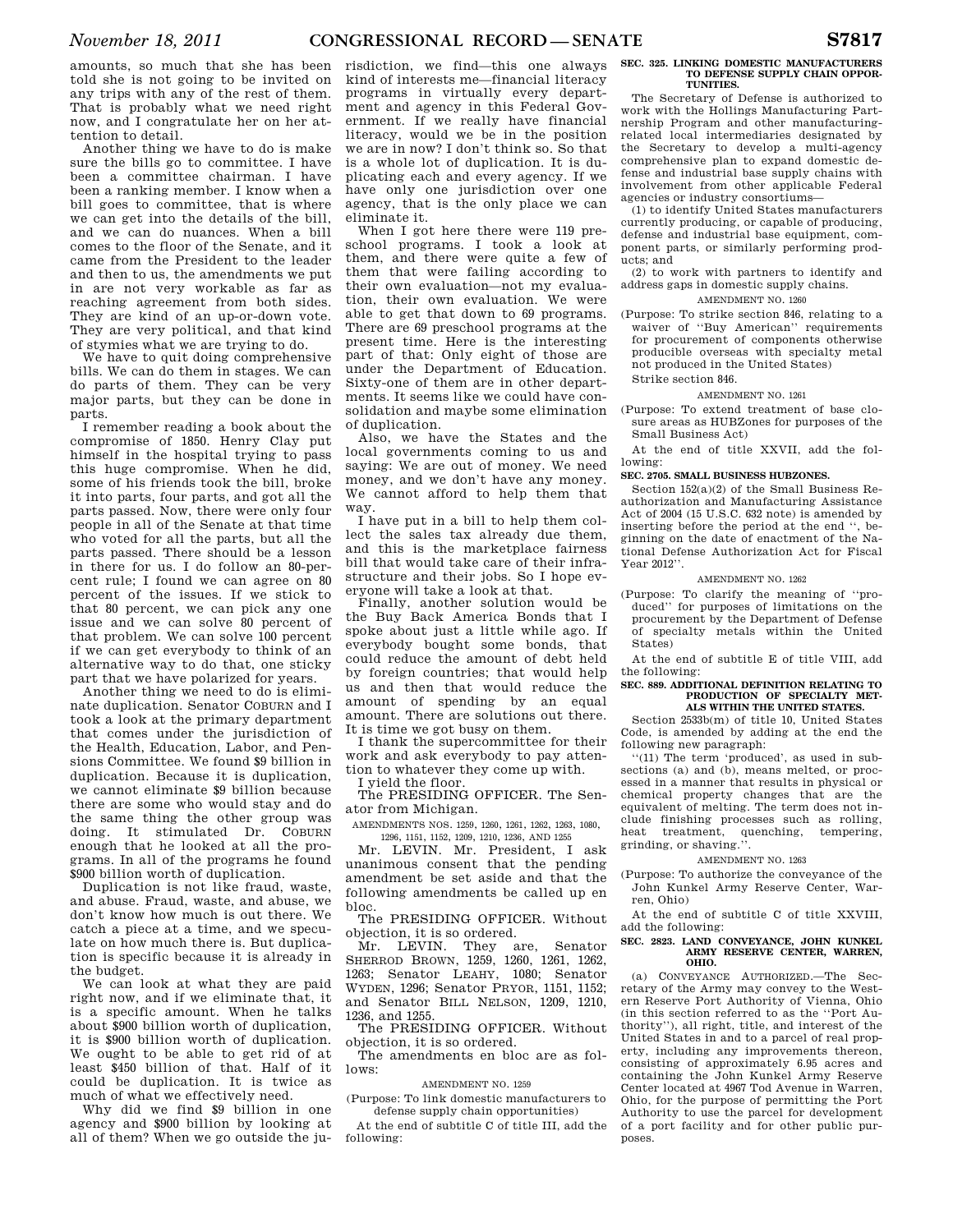(b) INCLUSION OF PERSONAL PROPERTY.— The Secretary of the Army may include as part of the conveyance under subsection (a) personal property located at the John Kunkel Army Reserve Center that—

(1) the Secretary of Transportation recommends would be appropriate for the development or operation of a port facility at the site; and

(2) the Secretary of the Army agrees is excess to the needs of the Army.

(c) INTERIM LEASE.—Until such time as the real property described in subsection (a) is conveyed to the Port Authority, the Secretary of the Army may lease the property to the Port Authority.

(d) CONSIDERATION.—

(1) CONVEYANCE.—The conveyance under subsection (a) shall be made without consideration as a public benefit conveyance for port development if the Secretary of the Army determines that the Port Authority satisfies the criteria specified in section 554 of title 40, United States Code, and regulations prescribed to implement such section. If the Secretary determines that the Port Authority fails to qualify for a public benefit conveyance, but the Port Authority still desires to acquire the property, the Port Authority shall pay to the United States an amount equal to the fair market value of the property to be conveyed. The fair market value of the property shall be determined by the Secretary.

(2) LEASE.—The Secretary of the Army may accept as consideration for a lease of the property under subsection (c) an amount that is less than fair market value if the Secretary determines that the public interest will be served as a result of the lease.

(e) PAYMENT OF COSTS OF CONVEYANCE.—

(1) PAYMENT REQUIRED.—The Secretary shall require the Port Authority to reimburse the Secretary to cover costs (except costs for environmental remediation of the property) to be incurred by the Secretary, or to reimburse the Secretary for costs incurred by the Secretary, to carry out the conveyance under subsection (a), including survey costs, costs for environmental documentation, and any other administrative costs related to the conveyance.

(2) TREATMENT OF AMOUNTS RECEIVED.— Amounts received as reimbursement under paragraph (1) shall be credited to the fund or account that was used to cover those costs incurred by the Secretary in carrying out the conveyance. Amounts so credited shall be merged with amounts in such fund or account, and shall be available for the same purposes, and subject to the same conditions and limitations, as amounts in such fund or account.

(f) DESCRIPTION OF PROPERTY.—The exact acreage and legal description of the property to be conveyed under subsection (a) shall be determined by a survey satisfactory to the Secretary of the Army and the Port Authority. The cost of such survey shall be borne by the Port Authority.

(g) ADDITIONAL TERMS AND CONDITIONS.— The Secretary of the Army may require such additional terms and conditions in connection with the conveyance as the Secretary considers appropriate to protect the interests of the United States.

# AMENDMENT NO. 1080

(Purpose: To clarify the applicability of requirements for military custody with respect to detainees)

On page 361, line 9, insert after ''a person who is described in paragraph (2) who is captured'' the following: ''abroad or on a United States military facility''.

AMENDMENT NO. 1296

(Purpose: To require reports on the use of indemnification agreements in Department of Defense contracts)

At the end of subtitle C of title VIII, add the following:

#### **SEC. 848. REPORTS ON USE OF INDEMNIFICATION AGREEMENTS.**

(a) IN GENERAL.—Chapter 137 of title 10, United States Code, is amended by adding at the end the following:

# **''§ 2335. Reports on use of indemnification agreements**

''(a) IN GENERAL.—Beginning October 1, 2011, not later than 90 days after the date on which any action described in subsection (b)(1) occurs, the Secretary of Defense shall submit to the congressional defense committees and the Committees on the Budget of the House of Representatives and the Senate a report on such action.

''(b) ACTION DESCRIBED.—(1) An action described in this paragraph is the Secretary of Defense—

''(A) entering into a contract that includes an indemnification agreement; or

''(B) modifying an existing indemnification agreement in any contract.

''(2) Paragraph (1) shall not apply to any contract awarded in accordance with—

''(A) section 2354 of this title; or

''(B) the Comprehensive Environmental Response, Compensation, and Liability Act

of 1980 (42 U.S.C. 9601 et seq.). ''(c) MATTERS INCLUDED.—For each contract covered in a report under subsection (a), the report shall include—

''(1) the name of the contractor; ''(2) the actual cost or estimated potential

cost involved;

''(3) a description of the items, property, or services for which the contract is awarded; and

''(4) a justification of the contract including the indemnification agreement.

'(d) NATIONAL SECURITY.-The Secretary may omit any information in a report under subsection (a) if the Secretary—

''(1) determines that the disclosure of such information is not in the national security interests of the United States; and

''(2) includes in the report a justification of the determination made under paragraph  $(1).$ ".

(b) CLERICAL AMENDMENT.—The table of sections at the beginning of chapter 137 of such title is amended by adding at the end the following new item:

''2335. Reports on use of indemnification agreements.''.

# AMENDMENT NO. 1151

(Purpose: To authorize a death gratuity and related benefits for Reserves who die during an authorized stay at their residence during or between successive days of inactive duty training)

At the end of subtitle C of title VI, add the following:

# **SEC. 634. DEATH GRATUITY AND RELATED BENE-FITS FOR RESERVES WHO DIE DUR-ING AN AUTHORIZED STAY AT THEIR RESIDENCE DURING OR BETWEEN SUCCESSIVE DAYS OF INACTIVE DUTY TRAINING.**

(a) DEATH GRATUITY.—

(1) PAYMENT AUTHORIZED.—Section 1475(a)(3) of title 10, United States Code, is amended by inserting before the semicolon the following: ''or while staying at the Reserve's residence, when so authorized by proper authority, during the period of such inactive duty training or between successive days of inactive duty training''.

(2) TREATMENT AS DEATH DURING INACTIVE DUTY TRAINING.—Section 1478(a) of such title is amended—

(A) by redesignating paragraphs (4) through (8) as paragraphs (5) through (9), respectively; and

(B) by inserting after paragraph (3) the following new paragraph (4):

''(4) A person covered by subsection (a)(3) of section 1475 of this title who died while on authorized stay at the person's residence during a period of inactive duty training or between successive days of inactive duty training is considered to have been on inactive duty training on the date of his death.''.

(b) RECOVERY, CARE, AND DISPOSITION OF REMAINS AND RELATED BENEFITS.—Section  $1481(a)(2)$  of such title is amended—

(1) by redesignating subparagraph (E) and (F) as subparagraphs (F) and (G), respectively; and

(2) by inserting after subparagraph (D) the following new subparagraph (E):

''(E) staying at the member's residence, when so authorized by proper authority, during a period of inactive duty training or between successive days of inactive duty training;''.

(c) EFFECTIVE DATE.—The amendments made by this section shall take effect on January 1, 2010, and shall apply with respect to deaths that occur on or after that date.

# AMENDMENT NO. 1152

(Purpose: To recognize the service in the reserve components of the Armed Forces of certain persons by honoring them with status as veterans under law)

At the end of subtitle H of title X, add the following:

#### **SEC. 1088. PROVISION OF STATUS UNDER LAW BY HONORING CERTAIN MEMBERS OF THE RESERVE COMPONENTS OF THE ARMED FORCES AS VETERANS.**

(a) IN GENERAL.—Chapter 1 of title 38, United States Code, is amended by inserting after section 107 the following new section:

# **''§ 107A. Honoring as veterans certain persons who performed service in the reserve components**

''Any person who is entitled under chapter 1223 of title 10 to retired pay for nonregular service or, but for age, would be entitled under such chapter to retired pay for nonregular service shall be honored as a veteran but shall not be entitled to any benefit by reason of this section.''.

(b) CLERICAL AMENDMENT.—The table of sections at the beginning of such chapter is amended by inserting after the item relating to section 107 the following new item:

''107A. Honoring as veterans certain persons who performed service in the reserve components.''.

# AMENDMENT NO. 1209

(Purpose: To repeal the requirement for reduction of survivor annuities under the Survivor Benefit Plan by veterans' depend-

ency and indemnity compensation) At the end of subtitle C of title VI, add the

following:

# **SEC. \_\_\_\_\_\_. REPEAL OF REQUIREMENT OF RE-**<br>DUCTION OF SURVIVOR BENEFITS **PLAN SURVIVOR ANNUITIES BY DE-PENDENCY AND INDEMNITY COM-PENSATION.**

(a) REPEAL.—

(1) IN GENERAL.—Subchapter II of chapter 73 of title 10, United States Code, is amended as follows:

(A) In section 1450, by striking subsection (c).

 $(B)$  In section  $1451(c)$ 

(i) by striking paragraph (2); and

(ii) by redesignating paragraphs (3) and (4) as paragraphs (2) and (3), respectively.

(2) CONFORMING AMENDMENTS.—Such subchapter is further amended as follows:

(A) In section 1450—

(i) by striking subsection (e);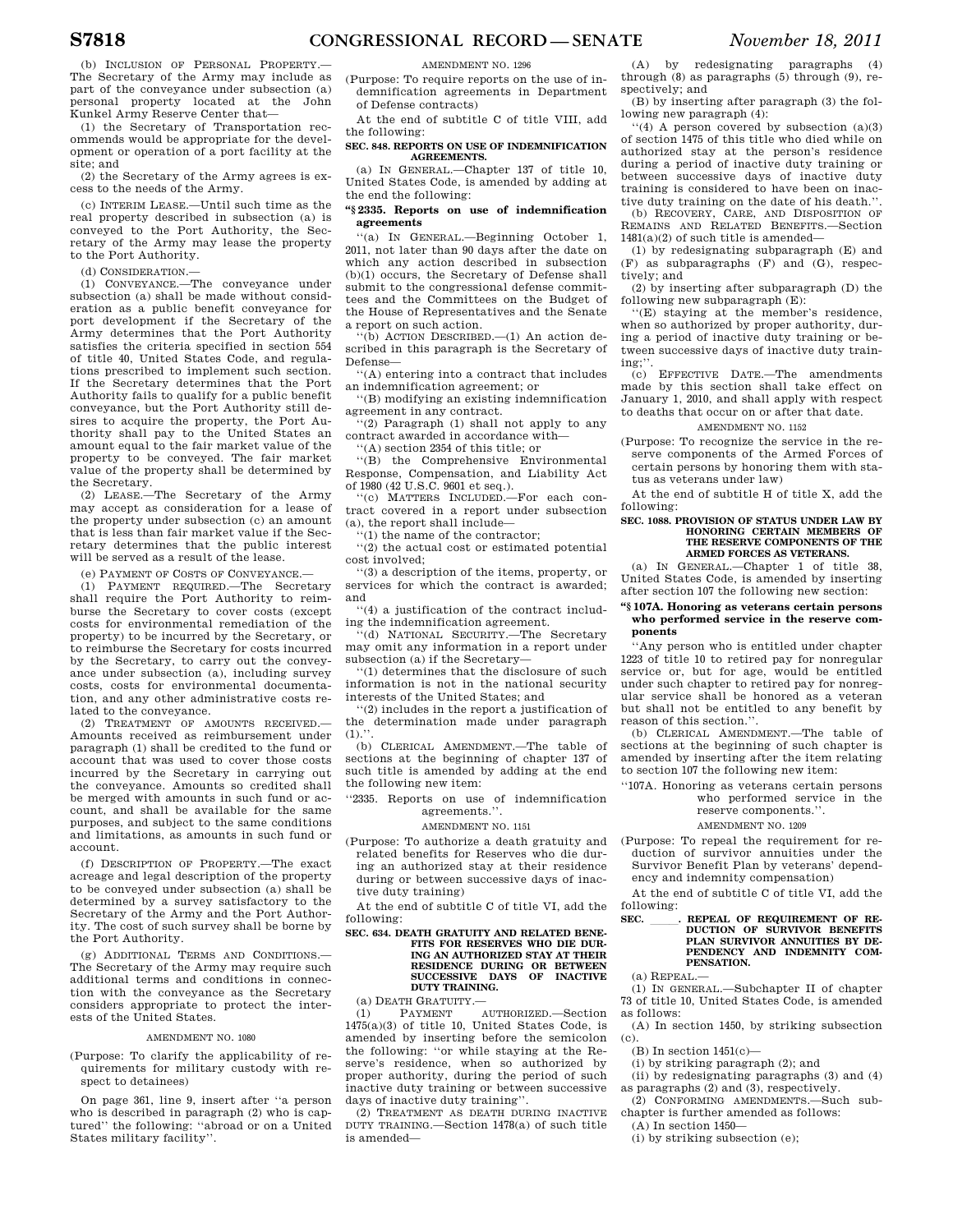(ii) by striking subsection (k); and

(iii) by striking subsection (m). (B) In section 1451(g)(1), by striking subparagraph (C).

(C) In section 1452—

 $(i)$  in subsection  $(f)(2)$ , by striking "does not apply—'' and all that follows and inserting ''does not apply in the case of a deduction made through administrative error.''; and

(ii) by striking subsection (g).

(D) In section 1455(c), by striking ",  $(5)(3)(0)$ "  $1450(k)(2)$ ,

(b) PROHIBITION ON RETROACTIVE BENE-FITS.—No benefits may be paid to any person for any period before the effective date provided under subsection (f) by reason of the amendments made by subsection (a).

(c) PROHIBITION ON RECOUPMENT OF CERTAIN AMOUNTS PREVIOUSLY REFUNDED TO SBP RE-CIPIENTS.—A surviving spouse who is or has been in receipt of an annuity under the Survivor Benefit Plan under subchapter II of chapter 73 of title 10, United States Code, that is in effect before the effective date provided under subsection (f) and that is adjusted by reason of the amendments made by subsection (a) and who has received a refund of retired pay under section 1450(e) of title 10, United States Code, shall not be required to repay such refund to the United States.

(d) REPEAL OF AUTHORITY FOR OPTIONAL ANNUITY FOR DEPENDENT CHILDREN.—Section 1448(d) of such title is amended—

(1) in paragraph (1), by striking ''Except as provided in paragraph (2)(B), the Secretary concerned'' and inserting ''The Secretary concerned''; and

 $(2)$  in paragraph  $(2)$ -

(A) by striking ''DEPENDENT CHILDREN.—'' and all that follows through ''In the case of a member described in paragraph (1),'' and inserting ''DEPENDENT CHILDREN ANNUITY WHEN NO ELIGIBLE SURVIVING SPOUSE.—In the case of a member described in paragraph  $(1),$ "; and

(B) by striking subparagraph (B).

(e) RESTORATION OF ELIGIBILITY FOR PRE-VIOUSLY ELIGIBLE SPOUSES.—The Secretary of the military department concerned shall restore annuity eligibility to any eligible surviving spouse who, in consultation with the Secretary, previously elected to transfer payment of such annuity to a surviving child or children under the provisions of section 1448(d)(2)(B) of title 10, United States Code, as in effect on the day before the effective date provided under subsection (f). Such eligibility shall be restored whether or not payment to such child or children subsequently was terminated due to loss of dependent status or death. For the purposes of this subsection, an eligible spouse includes a spouse who was previously eligible for payment of such annuity and is not remarried, or remarried after having attained age 55, or whose second or subsequent marriage has been terminated by death, divorce or annulment.

(f) EFFECTIVE DATE.—The sections and the amendments made by this section shall take effect on the later of—

(1) the first day of the first month that begins after the date of the enactment of this Act; or

(2) the first day of the fiscal year that begins in the calendar year in which this Act is enacted.

# AMENDMENT NO. 1210

(Purpose: To require an assessment of the advisability of stationing additional DDG– 51 class destroyers at Naval Station Mayport, Florida)

At the end of subtitle C of title X, add the following:

#### **SEC. 1024. ASSESSMENT OF STATIONING OF ADDI-TIONAL DDG–51 CLASS DESTROYERS AT NAVAL STATION MAYPORT, FLOR-IDA.**

(a) NAVY ASSESSMENT REQUIRED.—

(1) IN GENERAL.—Not later than one year after the date of the enactment of this Act, the Secretary of the Navy shall conduct an analysis of the costs and benefits of stationing additional DDG–51 class destroyers at Naval Station Mayport, Florida.

(2) ELEMENTS.—The analysis required by paragraph (1) shall include, at a minimum, the following:

(A) Consideration of the negative effects on the ship repair industrial base at Naval Station Mayport caused by the retirement of FFG–7 class frigates and the procurement delays of the Littoral Combat Ship, including, in particular, the increase in costs (which would be passed on to the taxpayer) of reconstituting the ship repair industrial base at Naval Station Mayport following the projected drastic decrease in workload.

(B) Updated consideration of life extensions of FFG–7 class frigates in light of continued delays in deliveries of the Littoral Combat Ship deliveries.

(C) Consideration of the possibility of bringing additional surface warships to Naval Station Mayport for maintenance with the consequence of spreading the ship repair workload appropriately amongst the various public and private shipyards and ensuring the long-term health of the shipyard in Mayport.

(b) COMPTROLLER GENERAL OF THE UNITED STATES ASSESSMENT.—Not later than 120 days after the submittal of the report required by subsection (a), the Comptroller General of the United States shall submit to Congress an assessment by the Comptroller General of the report, including a determination whether or not the report complies with applicable best practices.

# AMENDMENT NO. 1236

(Purpose: To require a report on the effects of changing flag officer positions within the Air Force Material Command)

At the end of subtitle G of title X, add the following:

#### **SEC. 1030. REPORT ON EFFECTS OF CHANGING FLAG OFFICER POSITIONS WITHIN THE AIR FORCE MATERIAL COM-MAND.**

(a) REPORT REQUIRED.—Not later than 60 days after the date of the enactment of this Act, the Secretary of the Air Force shall conduct an analysis and submit to the congressional defense committees a report on the effects of changing flag officer positions within the Air Force Materiel Command (AFMC), including consideration of the following issues:

(1) The effect on the weapons testing mission of AFMC.

(2) The potential for lack of oversight if flag positions are reduced or eliminated.

(3) The reduced experience level of general officers managing challenging weapons development programs under a new command structure.

(4) The additional duties of base management functions impacting the test wing commander's ability to manage actual weapons testing under the new structure.

(b) COMPTROLLER GENERAL ASSESSMENT.— Not later than 60 days after the submittal of the report under subsection (a), the Comptroller General of the United States shall submit to Congress an assessment by the Comptroller General of the report, including a determination whether or not the report complies with applicable best practices.

#### AMENDMENT NO. 1255

(Purpose: To require an epidemiological study on the health of military personnel exposed to burn pit emissions at Joint Base Balad)

At the end of subtitle C of title VII, add the following:

#### **SEC. 723. EPIDEMIOLOGICAL STUDY ON HEALTH OF MILITARY PERSONNEL EXPOSED TO BURN PIT EMISSIONS AT JOINT BASE BALAD.**

The Secretary of Defense shall conduct a cohort study on the long-term health effects of exposure to burn pit emissions in military personnel deployed at Joint Base Balad. The study shall include a prospective evaluation from retrospective estimates of such exposures. The study shall be conducted in accordance with recommendations by the Institute of Medicine concluding that further study is needed to establish correlation between burn pit exposure and disease.

The PRESIDING OFFICER. The Senator from New Hampshire.

# AMENDMENTS NOS. 1281, 1133, 1134, 1286, 1287, 1290, AND 1291

Ms. AYOTTE. Mr. President, I ask unanimous consent to temporarily set aside the pending amendment and call up the following amendments en bloc: Senator MCCAIN's amendment No. 1281 regarding the transfer of arms to Georgia; Senator BLUNT's two amendments, Nos. 1133 and 1134; Senator MUR-KOWSKI's two amendments, Nos. 1286 and 1287; and Senator RUBIO's two amendments, Nos. 1290 and 1291.

The PRESIDING OFFICER. Without objection, it is so ordered.

The amendments en bloc are as follows:

AMENDMENT NO. 1281

(Purpose: To require a plan for normalizing defense cooperation with the Republic of Georgia)

At the end of subtitle C of title XII, add the following:

#### **SEC. 1243. DEFENSE COOPERATION WITH REPUB-LIC OF GEORGIA.**

(a) PLAN FOR NORMALIZATION.—Not later than 90 days after the date of the enactment of this Act, the President shall develop and submit to the congressional defense committees and the Committee on Foreign Relations of the Senate and the Committee on Foreign Affairs of the House of Representatives a plan for normalizing United States defense cooperation with the Republic of Georgia, including the sale of defensive arms.

(b) OBJECTIVES.—The plan required under subsection (a) shall address the following objectives:

(1) To reestablish a normal defense relationship with the Republic of Georgia.

(2) To support the Government of the Republic of Georgia in providing for the defense of its government, people, and sovereign territory, consistent with the continuing commitment of the Government of the Republic of Georgia to its nonuse-of-force pledge and consistent with Article 51 of the Charter of the United Nations.

(3) To enhance the ability of the Government of the Republic of Georgia to participate in coalition operations and meet NATO partnership goals.

(4) To resume the sale by the United States of defense articles and services that may be necessary to enable the Government of the Republic of Georgia to maintain a sufficient self-defense capability.

(5) To encourage NATO member and candidate countries to restore and increase their sales of defensive articles and services to the Republic of Georgia as part of broader NATO effort to deepen its defense relationship and cooperation with the Republic of Georgia.

(6) To ensure maximum transparency in the United States-Georgia defense relationship.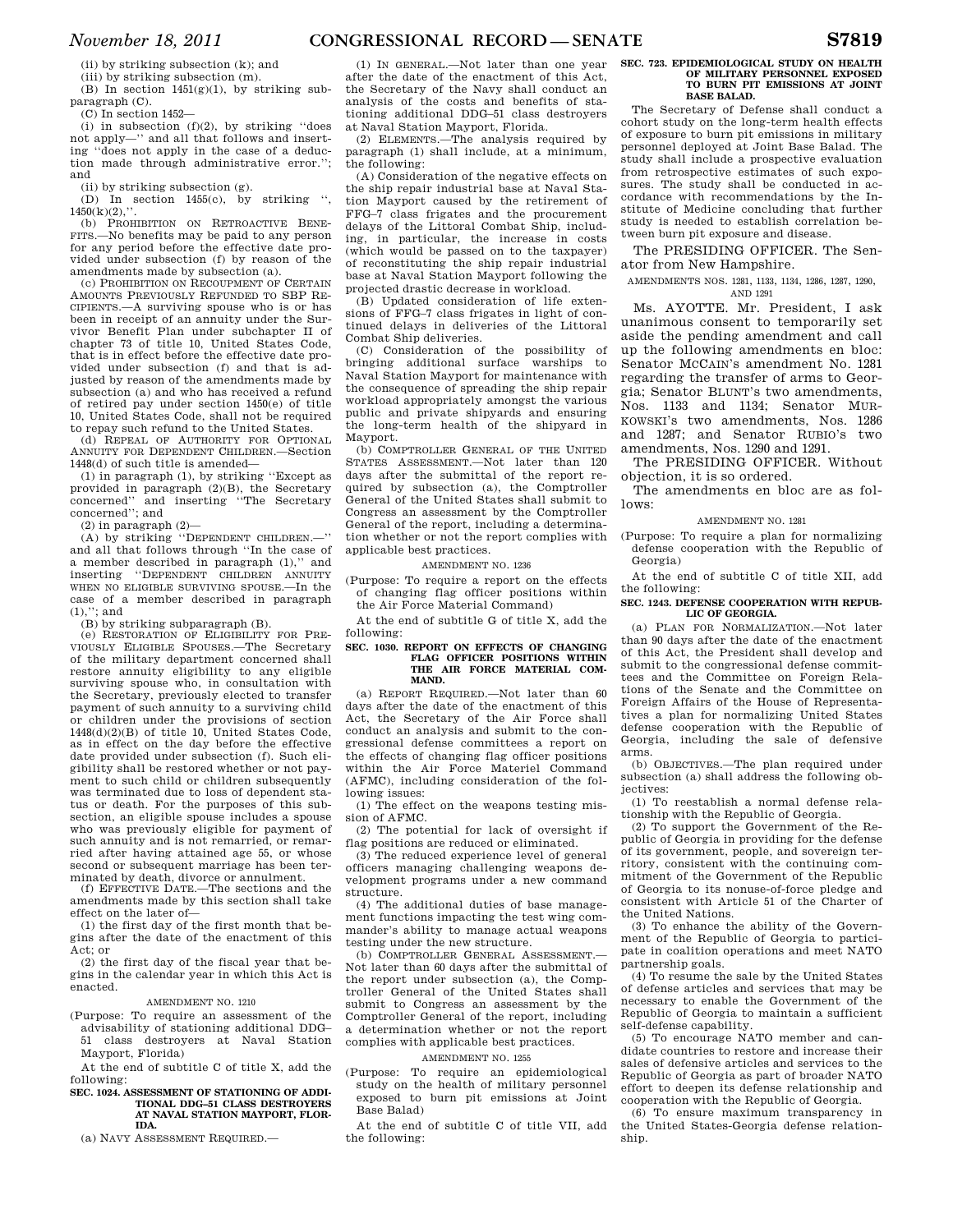(c) INCLUDED INFORMATION.—The plan required under subsection (a) shall include the following information:

(1) A needs-based assessment, or an update to an existing needs-based assessment, of the defense requirements of the Republic of Georgia, which shall be prepared by the United States Armed Forces.

(2) A description of each of the requests by the Government of the Republic of Georgia for purchase of defense articles and services during the two-year period ending on the date of the report.

(3) A summary of the defense needs asserted by the Government of the Republic of Georgia as justification for its requests for defensive arms purchases.

(4) A description of the action taken on any defensive arms sale request by the Government of the Republic of Georgia and an explanation for such action.

(d) FORM.—The plan required under subsection (a) shall be submitted in unclassified form, but may contain a classified annex.

# AMENDMENT NO. 1133

(Purpose: To provide for employment and reemployment rights for certain individuals ordered to full-time National Guard duty)

At the end of subtitle H of title X, add the following:

# **SEC.** REEMPLOYMENT RIGHTS FOLLOWING **CERTAIN NATIONAL GUARD DUTY.**

(a) IN GENERAL.—Section 4312(c)(4) of title 38, United States Code, is amended—

(1) in subparagraph (D), by striking ''or'' at the end;

(2) in subparagraph (E), by striking the period at the end and inserting ''; or''; and

(3) by adding at the end the following new subparagraph:

''(F) ordered to full-time National Guard duty under the provisions of section 502(f) of title 32 when the period of duty is expressly designated in writing by the Secretary of Defense as covered by this subparagraph.

(b) EFFECTIVE DATE.—Subparagraph (F) of such section  $4312(c)(4)$ , as added by subsection (a)(3), shall apply with respect to an individual ordered to full-time National Guard duty under section 502(f) of title 32 of such Code, on or after September 11, 2001, and shall entitle such individual to rights and benefits under chapter 43 of title 38 of such Code on or after that date.

#### AMENDMENT NO. 1134

(Purpose: To require a report on the policies and practices of the Navy for naming the vessels of the Navy)

At the end of subtitle C of title X, add the following:

#### **SEC. 1024. REPORT ON POLICIES AND PRACTICES OF THE NAVY FOR NAMING THE VES-SELS OF THE NAVY.**

(a) REPORT REQUIRED.—Not later than 180 days after the date of the enactment of this Act, the Secretary of Defense shall submit to Congress a report on the policies and practices of the Navy for naming vessels of the Navy.

(b) ELEMENTS.—The report required by subsection (a) shall set forth the following:

(1) A description of the current policies and practices of the Navy for naming vessels of the Navy.

(2) A description of the extent to which the policies and practices described under paragraph (1) vary from historical policies and practices of the Navy for naming vessels of the Navy, and an explanation for such variances (if any).

(3) An assessment of the feasibility and advisability of establishing fixed policies for the naming of one or more classes of vessels of the Navy, and a statement of the policies recommended to apply to each class of vessels recommended to be covered by such fixed policies if the establishment of such fixed policies is considered feasible and advisable.

(4) Any other matters relating to the policies and practices of the Navy for naming vessels of the Navy that the Secretary of Defense considers appropriate.

# AMENDMENT NO. 1286

(Purpose: To require a Department of Defense Inspector General report on theft of computer tapes containing protected information on covered beneficiaries under the TRICARE program)

At the end of subtitle A of title VII, add the following:

# **SEC. 705. DEPARTMENT OF DEFENSE INSPECTOR GENERAL REPORT ON THEFT OF COMPUTER TAPES CONTAINING PROTECTED INFORMATION ON COV-ERED BENEFICIARIES UNDER THE TRICARE PROGRAM.**

The Inspector General of the Department of Defense shall submit to the congressional defense committees a report on the circumstances surrounding the theft of computer tapes containing personally identifiable and protected health information of approximately 4,900,000 covered beneficiaries under the TRICARE program from the vehicle of a contractor under the TRICARE program. The report shall include the following:

(1) An assessment of the risk that the personally identifiable and protected health information so stolen can be accessed by a third party.

(2) Such recommendations as the Inspector General considers appropriate to reduce the risk of similar incidents in the future.

AMENDMENT NO. 1287

(Purpose: To provide limitations on the retirement of C–23 aircraft)

At the end of subtitle C of title I, add the following:

#### **SEC. 136. LIMITATION ON RETIREMENT OF C–23 AIRCRAFT.**

(a) IN GENERAL.—Upon determining to retire a C–23 aircraft, the Secretary of the Army shall first offer title to such aircraft to the chief executive officer of the State in which such aircraft is based.

(b) TRANSFER UPON ACCEPTANCE OF OFFER.—If the chief executive officer of a State accepts title of an aircraft under subsection (a), the Secretary shall transfer title of the aircraft to the State without charge to the State. The Secretary shall provide a reasonable amount of time for acceptance of the offer.

(c) USE.—Notwithstanding the transfer of title to an aircraft to a State under this section, the aircraft may continue to be utilized by the National Guard of the State in State status using National Guard crews in that status.

# AMENDMENT NO. 1290

- (Purpose: To strike the national security waiver authority in section 1032, relating
- to requirements for military custody)

# On page 362, strike lines 8 through 15. AMENDMENT NO. 1291

(Purpose: To strike the national security waiver authority in section 1033, relating to requirements for certifications relating to the transfer of detainees at United States Naval Station, Guantanamo Bay, Cuba, to foreign countries and entities)

On page 365, line 9, strike ''and subsection  $(d)$ .

On page 367, line 14, strike ''and subsection  $(d)$ <sup>'</sup>

On page 368, strike line 13 and all that follows through page 370, line 13.

Ms. AYOTTE. I yield the floor.

The PRESIDING OFFICER. The Senator from Michigan.

Mr. LEVIN. Mr. President, I ask for the regular order after all of those actions are taken.

The PRESIDING OFFICER. The amendment is now pending.

AMENDMENTS NOS. 1071, 1086, 1106, 1140, AND 1219 EN BLOC

Mr. LEVIN. Mr. President, I ask unanimous consent to call up five amendments en bloc which have been cleared by myself and the ranking member as follows: amendment No. 1071 on behalf of Senator MCCAIN, to require the Secretary of Defense to report on all information with respect to the Evolved Expendible Launch Vehicle Program that would be required if the program were designated as a major defense acquisition program not in the sustainment phase; amendment No. 1086 on behalf of Senators ROBERTS and MORAN, to authorize and request the President to award the Medal of Honor posthumously to CPT Emil Kapaun of the U.S. Army for acts of valor during the Korean War; amendment No. 1106 on behalf of Senator MCCAIN, to require a report on the status of the implementation of accepted recommendations in the Final Report of the 2010 Army Acquisition Review Panel; amendment No. 1140 on behalf of Senator CASEY, to require a report by the Comptroller General on the Department of Defense Military Spouse Employment Program; and amendment No. 1219 on behalf of myself, to provide authority to order military Reserves to Active Duty to provide assistance and response to a disaster or emergency.

Ms. AYOTTE. Mr. President, the amendments have been cleared on our side.

The PRESIDING OFFICER. Without objection, the amendments are as listed.

The amendments en bloc are as follows:

#### AMENDMENT NO. 1071

(Purpose: To require the Secretary of Defense to report on all information with respect to the Evolved Expendable Launch Vehicle program that would be required if the program were designated as a major defense acquisition program not in the sustainment phase)

At the end of subtitle E of title VIII, add the following:

# **SEC. 889. OVERSIGHT OF AND REPORTING RE-QUIREMENTS WITH RESPECT TO EVOLVED EXPENDABLE LAUNCH VE-HICLE PROGRAM.**

The Secretary of Defense shall—

(1) redesignate the Evolved Expendable Launch Vehicle program as a major defense acquisition program not in the sustainment phase under section 2430 of title 10, United States Code; or

(2) require the Evolved Expendable Launch Vehicle program—

(A) to provide to the congressional defense committees all information with respect to the cost, schedule, and performance of the program that would be required to be provided under sections 2431 (relating to weapons development and procurement schedules), 2432 (relating to Select Acquisition Reports, including updated program life-cycle cost estimates), and 2433 (relating to unit cost reports) of title 10, United States Code, with respect to the program if the program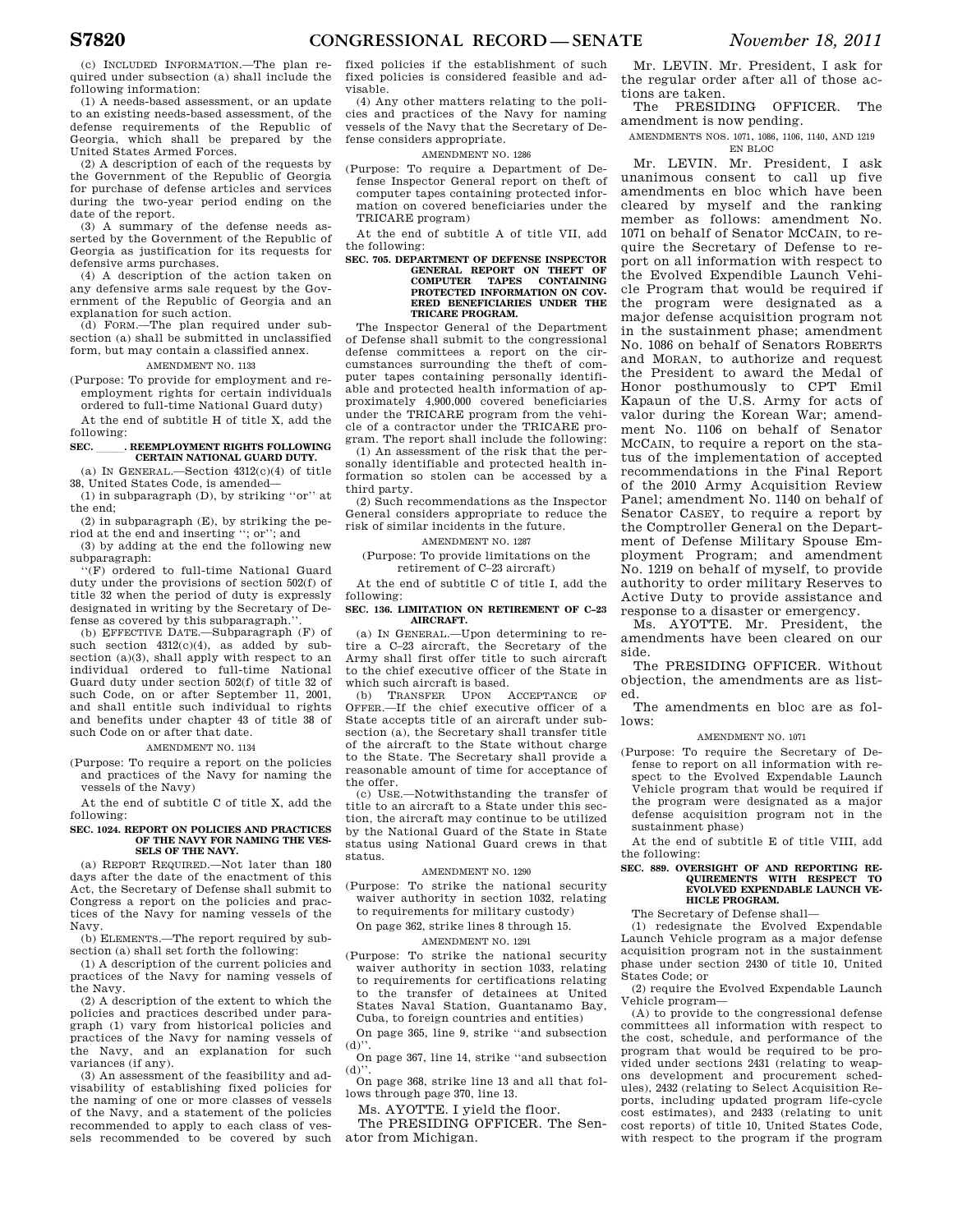were designated as a major defense acquisition program not in the sustainment phase; and

(B) to provide to the Under Secretary of Defense for Acquisition, Technology, and Logistics—

(i) a quarterly cost and status report, commonly known as a Defense Acquisition Executive Summary, which serves as an earlywarning of actual and potential problems with a program and provides for possible mitigation plans; and

(ii) earned value management data that contains measurements of contractor technical, schedule, and cost performance.

## AMENDMENT NO. 1086

(Purpose: To authorize and request the President to award the medal of Honor posthumously to Captain Emil Kapaun of the United States Army for acts of valor during the Korean War)

At the end of subtitle I of title V, add the following:

# **SEC. \_\_\_\_\_\_. AUTHORIZATION AND REQUEST FOR AWARD OF MEDAL OF HONOR TO <br>EMIL KAPAUN FOR ACTS OF VALOR DURING THE KOREAN WAR.**

(a) AUTHORIZATION.—Notwithstanding the time limitations specified in section 3744 of title 10, United States Code, or any other time limitation with respect to the awarding of certain medals to persons who served in the Armed Forces, the President is authorized and requested to award the Medal of Honor posthumously under section 3741 of such title to Emil Kapaun for the acts of valor during the Korean War described in subsection (b).

(b) ACTS OF VALOR DESCRIBED.—The acts of valor referred to in subsection (a) are the actions of then Captain Emil Kapaun as a member of the 8th Cavalry Regiment during the Battle of Unsan on November 1 and 2, 1950, and while a prisoner of war until his death on May 23, 1951, during the Korean War.

## AMENDMENT NO. 1106

(Purpose: To require a report on the status of the implementation of accepted recommendations in the Final Report of the 2010 Army Acquisition Review panel)

At the end of subtitle G of title X, add the following:

## **SEC. 1080. REPORT ON STATUS OF IMPLEMENTA-TION OF ACCEPTED RECOMMENDA-TIONS IN THE FINAL REPORT OF THE 2010 ARMY ACQUISITION RE-VIEW PANEL.**

Not later than 1 October 2012, the Secretary of the Army shall submit to the congressional defense committees a report describing the plan and implementation status of the recommendations contained in the Final Report of the 2010 Army Acquisition Review panel (also known as the ''Decker-Wagner Report'') that the Army agreed to implement.

## AMENDMENT NO. 1140

(Purpose: To require a report on the Comptroller General on Department of Defense military spouse employment programs)

At the end of subtitle H of title V, add the following:

## **SEC. 577. COMPTROLLER GENERAL OF THE UNITED STATES REPORT ON DE-PARTMENT OF DEFENSE MILITARY SPOUSE EMPLOYMENT PROGRAMS.**

(a) IN GENERAL.—The Comptroller General of the United States shall carry out a review of all current Department of Defense military spouse employment programs. (b) ELEMENTS.—The review required by

subsection (a) shall, address, at a minimum, the following:

(1) The efficacy and effectiveness of Department of Defense military spouse employment programs.

(2) All current Department programs to support military spouses or dependents for the purposes of employment assistance.

(3) The types of military spouse employment programs that have been considered or used in the past by the Department.

(4) The ways in which military spouse employment programs have changed in recent years.

(5) The benefits or programs that are specifically available to provide employment assistance to spouses of members of the Armed Forces serving in Operation Iraqi Freedom, Operation Enduring Freedom, or Operation New Dawn, or any other contingency operation being conducted by the Armed Forces as of the date of such review.

(6) Existing mechanisms available to military spouses to express their views on the effectiveness and future direction of Department programs and policies on employment assistance for military spouses.

(7) The oversight provided by the Office of Personnel and Management regarding preferences for military spouses in Federal employment.

(c) COMPTROLLER GENERAL REPORT.—Not later than 180 days after the date of the enactment of this Act, the Comptroller General shall submit to the congressional defense committees a report on the review carried out under subsection (a). The report shall set forth the following:

(1) The results of the review concerned.

(2) Such clear and concrete metrics as the Comptroller General considers appropriate for the current and future evaluation and assessment of the efficacy and effectiveness of Department of Defense military spouse employment programs.

(3) A description of the assumptions utilized in the review, and an assessment of the validity and completeness of such assumptions.

(4) Such recommendations as the Comptroller General considers appropriate for improving Department of Defense military spouse employment programs.

(d) DEPARTMENT OF DEFENSE REPORT.—Not later than 180 days after the date of the enactment of this Act, the Secretary of Defense shall submit to the congressional defense committees a report setting forth the number (or a reasonable estimate if a precise number is not available) of military spouses who have obtained employment following participation in Department of Defense military spouse employment programs. The report shall set forth such number (or estimate) for the Department of Defense military spouse employment programs as a whole and for each such military spouse employment program.

## AMENDMENT NO. 1219

(Purpose: To provide authority to order Army Reserve, Navy Reserve, Marine Corps Reserve, and Air Force Reserve to active duty to provide assistance in response to a major disaster or emergencies)

At the end of subtitle B of title V, add the following:

## **SEC. 515. AUTHORITY TO ORDER ARMY RESERVE, NAVY RESERVE, MARINE CORPS RE-SERVE, AND AIR FORCE RESERVE TO ACTIVE DUTY TO PROVIDE ASSIST-ANCE IN RESPONSE TO A MAJOR DISASTER OR EMERGENCY.**

(a) AUTHORITY.—

(1) IN GENERAL.—Chapter 1209 of title 10, United States Code, as amended by section 511(a)(1), is further amended by inserting after section 12304a the following new section:

## **''§ 12304b. Army Reserve, Navy Reserve, Marine Corps Reserve, and Air Force Reserve: order to active duty to provide assistance in response to a major disaster or emergency**

''(a) AUTHORITY.—When a Governor requests Federal assistance in responding to a major disaster or emergency (as those terms are defined in section 102 of the Robert T. Stafford Disaster Relief and Emergency Assistance Act (42 U.S.C. 5122)), the Secretary of Defense may, without the consent of the member affected, order any unit, and any member not assigned to a unit organized to serve as a unit, of the Army Reserve, Navy Reserve, Marine Corps Reserve, and Air Force Reserve to active duty for a continuous period of not more than 120 days to respond to the Governor's request.

''(b) EXCLUSION FROM STRENGTH LIMITA-TIONS.—Members ordered to active duty under this section shall not be counted in computing authorized strength of members on active duty or members in grade under this title or any other law.

''(c) TERMINATION OF DUTY.—Whenever any unit or member of the reserve components is ordered to active duty under this section, the service of all units or members so ordered to active duty may be terminated by order of the Secretary of Defense or law.''.

(2) CLERICAL AMENDMENT.—The table of sections at the beginning of such chapter, as amended by section 511(a)(2), is further amended by inserting after the item relating to section 12304a the following new item:

''12304b. Army Reserve, Navy Reserve, Marine Corps Reserve, Air Force Reserve: order to active duty to provide assistance in response to a major disaster or emergency.''.

(b) TREATMENT OF OPERATIONS AS CONTIN-GENCY OPERATIONS.—Section 101(a)(13)(B) of such title is amended by inserting ''12304b,'' after "12304."

(c) USUAL AND CUSTOMARY ARRANGEMENT.— (1) DUAL-STATUS COMMANDER.—When the Armed Forces and the National Guard are employed simultaneously in support of civil authorities in the United States, appointment of a commissioned officer as a dual-status commander serving on active duty and duty in, or with, the National Guard of a State under sections 315 or 325 of title 32, United States Code, as commander of Federal forces by Federal authorities and as commander of State National Guard forces by State authorities, should be the usual and customary command and control arrangement, including for missions involving a major disaster or emergency as those terms are defined in section 102 of the Robert T. Stafford Disaster Relief and Emergency Assistance Act (42 U.S.C. 5122). The chain of command for the Armed Forces shall remain in accordance with sections 162(b) and 164(c) of title 10, United States Code.

(2) STATE AUTHORITIES SUPPORTED.—When a major disaster or emergency occurs in any area subject to the laws of any State, Territory, or the District of Columbia, the Governor of the State affected normally should be the principal civil authority supported by the primary Federal agency and its supporting Federal entities, and the Adjutant General of the State or his or her subordinate designee normally should be the principal military authority supported by the dual-status commander when acting in his or her State capacity.

(3) RULE OF CONSTRUCTION.—Nothing in paragraphs (1) or (2) shall be construed to preclude or limit, in any way, the authorities of the President, the Secretary of Defense, or the Governor of any State to direct, control, and prescribe command and control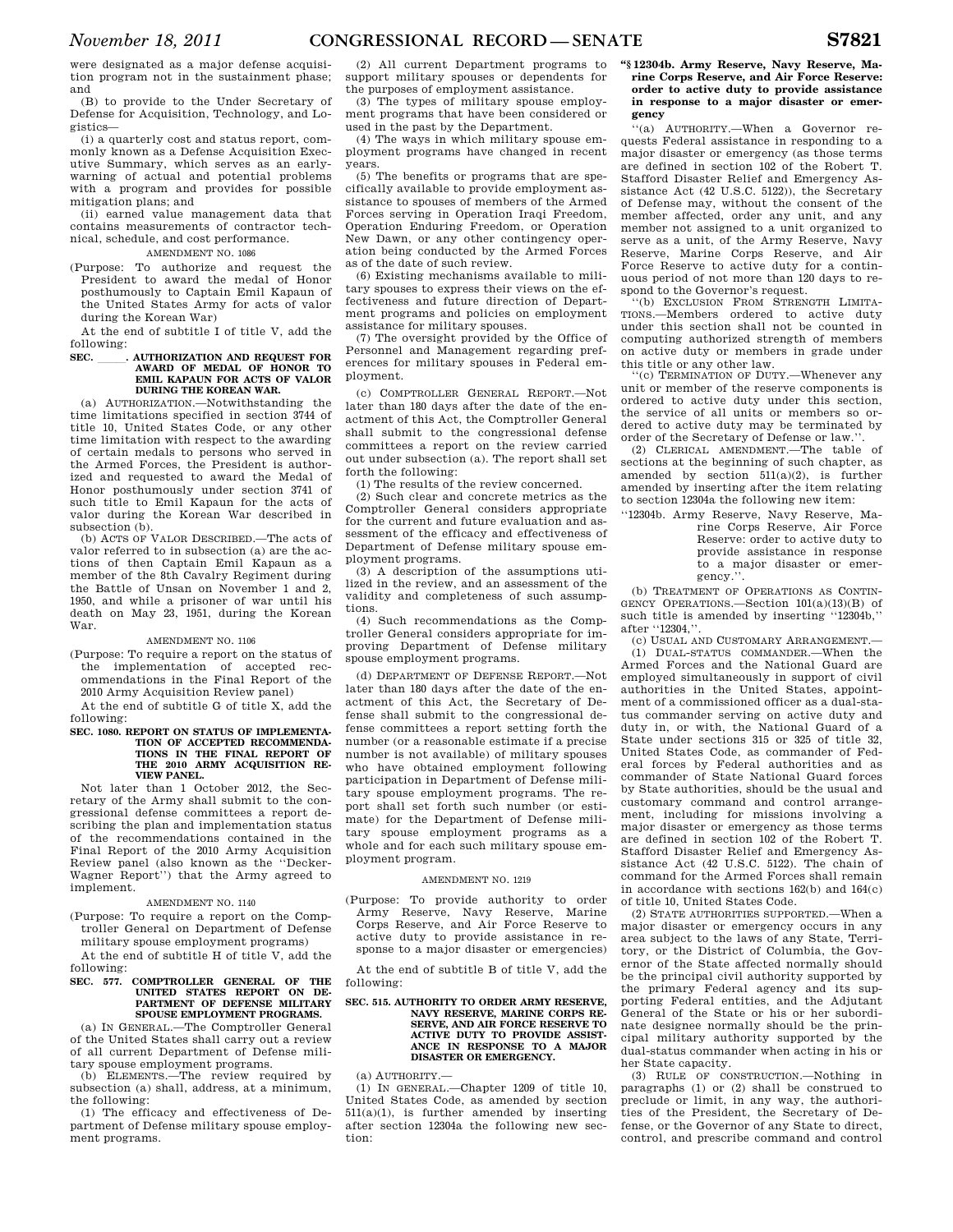arrangements for forces under their command.

Mr. LEVIN. Mr. President, I ask unanimous consent that the Senate consider the amendments en bloc, the amendments be agreed to, and the motions to reconsider be laid upon the table.

The PRESIDING OFFICER. Without objection, it is so ordered.

The amendments (Nos. 1071, 1086, 1106, 1140, and 1219) were agreed to.

Mr. MENENDEZ. Mr. President, one of the greatest—if not the greatest threats to the security of our Nation and our ally Israel—is the concerted effort by the Government of Iran to acquire the technology and materials to create a nuclear weapon that will alter the balance of power in the Middle East, and which would most certainly lead to hostilities. To forestall or ideally prevent this scenario, we must use ALL of the tools of peaceful diplomacy available to us.

Simply put, we must do everything in our power to prevent Iran from obtaining a nuclear weapon. I am pleased to offer an amendment that will limit Iran's ability to finance its nuclear ambitions by sanctioning the Central Bank of Iran, which is complicit in Iran's efforts.

This amendment will require the President to make a determination about whether the Central Bank of Iran's conduct threatens the national security of the United States or its allies based on its facilitation of the activities of the Government of Iran that threaten global or regional peace and security, its evasion of multilateral sanctions directed against the Government of Iran; its engagement in deceptive financial practices and illicit transactions, and most importantly its provision of financial services in support of Iran's effort to acquire the knowledge, materials, and facilities to enrich uranium and to ultimately develop weapons of mass destruction.

Last week we learned just how far down the nuclear road Iran has come. The International Atomic Energy Agency's report indicates that Iran continues to enrich uranium and is seeking to develop as many as 10 new enrichment facilities; has conducted high explosives testing and detonator development to set off a nuclear charge, as well as computer modeling of a core of a nuclear warhead; and has engaged in preparatory work for a nuclear weapons test. We also learned that an August IAEA inspection revealed that 43.5 pounds of a component—used to arm nuclear warheads was unaccounted for in Iran and that Iran is working on an indigenous design for a nuclear payload small enough to fit on Iran's long-range Shahab-3 missile, a missile capable to reaching Israel.

These revelations—combined with Iran's provocative effort in October to assassinate the Saudi Ambassador to the United States—demonstrate that Iran's aggression has taken a violent

turn and that we can expect that if it gets a nuclear weapon that it will use that weapon.

This amendment will impose sanctions on any foreign financial institutions that engage in significant transactions with the Central Bank of Iran, with the exception of transactions in food, medicine, and medical devices. It sends the message that you have a choice—to do business with the United States or to do business with Iran.

Iran has a history of exporting terrorism—against coalition forces in Iraq, in Argentina, Lebanon, and even in Washington; and while Iran's drive to advance its nuclear weapons program has been slowed by U.S. and international sanctions, it remains undeterred. Today, we take the next step to isolate Iran politically and financially.

I also look forward to continuing to work with the administration and with my colleagues on both sides of the aisle to achieve our shared goals and to make this a bipartisan initiative.

Our efforts to date have been transformative, but Iran has adapted to the sanctions, unanticipated loopholes have allowed the regime to adjust and circumvent the sanctions and drive forward its effort to achieve a robust nuclear program.

We have to be just as prepared to adjust and adapt by closing each loophole that arises. By identifying the Central Bank of Iran as the Iranian regime's partner and financier of its terrorist agenda we can begin to starve the regime of the money it needs to achieve its nuclear goals.

## AMENDMENT NO. 1114

Mr. BEGICH. Mr. President, I am pleased to speak on amendment No. 1114 to S.1867, the National Defense Authorization Act for Fiscal Year 2012. The amendment is cosponsored by Senators SNOWE, CASEY, LEAHY, GRAHAM, MURKOWSKI, AKAKA, PRYOR, BROWN of Massachusetts, TESTER, and MANCHIN.

This amendment can be explained very simply. It expands the ability of Reserve component members and surviving spouses to travel on military aircraft when space is available.

Members of the National Guard and Reserve and surviving military spouses make great sacrifices for our Nation. However, too often these individuals do not receive the benefits they have earned for their service. For example, Reserve component members' and retirees' space-available travel privileges are limited within the United States and their family cannot travel with them.

As we all know, the National Guard and Reserve contributions to our Nation's defense since 9/11 are invaluable. There is no reason why their ability to travel on a military aircraft when space is available should be limited or restricted just because they are in the Guard or Reserve. They have fought in Iraq and Afghanistan. They have lost comrades. Virtually every member of the National Guard in Alaska has de-

ployed in support of Iraq or Afghanistan.

Surviving spouses of a military member eligible for retired pay or of a member killed in the line of duty retain no space-available travel privileges at all after the death of their spouse. Yet they have made a lifetime commitment to the military or, in many cases, lost their loved one in war—the ultimate sacrifice.

We must continue to provide support to our surviving spouses and recognize their commitment to our military. As many of our Nation's most senior leaders have said, families are the backbone of the military. We must continue to recognize the National Guard and Reserve who are such a vital part of our Nation's defense and homeland security.

In this time of fiscal constraint, this amendment gives us the opportunity to support our National Guard, Reserves, and surviving spouses without a cost to taxpayers. The amendment is budget neutral.

The amendment is supported by the National Guard Association of the United States, Air Force Sergeants Association, and the Gold Star Wives.

Mr. President, I urge my colleagues to join me in providing better benefits—at no cost—to surviving spouses and Reserve component members.

## AMENDMENT NO. 1149

Mr. BEGICH. Mr. President, today I am pleased to speak about my amendment No. 1149. I would like to thank my cosponsor, Senator MURKOWSKI, for her work on this amendment.

This amendment is very simple. It authorizes the Air Force to enter into a land exchange and conveyance in Alaska.

The exchange will resolve land-use conflicts between the municipality of Anchorage, Joint Base Elmendorf-Richardson, and Eklutna, an Alaska Native village.

By working out this agreement, we are ensuring the airmen and soldiers at the joint base have more land available to continue the vital training they need to defend our Nation.

All Federal agencies involved support this land exchange and conveyance. This includes the Air Force and Bureau of Land Management.

I appreciate my colleagues' consideration of this amendment and urge their support.

Mr. LIEBERMAN. Mr. President, I rise today, with my colleagues, Senator COLLINS, Senator AKAKA, and Senator LUGAR, to support an amendment to improve the efficiency and effectiveness of our government by fostering greater integration among the personnel who work on critical national security and homeland security missions.

The national security and homeland security challenges that our Nation faces in the 21st century are far more complex than those of the last century. Threats such as terrorism, proliferation of nuclear and biological weapons,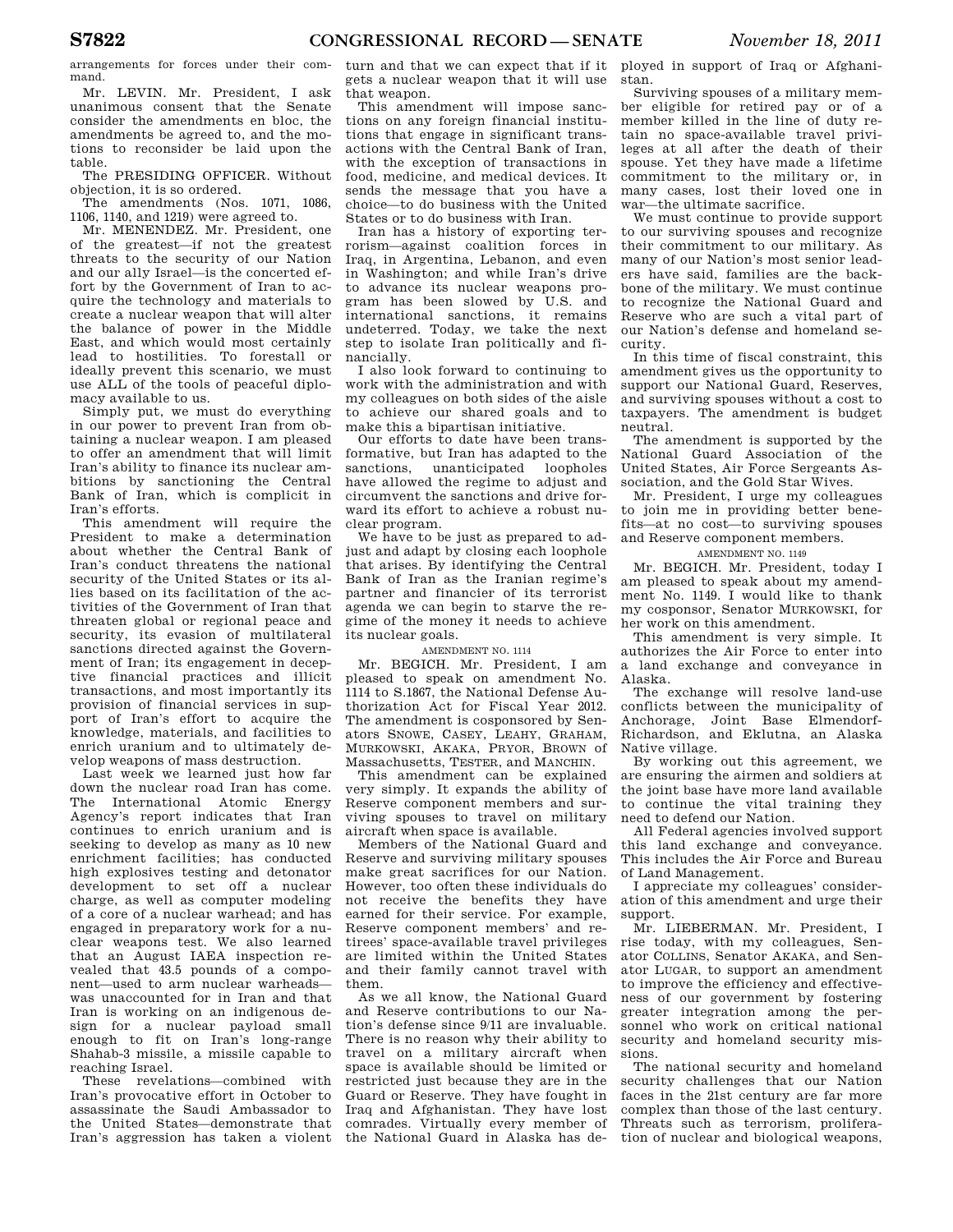insurgencies, and failed states are beyond the capability of any single agency of our government—such as the Department of Defense, DOD; the Department of State; or the intelligence community—to counter on its own.

In addition, threats such as terrorism and organized crime know no borders and instead cross the so-called foreign/ domestic divide—the bureaucratic, cultural, and legal division between agencies that focus on threats from beyond our borders and those that focus on threats from within.

Finally, a new group of government agencies is now involved in national and homeland security. These agencies bring to bear critical capabilities such as interdicting terrorist finance, enforcing sanctions, protecting our critical infrastructure, and helping foreign countries threatened by terrorism to build their economies and legal systems—but many of them have relatively little experience of involvement with the traditional national security agencies. Some of these agencies have existed for decades or centuries such as the Departments of Treasury; Justice; and Health and Human Services, HHS—while others are new since 9/11, such as the Department of Homeland Security, DHS.

As a result, our government needs to be able to apply all instruments of national power—including military, diplomatic, law enforcement, foreign aid, homeland security, and public health in a whole-of-government approach to counter these threats. We only need to look at our government's failure to use the full range of civilian and military capabilities to stymie the Iraqi insurgency immediately after the fall of Saddam Hussein's regime in 2003, the government's failure to prepare and respond to Hurricane Katrina in 2005, and the government's failure to share information and coordinate action prior to the attack at Fort Hood, TX, in 2009, for examples of failure of interagency coordination and their costs in terms of lives, money, and the national interest.

The challenge of integrating the agencies of the executive branch into a whole-of-government approach has been recognized by congressionally chartered commissions for more than a decade. Prior to 9/11, the commission led by former Senators Gary Hart and Warren Rudman, entitled the U.S. Commission on National Security in the 21st Century, issued reports recommending fundamental reorganization to integrate government capabilities, including for homeland security.

In 2004, the 9/11 Commission, led by former Governor Tom Kean and former Representative Lee Hamilton, found that the U.S. Government needed reform in order to foster a stronger, faster, and more efficient governmentwide effort against terrorism.

And in 2008, the Commission on the Prevention of Weapons of Mass Destruction Proliferation and Terrorism, led by former Senators Bob Graham

and Jim Talent, called for improving interagency coordination in our Nation's defenses against bioterrorism and other weapons of mass destruction.

Congress has long recognized that a key way to better integrate our government's capabilities is to provide strong incentives for personnel to do rotational assignments across bureaucratic stovepipes. The personnel who serve in our government are our Nation's best and brightest, and they have and will respond to incentives that we institute in order to improve coordination across our government.

In 1986, Congress enacted the Goldwater-Nichols Department of Defense Reorganization Act. That legislation sought to break down stovepipes and foster jointness across the military services by requiring that military officers have served in a position outside of their service as a requirement for promotion to general or admiral.

Twenty-five years later, this requirement has produced a sea change in military officers' mindsets and created a dominant military culture of jointness.

In 2004, Congress enacted the Intelligence Reform and Terrorism Prevention Act at the 9/11 Commission's recommendation and required a similar rotational requirement for intelligence personnel. The Director of National Intelligence has since instituted rotations across the intelligence community as an eligibility requirement for promotion to senior intelligence positions, and this requirement is helping to integrate the 16 agencies and elements of the intelligence community.

Finally, in 2005, Congress enacted the Post-Katrina Emergency Management Reform Act to improve our Nation's preparedness for and responses to domestic catastrophes and instituted a rotational program within the Department of Homeland Security in order to integrate that Department.

This proven mechanism of rotations must be applied to integrate the government as a whole on national security and homeland security issues. Indeed, the Hart/Rudman Commission called for rotations to other agencies and interagency professional education to be required in order for personnel to hold certain positions or be promoted to certain levels. And the Graham/Talent Commission called for the government to recruit the next generation of national security experts by establishing a program of joint duty, education, and training in order to create a culture of interagency collaboration, flexibility, and innovation.

The executive branch has also recognized the need to foster greater interagency rotations and experience in order to improve integration across its agencies. In 2007, President George W. Bush issued Executive Order 13434 concerning national security professional development and to include interagency assignments. However, that Executive order was not implemented aggressively toward the end of the Bush

administration and has languished as the Obama administration pursued other priorities.

Clearly, it is time for Congress to act and to institute the personnel incentives and reforms necessary to further integrate our government and enable it to counter the national security and homeland security threats of the 21st century.

In June of this year, I joined with Senator SUSAN M. COLLINS and Senator DANIEL K. AKAKA to introduce the bipartisan Interagency Personnel Rotation Act of 2011, S. 1268. Companion legislation was introduced in the House of Representatives on a bipartisan basis by Representative GEOFF DAVIS and Representative JOHN F. TIERNEY. The legislation was marked up by the Committee on Homeland Security and Governmental Affairs on October 19, 2011. I am pleased that Senator RICH-ARD LUGAR, ranking member of the Committee on Foreign Relations, has joined as a cosponsor of that bill. Senator COLLINS, Senator AKAKA, Senator LUGAR, and I are pleased to offer the Interagency Personnel Rotation Act, with minor modifications from the marked-up version, as an amendment to the National Defense Authorization Act for Fiscal Year 2012.

The purpose of this amendment is to enable executive branch personnel to view national security and homeland security issues from a whole-of-government perspective and be able to capitalize upon communities of interest composed of personnel from multiple agencies who work on the same national security or homeland security issue.

This amendment requires that the executive branch identify ''Interagency Communities of Interest''—which are subject areas spanning multiple agencies and within which the executive branch needs to operate on a more integrated basis. Interagency communities of interest could include counterinsurgency, counterterrorism, counter proliferation, or regional areas such as the Middle East.

This amendment then requires that agencies identify positions that are within each interagency community of interest. Government personnel would then rotate to positions within other agencies but within the particular interagency community of interest related to their expertise.

Government personnel could also rotate to positions at offices that have specific interagency missions such as the national security staff. Completing an interagency rotation would be a prerequisite for selection to certain Senior Executive Service positions within that interagency community of interest. As a result, personnel would have the incentives to serve in a rotational position and to develop the whole-ofgovernment perspective and the network of contacts necessary for integrating across agencies and accomplishing national security and homeland security missions more efficiently and effectively.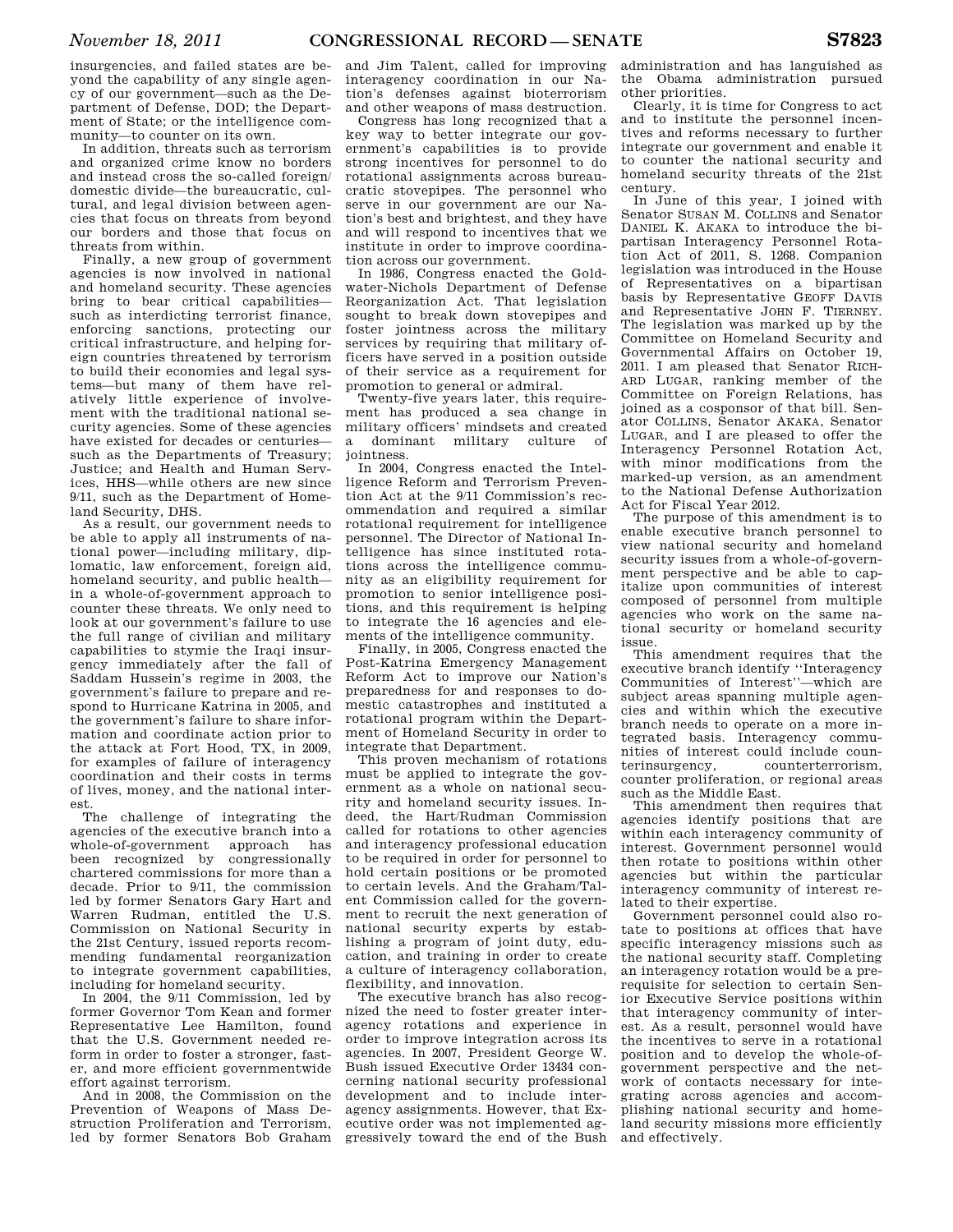Let me offer some examples of how this might work.

An employee of the U.S. Agency for International Development, USAID, who specializes in development strategy could rotate to a DOD counterinsurgency office to advise DOD in planning on how development issues should be taken into account in military operations, while a DOD counterinsurgency specialist could rotate to USAID to advise on how development priorities should be assessed in a counterinsurgency.

A Treasury employee who does terrorist finance work could benefit from a rotation to Department of Justice to understand operations to take down terrorist cells and how terrorist finance work can help identify and prosecute their members, while a Justice employee would have the chance to learn from the Treasury's financial expertise in understanding how sources of funding can affect cells' formation and plotting.

An HHS employee who specializes in public health could rotate to a DOD counterinsurgency office to advise on improving public health in order to win over the hearts and minds of the population to counter insurgency, while a DHS employee could rotate to HHS in order to learn about HHS's work to prepare the U.S. public health system for a biological terrorist attack.

The cosponsors of this amendment and I recognize the complexity involved in the creation of interagency communities of interest, the institution of rotations across a wide variety of government agencies, and having a rotation as a prerequisite for selection to certain Senior Executive Service positions. As a result, our legislation gives the executive branch substantial flexibility—including to identify interagency communities of interest; to identify which positions in each agency are within a particular interagency community of interest; to identify which positions in an interagency community of interest should be open for rotation and how long the rotations will be; and, finally, which Senior Executive Service positions have interagency rotational service as a prerequisite.

To be clear, this legislation does not mandate that any agency be included in an interagency community of interest or the interagency personnel rotations; instead, this legislation permits the executive branch to include any agency or part of an agency as the executive branch determines that our Nation's national and homeland security missions require.

Finally, I wish to stress that this amendment is designed to be implemented with no cost to the executive branch.

First, this amendment is designed to be implemented without requiring any additional personnel for the executive branch. The amendment envisions that rotations will be conducted so that there is a reasonable equivalence between the number of personnel rotating out of an agency and the number rotating in. That way, no agency will be short staffed as a result of having sent its best and brightest to do rotations; each agency will be receiving the best and brightest from other agencies.

Second, this amendment relies on the office that is currently implementing the executive branch's national security professional development program to implement this framework instituted by this amendment. This office is currently housed at DOD, and the legislation would move the office and its three employees to the Office of Management and Budget and the Office of Personnel Management, which have oversight responsibility for this framework. Thus, no new staff would be required to administer the framework set forth in the amendment.

Third, this amendment has a 5-year implementation period which requires the executive branch to create two interagency communities of interest for emergency management, and stabilization and reconstruction—to restrict the number of personnel doing rotations to 20 to 25 per year per each of these two interagency communities of interest, and to restrict the rotations to within a metropolitan area in order to avoid any relocation costs.

Fourth, this amendment requires that personnel doing a rotation receive the same training by the receiving agency that the receiving agency would provide to its own new employees, rather than more elaborate training that would incur costs.

And fifth, this amendment requires that any reports produced pursuant to the amendment be submitted on line rather than published in hard copy.

Let me close by answering a common objection to government reorganization. To quote the 9/11 Commission:

An argument against change is that the nation is at war, and cannot afford to reorganize in midstream. But some of the main innovations of the 1940s and 1950s, including the creation of the Joint Chiefs of Staff and even the construction of the Pentagon itself, were undertaken in the midst of war. Surely the country cannot wait until the struggle against Islamic terrorism is over.

I urge my colleagues to take bold action to improve the efficiency and effectiveness of our government in countering 21st century national security and homeland security threats by promptly adopting this amendment to the National Defense Authorization Act for Fiscal Year 2012.

## REPEAL OF JACKSON-VANIK TRADE RESTRICTIONS ON MOLDOVA

Mr. LUGAR. Mr. President, I rise in support of an amendment to the National Defense Authorization Act, which would repeal the Cold War-era Jackson-Vanik trade restrictions on Moldovan products and thereby provide impetus for closer U.S. strategic engagement between our two nations.

I have introduced this legislation in the previous three Congresses and believe that the time is ripe for Moldova to finally be granted permanent normal trade relations. Moldova has been in the WTO since 2001 but still remains subject to Jackson-Vanik, despite currently being in full compliance with Jackson-Vanik-related concerns. Until the United States terminates application of Jackson-Vanik on Moldova, the U.S. will not benefit from Moldova's market access commitments nor can it resort to WTO dispute resolution mechanisms. While all other WTO members currently enjoy these benefits, the United States does not.

The Republic of Moldova has been evaluated every year and granted normal trade relations with the United States through annual presidential waivers from the effects of Jackson-Vanik. The Moldovan constitution guarantees its citizens the right to emigrate and this right is respected in practice. Most emigration restrictions were eliminated in 1991 and virtually no problems with emigration have been reported since independence. More specifically, Moldova does not impose emigration restrictions on members of the Jewish community. Synagogues function openly and without harassment. As a result, several past administrations, including this one, have found that Moldova is in full compliance with Jackson-Vanik's provisions.

The United States and Moldova have established a strong record of achievement in security and non-proliferation cooperation. We have encouraged Moldova's ambition of European integration, particularly in light of the new coalition that was swept to power in 2009, the Alliance for European Integration.

One of the areas where we can deepen U.S.-Moldovan relations is bilateral trade. In light of its adherence to freedom of emigration requirements, compliance with threat reduction and cooperation in the global war on terrorism, the products of Moldova should not be subject to the sanctions of Jackson-Vanik.

The continued support and encouragement of the United States and the international community will be key to encouraging the Government of Moldova to follow through on important reforms. The permanent waiver of Jackson-Vanik and establishment of permanent normal trade relations will be the foundation on which further progress in a burgeoning economic, trade, and security partnership can be made.

I am hopeful that my colleagues will join me in supporting this important amendment.

# FDIC

Mr. CHAMBLISS. Mr. President, I rise today to bring to the Senate an issue of critical importance.

Last night, the Senate was able to pass by unanimous consent legislation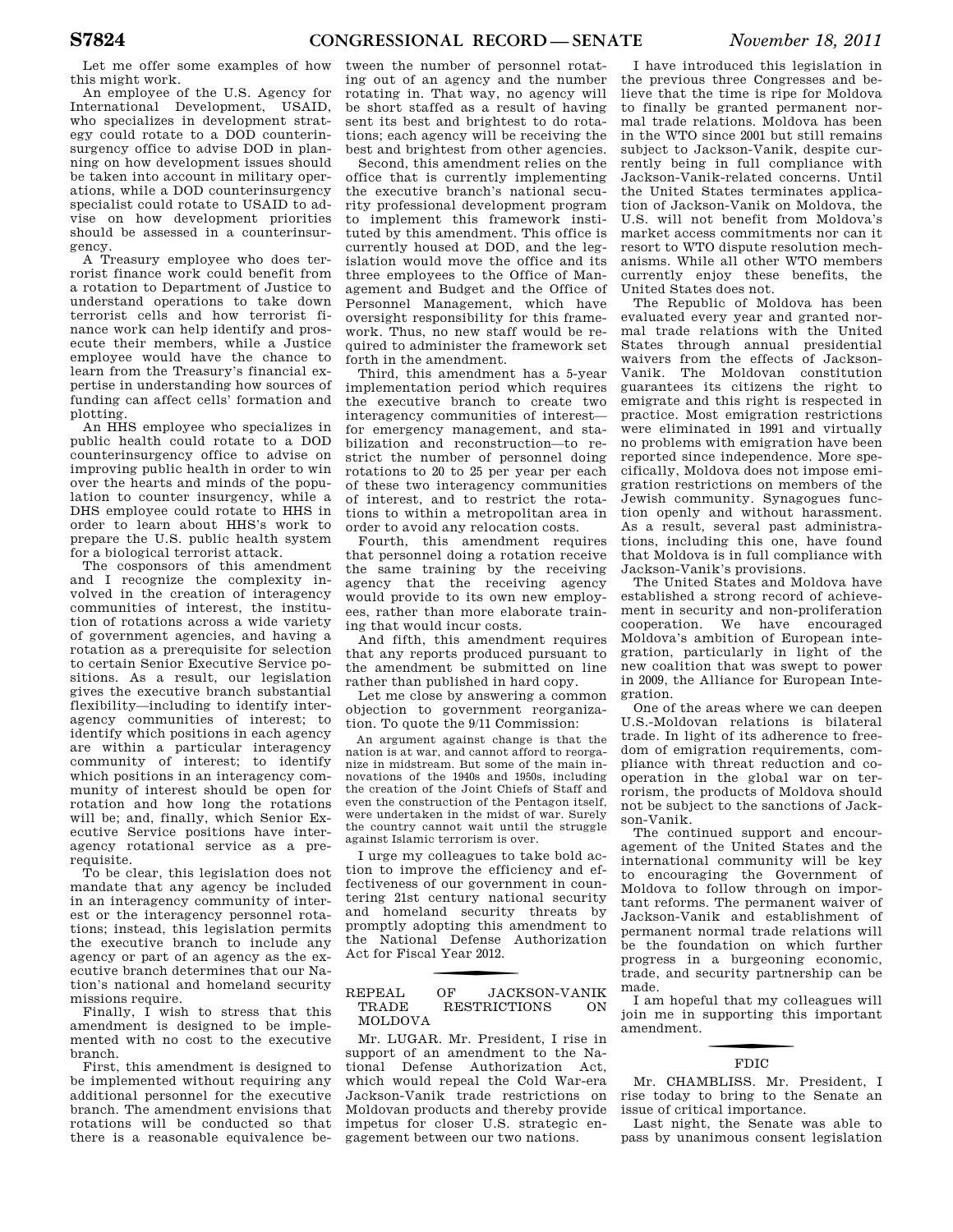that will provide much needed transparency to the Federal Deposit Insurance Corporation process of examining and resolving bank failures.

Not only is this an issue that has severely impacted the wellbeing of my state of Georgia, but this Nation is suffering as a whole.

There are some communities across the country that are no longer have a bank to serve them and will continue to suffer on their economic development efforts because the sole bank in their community has failed.

Since 2008 there has been over 400 bank failures nationwide. Seventy of those failures have occurred in Georgia. This year alone 18 banks in Georgia have failed.

While that represents over 27 percent of all the banks in my State, this is not just a Georgia issue.

There are nine other States that have extraordinarily high rates of failures including: Florida, Illinois, California, Minnesota, Washington, Michigan, Nevada, Missouri, and Arizona.

Unfortunately, there will continue to be bank failures in this country and this bill will provide the Congress with information about the underlying fundamentals that cause these failures.

The bill directs the FDIC IG, in consultation with Treasury and Federal Reserve IGs to study FDIC policies and practices with regard to Loss Share Agreements; the fair application of regulatory capital standards; appraisals; FDIC procedures for loan modifications; and the FDIC's handling of Consent Orders and Cease and Desist Orders.

Further, the GAO will be directed to a study those questions the FDIC IG is unable to fully explore such as the causes of the high number of bank failures; procyclical impact of fair value accounting; analysis of the impact of failures on the community; and, the overall effectiveness of loss share agreements for resolving banks.

The swift passage of this legislation by the House of Representatives in July was a rare instance of bipartisan support and a sincere acknowledgement to the American people that bank failures on the whole need to be carefully considered by the Congress.

The FDIC does a commendable job of ensuring that depositors at banks they regulate are going to be able to access their money in the event of a bank failure.

I want the FDIC to know that their good work does not go unnoticed by this body, however it is clear that Congress needs more information about the underlying causes of these bank failures and it is imperative that the US Congress send a clear message that ''if there is a better way, then we must pursue it.''

# f MORNING BUSINESS

Mr. LEVIN. Mr. President, I ask unanimous consent that the Senate proceed to a period of morning business, with Senators permitted to speak for up to 10 minutes each.

The PRESIDING OFFICER. Without objection, it is so ordered.

# f HEALTHY SCHOOL LUNCHES

Mr. DURBIN. Mr. President, over the years, I have visited dozens of schools in Illinois, and I have learned more about the childhood obesity problem in this country by stepping into the lunch room than I have just about anywhere else. Particularly in disadvantaged neighborhoods, school staff tell me that while students might pick up a piece of fruit or a serving of vegetables, the first food choice for the majority of students is a large soda and a bag of flaming hot cheetos. But for the young people we are asking to perform at ever increasing academic levels, we should be able to provide better options for their meals.

Last year, Congress took a big step including provisions to improve school lunches in the reauthorization of the Child Nutrition Act. The U.S. Department of Agriculture deserves credit for taking the first significant steps in 15 years to make school lunches healthier. These proposed changes would provide children with a balanced diet that includes more green leafy vegetables, limiting starchy vegetables—like french fries—to two servings a week, limiting sodium, and boosting whole grains. USDA also proposed that tomato paste could only be counted as a vegetable if a half cup of tomato paste is used. Today, only two tablespoons of tomato paste is considered a serving of a vegetable which means schools can serve pizza to fulfill a vegetable requirement and receive Federal subsidies for doing so.

I was dismayed to learn that the conferees for the Fiscal Year 2012 Agriculture Appropriations legislation have decided to slow or even stop some of the new proposed nutrition standards for school meals. The USDA's proposal is science-based and informed by 2009 recommendations from the Institute of Medicine to reduce childhood obesity and future health care costs. Rather than uphold these sound recommendations to promote children's nutrition, the conferees report will roll back these standards and continue the status quo.

But maintaining the status quo comes at a heavy cost. Federal subsidies will support a school lunch menu that is heavy on french fries and pizza, ignoring nutrition science and common sense while contributing to our country's childhood obesity epidemic. These policy riders will maintain the current standards.

Across the country school districts are showing that with creativity and determination it is possible to improve school meals on a limited budget. Two years ago Chicago Public Schools made a commitment to try to wean kids off the junk food they have grown accustomed to and has moved to improve nu-

trition standards in school lunches and breakfasts. Flaming hot cheetos are still popular but no longer ubiquitous. The school district has exceeded the U.S. Department of Agriculture's Healthier U.S. School Challenge Gold Standards and is offering more fruits and vegetables, and serving more whole grains. CPS now has one of the healthiest nutrition standards in the Nation. There is certainly more work to be done, but the school district has shown how to implement healthier meals on a limited budget and should be hailed as a national leader for affordably delivering healthy food to children.

I am deeply disappointed that the conferees have decided to resist implementing better nutrition standards in our schools, rather than fighting to reduce childhood obesity among our children. I am disappointed that the voice of powerful interest groups drowned out basic nutritional science and collaborating on strategies to improve children's options at lunch time.

# f TRIBUTE TO MS. RUTH SMITH

Mr. MCCONNELL. Mr. President, I stand today to congratulate an extraordinary Kentucky woman and a dear friend of mine, Ms. Ruth Smith. Ruth was recently one of nine to receive this year's distinguished UK Sanders-Brown Center on Aging Foundation's Senior Star Award, an award given each year to those who exemplify graceful aging by remaining engaged in an active lifestyle. Ruth, now 86, was recognized for her great character and outstanding service to her community during this year's Senior Star Award luncheon, which took place on October 13, 2011, in Lexington, KY.

Ruth, a longtime resident of Wayne County, KY, is an active member of the Lake Cumberland Area Development District, a quasi-governmental agency comprised of local city and county governments, and special districts in south-central Kentucky to improve life for the region's citizens. Ruth has served as a member of the LCADD's board of directors since 1993 and has served as a member of the executive committee since 2003. In 2008, Ruth was named LCADD Citizen Board Member of the Year for her exceptional work.

Currently, the LCADD serves the counties of Adair, Casey, Clinton, Cumberland, Green, McCreary, Pulaski, Russell, Taylor and Wayne by providing a regional forum to local governments to help identify issues and opportunities and then provide leadership in planning and implementing programs that will help improve the quality of life of the region's citizens.

Over the years, Ruth's strength of character, adventurous spirit, and care for her fellow man have been a constant echo throughout the many successes she has enjoyed in her life. During World War II, Ruth traveled from her home in Pennsylvania to California to work in a factory—her personal contribution to the war effort. Some years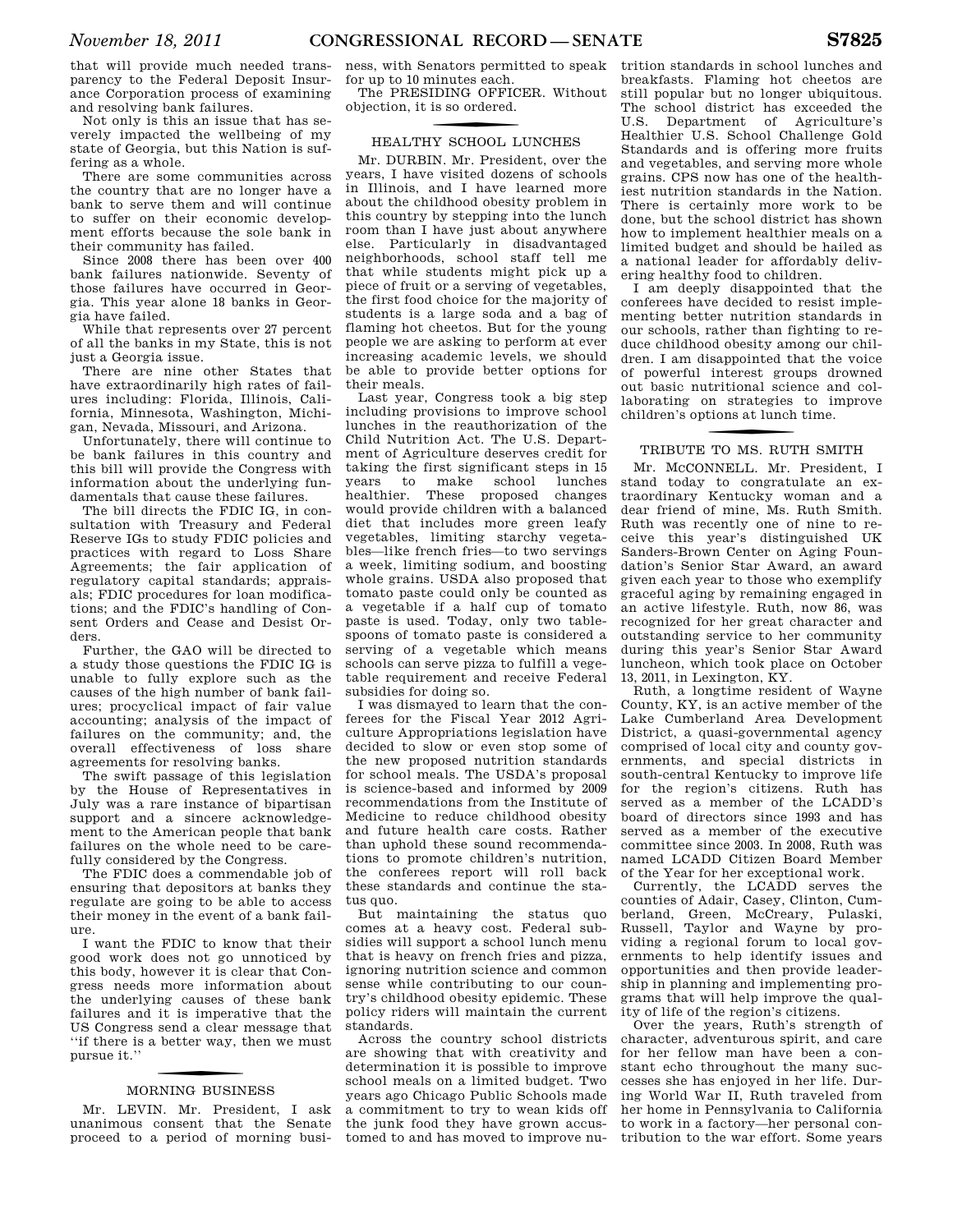later, after marrying her husband Randolph and relocating to Kentucky, Ruth immediately immersed herself in the local community. She spent her time working side by side with her husband helping to run both a dry goods store and a small-town retail store to support their young family while simultaneously volunteering and supporting many community organizations. She has been chosen for many leadership roles, including president of the local chamber of commerce and delegate to the Republican National Convention.

About 15 years ago, Ruth was widowed when Randolph passed unexpectedly. Ruth was burdened with the task of liquidating the family business and finding a job. Not long after, Ruth began a new career which lasted for over 17 years when the Lake Cumberland District Health Department hired Ruth to work with teen mothers through the Clinton, McCreary and Cumberland County Health Departments in the HANDS Program. Ruth mentored countless young women into becoming responsible mothers, employees and citizens while loving and nurturing their children into feeling special at the same time.

Throughout this unintended second career, Ruth continuously found herself in situations where the needs were clear but the means to achieve them were not always so. Yet, with her determination as her guide, she always found a way to meet these daily demands, oftentimes reaching into her own pockets when resources were not available, and never complaining.

Last summer, Ruth took a road trip to Pennsylvania with her daughter-inlaw to visit her family and friends. A day or so later, news spread back in Kentucky that she had fallen ill, and at her age some feared the worst. But it turned out it was not Ruth that had fallen ill but her daughter-in-law—and the ever-resourceful Ruth Smith quite possibly saved the younger woman's life by calling an ambulance and administering CPR until help arrived.

Ruth truly loves people, especially those of her community, and they respond in kind. For example, when she decided to retire in July of last year at the age of 85, people from all over came to her retirement celebration to honor her—the impact that she had on those who were fortunate enough to know and work with her over the years was evident and immeasurable.

My dear friend, Ms. Ruth Smith, is an honorable Kentuckian whose selflessness and service to her fellow citizens deserves the utmost respect. She dedicated her life to helping her community and improving the lives of her fellow Kentuckians. She leaves behind her a legacy of inspiration and hope to all those she touched, and her achievements will not soon be forgotten.

I would ask that my Senate colleagues join me in congratulating Ms. Ruth Smith in receiving the UK Sanders-Brown Center on Aging Founda-

tion's Senior Star Award. She is most deserving of this honor, and I commend her for all that she has done for our great Commonwealth.

# f H.R. 2112 CONFERENCE REPORT

Mr. MCCAIN. Mr. President, yesterday, the Senate voted on the conference report to H.R. 2112. Unfortunately, I was not able to cast my vote in support of the conference report because it increased spending. By increasing spending, Congress is ignoring the fact that our country is facing a \$15 trillion debt and \$1.3 trillion budget deficit. By Congress refusing to cut Federal spending, we are telling the American public that we are not serious about restoring fiscal responsibility in government and will continue with business as usual.

In addition, the bill contains language that would increase the FHA loan limits from \$625,500 to \$729,750, further putting the American taxpayer at risk. Taxpayers are already on the hook for \$170 billion in bailouts to mortgage giants Fannie Mae and Freddie Mac because of irresponsible lending practices. And just last week Fannie and Freddie asked for an additional \$13.8 billion in Federal funding from the pockets of hardworking Americans, many of whom are underwater on their mortgages. With over 50 percent of homeowners in Arizona underwater on their mortgages, I cannot support this increase in loan limits that could potentially worsen the disastrous housing market our country is currently facing.

While I appreciate the fact that Congress is doing its job by moving appropriations bills, I could not in good conscience have voted in support of this conference report knowing we are bankrupting our country. We must make sacrifices now to ensure that our children and grandchildren have the same opportunities that all of us have had instead of handing them a future filled with unsustainable debt and lost opportunities.

# f TRIBUTE TO MICHELE WYMER

Mr. GRAHAM. Mr. President, I ask my colleagues to join me in recognizing Michele Wymer for her outstanding service to her country in her role on the Department of State, Foreign Operations, and Related Programs Subcommittee. Before Michele and her family leave for greener pastures, I wanted to express my appreciation and thanks for her service to the Senate.

For the past five years, Michele has diligently worked on issues important to America's national security, including those mitigating the devastating impact of HIV/AIDS globally, providing security and stability through development assistance, and addressing the needs of refugees. She performed her duties in a professional manner, including conducting oversight on the ground in conflict areas such as Chad, Iraq, Af-

ghanistan, Pakistan, and the Democratic Republic of the Congo. I know I speak for the subcommittee staff in saying that Michele will be missed not only for her good work and professionalism, but also for her good humor and compassion.

I ask that the Senate join me in recognizing Michele's outstanding service and wishing her family a safe journey and an exciting new chapter in their lives.

## 50TH ANNIVERSARY OF CENTER OF LATIN AMERICAN STUDIES

Mr. MORAN. Mr. President, today I am proud to honor the 50th anniversary of the Center of Latin American Studies at the University of Kansas. The Center was founded in 1961 to equip KU students to face the political, economic, sociological and geographical realities of our world and, 50 years later, that vision continues. KU's strong ties to the University of Costa Rica have continued, and the Center's connections have expanded in Mexico, the Caribbean and South America. The Center provides students with advanced language and area studies training, including opportunities for study and research abroad. The Center provides the education and experience Kansans need in order to pursue successful, satisfying careers as teachers, scholars, and business and government professionals in the 21st century.

I want to congratulate the Center of Latin American Studies for its 50 years of commitment to building strong international relations with Latin America for the benefit of Kansas and the nation.

# f NATIONAL ADOPTION MONTH

Mr. JOHNSON of South Dakota. Mr. President, I rise today to acknowledge November as National Adoption Month and National Adoption Day on Nov. 19, 2011. With over 107,000 children waiting to be adopted from the U.S. foster care system, I think it is crucial to celebrate the parents, social workers, judges, lawyers, teachers, doctors, nurses, police officers, and other dedicated advocates who help children find safe, permanent and loving homes.

It seems quite appropriate that as we prepare to celebrate Thanksgiving, we also celebrate the ways in which families grow through adoption. My own family has been personally touched by adoption, and I can't express enough the positive impact that adoption can have on children and families.

Together, National Adoption Month and National Adoption Day aim to raise awareness of the 408,000 children living in the nation's foster care system and encourage individuals to consider opening their homes and hearts through adoption. Each year more than 20,000 children age out of the foster care system without finding a permanent family to call their own. The majority of these children struggle to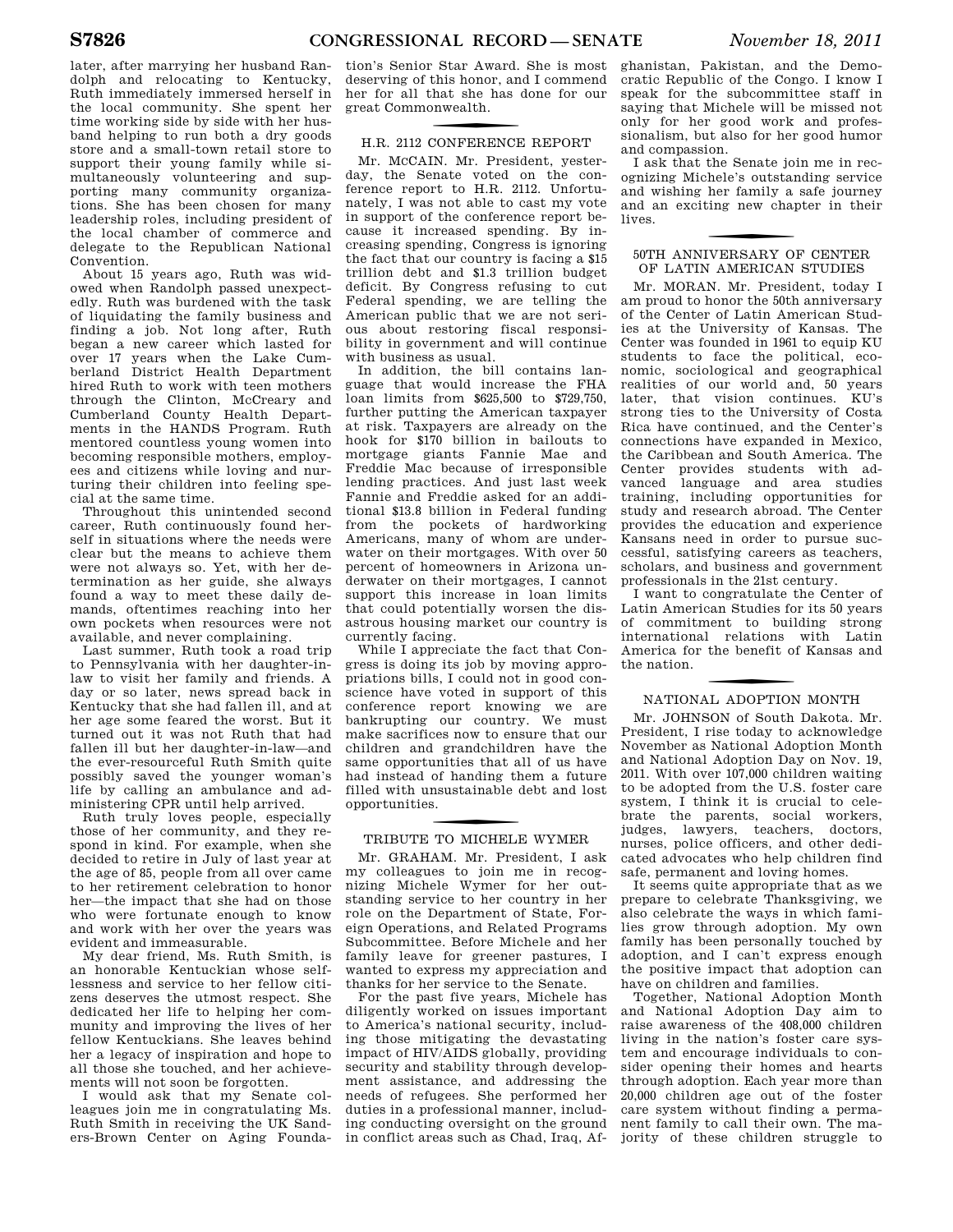meet the demands of adult life on their own. Only 50 percent earn a high school diploma, barely 3 percent go on to obtain a college degree, and one out of four will experience homelessness at some point in their lives. While we generally recognize adult independence at age 18, children rarely stop needing the stability, support and guidance that families provide. The benefits of being adopted into a loving home extend well into adulthood.

Each year I recognize one South Dakota family as Angels in Adoption in order to highlight the many ways in which exemplary individuals and families across the State have made a positive impact in the lives of children through adoption. I recently had the opportunity to honor Nora and Randy Boesem of Newell, SD, as Angels in Adoption. Nora and Randy have adopted nine children, all of whom are affected by Fetal Alcohol Spectrum Disorders and face a range of physical and mental birth defects that occur as a result of alcohol use during pregnancy. In addition to their adopted children, the Boesems have opened their home to nearly 70 children in foster care over the last 10 years.

As a founding member of the bipartisan Congressional Coalition on Adoption, which sponsors Angels in Adoption, I am committed to assisting children in the United States to find stable, loving and permanent homes. Additionally, I support the goals of National Adoption Day, which encourage others to adopt children from foster care, build stronger ties between local adoption agencies, courts and adoption advocacy organizations, and learn more about children waiting to be adopted and the families looking to grow through adoption.

I was proud to support the Fostering Connections to Success and Increasing Adoptions Act of 2008 and the recent passage of the Child and Family Services Improvement and Innovation Act, which made some of the most important improvements to the foster care and adoption system we have seen in the last 10 years. I am also proud that Members of the Senate continue to support ways to make adoption easier and more affordable. Since the cost of adoption can be very high, we ought to do what we can to minimize this initial burden for the exceptional people who provide caring homes for children. Adoption proceedings and legal fees for some domestic adoptions can cost more than \$40,000. If we ask individuals to care for and adopt children, we must provide some relief from the financial burdens associated with that care. The adoption tax credit is an effective way to help lessen the financial burden families face when adopting a child and I support making the adoption tax credit permanent.

The commitment of adoptive parents in South Dakota and throughout our country to provide children with safe, permanent, and loving homes will, of course, have a positive impact on their

lives. As we celebrate National Adoption Month and National Adoption Day on November 19, 2011, I call on my colleagues to continue finding ways to support the children, parents, and other important players involved in the child welfare system and to work to ensure all children have stable, permanent and loving families.

## MESSAGES FROM THE PRESIDENT

Messages from the President of the United States were communicated to the Senate by Ms. Neiman, one of his secretaries.

## EXECUTIVE MESSAGES REFERRED

As in executive session the Presiding Officer laid before the Senate messages from the President of the United States submitting sundry nominations which were referred to the appropriate committees.

(The nominations received today are printed at the end of the Senate proceedings.)

## MESSAGES FROM THE HOUSE

At 2:15 p.m., a message from the House of Representatives, delivered by Mrs. Cole, one of its reading clerks, announced that the House agreed to the amendment numbered 1 of the Senate to the bill (H.R. 394) to amend title 28, United States Code, to clarify the jurisdiction of the Federal courts, and for other purposes, and that the House agreed to the amendment numbered 2 of the Senate, with an amendment, in which it requests the concurrence of the Senate.

The message also announced that the House has passed the following bill, without amendment:

S. 1637. An act to clarify appeal time limits in civil actions to which United States officers or employees are parties.

## ENROLLED BILL SIGNED

At 3:49 p.m., a message from the House of Representatives, delivered by Mrs. Cole, one of its reading clerks, announced that the Speaker has signed the following enrolled bill:

S. 1637. An act to clarify appeal time limits in civil actions to which United States officers or employees are parties.

The enrolled bill was subsequently signed by the Acting President pro tempore (Mr. R EID).

## ENROLLED BILL PRESENTED

Tbe Secretary of the Senate reported that on today, November 18, she had presented to the President of the United States the following enrolled bill:

S. 1637. An act to clarify appeal time limits in civil actions to which United States officers employees are parties.

## EXECUTIVE AND OTHER COMMUNICATIONS

The following communications were laid before the Senate, together with accompanying papers, reports, and documents, and were referred as indicated:

EC–4016. A communication from the Secretary of the Commission, Division of Market Oversight, Commodity Futures Trading Commission, transmitting, pursuant to law, the report of a rule entitled ''Position Limits for Futures and Swaps'' (RIN3038–AD17) received in the Office of the President of the Senate on November 16, 2011; to the Committee on Agriculture, Nutrition, and Forestry.

EC–4017. A communication from the Director of Defense Procurement and Acquisition Policy, Department of Defense, transmitting, pursuant to law, the report of a rule entitled ''Defense Federal Acquisition Regulation Supplement: Management of Manufacturing Risk in Major Defense Acquisition Programs'' ((RIN0750–AH30)(DFARS Case 2011–AH30)) received in the Office of the President of the Senate on November 17, 2011; to the Committee on Armed Services.

EC–4018. A communication from the Director of Defense Procurement and Acquisition Policy, Department of Defense, transmitting, pursuant to law, the report of a rule entitled ''Defense Federal Acquisition Regulation Supplement: Notification Requirements for Awards of Single-Source Task- or Delivery-Order Contracts'' ((RIN0750-Contracts'' AG66)(DFARS Case 2009–D036)) received in the Office of the President of the Senate on November 17, 2011; to the Committee on Armed Services.

EC–4019. A communication from the Director of Defense Procurement and Acquisition Policy, Department of Defense, transmitting, pursuant to law, the report of a rule entitled ''Defense Federal Acquisition Regulation Supplement: Extension of Department of Defense Mentor-Protege Pilot Program'' ((RIN0750–AH44)(DFARS Case 2011–D050)) received in the Office of the President of the Senate on November 17, 2011; to the Committee on Armed Services.

EC–4020. A communication from the Director of Defense Procurement and Acquisition Policy, Department of Defense, transmitting, pursuant to law, the report of a rule entitled ''Defense Federal Acquisition Regulation Supplement: Transition to the System<br>for Award Management'' ((RIN0750 for Award Management'' AH46)(DFARS Case 2011–D053)) received in the Office of the President of the Senate on November 17, 2011; to the Committee on Armed Services.

EC–4021. A communication from the Under Secretary of Defense (Personnel and Readiness), transmitting a report on the approved retirement of Lieutenant General Loren M. Reno, United States Air Force, and his advancement to the grade of lieutenant general on the retired list; to the Committee on Armed Services.

EC–4022. A communication from the Associate General Counsel for Legislation and Regulations, Office of the Secretary, Department of Housing and Urban Development, transmitting, pursuant to law, the report of a rule entitled ''HUD Debt Collection: Revisions and Update to the Procedures for the Collection of Claims'' (RIN2501–AD36) received in the Office of the President of the Senate on November 16, 2011; to the Committee on Banking, Housing, and Urban Affairs.

EC–4023. A communication from the Chief Counsel, Federal Emergency Management Agency, Department of Homeland Security, transmitting, pursuant to law, the report of a rule entitled ''Final Flood Elevation Determinations'' ((44 CFR Part 67)(Docket No.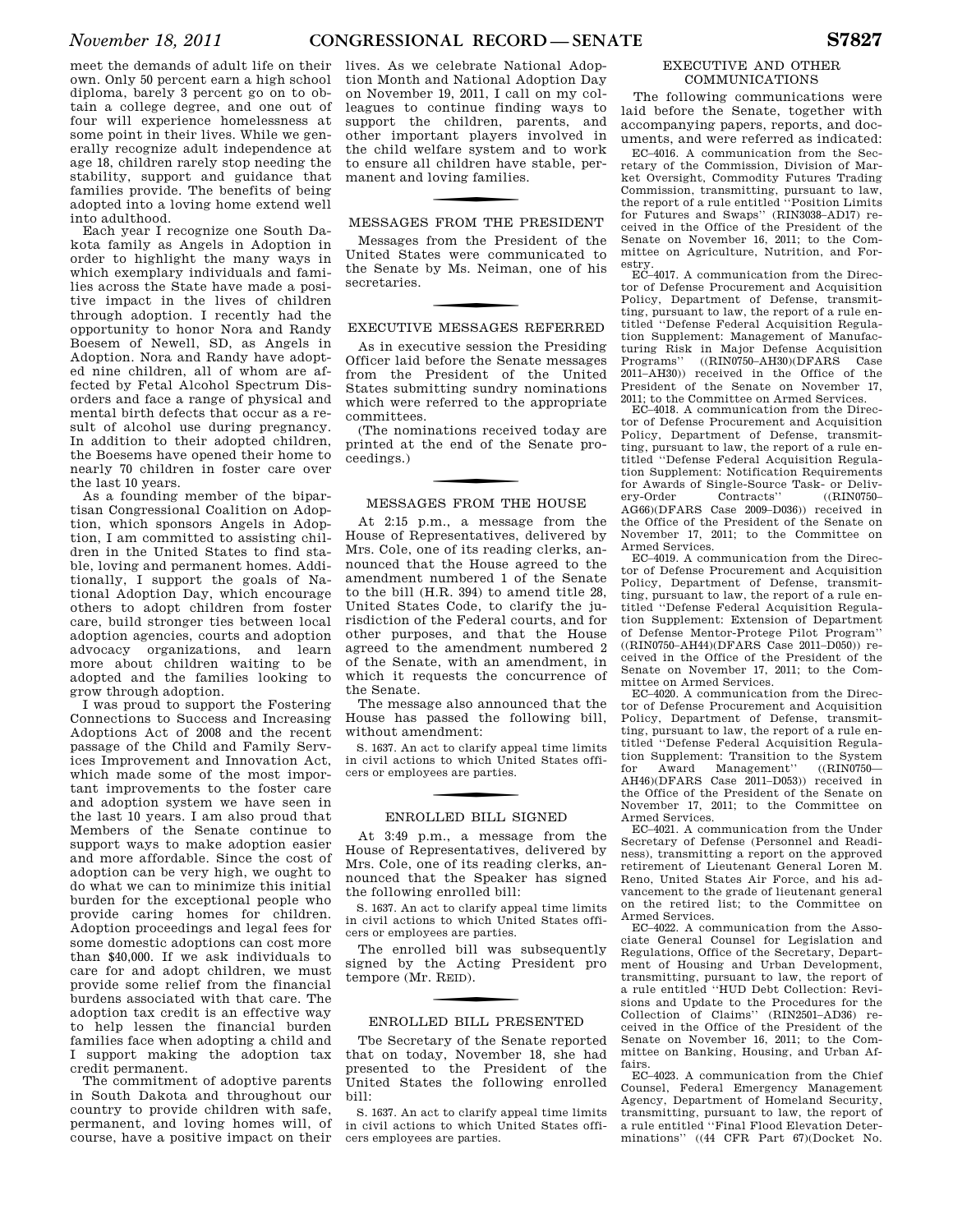FEMA—2011—0002)) received in the Office of the President of the Senate on November 16, 2011; to the Committee on Banking, Housing, and Urban Affairs.

EC–4024. A communication from the Chief Counsel, Federal Emergency Management Agency, Department of Homeland Security, transmitting, pursuant to law, the report of a rule entitled ''Final Flood Elevation Determinations'' ((44 CFR Part 67)(Docket No. FEMA–2011–0002)) received in the Office of the President of the Senate on November 10, 2011; to the Committee on Banking, Housing, and Urban Affairs.

EC–4025. A communication from the Deputy Secretary of the Treasury, transmitting, pursuant to law, a six-month periodic report on the national emergency with respect to Syria that was declared in Executive Order 13338 of May 11, 2004; to the Committee on Banking, Housing, and Urban Affairs.

EC–4026. A communication from the Deputy Assistant Administrator for Operations, National Marine Fisheries Service, Department of Commerce, transmitting, pursuant to law, the report of a rule entitled ''Endangered and Threatened Wildlife and Plants: Final Rulemaking To Designate Critical Habitat for Black Abalone'' (RIN0648–AY62) received in the Office of the President of the Senate on November 16, 2011; to the Committee on Commerce, Science, and Transportation.

EC–4027. A communication from the Chief of the Policy and Rules Division, Office of Engineering and Technology, Federal Communications Commission, transmitting, pursuant to law, the report of a rule entitled ''Amendment of Part 15 Regarding New Requirements and Measurement Guidelines for Access Broadband over Power Line Systems;<br>Carrier Current Systems Including Current Systems, Including Broadband over Power Line Systems, ET Docket Nos. 04–37 and 03–104'' (FCC 11–160) received in the Office of the President of the Senate on November 15, 2011; to the Committee on Commerce, Science, and Transportation.

EC–4028. A communication from the Chief of the Broadband Division, Wireless Telecommunications Bureau, Federal Communications Commission, transmitting, pursuant to law, the report of a rule entitled ''Implementing the Provisions of the Communications Act of 1934, as Enacted by the Twenty–First Century Communications and Video Accessibility Act of 2010; Amendment of the Commission's Rules to Implement the Communications Act of 1934, as Enacted by the Telecommunications Act of 1996; Accessibility of Phone Options for People who are Blind, Deaf–Blind, or Have Low Vision'' ((CG Docket No. 10–213)(FCC 11–151)) received in the Office of the President of the Senate on November 16, 2011; to the Committee on Commerce, Science, and Transportation.

EC–4029. A communication from the Secretary of Transportation, transmitting, pursuant to law, the Department of Transportation's fiscal year 2011 annual financial report; to the Committee on Commerce, Science, and Transportation.

EC–4030. A communication from the Secretary of Energy, transmitting, pursuant to law, the Nuclear Energy Advisory Committee's (NEAC) Next Generation Nuclear Plant (NGNP) Phase 2 Recommendation Report; to the Committee on Energy and Natural Resources.

EC–4031. A communication from the Deputy Director, Office of Surface Mining, Department of the Interior, transmitting, pursuant to law, the 2009 Annual Report for the Department of the Interior's Office of Surface Mining Reclamation and Enforcement;

to the Committee on Energy and Natural Resources.

EC–4032. A communication from the Chief of the Publications and Regulations Branch, Internal Revenue Service, Department of the Treasury, transmitting, pursuant to law, the report of a rule entitled ''Update List of Areas Included in 'North American Area' Under IRC Section 274(h)'' (Rev. Rul. 2011–26) received in the Office of the President of the Senate on November 15, 2011; to the Committee on Finance.

EC–4033. A communication from the Chief of the Publications and Regulations Branch, Internal Revenue Service, Department of the Treasury, transmitting, pursuant to law, the report of a rule entitled ''Accrual of Liability to Unknown Payees'' (Rev. Rul. 2011–29) received in the Office of the President of the Senate on November 15, 2011; to the Committee on Finance.

EC–4034. A communication from the Chief of the Publications and Regulations Branch, Internal Revenue Service, Department of the Treasury, transmitting, pursuant to law, the report of a rule entitled "Generation Skipping Transfers (GST) Section 6011 Regulations and Amendments to the Section 6112 Regulations'' ((RIN1545–BG89)(TD 9556)) received in the Office of the President of the Senate on November 15, 2011; to the Committee on Finance.

EC–4035. A communication from the Executive Secretary, U.S. Agency for International Development (USAID), (4) four reports relative to vacancies in the Agency for International Development (USAID), received in the Office of the President of the Senate on November 17, 2011; to the Committee on Foreign Relations.

EC–4036. A communication from the Assistant Secretary, Bureau of Legislative Affairs, Department of State, transmitting, pursuant to law, status reports relative to Iraq for the period of June 21, 2011 through August 20, 2011; to the Committee on Foreign Relations.

EC–4037. A communication from the Secretary of Health and Human Services, transmitting, pursuant to law, the report of a petition to add workers from Vitro Manufacturing in Canonsburg, Pennsylvania, to the Special Exposure Cohort; to the Committee on Health, Education, Labor, and Pensions.

EC–4038. A communication from the Secretary of Health and Human Services, transmitting, pursuant to law, the report of a petition to add workers from the Y–12 facility in Oak Ridge, Tennessee, to the Special Exposure Cohort; to the Committee on Health, Education, Labor, and Pensions.

EC–4039. A communication from the Secretary of Health and Human Services, transmitting, pursuant to law, the report of a petition to add workers from the Ames Laboratory at Iowa State University in Ames, Iowa, to the Special Exposure Cohort; to the Committee on Health, Education, Labor, and Pensions.

EC–4040. A communication from the Secretary of Health and Human Services, transmitting, pursuant to law, the report of a petition to add workers from W.R. Grace and Company in Curtis Bay, Maryland, to the Special Exposure Cohort; to the Committee on Health, Education, Labor, and Pensions.

EC–4041. A communication from the Secretary of Labor, transmitting, pursuant to law, the fiscal year 2011 Agency Financial Report for the Department of Labor; to the Committee on Health, Education, Labor, and Pensions.

EC–4042. A communication from the Commissioner, Social Security Administration, transmitting, pursuant to law, the Administration's Performance and Accountability

Report for Fiscal Year 2011; to the Committee on Homeland Security and Governmental Affairs.

EC–4043. A communication from the Director, Congressional Affairs, Federal Election Commission, transmitting, pursuant to law, a report entitled ''Federal Election Commission 2011 Performance and Accountability Report''; to the Committee on Homeland Security and Governmental Affairs.

EC–4044. A communication from the Administrator of the National Aeronautics and Space Administration, transmitting, pursuant to law, a Statement of Actions with respect to the Government Accountability Office report entitled ''Personal ID Verification: Agencies Should Set a Higher Priority on Using the Capabilities of Standardized Identification Cards''; to the Committee on Homeland Security and Governmental Affairs.

EC–4045. A communication from the Executive Director, U.S. Election Assistance Commission, transmitting, pursuant to law, the Commission's Semiannual Report of the Inspector General for the period from April 1, 2011 through September 30, 2011; to the Committee on Homeland Security and Governmental Affairs.

EC–4046. A communication from the Secretary of the Treasury, transmitting, pursuant to law, the fiscal year 2011 Agency Financial Report for the Department of the Treasury; to the Committee on Homeland Security and Governmental Affairs.

EC–4047. A communication from the Chairman, Merit System Protection Board, transmitting, pursuant to law, a report entitled ''Prohibited Personnel Practices: Employee Perceptions''; to the Committee on Homeland Security and Governmental Affairs.

EC–4048. A communication from the Chairman of the National Endowment for the Arts, transmitting, pursuant to law, the Semiannual Report of the Inspector General, the Chairman's Semiannual Report on Final Action Resulting from Audit Reports, Inspection Reports, and Evaluation Reports for the period from April 1, 2011 through September 30, 2011; to the Committee on Homeland Security and Governmental Affairs.

EC–4049. A communication from the President and Chief Executive Officer, Overseas Private Investment Corporation, transmitting, pursuant to law, a report entitled ''Annual Management Report of the Overseas Private Investment Corporation for Fiscal Year 2011 Submitted Pursuant to the Chief Financial Officers Act of 1990''; to the Committee on Homeland Security and Governmental Affairs.

EC–4050. A communication from the Assistant Secretary, Bureau of Legislative Affairs, Department of State, transmitting, pursuant to law, a report relative to waiving or partially waiving Section 404(a) of the Child Soldiers Prevention Act of 2008 with respect to Yemen, the Democratic Republic of the Congo, and Chad; to the Committee on the Judiciary.

EC–4051. A communication from the Director of the Regulation Policy and Management Office, Veterans Health Administration, Department of Veterans Affairs, transmitting, pursuant to law, the report of a rule entitled ''Updating Fire Safety Standards'' (RIN2900—AN57) received in the Office of the President of the Senate on November 17, 2011; to the Committee on Veterans' Affairs.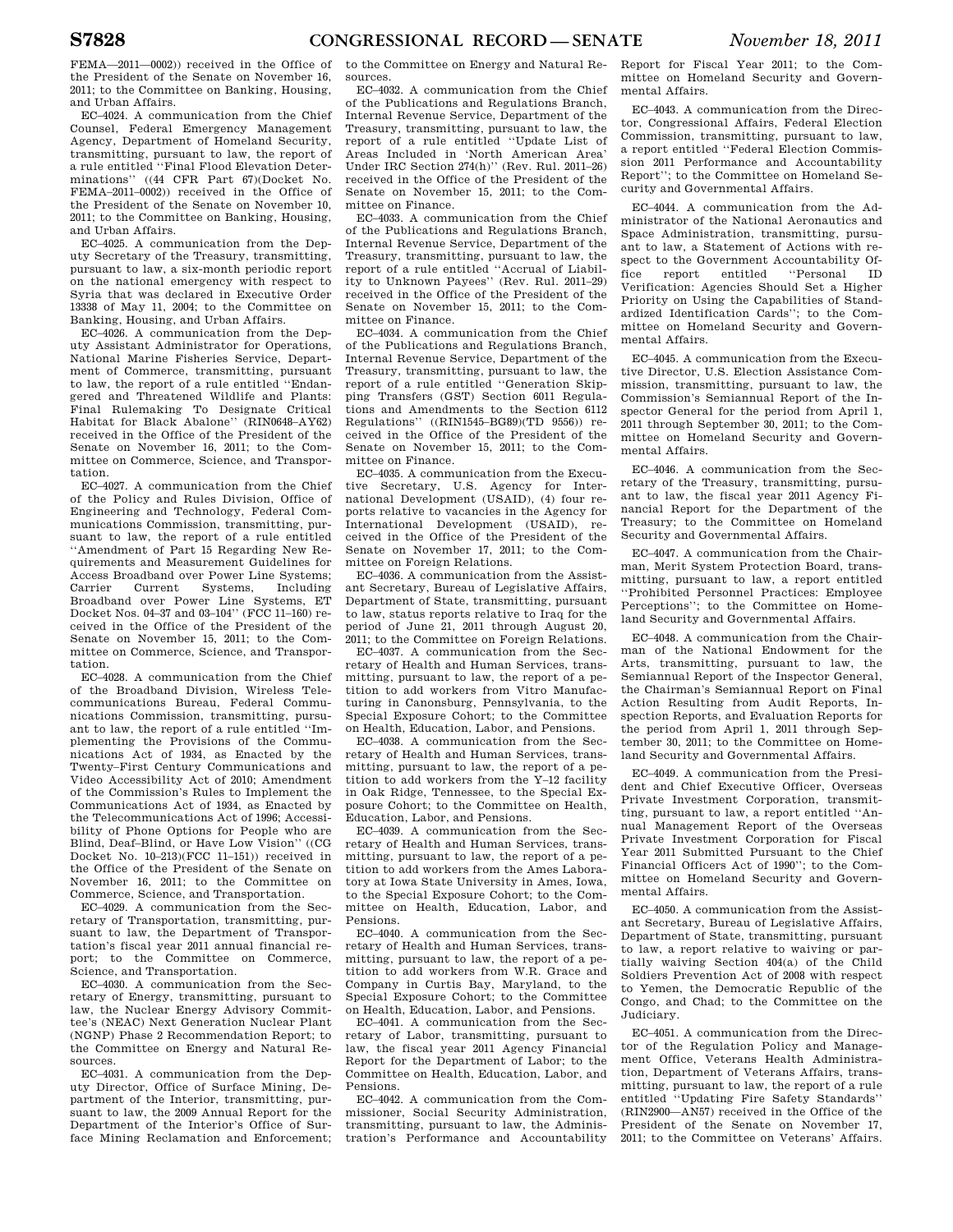EC–4052. A communication from the Director of the Regulation Policy and Management Office, Veterans Health Administration, Department of Veterans Affairs, transmitting, pursuant to law, the report of a rule entitled ''Clothing Allowance'' (RIN2900— AN64) received in the Office of the President of the Senate on November 17, 2011; to the Committee on Veterans' Affairs.

EC–4053. A communication from the Acting Under Secretary of Defense (Personnel and Readiness), transmitting a report on the approved retirement of Vice Admiral Alan S. Thompson, United States Navy, and his advancement to the grade of vice admiral on the retired list; to the Committee on Armed Services.

EC–4054. A communication from the Secretary of Health and Human Services, transmitting, pursuant to law, a report relative to internal procedures and processes for addressing ongoing postmarket safety issues identified by the Office of Surveillance and Epidemiology (OSE) and how recommendations of the OSE are handled within the Agency; to the Committee on Health, Education, Labor, and Pensions.

# f INTRODUCTION OF BILLS AND JOINT RESOLUTIONS

The following bills and joint resolutions were introduced, read the first and second times by unanimous consent, and referred as indicated:

By Mrs. GILLIBRAND:

S. 1905. A bill to amend the Federal Crop Insurance Act to support crop insurance for specialty crops, and for other purposes; to the Committee on Agriculture, Nutrition, and Forestry.

By Mr. TESTER (for himself, Mr. BAR-RASSO, Mr. BAUCUS, Mr. ENZI, Mr. GRASSLEY, and Mr. RISCH):

S. 1906. A bill to modify the Forest Service Recreation Residence Program as the program applies to units of the National Forest System derived from the public domain by implementing a simple, equitable, and predictable procedure for determining cabin user fees, and for other purposes; to the Committee on Energy and Natural Resources.

> By Mr. REED (for himself and Mr. GRASSLEY):

S. 1907. A bill to promote transparency by permitting the Public Company Accounting Oversight Board to allow its disciplinary proceedings to be open to the public, and for other purposes; to the Committee on Banking, Housing, and Urban Affairs.

By Mr. GRASSLEY (for himself and Mr. NELSON of Florida):

S. 1908. A bill to amend the Internal Revenue Code of 1986 to clarify the employment tax treatment and reporting of wages paid by professional employer organization, and for other purposes; to the Committee on Finance.

By Mr. ENZI:

S. 1909. A bill to amend title 31, United States Code, to provide for the issuance of Buy Back America Bonds; to the Committee on Finance.

By Mr. LIEBERMAN (for himself and Ms. COLLINS):

S. 1910. A bill to provide benefits to domestic partners of Federal employees; to the Committee on Homeland Security and Governmental Affairs.

By Ms. COLLINS:

S. 1911. A bill to amend the Internal Revenue Code of 1986 to provide recruitment and retention incentives for volunteer emergency service workers; to the Committee on Finance.

S. 1912. A bill to prohibit the Department of Energy from subordinating its position in energy loan guarantees to outside investors; to the Committee on Energy and Natural Resources.

By Ms. LANDRIEU:

S. 1913. A bill to require the Administrator of the Federal Aviation Administration to prescribe regulations requiring air carriers to provide passengers with certain amenities and facilities, and for other purposes; to the Committee on Commerce, Science, and Transportation.

By Ms. SNOWE (for herself, Mr. BINGA-

MAN, and Mrs. FEINSTEIN): S. 1914. A bill to amend the Internal Revenue Code of 1986 to provide a credit for performance based home energy improvements, and for other purposes; to the Committee on Finance.

## SUBMISSION OF CONCURRENT AND SENATE RESOLUTIONS

The following concurrent resolutions and Senate resolutions were read, and referred (or acted upon), as indicated:

By Mr. MENENDEZ:

S. Res. 334. A resolution designating the week of November 6 through November 12, 2012, as ''Veterans' Education Awareness Week.''; to the Committee on the Judiciary. By Mrs. GILLIBRAND (for herself, Ms.

SNOWE, and Mrs. FEINSTEIN):

S. Res. 335. A resolution honoring the life and legacy of Evelyn H. Lauder; considered and agreed to.

By Mr. REID (for himself and Mr. MCCONNELL):

S. Res. 336. A resolution to permit the collection of clothing, toys, food, and housewares during the holiday season for charitable purposes in Senate buildings; considered and agreed to.

# f ADDITIONAL COSPONSORS

## S. 436

At the request of Mr. SCHUMER, the name of the Senator from New Jersey (Mr. MENENDEZ) was added as a cosponsor of S. 436, a bill to ensure that all individuals who should be prohibited from buying a firearm are listed in the national instant criminal background check system and require a background check for every firearm sale.

## S. 626

At the request of Ms. CANTWELL, the name of the Senator from North Carolina (Mr. BURR) was added as a cosponsor of S. 626, a bill to amend the Internal Revenue Code of 1986 to repeal the shipping investment withdrawal rules in section 955 and to provide an incentive to reinvest foreign shipping earnings in the United States.

## S. 810

At the request of Ms. CANTWELL, the names of the Senator from Alaska (Mr. BEGICH) and the Senator from Oregon (Mr. MERKLEY) were added as cosponsors of S. 810, a bill to prohibit the conducting of invasive research on great apes, and for other purposes.

## S. 838

At the request of Mr. THUNE, the name of the Senator from Texas (Mr. CORNYN) was added as a cosponsor of S. 838, a bill to amend the Toxic Substances Control Act to clarify the jurisdiction of the Environmental Protection Agency with respect to certain sporting good articles, and to exempt those articles from a definition under that Act.

## S. 1277

At the request of Ms. CANTWELL, the name of the Senator from South Dakota (Mr. THUNE) was added as a cosponsor of S. 1277, a bill to amend the Internal Revenue Code of 1986 to modify the incentives for the production of biodiesel.

## S. 1591

At the request of Mrs. GILLIBRAND, the names of the Senator from California (Mrs. FEINSTEIN) and the Senator from Connecticut (Mr. LIEBERMAN) were added as cosponsors of S. 1591, a bill to award a Congressional Gold Medal to Raoul Wallenberg, in recognition of his achievements and heroic actions during the Holocaust.

## S. 1597

At the request of Mr. BROWN of Ohio, the name of the Senator from Maryland (Mr. CARDIN) was added as a cosponsor of S. 1597, a bill to provide assistance for the modernization, renovation, and repair of elementary school and secondary school buildings in public school districts and community colleges across the United States in order to support the achievement of improved educational outcomes in those schools, and for other purposes.

## S. 1680

At the request of Mr. CONRAD, the name of the Senator from Maine (Ms. COLLINS) was added as a cosponsor of S. 1680, a bill to amend title XVIII of the Social Security Act to protect and preserve access of Medicare beneficiaries in rural areas to health care providers under the Medicare program, and for other purposes.

## S. 1727

At the request of Mr. HELLER, the name of the Senator from New York (Mrs. GILLIBRAND) was added as a cosponsor of S. 1727, a bill to direct the Secretary of the Army and the Secretary of the Navy to conduct a review of military service records of Jewish American veterans of World War I, including those previously awarded a military decoration, to determine whether any of the veterans should be posthumously awarded the Medal of Honor, and for other purposes.

## S. 1776

At the request of Mr. CARDIN, the name of the Senator from California (Mrs. BOXER) was added as a cosponsor of S. 1776, a bill to amend title 10, United States Code, to expand the Operation Hero Miles program to include the authority to accept the donation of travel benefits in the form of hotel points or awards for free or reducedcost accommodations.

## S. 1817

At the request of Mr. HELLER, the name of the Senator from Texas (Mrs. HUTCHISON) was added as a cosponsor of S. 1817, a bill to amend the Communications Act of 1934 to provide for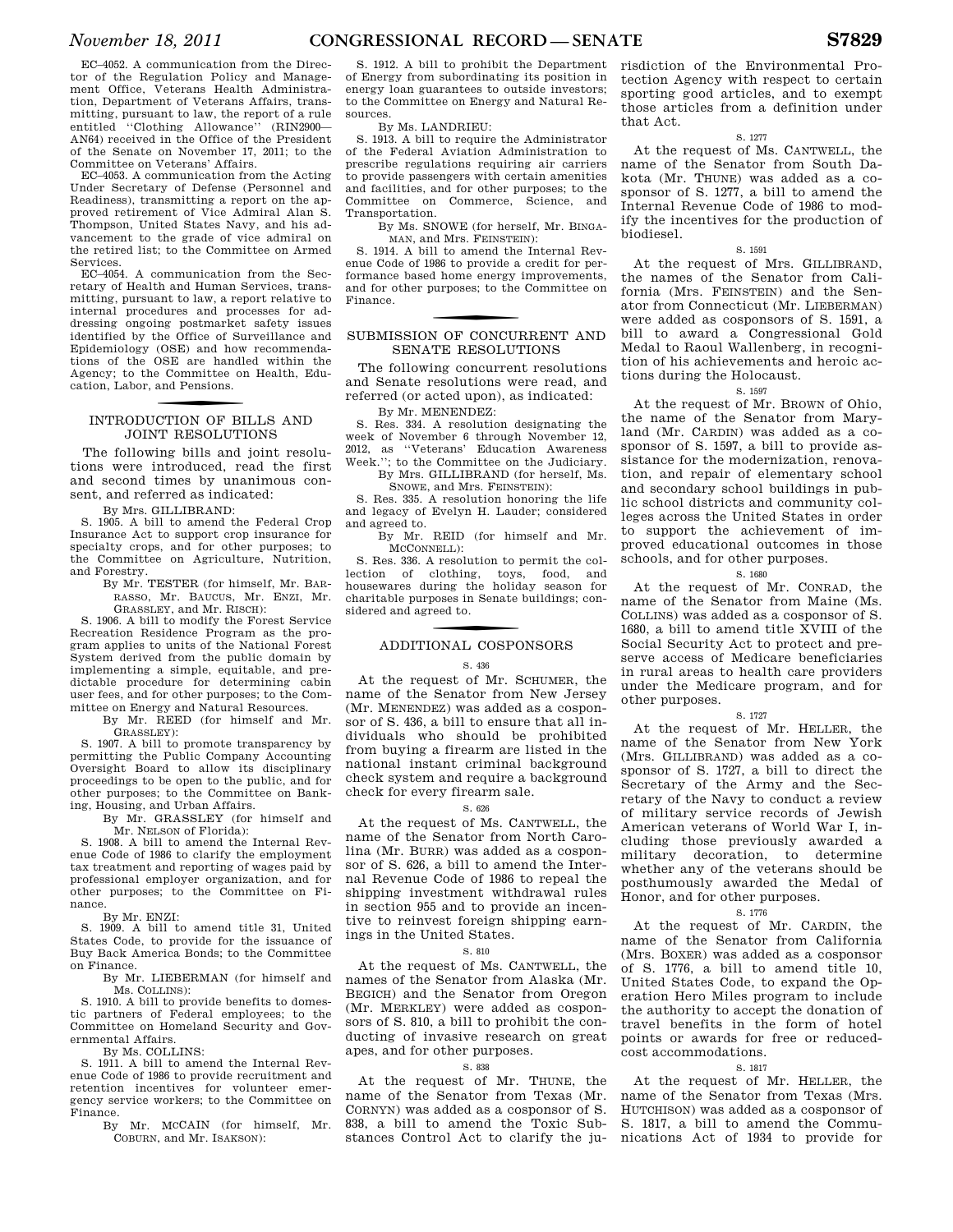greater transparency and efficiency in the procedures followed by the Federal Communications Commission.

## S. 1822

At the request of Mr. HELLER, the name of the Senator from New Jersey (Mr. MENENDEZ) was added as a cosponsor of S. 1822, a bill to provide for the exhumation and transfer of remains of deceased members of the Armed Forces buried in Tripoli, Libya.

## S. 1868

At the request of Mr. MENENDEZ, the names of the Senator from Michigan (Ms. STABENOW) and the Senator from Florida (Mr. NELSON) were added as cosponsors of S. 1868, a bill to establish within the Smithsonian Institution the Smithsonian American Latino Museum, and for other purposes.

## S. 1871

At the request of Mr. BROWN of Massachusetts, the name of the Senator from Maine (Ms. SNOWE) was added as a cosponsor of S. 1871, a bill to prohibit commodities and securities trading based on nonpublic information relating to Congress, to require additional reporting by Members and employees of Congress of securities transactions, and for other purposes.

## S. 1876

At the request of Mr. BROWN of Ohio, the name of the Senator from Rhode Island (Mr. WHITEHOUSE) was added as a cosponsor of S. 1876, a bill to require the establishment of a Consumer Price Index for Elderly Consumers to compute cost-of-living increases for Social Security benefits under title II of the Social Security Act.

## S. 1901

At the request of Mr. UDALL of Colorado, the names of the Senator from Rhode Island (Mr. WHITEHOUSE), the<br>Senator from Minnesota (Mr. Minnesota FRANKEN), the Senator from Colorado (Mr. BENNET) and the Senator from Minnesota (Ms. KLOBUCHAR) were added as cosponsors of S. 1901, a bill to amend the Internal Revenue Code of 1986 to increase the limitations on the amount excluded from the gross estate with respect to land subject to a qualified conservation easement.

## S. 1903

At the request of Mrs. GILLIBRAND. the names of the Senator from Rhode Island (Mr. REED) and the Senator from Maine (Ms. SNOWE) were added as cosponsors of S. 1903, a bill to prohibit commodities and securities trading based on nonpublic information relating to Congress, to require additional reporting by Members and employees of Congress of securities transactions, and for other purposes.

At the request of Mr. NELSON of Florida, his name was added as a cosponsor of S. 1903, supra.

## AMENDMENT NO. 1067

At the request of Ms. AYOTTE, the name of the Senator from Arizona (Mr. MCCAIN) was added as a cosponsor of amendment No. 1067 proposed to S. 1867, an original bill to authorize ap-

propriations for fiscal year 2012 for military activities of the Department of Defense, for military construction, and for defense activities of the Department of Energy, to prescribe military personnel strengths for such fiscal year, and for other purposes.

## AMENDMENT NO. 1068

At the request of Ms. AYOTTE, the name of the Senator from Texas (Mr. CORNYN) was added as a cosponsor of amendment No. 1068 proposed to S. 1867, an original bill to authorize appropriations for fiscal year 2012 for military activities of the Department of Defense, for military construction, and for defense activities of the Department of Energy, to prescribe military personnel strengths for such fiscal year, and for other purposes.

## AMENDMENT NO. 1071

At the request of Mr. CORNYN, his name was added as a cosponsor of amendment No. 1071 proposed to S. 1867, an original bill to authorize appropriations for fiscal year 2012 for military activities of the Department of Defense, for military construction, and for defense activities of the Department of Energy, to prescribe military personnel strengths for such fiscal year, and for other purposes.

## AMENDMENT NO. 1072

At the request of Mr. LEAHY, the name of the Senator from Kansas (Mr. ROBERTS) was added as a cosponsor of amendment No. 1072 proposed to S. 1867, an original bill to authorize appropriations for fiscal year 2012 for military activities of the Department of Defense, for military construction, and for defense activities of the Department of Energy, to prescribe military personnel strengths for such fiscal year, and for other purposes.

## AMENDMENT NO. 1084

At the request of Mr. KIRK, the names of the Senator from Texas (Mr. CORNYN), the Senator from Arizona (Mr. KYL) and the Senator from Louisiana (Mr. VITTER) were added as cosponsors of amendment No. 1084 proposed to S. 1867, an original bill to authorize appropriations for fiscal year 2012 for military activities of the Department of Defense, for military construction, and for defense activities of the Department of Energy, to prescribe military personnel strengths for such fiscal year, and for other purposes.

## AMENDMENT NO. 1115

At the request of Ms. LANDRIEU, the name of the Senator from New Hampshire (Ms. AYOTTE) was added as a cosponsor of amendment No. 1115 proposed to S. 1867, an original bill to authorize appropriations for fiscal year 2012 for military activities of the Department of Defense, for military construction, and for defense activities of the Department of Energy, to prescribe military personnel strengths for such fiscal year, and for other purposes.

## AMENDMENT NO. 1116

At the request of Mr. WICKER, the name of the Senator from Delaware (Mr. COONS) was added as a cosponsor of amendment No. 1116 proposed to S. 1867, an original bill to authorize appropriations for fiscal year 2012 for military activities of the Department of Defense, for military construction, and for defense activities of the Department of Energy, to prescribe military personnel strengths for such fiscal year, and for other purposes.

## AMENDMENT NO. 1120

At the request of Mrs. SHAHEEN, the names of the Senator from California (Mrs. FEINSTEIN) and the Senator from Oregon (Mr. MERKLEY) were added as cosponsors of amendment No. 1120 proposed to S. 1867, an original bill to authorize appropriations for fiscal year 2012 for military activities of the Department of Defense, for military construction, and for defense activities of the Department of Energy, to prescribe military personnel strengths for such fiscal year, and for other purposes.

## AMENDMENT NO. 1121

At the request of Mrs. SHAHEEN, the names of the Senator from California (Mrs. FEINSTEIN) and the Senator from Oregon (Mr. MERKLEY) were added as cosponsors of amendment No. 1121 intended to be proposed to S. 1867, an original bill to authorize appropriations for fiscal year 2012 for military activities of the Department of Defense, for military construction, and for defense activities of the Department of Energy, to prescribe military personnel strengths for such fiscal year, and for other purposes.

## AMENDMENT NO. 1138

At the request of Mr. HELLER, the names of the Senator from Virginia (Mr. WEBB) and the Senator from New Jersey (Mr. MENENDEZ) were added as cosponsors of amendment No. 1138 proposed to S. 1867, an original bill to authorize appropriations for fiscal year 2012 for military activities of the Department of Defense, for military construction, and for defense activities of the Department of Energy, to prescribe military personnel strengths for such fiscal year, and for other purposes.

## AMENDMENT NO. 1158

At the request of Ms. COLLINS, the name of the Senator from Georgia (Mr. CHAMBLISS) was added as a cosponsor of amendment No. 1158 proposed to S. 1867, an original bill to authorize appropriations for fiscal year 2012 for military activities of the Department of Defense, for military construction, and for defense activities of the Department of Energy, to prescribe military personnel strengths for such fiscal year, and for other purposes.

## AMENDMENT NO. 1159

At the request of Mr. LEAHY, the name of the Senator from Arizona (Mr. KYL) was added as a cosponsor of amendment No. 1159 intended to be proposed to S. 1867, an original bill to authorize appropriations for fiscal year 2012 for military activities of the Department of Defense, for military construction, and for defense activities of the Department of Energy, to prescribe military personnel strengths for such fiscal year, and for other purposes.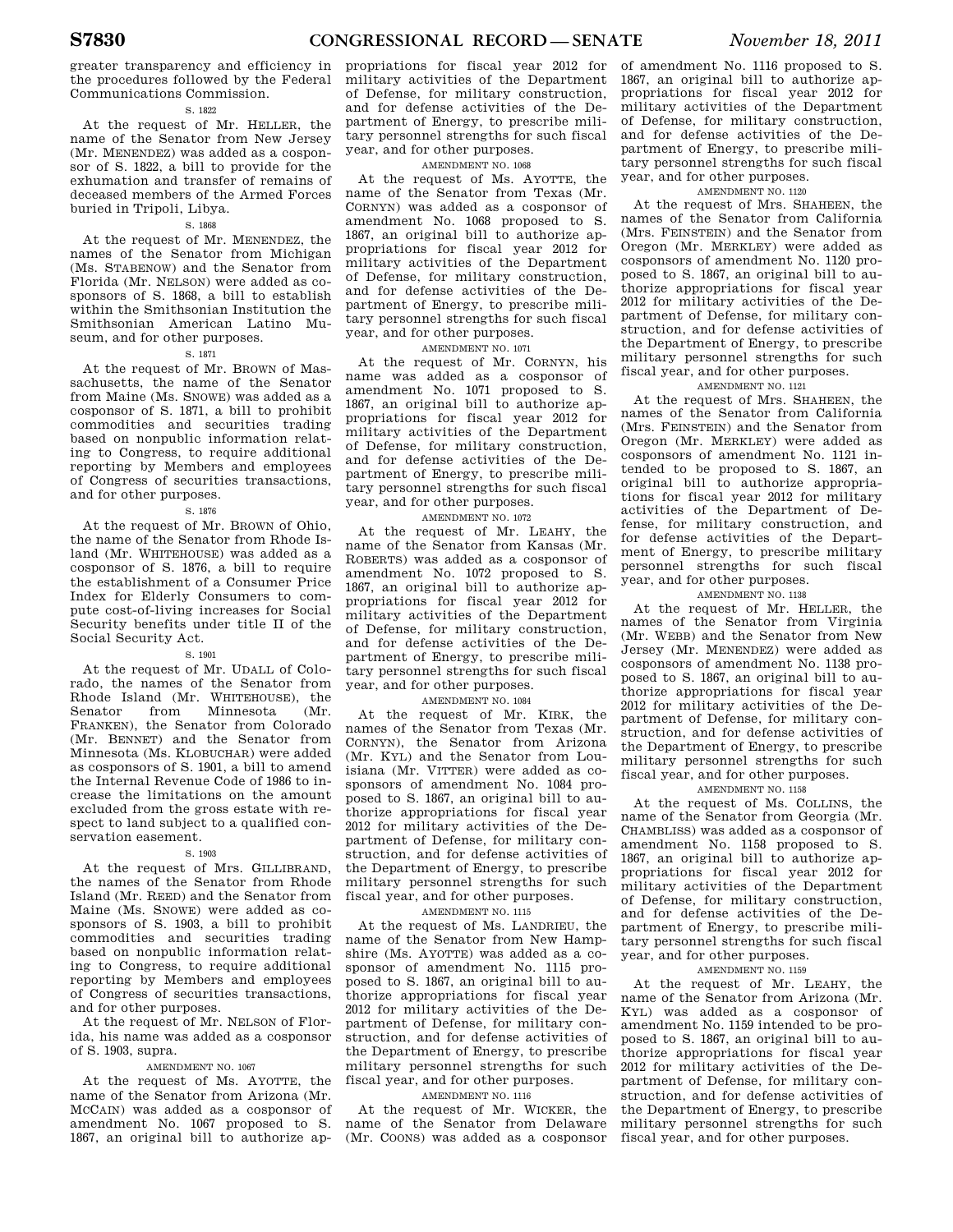## AMENDMENT NO. 1165

At the request of Mr. WARNER, the name of the Senator from Florida (Mr. NELSON) was added as a cosponsor of amendment No. 1165 intended to be proposed to S. 1867, an original bill to authorize appropriations for fiscal year 2012 for military activities of the Department of Defense, for military construction, and for defense activities of the Department of Energy, to prescribe military personnel strengths for such fiscal year, and for other purposes.

## AMENDMENT NO. 1179

At the request of Mr. GRAHAM, the name of the Senator from Florida (Mr. NELSON) was added as a cosponsor of amendment No. 1179 proposed to S. 1867, an original bill to authorize appropriations for fiscal year 2012 for military activities of the Department of Defense, for military construction, and for defense activities of the Department of Energy, to prescribe military personnel strengths for such fiscal year, and for other purposes.

## AMENDMENT NO. 1180

At the request of Ms. COLLINS, the name of the Senator from Pennsylvania (Mr. CASEY) was added as a cosponsor of amendment No. 1180 proposed to S. 1867, an original bill to authorize appropriations for fiscal year 2012 for military activities of the Department of Defense, for military construction, and for defense activities of the Department of Energy, to prescribe military personnel strengths for such fiscal year, and for other purposes.

## AMENDMENT NO. 1188

At the request of Mr. CARDIN, the name of the Senator from California (Mrs. BOXER) was added as a cosponsor of amendment No. 1188 proposed to S. 1867, an original bill to authorize appropriations for fiscal year 2012 for military activities of the Department of Defense, for military construction, and for defense activities of the Department of Energy, to prescribe military personnel strengths for such fiscal year, and for other purposes.

## AMENDMENT NO. 1197

At the request of Mr. FRANKEN, the name of the Senator from Louisiana (Ms. LANDRIEU) was added as a cosponsor of amendment No. 1197 proposed to S. 1867, an original bill to authorize appropriations for fiscal year 2012 for military activities of the Department of Defense, for military construction, and for defense activities of the Department of Energy, to prescribe military personnel strengths for such fiscal year, and for other purposes.

## AMENDMENT NO. 1200

At the request of Mr. CORNYN, the names of the Senator from Arizona (Mr. KYL) and the Senator from Oklahoma (Mr. COBURN) were added as cosponsors of amendment No. 1200 proposed to S. 1867, an original bill to authorize appropriations for fiscal year 2012 for military activities of the Department of Defense, for military construction, and for defense activities of the Department of Energy, to prescribe

military personnel strengths for such fiscal year, and for other purposes.

## AMENDMENT NO. 1210

At the request of Mr. NELSON of Florida, the name of the Senator from Florida (Mr. RUBIO) was added as a cosponsor of amendment No. 1210 proposed to S. 1867, an original bill to authorize appropriations for fiscal year 2012 for military activities of the Department of Defense, for military construction, and for defense activities of the Department of Energy, to prescribe military personnel strengths for such fiscal year, and for other purposes.

## AMENDMENT NO. 1211

At the request of Mrs. GILLIBRAND, the name of the Senator from Connecticut (Mr. BLUMENTHAL) was added as a cosponsor of amendment No. 1211 proposed to S. 1867, an original bill to authorize appropriations for fiscal year 2012 for military activities of the Department of Defense, for military construction, and for defense activities of the Department of Energy, to prescribe military personnel strengths for such fiscal year, and for other purposes.

## AMENDMENT NO. 1219

At the request of Mr. GRAHAM, his name and the name of the Senator from Vermont (Mr. LEAHY) were added as cosponsors of amendment No. 1219 proposed to S. 1867, an original bill to authorize appropriations for fiscal year 2012 for military activities of the Department of Defense, for military construction, and for defense activities of the Department of Energy, to prescribe military personnel strengths for such fiscal year, and for other purposes.

# STATEMENTS ON INTRODUCED BILLS AND JOINT RESOLUTIONS

By Mr. REED (for himself and Mr. GRASSLEY):

S. 1907. A bill to promote transparency by permitting the Public Company Accounting Oversight Board to allow its disciplinary proceedings to be open to the public, and for other purposes; to the Committee on Banking, Housing, and Urban Affairs.

Mr. REED. Mr. President, today I am introducing the PCAOB Enforcement Transparency Act of 2011 along with Senator GRASSLEY.

One of the largest securities frauds in history began unraveling in August 2001 when an Enron vice president expressed her concern that the company might ''implode under a series of accounting scandals.'' Enron disclosed a few months later that its historical financial statements were not accurate. A subsequent restatement revealed over that \$500 million in losses had gone unreported. Several other large corporate frauds followed shortly thereafter. For instance, in June 2002, WorldCom admitted that it had misrepresented its profitability to investors.

The Senate Committee on Banking, Housing, and Urban Affairs conducted a series of hearings on the issues that

were raised by the revelations of Enron and other public companies. The hearings produced a remarkable consensus on a number of underlying causes, including weak corporate governance, a lack of accountability, and inadequate oversight of accountants charged with auditing a public company's financial statements.

In order to address the gaps and structural weaknesses revealed by the investigation and hearings, Congress passed the Sarbanes-Oxley Act of 2002. The Senate passed this legislation on a 99 to 0 vote.

The Sarbanes-Oxley Act ensured that corporate officers were directly accountable for their financial reporting and for the quality of their financial statements. The new law also created a strong, independent board to oversee the conduct of the auditors of public companies, the Public Company Accounting Oversight Board, PCAOB or Board.

The board is responsible for overseeing auditors of public companies in order to protect investors and further the preparation of informative, accurate, and independent audit reports on the financial statements of public companies. The board operates under the oversight of the U.S. Securities and Exchange Commission, SEC.

The PCAOB is responsible for setting auditing standards for auditors of public companies, for examining the quality of audits performed by public company auditors, and where necessary, for imposing disciplinary sanctions on registered auditors and auditing firms. The PCAOB oversees more than 2,400 registered auditing firms, as well as the thousands of audit partners and staff who contribute to a firm's work on each audit.

The board's ability to commence proceedings to determine whether there have been violations of its auditing standards or rules of professional practice is an important component of its oversight. In order to determine whether to institute a proceeding, the board's enforcement staff conducts a nonpublic investigation and makes a recommendation to the five-member board.

However, unlike other oversight bodies, such as the SEC, the U.S. Department of Labor, the Federal Deposit Insurance Corporation, FDIC, the U.S. Commodity Futures Trading Commission, CFTC, the Financial Industry Regulatory Authority, FINRA, and others, the Board's disciplinary proceedings are not allowed to be public.

Unfortunately, over the last several years, bad actors have been taking advantage of this lack of transparency. In April 2011, the Subcommittee on Securities, Insurance, and Investment, which I chair, considered the issue of enhancing the PCAOB's effectiveness by permitting the Board to disclose information about its enforcement proceedings. PCAOB Chairman James Doty noted that the ''secrecy has a variety of unfortunate consequences'' and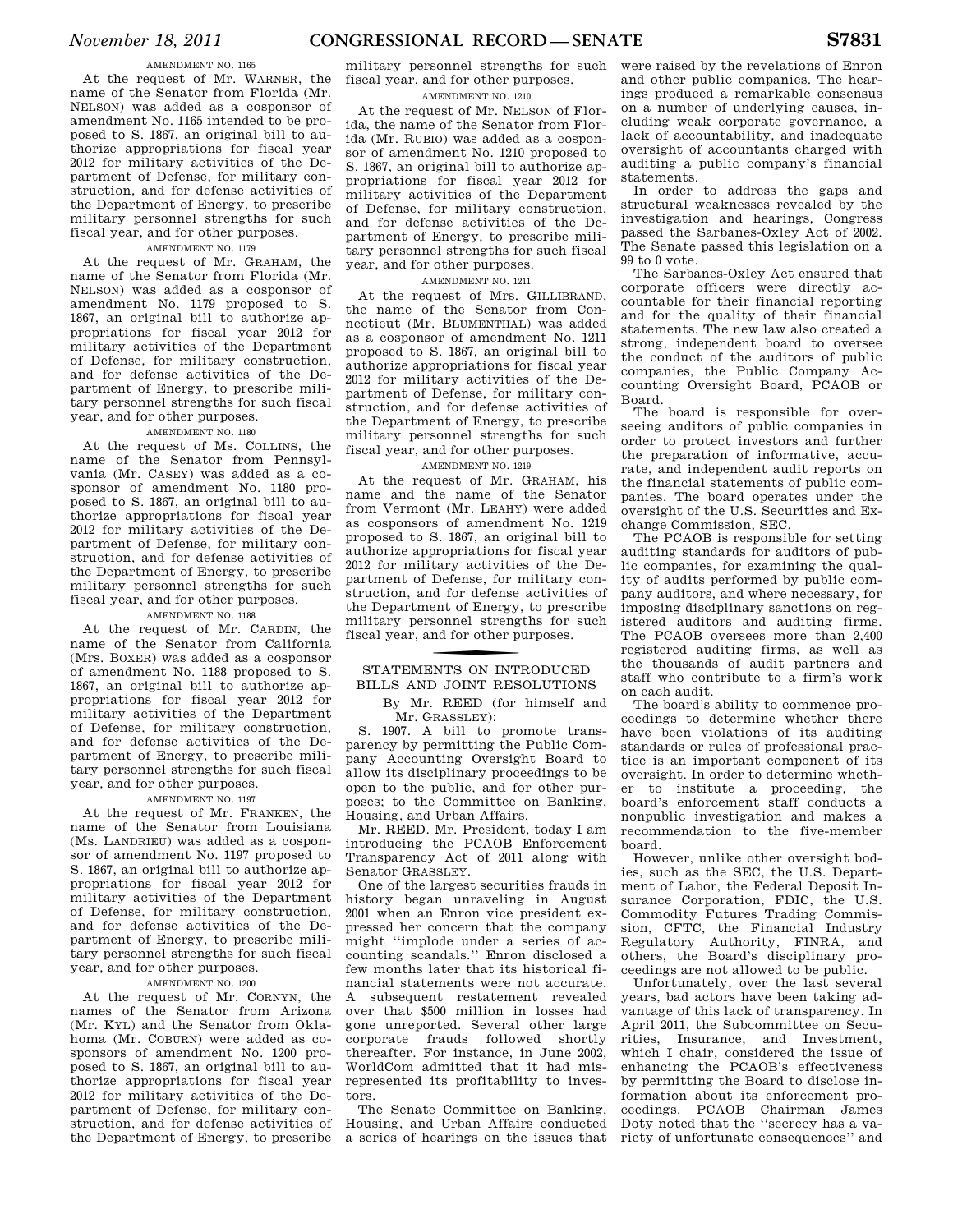this ''state of affairs is not good for investors, for the auditing profession, or for the public at large.''

In one example, an accounting firm that was subject to a disciplinary proceeding continued to issue no fewer than 29 additional audit reports on public companies without any of those companies knowing about the PCAOB proceedings. Those public companies and their investors were completely in the dark about the board's decision to both institute disciplinary proceedings and about the progress of those proceedings. The auditor knew about the proceedings, but the investors and public companies were denied information that was arguably very relevant to the audit relationship.

There are additional reasons that the proceedings should be open and transparent. First, the closed proceedings run counter to the public proceedings of other oversight bodies, as I have already noted. Indeed, nearly all administrative proceedings brought by the SEC against public companies, brokers, dealers, investment advisers, and others are open, public proceedings.

The PCAOB's secret proceedings are not only shielded from the public, but from Congress as well. The public and Congress have a role in ensuring that not just auditors are held to account, but also that the PCAOB is held to account as well for its oversight of the auditors and audit firms.

Second, the incentive to litigate cases in order to continue to shield conduct from the public as long as possible frustrates the process and requires the expenditure of needless resources by both litigants and the PCAOB. In April, Chairman Doty, who testified before the Subcommittee on Securities, Insurance, and Investment, noted that ''the fact that PCAOB disciplinary proceedings are required to be secret creates a considerable incentive to litigate.''

Third, a recent academic study noted that the public nature of SEC's proceedings against companies result in good results. ''Observing a public SEC enforcement action in its industry against a target firm is likely to increase a peer firm's knowledge about SEC activity and cause it to revise upward its subjective probability of attracting such an action against itself.'' In effect, the study noted that this may serve as a deterrent to misconduct because of a perceived increase in ''getting caught.'' Accordingly, the audit industry would also benefit from timely, public, and non-secret enforcement proceedings.

Our bill will make hearings by the PCAOB, and all related notices, orders, and motions, open and available to the public unless otherwise ordered by the board. The board procedure would then be similar to the SEC's Rules of Practice for similar matters, where hearings and related notices, orders, and motions are open and available to the public.

We need to ensure public proceedings to better protect and serve companies

and investors. I hope our colleagues will join Senator GRASSLEY and me in taking the legislative steps necessary to enhance transparency in the PCAOB's enforcement process.

Mr. President, I ask unanimous consent that the text of the bill be printed in the RECORD.

There being no objection, the text of the bill was ordered to be printed in the RECORD, as follows:

S. 1907

*Be it enacted by the Senate and House of Representatives of the United States of America in Congress assembled,* 

## **SECTION 1. SHORT TITLE.**

This Act may be cited as the ''PCAOB Enforcement Transparency Act of 2011''.

## **SEC. 2. OPEN MEETINGS AUTHORIZED.**

Section 105(c)(2) of the Sarbanes-Oxley Act of 2002 (15 U.S.C. 7215(c)(2)) is amended to read as follows:

''(2) PUBLIC HEARINGS.—Hearings under this section shall be open to the public, unless the Board, on its own motion or after considering the motion of a party, orders other $wise.$ 

## **SEC. 3. PUBLICATION OF DETERMINATIONS.**

Section 105(d)(1)(C) of the Sarbanes-Oxley Act of 2002 (15 U.S.C. 7215(d)(1)(C)) is amended by striking ''(once any stay on the imposition of such sanction has been lifted)''.

## By Mr. ENZI:

S. 1909. A bill to amend title 31, United States Code, to provide for the issuance of Buy Back America Bonds; to the Committee on Finance.

Mr. ENZI. I rise today to introduce my Buy Back America Bonds bill, S. 1909. This bill will not only help raise awareness of our Nation's debt crisis, but it will also give every American the chance to be a part of the solution to fix our country's fiscal dilemma. My bill will allow Americans to invest in this incredible country and bring foreign-held U.S. debt back to American hands while at the same time reducing Federal Government spending. But before I talk about where my bill is going, I want to explain where I am coming from.

In World War II, war bonds were sold to help pay for our Nation's national defense and reduce the amount of debt incurred. People from all kinds of backgrounds saved toward purchasing war bonds, often with nickels, dimes, and quarters. On the job, people deducted the cost of war bonds from their meager paychecks. Families invested in war bonds and saved for the future. During World War II, President Roosevelt even asked the Boy Scouts of America to sell war bonds, and they did. Boy Scouts and Girl Scouts worked with their packs and troops to sell bonds to their neighbors and communities. In other words, all across the country, folks of all walks and types were working together for one collective goal—to do their part for the country's war effort. Men, women, and children were selling and purchasing these war bonds, all in the name of lending a hand to our fellow countrymen and to pay for the costs of war.

I was born during World War II. When I was born, my parents bought me a

war bond. I still have that \$20 bond today. Not cashing it was my first gift to my country, and it is also a keepsake to me.

In 1941, when savings bonds were retitled as ''war bonds'' in the terrible and devastating aftermath of Pearl Harbor, the United States rallied as a collective nation in support of the war and war bond effort. At the time, though, the average American only earned about \$2,000 a year. Despite these hardships and tough times, 134 million Americans were called on to be part of the war bond effort, and more than half of the U.S. population—85 million people—responded to the patriotic call to participate.

The Scouts raised money and personally donated their own funds 10 cents at a time in the form of stamps that could be pasted into a war bond booklet. When war bond books were complete, they could be taken to the local bank, and sometimes even the local post office, to purchase bonds. One innovative group even created a promotional cardboard with slots for 75 quarters that had to be filled before it could be redeemed for a bond.

Showing his leadership and dedication to the effort, President Franklin Delano Roosevelt purchased the very first war bond issued. In part of President Roosevelt's April 30, 1941, radio address to the American people, he said:

One thought is uppermost in my mind as I make grateful acknowledgment of this dual honor. It is that in reserving the first Defense Savings Bond and the first Defense Postal Savings Stamps in the name of the President, the Secretary of the Treasury and the Postmaster General have given emphasis to the national character of this defense savings campaign. This character of the campaign is national in the best sense of the word, for it is going to reach down, we hope, to the individual and the family in every community and on every farm, in every State and every possession of the United States.

The President goes on to say:

It is national and it is homey at the same time. For example, I am buying not one stamp but ten stamps each to go into a little book for each of my ten grandchildren. And the first savings bond is being made out in the name of Mrs. Roosevelt as beneficiary.

It is fitting that the President in his purchases should be a sort of a symbol of the determination of all the people to save and sacrifice in defense of democracy. In a larger sense, this first defense bond and these first defense stamps sold to the President constitute tangible evidence of a partnership—a partnership between all of the people and their Government—entered into to safeguard and perpetuate all of those precious freedoms which Government guarantees. In this time of national peril, what we all must realize is that the United States Government is you and I and all other families next door all the way across the country and back again. It is one great partnership.

That ends the quote from President Roosevelt.

The President concluded his address by asking his fellow Americans to demonstrate their faith in America by investing in the new defense bonds and stamps.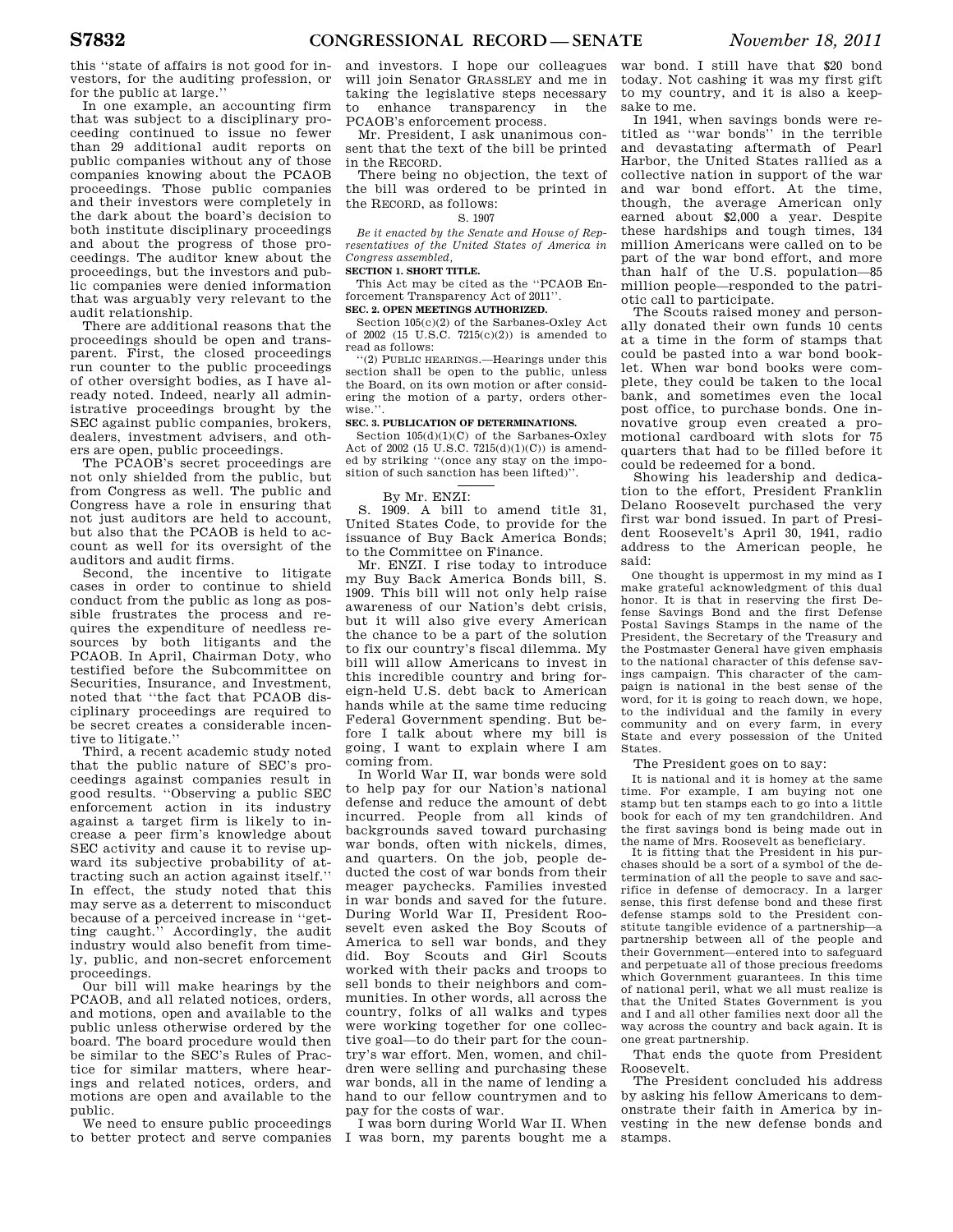I remember as a child bringing dimes to school so that I could purchase a stamp for my savings bond book—one stamp at a time, saving toward the price of a full savings bond. I remember vividly that the bond was a lofty \$18.75. When I got my book filled, we could go down to the bank so that I could finally trade for my bond—that piece of paper showing that I had done my small part to help in the effort and make this country better. Kids of my generation learned the value of saving and helping their country through the savings bond program.

Today, I rise to speak about a different sort of fight, and yet, at the same time, this fight is one that is no less serious than the one I remember as a child. Today, our Nation is struggling to fight a growing spending problem and a debt crisis. Debt is our problem now.

It is time to get all of America involved, not with a promise of wealth but with a sense of investing in our country, of buying America back, pulling us back from the brink of bankruptcy to other countries. The national debt stands at \$15 trillion, which breaks down to nearly \$48,000 for every person in our entire country. These figures are a frightening reminder that we cannot continue to put off the tough choices and that we must restore the fiscal discipline to the Federal Government.

This is a tough fight that has to be tackled on all fronts. Today I am proposing a step in the right direction and calling upon Americans for support of this effort. I am proposing that we bring American debt back to American hands. I am introducing the Buy Back America Bonds, S. 1909. My bill would buy back American bonds to American citizens in affordable \$25 increments so every American can afford to invest and do their part. The Treasury would then use the funds from these bonds to begin paying down the \$4.4 trillion in foreign-held U.S. debt. Investing in Buy Back America Bonds would allow Americans to show their patriotism and faith in this great Nation.

Unlike the war bonds of my childhood, Buy Back America Bonds would create a new series of savings bonds which are indexed for inflation as well as earning a fixed interest rate. By tying Buy Back America Bonds to inflation, we ensure the buying power of consumers' investments remains the same while also earning them additional interest. These could be called Gold Standard Bonds.

Those are two ways the Buy Back America Bonds would earn and keep their value for investors in addition to their patriotic and symbolic investment. These are not going to be barnburner investments, but they will help our Nation not only pay down our debt but pay down the amount of debt owed to foreign nations.

What makes this bill particularly special is that for every bond purchased, citizens are also helping the

Federal Government to reduce spending. Every year after the first year the amount of Buy Back America Bonds sold would be tallied and that exact amount would then be cut from Federal spending the following year.

I stand before you to explain not only where I am coming from with my Buy Back America Bonds but also why our Nation needs a collective effort to rally around to make steps toward a more responsible Federal budget and getting our national debt under control. Investing in America and bringing foreign-held debt back to American hands is where I propose to start. I ask my colleagues and the American people to help me be an integral part of the debt crisis solution.

Not only am I a father, I am a grandfather, and I want to be the first to purchase Buy Back America Bonds for my four grandchildren. I want my grandchildren and yours to have every opportunity for a great quality of life, to know the meaning of faith and investment in a prosperous United States. I am doing everything I can to ensure that happens. That means proposing solutions to problems and working to get my colleagues on board.

So I rise and ask for the support of my colleagues for this great effort and support for S. 1909, my Buy Back America Bonds bill. What President Roosevelt said then is equally true now:

In this time of national peril we must realize the U.S. Government is you and I, and all other families next door all the way across the country and back again. It is one great partnership.

Working together we can solve all of this. We need to solve all of this. We need to start solving it right now and this is one way to do it.

Mr. President, I ask unanimous consent that the text of the bill be printed in the RECORD.

There being no objection, the text of the bill was ordered to be printed in the RECORD, as follows:

## S. 1909

*Be it enacted by the Senate and House of Representatives of the United States of America in Congress assembled,* 

## **SECTION 1. BUY BACK AMERICA BONDS.**

(a) IN GENERAL.—Subchapter I of chapter 31 of subtitle III of title 31, United States Code, is amended by inserting after section 3105 the following new section:

## **''§ 3105a. Buy Back America Bonds**

''(a) The Secretary shall establish and administer a new series of United States savings bonds, to be known as'Buy Back America Bonds'. Proceeds from the bonds shall be used first solely to reduce the amount of foreign-held public debt, and then to reduce other public debt.<br>"(b) A Buy Bag

A Buy Back America Bond shall be subject to such terms and conditions of issue, conversion, redemption, and maturation as the Secretary may prescribe, except that a Buy Back America Bond shall not mature, and may not be redeemed by the holder, earlier than 10 years from the date of issue and shall mature not more than 20 years from the date of issue. Interest on a Buy Back America Bond whenever paid shall not be includible in gross income under the Internal Revenue Code of 1986.

''(c) Buy Back America Bonds shall be issued at face value and in denominations of not less than \$25.

''(d) The redemption value of a Buy Back America Bond shall be determined as the Secretary shall provide—

''(1) at a fixed interest rate equal to the rate applicable to a Series I savings bond for the rate period during which the Buy Back America Bond is purchased, and

''(2) for purposes of calculating yearly interest, by increasing the purchase price of such Buy Back America Bond in each calendar year after the year of purchase by an amount equal to—

''(A) such purchase price, multiplied by

''(B) the cost-of-living adjustment determined under section 1(f)(3) of the Internal Revenue Code of 1986 for such calendar year, determined by substituting the calendar year in which such bond was purchased for '1992' in subparagraph (B) thereof.

''(e) If during any fiscal year during which any Buy Back America Bond is outstanding—

''(1) the Federal budget deficit for such fiscal year is less than the amount equal to 3 percent of gross domestic product (as most recently computed and published by the Department of Commerce); and

''(2) the public debt is less than the amount equal to 10 percent of gross domestic product (as so computed and published);

then any such bond may be redeemed without regard to subsection (b).

''(f) A Buy Back America Bond may only be held by—

''(1) a citizen or resident of the United States;

''(2) a domestic partnership, or domestic corporation, not more than 1 percent of the ownership interest of which is held (directly or indirectly) by a person who is not a United State person (as defined in section 7701(a)(30) of the Internal Revenue Code of 1986); or

''(3) an estate or trust which is a United States person (as so defined), unless there is a beneficiary of the trust who is not a United States person (as so defined),

and may be purchased only by an individual who provides a valid social security account number (not including a taxpayer identification number provided by the Internal Revenue Service).

''(g) A Buy Back America Bond may be transferred as provided by the Secretary, but only to an individual who has a valid social security account number (not including a taxpayer identification number provided by the Internal Revenue Service).'

(b) CLERICAL AMENDMENT.—The table of sections subchapter I of chapter 31 of subtitle III of title 31, United States Code, is amended by inserting after section 3105 the following new item:

''3105. Buy Back America Bonds.''.

## **SEC. 2. DEFICIT REDUCTION.**

(a) CALCULATION.—The Office of Management and Budget shall calculate the net deficit reduction resulting from the implementation of this Act and the sale of Buy Back America Bonds for the period beginning on the date of the sale of the first such Buy Back America Bond and ending on the date that is 1 year after such date.

(b) ADJUSTMENT OF THE DISCRETIONARY CAPS.—Effective on the effective date of this Act, the limit for the appropriate discretionary budget category set forth in section 251(c) and 251A of the Balanced Budget and Emergency Deficit Control Act of 1985 for the first fiscal year beginning after the date that is 1 year after the date of the sale of the first Buy Back America Bond shall be reduced by the amount of the net deficit reduction calculated pursuant to subsection (a).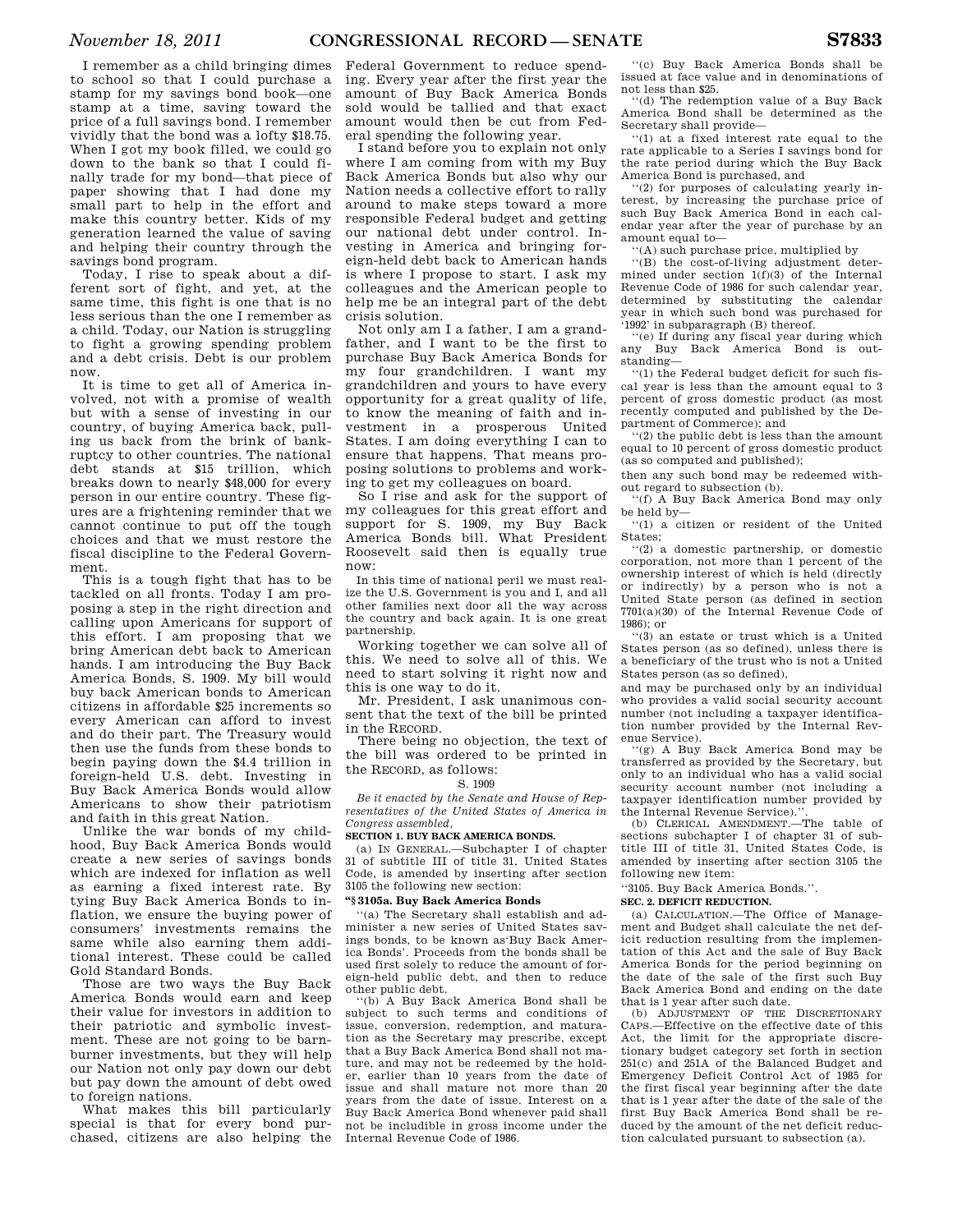## By Ms. COLLINS:

S. 1911. A bill to amend the Internal Revenue Code of 1986 to provide recruitment and retention incentives for volunteer emergency service workers; to the Committee on Finance.

Ms. COLLINS. Mr. President, I rise today to introduce the Volunteer Emergency Services Recruitment and Retention Act of 2011. This bill fixes a long-standing problem with the tax code that harms the ability of volunteer fire departments to recruit and retain both firefighter and emergency service personnel.

For years, local and state governments have provided their volunteer firefighters and EMS personnel with different forms of benefits including Length of Service Award Plans, commonly known as LOSAPs. These are pension-like benefits for volunteer emergency responders.

Unfortunately, the way the tax code handles LOSAPs hinders departments' abilities to administer the plans and makes it more difficult for volunteer emergency personnel to receive the benefits.

My bill would simplify the taxation of LOSAPs in two steps. First, it would allow LOSAPs to be elected as deferred compensation plans, and second, it would exempt them from the Employee Retirement Income Security Act of 1974. This bill makes these necessary changes, which will improve access to LOSAP benefits for volunteer emergency responders, without increasing federal spending.

Today, an estimated 180,000 volunteer firefighters across 27 states participate in some form of LOSAP. Many states that do not offer these benefits would be more likely to do so if the federal tax code were simplified. This, in turn, would help volunteer fire departments to more easily recruit and retain personnel. These men and women our local first responders—are the foundation of our emergency response capabilities.

These volunteers put their lives on the line to help protect our communities, and their spirit of selflessness and service should be rewarded. I am proud to introduce this legislation with Senators SCHUMER and BLUMENTHAL, and I look forward to working with my colleagues to pass this bill through the Senate and into law.

Mr. President, I would ask for unanimous consent that a letter of support be printed in the RECORD.

There being no objection, the material was ordered to be printed in the RECORD, as follows:

MAINE FIRE CHIEFS' ASSOCIATION,

*Augusta Maine, November 8, 2011.*  Re ''Volunteer Emergency Services Recruitment and Retention Act of 2011.''

Hon. SUSAN M. COLLINS,

*Dirksen Senate Office Building, Washington, DC.* 

DEAR SENATOR COLLINS The Maine Fire Chiefs' Association is a 425 member organization that represents fire and EMS services in every county in the State of Maine. The Maine Fire Chiefs' Association is charged with regularly advising the Legislature and

the Governor and providing recommendations regarding necessary changes to Maine's fire service system. The Maine Fire Chiefs' Association represents numerous fire and emergency service interests in Maine. Members of the Maine Fire Chiefs' Association represent fulltime, call and volunteer firefighters.

The recruitment and retention of experienced emergency responders is a priority of the Maine Fire Chiefs' Association and Maine's fire service. The majority of Maine's fire departments rely on call and/or volunteer firefighters and the recruitment and retention of these crucial volunteers is the number one issue facing the volunteer fire service today. Length of Service Award Programs (LOSAPs)—pension-like programs for volunteer emergency responders—are effective recruitment and retention tools and are quite popular among the volunteer fire service.

In 2009, the Maine Fire Chiefs' Association proposed the following legislation—L.D. 1499 ''An Act To Establish the Maine Fire Protection Services Commission Length of Service Award Program''—offering a LOSAP to emergency responders in Maine. Although there was support for the bill's concept during the public hearing process, members of the Criminal Justice and Public Safety Committee cited the potential problems associated with the present federal tax laws—specifically that the Internal Revenue Code, Section 457, does not include LOSAPs—and L.D. 1499 ultimately was not passed. Federal legislation—H.R. 1792—was proposed in the 111th Congress but was not passed before adjournment. H.R. 376 ''Volunteer Emergency Services Recruitment and Retention Act of 2011'' was submitted earlier this year in the House of Representatives and sponsorship of similar legislation in the Senate is anticipated.

The Maine Fire Chiefs' Association respectfully requests your sponsorship of this important legislation for emergency responders. Length of service award programs are important recruitment and retention tools for communities who primarily rely on volunteers. By clarifying the tax treatment of LOSAPs, local communities will find it easier to establish and administer these programs. H.R. 376 would not create new LOSAPS, place additional requirements on existing LOSAPs or require communities to provide LOSAPs to their volunteer emergency responders. LOSAPs would create incentives for firefighters to remain in the fire service and encourage new members to join the fire service. The Maine Fire Chiefs' Association joins the Fire Commission, the Maine State Federation of Firefighters, and many Maine fire departments in thanking you for similar senate sponsorship.

The Maine Fire Chiefs' Association thanks you for your strong support of the fire service and consideration of this important issue. We welcome the opportunity to discuss this proposal and other fire service issues at your convenience,

Respectfully,

CHIEF STEPHEN NICHOLS, *President,* 

*Maine Fire Chiefs' Association.* 

By Ms. SNOWE (for herself, Mr. BINGAMAN, and Mrs. FEINSTEIN):

S. 1914. A bill to amend the Internal ''Revenue Code of 1986 to provide a credit for performance based home energy improvements, and for other purposes; to the Committee on Finance.

Ms. SNOWE. Mr. President, I rise to speak about bipartisan legislation I am introducing today, the Cut Energy Bills at Home Act, which would provide

a 30 percent tax credit for Americans to cut their energy bills, and catalyze our construction industry, reduce pollution, and seize the opportunity in residential energy efficiency to secure America's energy future. With heating oil prices at \$3.94 nationally for home heating oil, a record for this time of year, this legislation is a timely method to address what may be the most expensive heating season in history.

I am pleased to have developed this bill with Senators BINGAMAN and FEIN-STEIN, two longtime leaders on energy efficiency, and look forward to discussing this bill with my colleagues on the Senate Finance Committee. The Cut Energy Bills at Home Act recognizes the sea-change that has occurred in the energy efficiency industry and tries to ensure that middle-class Americans can harness these technological strides in their own lives.

Specifically, not only have windows, insulation, and boilers become more advanced to reduce energy consumption, but our contractors who perform this work have developed sophisticated practices to holistically improve a home's energy consumption.

In the past, homeowners would simply place insulation in the attic to contain heat, now companies are using infared thermography to identify temperature differences in a house, a blower door test to measure airflow leaks, to replace windows, doors, and insulation that will maximize the cost-effectiveness of home energy efficiency improvements.

Today, we are on the cusp of a milestone turn in the energy efficiency industry—one with benefits for homeowners unimaginable even just five years ago. To spur early adoption of these advances and to ensure that cost is not prohibitive, our bill provides a 30 percent tax credit up to \$5,000 to assist homeowners who make an investment that will reduce energy costs for not only this winter, but for future years to come.

For example, under this bill if a homeowner invests in energy efficiency that will reduce heating oil consumption from 1,000 gallons of home heating oil to 800 gallons, a 20 percent improvement, the individual may claim 30 percent of the cost of the improvements as a tax credit up to \$2,000.

In 2009, New England consumed 3.4 billion gallons of home heating oil, which is approximately \$13 billion that households spent simply to keep warm. A 20 percent reduction in this figure would yield a savings of \$2.6 billion for households in New England. Energy efficiency can provide a critical tool to reduce this amount and allow households to invest in food, medicine, and the American economy. I urge my colleagues to support me in passing this legislation into law.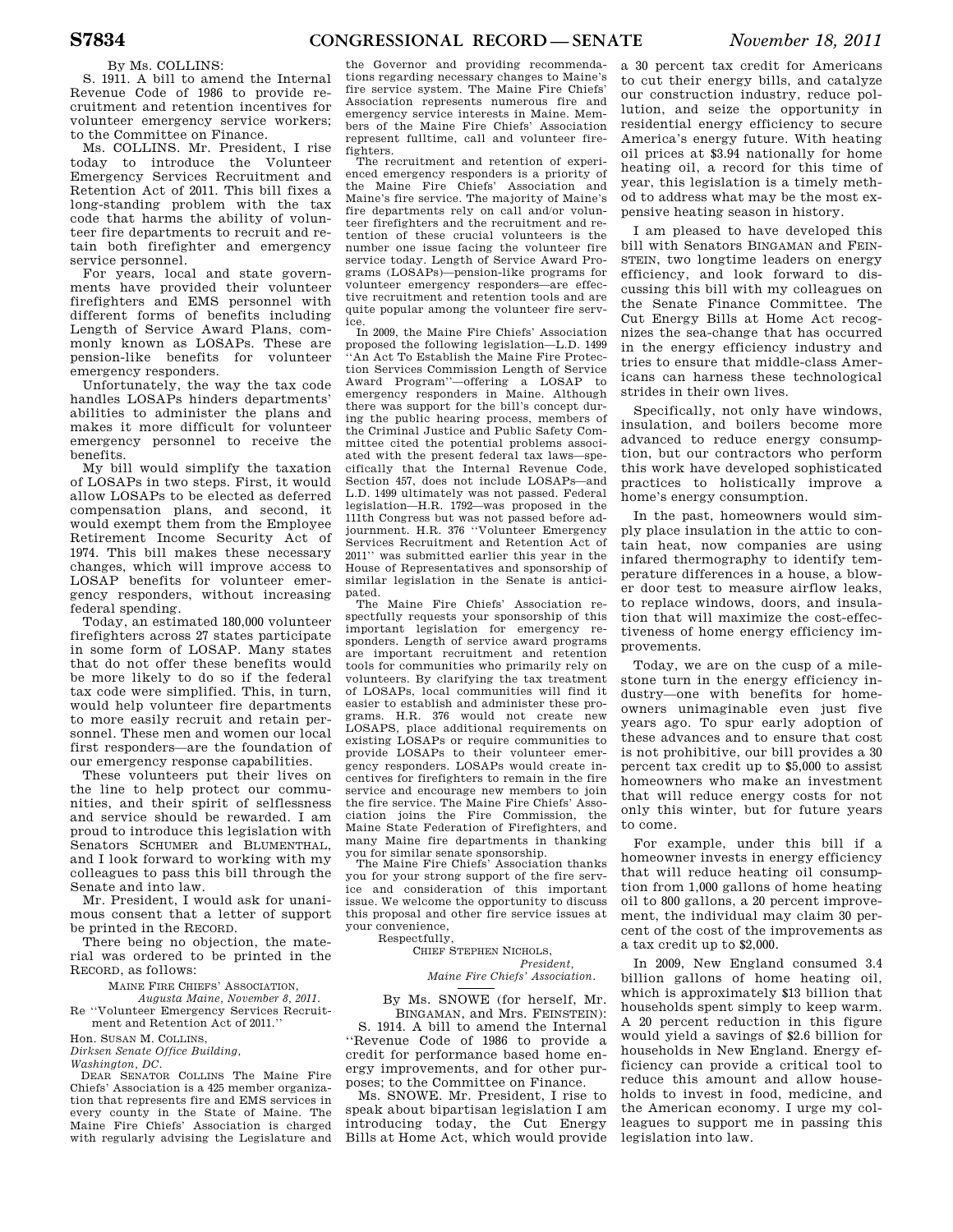## SUBMITTED RESOLUTIONS

SENATE RESOLUTION 334—DESIG-NATING THE WEEK OF NOVEM-BER 6 THROUGH NOVEMBER 12, 2012, AS ''VETERANS EDUCATION AWARENESS WEEK.''

## Mr. MENENDEZ submitted the following resolution; which was referred to the Committee on the Judiciary:

## S. RES. 334

Whereas brave men and women throughout the history of the United States have served with honor in the United States Armed Forces;

Whereas since President Franklin Roosevelt signed the first GI Bill, the Servicemen's Readjustment Act of 1944 (58 Stat. 284, chapter 268), the Federal Government has provided Federal aid to help veterans readjust to civilian life, including financial assistance for tuition, books, and supplies, and other fees for education;

Whereas by the time the first GI Bill expired on July 25, 1956, approximately 7,800,000 of the 16,000,000 World War II veterans had participated in an education or training program by using benefits provided through the GI Bill;

Whereas recognizing the educational needs for a new generation of veterans, Congress passed and President Bush signed the Post-9/ 11 Veterans Educational Assistance Act of 2008 (38 U.S.C. 3301 et seq.) to provide educational benefits for veterans who have served in the United States Armed Forces since September 11, 2001;

Whereas the Post-9/11 Veterans Educational Assistance Act of 2008 provides educational benefits for veterans, including active duty Army National Guard and Army Reserve members that significantly reduce the cost of attending college;

Whereas according the Census Bureau, employees with an associate degree earn 26.3 percent more than employees with only a high school diploma and employees with a bachelor degree earn 87.4 percent more than employees with only a high school diploma;

Whereas making postsecondary education and job training available is critical to creating access to opportunity in the economy of the 21st century;

Whereas the lack of awareness of available educational benefits, or how to attain them, can deter veterans from seeking postsecondary education;

Whereas according to a survey conducted by the American Council on Education during the first year after the date of enactment of the Post-9/11 Veterans Educational Assistance Act of 2008, 38 percent of survey respondents reported having difficulty understanding and choosing the best education benefits for their needs; and

Whereas Veterans' Education Awareness Week is an appropriate time to make veterans across the United States aware of the valuable information that they can access through organizations such as Operation College Promise, which provides ongoing updates on transitional assistance for militaryaffiliated students: Now, therefore, be it

*Resolved,* That the Senate designates the week of November 6 through November 12,<br>2012. as "Veterans' Education Awareness as "Veterans' Education Awareness Week'' to raise public awareness about—

(1) the Post-9/11 Veterans Educational Assistance Act of 2008;

(2) the educational benefits to which veterans are entitled; and

(3) the resources available to help veterans maximize educational benefits under the Post-9/11 Veterans Educational Assistance Act of 2008.

## SENATE RESOLUTION 335—HON-ORING THE LIFE AND LEGACY OF EVELYN H. LAUDER

Mrs. GILLIBRAND (for herself, Ms. SNOWE, and Mrs. FEINSTEIN) submitted the following resolution; which was considered and agreed to:

## S. RES. 335

Whereas with the passing of Evelyn H. Lauder, the world has lost an energetic and dedicated friend and ally who catapulted to the world stage the quest to prevent and cure breast cancer in this lifetime;

Whereas Evelyn was born Evelyn Hausner on August 12, 1936, in Vienna, Austria;

Whereas in 1940, the Hausner family fled Nazi-occupied Austria, eventually settling in the State of New York, where Eveyln was a proud product of the New York City public school system and met her future husband of more than half a century, Leonard Lauder;

Whereas Evelyn and Leonard wed in July 1959;

Whereas, Evelyn joined the family cosmetic company, Estée Lauder, handling many roles in the early years and later becoming Senior Corporate Vice President and Head of Fragrance Development Worldwide;

Whereas Evelyn helped bring global awareness to breast cancer after being diagnosed with early stages of the disease in 1987;

Whereas in 1989, Evelyn initiated the fundraising drive to establish the Evelyn H. Lauder Breast Cancer Center at Memorial Sloan-Kettering Cancer Center in New York City, which opened in 1992 and quickly became the model for similar breast cancer diagnostic centers around the world;

Whereas the expanded Evelyn H. Lauder Breast Cancer Center opened in 2009 and provides the most up-to-date breast cancer prevention, diagnosis, and outpatient treatment services under 1 roof;

Whereas in 1992, Evelyn worked with longtime friend Alexandra Penney, former editor-in-chief of SELF magazine, to create the Pink Ribbon Campaign for breast cancer;

Whereas Evelyn launched the Estée Lauder Companies' Breast Cancer Awareness Campaign, which has distributed more than 115,000,000 pink ribbons worldwide;

Whereas in 1993, Evelyn founded The Breast Cancer Research Foundation, thereby affirming her commitment to preventing breast cancer and finding a cure in this lifetime through funding some of the most innovative clinical and translation research at leading medical centers worldwide;

Whereas The Breast Center Research Foundation, which to date funds 186 researchers around the world and has raised \$350,000,000, has grown to become the largest national organization dedicated exclusively to funding research relating to the causes, treatment and prevention of breast cancer;

Whereas during Breast Cancer Awareness Month in October 2010, Evelyn and the Estée Lauder Companies' Breast Cancer Awareness Campaign achieved a first-ever Guinness World Record, ''Most Landmarks Illuminated for a Cause in 24 Hours'', by illuminating 38 iconic landmarks, including the Taj Mahal, the Tokyo Tower, the Hotel Majestic, the Empire State Building, and Niagara Falls;

Whereas in October 2011, the Lauder family was honored with the prestigious Carnegie Medal of Philanthropy for commitment to philanthropic endeavors and public service;

Whereas Evelyn will be remembered for her vision and leadership in achieving funding for promising scientific research that lead to breakthrough drugs, including Herceptin and Avastin, a better understanding of how tumors develop and risk factors for recurrence, and an improved quality of life for breast cancer survivors;

Whereas her work continues to help promising scientists who have equally promising, imaginative, and innovative proposals get research off the ground;

Whereas there is no doubt that we must find a cure, and research is instrumental to achieving this goal;

Whereas this year, nearly 40,000 women of the United States are expected to die of breast cancer; and

Whereas we must keep up the battle and recruit more heroes like Evelyn if we are to achieve ''prevention and a cure in our lifetime'': Now, therefore, be it

*Resolved,* That the Senate—

(1) mourns the loss of Evelyn H. Lauder;

(2) honors the life and accomplishments of Evelyn H. Lauder, a world renowned advocate for breast cancer awareness and health of women; and

(3) offers the deepest condolences to the beloved husband, Leonard, sons, William and Gary, and 5 grandchildren of Evelyn H. Lauder.

f SENATE RESOLUTION 336—TO PER-MIT THE COLLECTION OF CLOTH-<br>ING. TOYS. FOOD. AND ING, TOYS, FOOD, AND HOUSEWARES DURING THE HOLI-DAY SEASON FOR CHARITABLE PURPOSES IN SENATE BUILD-INGS

Mr. REID of Nevada (for himself and Mr. MCCONNELL) submitted the following resolution; which was considered and agreed to:

S. RES. 336

### *Resolved,*

## **SECTION 1. COLLECTION OF CLOTHING, TOYS, FOOD, AND HOUSEWARES DURING THE HOLIDAY SEASON FOR CHARI-TABLE PURPOSES IN SENATE BUILD-INGS.**

(a) IN GENERAL.—Notwithstanding any other provision of the rules or regulations of the Senate—

(1) a Senator, officer of the Senate, or employee of the Senate may collect from another Senator, officer of the Senate, or employee of the Senate within Senate buildings nonmonetary donations of clothing, toys, food, and housewares for charitable purposes related to serving persons in need or members of the Armed Services and the families of those members during the holiday season, if the charitable purposes do not otherwise violate any rule or regulation of the Senate or of Federal law; and

(2) a Senator, officer of the Senate, or employee of the Senate may work with a nonprofit organization with respect to the delivery of donations described under paragraph  $(1)$ 

(b) EXPIRATION.—The authority provided by this resolution shall expire at the end of the first session of the 112th Congress.

## f AMENDMENTS SUBMITTED AND PROPOSED

SA 1227. Mr. MCCAIN (for himself and Mr. PORTMAN) submitted an amendment intended to be proposed by him to the bill S. 1867, to authorize appropriations for fiscal year 2012 for military activities of the Department of Defense, for military construction, and for defense activities of the Department of Energy, to prescribe military personnel strengths for such fiscal year, and for other purposes; which was ordered to lie on the table.

SA 1228. Mr. MCCAIN (for himself and Mr. PORTMAN) submitted an amendment intended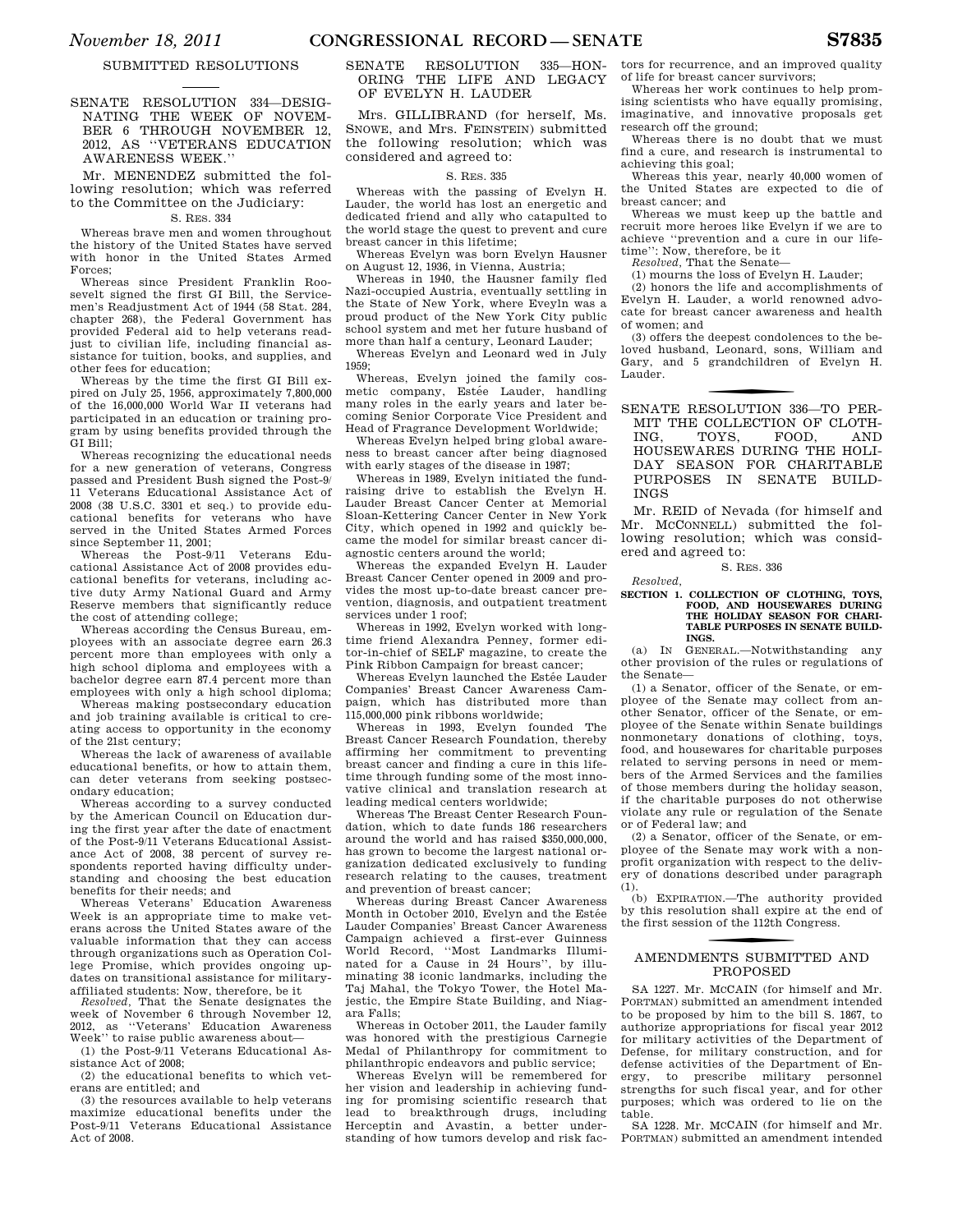to be proposed by him to the bill S. 1867, supra; which was ordered to lie on the table. SA 1229. Mr. MCCAIN submitted an amend-

ment intended to be proposed by him to the bill S. 1867, supra.

SA 1230. Mr. MCCAIN submitted an amendment intended to be proposed by him to the bill S. 1867, supra.

SA 1231. Mr. SANDERS submitted an amendment intended to be proposed by him to the bill S. 1867, supra; which was ordered to lie on the table.

SA 1232. Mrs. HUTCHISON (for herself and Mr. CORNYN) submitted an amendment intended to be proposed by her to the bill S. 1867, supra; which was ordered to lie on the table.

SA 1233. Mr. PORTMAN submitted an amendment intended to be proposed by him to the bill S. 1867, supra; which was ordered to lie on the table.

SA 1234. Mr. PORTMAN submitted an amendment intended to be proposed by him to the bill S. 1867, supra; which was ordered to lie on the table.

SA 1235. Mr. LIEBERMAN (for himself, Ms. COLLINS, Mr. AKAKA, and Mr. LUGAR) submitted an amendment intended to be proposed by him to the bill S. 1867, supra; which was ordered to lie on the table.

SA 1236. Mr. NELSON, of Florida submitted an amendment intended to be proposed by him to the bill S. 1867, supra.

SA 1237. Mrs. SHAHEEN submitted an amendment intended to be proposed by her to the bill S. 1867, supra; which was ordered to lie on the table.

SA 1238. Mr. LEAHY submitted an amendment intended to be proposed by him to the bill S. 1867, supra; which was ordered to lie on the table.

SA 1239. Mr. MERKLEY submitted an amendment intended to be proposed by him to the bill S. 1867, supra.

SA 1240. Mr. WARNER submitted an amendment intended to be proposed by him to the bill S. 1867, supra; which was ordered to lie on the table.

SA 1241. Mr. WARNER submitted an amendment intended to be proposed by him to the bill S. 1867, supra; which was ordered to lie on the table.

SA 1242. Mr. WARNER (for himself and Mr. WEBB) submitted an amendment intended to be proposed by him to the bill S. 1867, supra; which was ordered to lie on the table.

SA 1243. Mr. WARNER (for himself and Mr. WEBB) submitted an amendment intended to be proposed by him to the bill S. 1867, supra; which was ordered to lie on the table.

SA 1244. Mr. MCCAIN submitted an amendment intended to be proposed by him to the bill S. 1867, supra; which was ordered to lie on the table.

SA 1245. Mr. MCCAIN submitted an amendment intended to be proposed by him to the bill S. 1867, supra; which was ordered to lie on the table.

SA 1246. Mr. MCCAIN submitted an amendment intended to be proposed by him to the bill S. 1867, supra.

SA 1247. Mr. MCCAIN submitted an amendment intended to be proposed by him to the bill S. 1867, supra.

SA 1248. Mr. MCCAIN submitted an amendment intended to be proposed by him to the bill S. 1867, supra.

SA 1249. Mr. MCCAIN (for himself and Ms. AYOTTE) submitted an amendment intended to be proposed by him to the bill S. 1867, supra.

SA 1250. Mr. MCCAIN (for himself, Mr. BROWN of Massachusetts, and Mr. LIEBER-MAN) submitted an amendment intended to be proposed by him to the bill S. 1867, supra.

SA 1251. Mr. WEBB (for himself, Mr. GRA-HAM, and Mr. BLUMENTHAL) submitted an amendment intended to be proposed by him to the bill S. 1867, supra; which was ordered to lie on the table.

SA 1252. Mrs. FEINSTEIN (for herself and Mr. LEAHY) submitted an amendment intended to be proposed by her to the bill S. 1867, supra; which was ordered to lie on the table.

SA 1253. Mr. WYDEN submitted an amendment intended to be proposed by him to the bill S. 1867, supra.

SA 1254. Mr. LIEBERMAN (for himself and Mr. CORNYN) submitted an amendment intended to be proposed by him to the bill S. 1867, supra; which was ordered to lie on the table.

SA 1255. Mr. NELSON, of Florida (for himself and Mr. SCHUMER) submitted an amendment intended to be proposed by him to the bill S. 1867, supra.

SA 1256. Mr. MERKLEY (for himself, Mr. LEE, and Mr. PAUL) proposed an amendment to the bill S. 1867, supra.

SA 1257. Mr. MERKLEY (for himself, Mr. LEE, and Mr. PAUL) proposed an amendment to the bill S. 1867, supra.<br>SA 1258. Mr. MERI

MERKLEY proposed an amendment to the bill S. 1867, supra.

SA 1259. Mr. BROWN, of Ohio submitted an amendment intended to be proposed by him

to the bill S. 1867, supra. SA 1260. Mr. BROWN, of Ohio submitted an amendment intended to be proposed by him to the bill S. 1867, supra.

SA 1261. Mr. BROWN, of Ohio submitted an amendment intended to be proposed by him to the bill S. 1867, supra.

SA 1262. Mr. BROWN, of Ohio submitted an amendment intended to be proposed by him to the bill S. 1867, supra.

SA 1263. Mr. BROWN, of Ohio submitted an amendment intended to be proposed by him to the bill S. 1867, supra.

SA 1264. Mr. COONS submitted an amendment intended to be proposed by him to the bill S. 1867, supra; which was ordered to lie on the table.

SA 1265. Mr. COONS (for himself, Mrs. SHA-HEEN, and Mr. PORTMAN) submitted an amendment intended to be proposed by him to the bill S. 1867, supra; which was ordered to lie on the table.<br>SA 1266. Mr.

WARNER submitted an amendment intended to be proposed by him to the bill S. 1867, supra; which was ordered to lie on the table.

SA 1267. Mr. BEGICH submitted an amendment intended to be proposed by him to the bill S. 1867, supra; which was ordered to lie on the table.

SA 1268. Mr. PAUL submitted an amendment intended to be proposed by him to the bill S. 1867, supra; which was ordered to lie on the table.

SA 1269. Mr. BOOZMAN (for himself, Mr. CORNYN, Mr. PRYOR, and Mrs. HUTCHISON) submitted an amendment intended to be proposed by him to the bill S. 1867, supra; which was ordered to lie on the table.

SA 1270. Mr. PAUL submitted an amendment intended to be proposed by him to the bill S. 1867, supra; which was ordered to lie on the table.

SA 1271. Mr. SHELBY submitted an amendment intended to be proposed by him to the bill S. 1867, supra; which was ordered to lie on the table.

SA 1272. Ms. SNOWE submitted an amendment intended to be proposed by her to the bill S. 1867, supra; which was ordered to lie on the table.

SA 1273. Mr. CRAPO submitted an amendment intended to be proposed by him to the bill S. 1867, supra; which was ordered to lie on the table.

SA 1274. Mr. SESSIONS submitted an amendment intended to be proposed by him to the bill S. 1867, supra.

SA 1275. Mr. BEGICH submitted an amendment intended to be proposed by him to the bill S. 1867, supra; which was ordered to lie on the table.

SA 1276. Mr. BAUCUS submitted an amendment intended to be proposed by him to the bill S. 1867, supra; which was ordered to lie on the table.

SA 1277. Mrs. MURRAY (for herself, Mr. AKAKA, and Mr. BOOZMAN) submitted an amendment intended to be proposed by her to the bill S. 1867, supra; which was ordered to lie on the table.

SA 1278. Mr. HOEVEN submitted an amendment intended to be proposed by him to the bill S. 1867, supra; which was ordered to lie on the table.

SA 1279. Mr. HOEVEN (for himself, Mr. TESTER, Mr. BLUNT, Mr. ENZI, and Mr. VIT-TER) submitted an amendment intended to be proposed by him to the bill S. 1867, supra; which was ordered to lie on the table.

SA 1280. Mr. MCCAIN submitted an amendment intended to be proposed by him to the bill S. 1867, supra; which was ordered to lie on the table.

SA 1281. Mr. MCCAIN submitted an amendment intended to be proposed by him to the bill S. 1867, supra.

SA 1282. Mr. THUNE submitted an amendment intended to be proposed by him to the bill S. 1867, supra; which was ordered to lie on the table.

SA 1283. Mr. WICKER submitted an amendment intended to be proposed by him to the bill S. 1867, supra; which was ordered to lie on the table.

SA 1284. Mr. VITTER submitted an amendment intended to be proposed by him to the bill S. 1867, supra; which was ordered to lie on the table.

SA 1285. Ms. SNOWE (for herself and Ms. LANDRIEU) submitted an amendment intended to be proposed by her to the bill S. 1867, supra; which was ordered to lie on the table.

SA 1286. Ms. MURKOWSKI submitted an amendment intended to be proposed by her to the bill S. 1867, supra.

SA 1287. Ms. MURKOWSKI submitted an amendment intended to be proposed by her to the bill S. 1867, supra.

SA 1288. Mr. RUBIO submitted an amendment intended to be proposed by him to the bill S. 1867, supra; which was ordered to lie on the table.

SA 1289. Mr. RUBIO submitted an amendment intended to be proposed by him to the bill S. 1867, supra; which was ordered to lie on the table.

SA 1290. Mr. RUBIO submitted an amendment intended to be proposed by him to the bill S. 1867, supra.

SA 1291. Mr. RUBIO submitted an amendment intended to be proposed by him to the bill S. 1867, supra.

SA 1292. Mr. LEVIN (for Mr. MENENDEZ (for himself, Mr. REID, Mr. SCHUMER, Mr. CASEY, Mr. BROWN of Ohio , Mr. LAUTENBERG, Mr. NELSON of Florida, Mr. CARDIN, and Mrs. GILLIBRAND)) proposed an amendment to the bill S. 1867, supra.

SA 1293. Mr. LEVIN proposed an amendment to the bill S. 1867, supra.

SA 1294. Mr. LEVIN (for Mr. REED) proposed an amendment to the bill S. 1867, supra.

SA 1295. Mr. AKAKA submitted an amendment intended to be proposed by him to the bill S. 1867, supra; which was ordered to lie on the table.

SA 1296. Mr. WYDEN submitted an amendment intended to be proposed by him to the bill S. 1867, supra.

SA 1297. Mrs. MURRAY submitted an amendment intended to be proposed by her to the bill S. 1867, supra; which was ordered to lie on the table.

SA 1298. Mr. WEBB (for himself and Mr. GRAHAM) submitted an amendment intended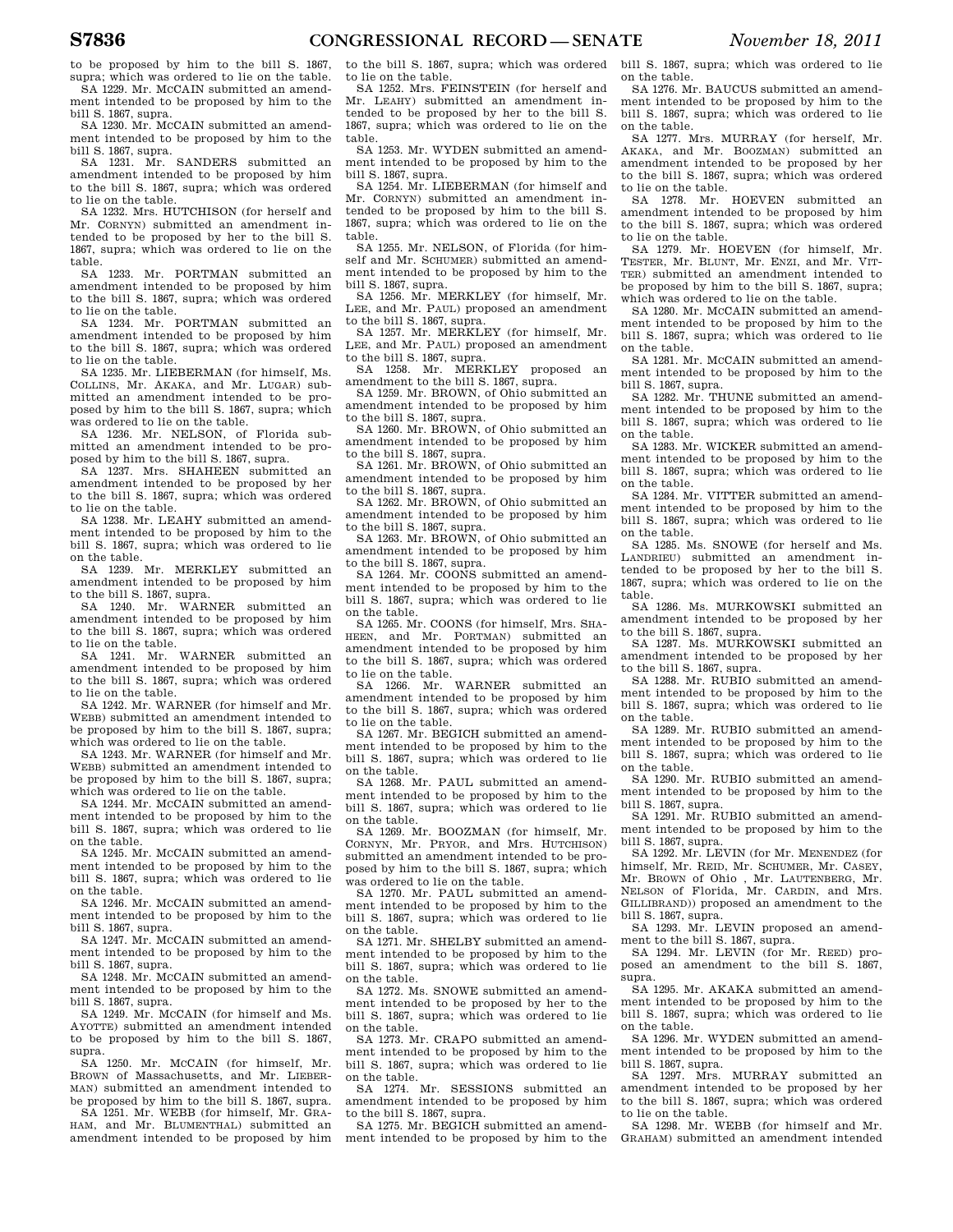to be proposed by him to the bill S. 1867, supra; which was ordered to lie on the table. SA 1299. Mr. LEVIN submitted an amend-

ment intended to be proposed by him to the bill S. 1867, supra; which was ordered to lie on the table.

SA 1300. Mr. LEVIN submitted an amendment intended to be proposed by him to the bill S. 1867, supra; which was ordered to lie on the table.

SA 1301. Mr. LEVIN submitted an amendment intended to be proposed by him to the bill S. 1867, supra; which was ordered to lie on the table.

SA 1302. Mr. LEVIN submitted an amendment intended to be proposed by him to the bill S. 1867, supra; which was ordered to lie on the table.

SA 1303. Mr. LEVIN (for himself and Mr. MCCAIN) submitted an amendment intended to be proposed by him to the bill S. 1867, supra; which was ordered to lie on the table.

SA 1304. Mr. CHAMBLISS (for himself, Mr. ISAKSON, Mr. INHOFE, Mr. HATCH, Mr. LEE, and Mr. COBURN) proposed an amendment to the bill S. 1867, supra.

SA 1305. Mr. BENNET submitted an amendment intended to be proposed by him to the bill S. 1867, supra; which was ordered to lie on the table.

SA 1306. Mr. SANDERS submitted an amendment intended to be proposed by him to the bill S. 1867, supra; which was ordered to lie on the table.

SA 1307. Mr. BARRASSO (for himself, Mr. ENZI, Mr. CONRAD, Mr. BAUCUS, and Mr. TESTER) submitted an amendment intended to be proposed by him to the bill S. 1867, supra; which was ordered to lie on the table.

SA 1308. Mr. BARRASSO (for himself and Mr. CORNYN) submitted an amendment intended to be proposed by him to the bill S. 1867, supra; which was ordered to lie on the table.

SA 1309. Mr. RUBIO submitted an amendment intended to be proposed by him to the bill S. 1867, supra; which was ordered to lie on the table.

SA 1310. Mr. KIRK (for himself, Mr. KYL, Mr. DEMINT, and Mr. SESSIONS) submitted an amendment intended to be proposed by him to the bill S. 1867, supra; which was ordered to lie on the table.

SA 1311. Mr. KIRK submitted an amendment intended to be proposed by him to the bill S. 1867, supra; which was ordered to lie on the table.

SA 1312. Mr. KERRY submitted an amendment intended to be proposed by him to the bill S. 1867, supra; which was ordered to lie on the table.

SA 1313. Mr. HATCH submitted an amendment intended to be proposed by him to the bill S. 1867, supra; which was ordered to lie on the table.

SA 1314. Mr. HATCH submitted an amendment intended to be proposed by him to the bill S. 1867, supra; which was ordered to lie on the table.

SA 1315. Mr. HATCH submitted an amendment intended to be proposed by him to the bill S. 1867, supra; which was ordered to lie on the table.

SA 1316. Mr. HATCH (for himself and Mr. CHAMBLISS) submitted an amendment intended to be proposed by him to the bill S. 1867, supra; which was ordered to lie on the table.

SA 1317. Mr. PORTMAN submitted an amendment intended to be proposed by him to the bill S. 1867, supra; which was ordered to lie on the table.

SA 1318. Mr. BENNET submitted an amendment intended to be proposed by him to the bill S. 1867, supra; which was ordered to lie on the table.

SA 1319. Mr. SANDERS submitted an amendment intended to be proposed by him to the bill S. 1867, supra; which was ordered to lie on the table.

SA 1320. Mr. LIEBERMAN (for himself, Mr. INHOFE, and Mr. GRAHAM) submitted an amendment intended to be proposed by him to the bill S. 1867, supra; which was ordered to lie on the table.

SA 1321. Mr. REED submitted an amendment intended to be proposed to amendment SA 1072 submitted by Mr. LEAHY (for himself, Mr. GRAHAM, Mr. ROCKEFELLER, Ms. AYOTTE, Mr. AKAKA, Mr. ALEXANDER, Mr. BAUCUS, Mr. BEGICH, Mr. BENNET, Mr. BINGAMAN, Mr. BLUMENTHAL, Mr. BLUNT, Mr. BOOZMAN, Mrs. BOXER, Mr. BROWN of Massachusetts, Mr. BROWN of Ohio, Mr. BURR, Ms. CANTWELL, Mr. CARDIN, Mr. CARPER, Mr. CASEY, Mr. COATS, Mr. CONRAD, Mr. COONS, Mr. CORKER, Mr. CRAPO, Mr. DURBIN, Mr. ENZI, Mrs. FEIN-STEIN, Mr. FRANKEN, Mrs. GILLIBRAND, Mr. GRASSLEY, Mrs. HAGAN, Mr. HARKIN, Mr. HELLER, Mr. HOEVEN, Mr. INHOFE, Mr. INOUYE, Mr. JOHANNS, Mr. JOHNSON of Wisconsin, Mr. JOHNSON of South Dakota, Ms. KLOBUCHAR, Ms. LANDRIEU, Mr. LAUTENBERG, Mr. LEE, Mr. LUGAR, Mr. MANCHIN, Mrs. MCCASKILL, Mr. MENENDEZ, Mr. MERKLEY, Ms. MIKULSKI, Mr. MORAN, Mrs. MURRAY, Mr. NELSON of Nebraska, Mr. PRYOR, Mr. RISCH, Mr. SANDERS, Mr. SCHUMER, Mrs. SHAHEEN, Ms. SNOWE, Ms. STABENOW, Mr. TESTER, Mr. UDALL of Colorado, Mr. VITTER, Mr. WARNER, Mr. WHITEHOUSE, Mr. WYDEN, Mr. TOOMEY, and Mr. KERRY) to the bill S. 1867, supra; which was ordered to lie on the table.

SA 1322. Mr. VITTER submitted an amendment intended to be proposed by him to the bill S. 1867, supra; which was ordered to lie on the table.

SA 1323. Mr. BENNET (for himself and Mrs. GILLIBRAND) submitted an amendment intended to be proposed by him to the bill S. 1867, supra; which was ordered to lie on the table.

SA 1324. Mr. COCHRAN (for himself and Mr. WICKER) submitted an amendment intended to be proposed by him to the bill S. 1867, supra; which was ordered to lie on the table.

SA 1325. Mr. BARRASSO submitted an amendment intended to be proposed by him to the bill S. 1867, supra; which was ordered to lie on the table.

SA 1326. Mr. RISCH submitted an amendment intended to be proposed by him to the bill S. 1867, supra; which was ordered to lie on the table.

SA 1327. Mr. BENNET submitted an amendment intended to be proposed by him to the bill S. 1867, supra; which was ordered to lie on the table.

SA 1328. Mr. CONRAD submitted an amendment intended to be proposed by him to the bill S. 1867, supra; which was ordered to lie on the table.

SA 1329. Mr. REED submitted an amendment intended to be proposed by him to the bill S. 1867, supra; which was ordered to lie on the table.

SA 1330. Mr. WEBB submitted an amendment intended to be proposed by him to the bill S. 1867, supra; which was ordered to lie on the table.

SA 1331. Mr. UDALL, of Colorado submitted an amendment intended to be proposed by him to the bill S. 1867, supra; which was ordered to lie on the table.

SA 1332. Mr. LIEBERMAN (for himself and Mr. CORNYN) submitted an amendment intended to be proposed by him to the bill S. 1867, supra; which was ordered to lie on the table.

SA 1333. Mr. INHOFE submitted an amendment intended to be proposed to amendment SA 1072 submitted by Mr. LEAHY (for himself, Mr. GRAHAM, Mr. ROCKEFELLER, Ms. AYOTTE, Mr. AKAKA, Mr. ALEXANDER, Mr. BAUCUS, Mr. BEGICH, Mr. BENNET, Mr. BINGAMAN, Mr.

BLUMENTHAL, Mr. BLUNT, Mr. BOOZMAN, Mrs. BOXER, Mr. BROWN of Massachusetts, Mr. BROWN of Ohio, Mr. BURR, Ms. CANTWELL, Mr. CARDIN, Mr. CARPER, Mr. CASEY, Mr. COATS, Mr. CONRAD, Mr. COONS, Mr. CORKER, Mr. CRAPO, Mr. DURBIN, Mr. ENZI, Mrs. FEIN-STEIN, Mr. FRANKEN, Mrs. GILLIBRAND, Mr. GRASSLEY, Mrs. HAGAN, Mr. HARKIN, Mr. HELLER, Mr. HOEVEN, Mr. INHOFE, Mr. INOUYE, Mr. JOHANNS, Mr. JOHNSON of Wisconsin, Mr. JOHNSON of South Dakota, Ms. KLOBUCHAR, Ms. LANDRIEU, Mr. LAUTENBERG, Mr. LEE, Mr. LUGAR, Mr. MANCHIN, Mrs. MCCASKILL, Mr. MENENDEZ, Mr. MERKLEY, Ms. MIKULSKI, Mr. MORAN, Mrs. MURRAY, Mr. NELSON of Nebraska, Mr. PRYOR, Mr. RISCH, Mr. SANDERS, Mr. SCHUMER, Mrs. SHAHEEN, Ms. SNOWE, Ms. STABENOW, Mr. TESTER, Mr. UDALL of Colorado, Mr. VITTER, Mr. WARNER, Mr. WHITEHOUSE, Mr. WYDEN, Mr. TOOMEY, and Mr. KERRY) to the bill S. 1867, supra; which was ordered to lie on the table.

SA 1334. Mr. INHOFE submitted an amendment intended to be proposed by him to the bill S. 1867, supra; which was ordered to lie on the table.

SA 1335. Mr. LUGAR submitted an amendment intended to be proposed by him to the bill S. 1867, supra; which was ordered to lie on the table.

SA 1336. Mr. INHOFE submitted an amendment intended to be proposed by him to the bill S. 1867, supra; which was ordered to lie on the table.

SA 1337. Mr. INHOFE submitted an amendment intended to be proposed by him to the bill S. 1867, supra; which was ordered to lie on the table.

SA 1338. Mr. INHOFE submitted an amendment intended to be proposed by him to the bill S. 1867, supra; which was ordered to lie on the table.

SA 1339. Mr. INHOFE submitted an amendment intended to be proposed by him to the bill S. 1867, supra; which was ordered to lie on the table.

SA 1340. Mr. INHOFE submitted an amendment intended to be proposed by him to the bill S. 1867, supra; which was ordered to lie on the table.

SA 1341. Mr. NELSON of Florida (for himself and Mr. RUBIO) submitted an amendment intended to be proposed to amendment SA 1243 submitted by Mr. WARNER (for himself and Mr. WEBB) and intended to be proposed to the bill S. 1867, supra; which was ordered to lie on the table.

SA 1342. Mr. PAUL submitted an amendment intended to be proposed by him to the bill H.R. 2354, making appropriations for energy and water development and related agencies for the fiscal year ending September 30, 2012, and for other purposes; which was ordered to lie on the table.

SA 1343. Mr. WICKER (for himself, Mr. BOOZMAN, and Mr. INHOFE) submitted an amendment intended to be proposed by him to the bill H.R. 2354, supra; which was ordered to lie on the table.

# TEXT OF AMENDMENTS

**SA 1227.** Mr. MCCAIN (for himself and Mr. PORTMAN) submitted an amendment intended to be proposed by him to the bill S. 1867, to authorize appropriations for fiscal year 2012 for military activities of the Department of Defense, for military construction, and for defense activities of the Department of Energy, to prescribe military personnel strengths for such fiscal year, and for other purposes; which was ordered to lie on the table; as follows:

At the end of subtitle G of title X, add the following: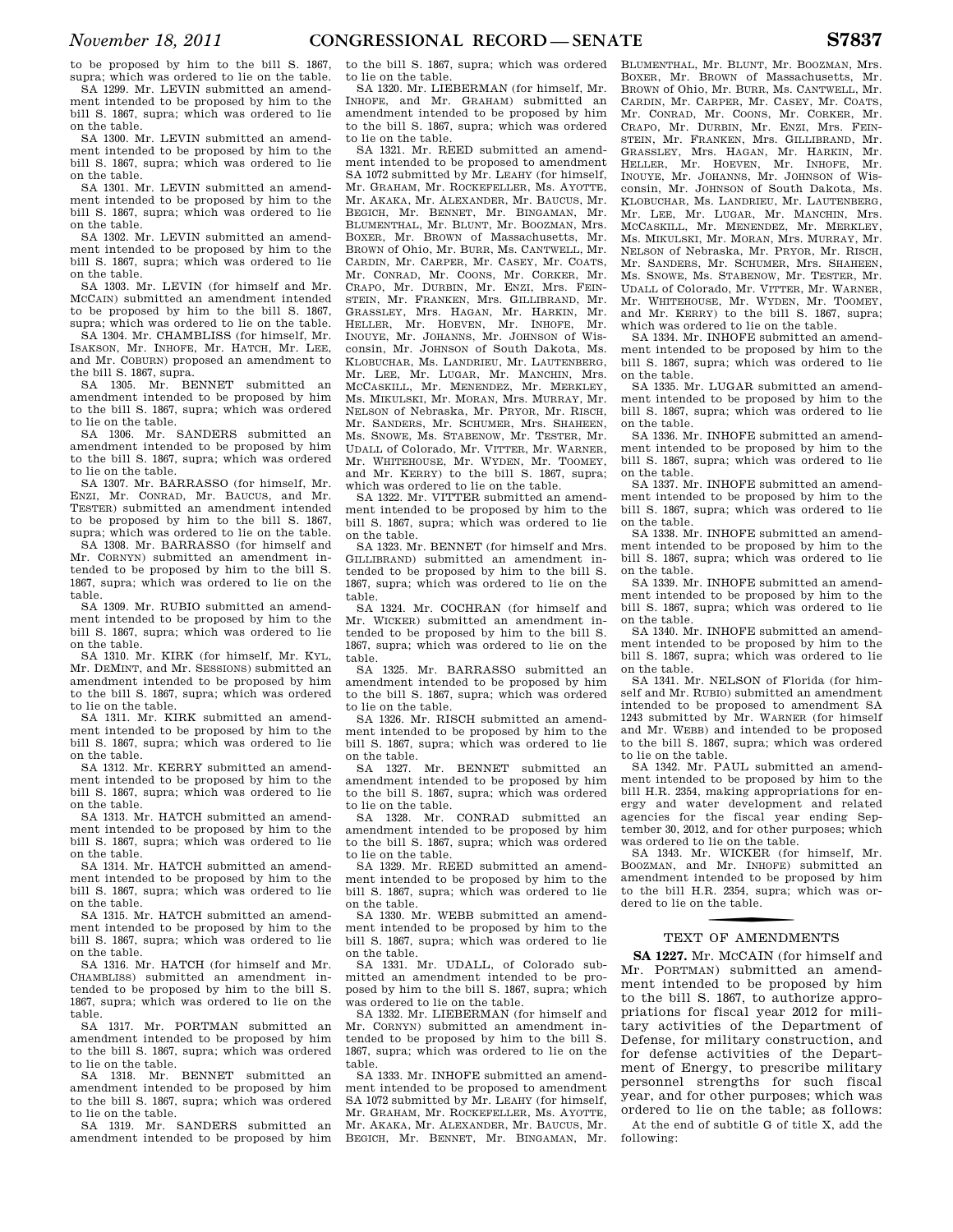## **SEC. 1080. COMPTROLLER GENERAL REPORT ON DEPARTMENT OF DEFENSE SCIENCE AND TECHNOLOGY PROGRAMS.**

(a) STUDY.—The Comptroller General of the United States shall conduct a study on unnecessary redundancies, inefficiencies, and gaps in Department of Defense 6.1–6.3 Science and Technology (S&T) programs. The study shall—

(1) focus on S&T programs within the Army, Navy, and Air Force, as well as programs run by the Office of the Secretary of Defense;

(2) describe options for consolidation and cost-savings, if any;

(3) assess how the military departments and the Office of the Secretary of Defense are aligning their programs with the seven S&T strategic investment priorities identified by the Assistant Secretary of Defense for Research and Engineering: Data to Decisions, Engineered Resilient Systems, Cyber Science and Technology, Electronic Warfare/ Electronic Protection, Counter Weapons of Mass Destruction, Autonomy, and Human Systems; and

(4) assess how the military departments and the Office of the Secretary of Defense are coordinating efforts with respect to du-

plicative programs, if any. (b) REPORT.—Not later than January 1, 2013, the Comptroller General shall submit to the congressional defense committees a report on the findings of the study conducted under subsection (a).

**SA 1228.** Mr. MCCAIN (for himself and Mr. PORTMAN) submitted an amendment intended to be proposed by him to the bill S. 1867, to authorize appropriations for fiscal year 2012 for military activities of the Department of Defense, for military construction, and for defense activities of the Department of Energy, to prescribe military personnel strengths for such fiscal year, and for other purposes; which was ordered to lie on the table; as follows: At the end of subtitle G of title X, add the

following: **SEC. 1080. COMPTROLLER GENERAL REPORT ON** 

## **SCIENCE, TECHNOLOGY, ENGINEER-ING, AND MATH (STEM) INITIATIVES.**

(a) STUDY.—The Comptroller General of the United States shall conduct a study assessing Science, Technology, Engineering, and Math (STEM) initiatives of the Department of Defense. The study shall—

(1) determine which programs are ineffective, and which are unnecessarily redundant within the Department of Defense;

(2) describe options for consolidation and elimination of programs identified under paragraph (1); and

(3) describe options for how the Department and other Federal departments and agencies can work together on similar initiatives without unnecessary duplication of funding.

(b) REPORT.—Not later than January 1, 2013, the Comptroller General shall submit to the congressional defense committees a report on the findings of the study conducted under subsection (a).

SA 1229. Mr. McCAIN submitted an amendment intended to be proposed by him to the bill S. 1867, to authorize appropriations for fiscal year 2012 for military activities of the Department of Defense, for military construction, and for defense activities of the Department of Energy, to prescribe military personnel strengths for such fiscal year, and for other purposes; as follows:

At the end of subtitle H of title X, add the following:

## **SEC. 1088. CYBERSECURITY COLLABORATION BE-TWEEN THE DEPARTMENT OF DE-FENSE AND THE DEPARTMENT OF HOMELAND SECURITY.**

(a) INTERDEPARTMENTAL COLLABORATION.— (1) IN GENERAL.—The Secretary of Defense and the Secretary of Homeland Security shall provide personnel, equipment, and facilities in order to increase interdepartmental collaboration with respect to—

(A) strategic planning for the cybersecurity of the United States;

(B) mutual support for cybersecurity capabilities development; and

(C) synchronization of current operational cybersecurity mission activities.

(2) EFFICIENCIES.—The collaboration provided for under paragraph (1) shall be designed—

(A) to improve the efficiency and effectiveness of requirements formulation and requests for products, services, and technical assistance for, and coordination and performance assessment of, cybersecurity missions executed across a variety of Department of Defense and Department of Homeland Security elements; and

(B) to leverage the expertise of each individual Department and to avoid duplicating, replicating, or aggregating unnecessarily the diverse line organizations across technology developments, operations, and customer support that collectively execute the cybersecurity mission of each Department.

(b) RESPONSIBILITIES.—

(1) DEPARTMENT OF HOMELAND SECURITY.— The Secretary of Homeland Security shall identify and assign, in coordination with the Department of Defense, a Director of Cybersecurity Coordination within the Department of Homeland Security to undertake collaborative activities with the Department of Defense.

(2) DEPARTMENT OF DEFENSE.—The Secretary of Defense shall identify and assign, in coordination with the Department of Homeland Security, one or more officials within the Department of Defense to coordinate, oversee, and execute collaborative activities and the provision of cybersecurity support to the Department of Homeland Security.

**SA 1230.** Mr. MCCAIN submitted an amendment intended to be proposed by him to the bill S. 1867, to authorize appropriations for fiscal year 2012 for military activities of the Department of Defense, for military construction, and for defense activities of the Department of Energy, to prescribe military personnel strengths for such fiscal year, and for other purposes; as follows:

On page 220, strike line 13 and all that follows through page 221, line 6, and insert the following:

''(c) COST-OF-LIVING ADJUSTMENT IN EN-ROLLMENT FEE.—(1)(A) Whenever after September 30, 2012, and before October 1, 2013, the Secretary of Defense increases the retired pay of members and former members of the armed forces pursuant to section 1401a of this title, the Secretary shall increase the amount of the fee payable for enrollment in TRICARE Prime by an amount equal to the percentage of such fee payable on the day before the date of the increase of such fee that is equal to the percentage increase in such retired pay. In determining the amount of the increase in such retired pay for purposes of this subparagraph, the Secretary shall use the amount computed pursuant to section 1401a(b)(2) of this title.

''(B) Effective as of October 1, 2013, the Secretary shall increase the amount of the fee payable for enrollment in TRICARE Prime on an annual basis by a percentage equal to the percentage of the most recent annual increase in the National Health Expenditures per capita, as published by the Secretary of Health and Human Services.

''(C) Any increase under this paragraph in the fee payable for enrollment shall be effective as of October 1 following the date on which such increase is made.

(2) The Secretary shall publish in the Federal Register the amount of the fee payable for enrollment in TRICARE Prime whenever increased pursuant to this subsection.'

(b) CLARIFICATION OF APPLICATION FOR 2013.—For purposes of determining the enrollment fees for TRICARE Prime for 2013 under the first sentence of section 1097a(c) of title 10, United States Code (as added by subsection (a)), the amount of the enrollment fee in effect during 2012 shall be deemed to be the following:

(1) \$260 for individual enrollment.

(2) \$520 for family enrollment.

**SA 1231.** Mr. SANDERS submitted an amendment intended to be proposed by him to the bill S. 1867, to authorize appropriations for fiscal year 2012 for military activities of the Department of Defense, for military construction, and for defense activities of the Department of energy, to prescribe military personnel strengths for such fiscal year, and for other purposes; which was ordered to lie on the table; as follows:

At the end of subtitle B of title II, add the following:

## **SEC. 215. ADDITIONAL AMOUNT FOR RESEARCH, DEVELOPMENT, TEST, AND EVALUA-TION, ARMY FOR CONTINUATION OF INNOVATIVE RESEARCH ON ILL-NESSES ASSOCIATED WITH SERVICE IN THE PERSIAN GULF WAR.**

The amount authorized to be appropriated by section 201 for research, development, test, and evaluation for the Army is hereby increased by \$10,000,000, with the amount of the increase to be available for Basic Research for the peer-reviewed Gulf War Illness Research Program of the Army run by Congressionally Directed Medical Research Programs for the continuation of innovative research on illnesses associated with service in the Persian Gulf War in order to identify effective treatments, improve definition and understand pathobiology and symptoms.

**SA 1232.** Mrs. HUTCHISON (for herself and Mr. CORNYN) submitted an amendment intended to be proposed by her to the bill S. 1867, to authorize appropriations for fiscal year 2012 for military activities of the Department of Defense, for military construction, and for defense activities of the Department of Energy, to prescribe military personnel strengths for such fiscal year, and for other purposes; which was ordered to lie on the table; as follows:

At the end of subtitle H of title X, add the following:

## **SEC. 1088. SENSE OF SENATE ON RELOCATION OF HEADQUARTERS OF THE UNITED STATES AFRICA COMMAND TO THE CONTINENTAL UNITED STATES.**

It is the sense of the Senate that—

(1) the headquarters and staff of the United States Africa Command (AFRICOM) should be moved from their current location in Stuttgart, Germany, to a more suitable location in the continental United States;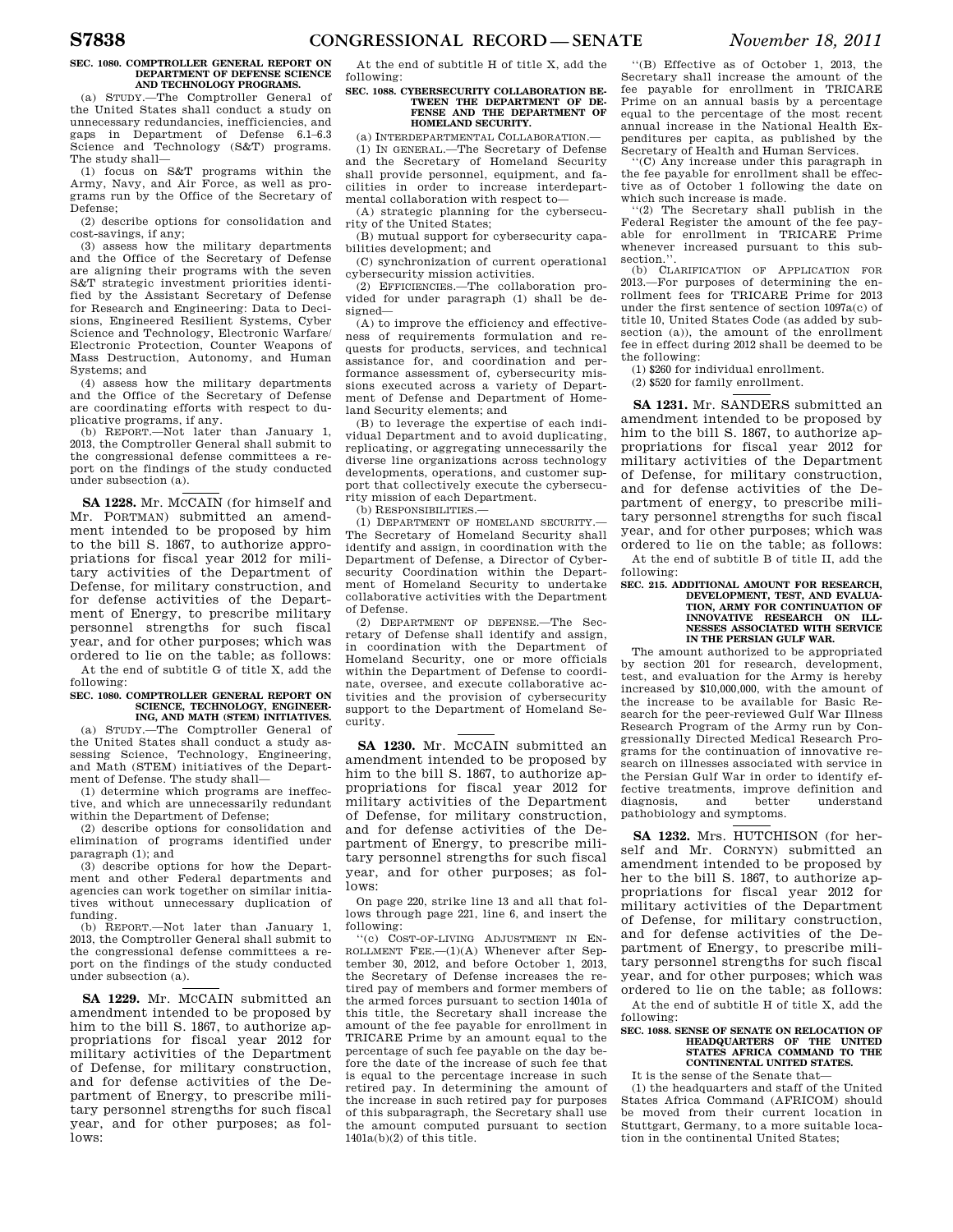(2) the Secretary of Defense should seek to complete the permanent relocation of the headquarters and staff of the United States Africa Command to the continental United States within a reasonable time, taking into account appropriate strategic, logistic, and economic considerations; and

(3) by not later than six months after the date of the enactment of this Act, the Secretary of Defense should submit to the congressional defense committees a report setting forth—

(A) a description of suitable locations in the continental United States for the headquarters and staff of the United States Africa Command; and

(B) a plan for relocating those headquarters and staff from Stuttgart, Germany, to the continental United States.

**SA 1233.** Mr. PORTMAN submitted an amendment intended to be proposed by him to the bill S. 1867, to authorize appropriations for fiscal year 2012 for military activities of the Department of Defense, for military construction, and for defense activities of the Department of Energy, to prescribe military personnel strengths for such fiscal year, and for other purposes; which was ordered to lie on the table; as follows:

At the end of subtitle C of title XXXI, add the following:

## **SEC. 3124. SENSE OF CONGRESS ON MAINTAINING A DOMESTIC SOURCE OF ENRICHED URANIUM.**

It is the sense of Congress that the United States should maintain a domestic source of enriched uranium to meet the long-term tritium requirements of the United States, to ensure the safety and reliability of the nuclear arsenal of the United States, and to fulfill the nuclear nonproliferation policies of the United States.

**SA 1234.** Mr. PORTMAN submitted an amendment intended to be proposed by him to the bill S. 1867, to authorize appropriations for fiscal year 2012 for military activities of the Department of Defense, for military construction, and for defense activities of the Department of Energy, to prescribe military personnel strengths for such fiscal year, and for other purposes; which was ordered to lie on the table; as follows:

On page 467, strike line 13 and all that follows through page 468, line 13, and insert the following:

(j) NOTICE AND WAIT.—

(1) PROGRAMS OF ASSISTANCE.—Funds may not be obligated for a program of assistance under subsection (b) until 15 days after the date on which the specified congressional committees are notified in writing of the proposed obligation, including a detailed justification for the use of the applicable authority and the activities to be undertaken (including objectives, an execution plan, and the anticipated date of completion).

(2) EXERCISE OF TRANSFER AUTHORITY.—Not less than 15 days before a transfer under the authority of subsection (g), the Secretary of State and the Secretary of Defense shall jointly notify the specified congressional committees of the transfer of funds into the Fund.

(k) REPORTS.—The Secretary of State and the Secretary of Defense shall jointly submit to the specified congressional committees on a biannual basis a report on obligations of funds or transfers into the Fund, and the status of activities under this section, as of the date of such report.

**SA 1235.** Mr. LIEBERMAN (for himself, Ms. COLLINS, Mr. AKAKA, and Mr. LUGAR) submitted an amendment intended to be proposed by him to the bill S. 1867, to authorize appropriations for fiscal year 2012 for military activities of the Department of Defense, for military construction, and for defense activities of the Department of Energy, to prescribe military personnel strengths for such fiscal year, and for other purposes; which was ordered to lie on the table; as follows:

At the appropriate place, insert the following:

## **TITLE —INTERAGENCY PERSONNEL ROTATIONS**

**SEC. \_\_01. SHORT TITLE.**<br>This title may be cited as the "Interagency" Personnel Rotation Act of 2011''.

**SEC. \_\_02. FINDING AND PURPOSE.**<br>(a) FINDING.—Congress finds that the national security and homeland security challenges of the 21st century require that executive branch personnel use a whole-of-Government approach in order for the United States Government to operate in the most effective and efficient manner.

(b) PURPOSE.—The purpose of this title is to increase the efficiency and effectiveness of the Government by fostering greater interagency experience among executive branch personnel on national security and homeland security matters involving more than 1 agency.

# **SEC.** \_\_\_03. DEFINITIONS. In this title:

(1) AGENCY.—The term ''agency'' has the meaning given the term ''Executive agency'' under section 105 of title 5, United States Code.

(2) COMMITTEE.—The term ''Committee'' means the Committee on National Security<br>Personnel established under section sonnel established under section  $04(a)$ .

 $\frac{0}{100}$  COVERED AGENCY.—The term "covered" agency'' means an agency that is part of an ICI.

(4) ICI.—The term ''ICI'' means a National Security Interagency Community of Interest identified by the Committee under section

05(a).<br>(5) ICI POSITION.—The term "ICI position"

(A) means—

(i) a position that—

(I) is identified by the head of a covered agency as a position within the covered agency that has significant responsibility for the subject area of the ICI in which the position is located and for activities that involve more than 1 agency;

(II) is a position in the civil service (as defined in section 2101(1) of title 5, United States Code) in the executive branch of the Government (including a position in the Foreign Service) at or above GS–11 of the General Schedule or at a level of responsibility comparable to a position at or above GS–11 of the General Schedule; and

(III) is a position within an ICI; or

(ii) a position in an interagency body identified as an ICI position under section  $05(c)(2)(A);$  and

(B) shall not include—

(i) any position described under paragraph  $(10)(A)$  or  $(C)$ ; or

(ii) any position filled by an employee described under paragraph  $(10)(B)$ .

(6) INTELLIGENCE COMMUNITY.—The term ''intelligence community'' has the meaning given under section 3(4) of the National Security Act of 1947 (50 U.S.C. 401a(4)).

(7) INTERAGENCY BODY.—The term ''interagency body'' means an entity or component identified under section  $05(c)(1)$ .

(8) INTERAGENCY ROTATIONAL SERVICE.—The term ''interagency rotational service'' means service by an employee in—

(A) an ICI position that is—

(i) in—

(I) a covered agency other than the covered agency employing the employee; or

(II) an interagency body, without regard to whether the employee is employed by the agency in which the interagency body is located; and

(ii) in the same ICI as the position in which the employee serves or has served before serving in that ICI position; or

(B) in a position in an interagency body

identified under section \_\_\_\_05(c)(2)(B).<br>(9) NATIONAL SECURITY INTERAGENCY COM-MUNITY OF INTEREST.—The term ''National Security Interagency Community of Interest'' means the positions in the executive branch of the Government that—

(A) as a group are positions within multiple agencies of the executive branch of the Government; and

(B) have significant responsibility for the same substantive, functional, or regional subject area related to national security or homeland security that requires integration of the positions and activities in that area across multiple agencies to ensure that the executive branch of the Government operates as a single, cohesive enterprise to maximize mission success and minimize cost.

(10) POLITICAL APPOINTEE.—The term  $\lq$ litical appointee'' means an individual who—

(A) is employed in a position described under sections 5312 through 5316 of title 5, United States Code, (relating to the Executive Schedule);

(B) is a noncareer appointee in the Senior Executive Service, as defined under paragraph (7) of section 3132(a) of title 5, United States Code; or

(C) is employed in a position in the executive branch of the Government of a confidential or policy-determining character under schedule C of subpart C of part 213 of title 5 of the Code of Federal Regulations.

(11) SENIOR POSITION.—The term ''senior position'' means—

(A) a Senior Executive Service position, as defined in section 3132(a)(2) of title 5, United States Code;

(B) a position in the Senior Foreign Service established under the Foreign Service Act of 1980 (22 U.S.C. 3901 et seq.);

(C) a position in the Federal Bureau of Investigation and Drug Enforcement Administration Senior Executive Service established under section 3151 of title 5, United States Code;

(D) a position filled by a limited term appointee or limited emergency appointee in the Senior Executive Service, as defined under paragraphs (5) and (6), respectively, of section 3132(a) of title 5, United States Code; and

(E) any other equivalent position identified by the Committee.

## **SEC.** ll**04. COMMITTEE ON NATIONAL SECURITY PERSONNEL.**

(a) ESTABLISHMENT.—There is established the Committee on National Security Personnel within the Executive Office of the President.

(b) MEMBERSHIP.—The members of the Committee shall be the Director of the Office of Management and Budget, the Director of the Office of Personnel Management, and the Assistant to the President for National Security Affairs.

(c) CHAIRPERSON.—The Director of the Office of Management and Budget shall be the Chairperson of the Committee.

(d) FUNCTIONS.—

(1) IN GENERAL.—The Committee shall perform the functions as provided under this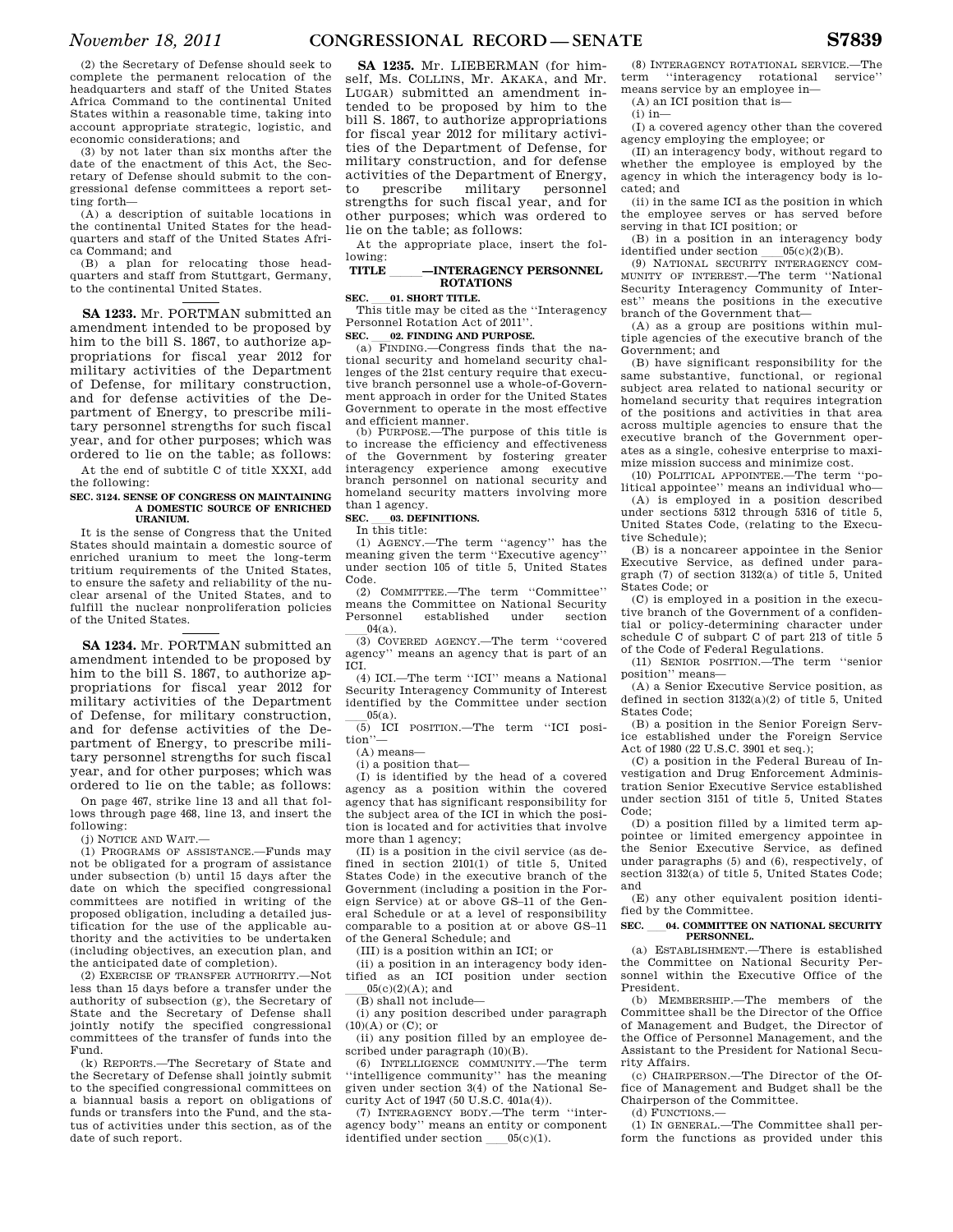title to implement this title and shall validate the actions taken by the heads of covered agencies to implement the directives issued and meet the standards established under paragraph (2).

(2) DIRECTIVES AND STANDARDS.—

(A) IN GENERAL.—In consultation with the Director of the Office of Personnel Management and the Assistant to the President for National Security Affairs, the Director of the Office of Management and Budget shall issue directives and establish standards relating to the implementation of this title.

(B) USE BY COVERED AGENCIES.—The head of each covered agency shall carry out the responsibilities under this title in accordance with the directives issued and standards established by the Director of the Office of Management and Budget.

(e) SUPPORT AND IMPLEMENTATION.—

(1) BOARD.—There is established a board to assist the Committee, which shall be composed of 1 designee (who shall be serving in an Executive Schedule position at level III) selected by—

(A) the Secretary of State;

(B) the Secretary of Defense;

(C) the Secretary of Homeland Security;

(D) the Attorney General;

(E) the Secretary of the Treasury;

(F) the Secretary of Energy;

(G) the Secretary of Health and Human Services;

(H) the Secretary of Commerce;

(I) the Director of National Intelligence; and

(J) the head of any other agency determined appropriate by the Committee.

(2) CHIEF HUMAN CAPITAL OFFICERS COUN-CIL.—The Chief Human Capital Officers Council shall provide advice to the Committee regarding technical human capital issues.

(3) COVERED AGENCY OFFICIALS.—

(A) IN GENERAL.—The head of each covered agency shall designate an officer and office within that covered agency with responsibility for the implementation of this title.

(B) EXISTING OFFICES.—If an officer or office of a covered agency is designated as the officer or office within the covered agency with responsibility for the implementation of Executive Order 13434 for the covered agency on the date of enactment of this Act, the head of the covered agency shall designate the officer or office as the officer or office within the covered agency with responsibility for the implementation of this title.

(4) STAFF.—

(A) IN GENERAL.—Not more than 3 full-time equivalent employees may be hired to assist the Committee in implementation of this title, who may be employees of the Office of Management and Budget or the Office of Personnel Management. Any employee transferred under subparagraph  $(B)(ii)(II)$  shall be deemed to be an employee hired for purposes of the authorization under this subparagraph.

(B) FUNDING.—

(i) AUTHORIZATION OF APPROPRIATIONS.— There are authorized to be appropriated for each of fiscal years 2012 through 2016 to carry out subparagraph (A) an amount equal to the amount expended for salaries and expenses of the National Security Professional Development Integration Office during fiscal year 2011.

(ii) OFFSET.—

(I) IN GENERAL.—Except as provided in paragraph (3)(B), effective on the date of enactment of this Act, the National Security Professional Development Integration Office of the Department of Defense is terminated and, on and after the date of enactment of this Act, the Secretary of Defense may not establish a comparable office to implement

Executive Order 13434 or to design, administer, or report on the creation of a national security professional development system, cadre of national security professionals, or any personnel rotations, education, or training for individuals involved in interagency activities or who are national security professionals who are not employed by the Department of Defense. Nothing in this subclause shall be construed to prohibit the Secretary of Defense from establishing or designating an office to administer interagency rotations by, or the interagency activities of, employees of the Department of Defense.

(II) TRANSFER OF FUNCTIONS.—Effective on the date of enactment of this Act, there are transferred to the Office of Management and Budget or the Office of Personnel Management, as determined appropriate by the Committee, the functions of the National Security Professional Development Integration Office of the Department of Defense.

(III) FUNDS.—Effective on the date of enactment of this Act, all unobligated balances made available for the activities of the National Security Professional Development Integration Office of the Department of Defense are rescinded.

## **SEC.** 05. NATIONAL SECURITY INTERAGENCY **COMMUNITIES OF INTEREST.**

(a) IDENTIFICATION OF ICIS.—Subject to section 08, the Committee—

tion \_\_\_08, the Committee—<br>(1) shall identify ICIs on an ongoing basis for purposes of carrying out this title; and

(2) may alter or discontinue an ICI identified under paragraph (1).

(b) IDENTIFICATION OF ICI POSITIONS.—The head of each covered agency shall identify ICI positions within the covered agency.

(c) INTERAGENCY BODIES.—

(1) IDENTIFICATION.— (A) IN GENERAL.—The Committee shall identify—

(i) entities in the executive branch of the Government that are primarily involved in interagency activities relating to national security or homeland security; and

(ii) components of agencies that are primarily involved in interagency activities relating to national security or homeland security and have a mission distinct from the agency within which the component is located.

(B) CERTAIN BODIES.—

(i) IN GENERAL.—The Committee shall identify the National Security Council and the Directorate of Strategic Operational Planning of the National Counterterrorism Center as interagency bodies under this paragraph.

(ii) FBI ROTATIONS.—Joint Terrorism Task Forces shall not be considered interagency bodies for purposes of service by employees of the Federal Bureau of Investigation.

(C) DUTIES OF HEAD OF COVERED AGENCY.— The Committee shall designate the Federal officer who shall perform the duties of the head of a covered agency relating to ICI positions within an interagency body.

(2) POSITIONS IN INTERAGENCY BODIES.—The officials designated under paragraph (1)(C) shall identify—

(A) positions within their respective interagency bodies that are ICI positions; and (B) positions within their respective inter-

agency bodies—

(i) that are not a position described under section  $\qquad 03(10)(A)$  or (C) or a position filled<br>by an employee described under section

 $\frac{03(10)(B)}{100}$ ; and  $\frac{03(10)(B)}{1000}$ ; and  $\frac{03(10)(B)}{1000}$ ; and  $\frac{03(10)(B)}{1000}$ ; and  $\frac{03(10)(B)}{1000}$ ; and  $\frac{03(10)(B)}{1000}$ ; and  $\frac{03(10)(B)}{1000}$ ; and  $\frac{03(10)(B)}{1000}$ ; and  $\frac{03(10)(B)}{1000}$ ; a constitute interagency rotational service.

SEC. 66. INTERAGENCY COMMUNITY OF IN-**TEREST ROTATIONAL SERVICE.** 

(a) EXCLUSION OF SENIOR POSITIONS.—For purposes of this section, the term ''ICI position'' does not include a senior position.

(b) ROTATIONS.—

(1) IN GENERAL.—The Committee shall provide for employees serving in an ICI position to be assigned on a rotational basis to another ICI position that is—

(A) within another covered agency or within an interagency body; and

(B) within the same ICI.

(2) EXCEPTION.—An employee may be assigned to an ICI position in another covered agency or in an interagency body that is not in the ICI applicable to an ICI position in which the employee serves or has served if—

(A) the employee has particular nongovernmental or other expertise or skills that are relevant to the assigned ICI position; and

(B) the head of the covered agency employing the employee, the head of the covered agency to which the assignment is made, and the Committee approve the assignment.

(3) NONREIMBURSABLE BASIS.—Service by an employee in an ICI position in another covered agency or in an interagency body that is not within the agency employing the employee shall be performed without reimbursement.

(4) RETURN TO PRIOR POSITION.—Except as provided otherwise by the Committee, an employee performing service in an ICI position in another covered agency or interagency body or in a position designated under section  $\frac{0.05(c)(2)}{B}$  shall be entitled to return to the position held by the employee in the covered agency employing the employee within a reasonable period of time after the end of the period of service.

(c) SELECTION OF ICI POSITIONS OPEN FOR ROTATIONAL SERVICE.—

(1) IN GENERAL.—The head of each covered agency shall determine which ICI positions in the covered agency shall be available for service by employees from another covered agency and may modify a determination under this paragraph.

(2) LIST.—The Committee shall maintain a single, integrated list of ICI positions and of positions available for service by employees from another covered agency under this section and shall make the list available to Federal employees on an ongoing basis in order to facilitate applications for the positions and long-term career planning by employees of the executive branch of the Government, except to the extent that the Committee determines that the identity of certain positions should not be distributed in order to protect national security or homeland security.

(d) MINIMUM PERIOD FOR SERVICE.—With respect to the period of service in an ICI position in another covered agency or interagency body, the Committee—

(1) shall, notwithstanding any other provision of law, ensure that the period of service is sufficient to gain an adequately detailed understanding and perspective of the covered agency or interagency body at which the employee is assigned;

(2) may provide for different periods for service, depending upon the nature of the position, including whether the position is in an area that is a combat zone for purposes of section 112 of the Internal Revenue Code of 1986; and

(3) shall require that an employee performing service in an ICI position in another covered agency or interagency body is informed of the period of service for the position before beginning such service.

(e) VOLUNTARY NATURE OF ROTATIONAL SERVICE.—

(1) IN GENERAL.—Except as provided in paragraph (2), service in an ICI position in another covered agency or interagency body shall be voluntary by an employee.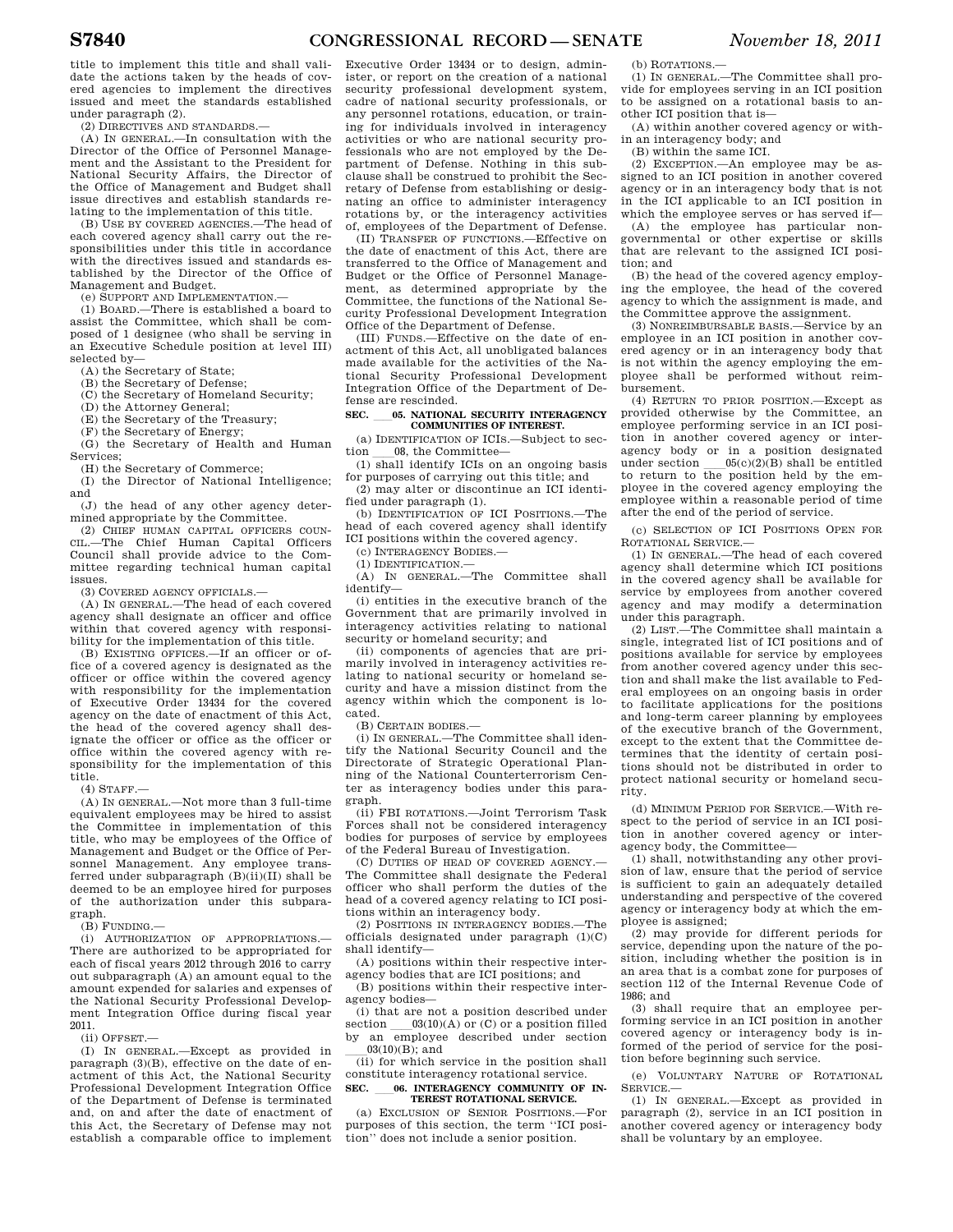(2) AUTHORITY TO ASSIGN INVOLUNTARILY.— If the head of a covered agency has the authority under another provision of law to assign an employee involuntarily to a position and the employee is serving in an ICI position, the head of the covered agency may assign the employee involuntarily to serve in an ICI position in another covered agency or interagency body.

(f) TRAINING AND EDUCATION OF PERSONNEL PERFORMING INTERAGENCY ROTATIONAL SERV-ICE.—Each employee performing interagency rotational service shall participate in the training and education, if any, that is regularly provided to new employees by the covered agency or interagency body in which the employee is serving in order to learn how the covered agency or interagency body functions.

(g) PREVENTION OF NEED FOR INCREASED PERSONNEL LEVELS.—The Committee shall ensure that employees are rotated across covered agencies and interagency bodies within an ICI in a manner that ensures that. for the original ICI positions of all employees performing service in an ICI position in another covered agency or interagency body—

(1) employees from another covered agency or interagency body who are performing service in an ICI position in another covered agency or interagency body, or other available employees, begin service in such original positions within a reasonable period, at no additional cost to the covered agency or the interagency body in which such original positions are located; or

(2) other employees do not need to serve in the positions in order to maintain the effectiveness of or to prevent any costs being accrued by the covered agency or interagency body in which such original positions are located.

(h) OPEN AND FAIR COMPETITION.—Each covered agency or interagency body that has an ICI position available for service by an employee from another covered agency shall coordinate with the Office of Personnel Management to ensure that employees of covered agencies selected to perform interagency rotational service shall be selected in a fully open and competitive manner that is consistent with the merit system principles set forth in paragraphs (1) and (2) of section 2301(b) of title 5, United States Code, unless the ICI position is otherwise exempt under another provision of law.

(i) PERSONNEL LAW MATTERS.—

(1) NATIONAL SECURITY EXCLUSION.—The identification of a position as available for service by an employee of another covered agency or as being within an ICI shall not be a basis for an order under section 7103(b) of title 5, United States Code, excluding the covered agency, or a subdivision thereof, in which the position is located from the applicability of chapter 71 of title 5, United States Code.

(2) ON ROTATION.—An employee performing interagency rotational service shall have all the rights that would be available to the employee if the employee was detailed or assigned under a provision of law other than this title from the agency employing the employee to the agency in which the ICI position in which the employee is serving is located.

(j) CONSULTATION.—The Committee shall consult with relevant associations, unions, and other groups involved in collective bargaining or encouraging public service, organizational reform of the Government, or interagency activities (such as the Simons Center for the Study of Interagency Cooperation of the Command and General Staff College Foundation) in formulating and implementing policies under this title.

(k) OFFICERS OF THE ARMED FORCES.—The policies, procedures, and practices for the

management of officers of the Armed Forces may provide for the assignment of officers of the Armed Forces to ICI positions or posi-<br>tions designated under section ns designated  $0.5(c)(2)(B)$ 

 $\frac{05(c)(2)(B)}{(1)}$  PERFORMANCE APPRAISALS.—The Committee shall—

(1) ensure that an employee receives performance evaluations that are based primarily on the contribution of the employee to the work of the covered agency in which the employee is performing service in an ICI position in another covered agency or interagency body and the functioning of the applicable ICI; and

(2) require that—

(A) officials at the covered agency employing the employee conduct the evaluations based on input from the supervisors of the employee during service in an ICI position in another covered agency or interagency body; and

(B) the evaluations shall be provided the same weight in the receipt of promotions and other rewards by the employee from the covered agency employing the employee as performance evaluations receive for other employees of the covered agency.

(m) FOREIGN SERVICE.—Section 607(a) of the Foreign Service Act of 1980 (22 U.S.C. 4007(a)) is amended by adding at the end the following:

''(4) At the election of an individual subject to a maximum time in class limitation under this subsection, any period of service in an ICI position (as defined in section

03 of the Interagency Personnel Rotation Act of 2011) that is not within the Department of State shall not be used for purposes of determining the period during which the individual has served in a class.''.

## **SEC.** ll**07. SELECTION OF SENIOR POSITIONS IN AN INTERAGENCY COMMUNITY OF INTEREST.**

(a) SELECTION OF INDIVIDUALS TO FILL SEN-IOR POSITIONS WITHIN AN ICI.—In selecting individuals to fill senior positions within an ICI, the head of a covered agency shall ensure that a strong preference is given to selecting of personnel who have performed interagency rotational service.

(b) ESTABLISHMENT BY HEADS OF COVERED AGENCIES OF MINIMUM THRESHOLDS.—

(1) IN GENERAL.—On October 1 of the second fiscal year after the fiscal year in which the Committee identifies an ICI, and October 1 of each fiscal year thereafter, the head of each covered agency within which 1 or more positions within that ICI are located shall establish the minimum number of that agency's senior positions that are within that ICI that shall be filled by personnel who have performed interagency rotational service.

(2) REPORTING REQUIREMENTS.—

(A) MINIMUM NUMBER OF POSITIONS.—Not later than 30 days after the date on which all heads of covered agencies have established the minimum number required under paragraph (1) for a fiscal year, the Committee shall submit to Congress a consolidated list of the minimum numbers of senior positions that shall be filled by personnel who have performed interagency rotational service.

(B) FAILURE TO MEET MINIMUM NUMBER.— Not later than 30 days after the end of any fiscal year in which a covered agency fails to meet the minimum number of senior positions to be filled by individuals who have performed interagency rotational service established by the head of the covered agency under paragraph (2), the head of the covered agency shall submit to the Committee and Congress a report identifying the failure and indicating what actions the head of the covered agency has taken or plans to take in response to the failure.

(c) OTHER ROTATIONAL REQUIREMENTS.

(1) CREDIT FOR SERVICE IN ANOTHER COMPO-NENT WITHIN AN AGENCY.—

(A) IN GENERAL.—Service performed during the first 3 fiscal years after the fiscal year in which an ICI is identified by the Committee by an employee in a rotation to an ICI position in another component of the covered agency that employs the employee that is identified under subparagraph (B) shall constitute interagency rotational service for purposes of this section.

(B) IDENTIFICATION OF COMPONENTS.—Subject to approval by the Committee, the head of a covered agency may identify the components of the covered agency that are sufficiently independent in functionality for service in a rotation in the component to qualify as service in another component of the covered agency for purposes of subparagraph (A).

(2) INTELLIGENCE COMMUNITY PERSONNEL.— Service performed during the first 3 fiscal years after the fiscal year in which an ICI is identified by the Committee by an employee of a covered agency under any program established before the date of enactment of this title that provides for rotation assignments of employees across the agencies or elements of the intelligence community shall constitute interagency rotational service for purposes of this section.

**SEC.** 68. **IMPLEMENTATION.**<br>
(a) ICIS AND ICI POSITIONS.

(1) IN GENERAL.—During the first 4 fiscal years after the fiscal year in which this Act is enacted—

(A) there shall be 2 ICIs, which shall be an ICI for emergency management and an ICI for stabilization and reconstruction; and

(B) during each such fiscal year, not less than 20 employees and not more than 25 employees in the executive branch of the Government shall perform service in an ICI position in another covered agency or in an interagency body that is not within the agency employing the employee under this title.

(2) LOCATION.—

(A) IN GENERAL.—The Committee shall designate a metropolitan area in which the ICI for emergency management will be located and a metropolitan area in which the ICI for stabilization and reconstruction will be located.

(B) SERVICE.—During the first 4 fiscal years after the fiscal year in which this Act is enacted, any service in an ICI position in another covered agency or in an interagency body that is not within the agency employing the employee shall be performed—

(i) by an employee who is located in the metropolitan area for the ICI designated under subparagraph (A) before beginning service in the ICI position; and

(ii) at a location in the metropolitan area for the ICI designated under subparagraph (A) .

(b) PRIORITY FOR DETAILS.—During the first 4 fiscal years after the fiscal year in which this Act is enacted, a covered agency shall give priority in using amounts available to the covered agency for details to assigning employees on a rotational basis under this title.

## **SEC.** ll**09. STRATEGY AND PERFORMANCE EVALUATION.**

(a) ISSUING OF STRATEGY.—

(1) IN GENERAL.—Not later than October 1 of the third fiscal year after the fiscal year in which this Act is enacted, and every 4 fiscal years thereafter through the eleventh fiscal year after the fiscal year in which this Act is enacted, the Committee shall issue a National Security Human Capital Strategy to develop the national security and homeland security personnel necessary for accomplishing national security and homeland security objectives that require integration of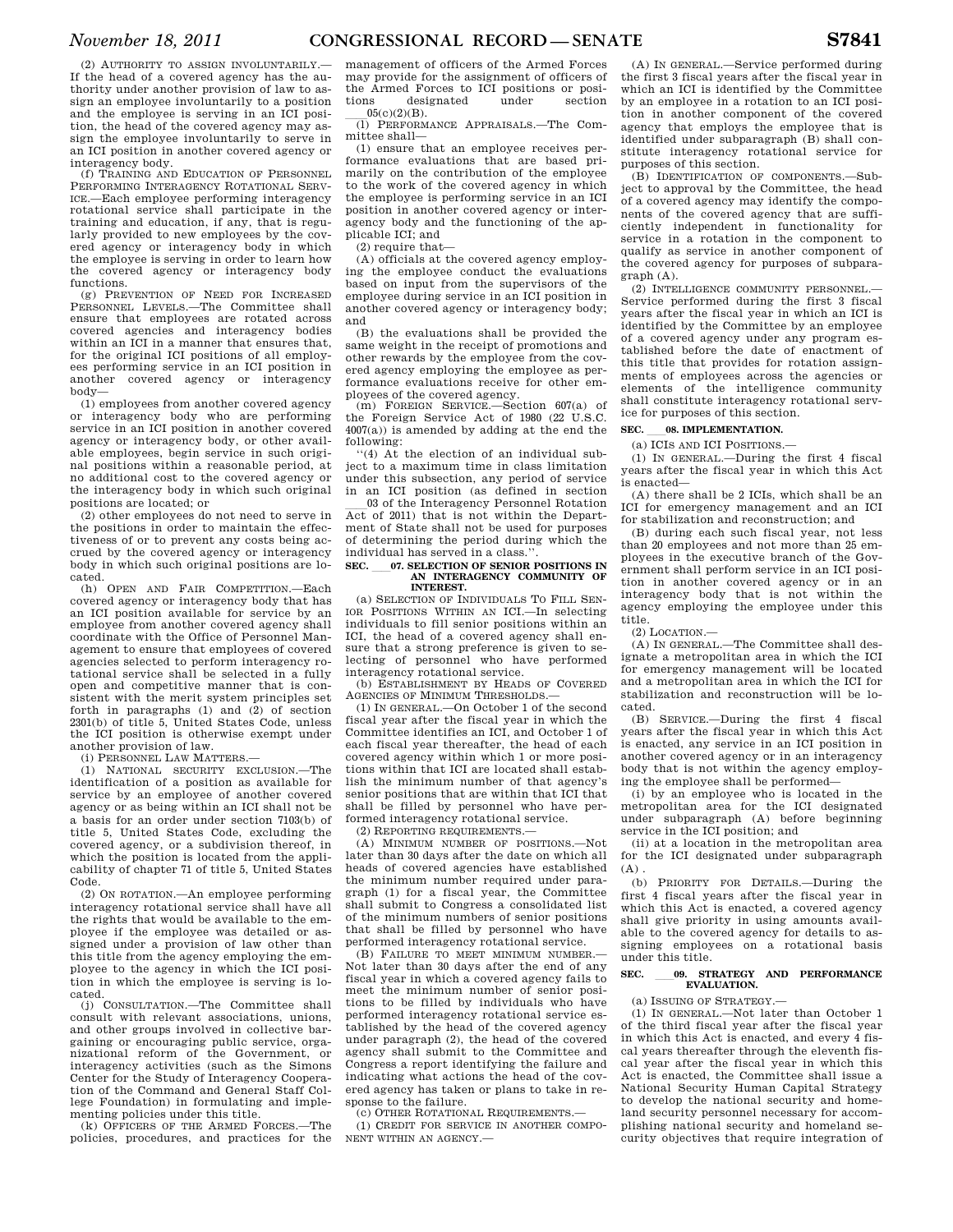personnel and activities from multiple agencies of the executive branch of the Government.

(2) CONSULTATIONS WITH CONGRESS.—In developing or making adjustments to the National Security Human Capital Strategy issued under paragraph (1), the Committee—

(A) shall consult at least annually with Congress, including majority and minority views from all appropriate authorizing, appropriations, and oversight committees; and

(B) as the Committee determines appropriate, shall solicit and consider the views and suggestions of entities potentially affected by or interested in the strategy.

(3) CONTENTS OF STRATEGY.—Each National Security Human Capital Strategy issued under paragraph (1) shall—

(A) provide for the implementation of this title;

(B) identify best practices from ICIs already in operation;

(C) identify any additional ICIs to be identified by the Committee;

(D) include a schedule for the issuance of directives and establishment of standards relating to the requirements under this title by the Committee;

(E) include a description of how the strategy incorporates views and suggestions obtained through the consultations with Congress required under paragraph (2);

(F) include an assessment of performance measures over a multi-year period, such as—

(i) the percentage of ICI positions available for service by employees from another covered agency for which such employees performed such service;

(ii) the number of personnel participating in interagency rotational service in each covered agency and interagency body;

(iii) the length of interagency rotational service under this title;

(iv) reports by the heads of covered agencies submitted under section  $07(b)(2)(B);$ 

(v) the training and education of personnel who perform interagency rotational service, and the evaluation by the Committee of the training and education;

(vi) the positions (including grade level) held by employees who perform interagency rotational service during the period beginning on the date on which the interagency rotational service terminates and ending on the date of the assessment; and

(vii) to the extent possible, the evaluation of the Committee of the utility of interagency rotational service in improving interagency integration.

(b) REPORTS.—Not later than October 1 of the second fiscal year after a fiscal year in which the Committee issues a National Security Human Capital Strategy under subsection (a), the Committee shall assess the performance measures described in subsection  $(a)(3)(F)$ .

(c) SUBMISSION TO CONGRESS.—Not later than 30 days after the date on which the Committee issues a National Security Human Capital Strategy under subsection (a) or assesses performance measures under subsection (b), the Committee shall submit the strategy or assessment to Congress.

## SEC. <sup>10</sup>. GAO STUDY OF INTERAGENCY ROTA-**TIONAL SERVICE.**

Not later than the end of the second fiscal year after the fiscal year in which this Act is enacted, the Comptroller General of the United States shall submit to Congress a report regarding—

(1) the extent to which performing service in an ICI position in another covered agency or an interagency body under this title enabled the employees performing the service to gain an adequately detailed understanding of and perspective on the covered agency or interagency body, including an assessment of the effect of(A) the period of the service; and

(B) the duties performed by the employees during the service;

(2) the effectiveness of the Committee and the staff of the Committee funded under section  $\qquad 04(e)(4)(B)$  in overseeing and man-<br>aging interagency rotational service under this title, including an evaluation of any directives or standards issued by the Committee;

(3) the participation of covered agencies in interagency rotational service under this title, including whether each covered agency that performs a mission relating to an ICI in effect—

(A) identified positions within the covered agency as ICI positions;

(B) had 1 or more employees from another covered agency perform service in an ICI position in the covered agency; or

(C) had 1 or more employees of the covered agency perform service in an ICI position in another covered agency;

(4) the positions (including grade level) held by employees after completing interagency rotational service under this title, and the extent to which the employees were rewarded for the service; and

(5) the extent to which or likelihood that interagency rotational service under this title has improved or is projected to improve interagency integration.

**SEC.** ll**11. PROHIBITION OF PRINTED REPORTS.**  Each strategy, plan, report, or other submission required under this title—

(1) shall be made available by the agency issuing the strategy, plan, report, or other

submission only in electronic form; and (2) shall not be made available by the agen-

cy in printed form.

**SA 1236.** Mr. NELSON, of Florida submitted an amendment intended to be proposed by him to the bill S. 1867, to authorize appropriations for fiscal year 2012 for military activities of the Department of Defense, for military construction, and for defense activities of the Department of Energy, to prescribe military personnel strengths for such fiscal year, and for other purposes; as follows:

At the end of subtitle G of title X, add the following:

## **SEC. 1030. REPORT ON EFFECTS OF CHANGING FLAG OFFICER POSITIONS WITHIN THE AIR FORCE MATERIAL COM-MAND.**

(a) REPORT REQUIRED.—Not later than 60 days after the date of the enactment of this Act, the Secretary of the Air Force shall conduct an analysis and submit to the congressional defense committees a report on the effects of changing flag officer positions within the Air Force Materiel Command (AFMC), including consideration of the following issues:

(1) The effect on the weapons testing mission of AFMC.

(2) The potential for lack of oversight if flag positions are reduced or eliminated.

(3) The reduced experience level of general officers managing challenging weapons development programs under a new command structure.

(4) The additional duties of base management functions impacting the test wing commander's ability to manage actual weapons testing under the new structure.

(b) COMPTROLLER GENERAL ASSESSMENT. Not later than 60 days after the submittal of the report under subsection (a), the Comptroller General of the United States shall submit to Congress an assessment by the Comptroller General of the report, including a determination whether or not the report complies with applicable best practices.

**SA 1237.** Mrs. SHAHEEN submitted an amendment intended to be proposed by her to the bill S. 1867, to authorize appropriations for fiscal year 2012 for military activities of the Department of Defense, for military construction, and for defense activities of the Department of Energy, to prescribe military personnel strengths for such fiscal year, and for other purposes; which was ordered to lie on the table; as follows:

At the end of subtitle E of title VIII, add the following: **SEC. 889. DEPARTMENT OF DEFENSE ASSESS-**

# **MENT OF INDUSTRIAL BASE FOR NIGHT VISION IMAGE INTENSIFICA-TION SENSORS.**

(a) ASSESSMENT REQUIRED.—The Under Secretary of Defense for Acquisition, Technology, and Logistics shall undertake an assessment of the current and long-term availability within the United States and international industrial base of critical equipment, components, subcomponents, and materials (including, but not limited to, lenses, tubes, and electronics) needed to support current and future United States military requirements for night vision image intensification sensors. In carrying out the assessment, the Secretary shall—

(1) identify items in connection with night vision image intensification sensors that the Secretary determines are critical to military readiness, including key components, subcomponents, and materials;

(2) describe and perform a risk assessment of the supply chain for items identified under paragraph (1) and evaluate the extent to which—

(A) the supply chain for such items could be disrupted by a loss of industrial capability in the United States; and

(B) the industrial base obtains such items from foreign sources; and

(3) describe and assess current and future investment, gaps, and vulnerabilities in the ability of the Department to respond to the potential loss of domestic or international sources that provide items identified under paragraph (1); and

(4) identify and assess current strategies to leverage innovative night vision image intensification technologies being pursued in both Department of Defense laboratories and the private sector for the next generation of night vision capabilities, including an assessment of the competitiveness and technological advantages of the United States night vision image intensification industrial base.

(b) REPORT.—Not later than 180 days after the date of the enactment of this Act, the Secretary of Defense shall submit to Congress a report containing the results of the assessment required under subsection (a).

**SA 1238.** Mr. LEAHY submitted an amendment intended to be proposed by him to the bill S. 1867, to authorize appropriations for fiscal year 2012 for military activities of the Department of Defense, for military construction, and for defense activities of the Department of Energy, to prescribe military personnel strengths for such fiscal year, and for other purposes; which was ordered to lie on the table; as follows:

At the appropriate place, insert the following:

# **TITLE** lll**—CIVILIAN EXTRA-TERRITORIAL JURISDICTION**

**SEC. 01. SHORT TITLE.**<br>This title may be cited as the "Civilian Extraterritorial Jurisdiction Act of 2011'' or the ''CEJA''.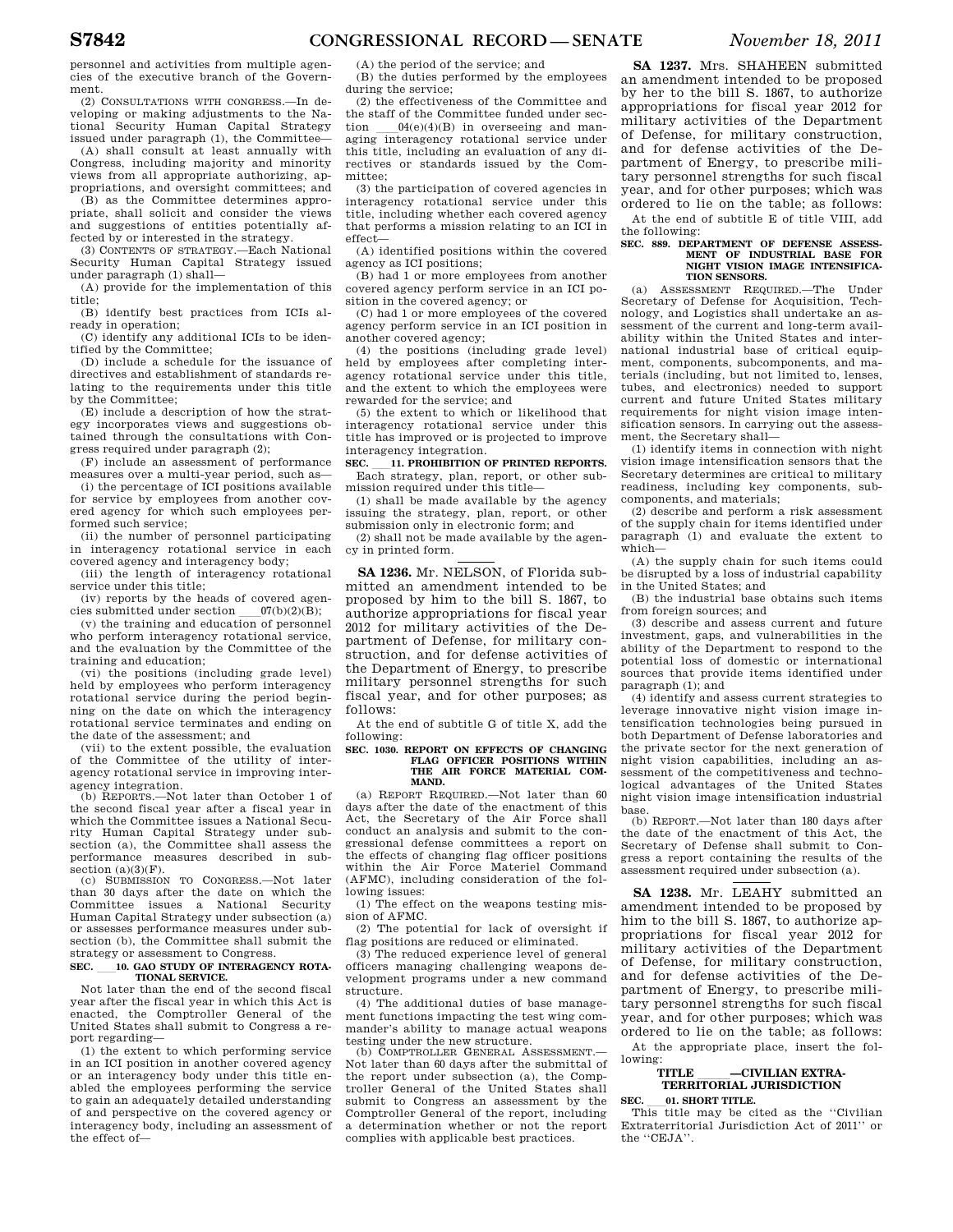## SEC. 02. CLARIFICATION AND EXPANSION OF **FEDERAL JURISDICTION OVER FED-ERAL CONTRACTORS AND EMPLOY-EES.**

(a) EXTRATERRITORIAL JURISDICTION OVER FEDERAL CONTRACTORS AND EMPLOYEES.— (1) IN GENERAL.—Chapter 212A of title 18,

United States Code, is amended— (A) by transferring the text of section 3272

to the end of section 3271, redesignating such text as subsection (c) of section 3271, and, in such text, as so redesignated, by striking ''this chapter'' and inserting ''this section'';

(B) by striking the heading of section 3272; and (C) by adding after section 3271, as amend-

ed by this paragraph, the following new sections:

## **''§ 3272. Offenses committed by Federal contractors and employees outside the United States**

''(a) Whoever, while employed by or accompanying any department or agency of the United States other than the Department of Defense, knowingly engages in conduct (or conspires or attempts to engage in conduct) outside the United States that would constitute an offense enumerated in subsection (c) had the conduct been engaged in within the United States or within the special maritime and territorial jurisdiction of the United States shall be punished as provided for that offense.

''(b) No prosecution for an offense may be commenced against a person under this section if a foreign government, in accordance with jurisdiction recognized by the United States, has prosecuted or is prosecuting such person for the conduct constituting the offense, except upon the approval of the Attorney General or the Deputy Attorney General (or a person acting in either such capacity), which function of approval may not be delegated.

''(c) The offenses covered by subsection (a) are the following:

''(1) Any offense under chapter 5 (arson) of this title.

''(2) Any offense under section 111 (assaulting, resisting, or impeding certain officers or employees), 113 (assault within maritime and territorial jurisdiction), or 114 (maiming within maritime and territorial jurisdiction) of this title, but only if the offense is subject to a maximum sentence of imprisonment of one year or more.

''(3) Any offense under section 201 (bribery of public officials and witnesses) of this title. ''(4) Any offense under section 499 (mili-

tary, naval, or official passes) of this title. ''(5) Any offense under section 701 (official badges, identifications cards, and other in-

signia), 702 (uniform of armed forces and Public Health Service), 703 (uniform of friendly nation), or 704 (military medals or decorations) of this title.

''(6) Any offense under chapter 41 (extortion and threats) of this title, but only if the offense is subject to a maximum sentence of imprisonment of three years or more.

''(7) Any offense under chapter 42 (extortionate credit transactions) of this title.

''(8) Any offense under section 924(c) (use of firearm in violent or drug trafficking crime) or 924(o) (conspiracy to violate section 924(c)) of this title.

''(9) Any offense under chapter 50A (genocide) of this title.

''(10) Any offense under section 1111 (murder), 1112 (manslaughter), 1113 (attempt to commit murder or manslaughter), 1114 (protection of officers and employees of the United States). 1116 (murder or man-States), 1116 (murder or manslaughter of foreign officials, official guests, or internationally protected persons), 1117 (conspiracy to commit murder), or 1119 (foreign murder of United States nationals) of this title.

''(11) Any offense under chapter 55 (kidnapping) of this title.

''(12) Any offense under section 1503 (influencing or injuring officer or juror generally), 1505 (obstruction of proceedings before departments, agencies, and committees), 1510 (obstruction of criminal investigations), 1512 (tampering with a witness, victim, or informant), or 1513 (retaliating against a witness, victim, or an informant) of this title.

''(13) Any offense under section 1951 (interference with commerce by threats or violence), 1952 (interstate and foreign travel or transportation in aid of racketeering enterprises), 1956 (laundering of monetary instruments), 1957 (engaging in monetary transactions in property derived from specified unlawful activity), 1958 (use of interstate commerce facilities in the commission of murder for hire), or 1959 (violent crimes in aid of racketeering activity) of this title.

''(14) Any offense under section 2111 (robbery or burglary within special maritime and territorial jurisdiction) of this title.

''(15) Any offense under chapter 109A (sexual abuse) of this title.

''(16) Any offense under chapter 113B (terrorism) of this title.

''(17) Any offense under chapter 113C (torture) of this title.

''(18) Any offense under chapter 115 (treason, sedition, and subversive activities) of this title.

''(19) Any offense under section 2442 (child soldiers) of this title.

''(20) Any offense under section 401 (manufacture, distribution, or possession with intent to distribute a controlled substance) or 408 (continuing criminal enterprise) of the Controlled Substances Act (21 U.S.C. 841, 848), or under section 1002 (importation of controlled substances), 1003 (exportation of controlled substances), or 1010 (import or export of a controlled substance) of the Controlled Substances Import and Export Act (21 U.S.C. 952, 953, 960), but only if the offense is subject to a maximum sentence of imprisonment of 20 years or more.

 $\ddot{f}$ (d) In this section:

''(1) The term 'employed by any department or agency of the United States other than the Department of Defense' means—

''(A) employed as a civilian employee, a contractor (including a subcontractor at any tier), an employee of a contractor (or a subcontractor at any tier), a grantee (including a contractor of a grantee or a subgrantee or subcontractor at any tier), or an employee of a grantee (or a contractor of a grantee or a subgrantee or subcontractor at any tier) of any department or agency of the United States other than the Department of Defense;

''(B) present or residing outside the United States in connection with such employment;

''(C) in the case of such a contractor, contractor employee, grantee, or grantee employee, such employment supports a program, project, or activity for a department or agency of the United States; and

''(D) not a national of or ordinarily resident in the host nation.

''(2) The term 'accompanying any department or agency of the United States other than the Department of Defense' means—

''(A) a dependant, family member, or member of household of—

''(i) a civilian employee of any department or agency of the United States other than the Department of Defense; or

''(ii) a contractor (including a subcontractor at any tier), an employee of a contractor (or a subcontractor at any tier), a grantee (including a contractor of a grantee or a subgrantee or subcontractor at any tier), or an employee of a grantee (or a contractor of a grantee or a subgrantee or subcontractor at any tier) of any department or

agency of the United States other than the Department of Defense, which contractor, contractor employee, grantee, or grantee employee is supporting a program, project, or activity for a department or agency of the United States other than the Department of Defense;

''(B) residing with such civilian employee, contractor, contractor employee, grantee, or grantee employee outside the United States; and

''(C) not a national of or ordinarily resident in the host nation.

''(3) The term 'grant agreement' means a legal instrument described in section 6304 or 6305 of title 31, other than an agreement between the United States and a State, local, or foreign government or an international organization.

 $\mathfrak{g}(4)$  The term 'grantee' means a party, other than the United States, to a grant agreement.

''(5) The term 'host nation' means the country outside of the United States where the employee or contractor resides, the country where the employee or contractor commits the alleged offense at issue, or both.

## **''§ 3273. Regulations**

''The Attorney General, after consultation with the Secretary of Defense, the Secretary of State, and the Director of National Intelligence, shall prescribe regulations governing the investigation, apprehension, detention, delivery, and removal of persons described in sections 3271 and 3272 of this title.''.

(2) CONFORMING AMENDMENT.—Subparagraph  $(A)$  of section  $3267(1)$  of such title is amended to read as follows:

''(A) employed as a civilian employee, a contractor (including a subcontractor at any tier), or an employee of a contractor (or a subcontractor at any tier) of the Department of Defense (including a nonappropriated fund instrumentality of the Department);''.

(b) VENUE.—Chapter 211 of such title is amended by adding at the end the following new section:

## **''§ 3245. Optional venue for offenses involving Federal employees and contractors overseas**

''In addition to any venue otherwise provided in this chapter, the trial of any offense involving a violation of section 3261, 3271, or  $3272$  of this title may be brought—<br>"(1) in the district in which

''(1) in the district in which is headquartered the department or agency of the United States that employs the offender, or any one of two or more joint offenders, or

 $(2)$  in the district in which is headquartered the department or agency of the United States that the offender is accompanying, or that any one of two or more ioint offenders is accompanying.".

(c) SUSPENSION OF STATUTE OF LIMITA-TIONS.—Chapter 213 of such title is amended by inserting after section 3287 the following new section:

## **''§ 3287A. Suspension of limitations for offenses involving Federal employees and contractors overseas**

''The time during which a person who has committed an offense constituting a violation of section 3272 of this title is outside the United States, or is a fugitive from justice within the meaning of section 3290 of this title, shall not be taken as any part of the time limited by law for commencement of prosecution of the offense.''.

(d) CLERICAL AMENDMENTS.—

(1) HEADING AMENDMENT.—The heading of chapter 212A of such title is amended to read as follows: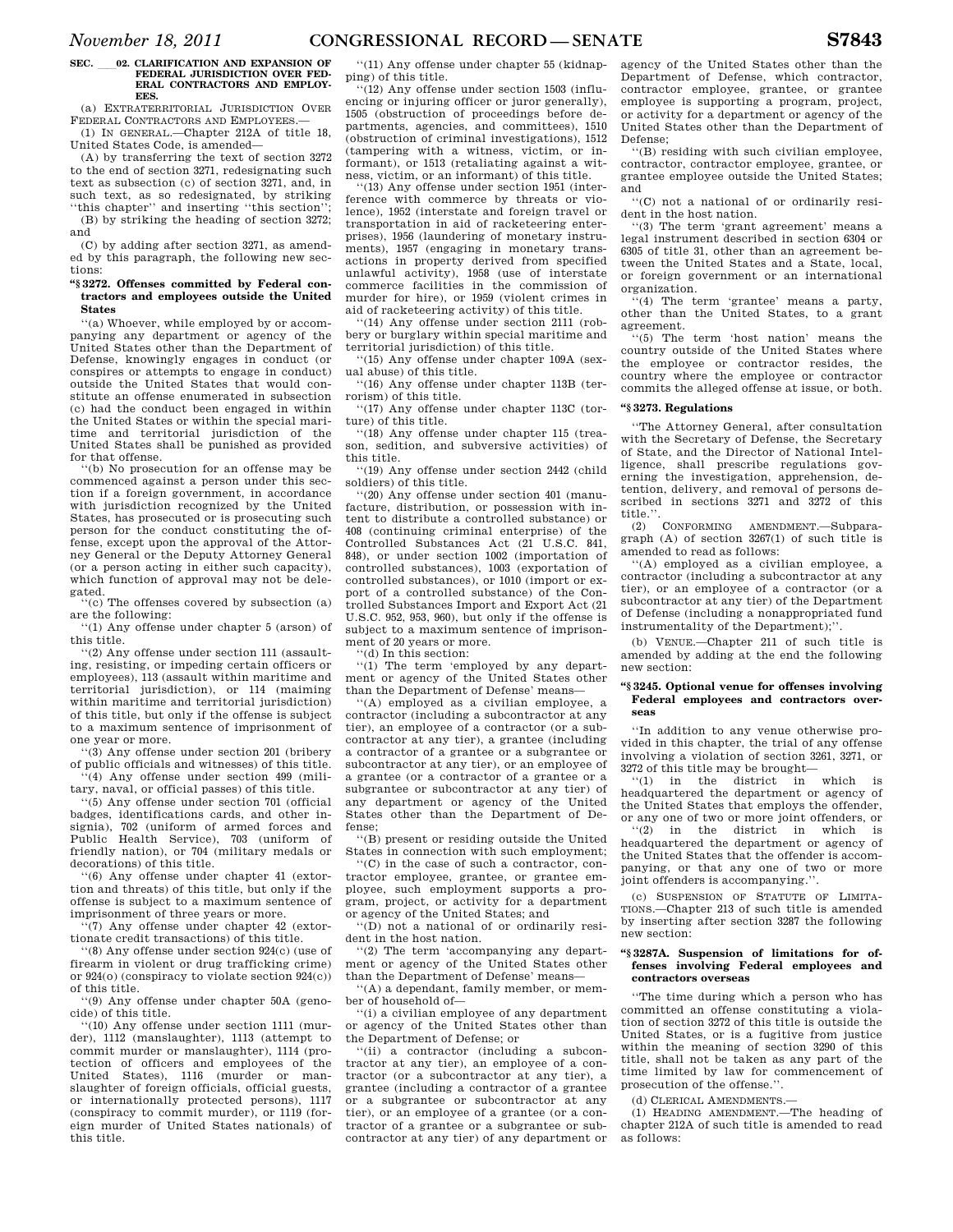## **''CHAPTER 212A—EXTRATERRITORIAL JU-RISDICTION OVER OFFENSES OF CON-TRACTORS AND CIVILIAN EMPLOYEES OF THE FEDERAL GOVERNMENT''.**

(2) TABLES OF SECTIONS.—(A) The table of sections at the beginning of chapter 211 of such title is amended by adding at the end the following new item:

''3245. Optional venue for offenses involving Federal employees and contractors overseas.'

(B) The table of sections at the beginning of chapter 212A of such title is amended by striking the item relating to section 3272 and inserting the following new items:

''3272. Offenses committed by Federal contractors and employees outside the United States.

''3273. Regulations.''.

(C) The table of sections at the beginning of chapter 213 of such title is amended by inserting after the item relating to section 3287 the following new item:

''3287A. Suspension of limitations for offenses involving Federal employees and contractors overseas.''.

(3) TABLE OF CHAPTERS.—The item relating to chapter 212A in the table of chapters at the beginning of part II of such title is amended to read as follows:

## **''212A. Extraterritorial Jurisdiction Over Offenses of Contractors and Civilian Employees of the Federal Government** ................................. **3271''.**

## **SEC.** \_\_03. INVESTIGATIVE TASK FORCES FOR **CONTRACTOR** AND **EMPLOYEE CONTRACTOR OVERSIGHT.**

(a) ESTABLISHMENT OF INVESTIGATIVE TASK FORCES FOR CONTRACTOR AND EMPLOYEE OVERSIGHT.—

(1) IN GENERAL.—The Attorney General, in consultation with the Secretary of Defense, the Secretary of State, the Secretary of Homeland Security, and the heads of any other departments or agencies of the Federal Government responsible for employing contractors or persons overseas shall assign adequate personnel and resources, including through the creation of task forces, to investigate allegations of criminal offenses under chapter 212A of title 18, United States Code (as amended by section  $02(a)$  of this Act). (as amended by section  $\qquad 02(a)$  of this Act), and may authorize the overseas deployment of law enforcement agents and other government personnel for that purpose.

(2) RULE OF CONSTRUCTION.—Nothing in this subsection shall be construed to limit any authority of the Attorney General or any Federal law enforcement agency to investigate violations of Federal law or deploy personnel overseas.

(b) RESPONSIBILITIES OF ATTORNEY GEN-ERAL.—

(1) INVESTIGATION.—The Attorney General shall have principal authority for the enforcement of chapter 212A of title 18, United States Code (as so amended), and shall have the authority to initiate, conduct, and supervise investigations of any alleged offenses under such chapter.

(2) LAW ENFORCEMENT AUTHORITY.—With respect to violations of sections 3271 and 3272 of title 18, United States Code (as so amended), the Attorney General may authorize any person serving in a law enforcement position in any other department or agency of the Federal Government, including a member of the Diplomatic Security Service of the Department of State or a military police officer of the Armed Forces, to exercise investigative and law enforcement authority, including those powers that may be exercised under section 3052 of title 18, United States Code, subject to such guidelines or policies as the Attorney General considers appropriate for the exercise of such powers.

(3) PROSECUTION.—The Attorney General may establish such procedures the Attorney General considers appropriate to ensure that Federal law enforcement agencies refer offenses under section 3271 or 3272 of title 18, United States Code (as so amended), to the Attorney General for prosecution in a uniform and timely manner.

(4) ASSISTANCE ON REQUEST OF ATTORNEY GENERAL.—Notwithstanding any statute, rule, or regulation to the contrary, the Attorney General may request assistance from the Secretary of Defense, the Secretary of State, or the head of any other Executive agency to enforce section 3271 or 3272 of title 18, United States Code (as so amended). The assistance requested may include the following:

(A) The assignment of additional personnel and resources to task forces established by the Attorney General under subsection (a).

(B) An investigation into alleged misconduct or arrest of an individual suspected of alleged misconduct by agents of the Diplomatic Security Service of the Department of State present in the nation in which the alleged misconduct occurs.

 $(5)$  ANNIIAL REPORT  $-$ Not later than one year after the date of the enactment of this Act, and annually thereafter for five years, the Attorney General shall, in consultation with the Secretary of Defense and the Secretary of State, submit to Congress a report containing the following:

(A) The number of prosecutions under chapter 212A of title 18, United States Code (as so amended), including the nature of the offenses and any dispositions reached, during the previous year.

(B) The actions taken to implement subsection (a)(1), including the organization and training of personnel and the use of task forces, during the previous year.

(C) Such recommendations for legislative or administrative action as the President considers appropriate to enforce chapter 212A of title 18, United States Code (as so amended), and the provisions of this section.

(c) EXECUTIVE AGENCY.—In this section, the term ''Executive agency'' has the meaning given that term in section 105 of title 5, United States Code.<br>SEC. 04. EFFECTIVE DATE.

**SEC. \_\_04. EFFECTIVE DATE.**<br>(a) IMMEDIATE EFFECTIVENESS.—This title and the amendments made by this title shall take effect on the date of the enactment of this Act.

(b) IMPLEMENTATION.—The Attorney General and the head of any other department or agency of the Federal Government to which this title applies shall have 90 days after the date of the enactment of this Act to ensure compliance with the provisions of this title.<br>SEC. 05. RULES OF CONSTRUCTION.

**SEC.** 65. RULES OF CONSTRUCTION.<br>
(a) IN GENERAL.—Nothing in this title or any amendment made by this title shall be construed—

(1) to limit or affect the application of extraterritorial jurisdiction related to any other Federal law; or

(2) to limit or affect any authority or responsibility of a Chief of Mission as provided in section 207 of the Foreign Service Act of 1980 (22 U.S.C. 3927).

(b) INTELLIGENCE ACTIVITIES.—Nothing in this title or any amendment made by this title shall apply to the authorized intelligence activities of the United States Government.

**SEC.** 66. FUNDING.<br>
If any amounts are appropriated to carry out this title, the amounts shall be from amounts which would have otherwise been made available or appropriated to the Department of Justice.

**SA 1239.** Mr. MERKLEY submitted an amendment intended to be proposed by

him to the bill S. 1867, to authorize appropriations for fiscal year 2012 for military activities of the Department of Defense, for military construction, and for defense activities of the Department of Energy, to prescribe military personnel strengths for such fiscal year, and for other purposes; as follows:

At the end of subtitle II of title X, add the following:

## **SEC. 1088. EXPANSION OF MARINE GUNNERY SER-GEANT JOHN DAVID FRY SCHOLAR-SHIP.**

(a) EXPANSION OF ENTITLEMENT.—Subsection (b)(9) of section 3311 of title 38, United States Code, is amended by inserting ''or spouse'' after ''child''.

(b) LIMITATION AND ELECTION ON CERTAIN BENEFITS.—Subsection (f) of such section is amended—

(1) by redesignating paragraph (2) as paragraph (4); and

(2) by inserting after paragraph (1) the following new paragraphs:

''(2) LIMITATION.—The entitlement of an individual to assistance under subsection (a) pursuant to paragraph (9) of subsection (b) because the individual was a spouse of a person described in such paragraph shall expire on the earlier of—

''(A) the date that is 15 years after the date on which the person died; and

''(B) the date on which the individual remarries.

''(3) ELECTION ON RECEIPT OF CERTAIN BENE-FITS.—A surviving spouse entitled to assistance under subsection (a) pursuant to paragraph (9) of subsection (b) who is also entitled to educational assistance under chapter 35 of this title may not receive assistance under both this section and such chapter, but shall make an irrevocable election (in such form and manner as the Secretary may prescribe) under which section or chapter to receive educational assistance.

(c) EFFECTIVE DATE.—The amendments made by this section shall take effect on the date that is 90 days after the date of the enactment of this Act.

**SA 1240.** Mr. WARNER submitted an amendment intended to be proposed by him to the bill S. 1867, to authorize appropriations for fiscal year 2012 for military activities of the Department of Defense, for military construction, and for defense activities of the Department of Energy, to prescribe military personnel strengths for such fiscal year, and for other purposes; which was ordered to lie on the table; as follows:

At the end of subtitle B of title III, add the following:

## **SEC. 316. INSTALLATION ENERGY METERING RE-QUIREMENTS.**

The Secretary of Defense shall, to the maximum extent practicable, require that the information generated by the installation energy meters be captured and tracked to determine baseline energy consumption and facilitate efforts to reduce energy consumption.

**SA 1241.** Mr. WARNER submitted an amendment intended to be proposed by him to the bill S. 1867, to authorize appropriations for fiscal year 2012 for military activities of the Department of Defense, for military construction, and for defense activities of the Department of Energy, to prescribe military personnel strengths for such fiscal year, and for other purposes; which was ordered to lie on the table; as follows: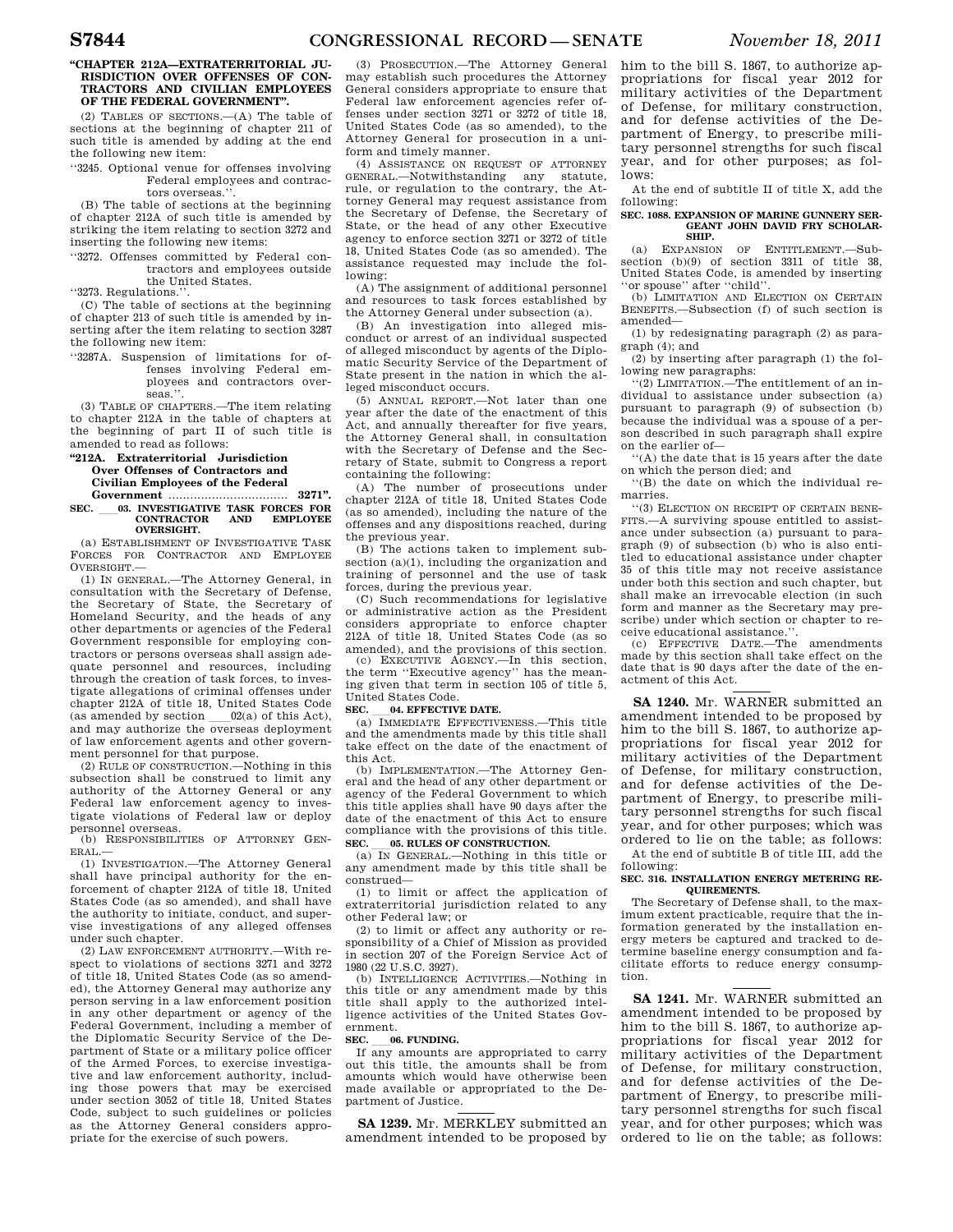add the following:

## **SEC. 2804. AVAILABILITY OF MILITARY CON-STRUCTION FUNDS FOR ENERGY EF-FICIENCY DESIGN UPDATES.**

(a) IN GENERAL.—Subchapter I of chapter 169 of title 10, United States Code, is amended by adding at the end the following new section:

## **''§ 2916. Availability of funds for energy efficiency design updates**

''(a) IN GENERAL.—For any military construction project that is authorized by law and for which the design has been substantially completed but construction has not begun, the Secretary of Defense may use fiscal year 2011 unobligated planning and design funds to update the project design to meet applicable Federal building energy efficiency standards established under section 305 of the Energy Conservation and Production Act (42 U.S.C. 6834).

''(b) LIMITATIONS.—(1) The use of funds under subsection (a) shall not exceed the estimated energy or other cost savings associated with the updates as determined by a life-cycle cost analysis under section 544 of the National Energy Conservation Policy Act (42 U.S.C. 8254).

''(2) The Secretary of Defense may not update a project design under subsection (a) if to do so would substantially delay the completion of a military construction project.''.

(b) CLERICAL AMENDMENT.—The table of sections at the beginning of such subchapter is amended by inserting after the item relating to section 2915 the following new item:

''2916. Availability of funds for energy efficiency design updates.''.

**SA 1242.** Mr. WARNER (for himself (and Mr. WEBB) submitted an amendment intended to be proposed by him to the bill S. 1867, to authorize appropriations for fiscal year 2012 for military activities of the Department of Defense, for military construction, and for defense activities of the Department of Energy, to prescribe military personnel strengths for such fiscal year, and for other purposes; which was ordered to lie on the table; as follows:

On page 526, in the table following line 19, strike the item relating to ''Naval Station, Mayport''.

On page 528, line 15, strike ''\$2,656,457,000'' and insert ''\$2,641,459,000'.

On page 528, line 18, strike ''\$1,956,822,000'' and insert ''\$1,941,824,000''.

On page 651, in the item relating to Massey Avenue Corridor Improvements, Mayport, Florida, strike ''14,998'' in the Senate Agreement column and insert "0".

On page 652, in the item relating to Total<br>Military Construction, Navy, strike Construction, Navy, strike ''2,187,622'' and insert ''2,173,624''.

**SA 1243.** Mr. WARNER (for himself and Mr. WEBB) submitted an amendment intended to be proposed by him to the bill S. 1867, to authorize appropriations for fiscal year 2012 for military activities of the Department of Defense, for military construction, and for defense activities of the Department of Energy, to prescribe military personnel strengths for such fiscal year, and for other purposes; which was ordered to lie on the table; as follows: On page 532, after line 21, add the fol-

lowing:

## At the end of subtitle A of title XXVIII, **SEC. 2209. LIMITATION ON FUNDING FOR ESTAB-**LISHING A HOMEPORT FOR A NU-**CLEAR-POWERED AIRCRAFT CAR-RIER AT MAYPORT NAVAL STATION, FLORIDA.**

None of the funds appropriated pursuant to the authorization of appropriations in section 2204 may be used for architectural and engineering services and construction design of any military construction project necessary to establish a homeport for a nuclearpowered aircraft carrier at Naval Station Mayport, Florida.

**SA 1244.** Mr. MCCAIN submitted an amendment intended to be proposed by him to the bill S. 1867, to authorize appropriations for fiscal year 2012 for military activities of the Department of Defense, for military construction, and for defense activities of the Department of Energy, to prescribe military personnel strengths for such fiscal year, and for other purposes; which was ordered to lie on the table; as follows:

At the end of subtitle B of title XXVIII add the following:

## **SEC. 2814. CLARIFICATION OF AUTHORITY OF SECRETARY TO ASSIST WITH DEVEL-OPMENT OF PUBLIC INFRASTRUC-TURE IN CONNECTION WITH THE ES-TABLISHMENT OR EXPANSION OF A MILITARY INSTALLATION.**

Section 2391 of title 10, United States Code, is amended—

(1) by redesignating subsections (d) and (e) as subsections (e) and (f), respectively;

(2) by inserting after subsection (c) the following new subsection:<br>"(d) AUTHORIZATION

AUTHORIZATION REQUIREMENT. If the Secretary of Defense determines that any grant, cooperative agreement, or supplement of funds available under Federal programs administered by agencies other than the Department of Defense provided under this section will result in the development (including repair, replacement, renovation, conversion, improvement, expansion, acquisition, or construction) of public infrastructure, such grant, cooperative agreement, or supplemental funding shall be specifically authorized by law.''; and

(3) in subsection (e), as redesignated by paragraph (1), by adding at the end the following new paragraph:

''(4) The term 'public infrastructure' means any utility, method of transportation, item of equipment, or facility under the control of a public entity or State or local government that is used by, or constructed for the benefit of, the general public."

**SA 1245.** Mr. MCCAIN submitted an amendment intended to be proposed by him to the bill S. 1867, to authorize appropriations for fiscal year 2012 for military activities of the Department of Defense, for military construction, and for defense activities of the Department of Energy, to prescribe military personnel strengths for such fiscal year, and for other purposes; which was ordered to lie on the table; as follows:

Beginning on page 573, strike line 10 and all that follows through page 575, line 16, and insert the following:

(iv) A reduction in the investment for capital infrastructure or equipment required to support data centers as measured in cost per megawatt of data storage.

(v) A reduction in the number of commercial and government developed applications running on data servers and within data centers.

(vi) A reduction in the number of government and vendor provided full-time equivalent personnel, and in the cost of labor, associated with the operation of data servers and data centers.

(B) SPECIFICATION OF REQUIRED ELEMENTS. The Chief Information Officer of the Department shall specify the particular performance standards and measures and implementation elements to be included in the plans submitted under this paragraph, including specific goals and schedules for achieving the matters specified in subparagraph (A).

(2) DEFENSE-WIDE PLAN.—

(A) IN GENERAL.—Not later than April 1, 2012, the Chief Information Officer of the Department shall submit to the congressional defense committees a performance plan for a reduction in the resources required for data centers and information systems technologies Department-wide. The plan shall be based upon and incorporate appropriate elements of the plans submitted under paragraph (1).

(B) ELEMENTS.—The performance plan required under this paragraph shall include the following:

(i) A Department-wide performance plan for achieving the matters specified in paragraph (1)(A), including performance standards and measures for data centers and information systems technologies, goals and schedules for achieving such matters, and an estimate of cost savings anticipated through implementation of the plan.

(ii) A Department-wide strategy for each of the following:

(I) Desktop, laptop, and mobile device virtualization.

(II) Transitioning to cloud computing.

(III) Migration of Defense data and government-provided services from Departmentowned and operated data centers to cloud computing services generally available within the private sector that provide a better capability at a lower cost with the same or greater degree of security.

(IV) Utilization of private sector-managed security services for data centers and cloud computing services.

(V) A finite set of metrics to accurately and transparently report on data center infrastructure (space, power and cooling): age, cost, capacity, usage, energy efficiency and utilization, accompanied with the aggregate data for each data center site in use by the Department in excess of 100 kilowatts of information technology power demand.

(VI) Transitioning to just-in-time delivery of Department-owned data center infrastructure (space, power and cooling) through use of modular data center technology and integrated data center infrastructure management software.

**SA 1246.** Mr. MCCAIN submitted an amendment intended to be proposed by him to the bill S. 1867, to authorize appropriations for fiscal year 2012 for military activities of the Department of Defense, for military construction, and for defense activities of the Department of Energy, to prescribe military personnel strengths for such fiscal year, and for other purposes; as follows:

Strike section 1079 and insert the following:

## **SEC. 1079. COMMISSION TO STUDY UNITED STATES FORCE POSTURE IN EAST ASIA AND THE PACIFIC REGION.**

(a) INDEPENDENT ASSESSMENT.—

(1) IN GENERAL.—The Secretary of Defense shall establish a commission to conduct an independent assessment of America's security interests in East Asia and the Pacific region. The commission shall be supported by an independent, non-governmental institute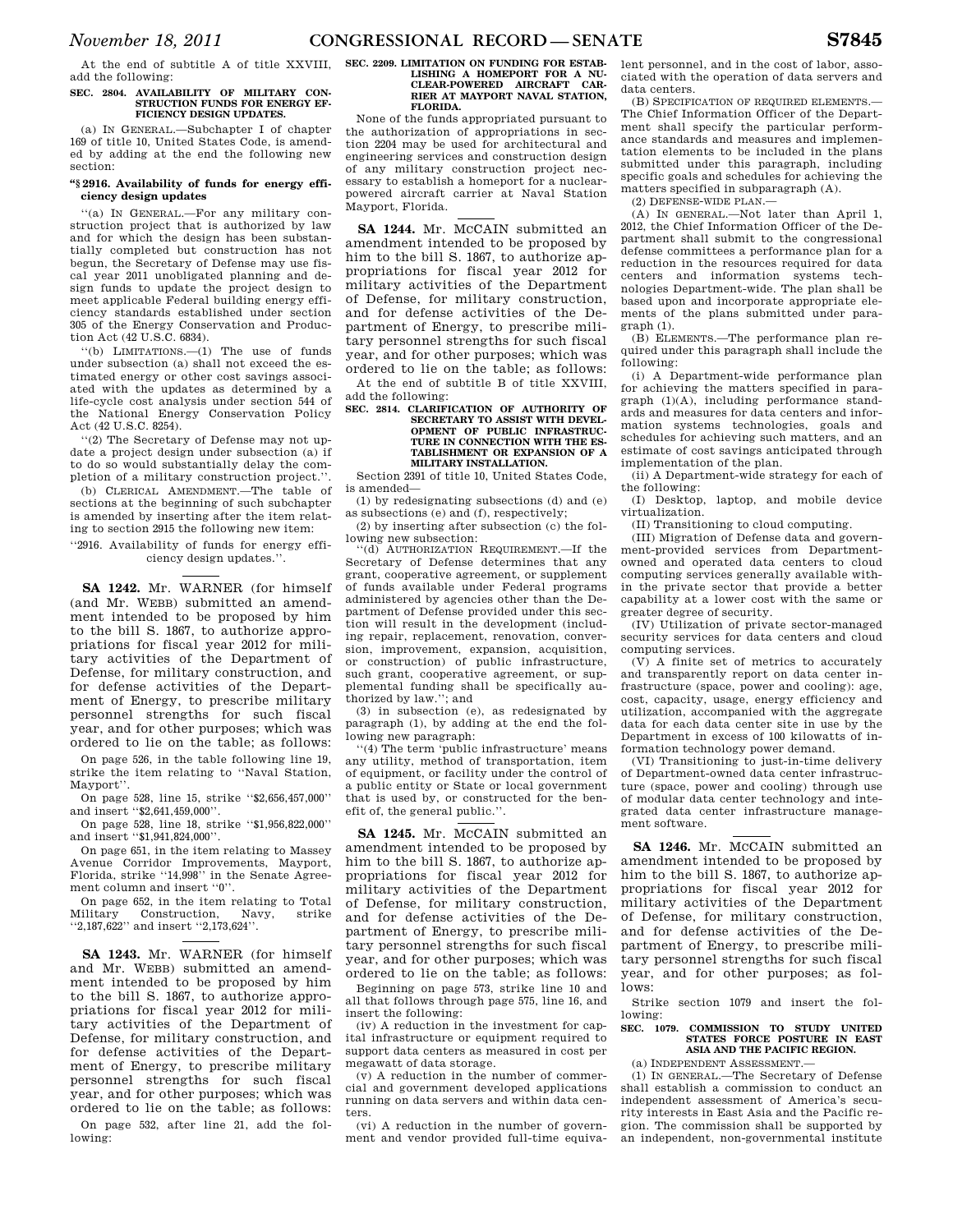which is described in section  $501(c)(3)$  of the Internal Revenue Code of 1986 and exempt from tax under section 501(a) of such Code, and has recognized credentials and expertise in national security and military affairs with ready access to policy experts throughout the country and from the region.

(2) ELEMENTS.—The commission established pursuant to paragraph (1) shall assess the following elements:

(A) A review of current and emerging United States national security interests in the East Asia and Pacific region.

(B) A review of current United States military force posture and deployment plans, with an emphasis on the current plans for United States force realignments in Okinawa and Guam.

(C) Options for the realignment of United States forces in the region to respond to new opportunities presented by allies and partners.

(D) The views of noted policy leaders and regional experts, including military commanders in the region.

(b) MEMBERS OF THE COMMISSION.

(1) COMPOSITION.—For purposes of conducting the assessment required by paragraph (a), the commission established shall include eight members as follows:

(A) Two appointed by the chairman of the Committee on Armed Services of the House of Representatives.

(B) Two appointed by the chairman of the Committee on Armed Services of the Senate.

(C) Two appointed by the ranking member of the Committee on Armed Services of the House of Representatives.

(D) Two appointed by the ranking member of the Committee on Armed Services of the Senate.

(2) QUALIFICATIONS.—Individuals appointed to the commission shall have significant experience in the national security or foreign policy of the United States.

(3) DEADLINE FOR APPOINTMENT.—Appointments of the members of the commission shall be made not later than 60 days after the date of the enactment of this Act.

(4) CHAIRMAN AND VICE CHAIRMAN.—The commission shall select a Chairman and Vice Chairman from among it members.

(5) TENURE; VACANCIES.—Members shall be appointed for the life of the commission. Any vacancy in the commission shall not affect its powers, but shall be filled in the same manner as the original appointment.

(6) MEETINGS.—

(A) INITIAL MEETING.—Not later than 14 days after the date on which all members of the commission have been appointed, the commission shall hold its first meeting.

(B) CALLING OF THE CHAIRMAN.—The commission shall meet at the call of the Chairman.

(C) QUORUM.—A majority of the members of the commission shall constitute a quorum, but a lesser number of members may hold hearings.

(c) REPORT.—Not later than 270 days after the date of the enactment of this Act, the commission shall provide to the Secretary of Defense an unclassified report, with a classified annex, containing its findings. Not later than 90 days after the date of receipt of the report, the Secretary of Defense, after consultation with the Chairman of the Joint Chiefs of Staff, shall transmit the report to the congressional defense committees, together with such comments on the report as the Secretary considers appropriate.

(d) POWERS.—

(1) HEARINGS.—The commission may hold such hearings, sit and act at such times and places, take such testimony, and receive such evidence as the commission considers advisable to carry out this section.

(2) INFORMATION SHARING.—The commission may secure directly from any Federal department or agency such information as the commission considers necessary to carry out this section. Upon request of the Chairman of the commission, the head of such department or agency shall furnish such information to the commission.

(3) ADMINISTRATIVE SUPPORT.—Upon request of the commission, the Administrator of General Services shall provide to the commission, on a reimbursable basis, the administrative support necessary for the commission to carry out its duties under this section.

(4) MAILS.—The commission may use the United States mails in the same manner and under the same conditions as other departments and agencies of the Federal Government.

(5) GIFTS.—The commission may accept, use, and dispose of gifts or donations of services or property.

(e) PERSONNEL MATTERS.—

(1) COMPENSATION OF MEMBERS.—Each member of the commission who is not an officer or employee of the Federal Government shall be compensated at a rate equal to the daily equivalent of the annual rate of basic pay prescribed for level IV of the Executive Schedule under section 5315 of title 5, United States Code, for each day (including travel time) during which such member is engaged in the performance of the duties of the commission under this section. All members of the commission who are officers or employees of the United States shall serve without compensation in addition to that received for their services as officers or employees of the United States.

(2) TRAVEL.—Members of the commission shall be allowed travel expenses, including per diem in lieu of subsistence, at rates authorized for employees of agencies under subchapter I of chapter 57 of title 5, United States Code, while away from their homes or regular places of business in the performance of services for the commission under this section.

(3) STAFFING.—

(A) EXECUTIVE DIRECTOR.—The Chairman of the commission may, without regard to the civil service laws and regulations, appoint and terminate an executive director and such other additional personnel as may be necessary to enable the commission to perform its duties under this section. The employment of an executive director shall be subject to confirmation by the commission.

(B) STAFF.—The commission may employ a staff to assist the commission in carrying out its duties.

(C) COMPENSATION.—The Chairman of the commission may fix the compensation of the executive director and other personnel without regard to chapter 51 and subchapter III of chapter 53 of title 5, United States Code, relating to classification of positions and General Schedule pay rates, except that the rate of pay for the executive director and other personnel may not exceed the rate payable for level V of the Executive Schedule under section 5316 of such title.

(4) DETAILS.—Any employee of the Department of Defense or the Department of State may be detailed to the commission without reimbursement, and such detail shall be without interruption or loss of civil service status or privilege.

(5) TEMPORARY AND INTERMITTENT SERV-ICES.—The Chairman of the commission may procure temporary and intermittent services under section 3109(b) of title 5, United States Code, at rates for individuals which do not exceed the daily equivalent of the annual rate of basic pay prescribed for level V of the Executive Schedule under section 5316 of such title.

(f) SECURITY.—

(1) SECURITY CLEARANCES.—Members and staff of the commission, and any experts and consultants to the commission, shall possess security clearances appropriate for their duties with the commission under this section.

(2) INFORMATION SECURITY.—The Secretary of Defense shall assume responsibility for the handling and disposition of any information relating to the national security of the United States that is received, considered, or used by the commission under this section.

(g) TERMINATION OF PANEL.—The Panel shall terminate 45 days after the date on which the Panel submits its final report under subsection (c).

**SA 1247.** Mr. McCAIN submitted an amendment intended to be proposed by him to the bill S. 1867, to authorize appropriations for fiscal year 2012 for military activities of the Department of Defense, for military construction, and for defense activities of the Department of Energy, to prescribe military personnel strengths for such fiscal year, and for other purposes; as follows:

Beginning on page 534, strike line 8 and all that follows through page 535, line 17, and insert the following:

(a) RESTRICTION ON USE OF FUNDS.—None of the funds authorized to be appropriated under this title, or amounts provided by the Government of Japan for military construction activities on land under the jurisdiction of the Department of Defense, may be obligated or expended to implement the realignment of United States Marine Corps forces from Okinawa to Guam as envisioned in the United States–Japan Roadmap for Realignment Implementation issued May 1, 2006, until—

(1) the Commandant of the Marine Corps provides the congressional defense committees the Commandant's preferred force laydown for the United States Pacific Command Area of Responsibility;

(2) the Secretary of Defense submits to the congressional defense committees a master plan for the construction of facilities and infrastructure to execute the Commandant's preferred force lay-down on Guam, including a detailed description of costs and a schedule for such construction;

(3) the Secretary of Defense certifies to the congressional defense committees that tangible progress has been made regarding the relocation of Marine Corps Air Station Futenma; and

(4) a plan coordinated by all pertinent Federal agencies is provided to the congressional defense committees detailing descriptions of work, costs, and a schedule for completion of construction, improvements, and repairs to the non-military utilities, facilities, and infrastructure on Guam affected by the realignment of forces.

(b) RESTRICTION ON DEVELOPMENT OF PUB-LIC INFRASTRUCTURE.—

(1) IN GENERAL.—Notwithstanding any other provision of law, the Secretary of Defense is prohibited from using the authority provided by section 2391 of title 10, United States Code, to carry out any grant, cooperative agreement, or supplement of funds available under Federal programs administered by agencies other than the Department of Defense provided under this section that will result in the development (including repair, replacement, renovation, conversion, improvement, expansion, acquisition, or construction) of public infrastructure on Guam until the requirements under subsection (a) are satisfied.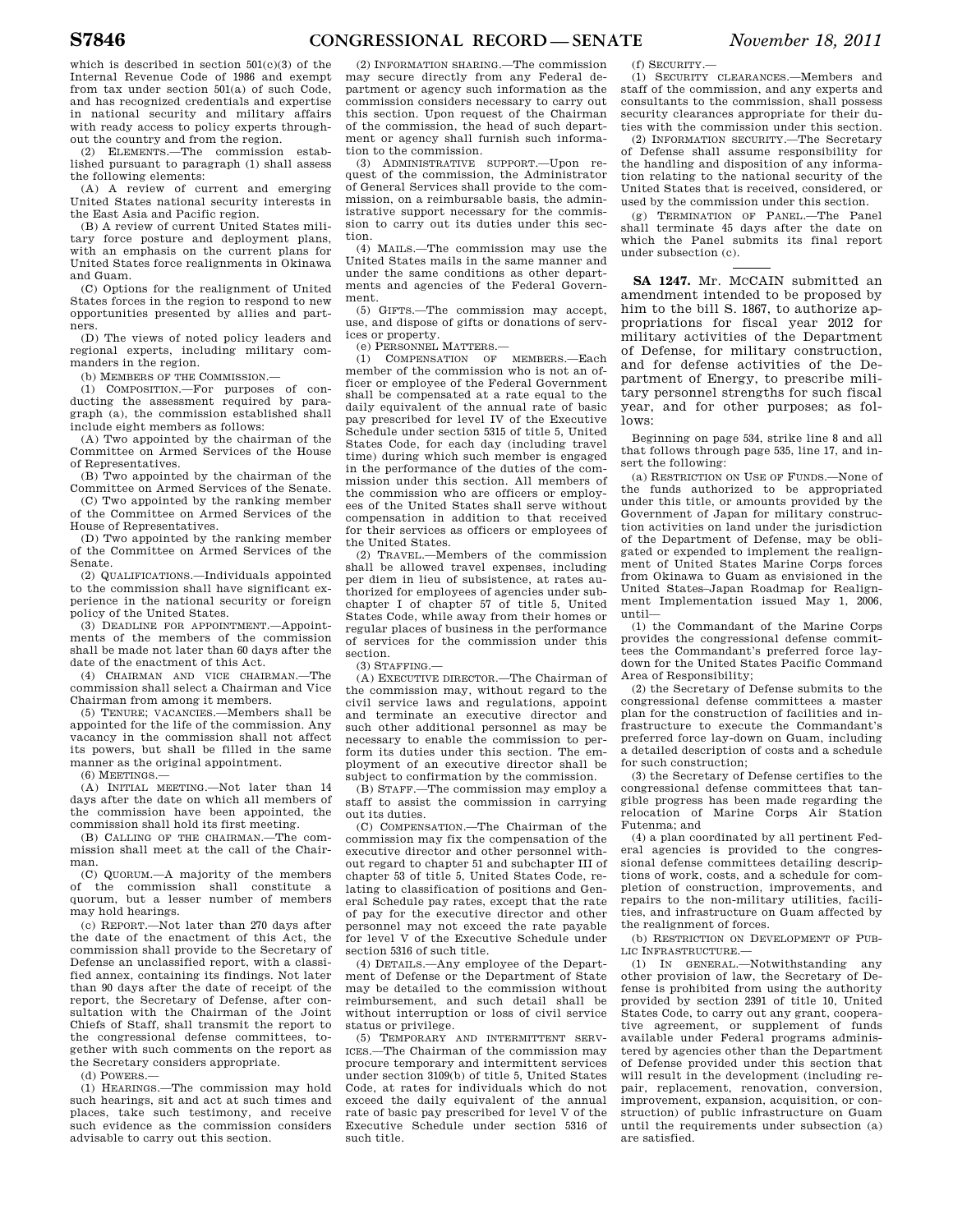(2) PUBLIC INFRASTRUCTURE DEFINED.—In this section, the term ''public infrastructure'' means any utility, method of transportation, item of equipment, or facility under the control of a public entity or State or local government that is used by, or constructed for the benefit of, the general public.

**SA 1248.** Mr. MCCAIN submitted an amendment intended to be proposed by him to the bill S. 1867, to authorize appropriations for fiscal year 2012 for military activities of the Department of Defense, for military construction, and for defense activities of the Department of Energy, to prescribe military personnel strengths for such fiscal year, and for other purposes; as fol $l$ ows $\cdot$ 

At the end of subtitle C of title X, add the following:

## **SEC. 1024. AUTHORITY FOR OVERHAUL AND RE-PAIR OF VESSELS IN COMMON-**WEALTH OF THE NORTHERN MAR-**IANA ISLANDS.**

Section 7310(a) of title 10, United States Code, is amended—

(1) in the subsection heading, by striking ''UNITED STATES OR GUAM'' and inserting ''UNITED STATES, GUAM, OR THE COMMON-WEALTH OF THE NORTHERN MARIANA IS-LANDS''; and

(2) by striking ''United States or Guam'' both places it appears and inserting ''United States, Guam, or the Commonwealth of the Northern Mariana Islands''.

**SA 1249.** Mr. MCCAIN (for himself and Ms. AYOTTE) submitted an amendment intended to be proposed by him to the bill S. 1867, to authorize appropriations for fiscal year 2012 for military activities of the Department of Defense, for military construction, and for defense activities of the Department of Energy, to prescribe military personnel strengths for such fiscal year, and for other purposes; as follows:

At the end of subtitle A of title VIII, add the following:

**SEC. 808. LIMITATION ON USE OF COST-TYPE CONTRACTS.** 

(a) PROHIBITION WITH RESPECT TO PRODUC-TION OF MAJOR DEFENSE ACQUISITION PRO-GRAMS.—

(1) IN GENERAL.—Not later than 120 days after the date of the enactment of this Act, the Secretary of Defense shall modify the acquisition regulations of the Department of Defense to prohibit the Department from entering into cost-type contracts for the production of major defense acquisition programs (MDAPs).

(2) EXCEPTION FOR JOINT URGENT OPER-ATIONAL NEEDS.—The prohibition under subsection (a) shall not apply in the case of a particular cost-plus contract if the Under Secretary for Acquisition, Technology, and Logistics—

(A) certifies, in writing, with reasons, and on the basis of a validation of a joint urgent operational need by the Joint Requirements Oversight Council, that a cost-type contract is needed to provide capability required to satisfy a joint urgent operational need; and

(B) provides the certification to the congressional defense committees not later than 30 business before issuing a solicitation for the production of a major defense acquisition program.

(b) CONDITIONS WITH RESPECT TO DEVELOP-MENT OF MAJOR DEFENSE ACQUISITION PRO-GRAMS.—Section 818(d) of the John Warner National Defense Authorization Act for Fis-

cal Year 2007 (Public Law 109–364; 120 Stat. 2329; 10 U.S.C. 2306 note) is amended—

(1) in paragraph (1), by striking ''; and'' and inserting a semicolon;

(2) in paragraph (2), by striking the period at the end and inserting ''; and''; and

(3) by adding at the end the following new paragraphs:

''(3) all reasonable efforts have been made to define the requirements sufficiently to allow for the use of a fixed-price contract for the development of the major defense acquisition program; and

''(4) despite these efforts, the Department of Defense cannot define requirements sufficiently to allow for the use of a fixed-price contract for the development of the major defense acquisition program."

(c) REPORTING OF COST-TYPE DEVELOPMENT CONTRACTS.—Not later than 30 business days before issuing a solicitation for the development of a major defense acquisition program, the Secretary of Defense shall submit to the congressional defense committees notice of the proposed award and the written determinations required under paragraphs (1) and (4) of section 818(d) of the John Warner National Defense Authorization Act for Fiscal Year 2007, as amended by subsection (b), and the reasons supporting the determinations.

(d) DEFINITIONS.—In this section:

 $(1)$  MAJOR DEFENSE ACQUISITION PROGRAM $-$ The term ''major defense acquisition program'' has the meaning given the term in section 2430(a) of title 10, United States Code.

(2) PRODUCTION OF A MAJOR DEFENSE ACQUI-SITION PROGRAM.—The term ''production of a major defense acquisition program'' means the production, either on a low-rate initial production or full-rate production basis, and deployment of a major system that is intended to achieve operational capability that satisfies mission needs, or any activity otherwise defined as Milestone C, or Key Decision Point C in the case of a space program, under Department of Defense Instruction 5000.02 or related authorities.

(3) DEVELOPMENT OF A MAJOR DEFENSE AC-QUISITION PROGRAM.—The term ''development of a major defense acquisition program'' means the development of a major defense acquisition program or related increment of capability, the completion of full system integration, the development of an affordable and executable manufacturing process, the demonstration of system integration, interoperability, safety, and utility, or any activity otherwise defined as Milestone B, or Key Decision Point B in the case of a space program, under Department of Defense Instruction 5000.02 or related authorities.

**SA 1250.** Mr. MCCAIN (for himself, Mr. BROWN of Massachusetts, and Mr. LIEBERMAN) submitted an amendment intended to be proposed by him to the bill S. 1867, to authorize appropriations for fiscal year 2012 for military activities of the Department of Defense, for military construction, and for defense activities of the Department of Energy,<br>to prescribe military personnel to prescribe military personnel strengths for such fiscal year, and for other purposes; as follows:

At the end of subtitle D of title I, add the following:

## **SEC. 158. REPORT ON PROBATIONARY PERIOD IN DEVELOPMENT OF SHORT TAKE-OFF, VERTICAL LANDING VARIANT OF THE JOINT STRIKE FIGHTER.**

Not later than 45 days after the date of the enactment of this Act, the Secretary of Defense shall submit to the congressional defense committees a report on the development of the short take-off, vertical landing variant of the Joint Strike Fighter (otherwise known as the F–35B Joint Strike Fighter) that includes the following:

(1) An identification of the criteria that the Secretary determines must be satisfied before the F–35B Joint Strike Fighter can be removed from the two-year probationary status imposed by the Secretary on or about January 6, 2011.

(2) A mid-probationary period assessment of—

(A) the performance of the F–35B Joint Strike Fighter based on the criteria described in paragraph (1); and

(B) the technical issues that remain in the development program for the F–35B Joint Strike Fighter.

(3) A plan for how the Secretary intends to resolve the issues described in paragraph (2)(B) before January 6, 2013.

**SA 1251.** Mr. WEBB (for himself, Mr. GRAHAM, and Mr. BLUMENTHAL) submitted an amendment intended to be proposed by him to the bill S. 1867, to authorize appropriations for fiscal year 2012 for military activities of the Department of Defense, for military construction, and for defense activities of the Department of Energy, to prescribe military personnel strengths for such fiscal year, and for other purposes; which was ordered to lie on the table; as follows:

At the end of subtitle C of title VIII, add the following new section:

## **SEC. 848. PARA-ARAMID FIBERS AND YARNS.**

(a) REPEAL OF FOREIGN SUPPLIER EXEMP-TION.—Section 807 of the Strom Thurmond National Defense Authorization Act for Fiscal Year 1999 (Public Law 105–261; 112 Stat. 2084) is repealed.

(b) PROHIBITION ON SPECIFICATION IN SOLICI-TATIONS.—No solicitation issued by the Department of Defense may include a requirement that proposals submitted pursuant to such solicitation must include the use of para-aramid fibers and yarns.

**SA 1252.** Mrs. FEINSTEIN (for herself and Mr. LEAHY) submitted an amendment intended to be proposed by her to the bill S. 1867, to authorize appropriations for fiscal year 2012 for military activities of the Department of Defense, for military construction, and for defense activities of the Department of Energy, to prescribe military personnel strengths for such fiscal year, and for other purposes; which was ordered to lie on the table; as follows: At the end of subtitle H of title X, add the

following: **SEC. 1088. LIMITATION ON THE USE OF** 

# **CLUSTER MUNITIONS.**

(a) LIMITATION.—No funds appropriated or otherwise available to any Federal department or agency may be obligated or expended to use any cluster munitions unless—

(1) the submunitions of the cluster munitions, after arming, do not result in more than 1 percent unexploded ordnance across the range of intended operational environments; and

(2) the policy applicable to the use of such cluster munitions specifies that the cluster munitions will only be used against clearly defined military targets and will not be used where civilians are known to be present or in areas normally inhabited by civilians.

(b) PRESIDENTIAL WAIVER.—The President may waive the requirement under subsection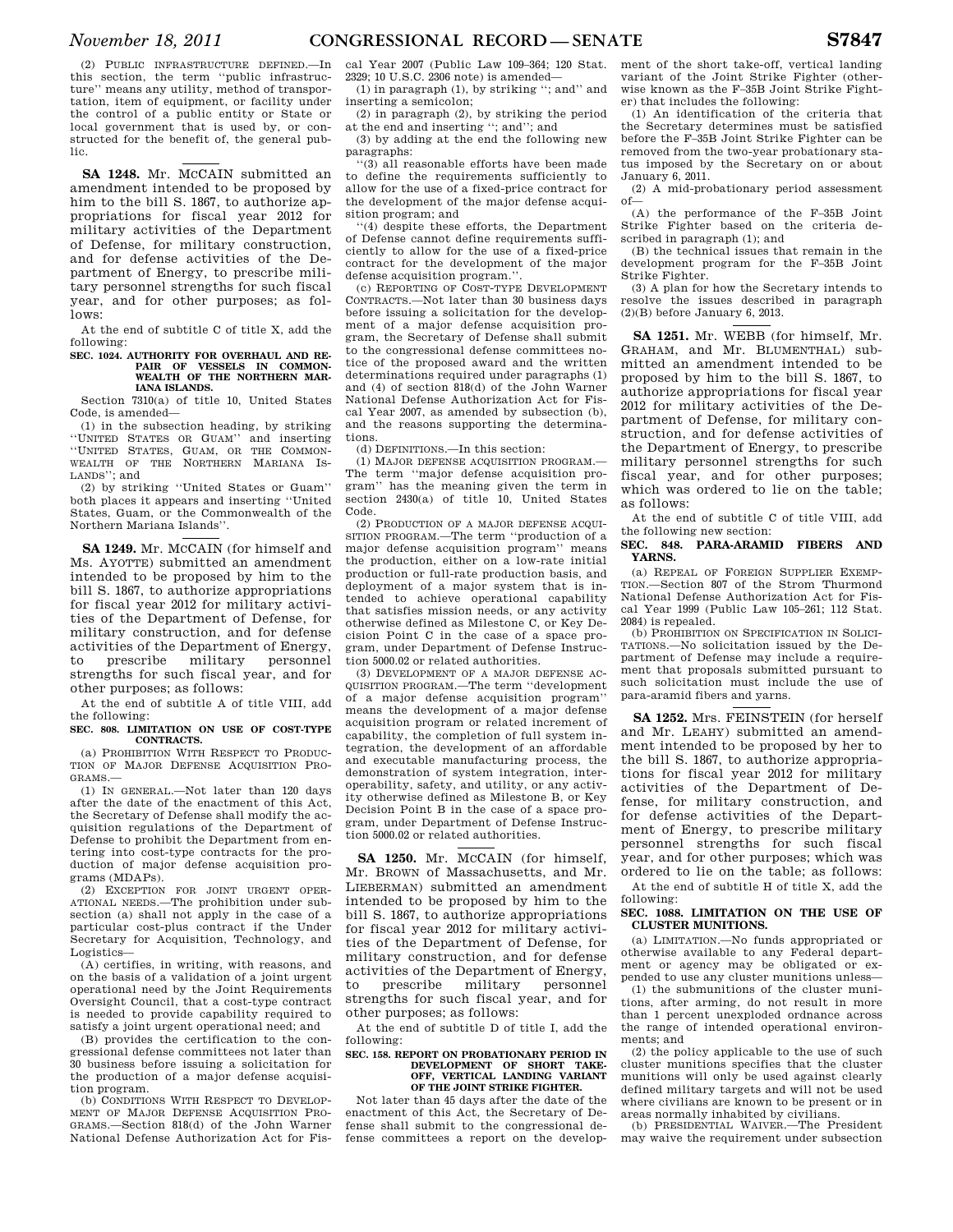$(a)(1)$  if, prior to the use of cluster munitions, the President—

(1) certifies that it is vital to protect the security of the United States; and

(2) not later than 30 days after making such certification, submits to the appropriate congressional committees a report, in classified form if necessary, describing in detail—

(A) the steps that will be taken to protect civilians; and

(B) the failure rate of the cluster munitions that will be used and whether such munitions are fitted with self-destruct or selfdeactivation devices.

(c) CLEANUP PLAN.—Not later than 90 days after any cluster munitions are used by a Federal department or agency, the President shall submit to the appropriate congressional committees a plan, prepared by such Federal department or agency, for cleaning up any such cluster munitions and submunitions which fail to explode and continue to pose a hazard to civilians.

(e) APPROPRIATE CONGRESSIONAL COMMIT-TEES DEFINED.—In this section, the term ''appropriate congressional committees'' means the congressional defense committees and the Committee on Foreign Relations of the Senate and the Committee on Foreign Affairs of the House of Representatives.

**SA 1253.** Mr. WYDEN submitted an amendment intended to be proposed by him to the bill S. 1867, to authorize appropriations for fiscal year 2012 for military activities of the Department of Defense, for military construction, and for defense activities of the Department of Energy, to prescribe military personnel strengths for such fiscal year, and for other purposes; as follows:

At the end of subtitle B of title V, add the following:

**SEC. 515. TEMPORARY RETENTION ON AC-TIVE DUTY AFTER DEMOBILIZATION OF RESERVES FOLLOWING EXTENDED DE-PLOYMENTS IN CONTINGENCY OPER-ATIONS OR HOMELAND DEFENSE MIS-SIONS.** 

(a) IN GENERAL.—Chapter 1209 of title 10, United States Code, is amended by adding at the end the following new section:

**''§ 12323. Reserves: temporary retention on active duty after demobilization following extended deployments in contingency operations or homeland defense missions** 

''(a) IN GENERAL.—Subject to subsection (d), a member of a reserve component of the armed forces described in subsection (b) shall be retained on active duty in the armed forces for a period of 45 days following the conclusion of the member's demobilization from a deployment as described in that subsection, and shall be authorized the use of any accrued leave.

(b) COVERED MEMBERS.--A member of a reserve component of the armed forces described in this subsection is any member of a reserve component of the armed forces who was deployed for more than 269 days under the following:

''(1) A contingency operation.

''(2) A homeland defense mission (as specified by the Secretary of Defense for purposes of this section).<br> $V(C)$  PAY A

PAY AND ALLOWANCES.-Notwithstanding any other provision of law, while a member is retained on active duty under subsection (a), the member shall receive-

''(1) the basic pay payable to a member of the armed forces under section 204 of title 37 in the same pay grade as the member;

''(2) the basic allowance for subsistence payable under section 402 of title 37; and

''(3) the basic allowance for housing payable under section 403 of title 37 for a member in the same pay grade, geographic location, and number of dependents as the member.

''(d) EARLY RELEASE FROM ACTIVE DUTY.— (1) Subject to paragraph (2), at the written request of a member retained on active duty under subsection (a), the member shall be released from active duty not later than the end of the 14-day period commencing on the date the request was received. If such 14-day period would end after the end of the 45-day period specified in subsection (a), the member shall be released from active duty not later than the end of such 45-day period.

(2) The request of a member for early release from active duty under paragraph (1) may be denied only for medical or personal safety reasons. The denial of the request shall require the affirmative action of an officer in a grade above O–5 who is in the chain of command of the member. If the request is not denied before the end of the 14-day period applicable under paragraph (1), the request shall be deemed to be approved, and the member shall be released from active duty as requested.

 $\mathbf{F}$ (e) TREATMENT OF ACTIVE DUTY UNDER POLICY ON LIMITATION OF PERIOD OF MOBILI-ZATION.—The active duty of a member under this section shall not be included in the period of mobilization of units or individuals under section 12302 of this title under any policy of the Department of Defense limiting the period of mobilization of units or individuals to a specified period, including the policy to limit such period of mobilization to 12 months as described in the memorandum of the Under Secretary of Defense for Personnel and Readiness entitled 'Revised Mobilization/Demobilization Personnel and Pay Policy for Reserve Component Members Ordered to Active Duty in Response to the World Trade Center and Pentagon Attacks– Section 1,' effective January 19, 2007.

(f) REINTEGRATION COUNSELING AND SERV-ICES.—(1) The Secretary of the military department concerned may provide each member retained on active duty under subsection (a), while the member is so retained on active duty, counseling and services to assist the member in reintegrating into civilian life.

''(2) The counseling and services provided members under this subsection may include the following:

''(A) Physical and mental health evaluations.

''(B) Employment counseling and assistance.

''(C) Marriage and family counseling and assistance.

''(D) Financial management counseling.

''(E) Education counseling.

''(F) Counseling and assistance on benefits available to the member through the Department of Defense and the Department of Veterans Affairs.

''(3) The Secretary of the military department concerned shall provide, to the extent practicable, for the participation of appropriate family members of members retained on active duty under subsection (a) in the counseling and services provided such members under this subsection.

'(4) The counseling and services provided to members under this subsection shall, to the extent practicable, be provided at National Guard armories and similar facilities close the residences of such members.

''(5) Counseling and services provided a member under this subsection shall, to the extent practicable, be provided in coordination with the Yellow Ribbon Reintegration Program of the State concerned under section 582 of the National Defense Authorization Act for Fiscal Year 2008 (10 U.S.C. 10101 note).''.

(b) CLERICAL AMENDMENT.—The table of sections at the beginning of chapter 1209 of such title is amended by adding at the end the following new item:

''12323. Reserves: temporary retention on active duty after demobilization following extended deployments in contingency operations or homeland defense missions."

**SA 1254.** Mr. LIEBERMAN (for himself and Mr. CORNYN) submitted an amendment intended to be proposed by him to the bill S. 1867, to authorize appropriations for fiscal year 2012 for military activities of the Department of Defense, for military construction, and for defense activities of the Department of Energy, to prescribe military personnel strengths for such fiscal year, and for other purposes; which was ordered to lie on the table; as follows:

At the end of subtitle G of title X, add the following:

## **SEC. 1080. REPORT ON APPROVAL AND IM-PLEMENTATION OF AIR SEA BATTLE CONCEPT.**

(a) REPORT REQUIRED.—Not later than 180 days after the date of the enactment of this Act, the Secretary of Defense shall submit to Congress a report on the approved Air Sea Battle Concept, as required by the 2010 Quadrennial Defense Review Report, and a plan for the implementation of the concept.

(b) ELEMENTS.—The report required by subsection (a) shall include, at a minimum, the following:

(1) The approved Air Sea Battle Concept.

(2) An identification and assessment of risks related to gaps between Air Sea Battle Concept requirements and the current force structure and capabilities of the Department of Defense.

(3) The plan and assessment of the Department on the risks to implementation of the approved concept within the current force structure and capabilities.

(4) A description and assessment of how current research, development, and acquisition priorities in the program of record meet or fail to meet current and future requirements for implementation of the Air Sea Battle Concept.

(5) An identification, in order of priority, of the five most critical force structure or capabilities requiring increased or sustained investment for the implementation of the Air Sea Battle Concept.

(6) An identification, in order of priority, of how the Department will offset the increased costs for force structure and capabilities required by implementation of the Air Sea Battle Concept, including an explanation of what force structure, capabilities, and programs will be reduced and how potentially increased risks based on those reductions will be managed relative to other strategic requirements.

(7) A description and assessment of the estimated incremental increases in costs and savings from implementing the Air Sea Battle Concept, including the most significant reasons for those increased costs and savings.

(8) A description and assessment of the contributions required from allies and other international partners, including the identification and plans for management of related risks, in order to implement the Air Sea Battle Concept.

(9) Such other matters relating to the development and implementation of the Air Sea Battle Concept as the Secretary considers appropriate.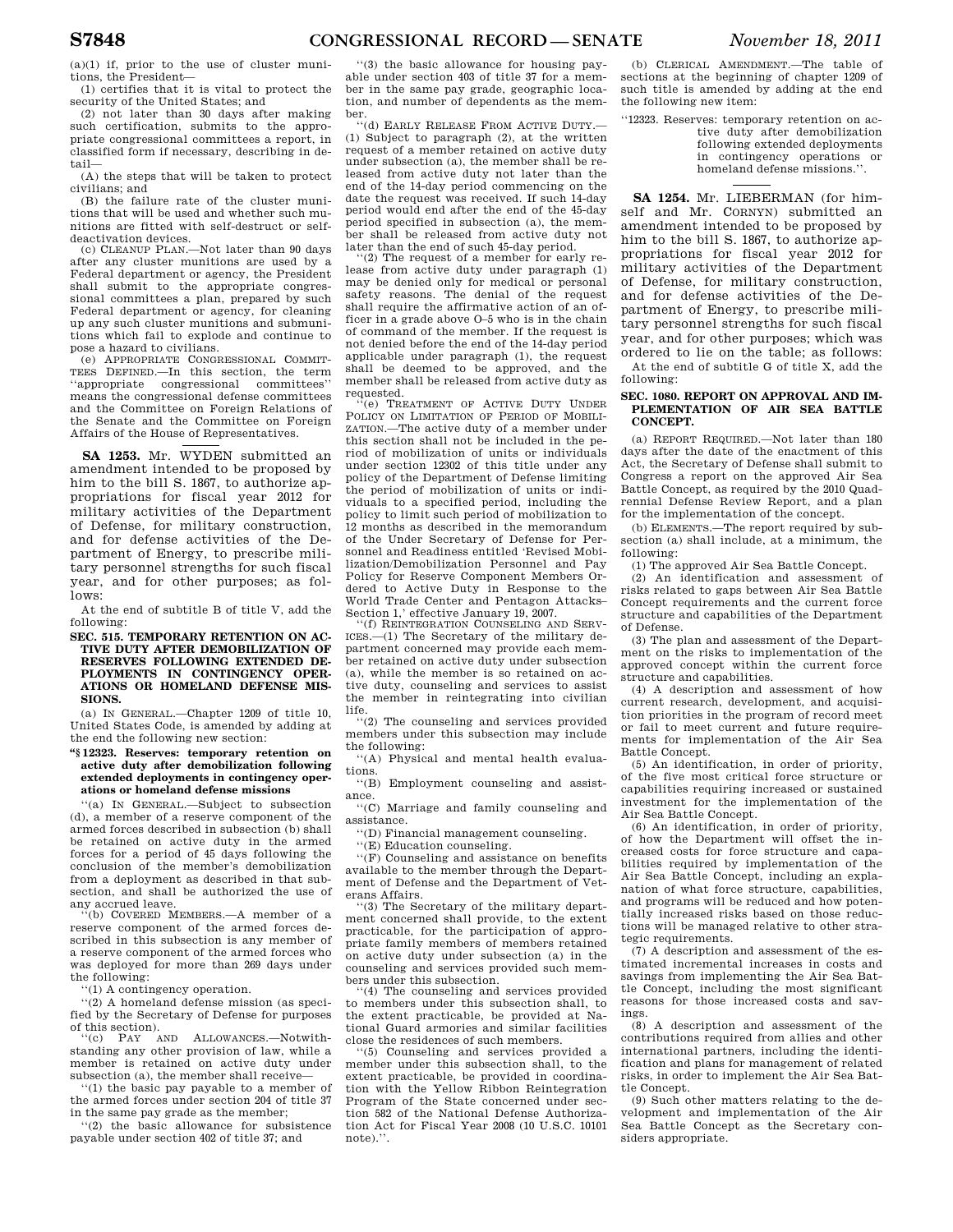(c) SEPARATE ASSESSMENT BY CJCS.—The report required by subsection (a) shall include in a separate enclosure the independent assessment of the Chairman of the Joint Chiefs of Staff on the following:

(1) The approved Air Sea Battle Concept.

(2) The relationship of the Air Sea Battle Concept to the National Military Strategy.

(3) Any changes in the distribution of strategic or operational risks associated with implementation of Air Sea Battle Concept, including increases or decreases in force structure, capabilities, or investment priorities as identified in paragraphs (5) and (6) of subsection (b).

(4) Such other matters related to the development, content, and plans for the implementation of the Air Sea Battle Concept as the Chairman considers appropriate.

(d) SEPARATE ASSESSMENTS BY SECRE-TARIES OF MILITARY DEPARTMENTS.—The report required by subsection (a) shall include in separate enclosures the independent assessments of each of the Secretaries of the military departments on the following:

(1) The approved Air Sea Battle Concept.

(2) Any changes in the distribution of risk associated with implementation of Air Sea Battle Concept, including increases or decreases in force structure, capabilities, or investment priorities as identified in subsection (b)(5).

(3) Such other matters related to the development, content, and plans for the implementation of the Air Sea Battle Concept as such Secretary considers appropriate.

(e) FORM.—The report required by subsection (a) shall be submitted in both unclassified and classified form.

**SA 1255.** Mr. NELSON of Florida (for himself and Mr. SCHUMER) submitted an amendment intended to be proposed by him to the bill S. 1867, to authorize appropriations for fiscal year 2012 for military activities of the Department of Defense, for military construction, and for defense activities of the Department of Energy, to prescribe military personnel strengths for such fiscal year, and for other purposes; as follows:

At the end of subtitle C of title VII, add the following:

## **SEC. 723. EPIDEMIOLOGICAL STUDY ON HEALTH OF MILITARY PERSONNEL EXPOSED TO BURN PIT EMISSIONS AT JOINT BASE BALAD.**

The Secretary of Defense shall conduct a cohort study on the long-term health effects of exposure to burn pit emissions in military personnel deployed at Joint Base Balad. The study shall include a prospective evaluation from retrospective estimates of such exposures. The study shall be conducted in accordance with recommendations by the Institute of Medicine concluding that further study is needed to establish correlation between burn pit exposure and disease.

**SA 1256.** Mr. MERKLEY (for himself, Mr. LEE, and Mr. PAUL) proposed an amendment to the bill S. 1867, to authorize appropriations for fiscal year 2012 for military activities of the Department of Defense, for military construction, and for defense activities of the Department of Energy, to prescribe military personnel strengths for such fiscal year, and for other purposes; as follows:

On page 484, strike lines 8 through 24 and insert the following:

(8) During the course of Operation Enduring Freedom, members of the Armed forces,

intelligence personnel, and the diplomatic corps have skillfully achieved the core goal of the United States strategy in Afghanistan, and Secretary of Defense Leon E. Panetta has noted that al Qaeda's presence in Afghanistan has been greatly diminished.

(9) On May 1, 2011, in support of the goal to disrupt, dismantle, and defeat al Qaeda, President Obama authorized a United States operation that killed Osama bin Laden, leader of al Qaeda. While the impact of his death on al Qaeda remains to be seen, Secretary of Defense Robert Gates called the death of bin Laden a ''game changer'' in a speech on May 6, 2011.

(10) Over the past ten years, the mission of the United States has evolved to include a prolonged nation-building effort in Afghanistan, including the creation of a strong central government, a national police force and army, and effective civic institutions.

(11) Such nation-building efforts in Afghanistan are undermined by corruption, high illiteracy, and a historic aversion to a strong central government in that country.

(12) The continued concentration of United States and NATO military forces in one region, when terrorist forces are located in many parts of the world, is not an efficient use of resources.

(13) The battle against terrorism is best served by using United States troops and resources in a counterterrorism strategy against terrorist forces wherever they may locate and train.

(14) The United States Government will continue to support the development of Afghanistan with a strong diplomatic and counterterrorism presence in the region.

(b) BENCHMARKS REQUIRED.—The President shall establish, and may update from time to time, a comprehensive set of benchmarks to evaluate progress being made toward the objective of transitioning and transferring lead security responsibilities in Afghanistan to the Government of Afghanistan by December 31, 2014.

(c) TRANSITION PLAN.—The President shall devise a plan based on inputs from military commanders, the diplomatic missions in the region, and appropriate members of the Cabinet, along with the consultation of Congress, for expediting the drawdown of United States combat troops in Afghanistan and accelerating the transfer of security authority to Afghan authorities.

(d) SUBMITTAL TO CONGRESS.—The President shall include the most current set of benchmarks established pursuant to subsection (b) and the plan pursuant to subsection (c) with each report on progress

**SA 1257.** Mr. MERKLEY (for himself, Mr. LEE, and Mr. PAUL) proposed an amendment to the bill S. 1867, to authorize appropriations for fiscal year 2012 for military activities of the Department of Defense, for military construction, and for defense activities of the Department of Energy, to prescribe military personnel strengths for such fiscal year, and for other purposes; as follows:

On page 484, strike line 22 through line 24 and insert the following:

(c) TRANSITION PLAN.—The President shall devise a plan based on inputs from military commanders, the diplomatic missions in the region, and appropriate members of the Cabinet, along with the consultation of Congress, for expediting the drawdown of United States combat troops in Afghanistan and accelerating the transfer of security authority to Afghan authorities.

(d) SUBMITTAL TO CONGRESS.—The President shall include the most current set of benchmarks established pursuant to subsection (b) and the plan pursuant to subsection (c) with each report on progress

**SA 1258.** Mr. MERKLEY proposed an amendment to the bill S. 1867, to authorize appropriations for fiscal year 2012 for military activities of the Department of Defense, for military construction, and for defense activities of the Department of Energy, to prescribe military personnel strengths for such fiscal year, and for other purposes; as follows:

At the appropriate place, insert the following:

## **SEC.** ll**. DESIGNATION OF QUALIFIED CENSUS TRACTS.**

(a) DESIGNATION.—

(1) IDENTIFICATION OF HUBZONE QUALIFIED CENSUS TRACTS.—Not later than 2 months after the date on which the Secretary of Housing and Urban Development receives from the Census Bureau the data obtained from each decennial census relating to census tracts necessary for such identification, the Secretary of Housing and Urban Development shall identify and publish the list of census tracts that meet the requirements of section  $42(d)(5)(B)(ii)$  of the Internal Revenue Code of 1986.

(2) SPECIFICATION OF EFFECTIVE DATES OF DESIGNATION.—

(A) HUBZONE EFFECTIVE DATE.—The Secretary of Housing and Urban Development, after consultation with the Administrator of the Small Business Administration, shall designate a date that is not later than 3 months after the publication of the list of qualified census tracts under paragraph (1) upon which the list published under paragraph (1) becomes effective for areas that qualify as HUBZones under section  $3(p)(1)(A)$ of the Small Business Act (15 U.S.C. 632(p)(1)(A)).

(B) SECTION 42 EFFECTIVE DATE.—The Secretary of Housing and Urban Development shall designate a date, which may differ from the HUBZone effective date under subparagraph (A), upon which the list of qualified census tracts published under paragraph (1) shall become effective for purposes of section  $42(d)(5)(B)(ii)$  of the Internal Revenue Code of 1986.

(3) RULE OF CONSTRUCTION.—Nothing in this subsection may be construed to affect the method used by the Secretary of Housing and Urban Development to designate census tracts as qualified census tracts in a year in which the Secretary of Housing and Urban Development receives no data from the Census Bureau relating to census tract boundaries.

(b) REPORT.—Not later than 1 year after the date of enactment of this Act, the Administrator of the Small Business Administration shall submit to the Committee on Small Business and Entrepreneurship of the Senate and the Committee on Small Business of the House of Representatives a report that—

(1) describes the benefits and drawbacks of using qualified census tract data to designate HUBZones under section 3(p) of the Small Business Act (15 U.S.C. 632(p));

(2) describes any problems encountered by the Administrator in using qualified census tract data to designate HUBZones; and

(3) includes recommendations, if any, for ways to improve the process of designating HUBZones.

**SA 1259.** Mr. BROWN of Ohio submitted an amendment intended to be proposed by him to the bill S. 1867, to authorize appropriations for fiscal year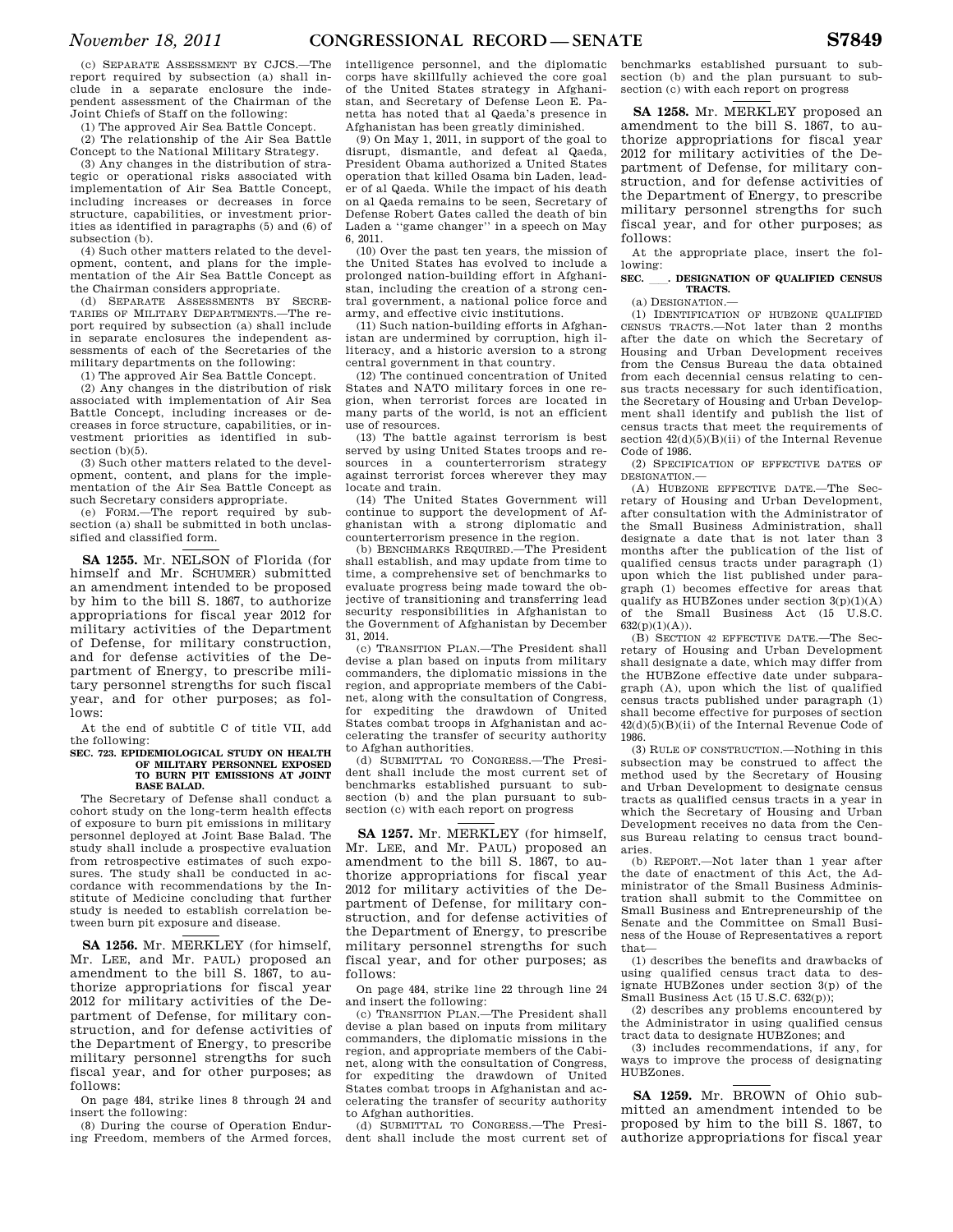2012 for military activities of the Department of Defense, for military construction, and for defense activities of the Department of Energy, to prescribe military personnel strengths for such fiscal year, and for other purposes; as follows:

At the end of subtitle C of title III, add the following:

## **SEC. 325. LINKING DOMESTIC MANUFACTURERS TO DEFENSE SUPPLY CHAIN OPPOR-TUNITIES.**

The Secretary of Defense is authorized to work with the Hollings Manufacturing Partnership Program and other manufacturingrelated local intermediaries designated by the Secretary to develop a multi-agency comprehensive plan to expand domestic defense and industrial base supply chains with involvement from other applicable Federal agencies or industry consortiums—

(1) to identify United States manufacturers currently producing, or capable of producing, defense and industrial base equipment, component parts, or similarly performing products; and

(2) to work with partners to identify and address gaps in domestic supply chains.

**SA 1260.** Mr. BROWN of Ohio submitted an amendment intended to be proposed by him to the bill S. 1867, to authorize appropriations for fiscal year 2012 for military activities of the Department of Defense, for military construction, and for defense activities of the Department of Energy, to prescribe military personnel strengths for such fiscal year, and for other purposes; as follows:

## Strike section 846.

**SA 1261.** Mr. BROWN of Ohio submitted an amendment intended to be proposed by him to the bill S. 1867, to authorize appropriations for fiscal year 2012 for military activities of the Department of Defense, for military construction, and for defense activities of the Department of Energy, to prescribe military personnel strengths for such fiscal year, and for other purposes; as follows:

At the end of title XXVII, add the following:

## **SEC. 2705. SMALL BUSINESS HUBZONES.**

Section 152(a)(2) of the Small Business Reauthorization and Manufacturing Assistance Act of 2004 (15 U.S.C. 632 note) is amended by inserting before the period at the end '', beginning on the date of enactment of the National Defense Authorization Act for Fiscal Year 2012''.

**SA 1262.** Mr. BROWN of Ohio submitted an amendment intended to be proposed by him to the bill S. 1867, to authorize appropriations for fiscal year 2012 for military activities of the Department of Defense, for military construction, and for defense activities of the Department of Energy, to prescribe military personnel strengths for such fiscal year, and for other purposes; as follows:

At the end of subtitle E of title VIII, add the following:

## **SEC. 889. ADDITIONAL DEFINITION RELATING TO PRODUCTION OF SPECIALTY MET-ALS WITHIN THE UNITED STATES.**

Section 2533b(m) of title 10, United States Code, is amended by adding at the end the following new paragraph:

''(11) The term 'produced', as used in subsections (a) and (b), means melted, or processed in a manner that results in physical or chemical property changes that are the equivalent of melting. The term does not include finishing processes such as rolling, heat treatment, quenching, tempering, grinding, or shaving.''.

**SA 1263.** Mr. BROWN of Ohio submitted an amendment intended to be proposed by him to the bill S. 1867, to authorize appropriations for fiscal year 2012 for military activities of the Department of Defense, for military construction, and for defense activities of the Department of Energy, to prescribe military personnel strengths for such fiscal year, and for other purposes; as follows:

At the end of subtitle C of title XXVIII, add the following:

## **SEC. 2823. LAND CONVEYANCE, JOHN KUNKEL ARMY RESERVE CENTER, WARREN, OHIO.**

(a) CONVEYANCE AUTHORIZED.—The Secretary of the Army may convey to the Western Reserve Port Authority of Vienna, Ohio (in this section referred to as the ''Port Authority''), all right, title, and interest of the United States in and to a parcel of real property, including any improvements thereon, consisting of approximately 6.95 acres and containing the John Kunkel Army Reserve Center located at 4967 Tod Avenue in Warren, Ohio, for the purpose of permitting the Port Authority to use the parcel for development of a port facility and for other public purposes.

(b) INCLUSION OF PERSONAL PROPERTY.— The Secretary of the Army may include as part of the conveyance under subsection (a) personal property located at the John Kunkel Army Reserve Center that—

(1) the Secretary of Transportation recommends would be appropriate for the development or operation of a port facility at the site; and

(2) the Secretary of the Army agrees is excess to the needs of the Army.

(c) INTERIM LEASE.—Until such time as the real property described in subsection (a) is conveyed to the Port Authority, the Secretary of the Army may lease the property to the Port Authority.

(d) CONSIDERATION.—

(1) CONVEYANCE.—The conveyance under subsection (a) shall be made without consideration as a public benefit conveyance for port development if the Secretary of the Army determines that the Port Authority satisfies the criteria specified in section 554 of title 40, United States Code, and regulations prescribed to implement such section. If the Secretary determines that the Port Authority fails to qualify for a public benefit conveyance, but the Port Authority still desires to acquire the property, the Port Authority shall pay to the United States an amount equal to the fair market value of the property to be conveyed. The fair market value of the property shall be determined by the Secretary.

(2) LEASE.—The Secretary of the Army may accept as consideration for a lease of the property under subsection (c) an amount that is less than fair market value if the Secretary determines that the public interest will be served as a result of the lease.

(e) PAYMENT OF COSTS OF CONVEYANCE.<br>
(1) PAYMENT REQUIRED.—The Secre

PAYMENT REQUIRED.—The Secretary shall require the Port Authority to reimburse the Secretary to cover costs (except costs for environmental remediation of the property) to be incurred by the Secretary, or to reimburse the Secretary for costs incurred by the Secretary, to carry out the conveyance under subsection (a), including survey costs, costs for environmental documentation, and any other administrative costs related to the conveyance.

(2) TREATMENT OF AMOUNTS RECEIVED.— Amounts received as reimbursement under paragraph (1) shall be credited to the fund or account that was used to cover those costs incurred by the Secretary in carrying out the conveyance. Amounts so credited shall be merged with amounts in such fund or account, and shall be available for the same purposes, and subject to the same conditions and limitations, as amounts in such fund or account.

(f) DESCRIPTION OF PROPERTY.—The exact acreage and legal description of the property to be conveyed under subsection (a) shall be determined by a survey satisfactory to the Secretary of the Army and the Port Authority. The cost of such survey shall be borne by

the Port Authority. (g) ADDITIONAL TERMS AND CONDITIONS.— The Secretary of the Army may require such additional terms and conditions in connection with the conveyance as the Secretary considers appropriate to protect the interests of the United States.

**SA 1264.** Mr. COONS submitted an amendment intended to be proposed by him to the bill S. 1867, to authorize appropriations for fiscal year 2012 for military activities of the Department of Defense, for military construction, and for defense activities of the Department of Energy, to prescribe military personnel strengths for such fiscal year, and for other purposes; which was ordered to lie on the table; as follows: At the end of subtitle B of title III, add the

following: **SEC. 316. USE OF INNOVATIVE FINANCING MECH-**

## **ANISMS FOR REPLACEMENT AND AC-QUISITION OF ENERGY EFFICIENT EQUIPMENT AND IMPLEMENTATION**<br>OF ENERGY CONSERVATION **OF ENERGY CONSERVATION PROJECTS.**

The Secretary of Defense shall make the maximum use of financing mechanisms to reduce the use of appropriated funds and leverage more efficiency for the Department when replacing energy equipment, acquiring new energy efficient equipment, and implementing energy conservation projects.

**SA 1265.** Mr. COONS (for himself, Mrs. SHAHEEN, and Mr. PORTMAN) submitted an amendment intended to be proposed by him to the bill S. 1867, to authorize appropriations for fiscal year 2012 for military activities of the Department of Defense, for military construction, and for defense activities of the Department of Energy, to prescribe military personnel strengths for such fiscal year, and for other purposes; which was ordered to lie on the table; as follows:

At the end of subtitle H of title X, add the following:

## **SEC. 1088. ELECTRIC VEHICLE CHARGING INFRA-STRUCTURE.**

Section 804(4) of the National Energy Conservation Policy Act (42 U.S.C. 8287c(4)) is amended—

(1) in subparagraph (A), by striking ''or'' after the semicolon;

(2) in subparagraph (B), by striking the period at the end and inserting ''; or''; and (3) by adding at the end the following:

''(C) a measure to support the use of electric vehicles or the fueling or charging infrastructure necessary for electric vehicles.''.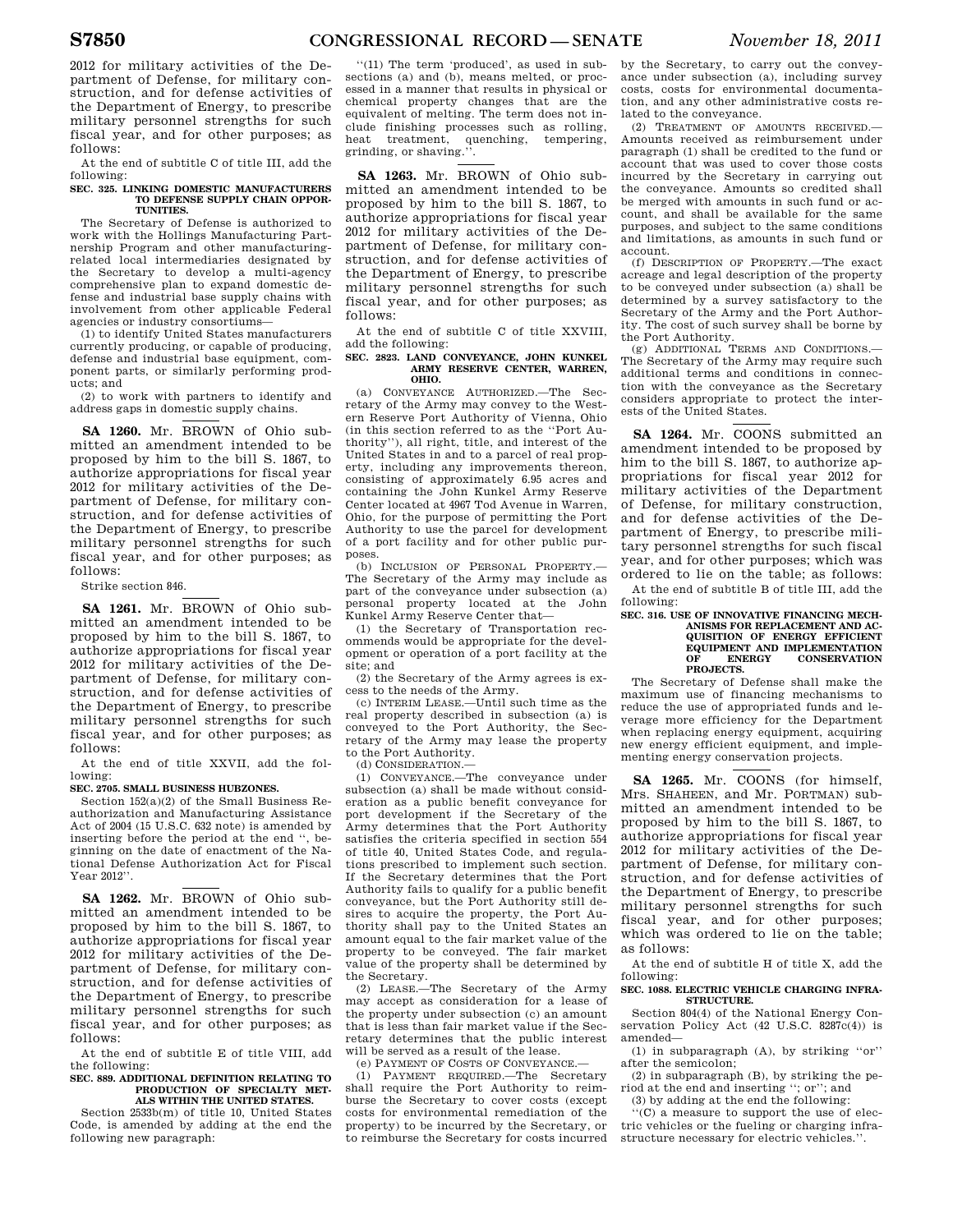**SA 1266.** Mr. WARNER submitted an amendment intended to be proposed by him to the bill S. 1867, to authorize appropriations for fiscal year 2012 for military activities of the Department of Defense, for military construction, and for defense activities of the Department of Energy, to prescribe military personnel strengths for such fiscal year, and for other purposes; which was ordered to lie on the table; as follows:

At the end of subtitle B of title III, add the following:

## **SEC. 316. TRAINING POLICY FOR DEPARTMENT OF DEFENSE ENERGY MANAGERS.**

(a) ESTABLISHMENT OF TRAINING POLICY.— The Secretary of Defense shall establish a training policy for Department of Defense energy managers designated for military installations in order to—

(1) improve the knowledge, skills, and abilities of energy managers by ensuring understanding of existing energy laws, regulations, mandates, contracting options, local renewable portfolio standards, current renewable energy technology options, energy auditing, and options to reduce energy consumption;

(2) improve consistency among energy managers throughout the Department in the performance of their responsibilities;

(3) create opportunities and forums for energy managers to exchange ideas and lessons learned within each military department, as well as across the Department of Defense; and

(4) collaborate with the Department of Energy regarding energy manager training.

(b) ISSUANCE OF POLICY.—Not later than 180 days after the date of the enactment of this Act, the Secretary of Defense shall issue the training policy for Department of Defense energy managers.

(c) BRIEFING REQUIREMENT.—Not later than 180 days after the date of the enactment of this Act, the Secretary of Defense, or designated representatives of the Secretary, shall brief the Committees on Armed Services of the Senate and House of Representatives regarding the details of the energy manager policy.

**SA 1267.** Mr. BEGICH submitted an amendment intended to be proposed by him to the bill S. 1867, to authorize appropriations for fiscal year 2012 for military activities of the Department of Defense, for military construction, and for defense activities of the Department of Energy, to prescribe military personnel strengths for such fiscal year, and for other purposes; which was ordered to lie on the table; as follows:

At the end of subtitle C of title XXVIII, add the following:

## **SEC. 2823. LAND CONVEYANCE, FORT WAIN-WRIGHT, ALASKA.**

(a) CONVEYANCE AUTHORIZED.—The Secretary of the Army may convey to the lessee of a parcel of real property located at Fort Wainwright, Alaska, known as the Birchwood Property (the ''Lessee'') all right, title, and interest of the United States in and to such parcel, including any improvements thereon, consisting of approximately 76 acres.

(b) CONSIDERATION.—As consideration for the conveyance under subsection (a), the Lessee shall pay to the Secretary an amount that is not less than the fair market value of the property conveyed, as determined by the Secretary, or exchange an equitable piece of property subject to the approval of the Secretary. The Secretary's determination shall

be final. In lieu of all or a portion of cash payment of consideration, the Secretary may accept in-kind consideration, including environmental remediation for the property conveyed.

(c) PAYMENT OF COSTS OF CONVEYANCE.—

(1) PAYMENT REQUIRED.—The Secretary shall require the Lessee to reimburse the Secretary to cover costs (except costs for environmental remediation of the property) to be incurred by the Secretary, or to reimburse the Secretary for costs incurred by the Secretary, to carry out the conveyance under subsection (a), including survey costs, costs for environmental documentation, and any other administrative costs related to the conveyance.

(2) TREATMENT OF AMOUNTS RECEIVED.— Amounts received as reimbursement under paragraph (1) shall be credited to the fund or account that was used to cover those costs incurred by the Secretary in carrying out the conveyance. Amounts so credited shall be merged with amounts in such fund or account, and shall be available for the same purposes, and subject to the same conditions and limitations, as amounts in such fund or account.

(d) COMPLIANCE WITH ENVIRONMENTAL LAWS.—Nothing in this section shall be construed to affect or limit the application of, or any obligation to comply with, any environmental law, including the Comprehensive Environmental Response, Compensation, and Liability Act of 1980 (42 U.S.C. 9601 et seq.) and the Solid Waste Disposal Act (42 U.S.C. 6901 et seq.).

(e) TREATMENT OF CASH CONSIDERATION RE-CEIVED.—Any cash payment received by the United States as consideration for the conveyance under subsection (a) shall be deposited in the special account in the Treasury established under subsection (b) of section 572 of title 40, United States Code, and shall be available in accordance with paragraph (5)(B) of such subsection.

(f) DESCRIPTION OF PROPERTY.—The exact acreage and legal description of the parcel of real property to be conveyed under this section shall be determined by a survey satisfactory to the Secretary.

(g) ADDITIONAL TERMS AND CONDITIONS.— The Secretary may require such additional terms and conditions in connection with the conveyance under subsection (a) as the Secretary considers appropriate to protect the interests of the United States.

**SA 1268.** Mr. PAUL submitted an amendment intended to be proposed by him to the bill S. 1867, to authorize appropriations for fiscal year 2012 for military activities of the Department of Defense, for military construction, and for defense activities of the Department of Energy, to prescribe military personnel strengths for such fiscal year, and for other purposes; which was ordered to lie on the table; as follows: Insert after section 4 the following:

# **SEC. 5. REDUCTION IN AUTHORIZATION OF AP-PROPRIATIONS OF ONE PERCENT.**<br>DUCTION.—Notwithstanding any

 $(a)$  REDUCTION.—Notwithstanding other provision of this Act and except as provided in subsection (b) the aggregate in subsection (b), the aggregate amount authorized to be appropriated by this Act is the total amount authorized to be appropriated by this Act minus an amount equal to one percent of such total amount, for a total of not to exceed \$559,500,000,000.

(b) EXCEPTION.—Amounts authorized to be appropriated by title XV (overseas contingency operations) of this Act shall not be included in any calculation under subsection (a).

**SA 1269.** Mr. BOOZMAN (for himself, Mr. CORNYN, Mr. PRYOR, and Mrs. HUTCHISON) submitted an amendment intended to be proposed by him to the bill S. 1867, to authorize appropriations for fiscal year 2012 for military activities of the Department of Defense, for military construction, and for defense activities of the Department of Energy, to prescribe military personnel strengths for such fiscal year, and for other purposes; which was ordered to lie on the table; as follows:

At the end of subtitle C of title VI, add the following:

**SEC. 634. TREATMENT OF MEMBERS OF THE ARMED FORCES AND CIVILIAN EM-PLOYEES OF THE DEPARTMENT OF DEFENSE WHO WERE KILLED OR WOUNDED IN THE NOVEMBER 5, 2009, ATTACK AT FORT HOOD, TEXAS, OR IN THE JUNE 1, 2009, ATTACK AT A RECRUITING STATION IN LITTLE ROCK, ARKANSAS.** 

(a) TREATMENT.—For purposes of all applicable Federal laws, regulations, and policies, a member of the Armed Forces or civilian employee of the Department of Defense who was killed or wounded in the attack that occurred at Fort Hood, Texas, on November 5, 2009, or in the attack that occurred at a recruiting station in Little Rock, Arkansas, on June 1, 2009, shall be deemed as follows:

(1) In the case of a member, to have been killed or wounded in a combat zone as the result of an act of an enemy of the United States.

(2) In the case of a civilian employee of the Department of Defense—

(A) to have been killed or wounded while serving with the Armed Forces in a contingency operation; and

(B) to have been killed or wounded in a terrorist attack.

(b) EXCEPTION.—Subsection (a) shall not apply to a member of the Armed Forces whose death or wound as described in that subsection is the result of the willful misconduct of the member.

**SA 1270.** Mr. PAUL submitted an amendment intended to be proposed by him to the bill S. 1867, to authorize appropriations for fiscal year 2012 for military activities of the Department of Defense, for military construction, and for defense activities of the Department of Energy, to prescribe military personnel strengths for such fiscal year, and for other purposes; which was ordered to lie on the table; as follows: Insert after section 4 the following:

## **SEC. 5. REDUCTION IN AUTHORIZATION OF AP-PROPRIATIONS OF TWO PERCENT.**

(a) REDUCTION.—Notwithstanding any other provision of this Act and except as provided in subsection (b), the aggregate amount authorized to be appropriated by this Act is the total amount authorized to be appropriated by this Act minus an amount equal to two percent of such total amount, for a total of not to exceed \$553,900,000,000.

(b) EXCEPTION.—Amounts authorized to be appropriated by title XV (overseas contingency operations) of this Act shall not be included in any calculation under subsection (a).

**SA 1271.** Mr. SHELBY submitted an amendment intended to be proposed by him to the bill S. 1867, to authorize appropriations for fiscal year 2012 for military activities of the Department of Defense, for military construction, and for defense activities of the Department of Energy, to prescribe military personnel strengths for such fiscal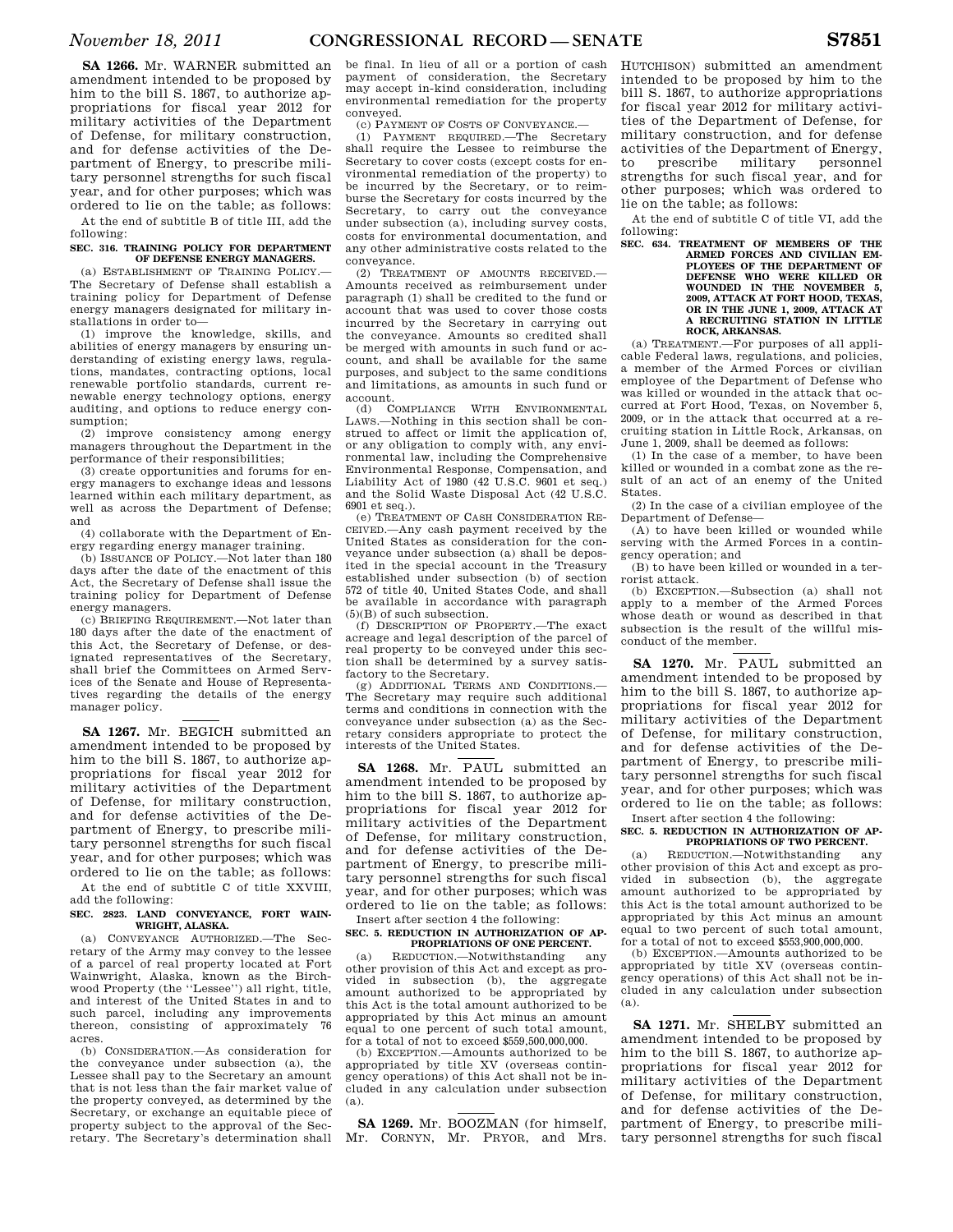year, and for other purposes; which was ordered to lie on the table; as follows: At the end of subtitle B of title IX, add the following:

## **SEC. 914. PROHIBITION ON APPROVAL OF CER-TAIN NATIONAL SECURITY SPACE PROGRAMS THAT DO NOT INCLUDE REASONABLE COST ESTIMATES FOR LAUNCH VEHICLES.**

(a) SENSE OF CONGRESS.—It is the sense of Congress that—

(1) it should be a joint priority objective of the Secretary of Defense and the Director of National Intelligence to reduce the overall cost of space launch without jeopardizing the enviable recent record of successful national security space launches by the United States;

(2) a variety of tools should be considered to achieve that objective, including the introduction of competition for contracts relating to space launch activities, the leveraging of lot purchases and economies of scale, and the provision of cost-reduction incentives relating to such contracts; and

(3) the document entitled ''Coordinated Strategy Among the United States Air Force, the National Reconnaissance Office, and the National Aeronautics and Space Administration for New Entrant Launch Vehicle Certification'', dated October 12, 2011, sets forth an appropriate mechanism to support competition relating to space launch activities while maintaining the requirements of mission assurance.

(b) PROHIBITION.—The Secretary of Defense may not approve the system development and demonstration, or the production and deployment, of a national security space program requiring a space launch unless the cost estimate and the budget submitted to Congress for the program includes a reasonable cost estimate for a launch vehicle that, at the time the cost estimate is established, is certified to meet the risk classification for the payload of the program, as defined in the document referred to in subsection (a)(3).

**SA 1272.** Ms. SNOWE submitted an amendment intended to be proposed by her to the bill S. 1867, to authorize appropriations for fiscal year 2012 for military activities of the Department of Defense, for military construction, and for defense activities of the Department of Energy, to prescribe military personnel strengths for such fiscal year, and for other purposes; which was ordered to lie on the table; as follows:

At the appropriate place, insert the following:

## SEC. . NATIONAL VETERANS BUSINESS DE-**VELOPMENT CORPORATION.**

(a) IN GENERAL.—The Small Business Act (15 U.S.C. 631 et seq.) is amended by striking section 33 (15 U.S.C. 657c).

(b) CORPORATION.—On and after the date of enactment of this Act, the National Veterans Business Development Corporation and any successor thereto may not represent that the corporation is federally chartered or in any other manner authorized by the Federal Government.

(c) CONFORMING AMENDMENTS.—

(1) SMALL BUSINESS ACT.—The Small Business Act (15 U.S.C. 631 et seq.), as amended by this section, is amended—

(A) by redesignating sections 34 through 45 as sections 33 through 44, respectively;<br>(B) in section  $9(k)(1)(D)$  (15 U.S.C)

(B) in section  $9(k)(1)(D)$  (15  $638(k)(1)(D)$ , by striking "section  $34(d)$ " and inserting ''section 33(d)'';

(C) in section 33 (15 U.S.C. 657d), as so redesignated—

(i) by striking ''section 35'' each place it appears and inserting ''section 34'';

(ii) in subsection (a)—

(I) in paragraph (2), by striking ''section 35(c)(2)(B)'' and inserting ''section 34(c)(2)(B)'';

(II) in paragraph (4), by striking ''section  $35(c)(2)$ " and inserting "section  $34(c)(2)$ "; and (III) in paragraph (5), by striking ''section

35(c)'' and inserting ''section 34(c)''; and (iii) in subsection  $(h)(2)$ , by striking "sec-

tion  $35(d)$ " and inserting "section  $34(d)$ "; (D) in section 34 (15 U.S.C. 657e), as so re-

designated— (i) by striking ''section 34'' each place it appears and inserting ''section 33''; and

(ii) in subsection  $(c)(1)$ , by striking section ''34(c)(1)(E)(ii)'' and inserting section  $"33(c)(1)(E)(ii)$ ";

 $(E)$  in section 36(d) (15 U.S.C. 657i(d)), as so redesignated, by striking ''section 43'' and inserting ''section 42'';

 $(F)$  in section 39(d) (15 U.S.C. 6571(d)), as so redesignated, by striking ''section 43'' and inserting ''section 42''; and

(G) in section  $40(b)$  (15 U.S.C. 657m(b)), as so redesignated, by striking ''section 43'' and inserting ''section 42''.

(2) TITLE 10.—Section 1142(b)(13) of title 10, United States Code, is amended by striking ''and the National Veterans Business Development Corporation''.

(3) TITLE 38.—Section 3452(h) of title 38, United States Code, is amended by striking ''any of the'' and all that follows and inserting ''any small business development center described in section 21 of the Small Business Act (15 U.S.C. 648), insofar as such center offers, sponsors, or cosponsors an entrepreneurship course, as that term is defined in section  $3675(c)(2)$ .".

(4) FOOD, CONSERVATION, AND ENERGY ACT OF 2008.—Section  $12072(c)(2)$  of the Food, Conservation, and Energy Act of 2008 (15 U.S.C.  $636g(c)(2)$ ) is amended by striking "section 43 of the Small Business Act, as added by this Act'' and inserting ''section 42 of the Small Business Act (15 U.S.C. 657o)''.

(5) VETERANS ENTREPRENEURSHIP AND SMALL BUSINESS DEVELOPMENT ACT OF 1999.— Section 203(c)(5) of the Veterans Entrepreneurship and Small Business Development Act of 1999 (15 U.S.C. 657b note) is amended by striking ''In cooperation with the National Veterans Business Development Corporation, develop'' and inserting ''Develop''.

**SA 1273.** Mr. CRAPO submitted an amendment intended to be proposed by him to the bill S. 1867, to authorize appropriations for fiscal year 2012 for military activities of the Department of Defense, for military construction, and for defense activities of the Department of Energy, to prescribe military personnel strengths for such fiscal year, and for other purposes; which was ordered to lie on the table; as follows:

At the end of subtitle B of title XXXI, add the following:

## **SEC. 3116. AUTHORIZATION OF DESIGN AND CON-STRUCTION OF REMOTE-HANDLED LOW-LEVEL WASTE DISPOSAL FACIL-ITY AT IDAHO NATIONAL LABORA-TORY.**

The Secretary of Energy is authorized to obligate and expend amounts authorized to be appropriated or otherwise made available by this title for the Department of Energy for fiscal year 2012 to begin the design and construction of the Remote-Handled Low-Level Waste Disposal Facility at the Idaho National Laboratory, Idaho Falls, Idaho.

**SA 1274.** Mr. SESSIONS submitted an amendment intended to be proposed by him to the bill S. 1867, to authorize appropriations for fiscal year 2012 for

military activities of the Department of Defense, for military construction, and for defense activities of the Department of Energy, to prescribe military personnel strengths for such fiscal year, and for other purposes; as follows:

On page 360, between lines 17 and 18, insert the following:

(5) Notwithstanding disposition under paragraph (2) or (3), further detention under the law of war until the end of hostilities authorized by the Authorization for Use of Military Force.

**SA 1275.** Mr. BEGICH submitted an amendment intended to be proposed by him to the bill S. 1867, to authorize appropriations for fiscal year 2012 for military activities of the Department of Defense, for military construction, and for defense activities of the Department of Energy, to prescribe military personnel strengths for such fiscal year, and for other purposes; which was ordered to lie on the table; as follows:

At the end of subtitle H of title X, add the following:

## **SEC. 1088. PILOT PROGRAM ON PROVISION OF HEALTH CARE TO VETERANS RESID-ING IN ALASKA AT NON-DEPART-MENT OF VETERANS AFFAIRS MED-ICAL FACILITIES.**

(a) IN GENERAL.—The Secretary of Veterans Affairs shall establish a pilot program to assess the feasibility and advisability of carrying out a program by which a covered veteran can, except as provided in subsection (f), receive necessary hospital care or medical services for any condition at any hospital or medical facility or from any medical provider eligible to receive payments under—

(1) the Medicare program under title XVIII of the Social Security Act (42 U.S.C. 1395 et seq.);

(2) the Medicaid program under title XIX of such Act (42 U.S.C. 1396 et seq.);

(3) the TRICARE program; or

(4) the Indian health program.

(b) COVERED VETERAN.—For purposes of this section, a covered veteran is any veteran who—

(1) is entitled to hospital care or medical services under laws administered by the Secretary of Veterans Affairs;

(2) is located in the State of Alaska; and

(3) resides at a location that is located in— (A) such State; and

(B) a town, village, or other community that is not accessible by motor vehicle (as defined in section 30102 of title 49, United States Code).

(c) DURATION OF PILOT.—The pilot program shall be carried out during the two-year period beginning on the date of the enactment of this Act.

(d) COST OF CARE AND SERVICE.—

(1) IN GENERAL.—The cost of any hospital care or medical service provided under the pilot program shall be borne by the United States from amounts other than amounts appropriated or otherwise made available for an Indian health program.

(2) NO BILLING OF VETERANS.—The Secretary shall take measures to ensure that covered veterans are not billed for the hospital care and medical services they receive under the pilot program.

(e) ALASKA HERO CARD.—In carrying out the pilot program, the Secretary shall issue to each covered veteran a card to be known as a ''Alaska Hero Card'' that such veteran may present to an authorized provider to establish the covered veteran's eligibility for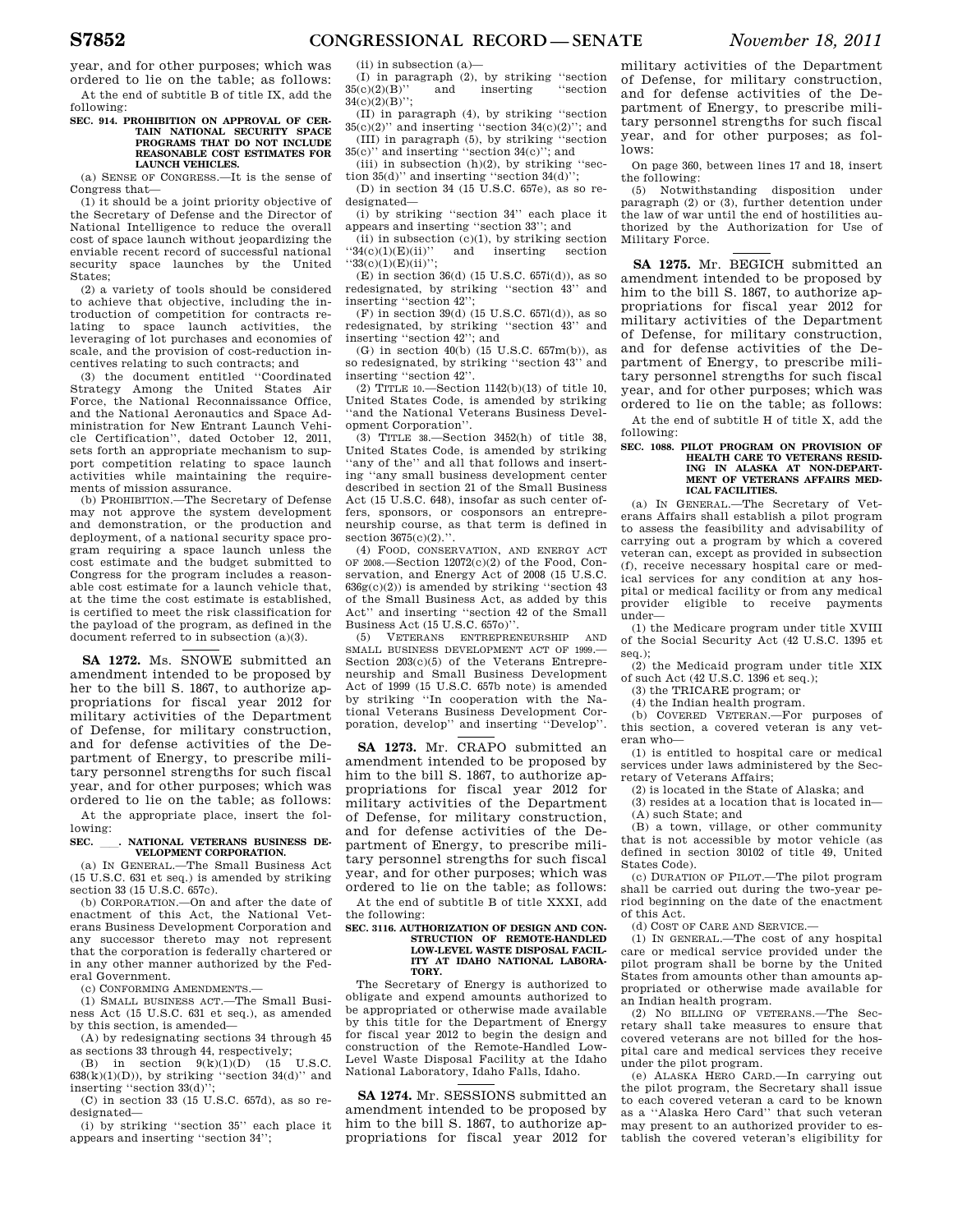hospital care and medical services under the pilot program.

(f) AUTHORIZED PROVIDERS.—The Secretary may establish a list of authorized providers from whom a covered veteran may receive hospital care and medical services under the pilot program.

(g) MEASURES TO ENSURE QUALITY AND SAFETY OF CARE.—

(1) IN GENERAL.—The Secretary shall take such measures as may be necessary to ensure that the quality and safety of care provided to veterans under the pilot program is equal to or better than the quality and safety of care otherwise provided by the Department of Veterans Affairs.

(2) SPECIFIC MEASURES.—The measures described in paragraph (1) may include requirements relating to the following:

(A) Credentialing and accreditation of providers of hospital care or medical services.

(B) Timely reporting of access to care. (C) Timely reporting of clinical informa-

tion to the Secretary.

(D) Reporting safety issues, patient complaints, and patient satisfaction.

(E) Robust quality programs, including peer review and compliance with industry standards and requirements.

(3) PROVIDERS CERTIFIED BY INDIAN HEALTH SERVICE.—For purposes of the pilot program, the Secretary shall consider the equality and safety of care provided by a provider described in subsection (a)(2) who is certified by the Indian Health Service as a community health aide pursuant to section 119 of the Indian Health Care Improvement Act (25 U.S.C. 1616*l*) and who is providing services within the scope of such certification as being equal to or better than the quality and safety of care otherwise provided by the Department.

(h) SAVINGS.—Nothing in this section shall be construed to limit any right of recovery available to an Indian health program under the provisions of section 206 or 405(c) of the Indian Health Care Improvement Act (25 U.S.C. 1621e and 1645(c)), or any other Federal or State law.

(i) DEFINITIONS.—In this section:

(1) HOSPITAL CARE AND MEDICAL SERVICES.— The terms ''hospital care'' and ''medical services'' have the meanings given such terms in section 1701 of title 38, United States Code.

(2) INDIAN HEALTH PROGRAM.—The term ''Indian health program'' has the meaning given such term in section 4 of the Indian Health Care Improvement Act (25 U.S.C. 1603).

(3) SERVICE-CONNECTED.—The term ''service-connected'' has the meaning given such term in section 101 of such title.

(4) TRICARE PROGRAM.—The term ''TRICARE program'' has the meaning given such term in section 1072 of title 10, United States Code.

**SA 1276.** Mr. BAUCUS submitted an amendment intended to be proposed by him to the bill S. 1867, to authorize appropriations for fiscal year 2012 for military activities of the Department of Defense, for military construction, and for defense activities of the Department of Energy, to prescribe military personnel strengths for such fiscal year, and for other purposes; which was ordered to lie on the table; as follows: At the end of subtitle D of title V, add the

following:

## **SEC. 547. PILOT PROGRAM ON RECEIPT OF CIVIL-IAN CREDENTIALING FOR SKILLS REQUIRED FOR MILITARY OCCUPA-TIONAL SPECIALTIES.**

(a) PILOT PROGRAM REQUIRED.—Commencing not later than nine months after the date of the enactment of this Act, the Secretary of Defense shall carry out a pilot program to assess the feasibility and advisability of permitting enlisted members of the Armed Forces to obtain civilian credentialing or licensing for skills required for military occupational specialties (MOS) or qualification for duty specialty codes.

(b) ELEMENTS.—In carrying out the pilot program, the Secretary shall—

(1) designate not less than three or more than five military occupational specialities or duty speciality codes for coverage under the pilot program; and

(2) permit enlisted members of the Armed Forces to obtain the credentials or licenses required for the specialities or codes so designated through civilian credentialing or licensing entities, institutions, or bodies selected by the Secretary for purposes of the pilot program, whether concurrently with military training, at the completion of military training, or both.

(c) REPORT.—Not later than one year after commencement of the pilot program, the Secretary shall submit to Congress a report on the pilot program. The report shall set forth the following:

(1) The number of enlisted members who participated in the pilot program.

(2) A description of the costs incurred by the Department of Defense in connection with the receipt by members of credentialing or licensing under the pilot program.

(3) A comparison the cost associated with receipt by members of credentialing or licensing under the pilot program with the cost of receipt of similar credentialing or licensing by recently-discharged veterans of the Armed Forces under programs currently operated by the Department of Veterans Affairs and the Department of Labor.

(4) The recommendation of the Secretary as to the feasibility and advisability of expanding the pilot program to additional military occupational specialties or duty specialty codes, and, if such expansion is considered feasible and advisable, a list of the military occupational specialties and duty specialty codes recommended for inclusion the expansion.

**SA 1277.** Mrs. MURRAY (for herself, Mr. AKAKA, and Mr. BOOZMAN) submitted an amendment intended to be proposed by her to the bill S. 1867, to authorize appropriations for fiscal year 2012 for military activities of the Department of Defense, for military construction, and for defense activities of the Department of Energy, to prescribe military personnel strengths for such fiscal year, and for other purposes; which was ordered to lie on the table; as follows:

At the end of subtitle B of title VII, add the following:

### **SEC. 714. MODIFICATION OF CENTERS OF EXCEL-LENCE ON HEARING LOSS, TRAU-MATIC EXTREMITY INJURIES, AND MILITARY EYE INJURIES.**

(a) MODIFICATION OF CENTER OF EXCEL-LENCE IN PREVENTION, DIAGNOSIS, MITIGA-TION, TREATMENT, AND REHABILITATION OF HEARING LOSS AND AUDITORY SYSTEM INJU-RIES.—Section 721 of the Duncan Hunter National Defense Authorization Act for Fiscal Year 2009 (Public Law 110–417; 122 Stat. 4506) is amended–

 $(1)$  in subsection  $(a)$ 

(A) by striking ''The'' and inserting ''Not later than 270 days after the date of the enactment of the National Defense Authorization Act for Fiscal Year 2012, the''; and

(B) by striking ''shall establish within the Department of Defense'' and inserting ''and

the Secretary of Veterans Affairs shall jointly establish'';

(2) in subsection (b), by striking ''shall ensure that the center collaborates to the maximum extent practicable with the Secretary of Veterans Affairs, institutions of higher education,'' and inserting ''of Defense and the Secretary of Veterans Affairs shall jointly ensure that the center collaborates to the maximum extent practicable with institutions of higher education'';

 $(3)$  in subsection  $(c)$ —

 $(A)$  in paragraph  $(1)$ -

(i) in subparagraph (A), by striking '', as developed by the Secretary of Defense,'' and inserting ''and the Department of Veterans Affairs'';

(ii) in subparagraph (B), by striking ''with'' and inserting ''between the Secretary of Defense and''; and

 $(iii)$  in subparagraph  $(C)$ —

(I) by inserting ''the Secretary of Defense and'' before ''the Secretary of Veterans Affairs'

(II) by inserting ''members of the Armed Forces and'' before ''veterans who''; and

(III) by striking ''Veterans Health Administration'' and inserting ''Department of Defense or the Department of Veterans Affairs''

(B) in paragraph (2), by inserting ''Defense and Veterans'' before ''Hearing Loss''; and

(C) in paragraph (3), by striking ''the audiologists, speech and language pathologists, otolaryngologists, and other specialist personnel of''; and

 $(4)$  in subsection  $(e)$ 

(A) by striking ''shall take'' and inserting "and the Secretary of Veterans Affairs shall jointly take''; and

(B) by striking ''considers'' and inserting ''of Defense and the Secretary of Veterans Affairs consider''.

(b) MODIFICATION OF CENTER OF EXCEL-LENCE IN THE MITIGATION, TREATMENT, AND REHABILITATION OF TRAUMATIC EXTREMITY INJURIES AND AMPUTATIONS.—Subsection (a) of section 723 of such Act (Public Law 110– 417; 122 Stat. 4508) is amended by striking ''The'' and inserting ''Not later than 270 days after the date of the enactment of the National Defense Authorization Act for Fiscal Year 2012, the".

(c) MODIFICATION OF CENTER OF EXCELLENCE<br>
SPREVENTION, DIAGNOSIS, MITIGATION, DIAGNOSIS, MITIGATION, TREATMENT, AND REHABILITATION OF MILI-TARY EYE INJURIES.—Section 1623 of the National Defense Authorization Act for fiscal year 2008 (10 U.S.C. 1071 note) is amended—

(1) in subsection (a)—

(A) by striking ''The'' and inserting ''Not later than 270 days after the date of the enactment of the National Defense Authorization Act for Fiscal Year 2012, the''; and

(B) by striking ''shall establish within the Department of Defense'' and inserting ''and the Secretary of Veterans Affairs shall jointly establish'';

(2) in subsection (b), by striking ''shall ensure that the center collaborates to the maximum extent practicable with the Secretary of Veterans Affairs, institutions of higher education,'' and inserting ''of Defense and the Secretary of Veterans Affairs shall jointly ensure that the center collaborates to the maximum extent practicable with institutions of higher education'';

(3) in subsection (c)—

 $(A)$  in paragraph  $(1)$ —

(i) in subparagraph (A), by striking '', as developed by the Secretary of Defense,'' and inserting ''and the Department of Veterans Affairs''

(ii) in subparagraph (B), by striking ''with'' and inserting ''between the Secretary of Defense and''; and

(iii) in subparagraph (C)—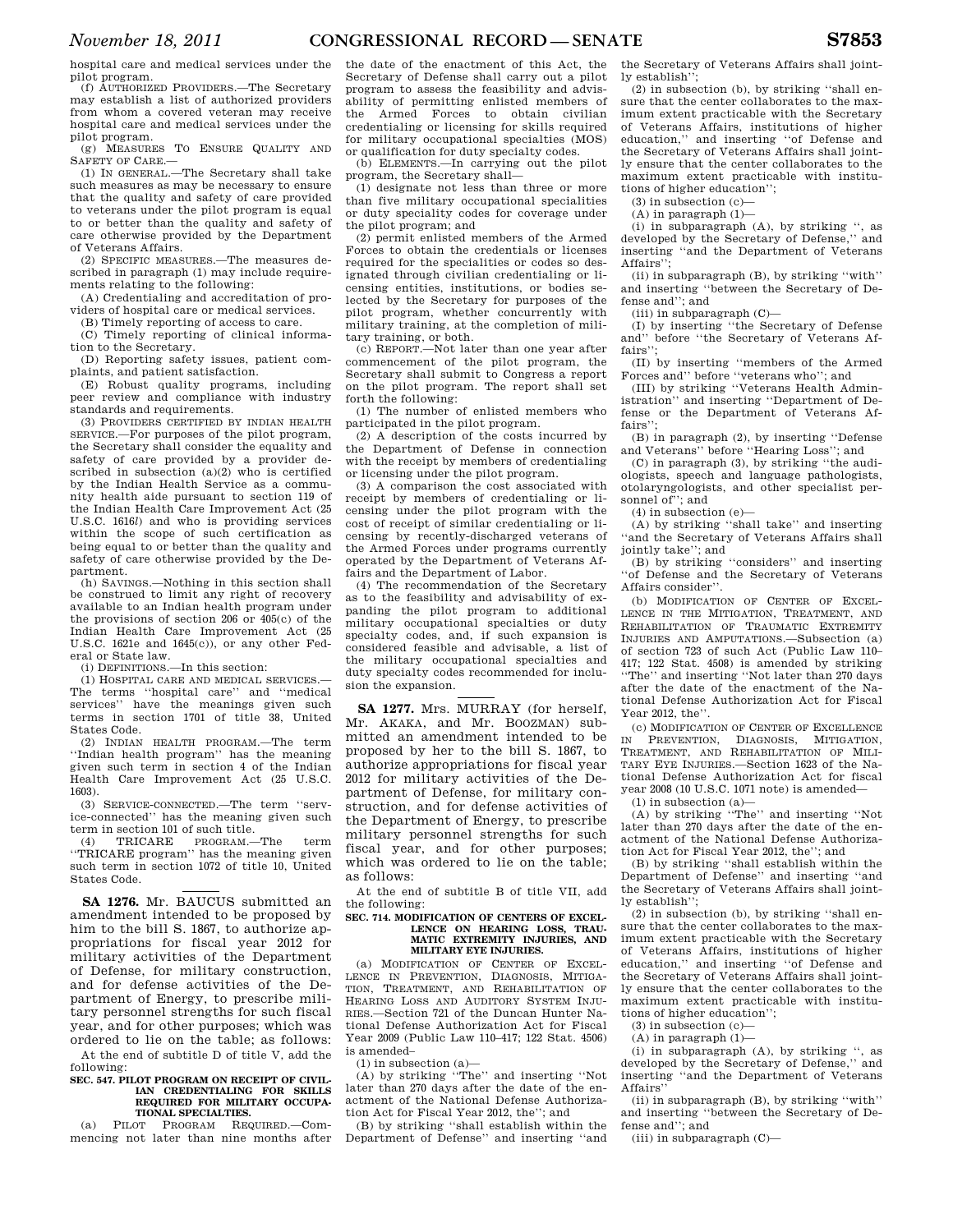(I) by inserting ''the Secretary of Defense and'' before ''the Secretary of Veterans Affairs'

(II) by inserting ''members of the Armed Forces and'' before ''veterans who''; and (III) by striking ''Veterans Health Admin-

istration'' and inserting ''Department of Defense or the Department of Veterans Affairs''; and

(B) in paragraph (2), by striking ''known as the 'Military Eye Injury Registry''' and inserting ''known as the 'Defense and Veterans Eye Injury and Vision Registry'''; and

(4) in subsection (e)—

(A) by striking ''shall take'' and inserting ''and the Secretary of Veterans Affairs shall jointly take''; and

(B) by striking ''Secretary considers'' and inserting ''Secretary of Defense and the Secretary of Veterans Affairs consider''.

(d) CERTIFICATION OF OPERABILITY OF CEN-TERS OF EXCELLENCE ON HEARING LOSS, TRAU-MATIC EXTREMITY INJURIES, AND MILITARY EYE INJURIES.—Not later than 270 days after the date of the enactment of this Act, the Secretary of Defense and the Secretary of Veterans Affairs shall submit to Congress a certification of the operability of the following:

(1) The center established under section 721 of the Duncan Hunter National Defense Authorization Act for Fiscal Year 2009 (Public Law 110–417; 122 Stat. 4506).

(2) The center established under such section 723 of such Act (Public Law 110–417; 122 Stat. 4508).

(3) The center established under section 1623 of the National Defense Authorization

Act for fiscal year 2008 (10 U.S.C. 1071 note). (e) REQUIREMENT FOR PERIODIC REPORTS ON ESTABLISHMENT OF CENTERS OF EXCEL-LENCE.—

(1) IN GENERAL.—Section 1624(a) of the National Defense Authorization Act for fiscal year 2008 (Public Law 110–181; 122 Stat. 457) is amended, in the matter before paragraph  $(1)$ —

(A) by inserting ''and annually thereafter through fiscal year 2015'' after ''of this Act''; (B) by striking ''shall submit'' and insert-

ing ''and the Secretary of Veterans Affairs shall jointly submit'';

(C) in paragraph (2), by striking ''and'' at the end;

(D) in paragraph (3), by striking the period at the end and inserting a semicolon; and

(E) by adding at the end the following new paragraphs:

''(4) the establishment of the center of excellence in the prevention, diagnosis, mitigation, treatment, and rehabilitation of hearing loss and auditory system injury under section 721 of the Duncan Hunter National Defense Authorization Act for Fiscal Year 2009 (Public Law 110–417); and

''(5) the establishment of the center of excellence in the mitigation, treatment, and rehabilitation of traumatic extremity injuries and amputations under section 723 of such Act (Public Law 110-417)."

(2) CONFORMING AMENDMENT.—Section 723 of the Duncan Hunter National Defense Authorization Act for Fiscal Year 2009 (Public Law 110–417; 122 Stat. 4508) is amended by striking subsection (d).

**SA 1278.** Mr. HOEVEN submitted an amendment intended to be proposed by him to the bill S. 1867, to authorize appropriations for fiscal year 2012 for military activities of the Department of Defense, for military construction, and for defense activities of the Department of Energy, to prescribe military personnel strengths for such fiscal year, and for other purposes; which was ordered to lie on the table; as follows:

At the end of subtitle C of title I, add the following:

## **SEC. 136. LIMITATION ON TERMINATION OF WORK ON RQ–4 GLOBAL HAWK PRO-GRAM.**

The Secretary of the Air Force may not take any action intended to terminate the RQ–4 Global Hawk program, or issue any stop-work order related to the production of the RQ–4 Global Hawk, until the Secretary certifies to the Committees on Armed Services of the Senate and the House of Representatives that the Acquisition Decision Memorandum regarding the RQ–4 Global Hawk program issued June 14, 2011, is no longer valid.

**SA 1279.** Mr. HOEVEN (for himself, Mr. TESTER, Mr. BLUNT, Mr. ENZI, and Mr. VITTER) submitted an amendment intended to be proposed by him to the bill S. 1867, to authorize appropriations for fiscal year 2012 for military activities of the Department of Defense, for military construction, and for defense activities of the Department of Energy, to prescribe military personnel strengths for such fiscal year, and for other purposes; which was ordered to lie on the table; as follows:

At the end of subtitle H of title X, add the following:

## **SEC. 1088. SENSE OF SENATE ON THE MAINTE-NANCE BY THE UNITED STATES OF A TRIAD OF STRATEGIC NUCLEAR DE-LIVERY SYSTEMS.**

(a) FINDINGS.—The Senate finds the following:

(1) The April 2010 Nuclear Posture Review concluded that even with the reductions specified in the New START Treaty, the United States should retain a nuclear ''Triad'' of land-based intercontinental ballistic missiles, submarine-launched ballistic missiles and nuclear capable heavy bombers, noting that ''[r]etaining all three Triad legs will best maintain strategic stability at reasonable cost, while hedging against potential technical problems or vulnerabilities''.

(2) The resolution of ratification for the New START Treaty, which the Senate approved on December 22, 2010, stated that ''it is the sense of the Senate that United States deterrence and flexibility is assured by a robust triad of strategic delivery vehicles. To this end, the United States is committed to accomplishing the modernization and replacement of its strategic nuclear delivery vehicles, and to ensuring the continued flexibility of United States conventional and nuclear delivery systems''.

(3) In a message to the Senate on February 2, 2011, President Obama certified that he intended to ''modernize or replace the triad of strategic nuclear delivery systems: a heavy bomber and air-launched cruise missile, an ICBM, and a nuclear-powered ballistic missile submarine (SSBN) and SLBM'' and to ''maintain the United States rocket motor industrial base'

(b) SENSE OF SENATE.—It is the sense of the Senate that—

(1) the United States should maintain a triad of strategic nuclear delivery systems; and

(2) the budget of the President for fiscal year 2013 as submitted to Congress should include funding to support a triad of strategic nuclear delivery systems and to modernize the component weapons and delivery systems of that triad.

**SA 1280.** Mr. MCCAIN submitted an amendment intended to be proposed by him to the bill S. 1867, to authorize appropriations for fiscal year 2012 for military activities of the Department of Defense, for military construction, and for defense activities of the Department of Energy, to prescribe military personnel strengths for such fiscal year, and for other purposes; which was ordered to lie on the table; as follows:

At the end of subtitle E of title VIII, add the following:

## **SEC. 889. IMPLEMENTATION OF ACQUISITION**  STRATEGY FOR EVOLVED EXPEND. **ABLE LAUNCH VEHICLE.**

(a) IN GENERAL.—The Secretary of Defense shall submit, with the budget justification materials submitted to Congress in support of the budget of the Department of Defense for fiscal year 2013 (as submitted with the budget of the President under section 1105(a) of title 31, United States Code), the following information:

(1) A description of how the strategy of the Department to acquire space launch capability under the Evolved Expendable Launch Vehicle program implements each of the recommendations included in the Report of the Government Accountability Office on the Evolved Expendable Launch Vehicle, dated September 15, 2011 (GAO–11–641).

(2) With respect to any such recommendation that the Department does not implement, an explanation of how the Department is otherwise addressing the deficiencies identified in that report.

(b) ASSESSMENT BY COMPTROLLER GENERAL OF THE UNITED STATES.—Not later than 60 days after the submission of the information required by subsection (a), the Comptroller General of the United States shall submit to the congressional defense committees an assessment of that information and any additional findings or recommendations the Comptroller General considers appropriate.

**SA 1281.** Mr. MCCAIN submitted an amendment intended to be proposed by him to the bill S. 1867, to authorize appropriations for fiscal year 2012 for military activities of the Department of Defense, for military construction, and for defense activities of the Department of Energy, to prescribe military personnel strengths for such fiscal year, and for other purposes; as follows:

At the end of subtitle C of title XII, add the following:

**SEC. 1243. DEFENSE COOPERATION WITH REPUB-LIC OF GEORGIA.** 

(a) PLAN FOR NORMALIZATION.—Not later than 90 days after the date of the enactment of this Act, the President shall develop and submit to the congressional defense committees and the Committee on Foreign Relations of the Senate and the Committee on Foreign Affairs of the House of Representatives a plan for normalizing United States defense cooperation with the Republic of Georgia, including the sale of defensive arms.

(b) OBJECTIVES.—The plan required under subsection (a) shall address the following objectives:

(1) To reestablish a normal defense relationship with the Republic of Georgia.

(2) To support the Government of the Republic of Georgia in providing for the defense of its government, people, and sovereign territory, consistent with the continuing commitment of the Government of the Republic of Georgia to its nonuse-of-force pledge and consistent with Article 51 of the Charter of the United Nations.

(3) To enhance the ability of the Government of the Republic of Georgia to participate in coalition operations and meet NATO partnership goals.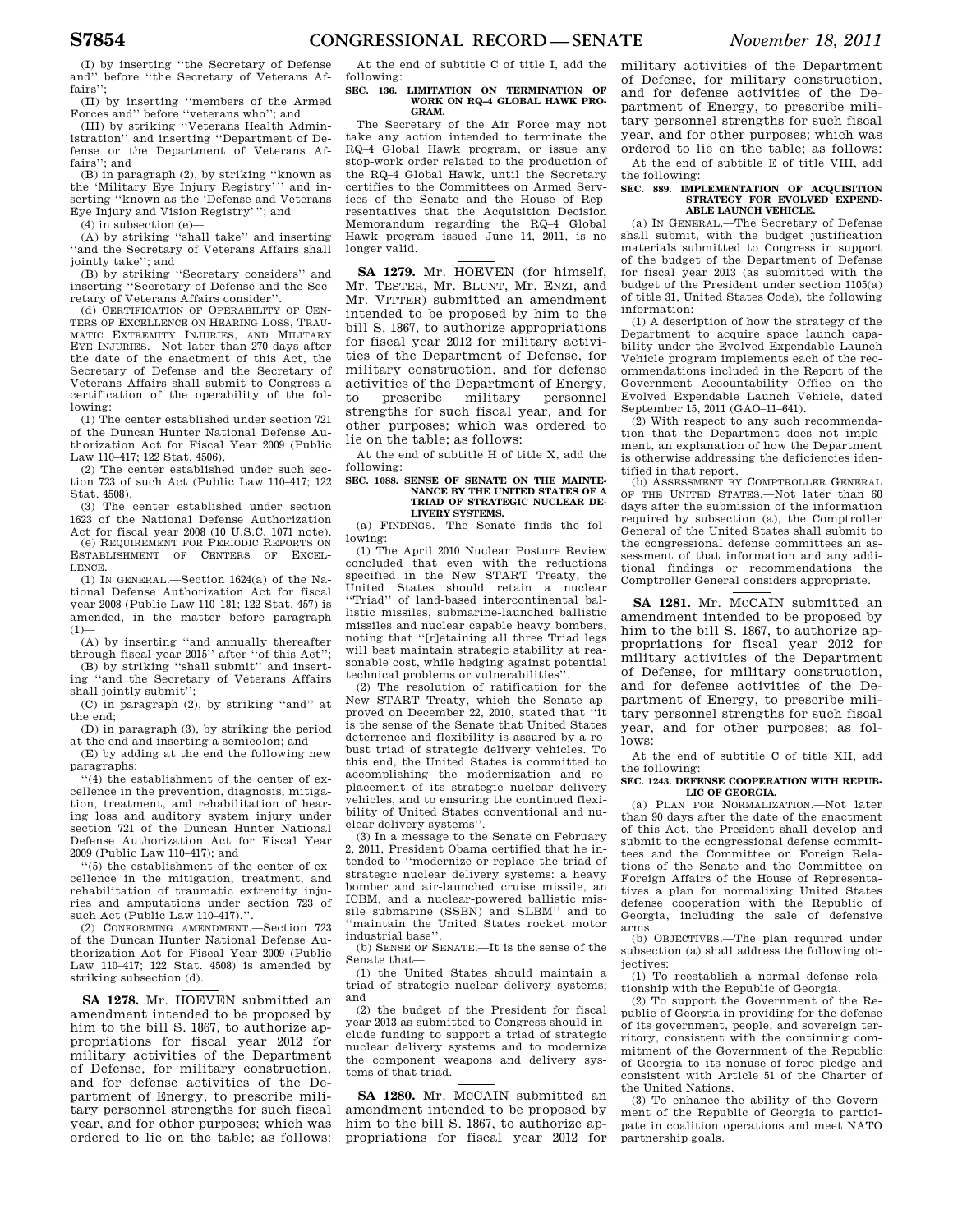(4) To resume the sale by the United States of defense articles and services that may be necessary to enable the Government of the Republic of Georgia to maintain a sufficient self-defense capability.

(5) To encourage NATO member and candidate countries to restore and enhance their sales of defensive articles and services to the Republic of Georgia as part of a broader NATO effort to deepen its defense relationship and cooperation with the Republic of Georgia.

(6) To ensure maximum transparency in the United States-Georgia defense relationship.

(c) INCLUDED INFORMATION.—The plan required under subsection (a) shall include the following information:

(1) A needs-based assessment, or an update to an existing needs-based assessment, of the defense requirements of the Republic of Georgia, which shall be prepared by the Department of Defense and submitted in both classified and unclassified forms.

(2) A description of each of the requests by the Government of the Republic of Georgia for purchase of defense articles and services during the two-year period ending on the date of the report.

(3) A summary of the defense needs asserted by the Government of the Republic of Georgia as justification for its requests for defensive arms purchases.

(4) A description of the action taken on any defensive arms sale request by the Government of the Republic of Georgia and an explanation for such action.

(d) FORM.—The plan required under subsection (a) shall be submitted in unclassified form, but may contain a classified annex.

**SA 1282.** Mr. THUNE submitted an amendment intended to be proposed by him to the bill S. 1867, to authorize appropriations for fiscal year 2012 for military activities of the Department of Defense, for military construction, and for defense activities of the Department of Energy, to prescribe military personnel strengths for such fiscal year, and for other purposes; which was ordered to lie on the table; as follows: At the end of subtitle H of title X, add the following:

## **SEC. 1088. REPEAL OF WAR POWERS RESOLU-TION.**

(a) REPEAL.—The War Powers Resolution (Public Law 93-148; 50 U.S.C. 1541 et seq.) is hereby repealed.

**SA 1283.** Mr. WICKER submitted an amendment intended to be proposed by him to the bill S. 1867, to authorize appropriations for fiscal year 2012 for military activities of the Department of Defense, for military construction, and for defense activities of the Department of Energy, to prescribe military personnel strengths for such fiscal year, and for other purposes; which was ordered to lie on the table; as follows:

After section 1084, insert the following: **SEC. 1085. SENSE OF CONGRESS ON RECAPITAL-**

## **IZATION FOR THE NAVY AND COAST GUARD.**

(a) FINDINGS.—Congress makes the following findings:

(1) More than 70 percent of the world's surface is comprised of navigable oceans.

(2) More than 80 percent of the population of the world lives within 100 miles of an ocean.

(3) More than 90 percent of the world's commerce traverses an oceans.

(4) The national security of the United States is inextricably linked to the maintenance of global freedom of access for both the strategic and commercial interests of the United States.

(5) To maintain that freedom of access the sea services of the United States, composed of the Navy, the Marine Corps, and the Coast Guard, must be sufficiently positioned as rotationally globally deployable forces with the capability to decisively defend United States citizens, homeland, and interests abroad from direct or asymmetric attack and must be comprised of sufficient vessels to maintain global freedom of action.

(6) To achieve appropriate capabilities to ensure national security the Government of the United States must continue to recapitalize the fleets of the Navy and Coast Guard and must continue to conduct vital maintenance and repair of existing vessels to ensure such vessels meet service life goals.

(b) SENSE OF CONGRESS.—It is the sense of Congress that—

(1) the sea services of the United States should be funded and maintained to provide the broad spectrum of capabilities required to protect the national security of the United States;

(2) such capabilities should include—

(A) the ability to project United States power rapidly anywhere on the globe without the need for host nation basing permission or long and potentially vulnerable logistics supply lines;

(B) the ability to land and recover maritime forces from the sea for direct combat action, to evacuate United States citizens from hostile situations, and to provide humanitarian assistance where needed;

(C) the ability to operate from the subsurface with overpowering conventional combat power, as well as strategic deterrence; and

(D) the ability to operate in collaboration with United States maritime partners in the common interest of preventing piracy at sea and maintaining the commercial sea lanes available for global commerce; and

(3) the Secretary of Defense, in coordination with the Secretary of the Navy and the Secretary of Homeland Security, should maintain the recapitalization plans for the Navy and Coast Guard as a priority in all future force structure decisions.

## **SA 1284.** Mr. VITTER submitted an amendment intended to be proposed by him to the bill S. 1867, to authorize appropriations for fiscal year 2012 for military activities of the Department of Defense, for military construction, and for defense activities of the Department of Energy, to prescribe military personnel strengths for such fiscal year, and for other purposes; which was ordered to lie on the table; as follows:

At the end of subtitle H of title X, add the following:

## **SEC. 1088. PROHIBITION ON FUNDING TO PRO-HIBIT DIPLOMATIC EFFORTS OF IRAN.**

(a) PROHIBITION ON FUNDING.—None of the amounts appropriated or otherwise made available by any Act may be made available to further the international diplomatic efforts of Iran to further its agenda within an international body, organization, agency, commission or in which Iran holds a position of leadership or veto power.

(b) STATEMENT OF POLICY.—It is the policy of the United States that no funds shall be made available to any international diplomatic organization or entity that appoints Iran to a leadership position.

**SA 1285.** Ms. SNOWE (for herself and Ms. LANDRIEU) submitted an amend-

ment intended to be proposed by her to the bill S. 1867, to authorize appropriations for fiscal year 2012 for military activities of the Department of Defense, for military construction, and for defense activities of the Department of Energy, to prescribe military personnel strengths for such fiscal year, and for other purposes; which was ordered to lie on the table; as follows:

At the appropriate place, insert the following:

# **TITLE** ll**—SMALL BUSINESS CONTRACTING FRAUD PREVENTION**

## **SEC.** 01. **SHORT TITLE.**

This title may be cited as the ''Small Business Contracting Fraud Prevention Act of 2011''.

## **SEC.** 02. DEFINITIONS.

In this title—

(1) the term  $-8(a)$  program'' means the program under section 8(a) of the Small Business Act  $(15 \text{ U.S C. } 637(a))$ ;

(2) the terms ''Administration'' and ''Administrator'' mean the Small Business Administration and the Administrator thereof, respectively:

(3) the terms ''HUBZone'' and ''HUBZone small business concern'' and ''HUBZone map'' have the meanings given those terms in section 3(p) of the Small Business Act (15 U.S.C. 632(p)), as amended by this title; and

(4) the term ''recertification'' means a determination by the Administrator that a business concern that was previously determined to be a qualified HUBZone small business concern is a qualified HUBZone small business concern under section  $3(p)(5)$  of the Small Business Act (15 U.S.C. 632(p)(5)).

# **SEC.** ll**03. FRAUD DETERRENCE AT THE SMALL BUSINESS ADMINISTRATION.**

Section 16 of the Small Business Act (15 U.S.C. 645) is amended—

(1) in subsection (d)—

(A) in paragraph (1)—

(i) in the matter preceding subparagraph (A), by striking ''Whoever'' and all that follows through ''oneself or another'' and inserting the following: ''A person shall be subject to the penalties and remedies described in paragraph (2) if the person misrepresents the status of any concern or person as a small business concern, a qualified HUBZone small business concern, a small business concern owned and controlled by socially and economically disadvantaged individuals, a small business concern owned and controlled by women, or a small business concern owned and controlled by service-disabled veterans, in order to obtain for any person''; (ii) by amending subparagraph (A) to read

as follows:

''(A) prime contract, subcontract, grant, or cooperative agreement to be awarded under subsection (a) or (m) of section 8, or section 9, 15, 31, or 36;'';

(iii) by striking subparagraph (B);

(iv) by redesignating subparagraphs (C) and (D) as subparagraphs (B) and (C), respectively; and

(v) in subparagraph (C), as so redesignated, by striking '', shall be'' and all that follows and inserting a period;

(B) in paragraph (2)—

(i) by redesignating subparagraphs (C) and (D) as subparagraphs (D) and (E), respectively; and

(ii) by inserting after subparagraph (B) the following:

''(C) be subject to the civil remedies under subchapter III of chapter 37 of title 31, United States Code (commonly known as the 'False Claims Act');''; and

(C) by adding at the end the following: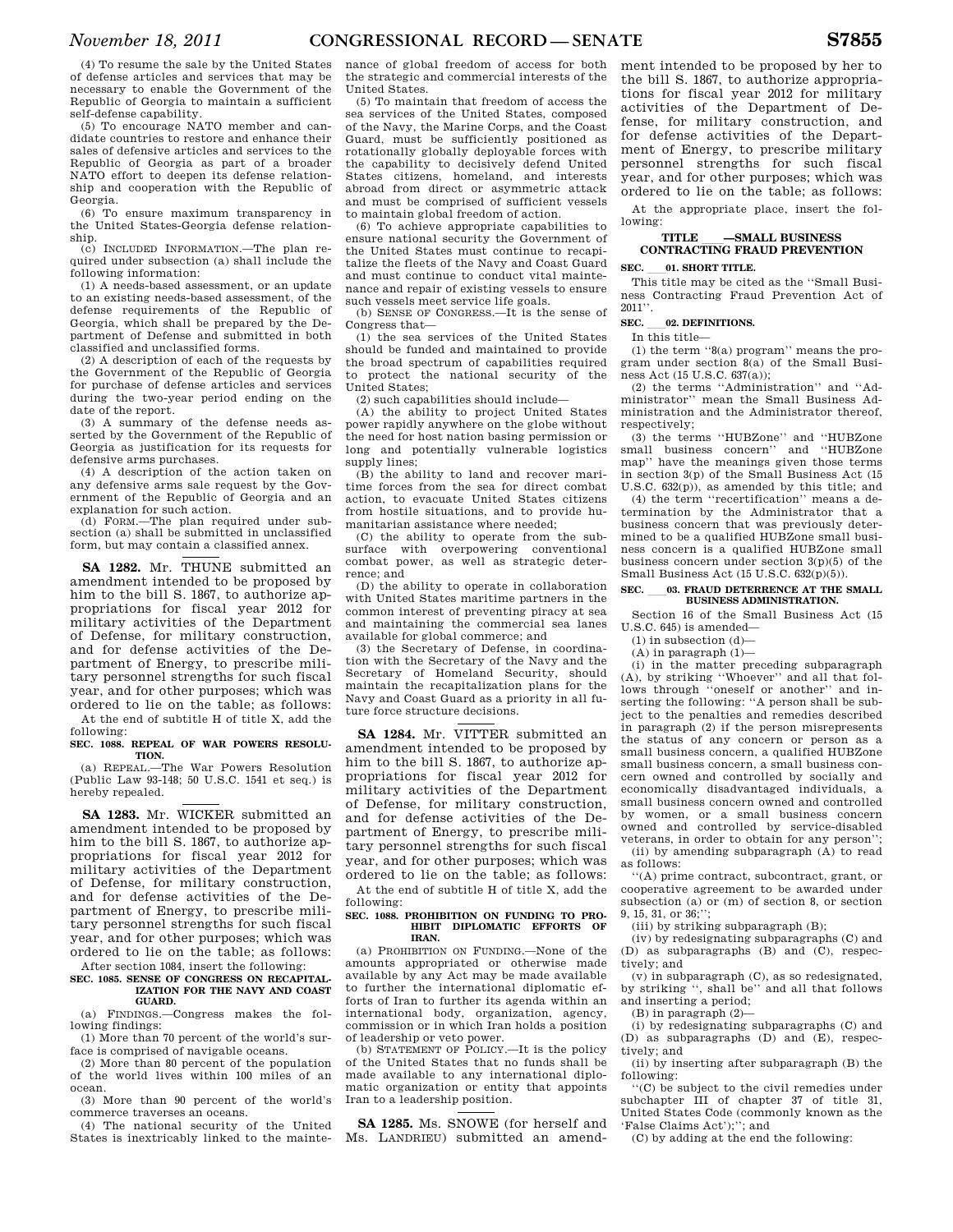''(3)(A) In the case of a violation of paragraph (1)(A), (g), or (h), for purposes of a proceeding described in subparagraph (A) or (C) of paragraph (2), the amount of the loss to the Federal Government or the damages sustained by the Federal Government, as applicable, shall be an amount equal to the amount that the Federal Government paid to the person that received a contract, grant, or cooperative agreement described in paragraph (1)(A), (g), or (h), respectively.

''(B) In the case of a violation of subparagraph (B) or (C) of paragraph (1), for the purpose of a proceeding described in subparagraph (A) or (C) of paragraph (2), the amount of the loss to the Federal Government or the damages sustained by the Federal Government, as applicable, shall be an amount equal to the portion of any payment by the Federal Government under a prime contract that was used for a subcontract described in subparagraph (B) or (C) of paragraph (1), respectively.

''(C) In a proceeding described in subparagraph (A) or (B), no credit shall be applied against any loss or damages to the Federal Government for the fair market value of the property or services provided to the Federal Government.'';

(2) by striking subsection (e) and inserting the following:

''(e) Any representation of the status of any concern or person as a small business concern, a HUBZone small business concern, a small business concern owned and controlled by socially and economically disadvantaged individuals, a small business concern owned and controlled by women, or a small business concern owned and controlled by service-disabled veterans, in order to obtain any prime contract, subcontract, grant, or cooperative agreement described in subsection (d)(1) shall be made in writing or through the Online Representations and Certifications Application process required under section 4.1201 of the Federal Acquisition Regulation, or any successor thereto.''; and

(3) by adding at the end the following:

'(g) A person shall be subject to the penalties and remedies described in subsection (d)(2) if the person misrepresents the status of any concern or person as a small business concern, a qualified HUBZone small business concern, a small business concern owned and controlled by socially and economically disadvantaged individuals, a small business concern owned and controlled by women, or a small business concern owned and controlled by service-disabled veterans—

''(1) in order to allow any person to participate in any program of the Administration; or

''(2) in relation to a protest of a contract award or proposed contract award made under regulations issued by the Administration.

''(h)(1) A person that submits a request for payment on a contract or subcontract that is awarded under subsection (a) or (m) of section 8, or section 9, 15, 31, or 36, shall be deemed to have submitted a certification that the person complied with regulations issued by the Administration governing the percentage of work that the person is required to perform on the contract or subcontract, unless the person states, in writing, that the person did not comply with the regulations.

 $(2)$  A person shall be subject to the penalties and remedies described in subsection  $(d)(2)$  if the person-

''(A) uses the services of a business other than the business awarded the contract or subcontract to perform a greater percentage of work under a contract than is permitted by regulations issued by the Administration; or

''(B) willfully participates in a scheme to circumvent regulations issued by the Administration governing the percentage of work that a contractor is required to perform on a contract.''.

## SEC. 04. VETERANS INTEGRITY IN CON-**TRACTING.**

(a) DEFINITION.—Section  $3(q)(1)$  of the Small Business Act (15 U.S.C. 632(q)(1)) is amended by striking ''means a veteran'' and all that follows and inserting the following: ''means—

''(A) a veteran with a service-connected disability rated by the Secretary of Veterans Affairs as zero percent or more disabling; or

''(B) a former member of the Armed Forces who is retired, separated, or placed on the temporary disability retired list for physical disability under chapter 61 of title 10, United States Code.''.

(b) VETERANS CONTRACTING.—Section 4 of the Small Business Act (15 U.S.C. 633) is amended by adding at the end the following:

''(g) VETERAN STATUS.—

''(1) IN GENERAL.—A business concern seeking status as a small business concern owned and controlled by service-disabled veterans shall—

''(A) submit an annual certification indicating that the business concern is a small business concern owned and controlled by service-disabled veterans by means of the Online Representations and Certifications Application process required under section 4.1201 of the Federal Acquisition Regulation, or any successor thereto; and

''(B) register with—

''(i) the Central Contractor Registration database maintained under subpart 4.11 of the Federal Acquisition Regulation, or any successor thereto; and

''(ii) the VetBiz database of the Department of Veterans Affairs, or any successor thereto.

''(2) VERIFICATION OF STATUS.—

''(A) VETERANS AFFAIRS.—The Secretary of Veterans Affairs shall determine whether a business concern registered with the VetBiz database of the Department of Veterans Affairs, or any successor thereto, as a small business concern owned and controlled by veterans or a small business concern owned and controlled by service-disabled veterans is owned and controlled by a veteran or a service-disabled veteran, as the case may be.

''(B) FEDERAL AGENCIES GENERALLY.—The head of each Federal agency shall—

''(i) for a sole source contract awarded to a small business concern owned and controlled by service-disabled veterans or a contract awarded with competition restricted to small business concerns owned and controlled by service-disabled veterans under section 36, determine whether a business concern submitting a proposal for the contract is a small business concern owned and controlled by service-disabled veterans; and

''(ii) use the VetBiz database of the Department of Veterans Affairs, or any successor thereto, in determining whether a business concern is a small business concern owned and controlled by service-disabled veterans.

''(3) DEBARMENT AND SUSPENSION.—If the Administrator determines that a business concern knowingly and willfully misrepresented that the business concern is a small business concern owned and controlled by service-disabled veterans, the Administrator may debar or suspend the business concern from contracting with the United States.''.

(c) INTEGRATION OF DATABASES.—The Administrator for Federal Procurement Policy and the Secretary of Veterans Affairs shall ensure that data is shared on an ongoing basis between the VetBiz database of the Department of Veterans Affairs and the Central Contractor Registration database main-

tained under subpart 4.11 of the Federal Acquisition Regulation.

(d) EFFECTIVE DATE.—

(1) IN GENERAL.—The amendment made by subsection (b) and the requirements under subsection (c) shall take effect on the date on which the Secretary of Veterans Affairs (referred to in this subsection as the ''Secretary'') publishes in the Federal Register a determination that the Department of Veterans Affairs has the necessary resources and capacity to carry out the additional responsibility of determining whether small business concerns registered with the VetBiz database of the Department of Veterans Affairs are owned and controlled by a veteran or a service-disabled veteran, as the case may be, in accordance with subsection (g) of section 4 of the Small Business Act (15 U.S.C. 633), as added by subsection (b).

(2) TIMELINE.—If the Secretary determines that the Secretary is not able to publish the determination under paragraph (1) before the date that is 1 year after the date of enactment of this Act, the Secretary shall, not later than 1 year after the date of enactment of this Act, submit a report containing an estimate of the date on which the Secretary will publish the determination under paragraph (1) to the Committee on Small Business and Entrepreneurship and the Committee on Veterans' Affairs of the Senate and the Committee on Small Business and the Committee on Veterans' Affairs of the House of Representatives.

## SEC. \_\_\_ 05. SECTION 8(a) PROGRAM IMPROVE-**MENTS.**

(a) REVIEW OF EFFECTIVENESS.—Section 8(a) of the Small Business Act (15 U.S.C.  $637(a)$ ) is amended by adding at the end the following:

'(22) Not later than 3 years after the date of enactment of this paragraph, and every 3 years thereafter, the Comptroller General of the United States shall—

 $(A)$  conduct an evaluation of the effectiveness of the program under this subsection, including an examination of—

''(i) the number and size of contracts applied for, as compared to the number received by, small business concerns after successfully completing the program;

''(ii) the percentage of small business concerns that continue to operate during the 3 year period beginning on the date on which the small business concerns successfully complete the program;

''(iii) whether the business of small business concerns increases during the 3-year period beginning on the date on which the small business concerns successfully complete the program; and

''(iv) the number of training sessions offered under the program; and

''(B) submit to the Committee on Small Business and Entrepreneurship of the Senate and the Committee on Small Business of the House of Representatives a report regarding each evaluation under subparagraph (A)."

(b) OTHER IMPROVEMENTS.—In order to improve the 8(a) program, the Administrator shall—

(1) not later than 90 days after the date of enactment of this Act, begin to—

(A) evaluate the feasibility of—

(i) using additional third-party data sources;

(ii) making unannounced visits of sites that are selected randomly or using riskbased criteria;

(iii) using fraud detection tools, including data-mining techniques; and

(iv) conducting financial and analytical training for the business opportunity specialists of the Administration;

(B) evaluate the feasibility and advisability of amending regulations applicable the 8(a) program to require that calculations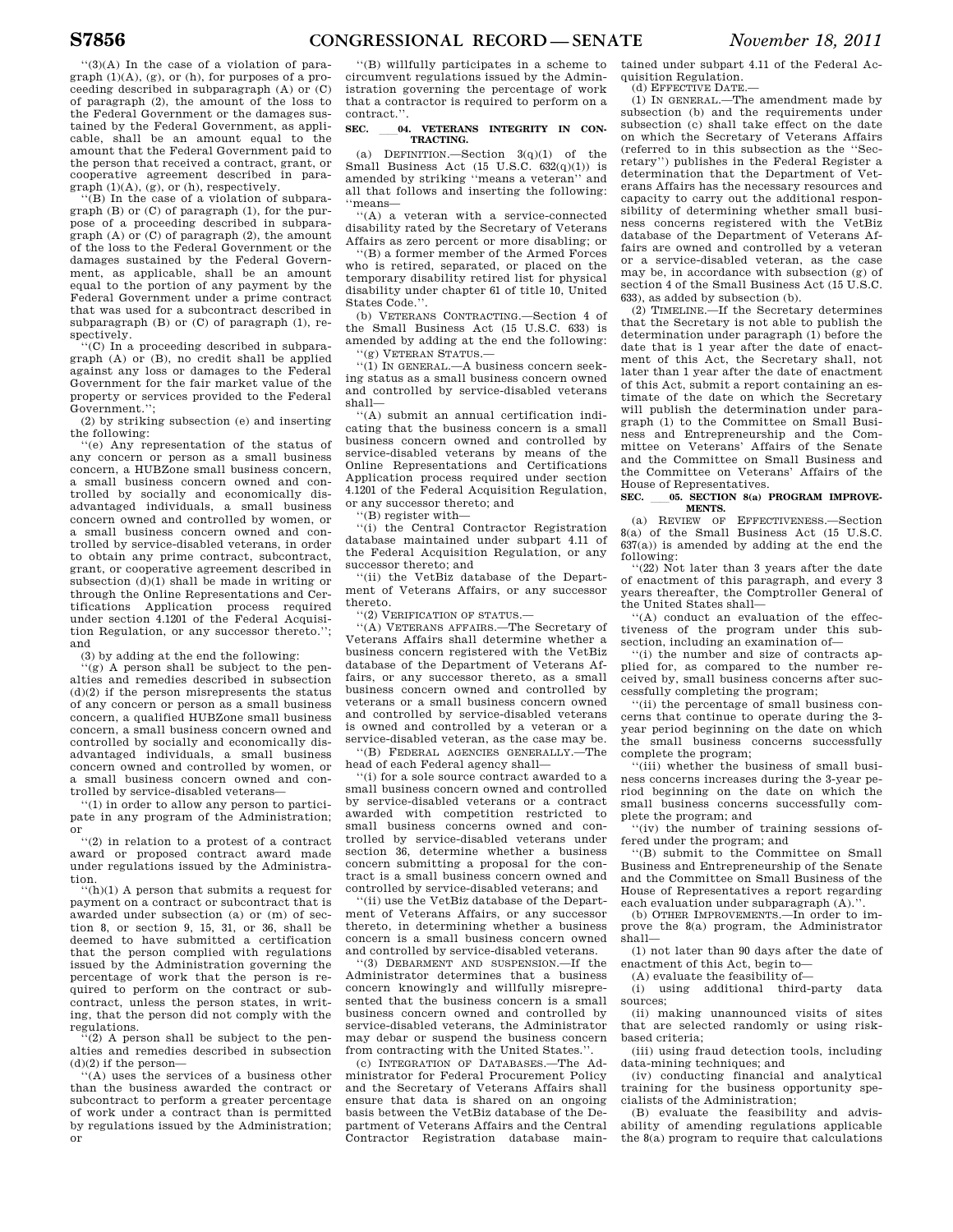of the adjusted net worth or total assets of an individual include assets held by the spouse of the individual; and

(C) develop a more consistent enforcement strategy that includes the suspension or debarment of contractors that knowingly make misrepresentations in order to qualify for the 8(a) program; and

(2) not later than 1 year after the date on which the Comptroller General submits the report under section 8(a)(22)(B) of the Small Business Act, as added by subsection (c), issue, in final form, proposed regulations of the Administration that—

(A) determine the economic disadvantage of a participant in the 8(a) program based on the income and asset levels of the participant at the time of application and annual recertification for the 8(a) program; and

(B) limit the ability of a small business concern to participate in the 8(a) program if an immediate family member of an owner of the small business concern is, or has been, a participant in the 8(a) program, in the same industry.

**SEC. log. HUBZONE IMPROVEMENTS.**<br>
(a) PURPOSE.—The purpose of this section is to reform and improve the HUBZone pro-

gram of the Administration.<br>(b) IN GENERAL.—The shall— (b) IN GENERAL.—The Administrator shall—

(1) ensure the HUBZone map is—

(A) accurate and up-to-date; and

(B) revised as new data is made available to maintain the accuracy and currency of the HUBZone map;

(2) implement policies for ensuring that only HUBZone small business concerns determined to be qualified under section  $3(p)(5)$ of the Small Business Act  $(15 \text{ U.S.C. } 632(\text{D})(5))$ are participating in the HUBZone program, including through the appropriate use of technology to control costs and maximize, among other benefits, uniformity, completeness, simplicity, and efficiency;

(3) submit to the Committee on Small Business and Entrepreneurship of the Senate and the Committee on Small Business of the House of Representatives a report regarding any application to be designated as a HUBZone small business concern or for recertification for which the Administrator has not made a determination as of the date that is 60 days after the date on which the application was submitted or initiated, which shall include a plan and timetable for ensuring the timely processing of the applications; and

(4) develop measures and implement plans to assess the effectiveness of the HUBZone program that—

(A) require the identification of a baseline point in time to allow the assessment of economic development under the HUBZone program, including creating additional jobs; and

(B) take into account-<br>(i) the economic ch

the economic characteristics of the HUBZone; and

(ii) contracts being counted under multiple socioeconomic subcategories.

(c) EMPLOYMENT PERCENTAGE.—Section 3(p) of the Small Business Act (15 U.S.C. 632(p)) is amended—

(1) in paragraph (5), by adding at the end the following:

''(E) EMPLOYMENT PERCENTAGE DURING IN-TERIM PERIOD.—

''(i) DEFINITION.—In this subparagraph, the term 'interim period' means the period beginning on the date on which the Administrator determines that a HUBZone small business concern is qualified under subparagraph (A) and ending on the day before the date on which a contract under the HUBZone program for which the HUBZone small business concern submits a bid is awarded.

''(ii) INTERIM PERIOD.—During the interim period, the Administrator may not determine that the HUBZone small business is not qualified under subparagraph (A) based on a failure to meet the applicable employment percentage under subparagraph (A)(i)(I), unless the HUBZone small business concern—

''(I) has not attempted to maintain the applicable employment percentage under subparagraph  $(A)(i)(I)$ ; or

''(II) does not meet the applicable employment percentage—

''(aa) on the date on which the HUBZone small business concern submits a bid for a contract under the HUBZone program; or

''(bb) on the date on which the HUBZone small business concern is awarded a contract under the HUBZone program.''; and

(2) by adding at the end the following:

''(8) HUBZONE PROGRAM.—The term 'HUBZone program' means the program established under section 31.

''(9) HUBZONE MAP.—The term 'HUBZone map' means the map used by the Administration to identify HUBZones."<br>(d) REDESIGNATED

AREAS.-Section  $3(p)(4)(C)(i)$  of the Small Business Act (15 U.S.C.  $632(p)(4)(C)(i)$  is amended to read as follows:

''(i) 3 years after the first date on which the Administrator publishes a HUBZone map that is based on the results from the 2010 decennial census; or''.

### SEC. 107. ANNUAL REPORT ON SUSPENSION, **DEBARMENT, AND PROSECUTION.**

The Administrator shall submit an annual report to the Committee on Small Business and Entrepreneurship of the Senate and the Committee on Small Business of the House of Representatives that contains—

(1) the number of debarments from participation in programs of the Administration issued by the Administrator during the 1 year period preceding the date of the report, including—

(A) the number of debarments that were based on a conviction; and

(B) the number of debarments that were fact-based and did not involve a conviction;

(2) the number of suspensions from participation in programs of the Administration issued by the Administrator during the 1 year period preceding the date of the report, including—

(A) the number of suspensions issued that were based upon indictments; and

(B) the number of suspensions issued that were fact-based and did not involve an indictment;

(3) the number of suspension and debarments issued by the Administrator during the 1-year period preceding the date of the report that were based upon referrals from offices of the Administration, other than the Office of Inspector General;

(4) the number of suspension and debarments issued by the Administrator during the 1-year period preceding the date of the report based upon referrals from the Office of Inspector General; and

(5) the number of persons that the Administrator declined to debar or suspend after a referral described in paragraph (8), and the reason for each such decision.

**SA 1286.** Ms. MURKOWSKI submitted an amendment intended to be proposed by her to the bill S. 1867, to authorize appropriations for fiscal year 2012 for military activities of the Department of Defense, for military construction, and for defense activities of the Department of Energy, to prescribe military personnel strengths for such fiscal year, and for other purposes; as follows:

At the end of subtitle A of title VII, add the following:

### **SEC. 705. DEPARTMENT OF DEFENSE INSPECTOR GENERAL REPORT ON THEFT OF COMPUTER TAPES CONTAINING PROTECTED INFORMATION ON COV-ERED BENEFICIARIES UNDER THE TRICARE PROGRAM.**

The Inspector General of the Department of Defense shall submit to the congressional defense committees a report on the circumstances surrounding the theft of computer tapes containing personally identifiable and protected health information of approximately 4,900,000 covered beneficiaries under the TRICARE program from the vehicle of a contractor under the TRICARE program. The report shall include the following: (1) An assessment of the risk that the personally identifiable and protected health information so stolen can be accessed by a third party.

(2) Such recommendations as the Inspector General considers appropriate to reduce the risk of similar incidents in the future.

**SA 1287.** Ms. MURKOWSKI submitted an amendment intended to be proposed by her to the bill S. 1867, to authorize appropriations for fiscal year 2012 for military activities of the Department of Defense, for military construction, and for defense activities of the Department of Energy, to prescribe military personnel strengths for such fiscal year, and for other purposes; as follows:

At the end of subtitle C of title I, add the following:

#### **SEC. 136. LIMITATION ON RETIREMENT OF C–23 AIRCRAFT.**

(a) IN GENERAL.—Upon determining to retire a C–23 aircraft, the Secretary of the Army shall first offer title to such aircraft to the chief executive officer of the State in which such aircraft is based.

(b) TRANSFER UPON ACCEPTANCE OF OFFER.—If the chief executive officer of a State accepts title of an aircraft under subsection (a), the Secretary shall transfer title of the aircraft to the State without charge to the State. The Secretary shall provide a reasonable amount of time for acceptance of the offer.

(c) USE.—Notwithstanding the transfer of title to an aircraft to a State under this section, the aircraft may continue to be utilized by the National Guard of the State in State status using National Guard crews in that status.

**SA 1288.** Mr. RUBIO submitted an amendment intended to be proposed by him to the bill S. 1867, to authorize appropriations for fiscal year 2012 for military activities of the Department of Defense, for military construction, and for defense activities of the Department of Energy, to prescribe military personnel strengths for such fiscal year, and for other purposes; which was ordered to lie on the table; as follows:

At the end of subtitle B of title XII, add the following: **SEC. 1230. STUDY ON THE USE OF THE DEMO-**

#### **CRATIC REPUBLIC OF GEORGIA AS A TRANSPORTATION BASE FOR SUP-PLYING UNITED STATES FORCES IN AFGHANISTAN.**

(a) STUDY REQUIRED.—The Secretary of Defense shall conduct a study of the feasibility of establishing in the Democratic Republic of Georgia, at the invitation of the Government of Georgia, a transportation base for supplying United States forces in Afghanistan.

(b) REPORT.—Not later than 60 days after the date of the enactment of this Act, the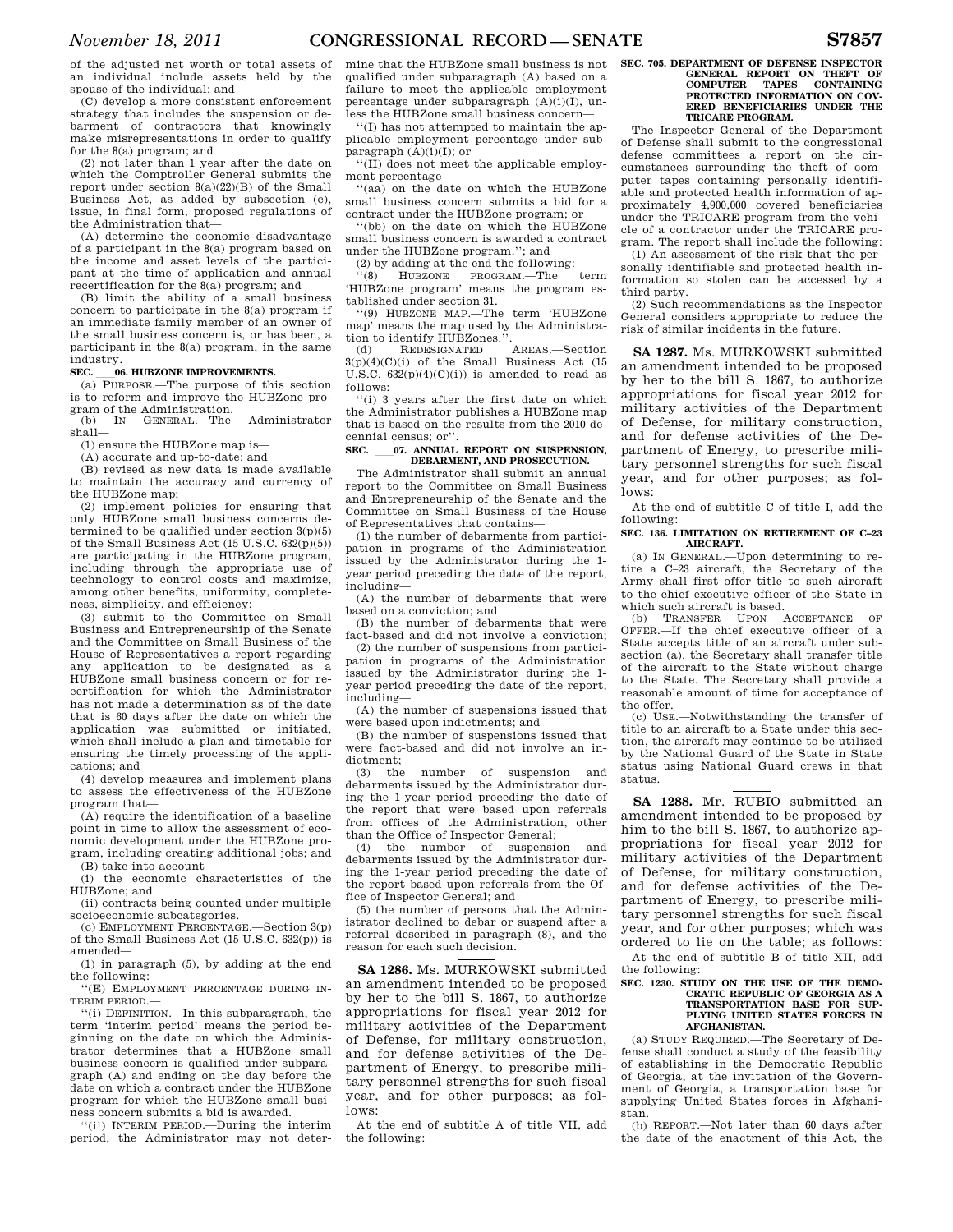Secretary of Defense shall submit to the congressional defense committees a report containing the results of the study conducted under subsection (a).

**SA 1289.** Mr. RUBIO submitted an amendment intended to be proposed by him to the bill S. 1867, to authorize appropriations for fiscal year 2012 for military activities of the Department of Defense, for military construction, and for defense activities of the Department of Energy, to prescribe military personnel strengths for such fiscal year, and for other purposes; which was ordered to lie on the table; as follows: At the end of subtitle D of title XIV, add

the following:

**SEC. 1432. SUNKEN MILITARY CRAFT.** 

Section 1408(3) of the Ronald W. Reagan National Defense Authorization Act for Fiscal Year 2005 (10 U.S.C. 113 note) is amended—

(1) in subparagraph (A), by inserting " that was'' before ''on military noncommercial service''; and

(2) in subparagraph (B), by inserting a comma before ''that was owned or operated''.

**SA 1290.** Mr. RUBIO submitted an amendment intended to be proposed by him to the bill S. 1867, to authorize appropriations for fiscal year 2012 for military activities of the Department of Defense, for military construction, and for defense activities of the Department of Energy, to prescribe military personnel strengths for such fiscal year, and for other purposes; as follows:

On page 362, strike lines 8 through 15.

**SA 1291.** Mr. RUBIO submitted an amendment intended to be proposed by him to the bill S. 1867, to authorize appropriations for fiscal year 2012 for military activities of the Department of Defense, for military construction, and for defense activities of the Department of Energy, to prescribe military personnel strengths for such fiscal year, and for other purposes; as follows:

On page 365, line 9, strike ''and subsection  $(d)$ ''

On page 367, line 14, strike ''and subsection  $(d)$ ".

On page 368, strike line 13 and all that follows through page 370, line 13.

**SA 1292.** Mr. LEVIN (for Mr. MENEN-DEZ (for himself, Mr. REID, Mr. SCHU-MER, Mr. CASEY, Mr. BROWN of Ohio, Mr. LAUTENBERG, Mr. NELSON of Florida, Mr. CARDIN, and Mrs. GILLIBRAND)) proposed an amendment to the bill S. 1867, to authorize appropriations for fiscal year 2012 for military activities of the Department of Defense, for military construction, and for defense activities of the Department of Energy,<br>to prescribe military personnel to prescribe military personnel strengths for such fiscal year, and for other purposes; as follows:

At the end of subtitle C of title XII, add the following:

**SEC. 1243. IMPOSITION OF SANCTIONS WITH RE-SPECT TO THE CENTRAL BANK OF IRAN.** 

Section 104 of the Comprehensive Iran Sanctions, Accountability, and Divestment Act of 2010 (22 U.S.C. 8513) is amended—

(1) by redesignating subsections (h) and (i) as subsections (i) and (j), respectively; and (2) by inserting after subsection (g) the fol-

lowing new subsection: ''(h) IMPOSITION OF SANCTIONS WITH RE-

SPECT TO THE CENTRAL BANK OF IRAN.

''(1) DETERMINATION REQUIRED.—

''(A) IN GENERAL.—Not later than 30 days after the date of the enactment of the National Defense Authorization Act for Fiscal Year 2012, the President shall determine whether the Central Bank of Iran has engaged in conduct that threatens the national security of the United States or allies of the United States, taking into consideration whether the Bank has—

''(i) facilitated activities of the Government of Iran that threaten global or regional peace and security;

''(ii) sought to evade multilateral sanctions directed against the Government of Iran on behalf of that Government;

''(iii) engaged in deceptive financial practices or mechanisms to facilitate illicit transactions with non-Iranian financial institutions;

 $(iv)$  conducted transactions prohibited by binding resolutions of the United Nations Security Council or allowed itself to be used to permit conduct prohibited by such resolutions;

 $'(v)$  conducted transactions on behalf of persons designated by the United States for the imposition of sanctions pursuant to the International Emergency Economic Powers Act (50 U.S.C. 1701 et seq.);

''(vi) provided financial services in support of, or otherwise facilitated, the ability of Iran to—

''(I) acquire or develop chemical, biological, or nuclear weapons, or related technologies;

''(II) construct, equip, operate, or maintain nuclear enrichment facilities; or

''(III) acquire or develop ballistic missiles, cruise missiles, or destabilizing types and amounts of conventional weapons; or

''(vii) facilitated a transaction or provided financial services for—

''(I) Iran's Revolutionary Guard Corps; or

''(II) a financial institution whose property or interests in property are blocked pursuant to the International Emergency Economic Powers Act (50 U.S.C. 1701 et seq.) in connection with—

'(aa) Iran's proliferation of weapons of mass destruction or delivery systems for weapons of mass destruction; or

''(bb) Iran's support for acts of international terrorism.

''(B) SUBMISSION TO CONGRESS.—The President shall submit in writing to the appropriate congressional committees the determination made under subparagraph (A) and the reasons for the determination.

''(2) IMPOSITION OF SANCTIONS.—Subject to paragraphs (4), (5), and (6), if the President determines under paragraph (1)(A) that the Central Bank of Iran has engaged in conduct described in that paragraph, the President shall—

''(A) prohibit, or impose strict conditions on, the opening or maintaining in the United States of a correspondent account or a payable-through account by a foreign financial institution that the President determines has knowingly conducted any significant financial transaction with the Central Bank of Iran; and

''(B) impose sanctions pursuant to the International Emergency Economic Powers Act (50 U.S.C. 1701 et seq.) with respect to the Central Bank of Iran.

''(3) ADDITIONAL SANCTIONS.—In addition to the sanctions required to be imposed under paragraph (2), and subject to paragraph (4), the President may impose such other targeted sanctions with respect to the Central Bank of Iran as the President determines appropriate to terminate the engagement of the Central Bank of Iran in conduct described in paragraph (1)(A) and activities described in subsection (c)(2).

''(4) EXCEPTION FOR SALES OF FOOD, MEDI-CINE, AND MEDICAL DEVICES.—The President may not impose sanctions under this subsection on a person for engaging in a transaction with the Central Bank of Iran for the sale of food, medicine, or medical devices to Iran.

''(5) APPLICABILITY OF PROHIBITIONS AND CONDITIONS ON ACCOUNTS.—

''(A) IN GENERAL.—Except as provided in subparagraph  $(B)$ , paragraph  $(2)(A)$  applies with respect to financial transactions commenced on or after the date that is 60 days after the date on which the President makes the determination required by paragraph  $(1)(A)$ .

''(B) PETROLEUM TRANSACTIONS.—Paragraph (2)(A) applies with respect to financial transactions for the purchase of petroleum or petroleum products through the Central Bank of Iran commenced on or after the date that is 180 days after the date on which the President makes the determination required by paragraph  $(1)(A)$ .

''(6) WAIVER.—The President may waive the application of paragraph (2) for a period of 180 days, and renew such a waiver for additional periods of 180 days, if the President—

''(A) determines that such a waiver is necessary to the national security interest of the United States; and

''(B) submits to the appropriate congressional committees a report—

''(i) providing the justification for the waiver; and

''(ii) describing—

''(I) any concrete cooperation the President has received or expects to receive as a result of the waiver; and

''(II) any assurances the President has received or expects to receive as a result of the waiver from foreign financial institutions that such institutions have ceased engaging in financial transactions with the Central Bank of Iran related to terrorism or the facilitation, acquisition, or financing of weapons of mass destruction.''.

**SA 1293.** Mr. LEVIN proposed an amendment to the bill S. 1867, to authorize appropriations for fiscal year 2012 for military activities of the Department of Defense, for military construction, and for defense activities of the Department of Energy, to prescribe military personnel strengths for such fiscal year, and for other purposes; as follows:

At the end of subtitle C of title X, add the following:

#### **SEC. 1024. TRANSFER OF CERTAIN HIGH-SPEED FERRIES TO THE NAVY.**

(a) TRANSFER FROM MARAD AUTHORIZED.— The Secretary of the Navy may, from funds available for the Department of Defense for fiscal year 2012, provide to the Maritime Administration of the Department of Transportation an amount not to exceed \$35,000,000 for the transfer by the Maritime Administration to the Department of the Navy of jurisdiction and control over the vessels as follows: (1) M/V HUAKAI.

(2) M/V ALAKAI.

(b) USE AS DEPARTMENT OF DEFENSE SEA-<br>LIET VESSELS -Each yessel transferred to VESSELS.—Each vessel transferred to the Department of the Navy under subsection (a) shall be administered as a Department of Defense sealift vessel (as such term is defined in section  $2218(k)(2)$  of title 10, United States Code).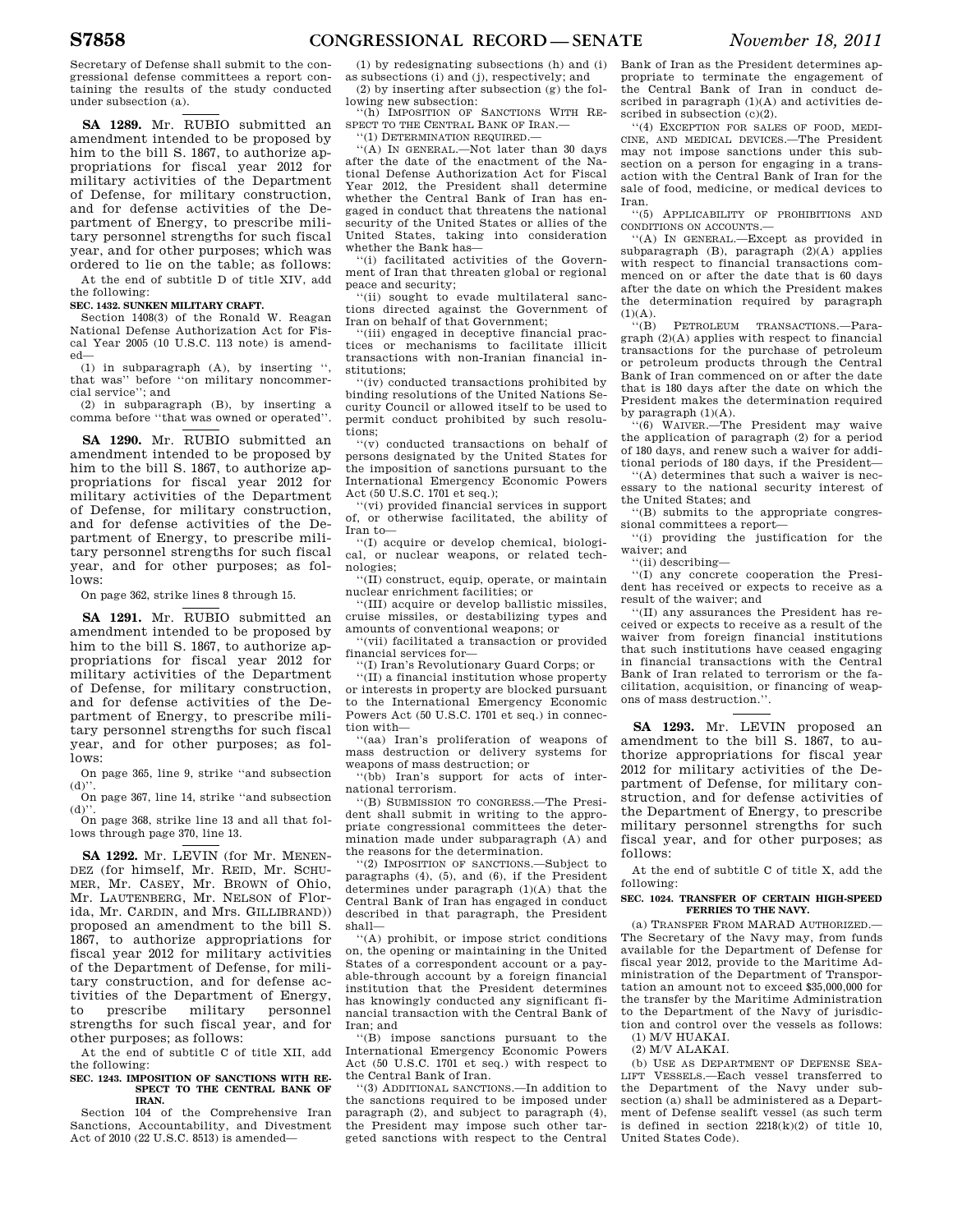**SA 1294.** Mr. LEVIN (for Mr. REED) proposed an amendment to the bill S. 1867, to authorize appropriations for fiscal year 2012 for military activities of the Department of Defense, for military construction, and for defense activities of the Department of Energy,<br>to prescribe military personnel to prescribe military personnel strengths for such fiscal year, and for other purposes; as follows:

At the end of subtitle H of title V, add the following:

#### **SEC. 577. ENHANCEMENT OF CONSUMER CREDIT PROTECTIONS FOR MEMBERS OF THE ARMED FORCES AND THEIR DE-PENDENTS.**

(a) PROHIBITED ACTIONS.—Subsection (e) of section 987 of title 10, United States Code, is amended—

(1) in paragraph (6), by striking ''or'' at the end;

(2) by redesignating paragraph (7) as paragraph (9); and

(3) by inserting after paragraph (6) the following new paragraphs:

''(7) the creditor charges the borrower a fee for overdraft service (as that term is defined by the Electronic Fund Transfer Act (15 U.S.C. 1693 et seq.) and implementing regulations) in connection with a withdrawal from an automated teller machine or a one-time debit card transaction;

''(8) the creditor charges the borrower a fee for overdraft service (as so defined) where such fee is triggered as the result of the institution having posted the borrower's transactions in order from largest to smallest; or''.

(b) REGULATIONS.—Subsection (h)(3) of such section is amended—

(1) by inserting ''at least every two years'' after ''consult''; and

(2) by adding at the end the following new subparagraph:

''(H) The Bureau of Consumer Financial Protection.''.

(c) CONSUMER CREDIT.—Subsection (i)(6) of such section is amended by adding at the end the following new sentence: ''Such term shall also include credit under an open end consumer credit plan (as defined by section 103 of the Truth in Lending Act (15 U.S.C. 1602) and implementing regulations), except that the Secretary of Defense may exclude credit under such a plan that provides for amortizing payments over a period of at least 92 days.''.

**SA 1295.** Mr. AKAKA submitted an amendment intended to be proposed by him to the bill S. 1867, to authorize appropriations for fiscal year 2012 for military activities of the Department of Defense, for military construction, and for defense activities of the Department of Energy, to prescribe military personnel strengths for such fiscal year, and for other purposes; which was ordered to lie on the table; as follows:

At the end of subtitle A of title IX, add the following:

**SEC. 907. NATIONAL LANGUAGE SERVICE CORPS.**  (a) CHARTER FOR NLSC.—The David L. Boren National Security Education Act of 1991 (50 U.S.C. 1901 et seq.) is amended by adding at the end the following new section: **''SEC. 813. NATIONAL LANGUAGE SERVICE CORPS.** 

''(a) ESTABLISHMENT.—(1) The Secretary of Defense shall establish and maintain within the Department of Defense a National Language Service Corps (in this section referred to as the 'Corps').

''(2) The purpose of the Corps is to provide a pool of personnel with foreign language skills who, as provided in regulations prescribed under this section, agree to provide foreign language services to the Department of Defense or another department or agency of the United States.

''(b) NATIONAL SECURITY EDUCATION BOARD.—The Secretary shall provide for the National Security Education Board to oversee and coordinate the activities of the Corps to such extent and in such manner as determined by the Secretary under paragraph (9) of section 803(f).

''(c) MEMBERSHIP.—To be eligible for membership in the Corps, a person must be a citizen of the United States authorized by law to be employed in the United States, have attained the age of 18 years, and possess such foreign language skills as the Secretary considers appropriate for membership in the Corps. Members of the Corps may include employees of the Federal Government and of State and local governments.

''(d) TRAINING.—The Secretary may provide members of the Corps such training as the Secretary prescribes for purposes of this section.

''(e) SERVICE.—Upon a determination that it is in the national interests of the United States, the Secretary may call upon members of the Corps to provide foreign language services to the Department of Defense or another department or agency of the United States.

''(f) FUNDING.—The Secretary may impose fees, in amounts up to full-cost recovery, for language services and technical assistance rendered by members of the Corps. Amounts of fees received under this section shall be credited to the account of the Department providing funds for any costs incurred by the Department in connection with the Corps. Amounts so credited to such account shall be merged with amounts in such account, and shall be available to the same extent, and subject to the same conditions and limitations, as amounts in such account. Any amounts so credited shall remain available

until expended.<br> $(2)$  USERR ''(g) USERRA APPLICABILITY.—For purposes of the applicability of chapter 43 of title 38, United States Code, to a member of the Corps—

''(1) a period of active service in the Corps shall be deemed to be service in the uniformed services; and

''(2) the Corps shall be deemed to be a uniformed service.'

(b) NATIONAL SECURITY EDUCATION BOARD MATTERS.—

(1) COMPOSITION.—Subsection (b) of section 803 of such Act (50 U.S.C. 1903) is amended—

(A) by striking paragraph (5); (B) by redesignating paragraphs (6) and (7) as paragraphs (8) and (9), respectively; and

(C) by inserting after paragraph (4) the following new paragraphs:

''(5) The Secretary of Homeland Security.

''(6) The Secretary of Energy.

''(7) The Director of National Intelligence.''.

 $(2)$  FUNCTIONS.—Subsection (d) of such section is amended by adding at the end the following new paragraph:

''(9) To the extent provided by the Secretary of Defense, oversee and coordinate the activities of the National Language Service Corps under section 813, including—

''(A) identifying and assessing on a periodic basis the needs of the departments and agencies of the Federal Government for personnel with skills in various foreign languages;

''(B) establishing plans to address shortfalls and requirements, such as recruitment,

member assignments and return, deployment, redeployment and public information;

''(C) coordinating activities with Executive agencies and State and local governments to develop interagency plans and agreements to address overall language shortfalls and to utilize personnel to address the various types of crises that warrant language skills; and

''(D) proposing to the Secretary regulations to carry out section 813.''.

**SA 1296.** Mr. WYDEN submitted an amendment intended to be proposed by him to the bill S. 1867, to authorize appropriations for fiscal year 2012 for military activities of the Department of Defense, for military construction, and for defense activities of the Department of Energy, to prescribe military personnel strengths for such fiscal year, and for other purposes; as follows:

At the end of subtitle C of title VIII, add the following:

#### **SEC. 848. REPORTS ON USE OF INDEMNIFICATION AGREEMENTS.**

(a) IN GENERAL.—Chapter 137 of title 10, United States Code, is amended by adding at the end the following:

#### **''§ 2335. Reports on use of indemnification agreements**

''(a) IN GENERAL.—Beginning October 1, 2011, not later than 90 days after the date on which any action described in subsection (b)(1) occurs, the Secretary of Defense shall submit to the congressional defense committees and the Committees on the Budget of the House of Representatives and the Senate a report on such action.

''(b) ACTION DESCRIBED.—(1) An action described in this paragraph is the Secretary of Defense—

''(A) entering into a contract that includes an indemnification agreement; or

''(B) modifying an existing indemnification agreement in any contract.

''(2) Paragraph (1) shall not apply to any contract awarded in accordance with—

''(A) section 2354 of this title; or

''(B) the Comprehensive Environmental Response, Compensation, and Liability Act of 1980 (42 U.S.C. 9601 et seq.).

''(c) MATTERS INCLUDED.—For each contract covered in a report under subsection (a), the report shall include—

''(1) the name of the contractor;

''(2) the actual cost or estimated potential cost involved;

''(3) a description of the items, property, or services for which the contract is awarded; and

''(4) a justification of the contract including the indemnification agreement.

''(d) NATIONAL SECURITY.—The Secretary may omit any information in a report under subsection (a) if the Secretary—

''(1) determines that the disclosure of such information is not in the national security interests of the United States; and

''(2) includes in the report a justification of the determination made under paragraph  $(1).$ ".

(b) CLERICAL AMENDMENT.—The table of sections at the beginning of chapter 137 of such title is amended by adding at the end the following new item:

''2335. Reports on use of indemnification agreements.''.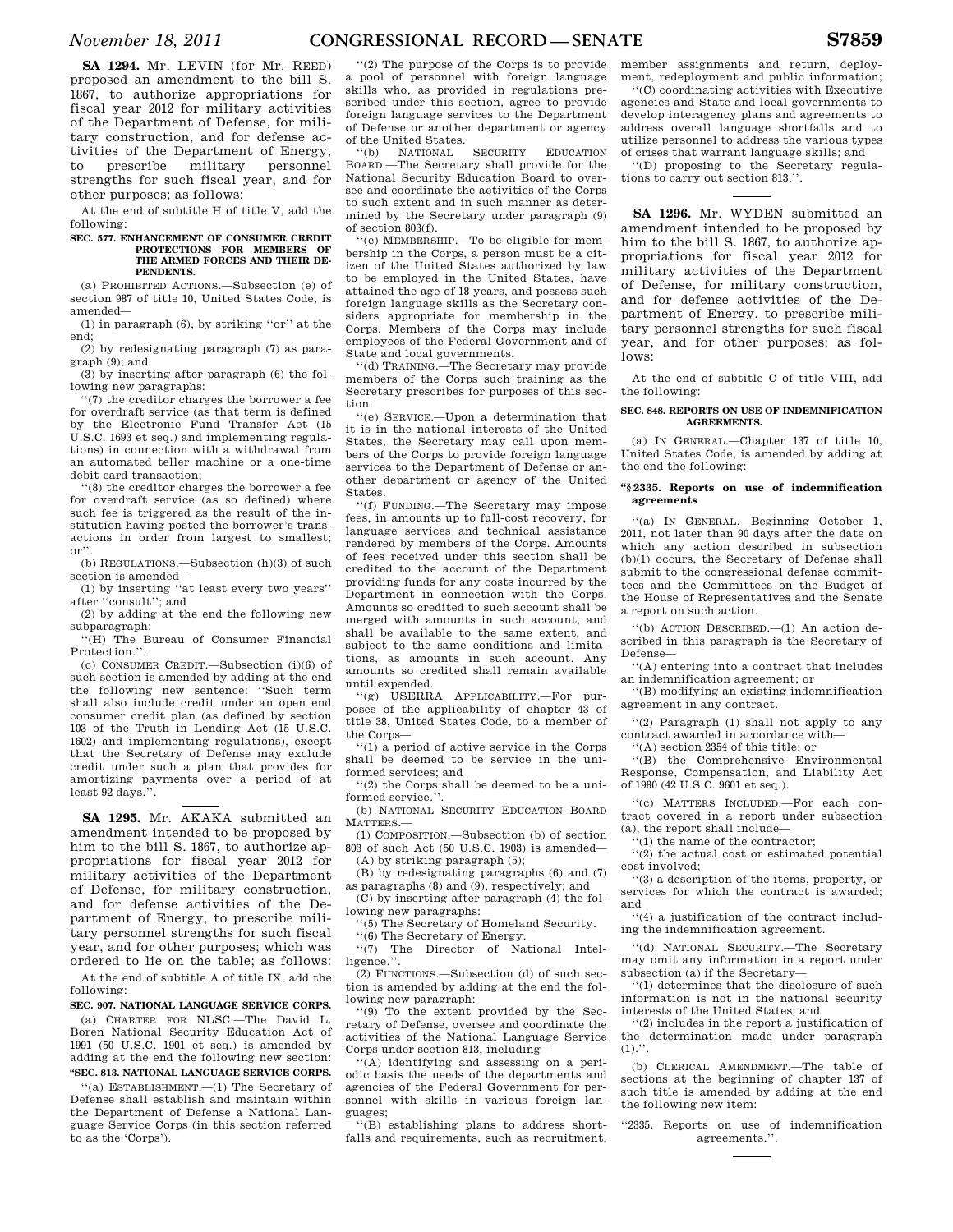**SA 1297.** Mrs. MURRAY submitted an amendment intended to be proposed by her to the bill S. 1867, to authorize appropriations for fiscal year 2012 for military activities of the Department of Defense, for military construction, and for defense activities of the Department of Energy, to prescribe military personnel strengths for such fiscal year, and for other purposes; which was ordered to lie on the table; as follows:

At the end of subtitle D of title V, add the following:

#### **SEC. 547. INFORMATION FOR MEMBERS OF THE ARMED FORCES ON CERTAIN PRO-VIDERS OF POSTSECONDARY EDU-CATION.**

(a) PROVISION OF INFORMATION REQUIRED.— The Secretary of Defense shall, in consultation with the Secretary of Education, the Secretary of Veterans Affairs, and the Secretary of Labor, make available through various means, including through the Internet websites of the Department of Defense, information about providers of postsecondary education that accept assistance from the Department of Defense for the provision of civilian education or training, including providers of education that advertise on military installations and providers with facilities or instructors operating on military installations.

(b) INFORMATION.—The information required under subsection (a) shall include the following:

(1) The regional and national accreditation of the selected providers.

(2) The participation (or eligibility for participation) of such providers in financial aid programs under title IV of the Higher Education Act of 1965.

(3) Qualifications required for public examinations licensure, or other conditions for employment fulfilled by the education or training programs of the providers.

(4) The transferability of credits from such providers to public institutions of higher education in various States.

(5) The dropout rates of students for each provider.

(6) The completion and graduation rates of students for each provider.

(7) Job placement rates, as appropriate, for each provider.

(8) The tuition and fees of providers when compared with public institutions of higher education in various States.

(9) The availability of job and career placement services at each provider.

**SA 1298.** Mr. WEBB (for himself and Mr. GRAHAM) submitted an amendment intended to be proposed by him to the bill S. 1867, to authorize appropriations for fiscal year 2012 for military activities of the Department of Defense, for military construction, and for defense activities of the Department of Energy,<br>to prescribe military personnel to prescribe military personnel strengths for such fiscal year, and for other purposes; which was ordered to lie on the table; as follows:

At the end of subtitle A of title VII, add the following:

#### **SEC. 705. EXTENSION OF TIME LIMIT FOR SUB-MITTAL OF CLAIMS UNDER THE TRICARE PROGRAM FOR CARE PRO-VIDED OUTSIDE THE UNITED STATES.**

Section 1106(b) of title 10, United States Code, is amended by striking "not later than" and all that follows and inserting the and all that follows and inserting the following: ''as follows:

''(1) In the case of services provided outside the United States, the Commonwealth of Puerto Rico, or the possessions of the United States, by not later than three years after the services are provided.

''(2) In the case of any other services, by not later than one year after the services are provided.''.

**SA 1299.** Mr. LEVIN submitted an amendment intended to be proposed by him to the bill S. 1867, to authorize appropriations for fiscal year 2012 for military activities of the Department of Defense, for military construction, and for defense activities of the Department of Energy, to prescribe military personnel strengths for such fiscal year, and for other purposes; which was ordered to lie on the table; as follows:

At the end of subtitle C of title VI, add the following:

#### **SEC. 634. REINSTATEMENT OF TEMPORARY EARLY RETIREMENT AUTHORITY.**

(a) REINSTATEMENT.—Subsection (i) of section 4403 of the National Defense Authorization Act for Fiscal Year 1993 (10 U.S.C. 1293 note) is amended—

(1) by inserting "(1)" before "the period"; and

(2) by inserting before the period at the end the following: '', and (2) the period beginning on the date of the enactment of the National Defense Authorization Act for Fiscal Year 2012 and ending on December 31, 2018''.

(b) INAPPLICABILITY OF CERTAIN PROVI-SIONS.—Such section is further amended by striking subsection (c) and inserting the following new subsection (c):

''(c) INAPPLICABILITY OF CERTAIN PROVI- $STONS$ 

''(1) INCREASED RETIRED PAY FOR PUBLIC OR COMMUNITY SERVICE.—The provisions of section 4464 of this Act (10 U.S.C. 1143a note) shall not apply with respect to a member or former member retired by reason of eligibility under this section during the active force drawdown period specified in subsection (i)(2).

''(2) COAST GUARD AND NOAA.—During the period specified in subsection  $(i)(2)$ , this section does not apply as follows:

''(A) To members of the Coast Guard, notwithstanding section 542(d) of the National Defense Authorization Act for Fiscal Year 1995 (10 U.S.C. 1293 note).

''(B) To members of the commissioned corps of the National Oceanic and Atmospheric Administration, notwithstanding section 566(c) of the National Defense Authorization Act for Fiscal Year 1995 (Public Law 104–106; 10 U.S.C. 1293 note).''.

(c) COORDINATION WITH OTHER SEPARATION PROVISIONS.—Such section is further amended—

(1) in subsection (g), by striking '', 1174a, or 1175'' and inserting ''or 1175a''; and

(2) in subsection (h)—

(A) in the subsection heading, by striking ''SSB OR VSI'' and inserting ''SSB, VSI, OR VSP'';

(B) by inserting before the period at the end of the first sentence the following: ''or who before the date of the enactment of the National Defense Authorization Act for Fiscal Year 2012 was separated from active duty pursuant to an agreement entered into under section 1175a of such title''; and

(C) in the second sentence, by striking 'under section 1174a or 1175 of title 10. United States Code''.

**SA 1300.** Mr. LEVIN submitted an amendment intended to be proposed by him to the bill S. 1867, to authorize appropriations for fiscal year 2012 for military activities of the Department of Defense, for military construction, and for defense activities of the Department of Energy, to prescribe military personnel strengths for such fiscal year, and for other purposes; which was ordered to lie on the table; as follows:

At the end of subtitle C of title VI, add the following:

#### **SEC. 634. REINSTATEMENT OF AUTHORITY FOR ENHANCED SELECTIVE EARLY RE-TIREMENT BOARDS.**

Section 638a of title 10, United States Code, is amended—

(1) in subsection (a)—

(A) by striking '', during the period beginning on October 1, 1990,'' and all that follows through ''December 31, 2012,''; and

(B) by inserting at the end the following new sentence: ''Any such authority provided the Secretary of a military department under the preceding sentence shall expire as specified by the Secretary of Defense, but not later than December 31, 2018.''; and

(2) in subsection (d)(2), by striking ''except that during the period beginning on October 1, 2006, and ending on December 31, 2012'' in subparagraphs (A) and (B) and inserting ''except that through December 31, 2018''.

**SA 1301.** Mr. LEVIN submitted an amendment intended to be proposed by him to the bill S. 1867, to authorize appropriations for fiscal year 2012 for military activities of the Department of Defense, for military construction, and for defense activities of the Department of Energy, to prescribe military personnel strengths for such fiscal year, and for other purposes; which was ordered to lie on the table; as follows:

At the end of subtitle I of title V, add the following:

#### **SEC. 586. AUTHORIZATION FOR AWARD OF THE DISTINGUISHED SERVICE CROSS FOR CAPTAIN FREDRICK L. SPAULDING FOR ACTS OF VALOR DURING THE VIETNAM WAR.**

(a) AUTHORIZATION.—Notwithstanding the time limitations specified in section 3744 of title 10, United States Code, or any other time limitation with respect to the awarding of certain medals to persons who served in the United States Armed Forces, the Secretary of the Army is authorized to award the Distinguished Service Cross under section 3742 of such title to Captain Fredrick L. Spaulding for acts of valor during the Vietnam War described in subsection (b).

(b) ACTS OF VALOR DESCRIBED.—The acts of valor referred to in subsection (a) are the actions of Fredrick L. Spaulding, on July 23, 1970, as a member of the United States Army serving in the grade of Captain in the Republic of Vietnam while assigned with Headquarters and Headquarters Company, 3d Brigade, 101st Airborne Division.

**SA 1302.** Mr. LEVIN submitted an amendment intended to be proposed by him to the bill S. 1867, to authorize appropriations for fiscal year 2012 for military activities of the Department of Defense, for military construction, and for defense activities of the Department of Energy, to prescribe military personnel strengths for such fiscal year, and for other purposes; which was ordered to lie on the table; as follows:

At the end of subtitle I of title V, add the following: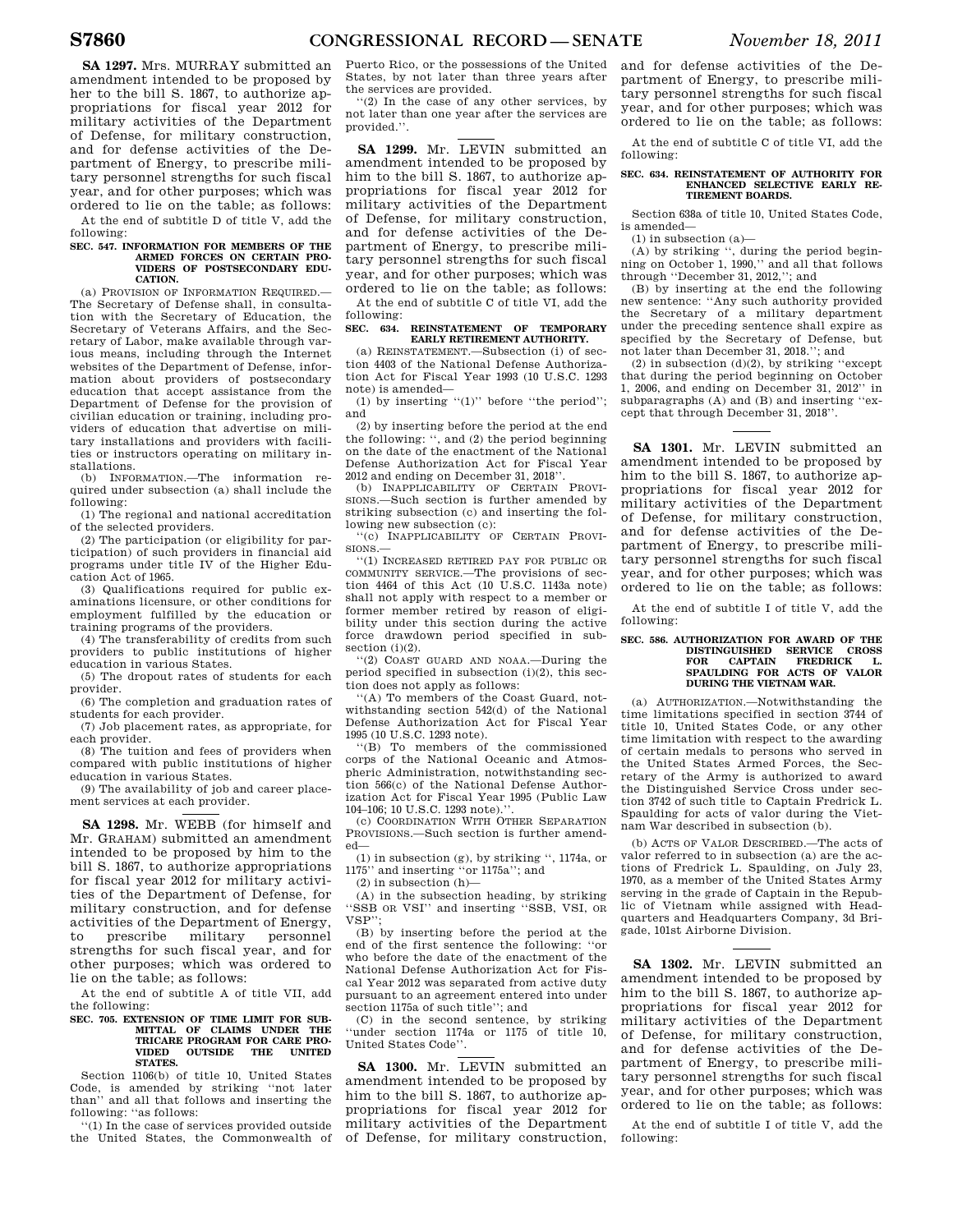### **SEC. 586. AUTHORIZATION FOR AWARD OF MEDAL OF HONOR TO ALONZO H. CUSHING FOR ACTS OF VALOR AT THE BATTLE OF GETTYSBURG DUR-ING THE CIVIL WAR.**

(a) AUTHORIZATION.—Notwithstanding the time limitations specified in section 3744 of title 10, United States Code, or any other time limitation with respect to the awarding of certain medals to persons who served in the Armed Forces, the President is authorized to award the Medal of Honor posthumously under section 3741 of such title to Alonzo H. Cushing for the acts of valor during the Civil War described in subsection (b).

(b) ACTS OF VALOR DESCRIBED.—The acts of valor referred to in subsection (a) are the actions of then First Lieutenant Alonzo H. Cushing while in command of Battery A, 4th United States Artillery, Army of the Potomac, at Gettysburg, Pennsylvania, on July 3, 1863.

**SA 1303.** Mr. LEVIN (for himself and Mr. MCCAIN) submitted an amendment intended to be proposed by him to the bill S. 1867, to authorize appropriations for fiscal year 2012 for military activities of the Department of Defense, for military construction, and for defense activities of the Department of Energy, to prescribe military personnel strengths for such fiscal year, and for other purposes; which was ordered to lie on the table; as follows:

At the end of subtitle D of title I, add the following:

#### **SEC. 158. AUTHORITY FOR EXCHANGE WITH UNITED KINGDOM OF SPECIFIED F– 35 LIGHTNING II JOINT STRIKE FIGHTER AIRCRAFT.**

(a) AUTHORITY.—

(1) EXCHANGE AUTHORITY.—In accordance with subsection (c), the Secretary of Defense may transfer to the United Kingdom of Great Britain and Northern Ireland (in this section referred to as the ''United Kingdom'') all right, title, and interest of the United States in and to an aircraft described in paragraph (2) in exchange for the transfer by the United Kingdom to the United States of all right, title, and interest of the United Kingdom in and to an aircraft described in paragraph (3). The Secretary may execute the exchange under this section on behalf of the United States only with the concurrence of the Secretary of State.

(2) AIRCRAFT TO BE EXCHANGED BY UNITED STATES.—The aircraft authorized to be transferred by the United States under this subsection is an F–35 Lightning II aircraft in the Carrier Variant configuration acquired by the United States for the Marine Corps under a future Joint Strike Fighter program contract referred to as the Low-Rate Initial Production 6 contract.

(3) AIRCRAFT TO BE EXCHANGED BY UNITED KINGDOM.—The aircraft for which the exchange under paragraph (1) may be made is an F–35 Lightning II aircraft in the Short-Take Off and Vertical Landing configuration that, as of November 19, 2010, is being acquired on behalf of the United Kingdom under an existing Joint Strike Fighter program contract referred to as the Low-Rate Initial Production 4 contract.

(b) FUNDING FOR PRODUCTION OF AIR-CRAFT.—

(1) FUNDING SOURCES FOR AIRCRAFT TO BE EXCHANGED BY UNITED STATES.—

(A) IN GENERAL.—Except as provided in subparagraph (B), funds for production of the aircraft to be transferred by the United States (including the propulsion system, long lead-time materials, the production build, and deficiency corrections) may be derived from appropriations for Aircraft Procurement, Navy, for the aircraft under the contract referred to in subsection (a)(2).

(B) EXCEPTION.—Costs for flight test instrumentation of the aircraft to be transferred by the United States and any other non-recurring and recurring costs for that aircraft associated with unique requirements of the United Kingdom may not be borne by the United States.

(2) FUNDING SOURCES FOR AIRCRAFT TO BE EXCHANGED BY UNITED KINGDOM.—Costs for upgrades and modifications of the aircraft to be transferred to the United States that are necessary to bring that aircraft to the Low-Rate Initial Production 6 configuration under the contract referred to in subsection (a)(2) may not be borne by the United States.

(c) IMPLEMENTATION.—The exchange under this section shall be implemented pursuant to the memorandum of understanding titled ''Joint Strike Fighter Production, Sustainment, and Follow-on Development Memorandum of Understanding'', which entered into effect among nine nations including the United States and the United Kingdom on December 31, 2006, consistent with section 27 of the Arms Export Control Act (22 U.S.C. 2767), and as supplemented as necessary by the United States and the United Kingdom.

**SA 1304.** Mr. CHAMBLISS (for himself, Mr. ISAKSON, Mr. INHOFE, Mr. HATCH, Mr. LEE, and Mr. COBURN) proposed an amendment to the bill S. 1867, to authorize appropriations for fiscal year 2012 for military activities of the Department of Defense, for military construction, and for defense activities of the Department of Energy, to prescribe military personnel strengths for such fiscal year, and for other purposes; as follows:

Strike section 324 and insert the following: **SEC. 324. REPORTS ON DEPOT-RELATED ACTIVI-TIES.** 

(a) REPORT ON DEPOT-LEVEL MAINTENANCE AND RECAPITALIZATION OF CERTAIN PARTS AND EQUIPMENT.—

(1) IN GENERAL.—Not later than 90 days after the date of the enactment of this Act, the Director of the Defense Logistics Agency (DLA), in consultation with the military departments, shall submit to the congressional defense committees a report on the status of the DLA Joint Logistics Operations Center's Drawdown, Retrograde and Reset Program for the equipment from Iraq and Afghanistan and the status of the overall supply chain management for depot-level activities.

(2) ELEMENTS.—The report required under paragraph (1) shall include the following elements:

(A) An assessment of the number of backlogged parts for critical warfighter needs, an explanation of why those parts became backlogged, and an estimate of when the backlog is likely to be fully addressed.

(B) A review of critical warfighter requirements that are being impacted by a lack of supplies and parts and an explanation of steps that the Director plans to take to meet the demand requirements of the military departments.

(C) An assessment of the feasibility and advisability of working with outside commercial partners to utilize flexible and efficient turn-key rapid production systems to meet rapidly emerging warfighter requirements.

(D) A review of plans to further consolidate the ordering and stocking of parts and supplies from the military departments at depots under the control of the Defense Logistics Agency.

(3) FLEXIBLE AND EFFICIENT TURN-KEY RAPID PRODUCTION SYSTEMS DEFINED.—For the pur-

poses of this subsection, flexible and efficient turn-key rapid production systems are systems that have demonstrated the capability to reduce the costs of parts, improve manufacturing efficiency, and have the following unique features:

(A) VIRTUAL AND FLEXIBLE.—Systems that provide for flexibility to rapidly respond to requests for low-volume or high-volume machined parts and surge demand by accessing the full capacity of small- and medium-sized manufacturing communities in the United States.

(B) SPEED TO MARKET.—Systems that provide for flexibility that allows rapid introduction of subassemblies for new parts and weapons systems to the warfighter.

(C) RISK MANAGEMENT.—Systems that provide for the electronic archiving and updating of turn-key rapid production packages to provide insurance to the Department of Defense that parts will be available if there is a supply chain disruption.

(b) REPORT ON AIR FORCE MATERIEL COM-MAND REORGANIZATION.—

(1) RESTRICTION ON REORGANIZATION ACTIVI-TIES.—With respect to the planned reorganization of the Air Force Materiel Command announced on November 2, 2011, the Secretary of the Air Force shall make no changes related to organizational alignment, reporting officials, or any other change related to oversight or the duties of system program managers, sustainment program managers, or product support managers who reside at installations where Air Logistics Centers or depots are located until 60 days after the report required under paragraph (2) is submitted to the congressional defense committees.

 $(2)$  REPORT  $-$ 

(A) IN GENERAL.—The Secretary of the Air Force shall submit to the congressional defense committees a report containing an analysis of alternatives for alignment and reporting of Air Force System Program Managers and Product Support Managers.

(B) ELEMENTS.—The report required under subparagraph (A) shall—

(i) focus on the impacts to Air Force life cycle management, sustainment, readiness, and overall support to the warfighter that would likely be realized through the various alternatives;

(ii) address legal, financial, and other relevant issues;

(iii) identify criteria for evaluating alternatives;

(iv) include a list of alternatives, including analysis and recommendations relating to the alternatives;

(v) describe cost and savings factors; and

(vi) focus on how the Air Force should be best organized to conduct life cycle management and sustainment, with overall readiness being the highest priority.

**SA 1305.** Mr. BENNET submitted an amendment intended to be proposed by him to the bill S. 1867, to authorize appropriations for fiscal year 2012 for military activities of the Department of Defense, for military construction, and for defense activities of the Department of Energy, to prescribe military personnel strengths for such fiscal year, and for other purposes; which was ordered to lie on the table; as follows:

At the end of subtitle I of title V, add the following:

#### **SEC. 586. CONTINUATION AND EXPANSION OF WOUNDED WARRIOR CAREERS DEM-ONSTRATION PROGRAM.**

(a) CONTINUATION AND EXPANSION OF PRO-GRAM.—

(1) IN GENERAL.—The Secretary of Defense shall continue the program known as the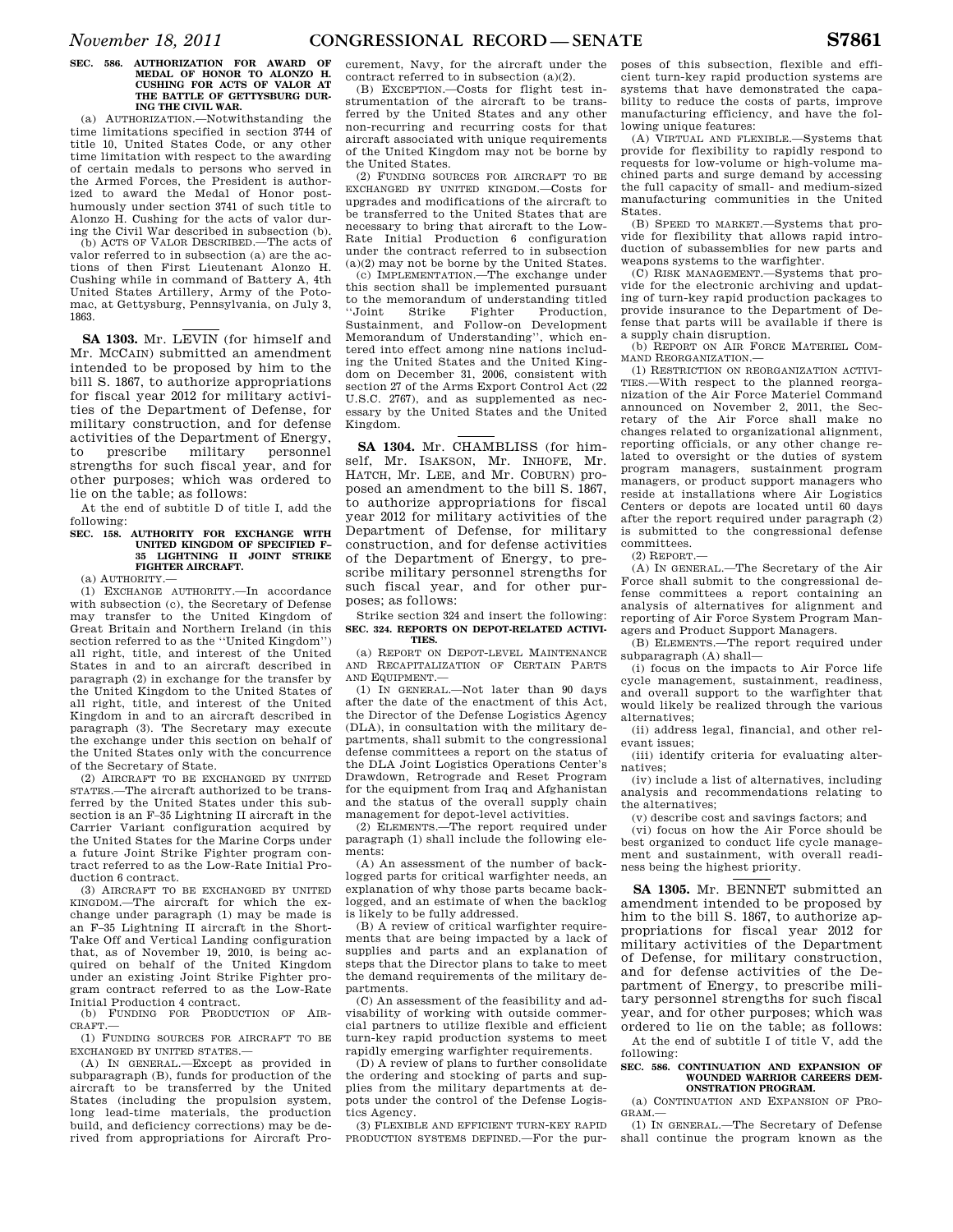Wounded Warrior Careers Demonstration program (in this section referred to as the ''Program''), being conducted in collaboration with the Army Wounded Warrior program, as expanded in accordance with the provisions of this section.

(2) ADDITIONAL PURPOSES OF PROGRAM.—The Program as expanded under this section shall have the additional purposes as follows:

(A) To identify, demonstrate, and disseminate best practices in employment counseling, job placement, and enrollment in high-quality education programs of wounded, ill, or injured members of the Armed Forces (in this section referred to as ''wounded warriors'') who are assigned to the wounded warrior programs of the Armed Forces and other individuals participating in the Program.

(B) To assist wounded warriors in transitioning into employment with the Federal Government, or into civilian life and careers.

(C) To otherwise assess the feasibility and advisability of various additional means to support the transition and reintegration of wounded warriors into civilian life and careers.

(3) PARTICULAR EMPHASIS ON SEVERELY WOUNDED WARRIORS.—In conducting the Program as expanded under this section, the Secretary shall pay special attention to wounded warriors who are severely or catastrophically wounded, ill, or injured (in this section referred to as ''severely wounded warriors'').

(b) ADDITIONAL LOCATIONS FOR PROGRAM.—

(1) IN GENERAL.—The Secretary of Defense shall expand the Program under this section to not less than 10 locations nationwide by not later than September 30, 2012, and to an additional 10 locations nationwide by not later than September 30, 2013.

 $(2)$  LOCATIONS  $-$ 

(A) IN GENERAL.—In selecting locations under this subsection, the Secretary shall select from among locations in which there are high concentrations of wounded warriors (including from the regular components and the reserve components) who served in Operation Enduring Freedom, Operation Iraqi Freedom, or Operation New Dawn who are ready for career and employment counseling.

(B) SPECIAL EMPHASIS FOR LOCATIONS WITH HIGH UNEMPLOYMENT.—In selecting locations under this subsection, the Secretary shall give special emphasis to locations described in subparagraph (A) that also have an unemployment rate that is higher than the national average unemployment rate.

(C) DATA FOR IDENTIFICATION OF LOCA-TIONS.—In identifying locations for purposes of subparagraph (A), the Secretary shall utilize applicable data of the military departments and of the National Center for Veterans Analysis and Statistics.

(c) UTILIZATION OF OTHER FEDERAL PRO-GRAMS AND RESOURCES.—

(1) IN GENERAL.—In expanding the Program under this section, the Secretary of Defense shall, with the cooperation of the heads of the departments and agencies concerned, utilize other programs and resources of the Federal Government (including programs and resources having objectives similar to the Program), including the following:

(A) Programs and resources of the Department of Labor, including the Recovery and<br>Employment Assistance Lifelines Employment Assistance Lifelines (REALifelines) initiative carried out by the Department and the Bethesda Naval Medical Center and Walter Reed Army Medical Center, Maryland.

(B) Programs and resources of the Department of Veterans Affairs, including the program of vocational rehabilitation carried out under chapter 31 of title 38, United States Code.

(C) Programs and resources of other departments and agencies of the Federal Government relating to education and employment of wounded warriors.

(2) DESIGNATION.—Activities carried out under this subsection as part of the expansion of the Program shall be known as the ''Wounded Warrior Education and Employment Initiative''.

(d) SERVICES TO BE PROVIDED UNDER PRO-GRAM.—

(1) IN GENERAL.—The services provided under the Program as expanded under this section shall include all possible career-development and education preparation services for wounded warriors (and their spouses, if appropriate) that are consistent with their needs and are provided utilizing a proactive, intensive, extended case-management model that includes individualized counseling.

(2) SERVICES.—The services provided under this subsection shall include, but not be limited to, assistance relating to the following:

(A) Engaging with prospective employers and educators, when appropriate.

(B) Entering into various kinds of occupations (whether full-time, part-time, paid, or volunteer, or self-employment as entrepreneurs or otherwise).

(C) Acquiring additional education and training, including through internships and mentorship programs.

(e) AVAILABILITY OF SERVICES UNDER PRO-GRAM TO WOUNDED WARRIORS OF ALL ARMED FORCES.—

(1) IN GENERAL.—The services provided under the Program as expanded under this section shall be provided to wounded warriors of all of the Armed Forces pursuant to policies established by the Secretary of Defense.

(2) COORDINATION.—The Secretary of Defense shall ensure coordination between the Secretary of the Army, the Secretary of the Navy, and the Secretary of the Air Force regarding the participation of members of the Armed Forces in the Program under this subsection, including actions to encourage and facilitate the participation of such members in the Program when appropriate.

(f) COST-BENEFIT ANALYSIS.—In identifying services to be provided under the Program as expanded under this section, and in identifying lessons learned and best practices developed for purposes of subsection (g), the Secretary of Defense shall undertake costbenefit and other appropriate analyses of such services and the results of the provision of such services.

(g) DISSEMINATION OF LESSONS LEARNED.—

(1) IN GENERAL.—The Secretary of Defense shall provide for the dissemination to other departments and agencies of the Federal Government, State and local governments, and appropriate nonprofit organizations of information on lessons learned and best practices developed under the Program on the provision of benefits, services, and support to severely wounded warriors and other wounded warriors.

(2) DISSEMINATION TO RELEVANT AGENCIES.— As part of the dissemination of information under paragraph (1), the Secretary of Defense, the Secretary of Veterans Affairs, the Secretary of Labor, the Secretary of Education, and the Director of the Office of Personnel Management shall undertake such joint programs, activities, and initiatives as such Secretaries and the Director consider appropriate to facilitate and further the dissemination of such lessons and best practices as will be of particular use to their respective departments and agencies in providing benefits, services, and support to severely wounded warriors and other wounded warriors.

(h) REPORTS.—

(1) PRELIMINARY REPORT.—

(A) IN GENERAL.—Not later than one year after the date of the enactment of this Act, the Secretary of Defense shall submit to the appropriate committees of Congress, a report on the Program as expanded under this section.

(B) ELEMENTS.—The report under this paragraph shall include the following:

(i) A current description of the Program as expanded under this section.

(ii) A statement of the actions, if any, proposed to be undertaken to further expand the Program.

(iii) In consultation with the heads of other appropriate departments and agencies of the Federal Government, such recommendations for legislative or administration action (including legislative or administration action with respect to or by departments and agencies of the Federal Government other than the Department of Defense) for expanding, improving, or otherwise enhancing the Program.

(C) PUBLICATION.—The report shall be published in the Federal Register.

(D) PUBLIC COMMENT.—The Secretary shall accept comments from the public on the report, including on any recommendations pursuant to subparagraph (B)(iii), including comments from military service organizations and veterans service organizations.

 $(2)$  ASSESSMENT REPORT $-$ 

(A) IN GENERAL.—Not later than five years after the date of the enactment of this Act, the Secretary shall submit to the appropriate committee of Congress a report on the Program.

(B) ELEMENTS.—The report required by this paragraph shall include the following:

(i) A comprehensive description of the Program, including the following:

(I) Information on job placement and retention of wounded warriors who participated in the Program.

(II) A description and assessment of the career services provided under the Program to wounded warriors, with particular focus on those experiencing Post-Traumatic Stress Disorder (PTSD) or Traumatic Brain Injury (TBI).

(ii) An assessment of the financial costs resulting from the failure of wounded warriors to gain employment or achieve self-sufficiency after service in the Armed Forces.

(iii) An assessment of the efficacy of the Program in preparing wounded warriors to meet the challenges of employment after service in the Armed Forces.

(iv) Such recommendations as the Secretary considers appropriate, including recommendations for the further continuation or enhancement of the services provided under the Program.

(3) DISSEMINATION TO OTHER DEPARTMENTS AND AGENCIES.—The Secretary of Defense shall share the information contained in the reports required by paragraphs (1) and (2) with the Secretary of Veterans Affairs, the Secretary of Labor, the Secretary of Education, the Director of the Office of Personnel Management, and the heads of such other departments and agencies of the Federal Government as the Secretary of Defense considers appropriate.

(i) APPROPRIATE COMMITTEES OF CONGRESS DEFINED.—In this section, the term ''appropriate committees of Congress'' means—

(1) the Committee on Armed Services and the Committee on Health, Education, Labor, and Pensions of the Senate; and

(2) the Committee on Armed Services and the Committee on Ways and Means of the House of Representatives.

**SA 1306.** Mr. SANDERS submitted an amendment intended to be proposed by him to the bill S. 1867, to authorize appropriations for fiscal year 2012 for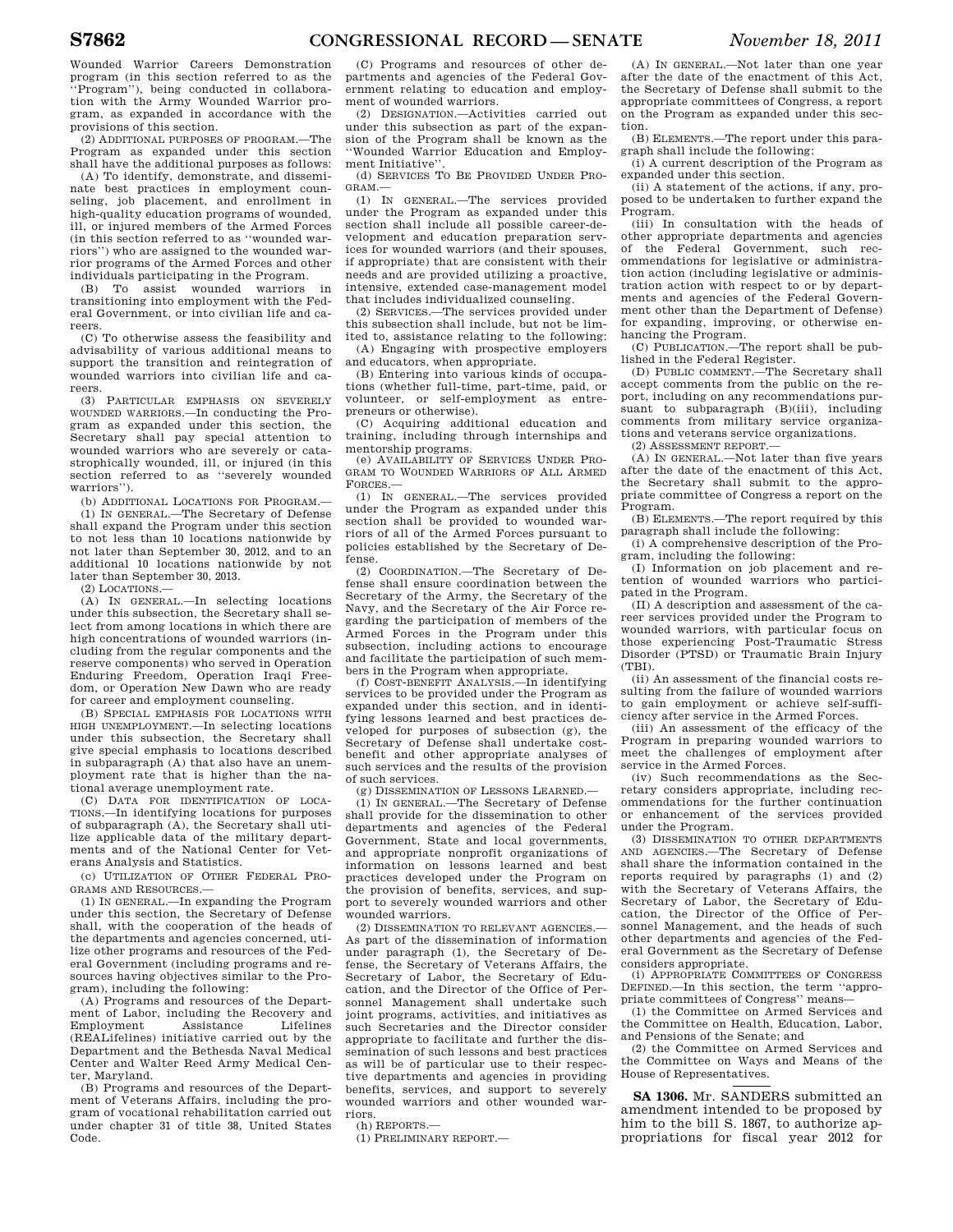military activities of the Department of Defense, for military construction, and for defense activities of the Department of Energy, to prescribe military personnel strengths for such fiscal year, and for other purposes; which was ordered to lie on the table; as follows:

Beginning on page 542, strike line 11 and all that follows through page 543, line 18, and insert the following: ''amount of \$270,000,000. **SEC. 1403. AUTHORIZATION OF APPROPRIATIONS, DEFENSE AGENCIES.** 

Funds are hereby authorized to be appropriated for fiscal years beginning after September 30, 2011, for military construction, land acquisition, and military family housing functions of the Department of Defense (other than the military departments) in the total amount of \$3,347,498,000, as follows:

(1) For military construction projects inside the United States authorized by section 2401(a), \$1,476,499,000.

(2) For military construction projects outside the United States authorized by section 2401(b), \$357,004,000.

(3) For unspecified minor military construction projects under section 2805 of title 10, United States Code, \$32,964,000.

(4) For contingency construction projects of the Secretary of Defense under section 2804 of title 10. United States Code. 10, United States \$10,000,000.

(5) For architectural and engineering services and construction design under section<br>2807 of title 10 United States Code of title 10, United States \$399,602,000.

(6) For energy conservation projects under chapter 173 of title 10, United States Code, \$270,000,000.

**SA 1307.** Mr. BARRASSO (for himself, Mr. ENZI, Mr. CONRAD, Mr. BAU-CUS, and Mr. TESTER) submitted an amendment intended to be proposed by him to the bill S. 1867, to authorize appropriations for fiscal year 2012 for military activities of the Department of Defense, for military construction, and for defense activities of the Department of Energy, to prescribe military personnel strengths for such fiscal year, and for other purposes; which was ordered to lie on the table; as follows:

At the end of subtitle H of title X, add the following:

#### **SEC. 1089. READINESS AND FLEXIBILITY OF INTERCONTINENTAL BALLISTIC MIS-SILE FORCE.**

Notwithstanding any other provision of law and consistent with the treaty obligations of the United States, the Secretary of Defense shall—

(1) retain all of the 450 intercontinental ballistic missile launch facilities currently supporting deployed strategic nuclear delivery vehicles within the limit of 800 deployed and non-deployed strategic launchers;

(2) maintain a minimum of 420 intercontinental ballistic missiles on alert or operationally deployed status;

(3) preserve all 450 existing intercontinental ballistic missile silos in operational or warm status; and

(4) distribute any reductions in the intercontinental ballistic missile force equally among the three operational inter-continental ballistic missile bases.

**SA 1308.** Mr. BARRASSO (for himself and Mr. CORNYN) submitted an amendment intended to be proposed by him to the bill S. 1867, to authorize appropriations for fiscal year 2012 for military activities of the Department of

Defense, for military construction, and for defense activities of the Department of Energy, to prescribe military personnel strengths for such fiscal year, and for other purposes; which was ordered to lie on the table; as follows:

At the end of subtitle H of title X, add the following:<br>SEC.

### **SEC. \_\_\_\_\_\_\_\_. PRIVATE RIGHT OF ACTION UNDER UNIFORMED AND OVERSEAS CITI-ZENS ABSENTEE VOTING ACT.**

Section 105 of the Uniformed and Overseas Citizens Absentee Voting Act (42 U.S.C. 1973ff–4) is amended by striking subsection (b) and inserting the following:

''(b) PRIVATE RIGHT OF ACTION.—A person who is aggrieved by a violation of this Act may bring a civil action in an appropriate district court for such declaratory or injunctive relief as may be necessary to carry out this Act.

''(c) ATTORNEY'S FEES.—In a civil action under this section, the court may allow the prevailing party (other than the United States) reasonable attorney's fees, including litigation expenses, and costs.

''(d) REPORTS TO CONGRESS.—

''(1) ANNUAL REPORT.—Not later than December 31 of each year, the Attorney General shall submit to Congress an annual report on any civil action brought by the Attorney General under subsection (a) during the preceding year or any civil action brought by a private party under subsection (b) in which the Attorney General intervened.

''(2) REPORT ON ENFORCEMENT.—Not later than July 1 of each year in which a general election for Federal office is scheduled, the Attorney General shall submit to Congress a report on the number of attorneys and other staff within the Department of Justice assigned to enforce the Uniformed and Overseas Citizen Absentee Voting Act, as well as the Attorney General's plan to detect noncompliance by State and local election officials with the requirements of the law.''.

**SA 1309.** Mr. RUBIO submitted an amendment intended to be proposed by him to the bill S. 1867, to authorize appropriations for fiscal year 2012 for military activities of the Department of Defense, for military construction, and for defense activities of the Department of Energy, to prescribe military personnel strengths for such fiscal year, and for other purposes; which was ordered to lie on the table; as follows:

At the end of subtitle C of title XII, add the following:

#### **SEC. 1243. REPORT ON CUBA.**

(a) REPORT REQUIRED.—Not later than 180 days after the date of the enactment of this Act, the Secretary of Defense shall, in consultation with the Director of National Intelligence and the Secretary of State, submit to the appropriate committees of Congress a report setting forth the following:

(1) A description the cooperative agreements, relationships, or both between Cuba, on the one hand, and Iran, North Korea, and other states suspected of nuclear proliferation, on the other hand.

(2) A detailed description of the economic support provided by the Government of Venezuela to the Government of Cuba and the intelligence and other support provided by the Cuba Government to the Venezuela Government.

(3) A review of the evidence of relationships between the Cuba Government, or any of its components, and drug cartels, and of the involvement of the Cuba Government, or any of its components, in other drug trafficking activities.

(4) A description of the status and extent of any clandestine activities of the Cuba Government in the United States.

(5) A description of the extent of support by the Cuba Government for governments in Venezuela, Bolivia, Ecuador, and Central America, including cooperation on cyber matters with such governments.

(6) A description of the status and extent of the research and development program of the Cuba Government for biological weapons production.

(7) A description of the status and extent of the cyber warfare program of the Cuba Government.

(b) FORM OF REPORT.—The report required by subsection (a) shall be submitted in unclassified form, but may include a classified annex.

(c) APPROPRIATE COMMITTEES OF CONGRESS DEFINED.—In this section, the term ''appropriate committees of Congress'' means—

(1) the Committees on Armed Services and Appropriations and the Select Committee on Intelligence of the Senate; and

(2) the Committees on Armed Services and Appropriations and the Permanent Select Committee on Intelligence of the House of Representatives.

**SA 1310.** Mr. KIRK (for himself, Mr. KYL, Mr. DEMINT, and Mr. SESSIONS) submitted an amendment intended to be proposed by him to the bill S. 1867, to authorize appropriations for fiscal year 2012 for military activities of the Department of Defense, for military construction, and for defense activities of the Department of Energy, to prescribe military personnel strengths for such fiscal year, and for other purposes; which was ordered to lie on the table; as follows:

At the end of subtitle C of title II, add the following:

#### SEC. 234. PROTECTION OF UNITED STATES MIS. **SILE DEFENSE TECHNOLOGY AND INFORMATION.**

(a) IN GENERAL.—Subject to subsection (b), none of the amounts authorized to be appropriated by this Act may be obligated or expended to provide the Russian Federation access to—

(1) classified missile defense technology of the United States, including hit-to-kill technology; or

(2) classified data, including classified technical data and warning, detection, tracking, targeting, telemetry, command and control, and battle management data, that support the missile defense capabilities of the United States.

(b) APPLICABILITY.—The prohibitions under subsection (a) apply to technology and data that was classified as of November 1, 2011, or that was classified anytime thereafter.

**SA 1311.** Mr. KIRK submitted an amendment intended to be proposed by him to the bill S. 1867, to authorize appropriations for fiscal year 2012 for military activities of the Department of Defense, for military construction, and for defense activities of the Department of Energy, to prescribe military personnel strengths for such fiscal year, and for other purposes; which was ordered to lie on the table; as follows:

At the end of subtitle H of title X, add the following:

**SEC. 1088. EXPRESSION OF SUPPORT FOR GOV-ERNMENT OF KENYA FOR MILITARY ACTION IN SOMALIA AGAINST AL-SHABAAB.** 

Congress—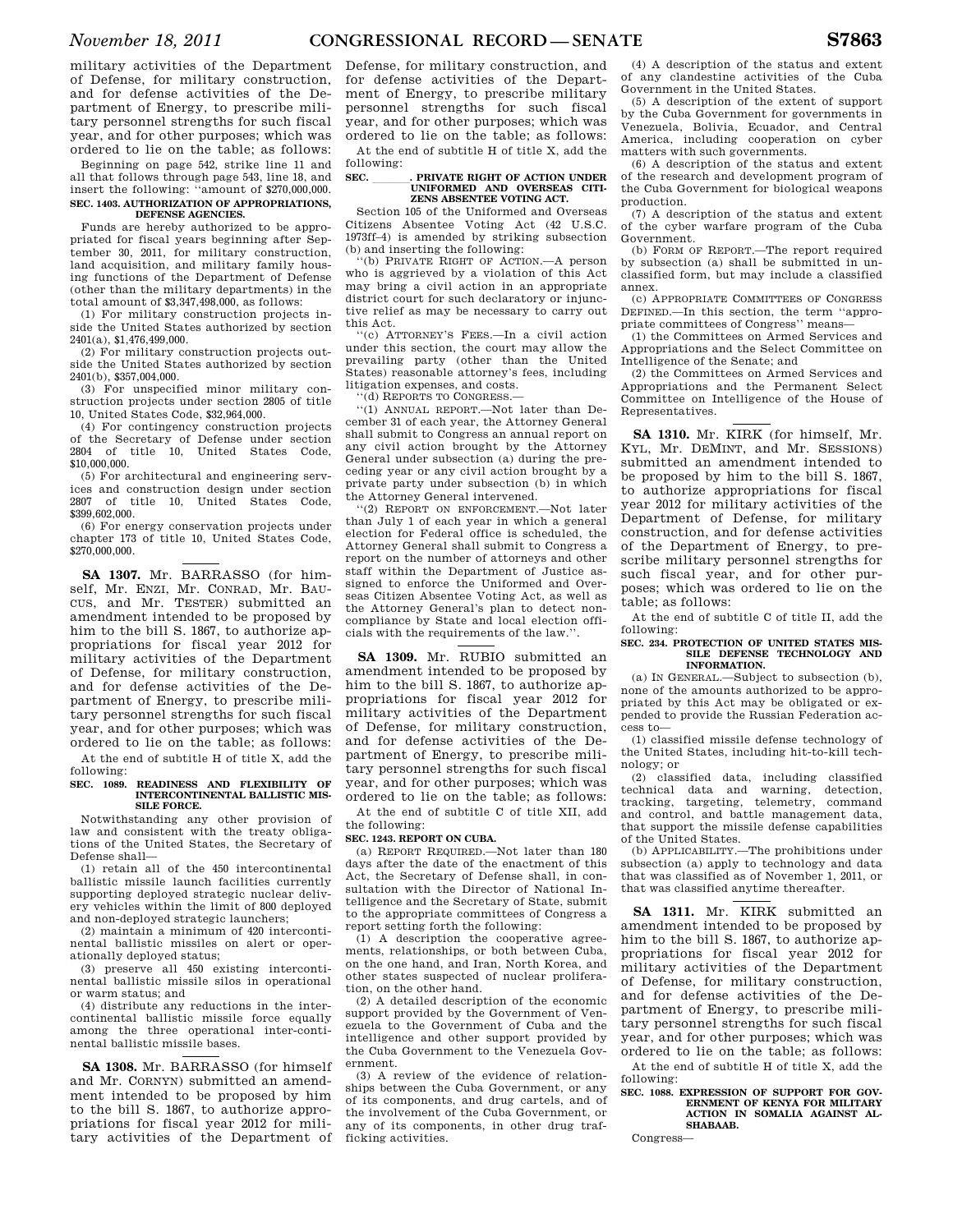(1) expresses gratitude to the Government of Kenya, President Mwai Kibaki, and Prime Minister Raila Odinga for conducting Operation Protect the Country against the Al-Shabaab terrorist organization;

(2) recognizes the threat posed by Al-Shabaab to regional stability and the national security of the United States;

(3) supports offering all necessary assistance for Operation Protect the Country, including the imposition of an international blockade of the port of Kismayo, as requested by the Government of Kenya and the Intergovernmental Authority on Development (IGAD); and

(4) directs the President to engage closely with our NATO and regional allies to support the Kenyan operation against the Al-Shabaab terrorist organization.

**SA 1312.** Mr. KERRY submitted an amendment intended to be proposed by him to the bill S. 1867, to authorize appropriations for fiscal year 2012 for military activities of the Department of Defense, for military construction, and for defense activities of the Department of Energy, to prescribe military personnel strengths for such fiscal year, and for other purposes; which was ordered to lie on the table; as follows:

At the end of division C, add the following: **TITLE XXXIV—VIETNAM EDUCATION FOUNDATION** 

# **SEC. 3401. TRANSFER OF THE VIETNAM EDU-CATION FOUNDATION TO THE DE-PARTMENT OF STATE.**

(a) PURPOSES.—Section 202 of the Vietnam Education Foundation Act of 2000 (22 U.S.C. 2452 note) is amended by adding at the end the following:

''(3) To support the development of 1 or more academic institutions in Vietnam that meets standards comparable to those required for accreditation under section 101(a)(5) of the Higher Education Act of 1965  $(20 \text{ U.S.C. } 1001(a)(5))$  by providing financial assistance to United States institutions of higher education and not-for-profit organizations in the United States to participate in the governance, management, and academic activities of such academic institutions.

(b) DEFINITIONS.—Section 203 of such Act is amended—

(1) by striking paragraph (1) and inserting the following:

'(1) ADVISORY COMMITTEE.-The term 'Advisory Committee' means the Vietnam Education Foundation Advisory Committee established under section 205.'';

(2) by redesignating paragraph (4) as paragraph (6);

(3) by redesignating paragraph (3) as paragraph (4);

(4) by inserting after paragraph (2) the following:

''(3) FUND.—The term 'Fund' means the Vietnam Debt Repayment Fund established under section 207;''; and

(5) by inserting after paragraph (4) the following:

''(5) SECRETARY.—The term 'Secretary' means the Secretary of State.''.

(c) ESTABLISHMENT.—Section 204 of such Act is amended—

(1) by inserting '', within the Department of State,'' after ''established''; and

(2) by striking ''as an independent'' and all that follows through ''Code''.

(d) REPLACEMENT OF BOARD OF DIRECTORS WITH ADVISORY COMMITTEE.—Section 205 of such Act is amended to read as follows:

#### **''SEC. 205. VIETNAM EDUCATION FOUNDATION ADVISORY COMMITTEE.**

''(a) ESTABLISHMENT.—

''(1) IN GENERAL.—There shall be established a Vietnam Education Foundation Ad-

visory Committee, which shall provide advice to the Secretary regarding the Foundation's activities.

''(2) MEMBERSHIP.—The Advisory Committee shall be composed of 7 members, of whom—

''(A) 3 shall be appointed by the Secretary; ''(B) 1 shall be appointed by the majority leader of the Senate;

''(C) 1 shall be appointed by the minority leader of the Senate;

''(D) 1 shall be appointed by the Speaker of the House of Representatives; and

''(E) 1 shall be appointed by the minority leader of the House of Representatives.

''(3) APPOINTMENT OF INCUMBENT MEMBERS OF BOARD OF DIRECTORS.—Members appointed to the Advisory Committee may include individuals who were members of the Board of Directors of the Foundation on the date immediately preceding the date on which the Advisory Committee was established.

''(b) SUPERVISION.—The Foundation shall be subject to the supervision and direction of the Secretary, in consultation with the Advisory Committee.''.

(e) FELLOWSHIP PROGRAM.—Section 206(a)(1) of the Vietnam Education Foundation Act of 2000 (22 U.S.C. 2452 note) is amended—

(1) in the matter preceding subparagraph (A), by striking ''shall'' and inserting ''may''; and

(2) in subparagraph (A), by striking ''technology, and computer sciences'' and inserting ''academic computer science, public policy, management, and other applied academic disciplines relevant to Vietnam's development''.

(f) VIETNAM DEBT REPAYMENT FUND.—Section 207 of such Act is amended—

(1) in subsection (a), by striking ''(in this subsection referred to as the 'Fund')''; and

 $(2)$  in subsection  $(c)$ —

(A) by striking paragraphs (1) and (2) and inserting the following:

''(1) IN GENERAL.—During each of the fiscal years 2012 through 2018, \$5,000,000 of the amounts in the Fund shall be available, in accordance with paragraph (2), for expenditure by the Department of State for the purpose of carrying out this title.

''(2) DISBURSEMENT.—The Secretary of the Treasury, upon the request of the Secretary, shall transfer amounts made available under paragraph (1) to the Department of State for the purpose of carrying out this title.''; and

(B) in paragraph (3), by striking ''to the Foundation under paragraph (1)'' and inserting ''under this subsection''.

(g) APPOINTMENT OF EXECUTIVE DIRECTOR.— Section 208(a) of such Act is amended—

(1) in the subsection heading, by striking BY BOARD''

(2) by striking ''There'' and inserting the following:

''(1) IN GENERAL.—There'';

(3) by striking ''shall be appointed by the Board'' and inserting ''may be appointed by the Secretary, in consultation with the Advisory Committee,''; and

(4) by striking ''The Executive Director shall be'' and all that follows and inserting the following:

''(2) DUTIES.—The Executive Director—

''(A) shall be the Chief Executive Officer of the Foundation;

''(B) shall serve the Advisory Committee;

''(C) shall carry out the functions of the Foundation subject to the supervision and direction of the Secretary;

''(D) shall carry out such other functions, consistent with the provisions of this title as the Secretary may prescribe.''.

(h) CONFORMING AMENDMENTS.—The Vietnam Education Foundation Act of 2000 (22 U.S.C. 2452 note) is amended—

(1) in section 206(e), by striking ''Board'' and inserting ''Secretary'';

(2) in section 207(d), by striking ''Board'' and inserting ''Secretary''

(3) in section 208—

 $(A)$  by striking subsection  $(b)$ ; and

(B) in subsection (d), by striking ''Board'' and inserting ''Secretary''; and

(4) in section 209—

 $(A)$  in subsection  $(a)(4)$ , by striking "with the concurrence of a majority of the members of the Board,''; and

(B) by amending subsection (b) to read as follows:

''(b) ANNUAL REPORT.—The Secretary of State shall submit an annual report to the Committee on Foreign Relations of the Senate and the Committee on Foreign Affairs of the House of Representatives that describes the operations authorized under this title, including—

''(1) a list of the entities that received grants under this title during the past fiscal year, and the amount of such grants;

''(2) a description of the process used to allocate grant funds to the grantees described in paragraph (1); and

''(3) a description of how such grant funds were expended by such grantees.'

(i) MUTUAL EDUCATIONAL AND CULTURAL EXCHANGE ACT OF 1961.—Section 112(a) of the Mutual Educational and Cultural Exchange Act of 1961 (22 U.S.C. 2460(a)) is amended—

(1) in the matter preceding paragraph (1), by striking "but not limited to"

(2) in paragraph (8), by striking ''and'' at the end;

(3) in paragraph (9), by striking the period at the end and inserting "; and"; and

(4) by adding at the end the following:

''(10) programs administered by the Vietnam Education Foundation.''.

(j) TRANSFER OF FUNCTIONS.—

(1) IN GENERAL.—All functions and assets of the Vietnam Education Foundation, as of the day before the date of the enactment of this Act, are transferred to the Department of State.

(2) PERSONNEL.—The Secretary of State may hire—

(A) personnel who were employed by the Vietnam Education Foundation on the day before the date of the enactment of this Act; and

(B) such other personnel as may be necessary to support the Foundation, in accordance with part III of title 5, United States Code (5 U.S.C. 2101 et seq.).

(k) SUPPORT FOR INSTITUTIONAL INNOVATION IN VIETNAM.—

(1) GRANTS AUTHORIZED.—The Secretary of State may award 1 or more grants, using a transparent and competitive selection process, for the purposes set forth in paragraph  $(2)$ , to—

(A) the Vietnam Education Foundation;

(B) institutions of higher education (as defined in section 101(a) of the Higher Education Act of 1965 (20 U.S.C. 1001(a))); and

(C) not-for-profit organizations in the United States engaged in promoting institutional innovation in Vietnamese higher education.

(2) USE OF FUNDS.—Grant funds awarded under paragraph (1) shall be used to establish 1 or more independent, not-for-profit, academic institutions in Vietnam, each of which shall—

(A) meet standards comparable to those required for accreditation under section 101(a)(5) of the Higher Education Act of 1965;

(B) offer graduate level programs in public policy, management, and related fields;

(C) support the equitable and sustainable socioeconomic development of Vietnam;

(D) feature teaching and research components;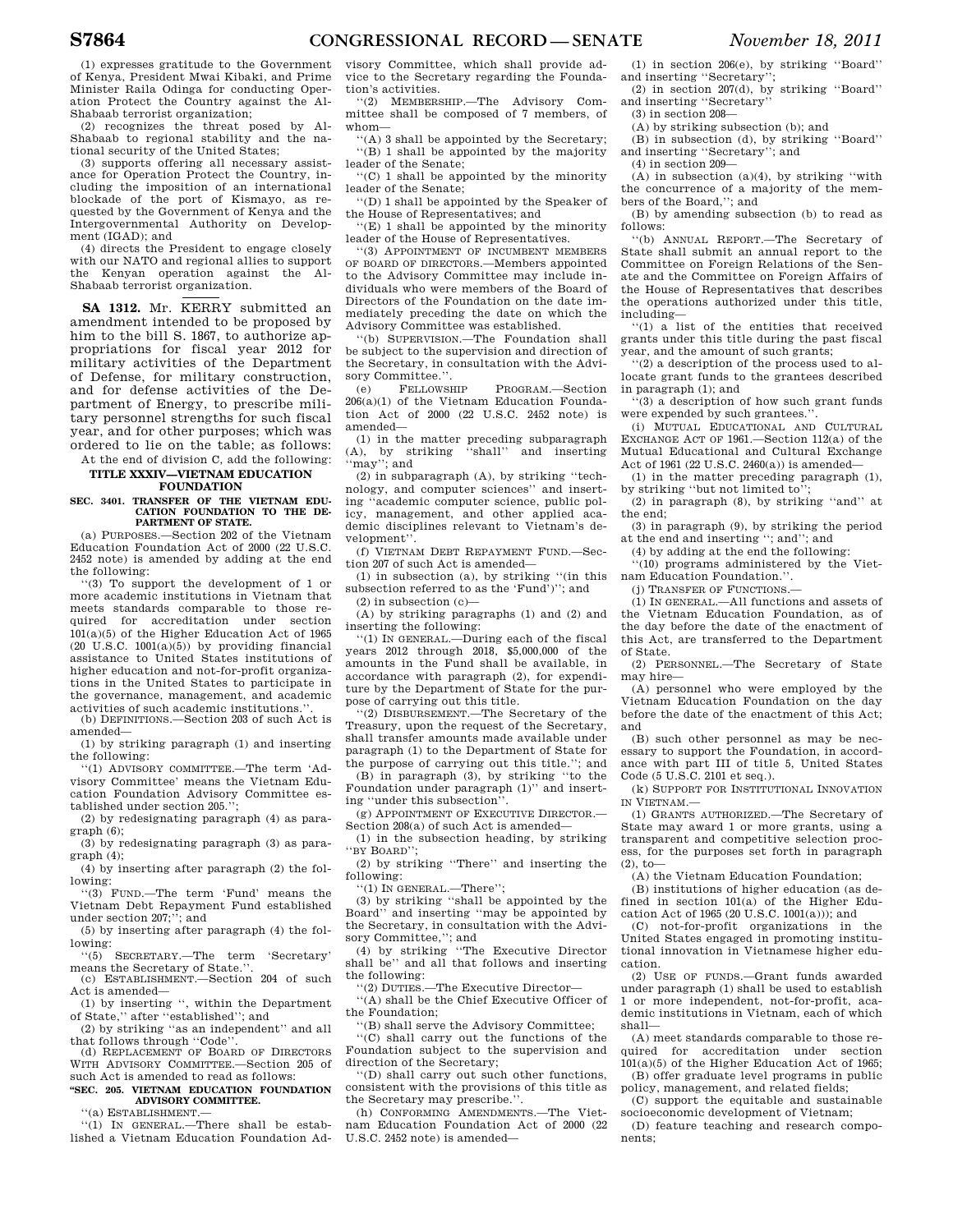(E) promote the development of institutional capacity and innovation in Vietnam; (F) operate according to core principles of

good governance; and (G) be autonomous from the Government of Vietnam.

(3) APPLICATION.—

(A) IN GENERAL.—Each institution of higher education and not-for-profit organization desiring a grant under this subsection shall submit an application to the Secretary of State at such time, in such manner, and accompanied by such information as the Secretary may reasonably require.

(B) COMPETITIVE BASIS.—The process for selecting grantees under this subsection shall be transparent and competitive and conform to—

(i) the requirements set forth under the Mutual Educational and Cultural Exchange Act of 1961 (22 U.S.C. 2451); and

(ii) established Federal assistance award procedures of the Department of State.

(4) SOURCE OF GRANT FUNDS.—The Secretary of State may use amounts from the Vietnam Debt Repayment Fund made available under section 207(c) of the Vietnam Education Foundation Act of 2000 (22 U.S.C. 2452 note) for grants authorized under this subsection.

(5) ANNUAL REPORT.—The Secretary of State shall submit an annual report to the Committee on Foreign Relations of the Senate and the Committee on Foreign Affairs of the House of Representatives that summarizes the activities carried out under this subsection during the most recent fiscal year.

#### **SEC. 3402. EFFECTIVE DATE.**

This title, and the amendments made by this title, shall take effect on the date that is 90 days after the date of the enactment of this Act.

**SA 1313.** Mr. HATCH submitted an amendment intended to be proposed by him to the bill S. 1867, to authorize appropriations for fiscal year 2012 for military activities of the Department of Defense, for military construction, and for defense activities of the Department of Energy, to prescribe military personnel strengths for such fiscal year, and for other purposes; which was ordered to lie on the table; as follows:

At the end of subtitle C of title XXVIII, add the following:

#### **SEC. 2823. LAND CONVEYANCE, LOCAL TRAINING AREA FOR BROWNING ARMY RE-SERVE CENTER, UTAH.**

(a) CONVEYANCE AUTHORIZED.—The Secretary of the Army shall convey, without consideration, to the Department of Veterans Affairs (in this section referred to as the ''Department'') all right, title, and interest of the United States in and to a parcel of unimproved real property consisting of approximately 5 acres of the Local Training Area for the Browning Army Reserve Center, Utah, for the purpose of constructing and operating a Community Based Outpatient Clinic adjacent to the George E. Wahlen Veterans Home in Ogden, Utah.

(b) PAYMENT OF COSTS OF CONVEYANCE.—

(1) PAYMENT REQUIRED.—The Secretary may require the Department to cover costs to be incurred by the Secretary, or to reimburse the Secretary for costs incurred by the Secretary, to carry out the conveyance under subsection (a), including survey costs, costs related to environmental documentation, and other administrative costs related to the conveyance. If amounts paid to the Secretary in advance exceed the costs actually incurred by the Secretary to carry out the conveyance, the Secretary shall refund the excess amount to the Department.

(2) TREATMENT OF AMOUNTS RECEIVED.— Amounts received as reimbursement under paragraph (1) shall be credited to the fund or account that was used to cover the costs incurred by the Department. Amounts so credited shall be merged with amounts in such fund or account, and shall be available for the same purposes, and subject to the same conditions and limitations, as amounts in such fund or account.

(c) DESCRIPTION OF PROPERTY.—The exact acreage and legal description of the real property to be conveyed under subsection (a) shall be determined by a survey satisfactory to the Secretary.

(d) ADDITIONAL TERMS AND CONDITIONS. The Secretary may require such additional terms and conditions in connection with the conveyance under subsection (a) as the Secretary considers appropriate to protect the interests of the United States.

**SA 1314.** Mr. HATCH submitted an amendment intended to be proposed by him to the bill S. 1867, to authorize appropriations for fiscal year 2012 for military activities of the Department of Defense, for military construction, and for defense activities of the Department of Energy, to prescribe military personnel strengths for such fiscal year, and for other purposes; which was ordered to lie on the table; as follows:

At the end of subtitle H of title X, add the following:

#### **SEC. 1088. FEDERAL EMPLOYEES RETIREMENT SYSTEM AGE AND RETIREMENT TREATMENT FOR CERTAIN RETIR-EES OF THE ARMED FORCES.**

(a) INCREASE IN MAXIMUM AGE LIMIT FOR POSITIONS SUBJECT TO FERS.—

(1) LAW ENFORCEMENT OFFICERS AND FIRE-FIGHTERS.—Section 3307(e) of title 5, United States Code, is amended—

(A) by striking ''(e) The'' and inserting ''(e)(1) Except as provided in paragraph (2), the''; and

(B) by adding at the end the following:

'(2) The maximum age limit for an original appointment to a position as a firefighter or law enforcement officer (as defined in section 8401(14) or (17), respectively) shall be 47 years of age, in the case of an individual who on the effective date of such appointment is eligible to receive retired pay or retainer pay for military service, or pension or compensation from the Department of Veterans Affairs instead of such retired or retainer pay.

(2) OTHER POSITIONS.—The maximum age limit for an original appointment to a position as a member of the Capitol Police or Supreme Court Police, nuclear materials courier (as defined under section 8401(33) of such title), or customs and border protection officer (as defined in section 8401(36) of such title) shall be 47 years of age, in the case of an individual who on the effective date of such appointment is eligible to receive retired pay or retainer pay for military service, or pension or compensation from the Department of Veterans Affairs instead of such retired or retainer pay.

(b) ELIGIBILITY FOR ANNUITY.—Section 8412(d) of such title is amended—

(1) in paragraph (1), by striking ''or'' at the end;

(2) in paragraph (2), by adding ''or'' at the end; and

(3) by inserting after paragraph (2) the following:

''(3) after becoming 57 years of age and completing 10 years of service as a law enforcement officer, member of the Capitol Police or Supreme Court Police, firefighter, nuclear materials courier, customs or border protection officer, or any combination of such service totaling 10 years, if such employee—

''(A) is originally appointed to a position as a law enforcement officer, member of the Capitol Police or Supreme Court Police, firefighter, nuclear materials courier, or customs and border protection officer on or after the effective date of this paragraph under section 1088(e) of the National Defense Authorization Act for Fiscal Year 2012; and

''(B) on the date that original appointment met the requirements of section 3307(e)(2) of this title or section 1088(a)(2) of the National Defense Authorization Act for Fiscal Year 2012,''.

(c) MANDATORY SEPARATION.—Section 8425 of such title is amended—

(1) in subsection  $(b)(1)$ , in the first sentence, by inserting '', except that a law enforcement officer, firefighter, nuclear materials courier, or customs and border protection officer eligible for retirement under 8412(d)(3) shall be separated from service on the last day of the month in which that employee becomes 57 years of age'' before the period;

(2) in subsection (c), in the first sentence, by inserting '', except that a member of the Capitol Police eligible for retirement under  $8412(d)(3)$  shall be separated from service on the last day of the month in which that employee becomes 57 years of age'' before the period; and

(3) in subsection (d), in the first sentence, by inserting '', except that a member of the Supreme Court Police eligible for retirement under 8412(d)(3) shall be separated from service on the last day of the month in which that employee becomes 57 years of age'' before the period.

(d) COMPUTATION OF BASIC ANNUITY.—Section 8415(d) of such title is amended—

(1) in paragraph (1), by striking ''total service as'' and inserting ''civilian service as a law enforcement officer, member of the Capitol Police or Supreme Court Police, firefighter, nuclear materials courier, customs and border protection officer, or air traffic controller that, in the aggregate,''; and

(2) in paragraph (2), by striking ''so much of such individual's total service as exceeds 20 years'' and inserting ''the remainder of such individual's total service''.

(e) EFFECTIVE DATE.—This section (including the amendments made by this section) shall take effect 60 days after the date of the enactment of this Act and shall apply to appointments made on or after that effective date.

**SA 1315.** Mr. HATCH submitted an amendment intended to be proposed by him to the bill S. 1867, to authorize appropriations for fiscal year 2012 for military activities of the Department of Defense, for military construction, and for defense activities of the Department of Energy, to prescribe military personnel strengths for such fiscal year, and for other purposes; which was ordered to lie on the table; as follows: At the end of subtitle H of title X, add the

following: **SEC. 1088. LONG-TERM PLAN FOR MAINTENANCE** 

#### **OF INTERCONTINENTAL BALLISTIC MISSILE SOLID ROCKET MOTOR**  PRODUCTION CAPACITY.

The Secretary of Defense shall submit, with the budget justification materials submitted to Congress in support of the budget of the Department of Defense for fiscal year 2013 (as submitted with the budget of the President under section 1105(a) of title 31, United States Code), a long-term plan for maintaining a minimal capacity to produce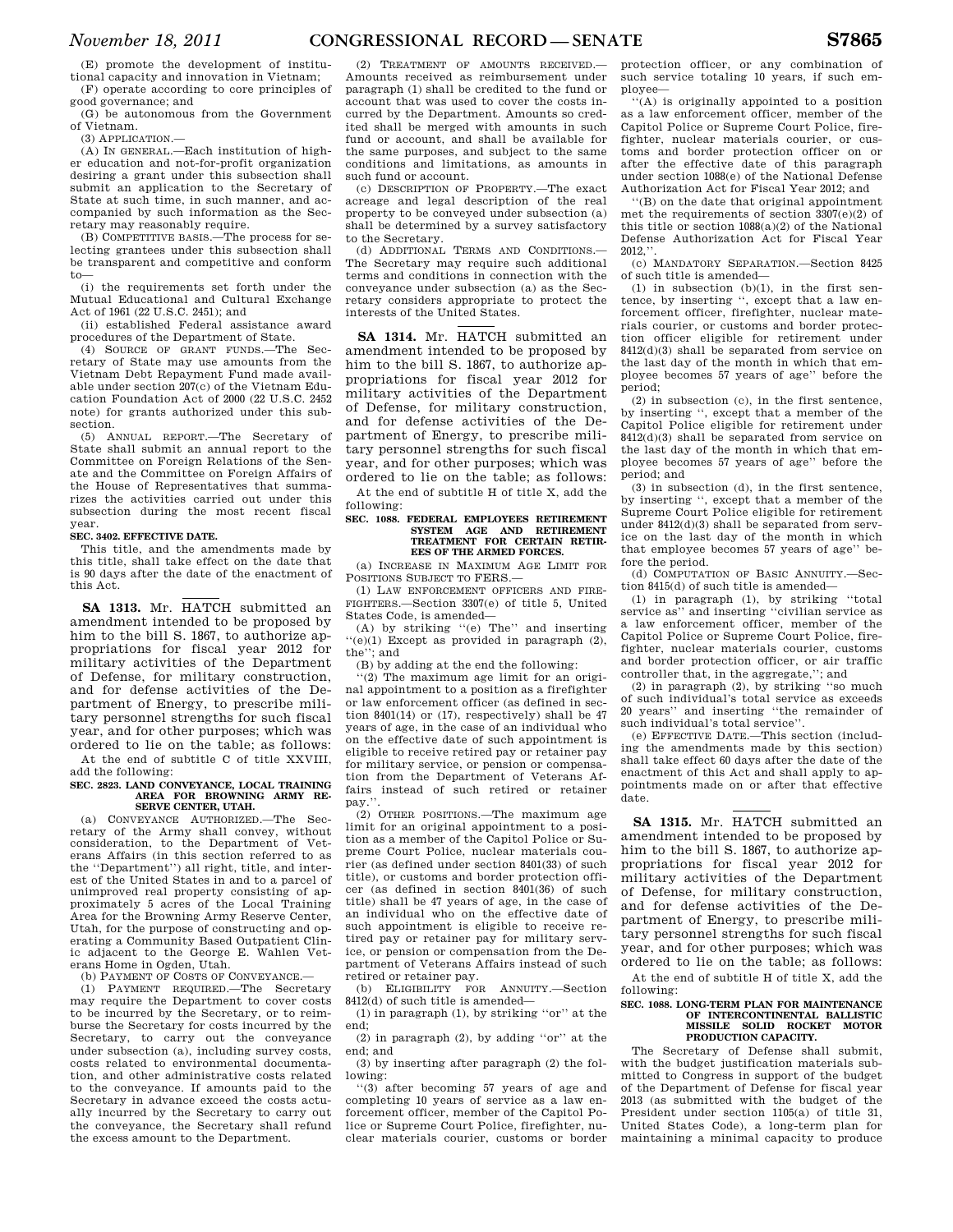intercontinental ballistic missile solid rocket motors.

**SA 1316.** Mr. HATCH (for himself and Mr. CHAMBLISS) submitted an amendment intended to be proposed by him to the bill S. 1867, to authorize appropriations for fiscal year 2012 for military activities of the Department of Defense, for military construction, and for defense activities of the Department of Energy, to prescribe military personnel strengths for such fiscal year, and for other purposes; which was ordered to lie on the table; as follows: Strike subtitle C of title III.

**SA 1317.** Mr. PORTMAN submitted an amendment intended to be proposed by him to the bill S. 1867, to authorize appropriations for fiscal year 2012 for military activities of the Department of Defense, for military construction, and for defense activities of the Department of Energy, to prescribe military personnel strengths for such fiscal year, and for other purposes; which was ordered to lie on the table; as follows:

At the end of subtitle G of title X, add the following:

### **SEC. 1080. REPORT ON DEFENSE DEPARTMENT ANALYTIC CAPABILITIES REGARD-ING FOREIGN BALLISTIC MISSILE THREATS.**

(a) REPORT REQUIRED.—Not later than 180 days after the date of enactment of this Act, the Secretary of Defense shall submit to the congressional defense committees a report on the analytic capabilities of the Department of Defense regarding threats from foreign ballistic missiles of all ranges.

(b) ELEMENTS.—The report required by subsection (a) shall include the following:

(1) A description of the current capabilities of the Department of Defense to analyze threats from foreign ballistic missiles of all ranges, including the degree of coordination among the relevant analytic elements of the Department.

(2) A description of any current or foreseeable gaps in the analytic capabilities of the Department regarding threats from foreign ballistic missiles of all ranges.

(3) A plan to address any gaps identified pursuant to paragraph (2) during the 5-year period beginning on the date of the report.

(c) FORM.—The report required by subsection (a) shall be submitted in unclassified form, but may include a classified annex.

**SA 1318.** Mr. BENNET submitted an amendment intended to be proposed by him to the bill S. 1867, to authorize appropriations for fiscal year 2012 for military activities of the Department of Defense, for military construction, and for defense activities of the Department of Energy, to prescribe military personnel strengths for such fiscal year, and for other purposes; which was ordered to lie on the table; as follows:

Strike section 1048 and insert the following:

#### **SEC. 1048. TROOPS-TO-TEACHERS PROGRAM EN-HANCEMENTS.**

(a) FISCAL YEAR 2012 ADMINISTRATION.— Notwithstanding section 2302(c) of the Elementary and Secondary Education Act of 1965 (20 U.S.C. 6672(c)), the Secretary of Defense may administer the Troops-to-Teachers Program during fiscal year 2012. Amounts authorized to be appropriated for the Department of Defense by this Act shall be available to the Secretary of Defense for that purpose.

(b) YEARS OF SERVICE REQUIREMENTS.—Section  $2303(a)(2)(A)(i)$  of the Elementary and Secondary Education Act of 1965 (20 U.S.C.  $6673(a)(2)(A)(i)$  is amended by striking "6 or more years'' and inserting ''4 or more years''. (c) DEFINITION OF LOCAL EDUCATIONAL

AGENCY AND PUBLIC CHARTER SCHOOLS.—

(1) AMENDMENT.—Section 2304(a)(1)(B) of the Elementary and Secondary Education Act of 1965 (20 U.S.C. 6674(a)(1)(B)) is amended to read as follows:

''(B) to accept an offer of full-time employment as an elementary school teacher, secondary school teacher, or career or technical education teacher for not less than 3 school years with a local educational agency receiving a grant under part A of title I, a public charter school (as such term is defined in section 2102) residing in such a local educational agency, or a Bureau-funded school (as such term is defined in section 1141 of the Education Amendments of 1978 (25 U.S.C. 2021)), to begin the school year after obtaining that certification or licensing.''.

(2) EFFECTIVE DATE.—The amendment made by paragraph (1) shall take effect 30 days after the date of the enactment of this Act.

(d) REPORT.—

(1) IN GENERAL.—Not later than April 1, 2012, the Secretary of Defense and the Secretary of Education shall jointly submit to the appropriate committees of Congress a report on the Troops-to-Teachers Program. The report shall include the following:

(A) A summary of the funding of the Troops-to-Teachers Program since its inception and projected funding of the program during the period covered by the futureyears defense program submitted to Congress during 2011.

(B) The number of past participants in the Troops-to-Teachers Program by year, the number of past participants who have fulfilled, and have not fulfilled, their service obligation under the program, and the number of waivers of such obligations (and the reasons for such waivers).

(C) A discussion and assessment of the current and anticipated effects of recent economic circumstances in the United States, and cuts nationwide in State and local budgets, on the ability of participants in the Troops-to-Teachers Program to obtain teaching positions.

(D) A discussion of the youth education goals in the Troops-to-Teachers Program and the record of the program to date in producing teachers in high-need and other eligible schools.

(E) An assessment of the extent to which the Troops-to-Teachers Program achieves its purpose as a military transition assistance program and, in particular, as a transition assistance program for members of the Armed Forces who are nearing retirement or who are voluntarily or involuntarily separating from military service.

(F) An assessment of the performance of the Troops-to-Teachers Program in providing qualified teachers to high-need public schools, and reasons for expanding the program to additional school districts.

(G) A discussion and assessment of the advisability of the administration of the Troops-to-Teachers Program by the Department of Education in consultation with the Department of Defense.

(2) DEFINITIONS.—In this subsection:

(A) APPROPRIATE COMMITTEES OF CON-GRESS.—The term ''appropriate committees of Congress'' means—

(i) the Committees on Armed Services and Health, Education, Labor, and Pensions of the Senate; and

(ii) the Committees on Armed Services and Education and the Workforce of the House of Representatives.

(B) TROOPS-TO-TEACHERS PROGRAM.—The term ''Troops-to-Teachers Program'' means the Troops-to-Teachers Program under chapter A of subpart 1 of part C of title II of the Elementary and Secondary Education Act of 1965 (20 U.S.C. 6671 et seq.).

**SA 1319.** Mr. SANDERS submitted an amendment intended to be proposed by him to the bill S. 1867, to authorize appropriations for fiscal year 2012 for military activities of the Department of Defense, for military construction, and for defense activities of the Department of Energy, to prescribe military personnel strengths for such fiscal year, and for other purposes; which was ordered to lie on the table; as follows:

Beginning on page 542, strike line 11 and all that follows through page 543, line 18, and insert the following: ''amount of \$270,000,000.

#### **SEC. 1403. AUTHORIZATION OF APPROPRIATIONS, DEFENSE AGENCIES.**

Funds are hereby authorized to be appropriated for fiscal years beginning after September 30, 2011, for military construction, land acquisition, and military family housing functions of the Department of Defense (other than the military departments) in the total amount of \$3,347,498,000, as follows:

(1) For military construction projects inside the United States authorized by section 2401(a), \$1,476,499,000.

(2) For military construction projects outside the United States authorized by section 2401(b), \$357,004,000.

(3) For unspecified minor military construction projects under section 2805 of title 10, United States Code, \$32,964,000.

(4) For contingency construction projects of the Secretary of Defense under section 2804 of title 10, United States Code, \$10,000,000.

(5) For architectural and engineering services and construction design under section 2807 of title 10, United States Code, \$399,602,000.

(6) For energy conservation projects under chapter 173 of title 10, United States Code, \$270,000,000.

On page 671, in the table relating to Military Construction, Defense-Wide, in the item relating to the Energy Conservation Investment Program, strike ''135,000'' in the Senate Agreement column and insert ''270,000''.

On page 671, in the table relating to Military Construction, Defense-Wide, in the item relating to Total Military Construction, Defense-Wide, strike ''3,103,663'' in the Senate Agreement column and insert ''3,238,663''.

**SA 1320.** Mr. LIEBERMAN (for himself, Mr. INHOFE, and Mr. GRAHAM) submitted an amendment intended to be proposed by him to the bill S. 1867, to authorize appropriations for fiscal year 2012 for military activities of the Department of Defense, for military construction, and for defense activities of the Department of Energy, to prescribe military personnel strengths for such fiscal year, and for other purposes; which was ordered to lie on the table; as follows:

At the end of subtitle A of title IV, add the following: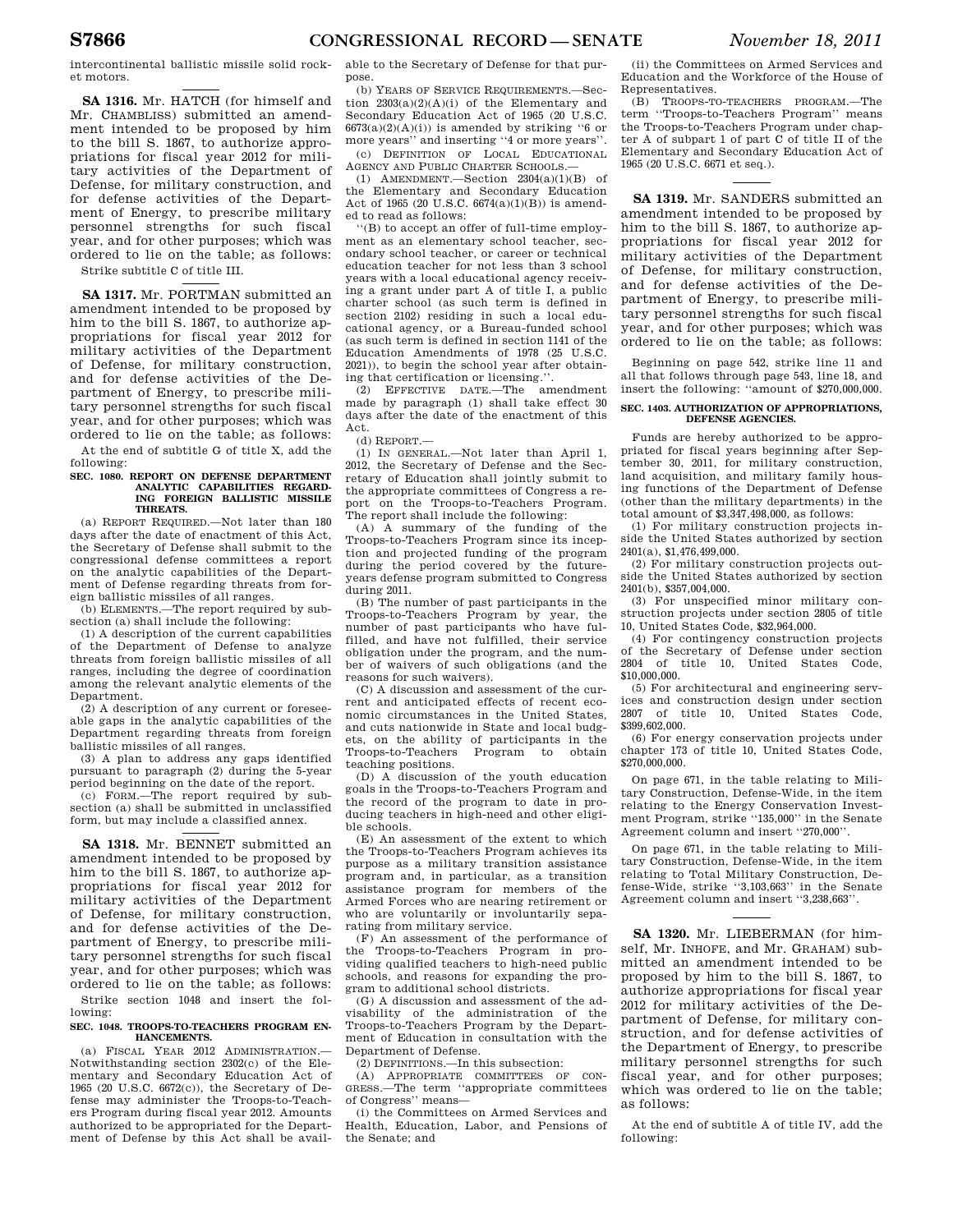#### **SEC. 402. REPORT ON ANTICIPATED REDUCTIONS IN END-STRENGTH LEVELS FOR UNITED STATES GROUND FORCES IN RESPONSE TO POTENTIAL REDUC-TIONS IN FUNDING FOR THE DE-PARTMENT OF DEFENSE.**

(a) REPORT REQUIRED.—Not later than 90 days after the date of the enactment of this Act, the Secretary of Defense shall submit to Congress a report on potential reductions in end-strength levels for United States ground forces that would occur as a result of any reductions in funding for the Department of Defense linked to the Budget Control Act. (b) ELEMENTS.—The report required by sub-

section (a) shall include the following:

(1) A description of the reductions in endstrength levels for United States ground forces anticipated in response to potential reductions in funding for the Department of Defense.

(2) An explanation of the strategic rationale for such reductions.

(3) An explanation of the standards to be used in determining and implementing such reductions, and the resultant force structure mix, over the course of the future-years defense program submitted to Congress in fiscal year 2012.

(4) A summary of the risks such reductions pose to the capacity of the Armed Forces to execute the National Defense Strategy or any particular role or mission under that strategy.

(5) A summary of plans to manage the risks summarized under paragraph (4), including, in particular, plans for mechanisms to ensure the timeliness of any expansion of United States ground forces required in the event of a crisis and to expand the reserve components.

(6) A description of any differences in opinion on the matters covered by paragraphs (1) through (5) from the Joint Staff, the Chiefs of Staff, and the commanders of the combatant commands.

(7) Such other matters relating to such reductions as the Secretary considers appropriate.

(c) FORM.—The report required by subsection (a) shall be submitted in unclassified form, but may include a classified annex.

(d) UNITED STATES GROUND FORCES DE-FINED.—In this section, the term ''United States ground forces'' means the Army and the Marine Corps.

**SA 1321.** Mr. REED submitted an amendment intended to be proposed to amendment SA 1072 submitted by Mr. LEAHY (for himself, Mr. GRAHAM, Mr. ROCKEFELLER, Ms. AYOTTE, Mr. AKAKA, Mr. ALEXANDER, Mr. BAUCUS, Mr. BEGICH, Mr. BENNET, Mr. BINGAMAN, Mr. BLUMENTHAL, Mr. BLUNT, Mr. BOOZ-MAN, Mrs. BOXER, Mr. BROWN of Massachusetts, Mr. BROWN of Ohio, Mr. BURR, Ms. CANTWELL, Mr. CARDIN, Mr. CAR-PER, Mr. CASEY, Mr. COATS, Mr. CON-RAD, Mr. COONS, Mr. CORKER, Mr. CRAPO, Mr. DURBIN, Mr. ENZI, Mrs. FEINSTEIN, Mr. FRANKEN, Mrs. GILLI-BRAND, Mr. GRASSLEY, Mrs. HAGAN, Mr. HARKIN, Mr. HELLER, Mr. HOEVEN, Mr. INHOFE, Mr. INOUYE, Mr. JOHANNS, Mr. JOHNSON of Wisconsin, Mr. JOHNSON of South Dakota, Ms. KLOBUCHAR, Ms. LANDRIEU, Mr. LAUTENBERG, Mr. LEE, Mr. LUGAR, Mr. MANCHIN, Mrs. MCCAS-KILL, Mr. MENENDEZ, Mr. MERKLEY, Ms. MIKULSKI, Mr. MORAN, Mrs. MURRAY, Mr. NELSON of Nebraska, Mr. PRYOR, Mr. RISCH, Mr. SANDERS, Mr. SCHUMER, Mrs. SHAHEEN, Ms. SNOWE, Ms. STABE-NOW, Mr. TESTER, Mr. UDALL of Colo-

rado, Mr. VITTER, Mr. WARNER, Mr. WHITEHOUSE, Mr. WYDEN, Mr. TOOMEY, and Mr. KERRY) to the bill S. 1867, to authorize appropriations for fiscal year 2012 for military activities of the Department of Defense, for military construction, and for defense activities of the Department of Energy, to prescribe military personnel strengths for such fiscal year, and for other purposes; which was ordered to lie on the table; as follows:

On page 2, strike line 15 and all that follows through page 5 line 19, and insert the following:

''(A) have had at least 10 years of federally recognized service in an active status in the National Guard; and

''(B) are in a grade above the grade of brigadier general.<br>" $(2)$  The Cl

The Chief and Vice Chief of the National Guard Bureau may not both be members of the Army or of the Air Force.

 $(3)(A)$  Except as provided in subparagraph (B), an officer appointed as Vice Chief of the National Guard Bureau serves for a term of four years, but may be removed from office at any time for cause.

''(B) The term of the Vice Chief of the National Guard Bureau shall end within a reasonable time (as determined by the Secretary of Defense) following the appointment of a Chief of the National Guard Bureau who is a member of the same armed force as the Vice Chief.

''(b) DUTIES.—The Vice Chief of the National Guard Bureau performs such duties as may be prescribed by the Chief of the National Guard Bureau.

''(c) GRADE.—The Vice Chief of the National Guard Bureau shall be appointed to serve in the grade of lieutenant general.

''(d) FUNCTIONS AS ACTING CHIEF.—When there is a vacancy in the office of the Chief of the National Guard Bureau or in the absence or disability of the Chief, the Vice Chief of the National Guard Bureau acts as Chief and performs the duties of the Chief until a successor is appointed or the absence of disability ceases.''.

(b) CONFORMING AMENDMENTS.—

(1) Section 10502 of such title is amended by striking subsection (e).

 $(2)$  Section  $10506(a)(1)$  of such title is amended by striking ''and the Director of the Joint Staff of the National Guard Bureau'' and inserting ''and the Vice Chief of the National Guard Bureau''.

(c) CLERICAL AMENDMENTS.—

and

(1) HEADING AMENDMENT.—The heading of section 10502 of such title is amended to read as follows:

#### **''§ 10502. Chief of the National Guard Bureau: appointment; advisor on National Guard matters; grade''.**

(2) TABLE OF SECTIONS.—The table of sections at the beginning of chapter 1011 of such title is amended—

(A) by striking the item relating to section 10502 and inserting the following new item:

''10502. Chief of the National Guard Bureau: appointment; advisor on Na-

tional Guard matters; grade.'';

(B) by striking the item relating to section 10505 and inserting the following new item:

''10505. Vice Chief of the National Guard Bureau.''.

#### **SEC. 1603. MEMBERSHIP OF THE CHIEF OF THE NATIONAL GUARD BUREAU ON THE JOINT CHIEFS OF STAFF.**

Section 151(a) of title 10, United States Code, is amended by adding at the end the following new paragraph:

''(7) The Chief of the National Guard Bureau for the purpose of addressing issues in-

volving non-federalized National Guard forces in support of homeland defense and civil support missions.''.

**SA 1322.** Mr. VITTER submitted an amendment intended to be proposed by him to the bill S. 1867, to authorize appropriations for fiscal year 2012 for military activities of the Department of Defense, for military construction, and for defense activities of the Department of Energy, to prescribe military personnel strengths for such fiscal year, and for other purposes; which was ordered to lie on the table; as follows:

At the end of subtitle H of title X, add the following:

#### SEC. 1088. SENSE OF SENATE ON THE 50TH ANNI-**VERSARY OF THE ESTABLISHMENT OF THE NAVY SEALS.**

(a) FINDINGS.—The Senate makes the following findings:

(1) Members of the United States Special Operations Command forces, known as ''Navy SEALs'', who are able to operate in sea, air, and land, bravely serve United States national security by conducting elite combat operations around the world in support of the global war on terrorism.

(2) The Navy SEALs are the critical element of the special operations capability of the United States and have retained the highest standard of loyalty, honor, and duty since their origin as Navy frogmen during World War II.

(3) The Navy SEALs show the highest professionalism in their tactical proficiency and full-spectrum capability on the battlefield.

(4) The Navy SEALs have made the greatest of sacrifices in the line of duty and repeatedly demonstrate their dedication and readiness to continue to make those sacrifices on behalf of the United States.

(5) The valiant Navy SEALs have courageously and vigorously pursued al-Qaeda and its affiliates in Afghanistan and around the world, and participated with the intelligence community in the elimination of Osama Bin Laden.

(b) SENSE OF SENATE.—It is the sense of the Senate to—

(1) recognize the service, professionalism, honor, and sacrifices of the Navy SEALs and their contributions to the national security of the United States since January 1, 1962;

(2) support the mission of the Navy SEALs in the global war on terrorism; and

(3) encourage the people of the United States to learn the history and mission of the Navy SEALs.

**SA 1323.** Mr. BENNET (for himself and Mrs. GILLIBRAND) submitted an amendment intended to be proposed by him to the bill S. 1867, to authorize appropriations for fiscal year 2012 for military activities of the Department of Defense, for military construction, and for defense activities of the Department of Energy, to prescribe military personnel strengths for such fiscal year, and for other purposes; which was ordered to lie on the table; as follows:

At the end of subtitle I of title V, add the following:

#### **SEC. 586. IMPROVEMENTS TO TRANSITION AS-SISTANCE PROGRAM.**

(a) SECRETARY OF LABOR FOLLOW-UP WITH PROGRAM PARTICIPANTS.—The Secretary of Labor shall contact each individual who participates in the Transition Assistance Program (TAP) of the Department of Defense not later than 180 days after the date on which the individual completes participation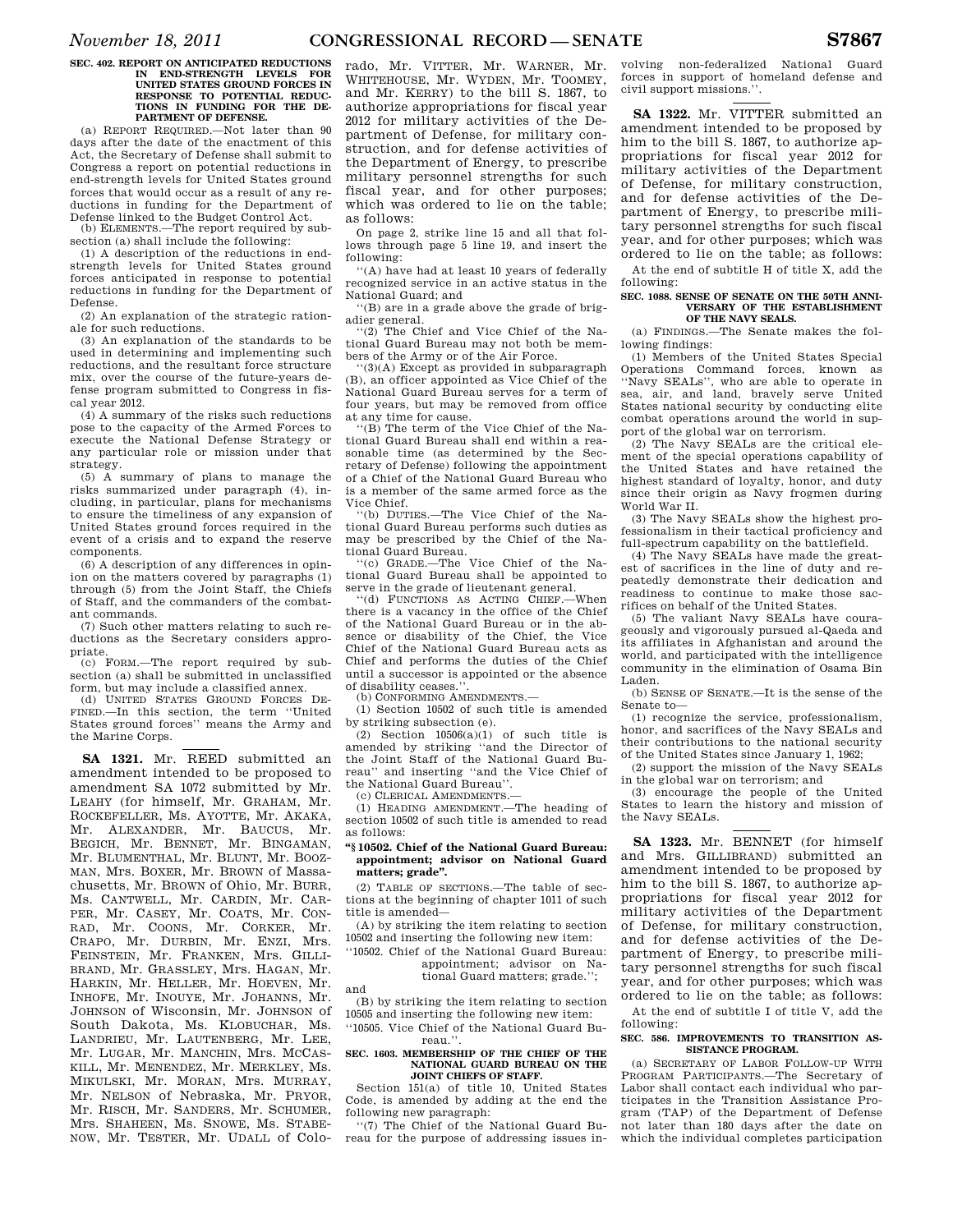in the program and not less frequently than once every 120 days thereafter for two years—

(1) to ascertain the employment status of the individual; and

(2) to refer the individual to employment assistance and services provided by the Department of Labor or Department of Veterans Affairs as appropriate.

(b) OUTREACH TO SPOUSES.—The Secretary of Labor shall, in conjunction with the Secretary of Defense, the Secretary of Homeland Security, and the Secretary of Veterans Affairs, carry out a program of outreach to ensure that spouses of members of the Armed Forces who are eligible for participation in the Transition Assistance Program are aware that they are also eligible to participate in such program.

(c) BIENNIAL AUDITS.—

(1) IN GENERAL.—Not less frequently than once every two years, the Secretary of Labor

shall enter into an agreement with an independent nongovernmental entity to conduct an audit of the Transition Assistance Program.

(2) ELEMENTS.—Each audit carried out under paragraph (1) shall include, for the period covered by such audit, an assessment of the following:

(A) The persons providing training under the program.

(B) Outreach relating to the program.

(C) The employment obtained by former participants in the program, including the quality of job offers received by participants and the current employment status of former participants.

(3) ASSESSMENT OF EMPLOYMENT.—In assessing the employment of former participants under paragraph  $(2)(C)$ , the Secretary shall assess the employment status of former participants at intervals of every 180 days,

commencing 180 days after participation in the program and ending three years after participation in the program.

**SA 1324.** Mr. COCHRAN (for himself and Mr. WICKER) submitted an amendment intended to be proposed by him to the bill S. 1867, to authorize appropriations for fiscal year 2012 for military activities of the Department of Defense, for military construction, and for defense activities of the Department of Energy, to prescribe military personnel strengths for such fiscal year, and for other purposes; which was ordered to lie on the table; as follows:

On page 554, insert after the table relating to Air National Guard the following:

#### **Air National Guard: Extension of 2009 Project Authorization**

| <b>State</b> | Installation or<br>Location           | Project                            | Amount      |
|--------------|---------------------------------------|------------------------------------|-------------|
|              | Gulfport-Biloxi International Airport | Relocate munitions storage complex | \$3,400,000 |

**SA 1325.** Mr. BARRASSO submitted an amendment intended to be proposed by him to the bill S. 1867, to authorize appropriations for fiscal year 2012 for military activities of the Department of Defense, for military construction, and for defense activities of the Department of Energy, to prescribe military personnel strengths for such fiscal year, and for other purposes; which was ordered to lie on the table; as follows:

At the end of subtitle C of title VI, add the following:

#### **SEC. 634. TIMELY PRODUCTION OF DEATH CER-TIFICATES FOR MEMBERS OF THE ARMED FORCES WHO DIE ON ACTIVE DUTY ABROAD.**

With respect to a member of the Armed Forces on active duty who dies abroad, the Secretary of Defense shall take appropriate actions to ensure that the Chief of the Armed Forces Examiner Services produces the following not later than seven days after the return of the remains of the member to the United States:

(1) A death certificate.

(2) If a death certificate cannot be provided within such seven days, a temporary death certificate adequate for purposes of claiming commercial insurance with respect to the deceased member.

**SA 1326.** Mr. RISCH submitted an amendment intended to be proposed by him to the bill S. 1867, to authorize appropriations for fiscal year 2012 for military activities of the Department of Defense, for military construction, and for defense activities of the Department of Energy, to prescribe military personnel strengths for such fiscal year, and for other purposes; which was ordered to lie on the table; as follows:

In section 331(b)(2), strike subparagraphs (K) and (L) and insert the following: (K) identify parcels with no value to future

military operations;

(L) propose a list of prioritized projects, easements, acquisitions, or other actions, including estimated costs required to upgrade the test and training range infrastructure, taking into consideration the criteria set forth in this paragraph; and

(M) explore opportunities to increase foreign military training with United States allies at test and training ranges in the continental United States.

**SA 1327.** Mr. BENNET submitted an amendment intended to be proposed by him to the bill S. 1867, to authorize appropriations for fiscal year 2012 for military activities of the Department of Defense, for military construction, and for defense activities of the Department of Energy, to prescribe military personnel strengths for such fiscal year, and for other purposes; which was ordered to lie on the table; as follows: Strike section 1048 and insert the fol-

lowing: **SEC. 1048. FISCAL YEAR 2012 ADMINISTRATION** 

# **OF TROOPS-TO-TEACHERS PRO-GRAM.**

Notwithstanding section 2302(c) of the Elementary and Secondary Education Act of 1965 (20 U.S.C. 6672(c)), the Secretary of Defense may administer the Troops-to-Teachers Program (as defined in section  $1049(i)(2)$ ) during fiscal year 2012. Amounts authorized to be appropriated for the Department of Defense by this Act shall be available to the Secretary of Defense for that purpose.

#### **SEC. 1049. TROOPS-TO-TEACHERS PROGRAM EN-HANCEMENTS.**

(a) HIGH-NEED SCHOOL DEFINITION.—Section 2301 of the Elementary and Secondary Edu-cation Act of 1965 (20 U.S.C. 6671) is amended by adding at the end the following:

''(6) HIGH-NEED SCHOOL.—The term 'highneed school' means—

''(A) an elementary school or middle school in which not less than 50 percent of the enrolled students are children from low-income families, based on—

''(i) the number of children eligible for a free or reduced priced lunch under the Richard B. Russell National School Lunch Act;

''(ii) the number of children in families receiving assistance under the State program funded under part A of title IV of the Social Security Act;

''(iii) the number of children eligible to receive medical assistance under the Medicaid program under title XIX of the Social Security Act; or

''(iv) a composite of the indicators described in clauses (i) through (iii);

''(B) a high school in which not less than 40 percent of the enrolled students are children from low-income families, as described in clauses (i) through (iv) of subparagraph (A), which may be calculated using data from the feeder schools of such high school;

''(C) a school that is served by a local educational agency that is eligible as described in section 6211(b); or

''(D) a school in which not less than 13 percent of the enrolled students qualify for assistance under part B of the Individuals with Disabilities Education Act."<br>
(b) BUREAU-FUNDED S

(b) BUREAU-FUNDED SCHOOLS.—Section 2302(b)(2)(A) of the Elementary and Secondary Education Act of 1965 (20 U.S.C.  $6672(b)(2)(A)$  is amended-

(1) in clause (i), by striking ''or'' after the semicolon;

 $(2)$  in clause  $(ii)$ —

(A) by striking ''and'' after the semicolon and inserting ''or''; and

(B) by inserting ''foreign language,'' after ''special education,''; and

(3) by adding at the end the following:

''(iii) a Bureau-funded school (as such term is defined in section 1141 of the Education Amendments of 1978 (25 U.S.C. 2021)); and''.

(c) COUNSELING AND REFERRAL SERVICES.— Section 2302(e) of the Elementary and Secondary Education Act of 1965 (20 U.S.C.  $6672(e)$ ) is amended to read as follows:

''(e) COUNSELING AND REFERRAL SERV-ICES.—The Secretary may, with the agreement of the Secretary of Defense, provide placement assistance and referral services to members of the Armed Forces who do not meet the criteria described in section 2303(a), including meeting the education qualification requirements under section  $2303(c)(2)$ .

(d) YEARS OF SERVICE REQUIREMENTS; STI-PEND.—Section 2303(a) of the Elementary and Secondary Education Act of 1965 (20 U.S.C.  $6673(a)$ ) is amended—

(1) in paragraph  $(2)(A)(i)$ , by striking "6 or more years'' and inserting ''4 or more years''; and

(2) in paragraph  $(2)(\mathrm{A})(\mathrm{ii}),$  by striking ''10 years of active duty service, 10 years of service computed under section 12732 of title 10, United States Code, or 10 years of any combination of such service; and'' and inserting ''6 years of active duty service, 6 years of service computed under section 12732 of title 10, United States Code, or 6 years of any combination of such service; and''.

(e) VOCATIONAL AND TECHNICAL EDUCATION REQUIREMENTS.—Section 2303(c)(2)(B) of the Elementary and Secondary Education Act of 1965 (20 U.S.C. 6673(c)(2)(B)) is amended by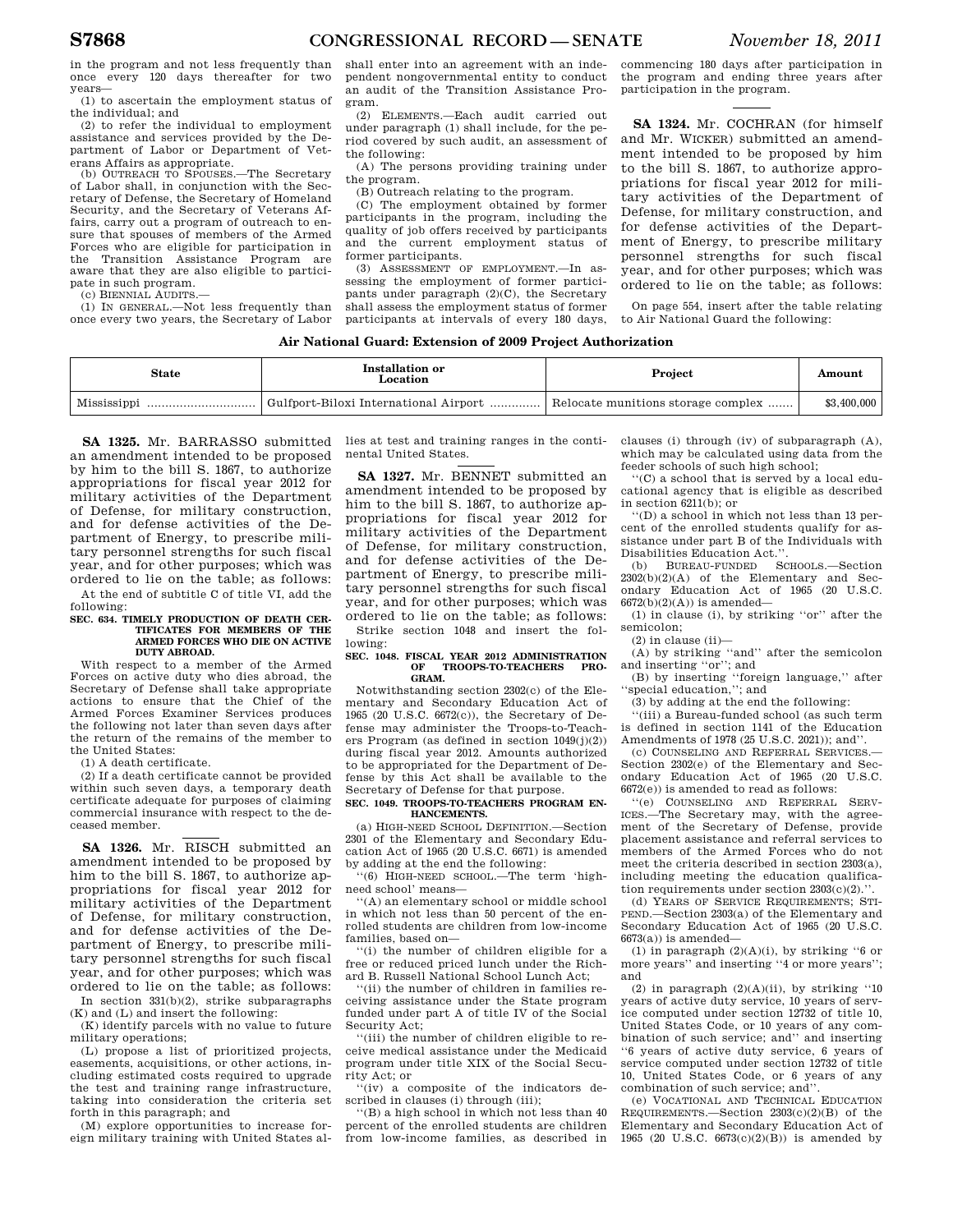striking ''ave received the equivalent'' and all that follows through ''field; or'' and inserting the following:

''(i) to have received the equivalent of 1 year of college from an accredited institution of higher education or the equivalent in military education and training as certified by the Department of Defense; or''.

(f) RESERVE ENLISTMENT REQUIREMENT.— Section 2303(e)(2)(B) of the Elementary and Secondary Education Act of 1965 (20 U.S.C.  $6673(e)(2)(B)$ ) is amended by striking "(in addition to any other reserve commitment the member may have)"

(g) DEFINITION OF LOCAL EDUCATIONAL AGENCY AND PUBLIC CHARTER SCHOOLS.—

(1) AMENDMENT.—Section  $2304(a)(1)(B)$  of the Elementary and Secondary Education Act of 1965 (20 U.S.C. 6674(a)(1)(B)) is amended to read as follows:

''(B) to accept an offer of full-time employment as an elementary school teacher, secondary school teacher, or vocational or technical teacher for not less than 3 school years with a local educational agency receiving a grant under part A of title I, a public charter school (as such term is defined in section 2102) residing in such a local educational agency, or a Bureau-funded school (as such term is defined in section 1141 of the Education Amendments of 1978 (25 U.S.C. 2021)), to begin the school year after obtaining that certification or licensing.''.

(2) EFFECTIVE DATE.—The amendment made by paragraph (1) shall take effect 30 days after the date of the enactment of this Act.

(h) HIGH-NEED SCHOOL.—Section 2303(d) of the Elementary and Secondary Education Act of 1965 (20 U.S.C. 6674(d)) is amended to read as follows:

''(d) SELECTION PRIORITIES.—In selecting eligible members of the Armed Forces to receive assistance under the Program, the Secretary—

''(1) shall give priority to members who—

''(A) have educational or military experience in science, mathematics, special education, foreign language, or career or vocational subjects; and

''(B) agree to seek employment as science, mathematics, foreign language, or special education teachers in elementary schools or secondary schools or in other schools under the jurisdiction of a local educational agency; and

''(2) may give priority to members who agree to seek employment in a high-need school.<sup>'</sup>

(i) DEFINITIONS.—Section 2304(d) of the Elementary and Secondary Education Act of 1965 (20 U.S.C. 6675(d)) is amended by striking paragraph (3).

(j) REPORT.—

(1) IN GENERAL.—Not later than April 1, 2012, the Secretary of Defense and the Secretary of Education shall jointly submit to the appropriate committees of Congress a report on the Troops-to-Teachers Program. The report shall include the following:

(A) A summary of the funding of the Troops-to-Teachers Program since its inception and projected funding of the program during the period covered by the futureyears defense program submitted to Congress during 2011.

(B) The number of past participants in the Troops-to-Teachers Program by year, the number of past participants who have fulfilled, and have not fulfilled, their service obligation under the program, and the number of waivers of such obligations (and the reasons for such waivers).

(C) A discussion and assessment of the current and anticipated effects of recent economic circumstances in the United States, and cuts nationwide in State and local budgets, on the ability of participants in the Troops-to-Teachers Program to obtain teaching positions.

(D) A discussion of the youth education goals in the Troops-to-Teachers Program and the record of the program to date in producing teachers in high-need and other eligible schools.

(E) An assessment of the extent to which the Troops-to-Teachers Program achieves its purpose as a military transition assistance program and, in particular, as a transition assistance program for members of the Armed Forces who are nearing retirement or who are voluntarily or involuntarily separating from military service.

 $(F)$  An assessment of the performance of the Troops-to-Teachers Program in pro-Troops-to-Teachers Program in providing qualified teachers to high-need public schools, and reasons for expanding the program to additional school districts.

(G) A discussion and assessment of the advisability of the administration of the Troops-to-Teachers Program by the Department of Education in consultation with the Department of Defense.

(2) DEFINITIONS.—In this subsection:

(A) APPROPRIATE COMMITTEES OF CON-GRESS.—The term ''appropriate committees of Congress'' means—

(i) the Committees on Armed Services and Health, Education, Labor, and Pensions of the Senate; and

(ii) the Committees on Armed Services and Education and the Workforce of the House of Representatives.

(B) TROOPS-TO-TEACHERS PROGRAM.—The term ''Troops-to-Teachers Program'' means the Troops-to-Teachers Program under chapter A of subpart 1 of part C of title II of the Elementary and Secondary Education Act of 1965 (20 U.S.C. 6671 et seq.).

**SA 1328.** Mr. CONRAD submitted an amendment intended to be proposed by him to the bill S. 1867, to authorize appropriations for fiscal year 2012 for military activities of the Department of Defense, for military construction, and for defense activities of the Department of Energy, to prescribe military personnel strengths for such fiscal year, and for other purposes; which was ordered to lie on the table; as follows:

At the end of subtitle G of title X, add the following:

**SEC. 1080. REPORT ON IMPROVEMENT OF JOINT, INTERAGENCY, AND INTERGOVERN-MENTAL METHODS LECTING, PROCESSING, EXPLOIT-ING, AND DISSEMINATING DATA**  FROM UNMANNED AERIAL SYSTEMS.

(a) REPORT REQUIRED.—Not later than 180 days after the date of the enactment of this Act, the Secretary of Defense shall, in consultation with the Secretary of Homeland Security and the heads of other appropriate departments and agencies of the Federal Government, submit to Congress a report on means of improving joint, interagency, and intergovernmental methods for collecting, processing, exploiting, and disseminating data from unmanned aerial systems.

(b) ELEMENTS.—The report required by subsection (a) shall include the following:

(1) Recommendations for means to improve interoperability between operators of unmanned aerial systems and users of data collected by unmanned aerial systems, including the Department of Defense, the Department of Homeland Security, and other Federal and State governmental users, including recommendations for improvements regarding the following:

(A) Unmanned aerial systems operations, including crew and contractor support.

(B) Network architecture and infrastructure for unmanned aerial systems and processing, exploitation, and dissemination facilities.

(C) Methods of processing, exploiting, and disseminating data collected from unmanned aerial systems, with an emphasis on improvement of dissemination of such data.

(2) An assessment of the feasibility of each of the following (including whether the feasibility of each is enhanced by reason of any improvements recommended under para $graph (1)$ :

(A) The establishment of a joint Distributed Common Ground Station (DCGS), or similar processing, exploitation, and dissemination facilities, consisting of appropriate elements of the Air Force, the Army, the Navy, and the Marine Corps.

(B) The establishment of an interagency Distributed Common Ground Station, or such similar facilities, consisting of appropriate elements of the Department of Defense, the Department of Homeland Security, and other appropriate departments and agencies of the Federal Government, including members of the National Guard in State status serving both the Army National Guard or the Air National Guard and a Federal or State civilian agency.

(C) The establishment of an intergovernmental Distributed Common Ground Station, or such similar facilities, consisting of appropriate elements of the Federal Government and State governments, particularly for purposes of collecting, processing, exploiting, and disseminating data from unmanned aerial systems on natural disasters.

(3) An identification and assessment of means of resolving each of the following in connection with the collecting, processing, exploiting, and disseminating of data from unmanned aerial systems:

(A) Issues arising from the classified nature of some data collected by unmanned aerial systems.

(B) Issues in connection with the advantages and disadvantages flowing from the geographic dispersal of unmanned aerial systems and processing, exploitation, and dissemination facilities throughout the United States.

(C) Issues relating to whether the Department of Defense, in using unmanned aerial systems to collect data and using processing, exploitation, and dissemination facilities to process, exploit, and disseminate data in the United States, constitutes a *posse comitatus.* 

(4) Such other matters as the Secretary of Defense considers appropriate.

**SA 1329.** Mr. REED submitted an amendment intended to be proposed by him to the bill S. 1867, to authorize appropriations for fiscal year 2012 for military activities of the Department of Defense, for military construction, and for defense activities of the Department of Energy, to prescribe military personnel strengths for such fiscal year, and for other purposes; which was ordered to lie on the table; as follows:

At the end of subtitle B of title V, add the following:

**SEC. 515. REPEAL OF REQUIREMENT THAT THE CHIEF OF THE NATIONAL GUARD BUREAU BE APPOINTED FROM AMONG OFFICERS RECOMMENDED FOR APPOINTMENT BY THE GOV-ERNORS OF THE STATES.** 

Section 10502(a) of title 10, United States Code, is amended—

(1) by striking paragraph (1); and

(2) by redesignating paragraphs (2) through (8) as paragraphs (1) through (7), respectively.

**SA 1330.** Mr. WEBB submitted an amendment intended to be proposed by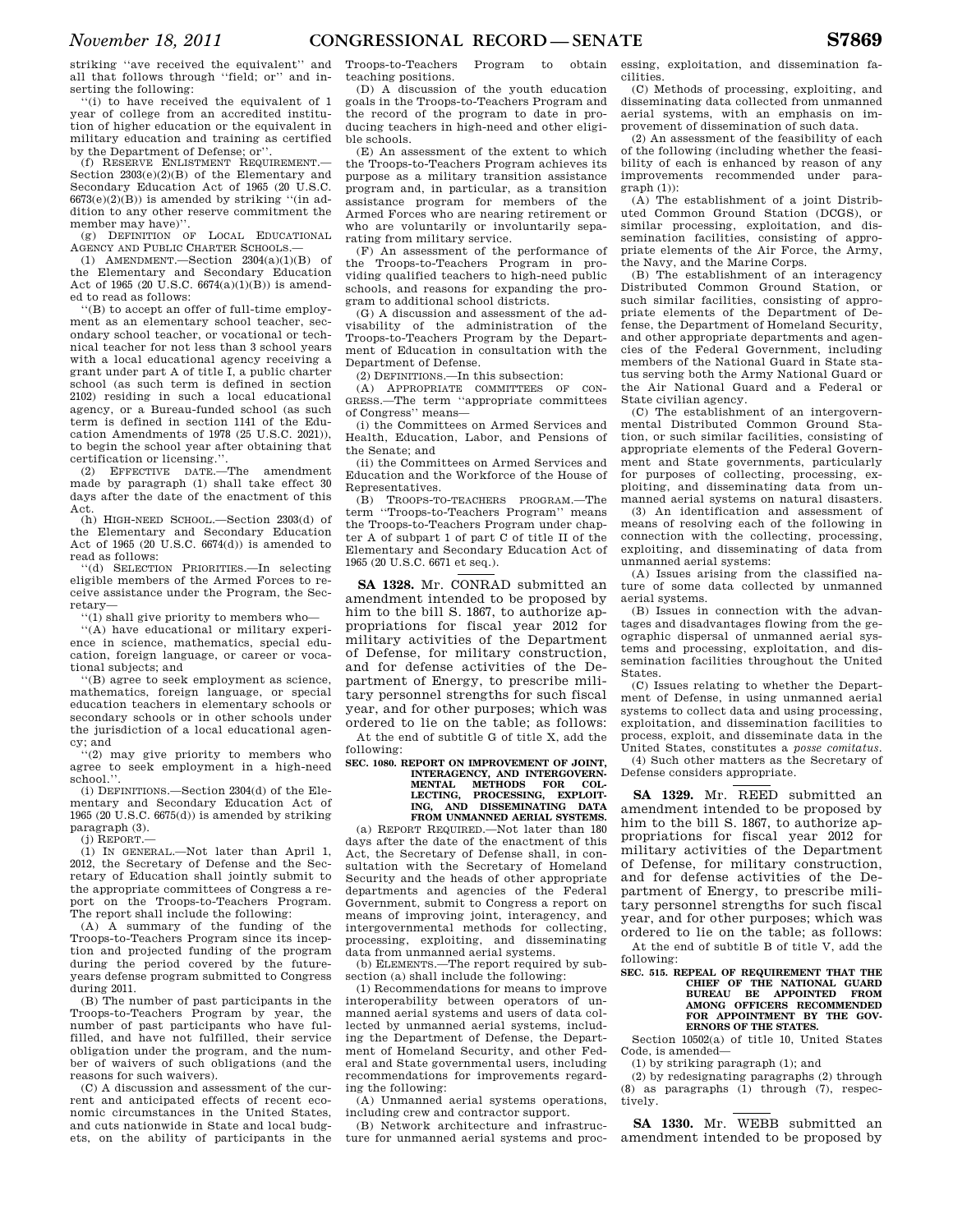him to the bill S. 1867, to authorize appropriations for fiscal year 2012 for military activities of the Department of Defense, for military construction, and for defense activities of the Department of Energy, to prescribe military personnel strengths for such fiscal year, and for other purposes; which was ordered to lie on the table; as follows:

At the end of subtitle H of title X, add the following:

#### **SEC. 1088. PETERSBURG NATIONAL BATTLEFIELD BOUNDARY MODIFICATION.**

(a) IN GENERAL.—The boundary of Petersburg National Battlefield is modified to include the properties as generally depicted on the map titled ''Petersburg National Battlefield Boundary Expansion'', numbered 325/ 80,080, and dated June 2007. The map shall be on file and available for inspection in the appropriate offices of the National Park Service.

(b) ACQUISITION OF PROPERTIES.—The Secretary of the Interior (referred to in this section as the ''Secretary'') is authorized to acquire the lands or interests in land, described in subsection (a), from willing sellers only by donation, purchase with donated or appro-

priated funds, exchange, or transfer. (c) ADMINISTRATION.—The Secretary shall administer any land or interests in land acquired under subsection (b) as part of the Petersburg National Battlefield in accordance with applicable laws and regulations.

(d) ADMINISTRATIVE JURISDICTION TRANS-FER.—

(1) IN GENERAL.—The Secretary and the Secretary of the Army are authorized to transfer administrative jurisdiction for approximately 1.171 acres of land under the jurisdiction of the Department of the Interior within the boundary of the Petersburg National Battlefield, for approximately 1.170 acres of land under the jurisdiction of the Department of the Army within the boundary of the Fort Lee Military Reservation adjacent to the boundary of the Petersburg National Battlefield.

(2) MAP.—The land to be exchanged is depicted on the map titled ''Petersburg National Battlefield Proposed Transfer of Administrative Jurisdiction'', numbered 325/ 80,081, and dated October 2009. The map shall be available for public inspection in the appropriate offices of the National Park Service.

(3) CONDITIONS OF TRANSFER.—The transfer of administrative jurisdiction authorized in paragraph (1) shall be subject to the following conditions:

(A) NO REIMBURSEMENT OR CONSIDER-ATION.—The transfer shall occur without reimbursement or consideration.

(B) DEADLINE.—The Secretary and the Secretary of the Army shall complete the transfers authorized by this subsection not later than 120 days after the funds are made available for that purpose.

(C) MANAGEMENT.—The land conveyed to the Secretary under paragraph (1) shall be included within the boundary of the Petersburg National Battlefield and shall be administered as part of the park in accordance with applicable laws and regulations.

**SA 1331.** Mr. UDALL of Colorado submitted an amendment intended to be proposed by him to the bill S. 1867, to authorize appropriations for fiscal year 2012 for military activities of the Department of Defense, for military construction, and for defense activities of the Department of Energy, to prescribe military personnel strengths for such fiscal year, and for other purposes;

which was ordered to lie on the table; as follows:

On page 364, after line 22, add the following:

(e) SUNSET.—This section and any requirements under this section shall expire on September 30, 2013.

**SA 1332.** Mr. LIEBERMAN (for himself and Mr. CORNYN) submitted an amendment intended to be proposed by him to the bill S. 1867, to authorize appropriations for fiscal year 2012 for military activities of the Department of Defense, for military construction, and for defense activities of the Department of Energy, to prescribe military personnel strengths for such fiscal year, and for other purposes; which was ordered to lie on the table; as follows:

At the end of subtitle G of title X, add the following:

#### **SEC. 1080. REPORT ON APPROVAL AND IMPLE-MENTATION OF AIR SEA BATTLE CONCEPT.**

(a) REPORT REQUIRED.—Not later than 180 days after the date of the enactment of this Act, the Secretary of Defense shall submit to Congress a report on the approved Air Sea Battle Concept, as required by the 2010 Quadrennial Defense Review Report, and a plan for the implementation of the concept.

(b) ELEMENTS.—The report required by subsection (a) shall include, at a minimum, the following:

(1) The approved Air Sea Battle Concept.

(2) An identification and assessment of risks related to gaps between Air Sea Battle Concept requirements and the current force structure and capabilities of the Department of Defense.

(3) The plan and assessment of the Department on the risks to implementation of the approved concept within the current force structure and capabilities.

(4) A description and assessment of how current research, development, and acquisition priorities in the program of record meet or fail to meet current and future requirements for implementation of the Air Sea Battle Concept.

(5) An identification, in order of priority, of the five most critical force structure or capabilities requiring increased or sustained investment for the implementation of the Air Sea Battle Concept.

(6) An identification, in order of priority, of how the Department will offset the increased costs for force structure and capabilities required by implementation of the Air Sea Battle Concept, including an explanation of what force structure, capabilities, and programs will be reduced and how potentially increased risks based on those reductions will be managed relative to other strategic requirements.

(7) A description and assessment of the estimated incremental increases in costs and savings from implementing the Air Sea Battle Concept, including the most significant reasons for those increased costs and savings.

(8) A description and assessment of the contributions required from allies and other international partners, including the identification and plans for management of related risks, in order to implement the Air Sea Battle Concept.

(9) Such other matters relating to the development and implementation of the Air Sea Battle Concept as the Secretary considers appropriate.

(c) FORM.—The report required by subsection (a) shall be submitted in both unclassified and classified form.

**SA 1333.** Mr. INHOFE submitted an amendment intended to be proposed to amendment SA 1072 submitted by Mr. LEAHY (for himself, Mr. GRAHAM, Mr. ROCKEFELLER, Ms. AYOTTE, Mr. AKAKA, Mr. ALEXANDER, Mr. BAUCUS, Mr. BEGICH, Mr. BENNET, Mr. BINGAMAN, Mr. BLUMENTHAL, Mr. BLUNT, Mr. BOOZ-MAN, Mrs. BOXER, Mr. BROWN of Massachusetts, Mr. BROWN of Ohio, Mr. BURR, Ms. CANTWELL, Mr. CARDIN, Mr. CAR-PER, Mr. CASEY, Mr. COATS, Mr. CON-RAD, Mr. COONS, Mr. CORKER, Mr. CRAPO, Mr. DURBIN, Mr. ENZI, Mrs. FEINSTEIN, Mr. FRANKEN, Mrs. GILLI-BRAND, Mr. GRASSLEY, Mrs. HAGAN, Mr. HARKIN, Mr. HELLER, Mr. HOEVEN, Mr. INHOFE, Mr. INOUYE, Mr. JOHANNS, Mr. JOHNSON of Wisconsin, Mr. JOHNSON of South Dakota, Ms. KLOBUCHAR, Ms. LANDRIEU, Mr. LAUTENBERG, Mr. LEE, Mr. LUGAR, Mr. MANCHIN, Mrs. MCCAS-KILL, Mr. MENENDEZ, Mr. MERKLEY, Ms. MIKULSKI, Mr. MORAN, Mrs. MURRAY, Mr. NELSON of Nebraska, Mr. PRYOR, Mr. RISCH, Mr. SANDERS, Mr. SCHUMER, Mrs. SHAHEEN, Ms. SNOWE, Ms. STABE-NOW, Mr. TESTER, Mr. UDALL of Colorado, Mr. VITTER, Mr. WARNER, Mr. WHITEHOUSE, Mr. WYDEN, Mr. TOOMEY, and Mr. KERRY) to the bill S. 1867, to authorize appropriations for fiscal year 2012 for military activities of the Department of Defense, for military construction, and for defense activities of the Department of Energy, to prescribe military personnel strengths for such fiscal year, and for other purposes; which was ordered to lie on the table; as follows:

On page 14, strike line 14 and all that follows through the end and insert the following:

#### **SEC. 1609. NATIONAL GUARD STATE PARTNER-SHIP PROGRAM.**

(a) STATE PARTNERSHIP PROGRAM.—

(1) IN GENERAL.—Chapter 1 of title 32, United States Code, is amended by adding at the end the following new section:

#### **''§ 116. State Partnership Program**

''(a) AVAILABILITY OF APPROPRIATED FUNDS.—(1) Funds appropriated to the Department of Defense, including for the Air and Army National Guard, shall be available for the payment of costs to conduct activities under the State Partnership Program, whether inside the United States or outside the United States, for purposes as follows:

''(A) To support the objectives of the commander of the combatant command for the theater of operations in which such contacts and activities are conducted.

''(B) To support the objectives of the United States chief of mission of the partner nation with which contacts and activities are conducted.

''(C) To build international partnerships and defense and security capacity.

''(D) To strengthen cooperation between the departments and agencies of the United States Government and agencies of foreign governments to support building of defense and security capacity.

''(E) To facilitate intergovernmental collaboration between the United States Government and foreign governments in the areas of defense and security.

''(F) To facilitate and enhance the exchange of information between the United States Government and foreign governments on matters relating to defense and security.

''(2) Costs under paragraph (1) may include costs as follows: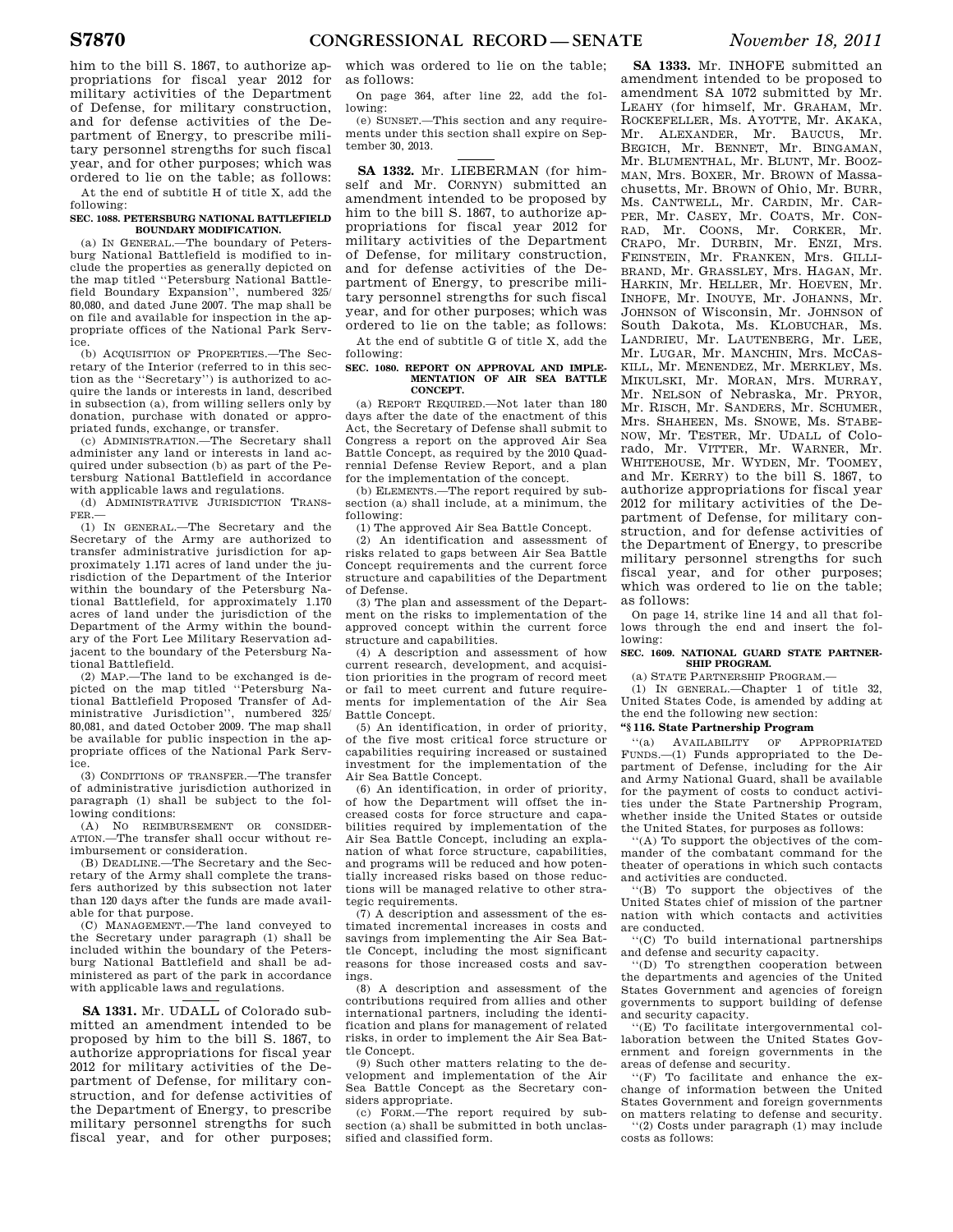''(A) Costs of pay and allowances of members of the National Guard.

''(B) Travel and necessary expenses of United States personnel outside of the Department of Defense in the State Partnership Program.

''(C) Travel and necessary expenses of foreign participants directly supporting activities under the State Partnership Program.

''(b) LIMITATIONS.—(1) Funds shall not be available under subsection (a) for activities described in that subsection that are conducted in a foreign country unless jointly approved by the commander of the combatant command concerned and the chief of mission concerned.

'(2) Funds shall not be available under subsection (a) for the participation of a member of the National Guard in activities described in that subsection in a foreign country unless the member is on active duty in the armed forces at the time of such participation.

'(3) Funds shall not be available under subsection (a) for interagency activities involving United States civilian personnel or foreign civilian personnel unless the participation of such personnel in such activities—

''(A) contributes to responsible management of defense resources;

''(B) fosters greater respect for and understanding of the principle of civilian control of the military;

''(C) contributes to cooperation between United States military and civilian governmental agencies and foreign military and civilian government agencies; or

''(D) improves international partnerships and capacity on matters relating to defense and security.

"(c) REIMBURSEMENT.—In the event of the participation of United States Government participants (other than personnel of the Department of Defense) in activities for which payment is made under subsection (a), the head of the department or agency concerned shall reimburse the Secretary of Defense for the costs associated with the participation of such personnel in such contacts and activities. Amounts reimbursed the Department of Defense under this subsection shall be deposited in the appropriation or account from which amounts for the payment concerned were derived. Any amounts so deposited shall be merged with amounts in such appropriation or account, and shall be available for the same purposes, and subject to the same conditions and limitations, as amounts in such appropriation or account.

''(d) DEFINITIONS.—In this section:

''(1) The term 'State Partnership Program' means a program that establishes a defense and security relationship between the National Guard of a State or territory and the military and security forces, and related disaster management, emergency response, and security ministries, of a foreign country.

'(2) The term 'activities', for purposes of the State Partnership Program, means any military-to-military activities or interagency activities for a purpose set forth in subsection (a)(1).

''(3) The term 'interagency activities' means the following:

''(A) Contacts between members of the National Guard and foreign civilian personnel outside the ministry of defense of the foreign country concerned on matters within the core competencies of the National Guard.

''(B) Contacts between United States civilian personnel and members of the Armed Forces of a foreign country on matters within such core competencies.

''(4) The term 'matter within the core competencies of the National Guard' means matters with respect to the following:

''(A) Disaster response and mitigation.

''(B) Defense support to civil authorities.

''(C) Consequence management and installation protection.

''(D) Response to a chemical, biological, radiological, nuclear, or explosives (CBRNE) event.

''(E) Border and port security and cooperation with civilian law enforcement.

''(F) Search and rescue.

''(G) Medicine.

''(H) Counterdrug and counternarcotics activities.

''(I) Public affairs.

''(J) Employer support and family support for reserve forces.

''(5) The term 'United States civilian personnel' means the following:

'(A) Personnel of the United States Government (including personnel of departments and agencies of the United States Government other than the Department of Defense) and personnel of State and local governments of the United States.

''(B) Members and employees of the legislative branch of the United States Government.

''(C) Non-governmental individuals.

''(6) The term 'foreign civilian personnel' means the following:

''(A) Civilian personnel of a foreign government at any level (including personnel of ministries other than ministries of defense). ''(B) Non-governmental individuals of a

foreign country.''. (2) CLERICAL AMENDMENT.—The table of

sections at the beginning of chapter 1 of such title is amended by adding at the end the following new item:

''116. State Partnership Program.''.

(b) REPEAL OF SUPERSEDED AUTHORITY.— Section 1210 of the National Defense Authorization Act for Fiscal Year 2010 (Public Law 111–84; 123 Stat. 2517; 32 U.S.C. 107 note) is repealed.

**SA 1334.** Mr. INHOFE submitted an amendment intended to be proposed by him to the bill S. 1867, to authorize appropriations for fiscal year 2012 for military activities of the Department of Defense, for military construction, and for defense activities of the Department of Energy, to prescribe military personnel strengths for such fiscal year, and for other purposes; which was ordered to lie on the table; as follows:

At the end of subtitle H of title X, add the following:

#### **SEC. 1088. EXCEPTION TO THE MEDICARE EXPAN-SION RESTRICTIONS FOR PHYSI-CIAN-OWNED HOSPITALS FOR CER-TAIN HOSPITALS LOCATED NEAR A MILITARY INSTALLATION.**

(a) IN GENERAL.—Section 1877(i) of the Social Security Act (42 U.S.C. 1395nn(i)) is amended—

(1) in paragraph (1)(B), by striking ''paragraph (3)'' and inserting ''paragraphs (3) and (7)''; and

(2) by adding at the end the following new paragraph:

''(7) ADDITIONAL EXCEPTION TO PROHIBITION ON EXPANSION OF FACILITY CAPACITY.—

''(A) IN GENERAL.—The requirement under paragraph (1)(B) shall not apply to a hospital described in subparagraph (B).

''(B) HOSPITAL DESCRIBED.—A hospital is described in this subparagraph if it meets the following requirements:

''(i) The hospital makes emergency services available 24 hours a day and 7 days a week.

''(ii) The hospital is an authorized provider of health care services under the TRICARE program.

''(iii) The hospital is located within 75 road miles of a United States military installation (as defined by the Secretary of Defense).

(b) EFFECTIVE DATE.—The amendments made by subsection (a) shall take effect on the date of the enactment of this Act.

**SA 1335.** Mr. LUGAR submitted an amendment intended to be proposed by him to the bill S. 1867, to authorize appropriations for fiscal year 2012 for military activities of the Department of Defense, for military construction, and for defense activities of the Department of Energy, to prescribe military personnel strengths for such fiscal year, and for other purposes; which was ordered to lie on the table; as follows:

At the end of subtitle H of title X, add the following:

#### **SEC. 1088. TERMINATION OF APPLICATION OF TITLE IV OF THE TRADE ACT OF 1974 TO THE PRODUCTS OF MOLDOVA.**

(a) PRESIDENTIAL DETERMINATIONS AND EX-TENSION OF NONDISCRIMINATORY TREAT-MENT.—Notwithstanding any provision of title IV of the Trade Act of 1974 (19 U.S.C. 2431 et seq.), the President may—

(1) determine that the denial of nondiscriminatory treatment should no longer apply to the products of Moldova; and

(2) after making a determination under paragraph (1) with respect to Moldova, proclaim the extension of nondiscriminatory treatment (normal trade relations treatment) to the products of Moldova.

(b) TERMINATION OF APPLICABILITY OF TITLE IV.—On and after the date on which the President extends nondiscriminatory treatment to the products of Moldova pursuant to subsection (a), title IV of the Trade Act of 1974 shall cease to apply to Moldova.

**SA 1336.** Mr. INHOFE submitted an amendment intended to be proposed by him to the bill S. 1867, to authorize appropriations for fiscal year 2012 for military activities of the Department of Defense, for military construction, and for defense activities of the Department of Energy, to prescribe military personnel strengths for such fiscal year, and for other purposes; which was ordered to lie on the table; as follows:

At the end of subtitle H of title X, add the following:

#### **SEC. 1089. REPORT ON, AND LIMITATION ON AP-PLICATION OF, PROPOSED FEDERAL AVIATION ADMINISTRATION RULE WITH RESPECT TO FLIGHTCREW MEMBER DUTY AND REST REQUIRE-MENTS.**

(a) REPORT REQUIRED.—Not later than 90 days after the date of the enactment of this Act, the Secretary of Defense shall submit to the congressional defense committees a report that contains the following:

(1) An assessment of the effects of the proposed rule of the Federal Aviation Administration with respect to flightcrew member duty and rest requirements (as described in the notice of proposed rulemaking published in the Federal Register on September 14, 2010 (75 Fed. Reg. 55852)) on Department of Defense operations.

(2) A description of—

(A) the efforts of the United States Transportation Command to inform the Administrator of the Federal Aviation Administration of concerns with respect to the application of the proposed rule; and

(B) the response, if any, received by the United States Transportation Command from the Administrator.

(3) An assessment of options available to the United States Transportation Command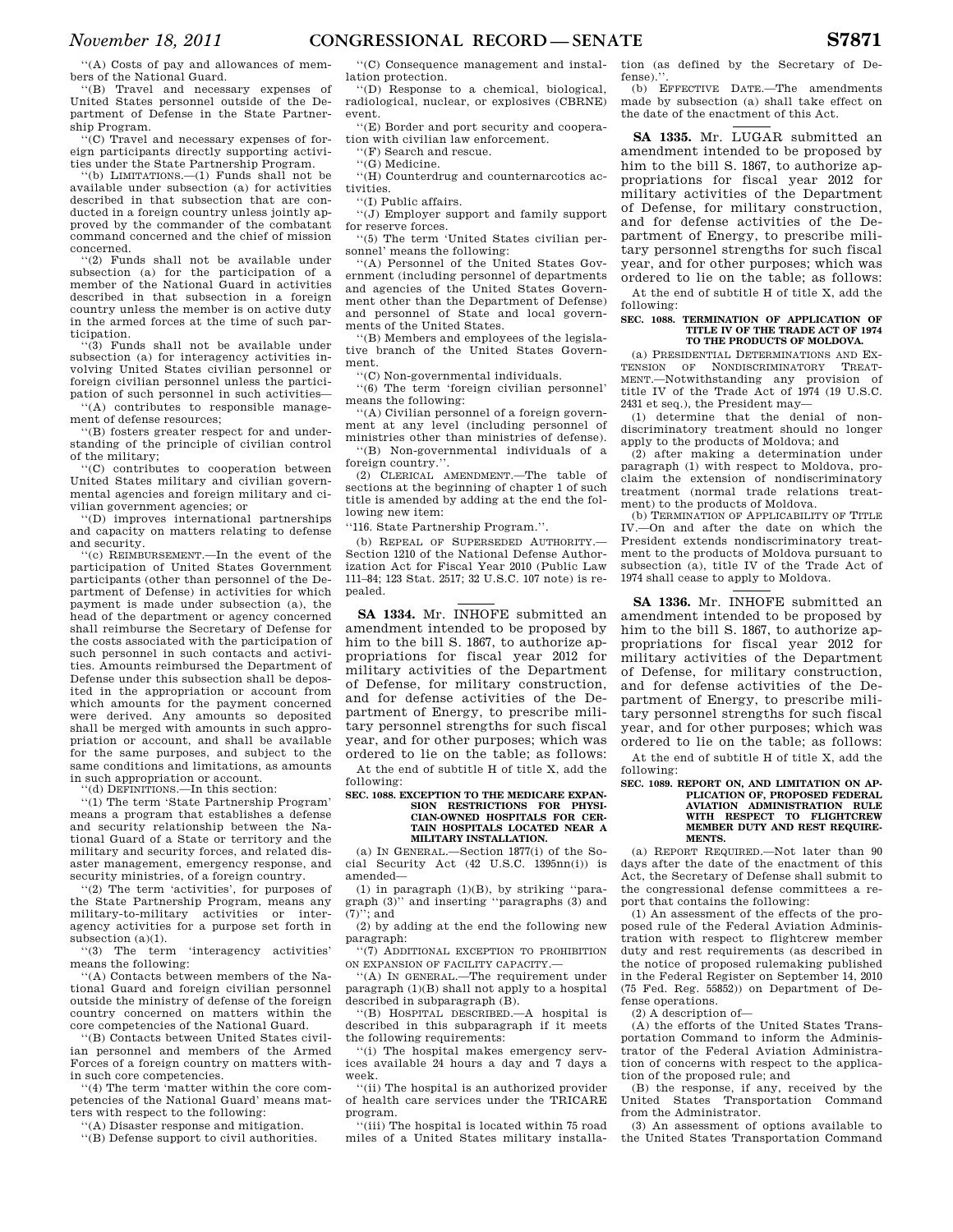and other Federal agencies that rely on support from the Civil Reserve Air Fleet to mitigate any adverse effects of the potential rule.

(b) LIMITATION ON APPLICATION OF PRO-POSED RULE.—Notwithstanding any other provision of law, the proposed rule specified in subsection (a)(1) may not take effect with respect to flights operated by or in support of the Department of Defense or in furtherance of national security until the date that is 90 days after the report required by subsection (a) is submitted.

**SA 1337.** Mr. INHOFE submitted an amendment intended to be proposed by him to the bill S. 1867, to authorize appropriations for fiscal year 2012 for military activities of the Department of Defense, for military construction, and for defense activities of the Department of Energy, to prescribe military personnel strengths for such fiscal year, and for other purposes; which was ordered to lie on the table; as follows: At the end of subtitle D of title IX, add the

following:

#### **SEC. 933. REPORT ON THE INCORPORATION OF EQUIPMENT MANUFACTURED BY HUAWEI INTO DEPARTMENT OF DE-FENSE NETWORKS.**

(a) REPORT REQUIRED.—Not later than 90 days after the date of the enactment of this Act, the Secretary of Defense shall submit to the Committees on Armed Services of the Senate and the House of Representatives a report on the incorporation into Department of Defense networks or the networks of Department of Defense contractors of equipment manufactured by Huawei or any of its affiliates, subsidiaries, or allied organizations.

(b) ELEMENTS.—The report required by subsection (a) shall include the following:

(1) A comprehensive list of the networks of the Department of Defense into which equipment manufactured by Huawei or any of its affiliates, subsidiaries, or allied organizations was incorporated.

(2) A comprehensive list of the networks of Department of Defense contractors into which such equipment was incorporated.

(3) An assessment of the vulnerabilities created by the incorporation of such equipment into such networks.

(c) FORM.—The report required by subsection (a) shall be submitted in unclassified form, but may include a classified annex.

**SA 1338.** Mr. INHOFE submitted an amendment intended to be proposed by him to the bill S. 1867, to authorize appropriations for fiscal year 2012 for military activities of the Department of Defense, for military construction, and for defense activities of the Department of Energy, to prescribe military personnel strengths for such fiscal year, and for other purposes; which was ordered to lie on the table; as follows:

At the end of subtitle E of title VIII, add the following:

#### **SEC. 889. PROHIBITION ON USE OF FUNDS FOR CONTRACTS THAT INCORPORATE MANUFACTURED BY HUAWEI INTO DEPARTMENT OF DE-FENSE NETWORKS.**

None of the amounts authorized to be appropriated by this Act may be expended on a contract that results in the incorporation into Department of Defense networks of any equipment manufactured by Huawei or any of its affiliates, subsidiaries, or allied organizations.

**SA 1339.** Mr. INHOFE submitted an amendment intended to be proposed by him to the bill S. 1867, to authorize appropriations for fiscal year 2012 for military activities of the Department of Defense, for military construction, and for defense activities of the Department of Energy, to prescribe military personnel strengths for such fiscal year, and for other purposes; which was ordered to lie on the table; as follows:

At the end of subtitle C of title XII, add the following:

#### **SEC. 1243. ANNUAL REPORT ON MILITARY AND SECURITY DEVELOPMENTS INVOLV-ING THE PEOPLE'S REPUBLIC OF CHINA.**

Section 1202 of the National Defense Authorization Act for Fiscal Year 2000 (Public Law 106–65; 113 Stat. 781; 10 U.S.C. 113 note) is amended—

(1) in subsection (a), by striking ''the Secretary of Defense shall submit'' and inserting ''the Secretary of Defense, in consultation with the Director of National Intelligence, shall submit''; and

(2) in subsection (b)—

(A) by redesignating paragraph (12) as paragraph (15); and

(B) by inserting after paragraph (11) the following new paragraphs:

''(12) Chinese military-to-military relationships with other countries, including—

''(A) the size and activity of military attache offices around the world;

''(B) military education programs conducted in China for others countries or in other countries for the Chinese;

''(C) the size and scope of purchases of foreign military hardware and software by the Chinese and from the Chinese; and

''(D) Chinese foreign aid to and economic investment in other countries.

''(13) Activities by the Government of the People's Republic of China at or near United States military installations worldwide.

''(14) Activities by the Government of the People's Republic of China in key industries, including energy, rare earth minerals, biotechnology, and telecommunications, and the implications of those activities to the national security of the United States.

''(15) Joint ventures between firms in the People's Republic of China and contractors of the Department of Defense that involve the intellectual property of those contractors<sup>"</sup>.

**SA 1340.** Mr. INHOFE submitted an amendment intended to be proposed by him to the bill S. 1867, to authorize appropriations for fiscal year 2012 for military activities of the Department of Defense, for military construction, and for defense activities of the Department of Energy, to prescribe military personnel strengths for such fiscal year, and for other purposes; which was ordered to lie on the table; as follows:

At the end of subtitle E of title VIII, add the following:

#### **SEC. 889. SECRETARY OF DEFENSE ASSESSMENT OF INDEPENDENT COMMISSION TO REFORM FEDERAL ACQUISITION RULES.**

(a) FINDINGS.—Congress makes the following findings:

(1) There are 1,680 policy documents and 91 laws affecting the Federal acquisition rules (FARs), with 30 new documents added in 2011.

(2) The Department of Defense has develop alternative procedures, working groups, and organizations, such as the Joint Improvised Explosive Device Defeat Organization (JIEDDO), that essentially bypass current Federal acquisition rules in order to rapidly field new weapons systems critically needed by our warfighters.

(3) In 2005, the Defense Acquisition Performance Assessment (DAPA) panel found that problems in the defense acquisition system were deeply embedded in many of its acquisition management processes.

(4) The General Services Administration (GSA), the National Aeronautics and Space Administration (NASA), the Department of Defense, and the Office of Management and Budget (OMB) met in February 2011 to develop ''bold, new ways to improve the product quality and timeliness of the FAR process'' and ''called for a tune-up of the FARs''.

(5) Despite attempts by Congress and other Federal agencies, Federal acquisition rules remain complicated and outdated, leading to increased procurement times and costs.

(b) ASSESSMENT.—

(1) IN GENERAL.—The Secretary of Defense shall, in consultation with the other members of the Federal Acquisition Regulatory Council, conduct an assessment the feasibility and advisability of establishing an independent commission to streamline and simplify current Federal acquisition rules and guidance. The purpose of the commission for purposes of the assessment shall be to reduce, consolidate, and update all Federal acquisition rules in order to create an acquisition system that is more cost effective, effi-

cient, and timely. (2) ELEMENTS.—The assessment required by this subsection shall include, but not limited to, the following:

(A) A comprehensive review of current Federal acquisition rules affecting defense acquisition.

(B) A consideration of the history, rationale and effects of the proliferation of the documents, rules, and regulations relating to the Federal acquisition process.

(C) The impact of current Federal acquisition rules on open competition, small business participation, and execution of contracts.

(D) The impact of current Federal acquisition rules on warfighter access to the latest technologies and weapon systems.

(E) Such recommendations as the Secretary considers appropriate regarding potential changes to documents, rules, and procedures relating to the Federal acquisition process.

(F) An assessment of the feasibility and advisability of establishing an independent commission to reform the Federal acquisition rules.

(G) If such an independent commission is considered feasible and advisable, such recommendation on the size, composition, and duration of the commission as the Secretary considers appropriate.

 $(3)$  REPORT  $-$ Not later than 180 days after the date of the enactment of this Act, the Secretary shall submit to the congressional defense committees a report on the results of the assessment required by this subsection.

**SA 1341.** Mr. NELSON of Florida (for himself and Mr. RUBIO submitted an amendment intended to be proposed to amendment SA 1243 submitted by Mr. WARNER (for himself and Mr. WEBB) and intended to be proposed to the bill S. 1867, to authorize appropriations for fiscal year 2012 for military activities of the Department of Defense, for military construction, and for defense activities of the Department of Energy, to prescribe military personnel strengths for such fiscal year, and for other purposes; which was ordered to lie on the table; as follows:

On page 1 of the amendment, beginning on line 2, strike ''**LIMITATION**'' and all that follows through page 2, line 2, and insert the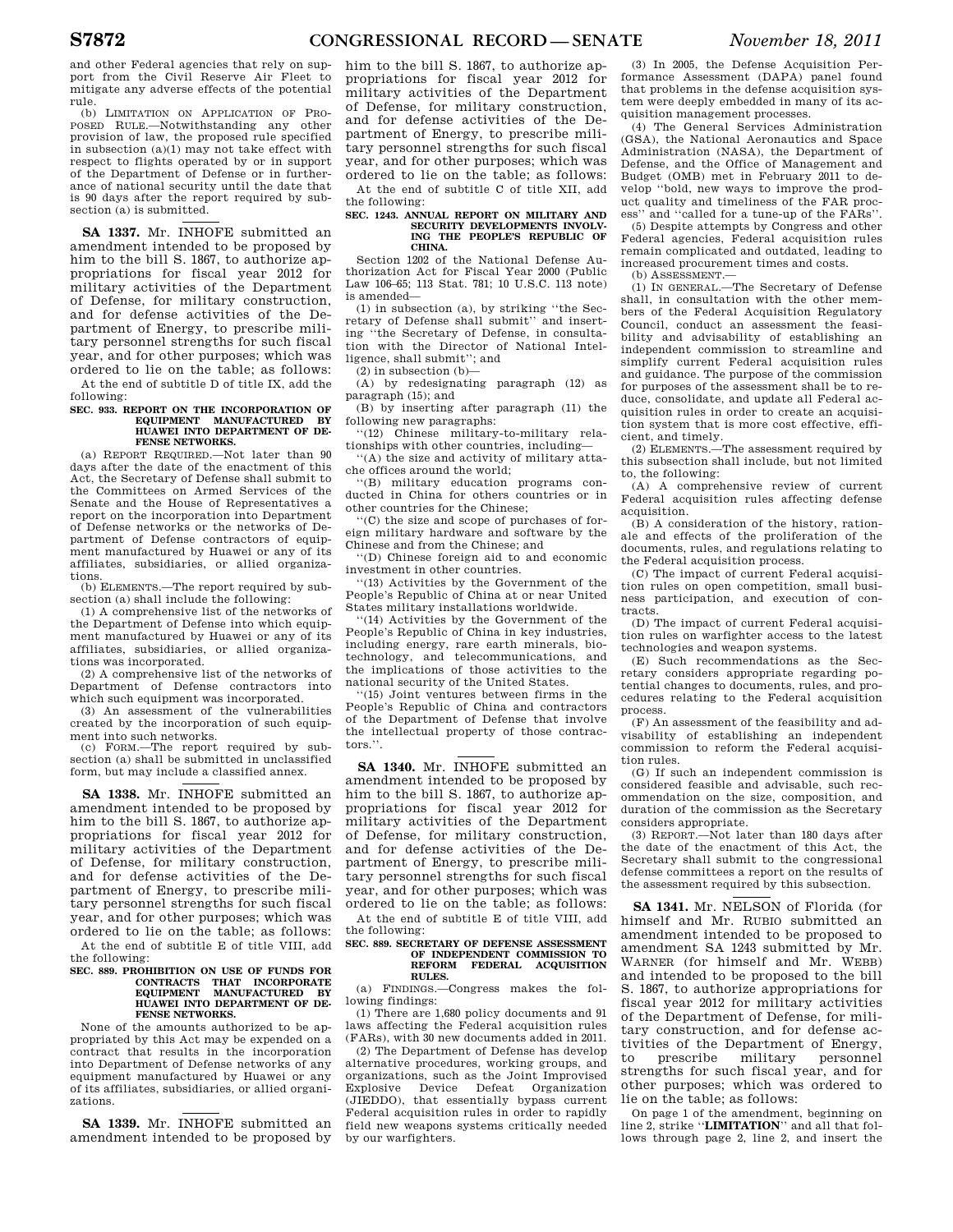#### following: ''**SENSE OF CONGRESS ON IM-PORTANCE OF ESTABLISHING A HOME-PORT FOR A NUCLEAR-POWERED AIR-CRAFT CARRIER AT MAYPORT NAVAL STA-TION, FLORIDA.**

It is the sense of Congress that—

(1) as mandated in the 2010 Quadrennial Defense Review, in order to mitigate the risk of a terrorist attack, accident, or natural disaster, the United States Navy will homeport an East Coast carrier in Mayport, Florida;

(2) numerous studies have affirmed what the Navy has maintained all along, that dispersing our capital ships is in our best national security interest;

(3) this decision has been supported by the past four Chiefs of Naval Operations, and both President George W. Bush and President Barack Obama;

(4) during this time of fiscal austerity, the case for strategic dispersal has been strengthened by the recent Government Accountability Office report that states that the total one-time cost of homeporting a nuclear-powered aircraft carrier at Naval Station Mayport is expected to be between \$258,700,000 and \$356,000,000, which is well below the Navy's estimate of the one-time cost as \$537,600,000;

(5) the infrastructure improvements necessary to ready Mayport for a carrier move in 2019 are purposefully spread out over the next five years in order to mitigate the impact on the Navy's budget in any given year; and

(6) dispersing the East Coast carrier fleet is a national security priority, and the infrastructure improvements achieve this goal are vital to the defense of our Nation.

**SA 1342.** Mr. PAUL submitted an amendment intended to be proposed by him to the bill H.R. 2354, making appropriations for energy and water development and related agencies for the fiscal year ending September 30, 2012, and for other purposes; which was ordered to lie on the table; as follows:

In the matter under the heading ''OPER-ATION AND MAINTENANCE'' under the heading ''CORP OF ENGINEERS—CIVIL'' under the heading ''CORP OF ENGINEERS—CIVIL, DE-PARTMENT OF THE ARMY'', strike ''such fees have been collected'' and all that follows through the matter under the heading ''REG-ULATORY PROGRAM'' and insert the following: such fees have been collected; *Provided*, That no funds shall be made available to carry out a project for the dredging of small ports unless the project complies with a tonnage requirement of a minimum of 500,000 tons, which shall be calculated by each relevant port authority and submitted to the Corps of Engineers.

#### REGULATORY PROGRAM

None of the funds made available by this Act may be used to enforce laws pertaining to regulation of navigable waters and wetlands: *Provided*, That \$64,333,333 shall be deposited in the Harbor Maintenance Trust Fund established by section 9505 of the Internal Revenue Code of 1954: *Provided further*, That \$128,666,667 shall be deposited in the Treasury and used for Federal budget deficit reduction or, if there is no Federal budget deficit, for reducing the Federal debt in such manner as the Secretary of the Treasury considers appropriate.

At the appropriate place, add the following:

**SEC. <u>\_\_</u>.**<br>There is appropriated, out of any funds in the Treasury not otherwise appropriated, for the highway bridge program established

under section 144 of title 23, United States Code, \$238,000,000, to remain available until expended, which shall be derived by transfer from amounts made available under the heading under the heading ''TITLE 17 INNOVA-TIVE TECHNOLOGY LOAN GUARANTEE PRO-GRAM'' under the heading ''DEPARTMENT OF ENERGY, ENERGY PROGRAMS'', so that the total amount available under the heading ''TITLE 17 INNOVATIVE TECHNOLOGY LOAN GUARANTEE PROGRAM" is \$0.

**SA 1343.** Mr. WICKER (for himself, Mr. BOOZMAN, and Mr. INHOFE) submitted an amendment intended to be proposed by him to the bill H.R. 2354, making appropriations for energy and water development and related agencies for the fiscal year ending September 30, 2012, and for other purposes; which was ordered to lie on the table; as follows:

At the end of title V, add the following:

SEC. 5 . None of the funds made available by this Act for fiscal year 2012 may be obligated or expended to implement or use green building rating standards unless the standards—

(1)(A) are developed in accordance with rules accredited by the American National Standards Institute; and

(B) are approved as American National Standards; or

(2) incorporate and document the use of lifecycle assessment in the evaluation of building materials.

### f PRIVILEGES OF THE FLOOR

Ms. AYOTTE. Mr. President, I ask unanimous consent that Dennis Deziel, a defense fellow in my office, be granted floor privileges during the consideration of S. 1867.

The ACTING PRESIDENT pro tempore. Without objection, it is so ordered.

Mr. WYDEN. Mr. President, I ask unanimous consent that Joel Garrison, a defense legislative fellow in our office, be granted floor privileges for the consideration of these amendments.

The ACTING PRESIDENT pro tempore. Without objection, it is so ordered.

Mr. LEVIN. Mr. President, I ask unanimous consent that the legislative fellow in the office of Senator CONRAD, Air Force MAJ Jason Jensen, be granted the privilege of the floor for the duration of debate on S. 1867.

The PRESIDING OFFICER. Without objection, it is so ordered.

Mr. SESSIONS. Mr. President, I ask unanimous consent to allow CDR Mike Moore, my defense legislative fellow, floor privileges through final passage of S. 1867, the National Defense Authorization Act.

The PRESIDING OFFICER. Without objection, it is so ordered.

Mr. SESSIONS. Mr. President, I will say how much I have appreciated Commander Moore's contributions to our effort to preserve and protect and defend this country, and he is going to be returning to the full naval service before too much longer. It has been a great asset to have him on board.

Mr. LEVIN. Mr. President, I ask unanimous consent that Christopher

White, a national security fellow in Senator WARNER's office, be given floor privileges during the consideration of the pending bill.

The PRESIDING OFFICER. Without objection, it is so ordered.

### RECESS SUBJECT TO THE CALL OF THE CHAIR.

The PRESIDING OFFICER. In my capacity as a Senator from Connecticut, I ask unanimous consent that the Senate stand in recess subject to the call of the Chair.

There being no objection, the Senate, at 2:24 p.m., recessed subject to the call of the Chair and reassembled at 3:47 p.m., when called to order by the Presiding Officer (Mr. LEVIN).

Mr. REID. Mr. President, I thought we were in a quorum call. I didn't realize we were out of session subject to the call of the Chair, so I thank the Chair.

#### ${\tt CONSENT}$ UNANIMOUS CONSENT AGREE-MENT—EXECUTIVE CALENDAR

Mr. REID. Mr. President, I ask unanimous consent that on Monday, November 28, 2011, at 5 p.m., the Senate proceed to executive session to consider Calendar No. 270; that there be 30 minutes for debate equally divided in the usual form; that upon the use or yielding back of time, the Senate proceed to vote without intervening action or debate on Calendar No. 270; that the motion to reconsider be considered made and laid upon the table, with no intervening action or debate; that any related statements be printed in the RECORD; that the President of the United States be immediately notified of the Senate's action and the Senate then resume legislative session.

The PRESIDING OFFICER. Without objection, it is so ordered.

### f EXECUTIVE SESSION

#### EXECUTIVE CALENDAR

Mr. REID. Mr. President, I ask unanimous consent that the Senate proceed to executive session to consider the following nominations: Calendar Nos. 436, 445, 446, 447, 448, 449, 451, 452, 453, 454, 455, 457, 466, 467, 468, 469, 470, 471, and 498; that the nominations be confirmed en bloc; that the motions to reconsider be considered made and laid upon the table, with no intervening action or debate; that no further motions be in order to any of the nominations; that any related statements be printed in the RECORD; that the President be immediately notified of the Senate's action and the Senate then resume legislative session.

The PRESIDING OFFICER. Without objection, it is so ordered.

The nominations considered and confirmed en bloc are as follows:

SMALL BUSINESS ADMINISTRATION

Winslow Lorenzo Sargeant, of Wisconsin, to be Chief Counsel for Advocacy, Small Business Administration.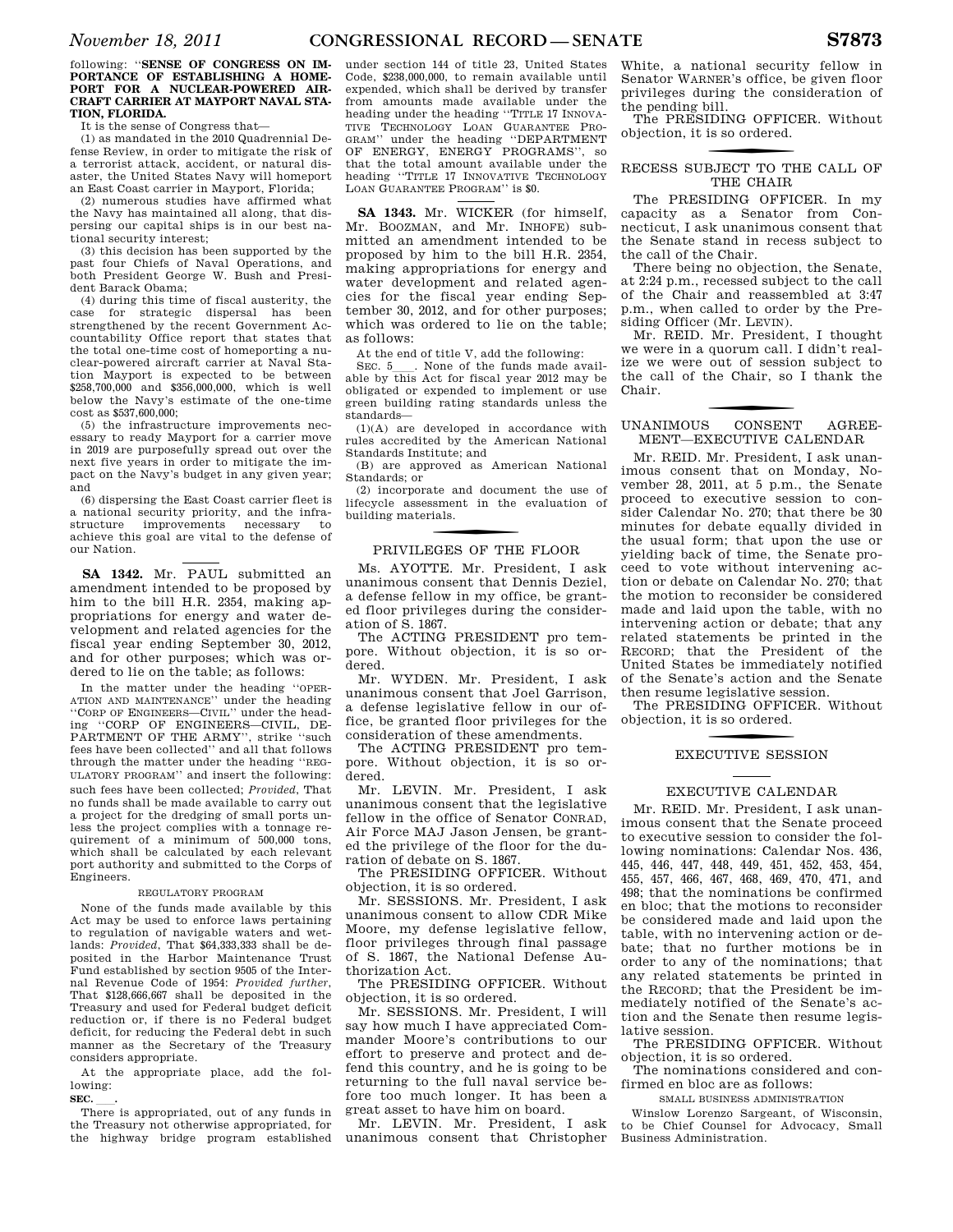#### THE JUDICIARY

Catharine Friend Easterly, of the District of Columbia, to be an Associate Judge of the District of Columbia Court of Appeals for the term of fifteen years.

Corinne Ann Beckwith, of the District of Columbia, to be an Associate Judge of the District of Columbia Court of Appeals for the term of fifteen years.

DEPARTMENT OF HOMELAND SECURITY

Ernest Mitchell, Jr., of California, to be Administrator of the United States Fire Administration, Federal Emergency Management Agency, Department of Homeland Security.

#### FEDERAL RETIREMENT THRIFT INVESTMENT BOARD

Ronald David McCray, of Texas, to be a Member of the Federal Retirement Thrift Investment Board for a term expiring September 25, 2012.

Ronald David McCray, of Texas, to be a Member of the Federal Retirement Thrift Investment Board for a term expiring September 25, 2016.

#### NATIONAL SCIENCE FOUNDATION

Claude M. Steele, of New York, to be a Member of the National Science Board, National Science Foundation, for a term expiring May 10, 2014.

Anneila I. Sargent, of California, to be a Member of the National Science Board, National Science Foundation, for a term expiring May 10, 2016.

#### FEDERAL RETIREMENT THRIFT INVESTMENT BOARD

Dana Katherine Bilyeu, of Nevada, to be a Member of the Federal Retirement Thrift Investment Board for a term expiring October 11, 2015.

NATIONAL CONSUMER COOPERATIVE BANK

Cyrus Amir-Mokri, of New York, to be a Member of the Board of Directors of the National Consumer Cooperative Bank for a term of three years.

#### FEDERAL MARITIME COMMISSION

Michael A. Khouri, of Kentucky, to be a Federal Maritime Commissioner for a term expiring June 30, 2016.

#### NATIONAL TRANSPORTATION SAFETY BOARD

Robert L. Sumwalt III, of South Carolina, to be a Member of the National Transportation Safety Board for a term expiring December 31, 2016.

#### DEPARTMENT OF HOUSING AND URBAN DEVELOPMENT

David A. Montoya, of Texas, to be Inspector General, Department of Housing and Urban Development.

#### THE JUDICIARY

John Francis McCabe, of the District of Columbia, to be an Associate Judge of the Superior Court of the District of Columbia for the term of fifteen years.

Peter Arno Krauthamer, of the District of Columbia, to be an Associate Judge of the Superior Court of the District of Columbia for the term of fifteen years.

Danya Ariel Dayson, of the District of Columbia, to be an Associate Judge of the Superior Court of the District of Columbia for the term of fifteen years.

COURT SERVICES AND OFFENDER SUPERVISION AGENCY FOR THE DISTRICT OF COLUMBIA

Nancy Maria Ware, of the District of Columbia, to be Director of the Court Services

and Offender Supervision Agency for the District of Columbia for a term of six years. DEPARTMENT OF JUSTICE

Michael A. Hughes, of the District of Columbia, to be United States Marshal for the Superior Court of the District of Columbia for the term of four years.

David Avren Jones, of Connecticut, to be a Member of the Federal Retirement Thrift Investment Board for a term expiring October 11, 2014.

# **LEGISLATIVE SESSION**

The PRESIDING OFFICER. The Senate will now resume legislative session.

#### REVISING THE FEDERAL CHARTER FOR THE BLUE STAR MOTHERS OF AMERICA, INC.

Mr. REID. Mr. President, I ask unanimous consent that the Judiciary Committee be discharged from further consideration of S. 1541 and that we now proceed to its consideration.

The PRESIDING OFFICER. Without objection, it is so ordered.

The clerk will report the bill by title. The bill clerk read as follows:

A bill (S. 1541) to revise the Federal charter for the Blue Star Mothers of America, Inc. to reflect a change in eligibility requirements for membership.

There being no objection, the Senate proceeded to consider the bill.

Mr. REID. I ask unanimous consent that the bill be read a third time and passed, the motion to reconsider be laid upon the table, with no intervening action or debate, and that any statements related to this bill be printed in the RECORD.

The PRESIDING OFFICER. Without objection, it is so ordered.

The bill (S. 1541) was ordered to be engrossed for a third reading, was read the third time, and passed, as follows:

#### S. 1541

*Be it enacted by the Senate and House of Representatives of the United States of America in Congress assembled,* 

#### **SECTION 1. MODIFICATION OF MEMBERSHIP TERMS.**

Section 30504 of title 36, United States Code, is amended—

 $(1)$  in paragraph  $(1)$ —

(A) by striking the text preceding subparagraph (A) and inserting ''she is a mother (meaning a woman who filled the role of birthmother, adoptive mother, step-mother, foster-mother, grandmother, or legal guardian) of a person who—''; and

(B) in subparagraph (B), by striking ''in World War II or the Korean hostilities''; and

(2) in paragraph (2), by inserting ''or is a citizen of the United States living outside the United States'' before the period at the end.

### f HONORING THE LIFE AND LEGACY OF EVELYN H. LAUDER

Mr. REID. Mr. President, I ask unanimous consent that the Senate proceed to the consideration of S. Res. 335.

The PRESIDING OFFICER. The clerk will report the resolution by title.

The bill clerk read as follows:

A resolution (S. Res. 335) honoring the life and legacy of Evelyn H. Lauder.

There being no objection, the Senate proceeded to consider the resolution.

Ms. SNOWE. Mr. President, I rise today in strong support of this resolution, submitted with my colleagues, Senator GILLIBRAND and Senator FEIN-STEIN, which honors the life and legacy of Evelyn Lauder.

Fittingly extolled by The New York Times as a "Champion of Breast Cancer Research,'' Evelyn will be long remembered by our Nation and indeed the world for her profound and lasting leadership in combating the dreaded scourge of breast cancer which Evelyn battled herself.

One of the great philanthropists of our time or any time, Evelyn undeniably had the Midas touch as a superb business leader and innovator during her more than 50 years at the Estee Lauder Companies, where she had been initially persuaded by her mother-inlaw, Mrs. Estee Lauder, to join the family business.

And over the course of five decades, Evelyn became a driving impetus behind some of the company's most monumental strides. Make no mistake, any one of her myriad industry milestones alone would have secured Evelyn's name in the constellation of stars in cosmetics, but truly what set her apart time and again was the Midas heart she possessed that reached millions, especially breast cancer survivors.

Evelyn was a rare visionary who not only conceived tremendous endeavors, but also possessed the will, talent, and fortitude to bring them to fruition. When the venerable Memorial Sloan-Kettering Cancer Center lacked a breast and diagnostic center, Evelyn undertook a fundraising campaign to establish the Evelyn H. Lauder Breast Center which opened its doors in 1992 and underwent an expansion in 2009.

When also in 1992 Evelyn saw a gap in breast cancer awareness, she and Alexandra Penney, then editor of SELF magazine, developed the now iconic and legendary Pink Ribbon Campaign which has become the universal symbol for the battle against breast cancer.

When Evelyn recognized a lack of funding for breast cancer research, she founded the landmark Breast Cancer Research Foundation which under her aegis grew from providing research grant awards totaling \$159,000 to fund eight researchers in 1994 to remarkably awarding \$36.5 million to 186 researchers this year. And this renowned foundation has since become the largest national organization dedicated exclusively to funding research relating to the causes, treatment, and prevention of breast cancer.

And so, Mr. President, you can imagine the honor I felt upon being named a Funding Hero by The Breast Cancer Research Foundation along with then-Senator Hillary Clinton in 2004. And it is only fitting that I have joined with then-Senator Clinton's successor, Senator GILLIBRAND, in paying tribute to one of their legendary constituents from the Empire State.

Evelyn Lauder was proof positive of Andrew Jackson's tenet that ''one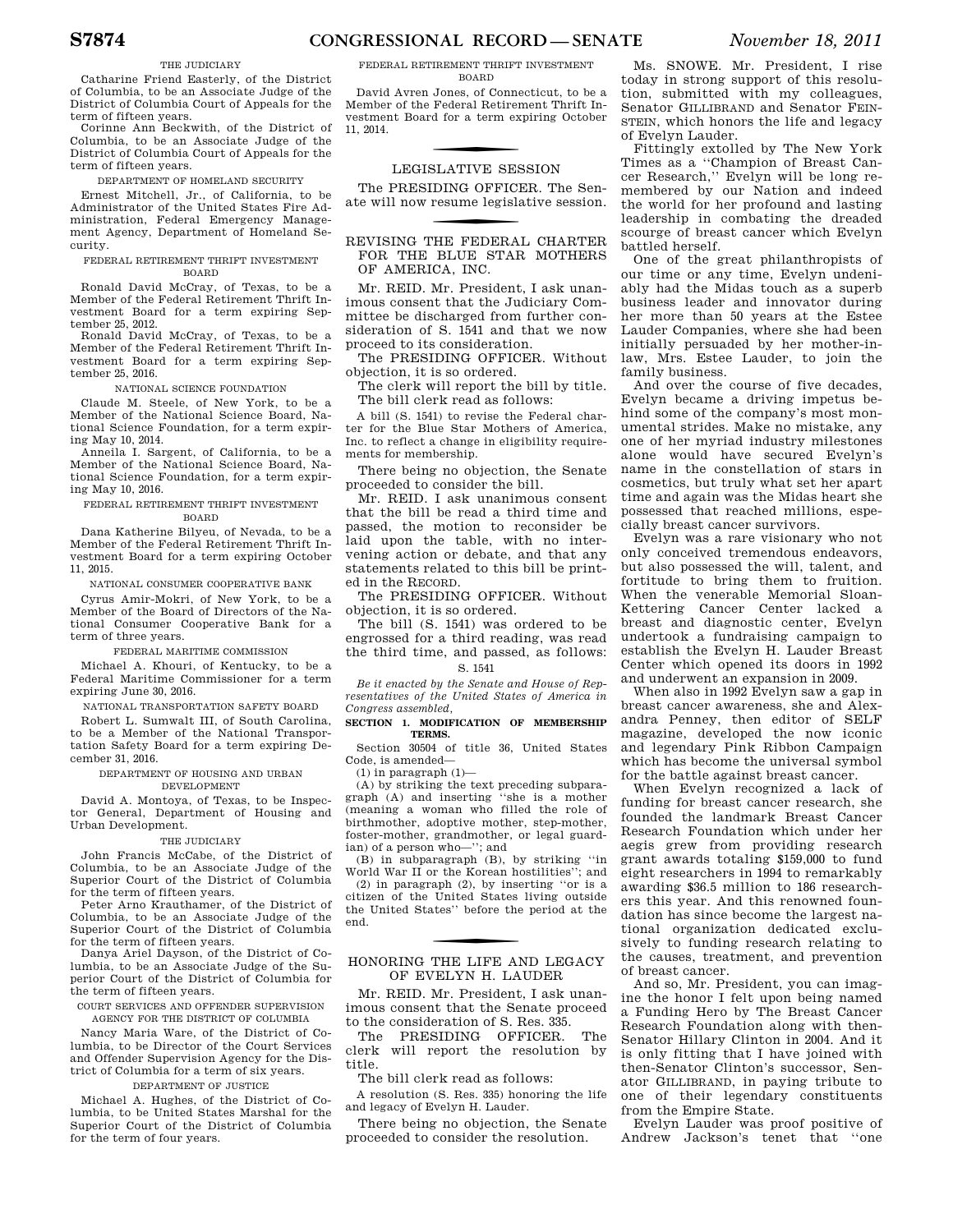man''—or, I might add, a woman— ''with courage makes a majority'' as she helped to dramatically destigmatize and demystify the topic of breast cancer, spurring more women to seek medical attention sooner and improve their capacities to be their own best advocates. With unsurpassed leadership, Evelyn helped fill the socalled ''funding gap'' that scientists too often must confront between good and bold ideas.

And I don't have to tell any of my colleagues here today, that means enabling more promising scientists with innovative scientific proposals to accelerate their research and findings rather than apply for federal grants alone.

As I have remarked in the past, breast cancer doesn't wait to strike, just as our best researchers shouldn't have to wait to begin the work that just might lead to the goal we all seek a cure. Not only that, but with more than 90 cents of every dollar going directly to research and awareness, it seems to me Congress would do well to emulate the Foundation's efficiency.

By increasing awareness, by funding research, by searching tirelessly for a cure, Evelyn Lauder was a vital, public service catalyst in this battle against breast cancer. Undoubtedly, Evelyn was not just a difference-maker in this fight, but the consummate, indispensable game-changer as well.

Surely, integral to Evelyn's long cavalcade of achievements will be our continuous drive to make breast cancer history to move the needle where 1 in 8 women will be diagnosed with breast cancer at some point in their lifetime to eradicating this disease for all time. As someone who battled breast cancer herself, Evelyn understood better than anyone the urgency of waging a full attack that was both relentless and comprehensive.

Indeed, Evelyn through her foundation was crucial in contributing dollars to the development of targeted therapies, such as Herceptin. As a longtime, vigorous advocate of the DOD Breast Cancer Research Program, which also contributed funding into the early research behind Herceptin, I recognize how essential it is to have strong partners like Evelyn complementing and amplifying our efforts in Congress.

Finally, no discussion about Evelyn Lauder is remotely complete without paying tribute to the love of her life for well more than half a century, her incredible husband Leonard Lauder, Chairman Emeritus of the Estee Lauder Companies. Theirs was indeed a partnership in every sense of the word their mutual regard and respect for one another could not have been greater, and the joy they took in being in each other's company could not have been more evident. Each was instrumental to the success and trajectory of the other.

Evelyn's legacy was perhaps best crystallized in her response to an interviewer's question about none other than her own critically-acclaimed photography. Regarding her passion for being behind the camera, Evelyn observed that ''you can't hold back time, but you can look forward to what's coming next and do everything in your power to create the best possible future.''

Suffice it to say, the lens through which Evelyn saw her camera's subjects will forever be the lens through which we will remember Evelyn, as she helped create the best possible future for millions of breast cancer survivors around the world.

Our thoughts and prayers remain with her beloved Leonard and their two sons, William and Gary. It's often been said that ''we make a living by what we get, but we make a life by what we give.'' Never have the words rung more true than when associated with the incomparable, selfless, trailblazer for good, Evelyn Lauder.

Mr. REID. Mr. President, I ask unanimous consent that the resolution be agreed to, the preamble be agreed to, the motions to reconsider be laid upon the table, there be no intervening action or debate, and any related statements be printed in the RECORD.

The PRESIDING OFFICER. Without objection, it is so ordered.

The resolution (S. Res. 335) was agreed to.

The preamble was agreed to.

The resolution, with its preamble, reads as follows:

#### S. RES. 335

Whereas with the passing of Evelyn H. Lauder, the world has lost an energetic and dedicated friend and ally who catapulted to the world stage the quest to prevent and cure breast cancer in this lifetime;

Whereas Evelyn was born Evelyn Hausner on August 12, 1936, in Vienna, Austria;

Whereas in 1940, the Hausner family fled Nazi-occupied Austria, eventually settling in the State of New York, where Eveyln was a proud product of the New York City public school system and met her future husband of more than half a century, Leonard Lauder;

Whereas Evelyn and Leonard wed in July 1959;

Whereas, Evelyn joined the family cosmetic company, Estée Lauder, handling many roles in the early years and later becoming Senior Corporate Vice President and Head of Fragrance Development Worldwide;

Whereas Evelyn helped bring global awareness to breast cancer after being diagnosed with early stages of the disease in 1987;

Whereas in 1989, Evelyn initiated the fundraising drive to establish the Evelyn H. Lauder Breast Cancer Center at Memorial Sloan-Kettering Cancer Center in New York City, which opened in 1992 and quickly became the model for similar breast cancer diagnostic centers around the world;

Whereas the expanded Evelyn H. Lauder Breast Cancer Center opened in 2009 and provides the most up-to-date breast cancer prevention, diagnosis, and outpatient treatment services under 1 roof;

Whereas in 1992, Evelyn worked with longtime friend Alexandra Penney, former editor-in-chief of SELF magazine, to create the Pink Ribbon Campaign for breast cancer;

Whereas Evelyn launched the Estée Lauder Companies' Breast Cancer Awareness Campaign, which has distributed more than 115,000,000 pink ribbons worldwide;

Whereas in 1993, Evelyn founded The Breast Cancer Research Foundation, thereby affirming her commitment to preventing breast cancer and finding a cure in this lifetime through funding some of the most innovative clinical and translation research at leading medical centers worldwide;

Whereas The Breast Center Research Foundation, which to date funds 186 researchers around the world and has raised \$350,000,000, has grown to become the largest national organization dedicated exclusively to funding research relating to the causes, treatment and prevention of breast cancer;

Whereas during Breast Cancer Awareness Month in October 2010, Evelyn and the Estée Lauder Companies' Breast Cancer Awareness Campaign achieved a first-ever Guinness World Record, ''Most Landmarks Illuminated for a Cause in 24 Hours'', by illuminating 38 iconic landmarks, including the Taj Mahal, the Tokyo Tower, the Hotel Majestic, the Empire State Building, and Niagara Falls;

Whereas in October 2011, the Lauder family was honored with the prestigious Carnegie Medal of Philanthropy for commitment to philanthropic endeavors and public service;

Whereas Evelyn will be remembered for her vision and leadership in achieving funding for promising scientific research that lead to breakthrough drugs, including Herceptin and Avastin, a better understanding of how tumors develop and risk factors for recurrence, and an improved quality of life for breast cancer survivors;

Whereas her work continues to help promising scientists who have equally promising, imaginative, and innovative proposals get research off the ground;

Whereas there is no doubt that we must find a cure, and research is instrumental to achieving this goal;

Whereas this year, nearly 40,000 women of the United States are expected to die of breast cancer; and

Whereas we must keep up the battle and recruit more heroes like Evelyn if we are to achieve ''prevention and a cure in our lifetime'': Now, therefore, be it

*Resolved,* That the Senate—

(1) mourns the loss of Evelyn H. Lauder;

(2) honors the life and accomplishments of Evelyn H. Lauder, a world renowned advocate for breast cancer awareness and health of women; and

(3) offers the deepest condolences to the beloved husband, Leonard, sons, William and Gary, and 5 grandchildren of Evelyn H. Lauder.

### f PERMITTING COLLECTION IN SENATE BUILDINGS

Mr. REID. Mr. President, I ask unanimous consent that the Senate proceed to the consideration of S. Res. 336.

The PRESIDING OFFICER. The clerk will report the resolution by title.

The bill clerk read as follows:

A resolution (S. Res. 336) to permit the collection of clothing, toys, food, and housewares during the holiday season for charitable purposes in Senate buildings.

There being no objection, the Senate proceeded to consider the resolution.

Mr. REID. Mr. President, I ask unanimous consent that the resolution be agreed to, the motion to reconsider be laid upon the table, there be no intervening action or debate, and any statements relating to this matter be printed in the RECORD.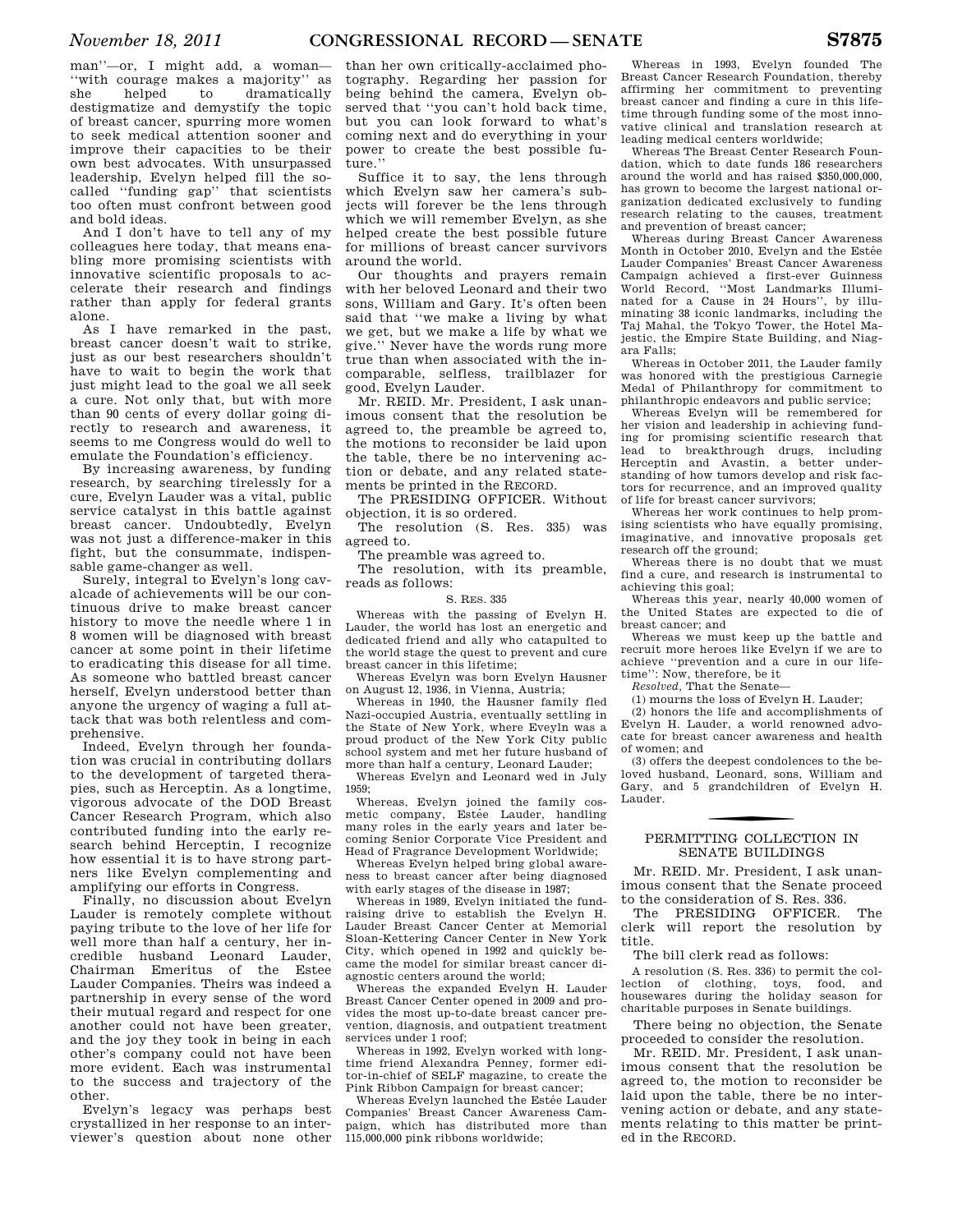The PRESIDING OFFICER. Without objection, it is so ordered. The resolution (S. Res. 336) was

agreed to, as follows: S. RES. 336

*Resolved,* 

#### **SECTION 1. COLLECTION OF CLOTHING, TOYS, FOOD, AND HOUSEWARES DURING THE HOLIDAY SEASON FOR CHARI-TABLE PURPOSES IN SENATE BUILD-INGS.**

(a) IN GENERAL.—Notwithstanding any other provision of the rules or regulations of the Senate—

(1) a Senator, officer of the Senate, or employee of the Senate may collect from another Senator, officer of the Senate, or employee of the Senate within Senate buildings nonmonetary donations of clothing, toys, food, and housewares for charitable purposes related to serving persons in need or members of the Armed Services and the families of those members during the holiday season, if the charitable purposes do not otherwise violate any rule or regulation of the Senate or of Federal law; and

(2) a Senator, officer of the Senate, or employee of the Senate may work with a nonprofit organization with respect to the delivery of donations described under paragraph (1).

(b) EXPIRATION.—The authority provided by this resolution shall expire at the end of the first session of the 112th Congress.

# f APPOINTMENTS AUTHORITY

Mr. REID. Mr. President, I ask unanimous consent that notwithstanding the upcoming recess or adjournment of the Senate, the President of the Senate, the President pro tempore, and the majority and minority leaders be authorized to make appointments to commissions, committees, boards, conferences, or interparliamentary conferences authorized by law, by concurrent action of the two Houses or by order of the Senate.

The PRESIDING OFFICER. Without objection, it is so ordered.

#### SIGNING AUTHORITY

Mr. REID. Mr. President, I ask unanimous consent that from Friday, November 18, through Monday, November 28, the majority leader be authorized to sign duly enrolled bills or joint resolutions.

The PRESIDING OFFICER. Without objection, it is so ordered.

#### UNANIMOUS CONSENT AGREE-MENT—EXECUTIVE CALENDAR

Mr. REID. Mr. President, I ask unanimous consent that at a time to be determined by the majority leader, after consultation with the Republican leader, but not prior to December 5, 2011, the Senate proceed to executive session to consider the following nominations: Calendar Nos. 363, 364, 365, and 406; there be a total of 1 hour for debate, equally divided in the usual form; that upon the use or yielding back of time, the Senate proceed to vote with no intervening action or debate on the nominations in the order listed; further, that on all of the listed nominations, the motions to reconsider be considered made and laid upon the table, with no intervening action or debate; that no further motions be in order to the nominations; that any statements related to the nominations be printed in the RECORD; that the President be immediately notified of the Senate's action and the Senate then resume legislative session.

The PRESIDING OFFICER. Without objection, it is so ordered.

ORDERS FOR TUESDAY, NOVEM-BER 22, 2011, THROUGH MONDAY, NOVEMBER 28, 2011

Mr. REID. Mr. President, I ask unanimous consent that when the Senate completes its business today, it adjourn until 11 a.m., on Tuesday, November 22, 2011, for a pro forma session only, with no business conducted; that following the pro forma session, the Senate adjourn until 10:30 a.m., on Friday, November 25, 2011, for a pro forma session only, with no business conducted; that following the pro forma session, the Senate adjourn until 1 p.m., on Monday, November 28, 2011; that following the prayer and pledge, the Journal of proceedings be approved to date, the morning hour be deemed expired, and the time for the two leaders be reserved for their use later in the day; that following any leader remarks, the Senate resume consideration of S. 1867, the Department of Defense bill, and that at 5 p.m. the Senate proceed to executive session, as indicated under the previous order.

The PRESIDING OFFICER. Without objection, it is so ordered.

## f PROGRAM

Mr. REID. The next rollcall vote will be Monday, November 28, at about 5:30 p.m., on confirmation of the Droney nomination. Additional votes on DOD authorization amendments are possible Monday evening, and everyone should be aware of that. Senators LEVIN and MCCAIN want to move as many amendments as they can, and so we will try to schedule some more amendments that evening to be voted on.

I would also indicate, we have worked long and hard today to try to have a consent agreement on amendments to go to the Energy and Water appropriations bill. Senators FEINSTEIN and ALEXANDER have worked very hard. At this stage, we just can't do it. I am sorry we didn't try to do it yesterday because yesterday's issues were easier than those today. Twenty-four hours has not helped, but we will continue to work on that.

### f ADJOURNMENT UNTIL TUESDAY, NOVEMBER 22, 2011, AT 11 A.M.

Mr. REID. Mr. President, if there is no further business to come before the Senate, I ask unanimous consent that

the Senate stand adjourned under the previous order.

There being no objection, the Senate, at 3:54 p.m., adjourned until Tuesday, November 22, 2011, at 11 a.m.

### f NOMINATIONS

Executive nominations received by the Senate:

DEPARTMENT OF HOMELAND SECURITY

MARGARET ANN SHERRY, OF VIRGINIA, TO BE CHIEF FINANCIAL OFFICER, DEPARTMENT OF HOMELAND SECU-RITY, VICE DAVID L. NORQUIST, RESIGNED.

NATIONAL COUNCIL ON DISABILITY

SARA A. GELSER, OF OREGON, TO BE A MEMBER OF THE NATIONAL COUNCIL ON DISABILITY FOR A TERM EXPIR-ING SEPTEMBER 17, 2014. (REAPPOINTMENT)

### CONFIRMATIONS

Executive nominations confirmed by the Senate November 18, 2011:

SMALL BUSINESS ADMINISTRATION

WINSLOW LORENZO SARGEANT, OF WISCONSIN, TO BE CHIEF COUNSEL FOR ADVOCACY, SMALL BUSINESS AD-MINISTRATION.

#### THE JUDICIARY

CATHARINE FRIEND EASTERLY, OF THE DISTRICT OF COLUMBIA, TO BE AN ASSOCIATE JUDGE OF THE DIS-TRICT OF COLUMBIA COURT OF APPEALS FOR THE TERM OF FIFTEEN YEARS.

CORINNE ANN BECKWITH, OF THE DISTRICT OF COLUM-BIA, TO BE AN ASSOCIATE JUDGE OF THE DISTRICT OF COLUMBIA COURT OF APPEALS FOR THE TERM OF FIF-TEEN YEARS.

DEPARTMENT OF HOMELAND SECURITY

ERNEST MITCHELL, JR., OF CALIFORNIA, TO BE ADMIN-ISTRATOR OF THE UNITED STATES FIRE ADMINISTRA-TION, FEDERAL EMERGENCY MANAGEMENT AGENCY, DE-PARTMENT OF HOMELAND SECURITY.

FEDERAL RETIREMENT THRIFT INVESTMENT BOARD

RONALD DAVID MCCRAY, OF TEXAS, TO BE A MEMBER OF THE FEDERAL RETIREMENT THRIFT INVESTMENT BOARD FOR A TERM EXPIRING SEPTEMBER 25, 2012.

RONALD DAVID MCCRAY, OF TEXAS, TO BE A MEMBER<br>OF THE FEDERAL RETIREMENT THRIFT INVESTMENT<br>BOARD FOR A TERM EXPIRING SEPTEMBER 25, 2016.

#### NATIONAL SCIENCE FOUNDATION

CLAUDE M. STEELE, OF NEW YORK, TO BE A MEMBER OF THE NATIONAL SCIENCE BOARD, NATIONAL SCIENCE FOUNDATION, FOR A TERM EXPIRING MAY 10, 2014. ANNEILA I. SARGENT, OF CALIFORNIA, TO BE A MEM-BER OF THE NATIONAL SCIENCE BOARD, NATIONAL SCIENCE FOUNDATION, FOR A TERM EXPIRING MAY 10,

2016.

#### FEDERAL RETIREMENT THRIFT INVESTMENT BOARD

DANA KATHERINE BILYEU, OF NEVADA, TO BE A MEM-BER OF THE FEDERAL RETIREMENT THRIFT INVEST-

MENT BOARD FOR A TERM EXPIRING OCTOBER 11, 2015.

NATIONAL CONSUMER COOPERATIVE BANK

CYRUS AMIR—MOKRI, OF NEW YORK, TO BE A MEMBER OF THE BOARD OF DIRECTORS OF THE NATIONAL CON-SUMER COOPERATIVE BANK FOR A TERM OF THREE YEARS.

#### FEDERAL MARITIME COMMISSION

MICHAEL A. KHOURI, OF KENTUCKY, TO BE A FEDERAL MARITIME COMMISSIONER FOR A TERM EXPIRING JUNE 30, 2016.

NATIONAL TRANSPORTATION SAFETY BOARD

ROBERT L. SUMWALT III, OF SOUTH CAROLINA, TO BE A MEMBER OF THE NATIONAL TRANSPORTATION SAFETY BOARD FOR A TERM EXPIRING DECEMBER 31, 2016.

#### DEPARTMENT OF HOUSING AND URBAN DEVELOPMENT

DAVID A MONTOYA OF TEXAS, TO BE INSPECTOR GEN-ERAL, DEPARTMENT OF HOUSING AND URBAN DEVELOP-MENT.

#### THE JUDICIARY

JOHN FRANCIS MCCABE, OF THE DISTRICT OF COLUM-BIA, TO BE AN ASSOCIATE JUDGE OF THE SUPERIOR COURT OF THE DISTRICT OF COLUMBIA FOR THE TERM OF FIFTEEN YEARS.

PETER ARNO KRAUTHAMER, OF THE DISTRICT OF CO-LUMBIA, TO BE AN ASSOCIATE JUDGE OF THE SUPERIOR COURT OF THE DISTRICT OF COLUMBIA FOR THE TERM OF FIFTEEN YEARS.

DANYA ARIEL DAYSON, OF THE DISTRICT OF COLUM-BIA, TO BE AN ASSOCIATE JUDGE OF THE SUPERIOR